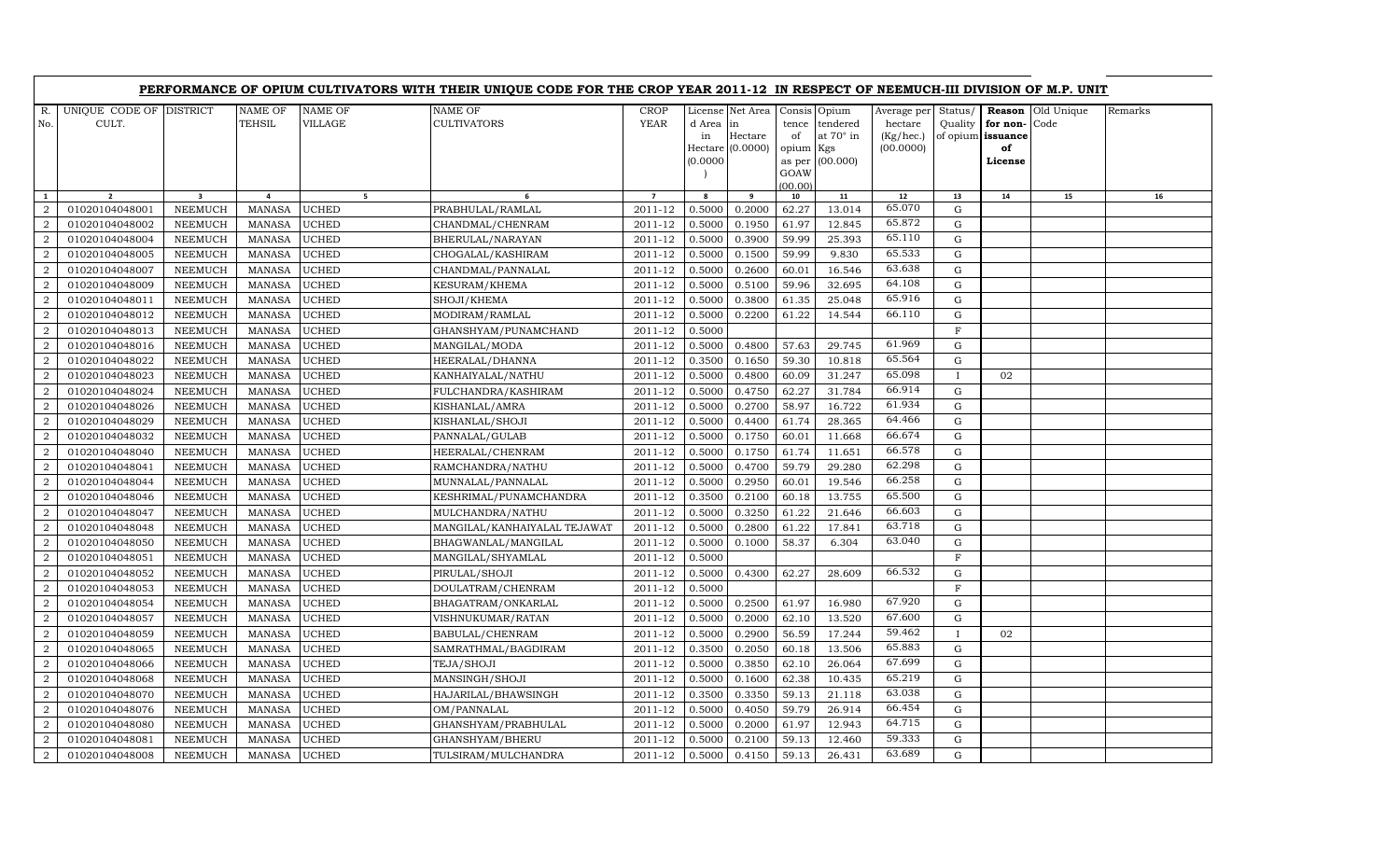| R.             | UNIQUE CODE OF DISTRICT |                 | <b>NAME OF</b> | <b>NAME OF</b> | <b>NAME OF</b>              | <b>CROP</b> |          | License Net Area |           | Consis Opium      | Average per | Status/     |                   | Reason Old Unique | Remarks                  |
|----------------|-------------------------|-----------------|----------------|----------------|-----------------------------|-------------|----------|------------------|-----------|-------------------|-------------|-------------|-------------------|-------------------|--------------------------|
| No.            | CULT.                   |                 | <b>TEHSIL</b>  | <b>VILLAGE</b> | CULTIVATORS                 | <b>YEAR</b> | d Area   | in               | tence     | tendered          | hectare     | Quality     | for non-          | Code              |                          |
|                |                         |                 |                |                |                             |             | in       | Hectare          | of        | at 70° in         | (Kg/hec.)   |             | of opium issuance |                   |                          |
|                |                         |                 |                |                |                             |             |          | Hectare (0.0000) | opium Kgs |                   | (00.0000)   |             | of                |                   |                          |
|                |                         |                 |                |                |                             |             | (0.0000) |                  | GOAW      | as per $(00.000)$ |             |             | License           |                   |                          |
|                |                         |                 |                |                |                             |             |          |                  | (00.00)   |                   |             |             |                   |                   |                          |
| $\overline{2}$ | 01020104048083          | <b>NEEMUCH</b>  | <b>MANASA</b>  | <b>UCHED</b>   | SHAMBHULAL/CHOGMAL          | 2011-12     | 0.5000   | 0.2600           | 61.35     | 17.327            | 66.642      | G           |                   |                   |                          |
| $\overline{2}$ | 01020104048085          | NEEMUCH         | <b>MANASA</b>  | <b>UCHED</b>   | MADANLAL/BHANWARLAL         | 2011-12     | 0.5000   | 0.4800           | 62.38     | 32.322            | 67.337      | G           |                   |                   |                          |
| $\overline{2}$ | 01020104048090          | <b>NEEMUCH</b>  | <b>MANASA</b>  | <b>UCHED</b>   | KOSHALYABAI/UDAIRAM         | 2011-12     | 0.5000   | 0.3850           | 61.48     | 24.408            | 63.397      | G           |                   |                   |                          |
| $\overline{2}$ | 01020104048091          | <b>NEEMUCH</b>  | <b>MANASA</b>  | <b>UCHED</b>   | JAGDISH/CHAGANLAL           | 2011-12     | 0.5000   | 0.1050           | 64.14     | 7.193             | 68.505      | ${\rm G}$   |                   |                   |                          |
| $\overline{2}$ | 01020104048093          | <b>NEEMUCH</b>  | <b>MANASA</b>  | <b>UCHED</b>   | BHOLARAM/HABUJI             | 2011-12     | 0.3500   | 0.1000           | 64.77     | 7.217             | 72.170      | G           |                   |                   |                          |
| $\overline{2}$ | 01020104048095          | <b>NEEMUCH</b>  | <b>MANASA</b>  | <b>UCHED</b>   | MANOHARLAL/PANNALAL         | 2011-12     | 0.5000   | 0.1350           | 64.14     | 9.172             | 67.941      | $\mathbf G$ |                   |                   |                          |
| $\overline{2}$ | 01020104048097          | NEEMUCH         | <b>MANASA</b>  | <b>UCHED</b>   | PRAHALAD/VARDICHANDRA       | 2011-12     | 0.5000   | 0.4650           | 61.35     | 29.877            | 64.252      | G           |                   |                   |                          |
| $\overline{2}$ | 01020104048104          | <b>NEEMUCH</b>  | <b>MANASA</b>  | <b>UCHED</b>   | KANA/TEKA                   | 2011-12     | 0.5000   | 0.1200           | 61.74     | 8.247             | 68.725      | ${\rm G}$   |                   |                   |                          |
| $\overline{2}$ | 01020104048106          | <b>NEEMUCH</b>  | <b>MANASA</b>  | <b>UCHED</b>   | LALCHANDRA/HEERALAL         | 2011-12     | 0.5000   | 0.3050           | 61.48     | 20.666            | 67.758      | G           |                   |                   |                          |
| $\overline{2}$ | 01020104048042          | <b>NEEMUCH</b>  | <b>MANASA</b>  | <b>UCHED</b>   | JAGDISH/SHOBHARAM           | 2011-12     | 0.5000   | 0.3700           | 60.18     | 24.657            | 66.641      | G           |                   |                   |                          |
| $\overline{2}$ | 01020104048049          | <b>NEEMUCH</b>  | <b>MANASA</b>  | <b>UCHED</b>   | MANGILAL/KANHAIYALAL GOYAL  | 2011-12     | 0.5000   |                  |           |                   |             | $\mathbf F$ |                   |                   |                          |
| $\overline{2}$ | 01020104048045          | <b>NEEMUCH</b>  | <b>MANASA</b>  | <b>UCHED</b>   | JAGDISH/HEERALAL            | 2011-12     | 0.5000   |                  |           |                   |             | $\mathbf F$ |                   |                   |                          |
| $\overline{2}$ | 01020104048088          | <b>NEEMUCH</b>  | <b>MANASA</b>  | <b>UCHED</b>   | CHANDMAL/BHUWANILAL         | 2011-12     | 0.5000   |                  |           |                   |             | $\mathbf F$ |                   |                   |                          |
| $\overline{2}$ | 01020104048114          | <b>NEEMUCH</b>  | <b>MANASA</b>  | <b>UCHED</b>   | DEVILAL/BHAGWANLAL          | 2011-12     | 0.5000   | 0.2000           | 60.25     | 12.325            | 61.627      | G           |                   |                   |                          |
| $\overline{2}$ | 01020104048115          | <b>NEEMUCH</b>  | <b>MANASA</b>  | <b>UCHED</b>   | LAXMINARAYAN/FULCHAND       | 2011-12     | 0.5000   | 0.3800           | 62.38     | 25.692            | 67.610      | ${\rm G}$   |                   |                   |                          |
| $\overline{2}$ | 01020104048116          | <b>NEEMUCH</b>  | <b>MANASA</b>  | <b>UCHED</b>   | CHOTHMAL/FULCHAND           | 2011-12     | 0.5000   | 0.3300           | 59.99     | 21.425            | 64.924      | ${\rm G}$   |                   |                   |                          |
| $\overline{2}$ | 01020104048117          | <b>NEEMUCH</b>  | <b>MANASA</b>  | <b>UCHED</b>   | KANWARLAL/FULCHAND          | 2011-12     | 0.5000   | 0.3900           | 64.14     | 26.948            | 69.097      | ${\rm G}$   |                   |                   |                          |
| $\overline{2}$ | 01020104048119          | <b>NEEMUCH</b>  | <b>MANASA</b>  | <b>UCHED</b>   | RAJARAM/DHANNALAL           | 2011-12     | 0.5000   | 0.1800           | 59.79     | 11.343            | 63.017      | G           |                   |                   |                          |
| $\overline{2}$ | 01020104048086          | <b>NEEMUCH</b>  | <b>MANASA</b>  | <b>UCHED</b>   | BHAGWAN/BHANWARLAL          | 2011-12     | 0.5000   | 0.3800           | 60.25     | 24.539            | 64.576      | ${\rm G}$   |                   |                   |                          |
| 2              | 01020104048031          | <b>NEEMUCH</b>  | <b>MANASA</b>  | <b>UCHED</b>   | DHANNA/GULAB                | 2011-12     | 0.5000   | 0.4050           | 55.22     | 23.618            | 58.317      | G           |                   |                   |                          |
| $\overline{2}$ | 01020104048084          | NEEMUCH         | <b>MANASA</b>  | <b>UCHED</b>   | LAXMINARAYAN/HEERALAL       | 2011-12     | 0.5000   | 0.2750           | 61.48     | 18.356            | 66.750      | ${\rm G}$   |                   |                   |                          |
| $\overline{2}$ | 01020104048006          | <b>NEEMUCH</b>  | <b>MANASA</b>  | <b>UCHED</b>   | RAMESHLAL/CHUNNILAL         | 2011-12     | 0.5000   | 0.1950           | 54.84     | 12.214            | 62.636      | ${\rm G}$   | 05                |                   | <b>ISSUED ON 2015-16</b> |
| 2              | 01020104048073          | ${\tt NEEMUCH}$ | <b>MANASA</b>  | <b>UCHED</b>   | SHYAMLAL/SHOJI              | 2011-12     | 0.5000   |                  |           |                   |             | F           |                   |                   |                          |
| $\overline{a}$ | 01020104048122          | <b>NEEMUCH</b>  | <b>MANASA</b>  | <b>UCHED</b>   | MADANLAL/LAXMAN             | 2011-12     | 0.5000   | 0.2900           | 59.99     | 18.314            | 63.152      | ${\rm G}$   |                   |                   |                          |
| $\overline{2}$ | 01020104048058          | <b>NEEMUCH</b>  | <b>MANASA</b>  | <b>UCHED</b>   | KANHAIYALAL/BHERULAL        | 2011-12     | 0.5000   | 0.1850           | 62.10     | 13.263            | 71.691      | $\mathbf G$ |                   |                   |                          |
| $\overline{2}$ | 01020104048124          | NEEMUCH         | <b>MANASA</b>  | <b>UCHED</b>   | NANDLAL/DOLATRAM            | 2011-12     | 0.3500   |                  |           |                   |             | $\mathbb N$ | 11                |                   |                          |
| 3              | 01020104068002          | <b>NEEMUCH</b>  | <b>MANASA</b>  | <b>TUMDA</b>   | KAMALSINGH/KISHANSINGH      | 2011-12     | 0.5000   |                  |           |                   |             | $\mathbf F$ |                   |                   |                          |
| 3              | 01020104068003          | <b>NEEMUCH</b>  | <b>MANASA</b>  | <b>TUMDA</b>   | KALAVATI BAI/ BAPULAL       | 2011-12     | 0.5000   | 0.2500           | 63.11     | 16.751            | 67.004      | G           |                   |                   |                          |
| 3              | 01020104068006          | <b>NEEMUCH</b>  | <b>MANASA</b>  | <b>TUMDA</b>   | SAJJANSINGH/DEVISINGH       | 2011-12     | 0.5000   | 0.2600           | 63.11     | 17.797            | 68.450      | G           |                   |                   |                          |
| 3              | 01020104068007          | <b>NEEMUCH</b>  | <b>MANASA</b>  | <b>TUMDA</b>   | UDAY SINGH/ DEVI SINGH      | 2011-12     | 0.5000   |                  |           |                   |             | $\mathbf F$ |                   |                   |                          |
| 3              | 01020104068011          | <b>NEEMUCH</b>  | <b>MANASA</b>  | <b>TUMDA</b>   | MOHANLAL/KHEMCHAND          | 2011-12     | 0.5000   |                  |           |                   |             | $\mathbf F$ |                   |                   |                          |
| 3              | 01020104068012          | <b>NEEMUCH</b>  | <b>MANASA</b>  | <b>TUMDA</b>   | MADANSINGH/SHIVSINGH        | 2011-12     | 0.5000   |                  |           |                   |             | $\mathbf F$ |                   |                   |                          |
| 3              | 01020104068015          | NEEMUCH         | <b>MANASA</b>  | <b>TUMDA</b>   | RATAN SINGH/ BHUVANI SINGH  | 2011-12     | 0.5000   |                  |           |                   |             | $\rm F$     |                   |                   |                          |
| 3              | 01020104068017          | NEEMUCH         | <b>MANASA</b>  | TUMDA          | MOHANSINGH/ DEVISINGH       | 2011-12     | 0.5000   |                  |           |                   |             | $\mathbf F$ |                   |                   |                          |
| 3              | 01020104068019          | NEEMUCH         | <b>MANASA</b>  | <b>TUMDA</b>   | BHAWAR SINGH/ BHUWANI SINGH | 2011-12     | 0.5000   | 0.1700           | 57.36     | 9.915             | 58.324      | G           |                   |                   |                          |
| 3              | 01020104068020          | NEEMUCH         | <b>MANASA</b>  | <b>TUMDA</b>   | DULESINGH/BHAVANISINGH      | 2011-12     | 0.5000   | 0.3000           | 60.16     | 18.942            | 63.140      | ${\rm G}$   |                   |                   |                          |
| 3              | 01020104068023          | NEEMUCH         | <b>MANASA</b>  | TUMDA          | GITABAI/MANGILAL            | 2011-12     | 0.5000   |                  |           |                   |             | $\mathbf F$ |                   |                   |                          |
| 3              | 01020104068033          | <b>NEEMUCH</b>  | <b>MANASA</b>  | <b>TUMDA</b>   | BHOPALSINGH/KISHANSINGH     | 2011-12     | 0.5000   |                  |           |                   |             | F           |                   |                   |                          |
| 3              | 01020104068034          | <b>NEEMUCH</b>  | <b>MANASA</b>  | <b>TUMDA</b>   | BHERUSINGH/GOVINDSINGH      | 2011-12     | 0.5000   | 0.0850           | 60.64     | 6.055             | 71.235      | G           |                   |                   |                          |
| 3              | 01020104068024          | NEEMUCH         | MANASA         | <b>TUMDA</b>   | JADAV BAI/KISHOR            | 2011-12     | 0.5000   | 0.3400           | 53.90     | 19.520            | 57.412      | G           | 05                |                   | <b>ISSUED ON 2015-16</b> |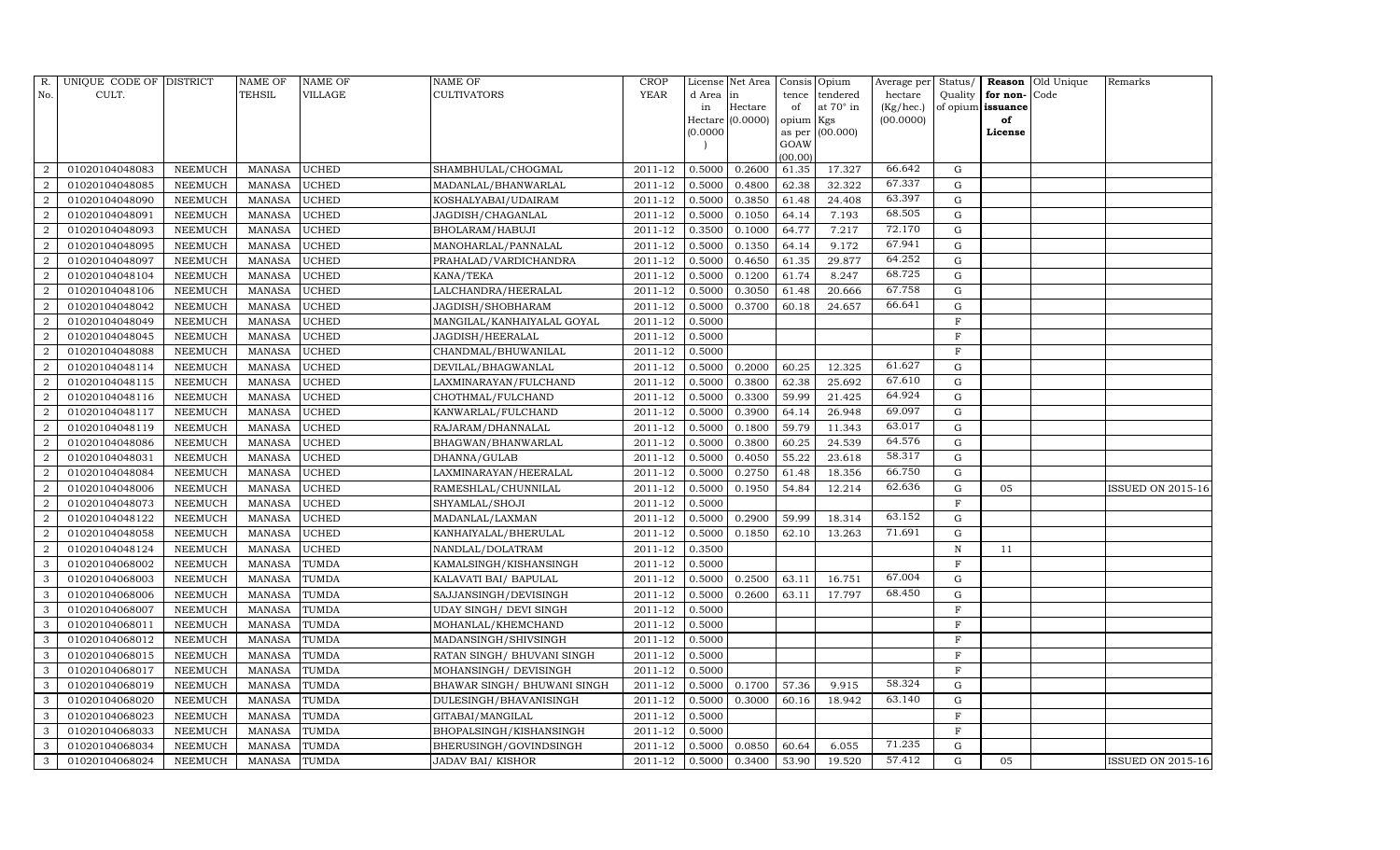| R.             | UNIQUE CODE OF DISTRICT |                | <b>NAME OF</b> | <b>NAME OF</b>     | <b>NAME OF</b>             | CROP        |           | License Net Area |                | Consis Opium     | Average per | Status/     | <b>Reason</b>        | Old Unique | Remarks                  |
|----------------|-------------------------|----------------|----------------|--------------------|----------------------------|-------------|-----------|------------------|----------------|------------------|-------------|-------------|----------------------|------------|--------------------------|
| No.            | CULT.                   |                | TEHSIL         | VILLAGE            | <b>CULTIVATORS</b>         | <b>YEAR</b> | d Area in |                  | tence          | tendered         | hectare     |             | Quality $ $ for non- | Code       |                          |
|                |                         |                |                |                    |                            |             | in        | Hectare          | of             | at $70^\circ$ in | (Kg/hec.)   |             | of opium issuance    |            |                          |
|                |                         |                |                |                    |                            |             | (0.0000)  | Hectare (0.0000) | opium Kgs      |                  | (00.0000)   |             | of                   |            |                          |
|                |                         |                |                |                    |                            |             |           |                  | as per<br>GOAW | (00.000)         |             |             | License              |            |                          |
|                |                         |                |                |                    |                            |             |           |                  | (00.00)        |                  |             |             |                      |            |                          |
| 3              | 01020104068014          | NEEMUCH        | <b>MANASA</b>  | <b>TUMDA</b>       | NAJAR BAI/ GOBAR SINGH     | 2011-12     | 0.5000    |                  |                |                  |             | $\mathbf F$ |                      |            |                          |
| 3              | 01020104068005          | NEEMUCH        | <b>MANASA</b>  | <b>TUMDA</b>       | KARAN SINGH/ LAL SINGH     | 2011-12     | 0.5000    |                  |                |                  |             | F           |                      |            |                          |
| 3              | 01020104078005          | NEEMUCH        | <b>MANASA</b>  | <b>SOJAWAS</b>     | BHAGATSINGH/BAPUSINGH      | 2011-12     | 0.5000    |                  |                |                  |             | $\mathbf F$ |                      |            |                          |
| 3              | 01020104078007          | NEEMUCH        | <b>MANASA</b>  | <b>SOJAWAS</b>     | BHOPALSINGH/KHUMANSINGH    | 2011-12     | 0.5000    |                  |                |                  |             | F           |                      |            |                          |
| 3              | 01020104078009          | NEEMUCH        | <b>MANASA</b>  | <b>SOJAWAS</b>     | ARJUNSINGH/RAMSINGH        | 2011-12     | 0.5000    | 0.5000           | 56.91          | 29.032           | 58.064      | ${\rm G}$   |                      |            |                          |
| 3              | 01020104078010          | <b>NEEMUCH</b> | <b>MANASA</b>  | <b>SOJAWAS</b>     | FATEHSINGH/SARTANSINGH     | 2011-12     | 0.3500    | 0.1000           | 62.43          | 6.653            | 66.530      | ${\rm G}$   |                      |            |                          |
| 3              | 01020104078002          | NEEMUCH        | <b>MANASA</b>  | <b>SOJAWAS</b>     | SITA BAI/ NIRBHAY SINGH    | 2011-12     | 0.3500    | 0.3450           | 51.89          | 18.362           | 53.223      | G           | 04                   |            | <b>ISSUED ON 2016-17</b> |
| 3              | 01020104078011          | NEEMUCH        | <b>MANASA</b>  | <b>SOJAWAS</b>     | DHAPUBAI/CHITARSINGH       | 2011-12     | 0.5000    | 0.1650           | 55.41          | 9.285            | 56.273      | ${\rm G}$   |                      |            |                          |
| 3              | 01020104078008          | <b>NEEMUCH</b> | <b>MANASA</b>  | <b>SOJAWAS</b>     | SAJAJNSINGH/KHUMANSINGH    | 2011-12     | 0.5000    | 0.1200           | 55.01          | 6.971            | 58.092      | $\mathbf G$ |                      |            |                          |
| 3              | 01020104078006          | NEEMUCH        | <b>MANASA</b>  | <b>SOJAWAS</b>     | VINODSINGH/GOBARSINGH      | 2011-12     | 0.5000    |                  |                |                  |             | $\mathbf F$ |                      |            |                          |
| 3              | 01020104078018          | <b>NEEMUCH</b> | <b>MANASA</b>  | <b>SOJAWAS</b>     | BAPUSINGH/NATHUSINGH       | 2011-12     | 0.5000    | 0.2850           | 57.53          | 16.749           | 58.768      | G           |                      |            |                          |
| 2              | 01020104062005          | NEEMUCH        | <b>MANASA</b>  | <b>SHESHPURA</b>   | AMBALAL/RODA               | 2011-12     | 0.5000    | 0.3550           | 62.56          | 22.388           | 63.065      | ${\rm G}$   |                      |            |                          |
| $\overline{a}$ | 01020104062053          | NEEMUCH        | <b>MANASA</b>  | <b>SHESHPURA</b>   | CHAGANLAL/BHAGIRATH        | 2011-12     | 0.5000    | 0.4400           | 65.22          | 31.315           | 71.170      | $\mathbf G$ |                      |            |                          |
| $\overline{2}$ | 01020104062008          | <b>NEEMUCH</b> | <b>MANASA</b>  | <b>SHESHPURA</b>   | SUKHIBAI/VAJERAM           | 2011-12     | 0.5000    | 0.1850           | 65.22          | 12.811           | 69.249      | ${\rm G}$   |                      |            |                          |
| $\overline{a}$ | 01020104062011          | NEEMUCH        | <b>MANASA</b>  | <b>SHESHPURA</b>   | NIRBHAYRAM/BHAGATRAM       | 2011-12     | 0.5000    | 0.1450           | 62.08          | 10.749           | 74.131      | G           |                      |            |                          |
| $\overline{a}$ | 01020104062012          | NEEMUCH        | <b>MANASA</b>  | <b>SHESHPURA</b>   | MULCHANDRA/KESHURAM        | 2011-12     | 0.3500    | 0.2750           | 59.81          | 17.319           | 62.978      | ${\rm G}$   |                      |            |                          |
| $\overline{2}$ | 01020104062017          | <b>NEEMUCH</b> | <b>MANASA</b>  | <b>SHESHPURA</b>   | LAXMINARAYAN/JETRAM        | 2011-12     | 0.5000    |                  |                |                  |             | $\mathbf F$ |                      |            |                          |
| $\overline{2}$ | 01020104062022          | NEEMUCH        | <b>MANASA</b>  | <b>SHESHPURA</b>   | BADRILAL/KANHAIYALAL       | 2011-12     | 0.5000    |                  |                |                  |             | $\mathbf F$ |                      |            |                          |
| 2              | 01020104062023          | NEEMUCH        | <b>MANASA</b>  | <b>SHESHPURA</b>   | SHAMBHULAL/PURALAL         | 2011-12     | 0.5000    | 0.3800           | 63.13          | 24.016           | 63.200      | G           |                      |            |                          |
| $\overline{2}$ | 01020104062027          | <b>NEEMUCH</b> | <b>MANASA</b>  | <b>SHESHPURA</b>   | RAMCHANDRA/MOTILAL         | 2011-12     | 0.3500    | 0.3250           | 62.40          | 20.886           | 64.265      | G           |                      |            |                          |
| $\overline{2}$ | 01020104062028          | <b>NEEMUCH</b> | <b>MANASA</b>  | <b>SHESHPURA</b>   | DEVILAL/VARDICHANDRA       | 2011-12     | 0.5000    | 0.3850           | 65.75          | 26.197           | 68.044      | ${\rm G}$   |                      |            |                          |
| $\overline{2}$ | 01020104062063          | <b>NEEMUCH</b> | <b>MANASA</b>  | <b>SHESHPURA</b>   | VARDICHANDRA/BHAGATRAM     | 2011-12     | 0.5000    | 0.1150           | 63.13          | 7.819            | 67.991      | G           |                      |            |                          |
| $\overline{a}$ | 01020104062067          | <b>NEEMUCH</b> | <b>MANASA</b>  | <b>SHESHPURA</b>   | HEERALAL/BHAGATRAM         | 2011-12     | 0.5000    | 0.2450           | 68.06          | 17.618           | 71.910      | G           |                      |            |                          |
| 2              | 01020104062071          | NEEMUCH        | <b>MANASA</b>  | <b>SHESHPURA</b>   | BADRILAL/RAMPRASAD         | 2011-12     | 0.5000    | 0.4450           | 62.79          | 29.431           | 66.137      | G           |                      |            |                          |
| $\overline{2}$ | 01020104062050          | <b>NEEMUCH</b> | <b>MANASA</b>  | <b>SHESHPURA</b>   | KISHANLAL/BHUWANILAL       | 2011-12     | 0.5000    | 0.3050           | 59.81          | 19.524           | 64.013      | $\mathbf G$ |                      |            |                          |
| $\overline{2}$ | 01020104062077          | <b>NEEMUCH</b> | <b>MANASA</b>  | <b>SHESHPURA</b>   | GHANSHYAM/DHURA            | 2011-12     | 0.5000    | 0.2300           | 62.99          | 15.055           | 65.457      | G           |                      |            |                          |
| 2              | 01020104062056          | NEEMUCH        | <b>MANASA</b>  | <b>SHESHPURA</b>   | DARIYABBAI/BAPULAL         | 2011-12     | 0.3500    |                  |                |                  |             | $\mathbf F$ |                      |            |                          |
| $\overline{2}$ | 01020104062079          | <b>NEEMUCH</b> | <b>MANASA</b>  | <b>SHESHPURA</b>   | GHISALAL/BABRU             | 2011-12     | 0.5000    |                  |                |                  |             | $\mathbf F$ |                      |            |                          |
| $\overline{2}$ | 01020104062080          | NEEMUCH        | <b>MANASA</b>  | <b>SHESHPURA</b>   | NOJIBAI/BAPULAL            | 2011-12     | 0.5000    | 0.2550           | 64.26          | 17.038           | 66.816      | G           |                      |            |                          |
| $\overline{a}$ | 01020104062081          | <b>NEEMUCH</b> | <b>MANASA</b>  | <b>SHESHPURA</b>   | HEERA/PURA                 | 2011-12     | 0.5000    |                  |                |                  |             | $\,$ N      |                      |            |                          |
| 3              | 01020104073008          | <b>NEEMUCH</b> | <b>MANASA</b>  | <b>SEMLI ANTRI</b> | JUJHAR SINGH/MEHATAB SINGH | 2011-12     | 0.5000    | 0.4300           | 56.43          | 25.885           | 60.198      | $\mathbf G$ |                      |            |                          |
| 3              | 01020104073009          | <b>NEEMUCH</b> | <b>MANASA</b>  | <b>SEMLI ANTRI</b> | KASTURI BAI/RATAN          | 2011-12     | 0.5000    | 0.4500           | 56.12          | 29.078           | 64.618      | ${\rm G}$   |                      |            |                          |
| 3              | 01020104073020          | NEEMUCH        | <b>MANASA</b>  | <b>SEMLI ANTRI</b> | NARAYAN/RAN SINGH          | 2011-12     | 0.3500    | 0.3350           | 56.24          | 20.929           | 62.475      | ${\rm G}$   |                      |            |                          |
| 3              | 01020104073031          | NEEMUCH        | <b>MANASA</b>  | <b>SEMLI ANTRI</b> | JAGDISH/BASNTILAL          | $2011 - 12$ | 0.5000    | 0.2300           | 63.13          | 15.602           | 67.835      | G           |                      |            |                          |
| 3              | 01020104073038          | NEEMUCH        | <b>MANASA</b>  | <b>SEMLI ANTRI</b> | RAMDAYAL / BASANTILAL      | 2011-12     | 0.5000    | 0.4950           | 63.15          | 32.892           | 66.448      | ${\rm G}$   |                      |            |                          |
| 3              | 01020104073044          | NEEMUCH        | <b>MANASA</b>  | <b>SEMLI ANTRI</b> | ROD SINGH/JUJHAR SINGH     | 2011-12     | 0.5000    | 0.2500           | 59.81          | 17.234           | 68.936      | $\mathbf G$ |                      |            |                          |
| 3              | 01020104073043          | <b>NEEMUCH</b> | <b>MANASA</b>  | <b>SEMLI ANTRI</b> | BAPULAL/BASANTILAL         | 2011-12     | 0.5000    | 0.3750           | 68.06          | 26.534           | 70.757      | G           |                      |            |                          |
| 3              | 01020104073023          | NEEMUCH        | <b>MANASA</b>  | <b>SEMLI ANTRI</b> | BANE SINGH/MEHTAB SINGH    | 2011-12     | 0.5000    | 0.4800           | 54.24          | 29.476           | 61.408      | G           | 05                   |            | <b>ISSUED ON 2015-16</b> |
| $\sqrt{2}$     | 01020104056001          | <b>NEEMUCH</b> | <b>MANASA</b>  | <b>SARSI</b>       | KANWARLAL/BHUWANIRAM       | 2011-12     | 0.5000    | 0.4200           | 63.31          | 26.654           | 63.462      | $\mathbf G$ |                      |            |                          |
| $\sqrt{2}$     | 01020104056005          | NEEMUCH        | MANASA         | <b>SARSI</b>       | RAMESHWAR/GENDMAL          | 2011-12     | 0.5000    | 0.2000           | 60.75          | 12.818           | 64.090      | G           |                      |            |                          |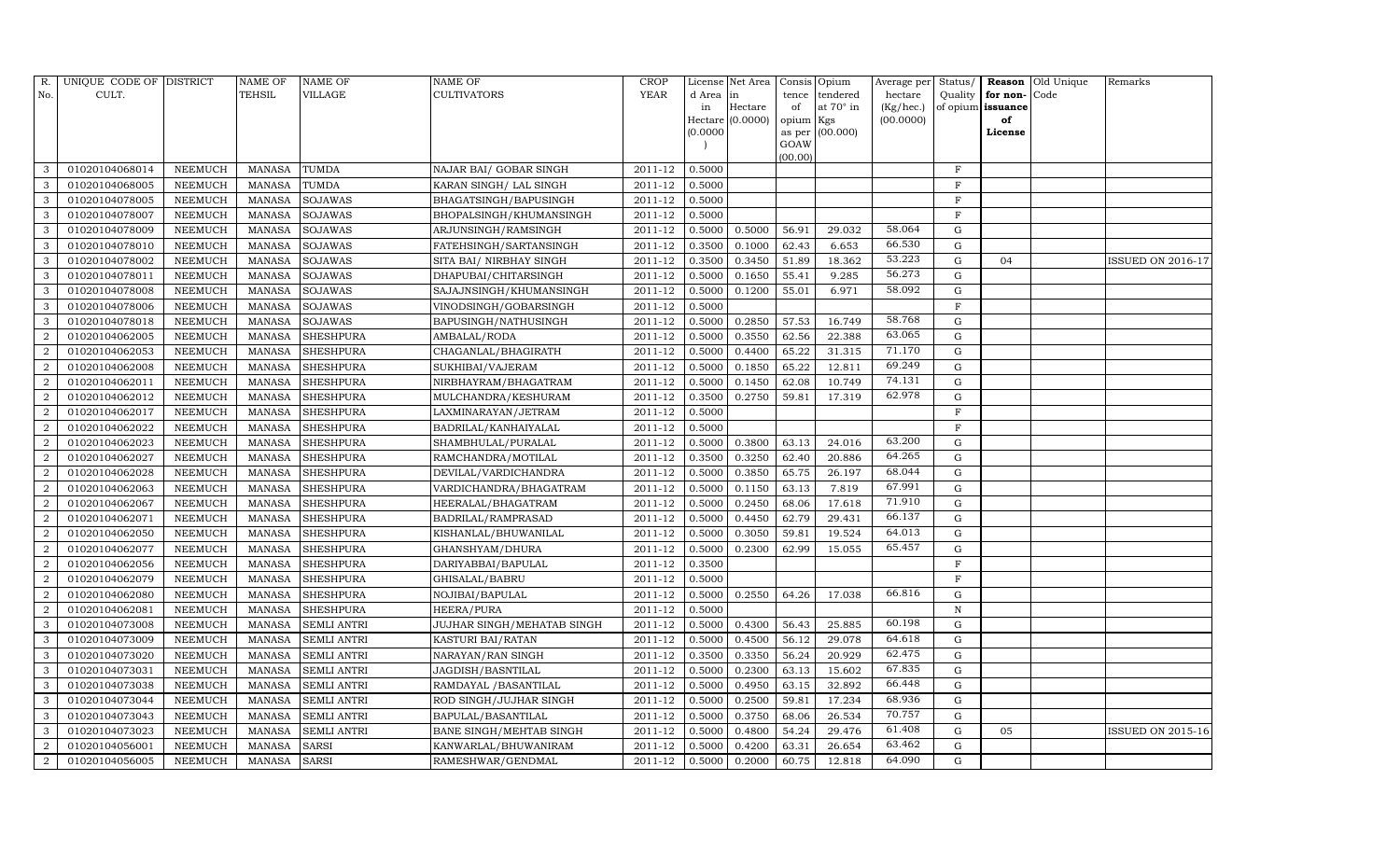| R.             | UNIQUE CODE OF DISTRICT |                | NAME OF       | NAME OF        | <b>NAME OF</b>               | <b>CROP</b> |           | License Net Area | Consis Opium |                  | Average per | Status/      |                   | <b>Reason</b> Old Unique | Remarks                  |  |
|----------------|-------------------------|----------------|---------------|----------------|------------------------------|-------------|-----------|------------------|--------------|------------------|-------------|--------------|-------------------|--------------------------|--------------------------|--|
| No.            | CULT.                   |                | TEHSIL        | VILLAGE        | <b>CULTIVATORS</b>           | <b>YEAR</b> | d Area in |                  | tence        | tendered         | hectare     | Quality      | for non-          | Code                     |                          |  |
|                |                         |                |               |                |                              |             | in        | Hectare          | of           | at $70^\circ$ in | (Kg/hec.)   |              | of opium issuance |                          |                          |  |
|                |                         |                |               |                |                              |             | (0.0000)  | Hectare (0.0000) | opium Kgs    | as per (00.000)  | (00.0000)   |              | of<br>License     |                          |                          |  |
|                |                         |                |               |                |                              |             |           |                  | GOAW         |                  |             |              |                   |                          |                          |  |
|                |                         |                |               |                |                              |             |           |                  | (00.00)      |                  |             |              |                   |                          |                          |  |
| $\overline{2}$ | 01020104056026          | <b>NEEMUCH</b> | <b>MANASA</b> | <b>SARSI</b>   | KARULAL/BHUWANILAL KACHAWA   | 2011-12     | 0.5000    | 0.3000           | 60.75        | 19.796           | 65.987      | G            |                   |                          |                          |  |
| $\overline{2}$ | 01020104056006          | <b>NEEMUCH</b> | <b>MANASA</b> | <b>SARSI</b>   | KARULAL/BHUWANIRAM RAWAT     | 2011-12     | 0.5000    | 0.2050           | 67.88        | 14.090           | 68.732      | G            |                   |                          |                          |  |
| $\overline{2}$ | 01020104056008          | <b>NEEMUCH</b> | <b>MANASA</b> | <b>SARSI</b>   | BANSHILAL/BHUWANIRAM         | 2011-12     | 0.5000    | 0.4400           | 65.79        | 29.671           | 67.434      | G            |                   |                          |                          |  |
| $\overline{a}$ | 01020104056009          | <b>NEEMUCH</b> | <b>MANASA</b> | <b>SARSI</b>   | KANHAIYALAL/BHUWANIRAM RAWAT | 2011-12     | 0.5000    | 0.2900           | 65.79        | 21.109           | 72.790      | G            |                   |                          |                          |  |
| $\overline{a}$ | 01020104056014          | <b>NEEMUCH</b> | <b>MANASA</b> | <b>SARSI</b>   | KAILASHCHANDRA/BHONILAL      | 2011-12     | 0.5000    | 0.3000           | 55.96        | 17.436           | 58.120      | G            |                   |                          |                          |  |
| $\overline{2}$ | 01020104056017          | <b>NEEMUCH</b> | <b>MANASA</b> | SARSI          | DHANNALAL/BHANWARLAL         | 2011-12     | 0.5000    | 0.2500           | 62.31        | 17.082           | 68.328      | G            |                   |                          |                          |  |
| $\overline{2}$ | 01020104056018          | <b>NEEMUCH</b> | <b>MANASA</b> | <b>SARSI</b>   | KISHORE/CHUNNILAL            | 2011-12     | 0.3500    | 0.1000           | 64.00        | 7.049            | 70.490      | G            |                   |                          |                          |  |
| $\overline{a}$ | 01020104056027          | <b>NEEMUCH</b> | <b>MANASA</b> | <b>SARSI</b>   | BHAGWANLAL/BHANWARLAL        | 2011-12     | 0.5000    | 0.3050           | 57.44        | 17.971           | 58.921      | G            |                   |                          |                          |  |
| $\overline{2}$ | 01020104056028          | <b>NEEMUCH</b> | <b>MANASA</b> | <b>SARSI</b>   | GANGARAM/DAYARAM             | 2011-12     | 0.3500    | 0.2000           | 55.94        | 12.251           | 61.255      | G            |                   |                          |                          |  |
| $\overline{2}$ | 01020104056030          | <b>NEEMUCH</b> | <b>MANASA</b> | <b>SARSI</b>   | TULSIRAM/PRABHULAL           | 2011-12     | 0.5000    | 0.3650           | 59.23        | 22.897           | 62.732      | G            |                   |                          |                          |  |
| 2              | 01020104056033          | <b>NEEMUCH</b> | <b>MANASA</b> | <b>SARSI</b>   | MOHANLAL/BHUWANILAL          | 2011-12     | 0.3500    | 0.3450           | 58.20        | 20.836           | 60.394      | G            |                   |                          |                          |  |
| $\overline{a}$ | 01020104056042          | <b>NEEMUCH</b> | <b>MANASA</b> | SARSI          | BHURIBAI/BHAGIRATH           | 2011-12     | 0.5000    | 0.0700           | 70.57        | 5.232            | 74.743      | G            |                   |                          |                          |  |
| $\overline{a}$ | 01020104056044          | <b>NEEMUCH</b> | <b>MANASA</b> | <b>SARSI</b>   | SURAJMAL/RAMLAL              | 2011-12     | 0.3500    |                  |              |                  |             | F            |                   |                          |                          |  |
| 2              | 01020104056004          | <b>NEEMUCH</b> | <b>MANASA</b> | <b>SARSI</b>   | BHUWANIRAM/KALU              | 2011-12     | 0.5000    | 0.2650           | 58.20        | 17.319           | 65.355      | G            |                   |                          |                          |  |
| 2              | 01020104056038          | NEEMUCH        | <b>MANASA</b> | SARSI          | JHUNALAL/KHYALIRAM           | 2011-12     | 0.5000    | 0.3000           | 65.75        | 20.705           | 69.017      | G            |                   |                          |                          |  |
| 2              | 01020104056019          | NEEMUCH        | <b>MANASA</b> | <b>SARSI</b>   | OMPRAKASH/MANGILAL           | 2011-12     | 0.3500    | 0.3000           | 67.88        | 20.752           | 69.173      | G            |                   |                          | <b>NAME CHANGE</b>       |  |
| $\overline{2}$ | 01020104056036          | <b>NEEMUCH</b> | <b>MANASA</b> | SARSI          | RAMCHANDRA/NANURAM           | 2011-12     | 0.3500    | 0.2800           | 55.35        | 15.735           | 56.196      | G            |                   |                          |                          |  |
| 2              | 01020104056007          | <b>NEEMUCH</b> | <b>MANASA</b> | <b>SARSI</b>   | CHAGANIBAI/JAGANNATH         | 2011-12     | 0.5000    | 0.2800           | 56.21        | 16.534           | 59.050      | G            |                   |                          |                          |  |
| $\overline{a}$ | 01020104056022          | NEEMUCH        | <b>MANASA</b> | <b>SARSI</b>   | RAMSINGH/NANALAL             | 2011-12     | 0.5000    | 0.1500           | 64.00        | 10.331           | 68.873      | G            |                   |                          |                          |  |
| $\overline{2}$ | 01020104060003          | NEEMUCH        | <b>MANASA</b> | SANDIYA        | RAMCHANDRA/GHASI             | 2011-12     | 0.5000    | 0.4450           | 58.32        | 28.410           | 63.843      | G            |                   |                          |                          |  |
| $\overline{2}$ | 01020104060011          | <b>NEEMUCH</b> | <b>MANASA</b> | SANDIYA        | DINESHCHANDRA/MANGILAL       | 2011-12     | 0.5000    | 0.4100           | 60.18        | 26.247           | 64.017      | G            |                   |                          |                          |  |
| $\overline{a}$ | 01020104060012          | <b>NEEMUCH</b> | <b>MANASA</b> | SANDIYA        | MUKANDAS/KISHANDAS           | 2011-12     | 0.5000    | 0.3150           | 61.89        | 21.202           | 67.308      | G            |                   |                          |                          |  |
| $\overline{a}$ | 01020104060016          | NEEMUCH        | <b>MANASA</b> | SANDIYA        | UDALKUMAR/BHERULAL           | 2011-12     | 0.5000    | 0.3000           | 57.11        | 19.972           | 66.573      | G            |                   |                          |                          |  |
| $\overline{2}$ | 01020104060018          | <b>NEEMUCH</b> | <b>MANASA</b> | <b>SANDIYA</b> | NIHALCHAND/NANDLAL           | 2011-12     | 0.5000    | 0.2750           | 61.89        | 18.293           | 66.520      | G            |                   |                          |                          |  |
| $\overline{2}$ | 01020104060024          | <b>NEEMUCH</b> | <b>MANASA</b> | SANDIYA        | SURAJMAL/KANHAIYALAL         | 2011-12     | 0.5000    | 0.4250           | 58.24        | 26.890           | 63.271      | G            |                   |                          |                          |  |
| $\overline{2}$ | 01020104060029          | <b>NEEMUCH</b> | <b>MANASA</b> | <b>SANDIYA</b> | JHANAKBAI/BHAWANISHANKAR     | 2011-12     | 0.5000    | 0.4750           | 60.18        | 30.847           | 64.941      | G            |                   |                          |                          |  |
| $\overline{a}$ | 01020104060041          | <b>NEEMUCH</b> | <b>MANASA</b> | SANDIYA        | MANOHARLAL/LAXMINARAYAN      | 2011-12     | 0.5000    | 0.3000           | 54.08        | 17.460           | 58.200      | G            | 05                |                          | <b>ISSUED ON 2015-16</b> |  |
| $\overline{2}$ | 01020104060008          | <b>NEEMUCH</b> | <b>MANASA</b> | SANDIYA        | MANGILAL/KISHANLAL           | 2011-12     | 0.5000    | 0.3000           | 60.63        | 20.069           | 66.897      | G            |                   |                          |                          |  |
| $\overline{a}$ | 01020104060007          | <b>NEEMUCH</b> | <b>MANASA</b> | SANDIYA        | MOTYABAI/KISHANDAS           | 2011-12     | 0.5000    | 0.3000           | 60.63        | 19.064           | 63.547      | G            |                   |                          |                          |  |
| $\overline{a}$ | 01020104060033          | <b>NEEMUCH</b> | <b>MANASA</b> | <b>SANDIYA</b> | KANHAIYALAL/KACHRU           | 2011-12     | 0.5000    | 0.4400           | 60.18        | 28.904           | 65.691      | G            |                   |                          |                          |  |
| $\overline{a}$ | 01020104060066          | <b>NEEMUCH</b> | <b>MANASA</b> | <b>SANDIYA</b> | SAHMBHULAL/RAMLAL            | 2011-12     | 0.5000    | 0.3200           | 56.50        | 18.726           | 58.519      | G            |                   |                          | TRANSFER/KHETPALIYA      |  |
| 3              | 01020104064004          | <b>NEEMUCH</b> | <b>MANASA</b> | <b>SAMIYA</b>  | NAGUSINGH/RATANLAL           | 2011-12     | 0.5000    | 0.3000           | 62.10        | 20.866           | 69.553      | G            |                   |                          |                          |  |
| 3              | 01020104064011          | <b>NEEMUCH</b> | <b>MANASA</b> | SAMIYA         | BHERULAL/NANDRAM             | 2011-12     | 0.5000    | 0.1300           | 63.59        | 9.121            | 70.162      | G            |                   |                          |                          |  |
| 3              | 01020104064014          | <b>NEEMUCH</b> | <b>MANASA</b> | SAMIYA         | MANGILAL/ KUKA JI            | 2011-12     | 0.5000    | 0.2200           | 61.19        | 14.520           | 66.000      | G            |                   |                          |                          |  |
| 3              | 01020104064007          | <b>NEEMUCH</b> | <b>MANASA</b> | SAMIYA         | BAGDIRAM/BHAVARLAL           | 2011-12     | 0.5000    | 0.1900           | 62.10        | 12.633           | 66.489      | G            |                   |                          |                          |  |
| 3              | 01020104064002          | <b>NEEMUCH</b> | <b>MANASA</b> | SAMIYA         | SHOBARAM/SHANKARLAL          | 2011-12     | 0.5000    | 0.1950           | 62.10        | 12.739           | 65.328      | G            |                   |                          |                          |  |
| 3              | 01020104064010          | <b>NEEMUCH</b> | <b>MANASA</b> | SAMIYA         | RATANLAL/AMRA JI             | 2011-12     | 0.5000    | 0.2600           | 61.19        | 17.518           | 67.377      | G            |                   |                          |                          |  |
| 3              | 01020104080003          | <b>NEEMUCH</b> | <b>MANASA</b> | RUPAWAS        | BHAGATRAM/KACHRU             | 2011-12     | 0.5000    |                  |              |                  |             | $\mathbf{F}$ |                   |                          |                          |  |
| 3              | 01020104080006          | <b>NEEMUCH</b> | <b>MANASA</b> | RUPAWAS        | MANGILAL/RAMLAL              | 2011-12     | 0.5000    |                  |              |                  |             | $_{\rm F}$   |                   |                          |                          |  |
| 3              | 01020104080014          | NEEMUCH        | <b>MANASA</b> | <b>RUPAWAS</b> | <b>BADRILAL/SEVA</b>         | 2011-12     | 0.5000    |                  |              |                  |             | F            |                   |                          |                          |  |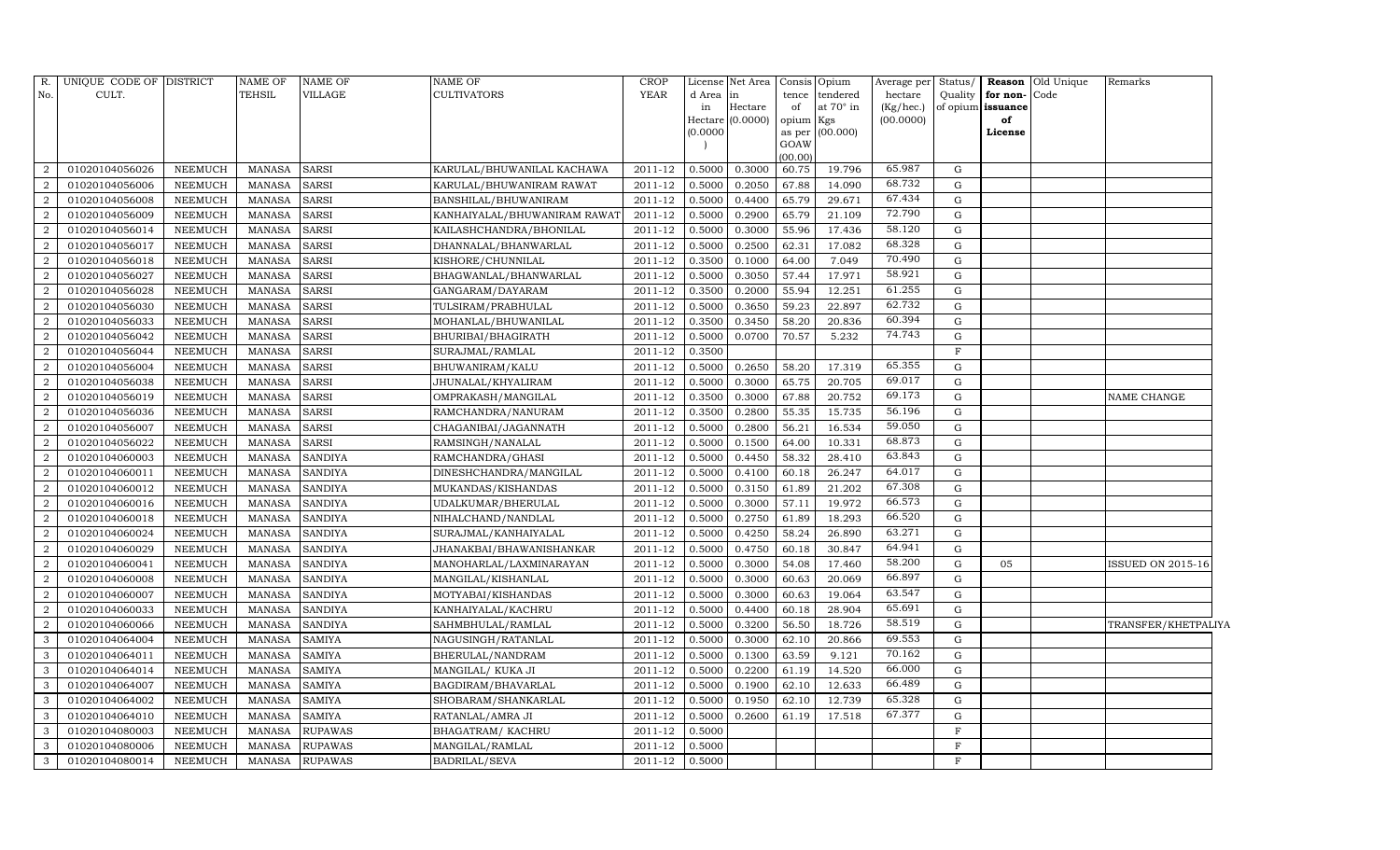| R.           | UNIQUE CODE OF DISTRICT |                | NAME OF       | <b>NAME OF</b>      | <b>NAME OF</b>                 | CROP        |           | License Net Area |           | Consis Opium        | Average per | Status/      |                   | <b>Reason</b> Old Unique | Remarks           |
|--------------|-------------------------|----------------|---------------|---------------------|--------------------------------|-------------|-----------|------------------|-----------|---------------------|-------------|--------------|-------------------|--------------------------|-------------------|
| No.          | CULT.                   |                | <b>TEHSIL</b> | VILLAGE             | <b>CULTIVATORS</b>             | YEAR        | d Area in |                  | tence     | tendered            | hectare     | Quality      | for non-          | Code                     |                   |
|              |                         |                |               |                     |                                |             | in        | Hectare          | of        | at $70^\circ$ in    | (Kg/hec.)   |              | of opium issuance |                          |                   |
|              |                         |                |               |                     |                                |             |           | Hectare (0.0000) | opium Kgs |                     | (00.0000)   |              | of                |                          |                   |
|              |                         |                |               |                     |                                |             | (0.0000   |                  | GOAW      | as per $(00.000)$   |             |              | License           |                          |                   |
|              |                         |                |               |                     |                                |             |           |                  | (00.00)   |                     |             |              |                   |                          |                   |
| 3            | 01020104080017          | NEEMUCH        | MANASA        | <b>RUPAWAS</b>      | <b>BHAGIRATH/KARULAL</b>       | 2011-12     | 0.5000    |                  |           |                     |             | $\mathbf F$  |                   |                          |                   |
| 3            | 01020104080028          | NEEMUCH        | MANASA        | <b>RUPAWAS</b>      | SALIGRAM/ DHANRAJ              | 2011-12     | 0.5000    | 0.1800           | 62.90     | 11.241              | 62.450      | G            |                   |                          |                   |
| 3            | 01020104080012          | <b>NEEMUCH</b> | MANASA        | <b>RUPAWAS</b>      | HIRALAL/KARULAL                | 2011-12     | 0.5000    | 0.1150           | 66.50     | 7.961               | 69.226      | G            |                   |                          |                   |
| 3            | 01020104080030          | NEEMUCH        | MANASA        | <b>RUPAWAS</b>      | SUNDARLAL/RAMLAL               | 2011-12     | 0.5000    |                  |           |                     |             | $\mathbf F$  |                   |                          |                   |
| 3            | 01020104080013          | NEEMUCH        | MANASA        | <b>RUPAWAS</b>      | BHURIBAI/MOHANLAL              | 2011-12     | 0.5000    | 0.1050           | 59.17     | 6.686               | 63.676      | $\mathbf G$  |                   |                          |                   |
| 3            | 01020104080021          | NEEMUCH        | MANASA        | <b>RUPAWAS</b>      | SHIVNARAYAN/MOHANLAL           | 2011-12     | 0.5000    |                  |           |                     |             | $\rm F$      |                   |                          |                   |
| 3            | 01020104085001          | NEEMUCH        | MANASA        | <b>RAISINGHPURA</b> | RADHESHYAM/NANDRAMDAS          | $2011 - 12$ | 0.5000    | 0.4250           | 51.59     | 23.797              | 55.993      | $\mathbf{I}$ | 02                |                          |                   |
| 3            | 01020104085002          | NEEMUCH        | MANASA        | <b>RAISINGHPURA</b> | KAMLABAI/BAPUSINGH             | 2011-12     | 0.5000    | 0.3500           | 55.74     | 20.480              | 58.514      | $\mathbf G$  |                   |                          |                   |
| 3            | 01020104085009          | <b>NEEMUCH</b> | MANASA        | <b>RAISINGHPURA</b> | NAHAR SINGH / DEVI SINGH       | 2011-12     | 0.5000    | 0.3800           | 55.56     | 23.089              | 60.761      | $\mathbf G$  |                   |                          |                   |
| 3            | 01020104085012          | NEEMUCH        | MANASA        | <b>RAISINGHPURA</b> | BHERULAL/BHAGVAN               | 2011-12     | 0.5000    | 0.1950           | 65.39     | 13.601              | 69.749      | ${\rm G}$    |                   |                          |                   |
| 3            | 01020104085015          | <b>NEEMUCH</b> | MANASA        | <b>RAISINGHPURA</b> | BHARAT SINGH / RUP SINGH       | 2011-12     | 0.5000    | 0.3250           | 61.89     | $21.\overline{573}$ | 66.378      | ${\rm G}$    |                   |                          |                   |
| $\mathbf{3}$ | 01020104085026          | <b>NEEMUCH</b> | MANASA        | <b>RAISINGHPURA</b> | BALVANT SINGH/ AMAR SINGH      | 2011-12     | 0.5000    | 0.2050           | 62.41     | 14.194              | 69.239      | G            |                   |                          |                   |
| 3            | 01020104085028          | <b>NEEMUCH</b> | <b>MANASA</b> | <b>RAISINGHPURA</b> | KAVAR BAI/ GOVIND SINGH        | 2011-12     | 0.3500    | 0.1000           | 53.57     | 5.671               | 56.710      | $\mathbf G$  | 05                |                          | ISSUED ON 2015-16 |
| 3            | 01020104085031          | <b>NEEMUCH</b> | MANASA        | <b>RAISINGHPURA</b> | KANHYALAL/AMAR                 | 2011-12     | 0.5000    | 0.3300           | 59.52     | 21.427              | 64.930      | G            |                   |                          |                   |
| 3            | 01020104085003          | NEEMUCH        | MANASA        | RAISINGHPURA        | BHAVARSINGH/MOTISINGH          | 2011-12     | 0.5000    |                  |           |                     |             | F            |                   |                          |                   |
| 3            | 01020104085035          | NEEMUCH        | MANASA        | <b>RAISINGHPURA</b> | UDAYSINGH/BHAVARSINGH          | 2011-12     | 0.5000    | 0.2450           | 56.28     | 14.721              | 60.086      | $\mathbf G$  |                   |                          |                   |
| 3            | 01020104085033          | <b>NEEMUCH</b> | <b>MANASA</b> | <b>RAISINGHPURA</b> | TUFANSINGH/BHOPALSINGH D.P. MO | 2011-12     | 0.5000    | 0.1650           | 58.24     | 10.716              | 64.945      | G            |                   |                          | NAME CHANGE       |
| 3            | 01020104085050          | <b>NEEMUCH</b> | MANASA        | RAISINGHPURA        | RUPSINGH/BHERUSINGH            | 2011-12     | 0.5000    |                  |           |                     |             | $\mathbf{F}$ |                   |                          |                   |
| 3            | 01020104085052          | NEEMUCH        | MANASA        | <b>RAISINGHPURA</b> | DHAPUBAI/BHAVARSINGH           | 2011-12     | 0.5000    | 0.2000           | 59.52     | 12.950              | 64.750      | G            |                   |                          |                   |
| 3            | 01020104085008          | NEEMUCH        | MANASA        | <b>RAISINGHPURA</b> | DEVISINGH/BHUVANISINGH         | 2011-12     | 0.5000    | 0.1950           | 62.41     | 13.748              | 70.503      | G            |                   |                          |                   |
| 3            | 01020104085065          | NEEMUCH        | MANASA        | <b>RAISINGHPURA</b> | KACHRI BAI/ PARTHE SINGH       | 2011-12     | 0.5000    | 0.3000           | 58.24     | 18.604              | 62.013      | G            |                   |                          |                   |
| 3            | 01020104085010          | <b>NEEMUCH</b> | <b>MANASA</b> | <b>RAISINGHPURA</b> | NANI BAI/ RAM SINGH            | 2011-12     | 0.5000    |                  |           |                     |             | $\rm F$      |                   |                          |                   |
| 3            | 01020104085011          | NEEMUCH        | MANASA        | <b>RAISINGHPURA</b> | SURAJ BAI/ BHERU SINGH         | 2011-12     | 0.5000    |                  |           |                     |             | $\mathbf F$  |                   |                          |                   |
| 3            | 01020104085017          | <b>NEEMUCH</b> | MANASA        | <b>RAISINGHPURA</b> | SAJJANBAI/BHERUSINGH           | 2011-12     | 0.3500    | 0.3500           | 63.55     | 22.061              | 63.031      | $\mathbf G$  |                   |                          |                   |
| 3            | 01020104086004          | NEEMUCH        | MANASA        | PRATAPPURA          | SHARDABAI/KISHANLAL            | 2011-12     | 0.5000    | 0.2800           | 61.08     | 18.350              | 65.536      | G            |                   |                          |                   |
| 3            | 01020104086005          | <b>NEEMUCH</b> | <b>MANASA</b> | PRATAPPURA          | MANGI BAI/BHAWARLAL            | 2011-12     | 0.5000    | 0.1800           | 59.53     | 12.017              | 66.761      | G            |                   |                          |                   |
| 3            | 01020104086006          | <b>NEEMUCH</b> | MANASA        | <b>PRATAPPURA</b>   | JAGDISH/BHERULAL               | 2011-12     | 0.5000    | 0.2000           | 63.87     | 13.878              | 69.390      | ${\rm G}$    |                   |                          |                   |
| 3            | 01020104086012          | <b>NEEMUCH</b> | <b>MANASA</b> | PRATAPPURA          | <b>BANSHILAL/ONKARLAL</b>      | 2011-12     | 0.5000    | 0.1750           | 62.24     | 11.861              | 67.777      | $\mathbf G$  |                   |                          |                   |
| 3            | 01020104086013          | NEEMUCH        | MANASA        | <b>PRATAPPURA</b>   | BALKISHAN/NANDLAL              | 2011-12     | 0.5000    | 0.1050           | 62.24     | 6.918               | 65.886      | G            |                   |                          |                   |
| 3            | 01020104086015          | NEEMUCH        | MANASA        | <b>PRATAPPURA</b>   | SHYAMLAL/ONKARLAL              | 2011-12     | 0.5000    | 0.3850           | 61.08     | 25.593              | 66.475      | ${\rm G}$    |                   |                          |                   |
| 3            | 01020104086020          | <b>NEEMUCH</b> | MANASA        | <b>PRATAPPURA</b>   | JASVANTLAL/NANDLAL             | 2011-12     | 0.5000    |                  |           |                     |             | $\mathbf F$  |                   |                          |                   |
| 3            | 01020104086025          | NEEMUCH        | MANASA        | <b>PRATAPPURA</b>   | DURGASHANKAR/BHAWARLAL         | 2011-12     | 0.5000    | 0.1550           | 63.27     | 10.539              | 67.994      | $\mathbf G$  |                   |                          |                   |
| 3            | 01020104086028          | <b>NEEMUCH</b> | MANASA        | <b>PRATAPPURA</b>   | DASHRATH/GOPAL                 | 2011-12     | 0.3500    | 0.1950           | 56.81     | 11.963              | 61.349      | G            |                   |                          |                   |
| 3            | 01020104086029          | <b>NEEMUCH</b> | MANASA        | <b>PRATAPPURA</b>   | BAPULAL/GOPAL                  | 2011-12     | 0.3500    | 0.1950           | 62.24     | 13.222              | 67.805      | G            |                   |                          |                   |
| 3            | 01020104086032          | <b>NEEMUCH</b> | MANASA        | <b>PRATAPPURA</b>   | JHAMAKLAL/GOUTAMLAL            | 2011-12     | 0.5000    |                  |           |                     |             | $\mathbf F$  |                   |                          |                   |
| 3            | 01020104086033          | <b>NEEMUCH</b> | <b>MANASA</b> | <b>PRATAPPURA</b>   | MADANLAL/RATANLAL              | 2011-12     | 0.5000    | 0.3300           | 61.08     | 20.418              | 61.873      | $\mathbf G$  |                   |                          |                   |
| 3            | 01020104086042          | <b>NEEMUCH</b> | MANASA        | <b>PRATAPPURA</b>   | SARDAR SINGH./DUNGAR SINGH     | 2011-12     | 0.5000    |                  |           |                     |             | $\mathbf F$  |                   |                          |                   |
| 3            | 01020104086045          | NEEMUCH        | MANASA        | PRATAPPURA          | SALAGRAM/NANURAM               | 2011-12     | 0.5000    | 0.4600           | 59.35     | 29.802              | 64.787      | G            |                   |                          |                   |
| $\mathbf{3}$ | 01020104086047          | <b>NEEMUCH</b> | MANASA        | PRATAPPURA          | RAMESHCHANDR/MOHANLAL          | 2011-12     | 0.5000    |                  |           |                     |             | F            |                   |                          |                   |
| 3            | 01020104086023          | <b>NEEMUCH</b> |               | MANASA PRATAPPURA   | BHAWARLAL/SALAGRAM             | 2011-12     | 0.5000    | 0.2300           | 56.47     | 14.634              | 63.626      | G            |                   |                          |                   |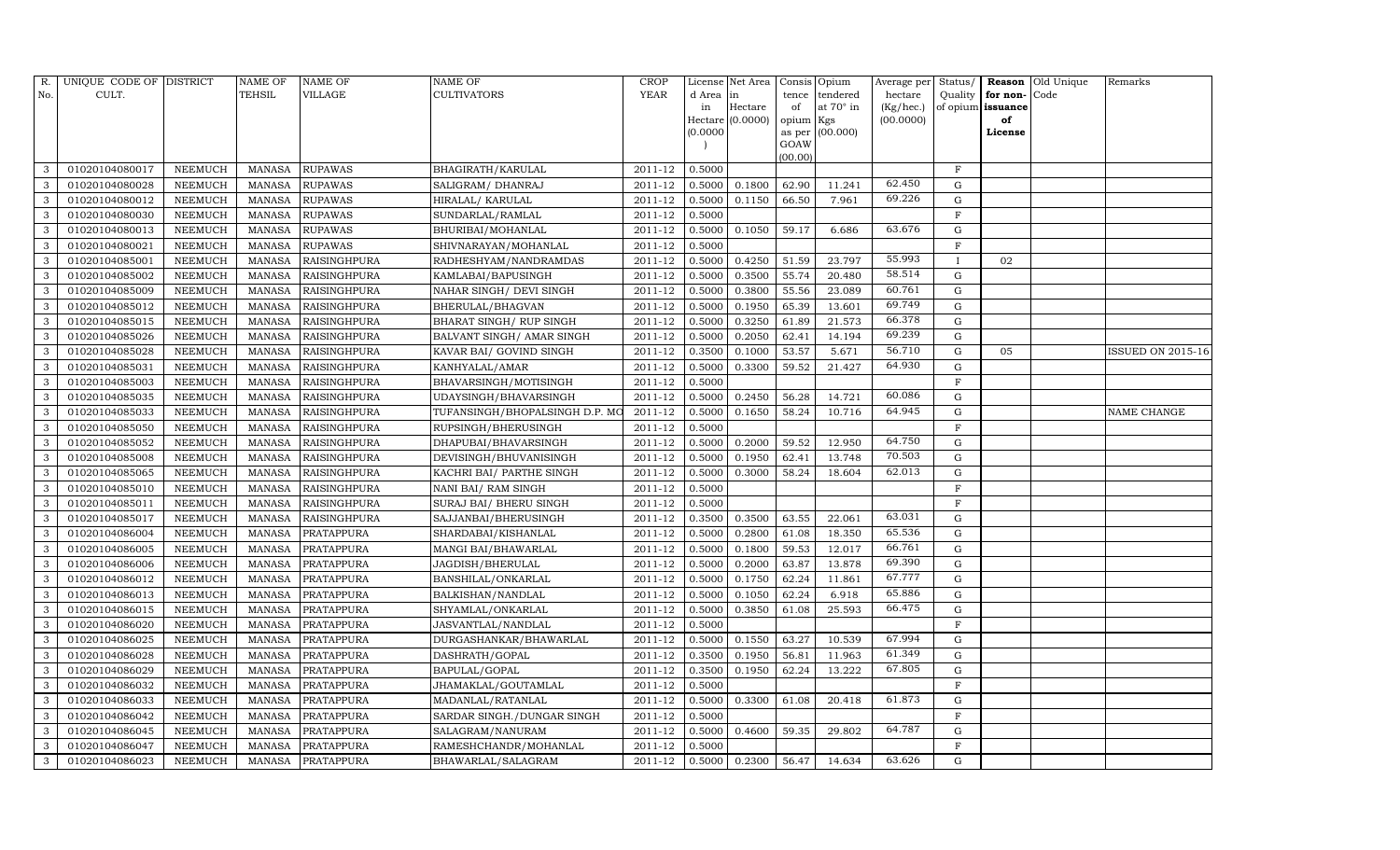| R.             | UNIQUE CODE OF DISTRICT |                | <b>NAME OF</b> | <b>NAME OF</b>       | <b>NAME OF</b>               | CROP        |           | License Net Area |                     | Consis Opium | Average per | Status/      | Reason                   | Old Unique     | Remarks                        |
|----------------|-------------------------|----------------|----------------|----------------------|------------------------------|-------------|-----------|------------------|---------------------|--------------|-------------|--------------|--------------------------|----------------|--------------------------------|
| No.            | CULT.                   |                | <b>TEHSIL</b>  | VILLAGE              | <b>CULTIVATORS</b>           | YEAR        | d Area in |                  | tence               | tendered     | hectare     | Quality      | for non-                 | Code           |                                |
|                |                         |                |                |                      |                              |             | in        | Hectare          | of                  | at 70° in    | (Kg/hec.)   |              | of opium <b>issuance</b> |                |                                |
|                |                         |                |                |                      |                              |             | (0.0000   | Hectare (0.0000) | opium Kgs<br>as per | (00.000)     | (00.0000)   |              | of<br>License            |                |                                |
|                |                         |                |                |                      |                              |             |           |                  | GOAW                |              |             |              |                          |                |                                |
|                |                         |                |                |                      |                              |             |           |                  | (00.00)             |              |             |              |                          |                |                                |
| 3              | 01020104086009          | NEEMUCH        | MANASA         | <b>PRATAPPURA</b>    | MANGILAL/TULSIRAM            | 2011-12     | 0.5000    | 0.2900           | 54.77               | 14.819       | 51.100      | G            | 04                       |                | ISSUED ON 2016-17              |
| 3              | 01020104086052          | NEEMUCH        | MANASA         | <b>PRATAPPURA</b>    | AMBALAL/HIRALAL              | 2011-12     | 0.5000    | 0.2050           | 63.27               | 13.522       | 65.961      | G            |                          |                |                                |
| 3              | 01020104086054          | <b>NEEMUCH</b> | <b>MANASA</b>  | PRATAPPURA           | AMBALAL/GAMER                | 2011-12     | 0.5000    | 0.3100           | 60.42               | 19.179       | 61.868      | G            |                          |                |                                |
| 3              | 01020104086026          | <b>NEEMUCH</b> | MANASA         | <b>PRATAPPURA</b>    | BHAGIRATH/MANGUDAS           | $2011 - 12$ | 0.5000    | 0.2550           | 55.50               | 14.311       | 56.122      | $\mathbf G$  |                          |                |                                |
| 3              | 01020104086018          | <b>NEEMUCH</b> | <b>MANASA</b>  | <b>PRATAPPURA</b>    | TARACHAND/BHAWARLAL          | 2011-12     | 0.5000    |                  |                     |              |             | $\mathbf F$  |                          |                |                                |
| 3              | 01020104086057          | <b>NEEMUCH</b> | MANASA         | <b>PRATAPPURA</b>    | RAMESHCHANDR/LAXMINARAYAN    | 2011-12     | 0.5000    | 0.2650           | 59.35               | 16.762       | 63.253      | G            |                          |                |                                |
| 3              | 01020104086030          | NEEMUCH        | MANASA         | <b>PRATAPPURA</b>    | PARASRAM/JAGANNATH           | $2011 - 12$ | 0.5000    | 0.2100           | 59.35               | 13.396       | 63.790      | G            |                          |                |                                |
| 3              | 01020104086043          | <b>NEEMUCH</b> | MANASA         | <b>PRATAPPURA</b>    | <b>BHAVRIBAI/DEVILAL</b>     | 2011-12     | 0.5000    | 0.2800           | 55.65               | 17.418       | 62.207      | $\mathbf G$  |                          |                |                                |
| 3              | 01020104086060          | <b>NEEMUCH</b> | <b>MANASA</b>  | <b>PRATAPPURA</b>    | AMBALAL/ONKARLAL             | 2011-12     | 0.5000    | 0.2000           | 63.27               | 13.639       | 68.195      | $\mathbf G$  |                          |                |                                |
| 3              | 01020104086061          | NEEMUCH        | MANASA         | <b>PRATAPPURA</b>    | JAGADISH/DHANNA              | 2011-12     | 0.5000    | 0.2000           | 60.99               | 12.677       | 63.385      | $\mathbf{I}$ | 02                       |                |                                |
|                | 01020104015002          | <b>NEEMUCH</b> | <b>MANASA</b>  | PIPLON               | MOTILAL/BHAGIRATH            | 2011-12     | 0.5000    | 0.4800           | 58.73               | 30.036       | 62.575      | $\mathbf G$  |                          |                |                                |
|                | 01020104015067          | <b>NEEMUCH</b> | MANASA         | PIPLON               | GHISALAL/DHANNA              | 2011-12     | 0.3500    | 0.3500           | 46.57               | 18.462       | 52.749      | $\mathbf G$  | 04                       |                | 102010401400 ISSUED ON 2016-17 |
|                | 01020104015020          | <b>NEEMUCH</b> | <b>MANASA</b>  | PIPLON               | BHANWARLAL/BHERULAL          | 2011-12     | 0.3500    | 0.3400           | 59.60               | 22.384       | 65.835      | $\mathbf G$  |                          |                |                                |
|                | 01020104015024          | <b>NEEMUCH</b> | <b>MANASA</b>  | <b>PIPLON</b>        | HARISHANKAR/BADRILAL         | 2011-12     | 0.5000    | 0.2850           | 54.34               | 17.661       | 61.968      | G            | 05                       |                | ISSUED ON 2015-16              |
|                | 01020104015029          | NEEMUCH        | MANASA         | PIPLON               | KALBAI/SURESH                | 2011-12     | 0.5000    | 0.4750           | 55.89               | 29.358       | 61.806      | G            |                          |                | NAME CHANGE                    |
|                | 01020104015031          | NEEMUCH        | <b>MANASA</b>  | <b>PIPLON</b>        | GANESHRAM/RUGHNATH           | 2011-12     | 0.5000    | 0.4200           | 54.72               | 25.711       | 61.217      | $\mathbf G$  | 05                       |                | ISSUED ON 2015-16              |
|                | 01020104015022          | <b>NEEMUCH</b> | <b>MANASA</b>  | PIPLON               | GHISALAL/RAMCHANDRA          | 2011-12     | 0.5000    | 0.2000           | 56.70               | 12.029       | 60.145      | G            |                          |                |                                |
|                | 01020104015060          | <b>NEEMUCH</b> | MANASA         | PIPLON               | PANNALAL/BHAGIRATH           | 2011-12     | 0.5000    | 0.4800           | 57.91               | 29.054       | 60.529      | G            |                          |                |                                |
|                | 01020104015068          | NEEMUCH        | <b>MANASA</b>  | PIPLON               | BAGDIRAM/BHERULAL            | 2011-12     | 0.3500    | 0.2000           | 56.67               | 12.144       | 60.720      | G            |                          | 01020104014002 |                                |
| $\overline{2}$ | 01020104051011          | NEEMUCH        | MANASA         | PIPLIYA RAOJI        | CHATARBHUJ/MATHURALAL        | 2011-12     | 0.5000    | 0.3150           | 60.53               | 19.776       | 62.781      | G            |                          |                |                                |
| $\overline{2}$ | 01020104051017          | NEEMUCH        | MANASA         | PIPLIYA RAOJI        | SHYAMLAL/SHIVNARAYAN         | 2011-12     | 0.5000    | 0.2150           | 56.88               | 12.863       | 59.828      | ${\rm G}$    |                          |                |                                |
| $\overline{2}$ | 01020104051024          | <b>NEEMUCH</b> | <b>MANASA</b>  | PIPLIYA RAOJI        | GOTULAL/KASHIRAM             | 2011-12     | 0.5000    | 0.4300           | 65.97               | 29.281       | 68.096      | ${\rm G}$    |                          |                |                                |
| $\overline{2}$ | 01020104051025          | <b>NEEMUCH</b> | MANASA         | PIPLIYA RAOJI        | KACHRU/DHANNA                | 2011-12     | 0.5000    | 0.2800           | 59.21               | 18.211       | 65.039      | G            |                          |                |                                |
| $\overline{2}$ | 01020104051028          | <b>NEEMUCH</b> | MANASA         | PIPLIYA RAOJI        | AMRA/DALLA                   | 2011-12     | 0.5000    | 0.1000           | 60.31               | 6.875        | 68.750      | ${\rm G}$    |                          |                |                                |
| $\overline{2}$ | 01020104051029          | NEEMUCH        | <b>MANASA</b>  | PIPLIYA RAOJI        | BACHHIBAI/MANGU              | 2011-12     | 0.5000    | 0.3950           | 62.37               | 25.643       | 64.919      | ${\rm G}$    |                          |                |                                |
| $\overline{2}$ | 01020104051037          | <b>NEEMUCH</b> | <b>MANASA</b>  | PIPLIYA RAOJI        | GANESHLAL/PANNALAL           | 2011-12     | 0.5000    | 0.4000           | 60.02               | 26.177       | 65.443      | G            |                          |                |                                |
| $\overline{2}$ | 01020104051081          | <b>NEEMUCH</b> | MANASA         | PIPLIYA RAOJI        | PRAHALAD/GANESHLAL           | 2011-12     | 0.5000    | 0.2500           | 59.21               | 16.257       | 65.028      | ${\rm G}$    |                          |                |                                |
| $\overline{2}$ | 01020104051044          | <b>NEEMUCH</b> | <b>MANASA</b>  | PIPLIYA RAOJI        | MANJUKUMARI/RANJEETSINGH URF | 2011-12     | 0.5000    |                  |                     |              |             | $\mathbf F$  |                          |                |                                |
| $\overline{2}$ | 01020104051045          | NEEMUCH        | MANASA         | PIPLIYA RAOJI        | RAMSINGH/NANDSINGH           | 2011-12     | 0.5000    | 0.1900           | 61.95               | 12.302       | 64.747      | G            |                          |                |                                |
| $\overline{2}$ | 01020104051049          | <b>NEEMUCH</b> | MANASA         | PIPLIYA RAOJI        | BHIMA/KISHNA                 | 2011-12     | 0.5000    | 0.1600           | 57.65               | 9.710        | 60.688      | ${\rm G}$    |                          |                |                                |
| $\overline{2}$ | 01020104051051          | <b>NEEMUCH</b> | MANASA         | PIPLIYA RAOJI        | RAMESHWAR/HEERALAL           | 2011-12     | 0.5000    |                  |                     |              |             | $\mathbf F$  |                          |                |                                |
| $\overline{2}$ | 01020104051057          | <b>NEEMUCH</b> | MANASA         | PIPLIYA RAOJI        | MANGILAL/KISHAN              | 2011-12     | 0.5000    | 0.2950           | 53.63               | 18.633       | 63.163      | $\mathbf G$  | 05                       |                | <b>ISSUED ON 2015-16</b>       |
| $\overline{2}$ | 01020104051063          | <b>NEEMUCH</b> | MANASA         | PIPLIYA RAOJI        | DHANRAJ/LALA                 | 2011-12     | 0.5000    | 0.3400           | 57.49               | 20.614       | 60.630      | ${\rm G}$    |                          |                |                                |
| $\overline{2}$ | 01020104051067          | <b>NEEMUCH</b> | MANASA         | PIPLIYA RAOJI        | DINESHKUMAR/GANESHRAM        | 2011-12     | 0.5000    | 0.2950           | 61.61               | 21.537       | 73.007      | G            |                          |                |                                |
| $\overline{2}$ | 01020104051071          | <b>NEEMUCH</b> | MANASA         | PIPLIYA RAOJI        | RAJESHKUMAR/MANOHARLAL       | 2011-12     | 0.5000    |                  |                     |              |             | $\mathbf F$  |                          |                |                                |
| $\overline{2}$ | 01020104051073          | <b>NEEMUCH</b> | <b>MANASA</b>  | PIPLIYA RAOJI        | SHYAMLAL/KARULAL             | 2011-12     | 0.5000    | 0.3500           | 59.21               | 22.204       | 63.440      | $\mathbf G$  |                          |                |                                |
| $\overline{2}$ | 01020104051074          | <b>NEEMUCH</b> | MANASA         | PIPLIYA RAOJI        | HIMMATSINGH/BHERUSINGH       | 2011-12     | 0.5000    |                  |                     |              |             | $\mathbf F$  |                          |                |                                |
| $\overline{2}$ | 01020104051079          | NEEMUCH        | MANASA         | PIPLIYA RAOJI        | SAMRATHSINGH/KALYANSINGH     | 2011-12     | 0.5000    | 0.2500           | 58.69               | 16.400       | 65.600      | $\mathbf G$  |                          |                |                                |
| $\overline{2}$ | 01020104051080          | NEEMUCH        | MANASA         | PIPLIYA RAOJI        | SHANTILAL/CHATARBHUJ         | 2011-12     | 0.5000    | 0.2000           | 57.10               | 12.122       | 60.610      | G            |                          |                |                                |
| $\overline{2}$ | 01020104051082          | <b>NEEMUCH</b> |                | MANASA PIPLIYA RAOJI | SABUBAI/BIHARI               | 2011-12     | 0.5000    | 0.5000           | 59.26               | 31.848       | 63.696      | G            |                          |                |                                |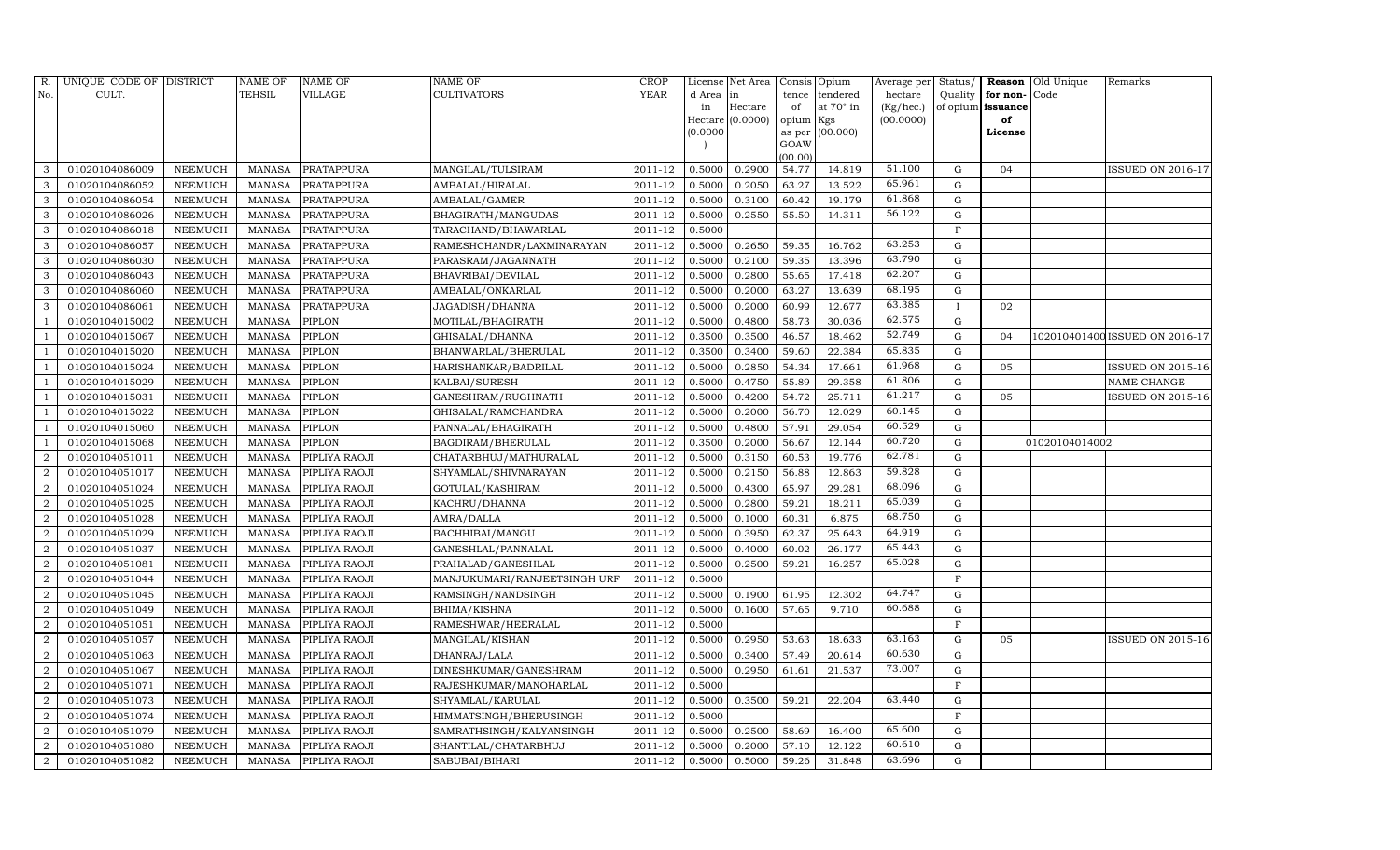| R.                          | UNIQUE CODE OF DISTRICT |                | <b>NAME OF</b> | NAME OF       | NAME OF                | <b>CROP</b> |           | License Net Area |                | Consis Opium | Average per | Status/      | Reason            | Old Unique | Remarks                  |
|-----------------------------|-------------------------|----------------|----------------|---------------|------------------------|-------------|-----------|------------------|----------------|--------------|-------------|--------------|-------------------|------------|--------------------------|
| No.                         | CULT.                   |                | TEHSIL         | VILLAGE       | <b>CULTIVATORS</b>     | YEAR        | d Area in |                  | tence          | tendered     | hectare     | Quality      | for non-          | Code       |                          |
|                             |                         |                |                |               |                        |             | in        | Hectare          | of             | at 70° in    | (Kg/hec.)   |              | of opium issuance |            |                          |
|                             |                         |                |                |               |                        |             |           | Hectare (0.0000) | opium Kgs      |              | (00.0000)   |              | of                |            |                          |
|                             |                         |                |                |               |                        |             | (0.0000)  |                  | as per<br>GOAW | (00.000)     |             |              | License           |            |                          |
|                             |                         |                |                |               |                        |             |           |                  | (00.00)        |              |             |              |                   |            |                          |
| $\mathcal{D}$               | 01020104051084          | NEEMUCH        | MANASA         | PIPLIYA RAOJI | RAJMAL/GORA            | 2011-12     | 0.5000    |                  |                |              |             | $\mathbf F$  |                   |            |                          |
|                             | 01020104051086          | NEEMUCH        | <b>MANASA</b>  | PIPLIYA RAOJI | SURAJMAL/NATHU         | 2011-12     | 0.5000    |                  |                |              |             | $\mathbf{F}$ |                   |            |                          |
| 2                           | 01020104051087          | <b>NEEMUCH</b> | <b>MANASA</b>  | PIPLIYA RAOJI | CHAGANLAL/UDA          | 2011-12     | 0.5000    | 0.3950           | 60.86          | 24.544       | 62.137      | G            |                   |            |                          |
| 2                           | 01020104051088          | NEEMUCH        | MANASA         | PIPLIYA RAOJI | KESHARBAI/KISHANLAL    | 2011-12     | 0.3500    | 0.1050           | 62.29          | 7.021        | 66.866      | $\mathbf G$  |                   |            | NAME CHANGE              |
| $\overline{2}$              | 01020104051091          | NEEMUCH        | <b>MANASA</b>  | PIPLIYA RAOJI | <b>BHONA/HEERA</b>     | 2011-12     | 0.5000    | 0.4900           | 59.26          | 30.028       | 61.282      | G            |                   |            |                          |
| $\overline{2}$              | 01020104051092          | NEEMUCH        | <b>MANASA</b>  | PIPLIYA RAOJI | RATAN/HEERA            | 2011-12     | 0.5000    | 0.3000           | 62.37          | 19.459       | 64.863      | G            |                   |            |                          |
| $\overline{2}$              | 01020104051093          | NEEMUCH        | <b>MANASA</b>  | PIPLIYA RAOJI | MANNA/HEERA            | 2011-12     | 0.5000    | 0.1900           | 59.38          | 12.147       | 63.932      | ${\rm G}$    |                   |            | TRANSFER/UCHED           |
| 2                           | 01020104051094          | NEEMUCH        | <b>MANASA</b>  | PIPLIYA RAOJI | GANGARAM/HEERA         | 2011-12     | 0.5000    | 0.2500           | 62.37          | 16.751       | 67.004      | $\mathbf G$  |                   |            |                          |
| $\overline{2}$              | 01020104051095          | <b>NEEMUCH</b> | <b>MANASA</b>  | PIPLIYA RAOJI | KESHYA/BHAWSINGH       | 2011-12     | 0.5000    | 0.3250           | 61.95          | 20.576       | 63.311      | $\mathbf G$  |                   |            |                          |
|                             | 01020104051098          | NEEMUCH        | <b>MANASA</b>  | PIPLIYA RAOJI | SHYAMLAL/NATHU         | 2011-12     | 0.5000    |                  |                |              |             | $\mathbf F$  |                   |            |                          |
| $\overline{2}$              | 01020104051099          | NEEMUCH        | <b>MANASA</b>  | PIPLIYA RAOJI | SABUBAI/GORULAL        | 2011-12     | 0.5000    | 0.2800           | 62.99          | 18.483       | 66.011      | ${\rm G}$    |                   |            |                          |
| $\overline{2}$              | 01020104051100          | NEEMUCH        | <b>MANASA</b>  | PIPLIYA RAOJI | RODILAL/MANGILAL       | 2011-12     | 0.5000    | 0.4750           | 57.16          | 28.980       | 61.011      | G            |                   |            |                          |
| $\overline{2}$              | 01020104051101          | <b>NEEMUCH</b> | <b>MANASA</b>  | PIPLIYA RAOJI | BIHARI/UDA             | 2011-12     | 0.5000    | 0.2900           | 60.53          | 17.727       | 61.128      | $\mathbf G$  |                   |            |                          |
| 2                           | 01020104051104          | NEEMUCH        | MANASA         | PIPLIYA RAOJI | RADHESHYAM/MANGILAL    | 2011-12     | 0.5000    | 0.2800           | 59.38          | 18.476       | 65.985      | G            |                   |            |                          |
| $\overline{2}$              | 01020104051105          | NEEMUCH        | MANASA         | PIPLIYA RAOJI | CHATARBHUJ/PRABHULAL   | 2011-12     | 0.5000    |                  |                |              |             | $\mathbf F$  |                   |            |                          |
| 2                           | 01020104051108          | NEEMUCH        | <b>MANASA</b>  | PIPLIYA RAOJI | SHANIBAI/BHERULAL      | 2011-12     | 0.5000    | 0.4500           | 60.23          | 27.448       | 60.995      | $\mathbf G$  |                   |            |                          |
| $\mathcal{D}$               | 01020104051114          | NEEMUCH        | <b>MANASA</b>  | PIPLIYA RAOJI | CHOGALAL/BHERA         | 2011-12     | 0.5000    |                  |                |              |             | $\mathbf{F}$ |                   |            |                          |
| 2                           | 01020104051115          | NEEMUCH        | MANASA         | PIPLIYA RAOJI | GANPAT/KESHURAM        | 2011-12     | 0.5000    | 0.3650           | 57.39          | 21.251       | 58.222      | G            |                   |            |                          |
| $\overline{2}$              | 01020104051123          | NEEMUCH        | <b>MANASA</b>  | PIPLIYA RAOJI | GIRDHARI/KALU          | 2011-12     | 0.5000    | 0.4150           | 54.08          | 24.413       | 58.827      | G            | 05                |            | <b>ISSUED ON 2015-16</b> |
| 2                           | 01020104051124          | NEEMUCH        | <b>MANASA</b>  | PIPLIYA RAOJI | GANGABAI/NANURAM       | 2011-12     | 0.3500    | 0.3450           | 62.29          | 21.392       | 62.006      | G            |                   |            |                          |
| $\overline{2}$              | 01020104051125          | NEEMUCH        | <b>MANASA</b>  | PIPLIYA RAOJI | BHAGWATIBAI/RAMGOPAL   | 2011-12     | 0.5000    |                  |                |              |             | F            |                   |            |                          |
| $\mathcal{D}_{\mathcal{L}}$ | 01020104051132          | NEEMUCH        | <b>MANASA</b>  | PIPLIYA RAOJI | MOHANLAL/FATEHLAL      | 2011-12     | 0.3500    | 0.1600           | 58.47          | 9.639        | 60.244      | G            |                   |            |                          |
| 2                           | 01020104051153          | NEEMUCH        | <b>MANASA</b>  | PIPLIYA RAOJI | CHATRA/BHAWSINGH       | 2011-12     | 0.5000    | 0.1500           | 60.53          | 9.927        | 66.180      | G            |                   |            |                          |
| 2                           | 01020104051155          | NEEMUCH        | <b>MANASA</b>  | PIPLIYA RAOJI | TAMMUBAI/GIRDHARI      | 2011-12     | 0.5000    | 0.3950           | 62.99          | 25.385       | 64.266      | G            |                   |            |                          |
|                             | 01020104051157          | NEEMUCH        | <b>MANASA</b>  | PIPLIYA RAOJI | GANGARAM/BHAVSINGH     | 2011-12     | 0.5000    | 0.4900           | 60.02          | 29.530       | 60.265      | G            |                   |            |                          |
| $\overline{2}$              | 01020104051161          | <b>NEEMUCH</b> | <b>MANASA</b>  | PIPLIYA RAOJI | BANSHILAL/BALUJI       | 2011-12     | 0.5000    | 0.4250           | 59.26          | 26.015       | 61.212      | G            |                   |            |                          |
| 2                           | 01020104051162          | NEEMUCH        | <b>MANASA</b>  | PIPLIYA RAOJI | <b>HEMA/HEERA</b>      | 2011-12     | 0.5000    |                  |                |              |             | $\mathbf F$  |                   |            |                          |
| $\overline{2}$              | 01020104051043          | <b>NEEMUCH</b> | <b>MANASA</b>  | PIPLIYA RAOJI | <b>BAGDU/HEMA</b>      | 2011-12     | 0.5000    | 0.3000           | 67.18          | 21.661       | 72.203      | $\mathbf G$  |                   |            |                          |
| $\overline{2}$              | 01020104051077          | NEEMUCH        | <b>MANASA</b>  | PIPLIYA RAOJI | RADHESHYAM/SHANKARJI   | 2011-12     | 0.5000    | 0.1900           | 55.97          | 12.593       | 66.279      | G            |                   |            |                          |
| $\overline{2}$              | 01020104051030          | NEEMUCH        | <b>MANASA</b>  | PIPLIYA RAOJI | GENDKUNWAR/SAJJANSINGH | 2011-12     | 0.3500    | 0.2400           | 62.29          | 16.302       | 67.926      | ${\rm G}$    |                   |            |                          |
| $\overline{2}$              | 01020104051083          | NEEMUCH        | MANASA         | PIPLIYA RAOJI | MANNALAL/CHATRA        | 2011-12     | 0.5000    | 0.2100           | 62.29          | 14.416       | 68.648      | $\mathbf G$  |                   |            |                          |
| $\overline{2}$              | 01020104051112          | NEEMUCH        | <b>MANASA</b>  | PIPLIYA RAOJI | MANGILAL/HEERALAL      | 2011-12     | 0.5000    | 0.4550           | 60.02          | 27.592       | 60.642      | $\mathbf G$  |                   |            |                          |
|                             | 01020104051118          | NEEMUCH        | <b>MANASA</b>  | PIPLIYA RAOJI | MANKUNWARBAI/KALULAL   | 2011-12     | 0.5000    | 0.2450           | 57.59          | 15.261       | 62.290      | ${\rm G}$    |                   |            |                          |
| $\overline{2}$              | 01020104051168          | NEEMUCH        | <b>MANASA</b>  | PIPLIYA RAOJI | SHYAMLAL/KISHNA        | 2011-12     | 0.5000    | 0.4400           | 59.90          | 27.862       | 63.323      | ${\rm G}$    |                   |            |                          |
| 2                           | 01020104051170          | NEEMUCH        | <b>MANASA</b>  | PIPLIYA RAOJI | SHYAMLAL/BHANWARLAL    | 2011-12     | 0.3500    | 0.3200           | 57.01          | 19.514       | 60.981      | ${\rm G}$    |                   |            |                          |
| $\overline{2}$              | 01020104051173          | <b>NEEMUCH</b> | <b>MANASA</b>  | PIPLIYA RAOJI | LAXMANSINGH/BHAVSINGH  | 2011-12     | 0.5000    | 0.1450           | 62.99          | 9.493        | 65.469      | $\mathbf G$  |                   |            |                          |
| $\overline{2}$              | 01020104051013          | NEEMUCH        | <b>MANASA</b>  | PIPLIYA RAOJI | DAMARLAL/SHANKARLAL    | 2011-12     | 0.5000    |                  |                |              |             | $\mathbf F$  |                   |            |                          |
| $\overline{2}$              | 01020104051003          | NEEMUCH        | <b>MANASA</b>  | PIPLIYA RAOJI | AMBALAL/FAKIRCHANDRA   | 2011-12     | 0.5000    | 0.1900           | 62.29          | 12.164       | 64.021      | G            |                   |            |                          |
| 2                           | 01020104051169          | NEEMUCH        | <b>MANASA</b>  | PIPLIYA RAOJI | CHATRA/KISHNA          | 2011-12     | 0.5000    |                  |                |              |             | F            |                   |            |                          |
| $\,2\,$                     | 01020104051085          | <b>NEEMUCH</b> | MANASA         | PIPLIYA RAOJI | CHOUSARBAI/GABBA       | 2011-12     | 0.5000    | 0.2550           | 61.84          | 16.414       | 64.369      | G            |                   |            |                          |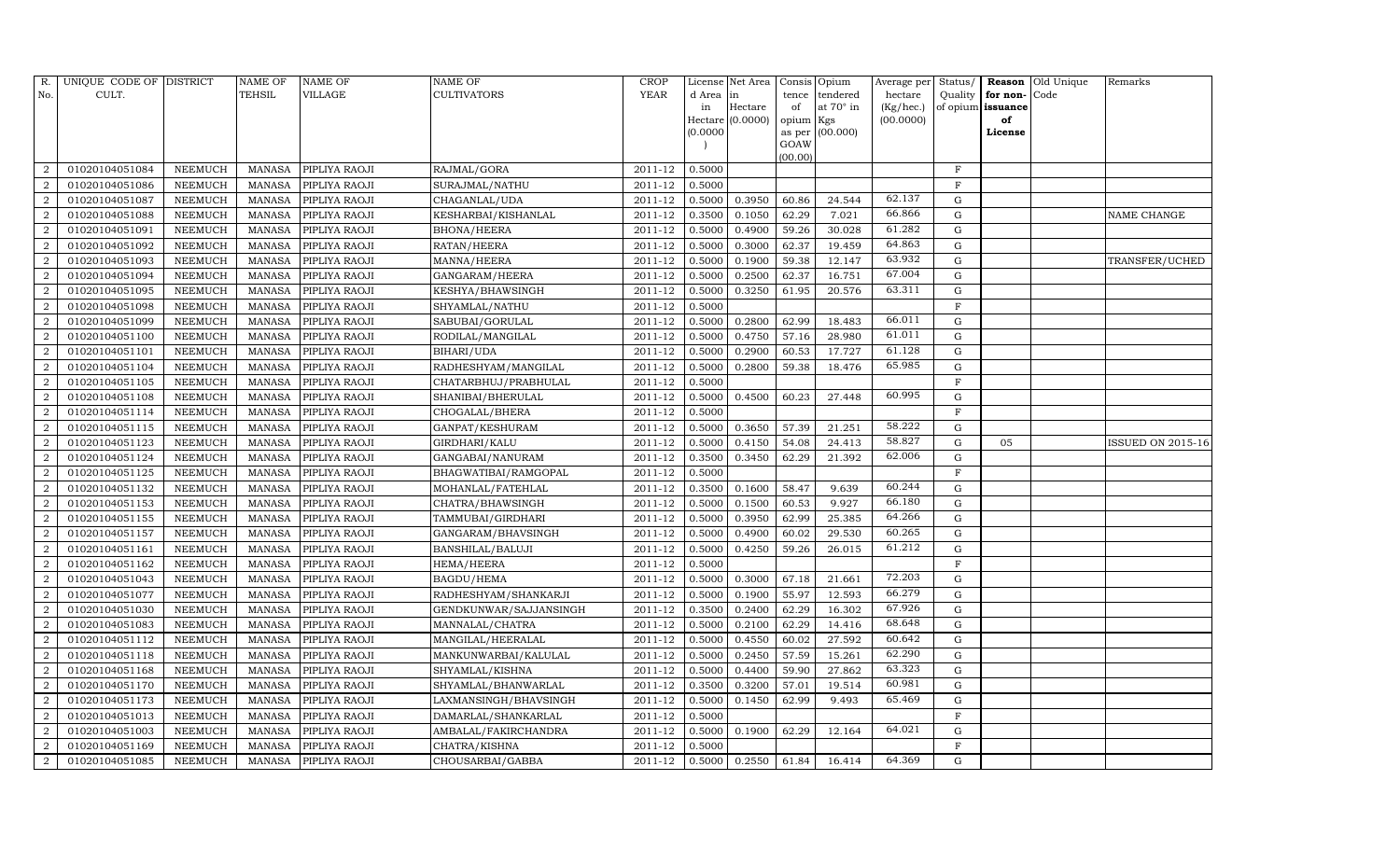| R.             | UNIQUE CODE OF DISTRICT |                | NAME OF       | <b>NAME OF</b>  | <b>NAME OF</b>                   | CROP        |           | License Net Area |                | Consis Opium     | Average per | Status/      |                   | Reason Old Unique | Remarks     |
|----------------|-------------------------|----------------|---------------|-----------------|----------------------------------|-------------|-----------|------------------|----------------|------------------|-------------|--------------|-------------------|-------------------|-------------|
| No.            | CULT.                   |                | <b>TEHSIL</b> | VILLAGE         | <b>CULTIVATORS</b>               | YEAR        | d Area in |                  | tence          | tendered         | hectare     | Quality      | for non-          | Code              |             |
|                |                         |                |               |                 |                                  |             | in        | Hectare          | of             | at $70^\circ$ in | (Kg/hec.)   |              | of opium issuance |                   |             |
|                |                         |                |               |                 |                                  |             |           | Hectare (0.0000) | opium Kgs      |                  | (00.0000)   |              | of                |                   |             |
|                |                         |                |               |                 |                                  |             | (0.0000)  |                  | as per<br>GOAW | (00.000)         |             |              | License           |                   |             |
|                |                         |                |               |                 |                                  |             |           |                  | (00.00)        |                  |             |              |                   |                   |             |
| $\overline{2}$ | 01020104051122          | NEEMUCH        | MANASA        | PIPLIYA RAOJI   | RAMESHCHANDRA/RAMNARAYAN         | 2011-12     | 0.5000    | 0.4850           | 61.31          | 34.596           | 71.332      | G            |                   |                   |             |
| $\overline{2}$ | 01020104051008          | NEEMUCH        | MANASA        | PIPLIYA RAOJI   | CHANDIBAI/VENIRAM                | 2011-12     | 0.5000    | 0.1050           | 60.23          | 7.012            | 66.781      | G            |                   |                   |             |
| $\overline{a}$ | 01020104051107          | <b>NEEMUCH</b> | <b>MANASA</b> | PIPLIYA RAOJI   | SHRI DIGVIJAYSINGH / PRATAPSINGH | 2011-12     | 0.5000    | 0.4000           | 60.23          | 26.080           | 65.200      | G            |                   |                   | NAME CHANGE |
|                | 01020104027045          | NEEMUCH        | MANASA        | PARDA-I         | RADHESHYAM / RAMCHANDR           | 2011-12     | 0.3500    | 0.2100           | 62.72          | 13.718           | 65.323      | $\mathbf G$  |                   |                   |             |
|                | 01020104027002          | NEEMUCH        | <b>MANASA</b> | PARDA-I         | <b>BALMUKUND/GABUR</b>           | 2011-12     | 0.5000    | 0.3000           | 63.15          | 19.676           | 65.586      | $\mathbf G$  |                   |                   |             |
|                | 01020104027005          | NEEMUCH        | MANASA        | PARDA-I         | DHAPUBAI/BABRU                   | 2011-12     | 0.5000    | 0.4000           | 65.50          | 26.883           | 67.208      | ${\rm G}$    |                   |                   |             |
|                | 01020104027006          | NEEMUCH        | MANASA        | PARDA-I         | SURAJ BAI/BHERULAL               | $2011 - 12$ | 0.5000    | 0.3050           | 62.86          | 22.306           | 73.134      | G            |                   |                   |             |
|                | 01020104027011          | NEEMUCH        | MANASA        | PARDA-I         | GANSHYAM/SALAGRAM                | 2011-12     | 0.3500    | 0.3350           | 62.86          | 23.474           | 70.072      | $\mathbf G$  |                   |                   |             |
|                | 01020104027022          | <b>NEEMUCH</b> | <b>MANASA</b> | PARDA-I         | PRABHULAL/GHASI                  | 2011-12     | 0.5000    | 0.3450           | 59.77          | 25.291           | 73.307      | $\mathbf G$  |                   |                   |             |
|                | 01020104027044          | NEEMUCH        | MANASA        | PARDA-I         | SHYAMLAL/SHANKARLAL              | 2011-12     | 0.5000    | 0.2750           | 65.50          | 19.528           | 71.011      | ${\rm G}$    |                   |                   |             |
|                | 01020104027055          | <b>NEEMUCH</b> | MANASA        | PARDA-I         | <b>BHAVARLAL/KISHANA</b>         | 2011-12     | 0.5000    | 0.2950           | 59.77          | 19.143           | 64.892      | ${\rm G}$    |                   |                   |             |
|                | 01020104027056          | <b>NEEMUCH</b> | MANASA        | PARDA-I         | SEVARAM/MANNA                    | 2011-12     | 0.5000    | 0.2050           | 62.86          | 15.024           | 73.288      | G            |                   |                   |             |
|                | 01020104027068          | <b>NEEMUCH</b> | <b>MANASA</b> | PARDA-I         | KARULAL/BHAGIRATH                | 2011-12     | 0.3500    | 0.2550           | 62.72          | 17.983           | 70.522      | $\mathbf G$  |                   |                   |             |
|                | 01020104027071          | <b>NEEMUCH</b> | MANASA        | PARDA-I         | GIRJASHANKAR/BHERULAL            | 2011-12     | 0.5000    | 0.3500           | 58.34          | 21.969           | 62.769      | G            |                   |                   |             |
|                | 01020104027082          | NEEMUCH        | MANASA        | PARDA-I         | KANHEYALAL/HIRALAL               | 2011-12     | 0.5000    | 0.1950           | 65.50          | 13.605           | 69.769      | G            |                   |                   |             |
|                | 01020104027001          | NEEMUCH        | MANASA        | PARDA-I         | KESHURAM/GOKUL                   | 2011-12     | 0.5000    | 0.3700           | 63.15          | 25.621           | 69.246      | $\mathbf G$  |                   |                   |             |
|                | 01020104027121          | <b>NEEMUCH</b> | <b>MANASA</b> | PARDA-I         | KANHEYALAL/ NANDLAL              | 2011-12     | 0.5000    | 0.4350           | 59.41          | 28.271           | 64.990      | G            |                   |                   |             |
|                | 01020104027156          | <b>NEEMUCH</b> | MANASA        | PARDA-I         | SUNDERLAL/ NANALAL               | 2011-12     | 0.5000    | 0.3050           | 62.89          | 21.356           | 70.020      | G            |                   |                   |             |
|                | 01020104027157          | NEEMUCH        | MANASA        | PARDA-I         | THULSIBAI/MOHANLAL               | 2011-12     | 0.5000    | 0.1800           | 62.89          | 11.635           | 64.639      | G            |                   |                   |             |
|                | 01020104027089          | NEEMUCH        | MANASA        | PARDA-I         | NIRMAL/KACHRULAL                 | 2011-12     | 0.5000    | 0.1550           | 59.77          | 10.554           | 68.090      | $\mathbf G$  |                   |                   | NAME CHANGE |
|                | 01020104027211          | NEEMUCH        | MANASA        | PARDA-I         | SHANTILAL/ UDAYRAM               | 2011-12     | 0.5000    | 0.4550           | 59.41          | 31.139           | 68.437      | $\mathbf G$  |                   |                   |             |
|                | 01020104027094          | <b>NEEMUCH</b> | <b>MANASA</b> | PARDA-I         | DHAPUBAI/GANGARAM                | 2011-12     | 0.3500    | 0.2650           | 62.89          | 18.157           | 68.517      | $\mathbf G$  |                   |                   |             |
|                | 01020104027164          | NEEMUCH        | MANASA        | PARDA-I         | KACHRULAL/RUPA                   | 2011-12     | 0.5000    | 0.2650           | 59.41          | 18.120           | 68.377      | G            |                   |                   |             |
|                | 01020104027066          | NEEMUCH        | MANASA        | PARDA-I         | KAILASH/PRABHULAL                | 2011-12     | 0.5000    | 0.2000           | 65.97          | 16.153           | 80.765      | ${\rm G}$    |                   |                   |             |
| 3              | 01020104084069          | NEEMUCH        | <b>MANASA</b> | NALKHEDA        | AMBALAL/DEVILAL                  | 2011-12     | 0.5000    |                  |                |                  |             | $\mathbf{F}$ |                   |                   |             |
| 3              | 01020104084063          | <b>NEEMUCH</b> | <b>MANASA</b> | <b>NALKHEDA</b> | BAJJIBAI/RAMNARAYN               | 2011-12     | 0.5000    |                  |                |                  |             | $\rm F$      |                   |                   |             |
| 3              | 01020104084070          | <b>NEEMUCH</b> | <b>MANASA</b> | <b>NALKHEDA</b> | BAPU LAL/ RAMCHANDRA             | 2011-12     | 0.5000    |                  |                |                  |             | F            |                   |                   | NAME CHANGE |
| 3              | 01020104084058          | <b>NEEMUCH</b> | <b>MANASA</b> | <b>NALKHEDA</b> | RAMNIWAS/BHANWARLAL              | 2011-12     | 0.5000    | 0.3300           | 60.43          | 20.952           | 63.491      | G            |                   |                   |             |
| 3              | 01020104084030          | NEEMUCH        | MANASA        | <b>NALKHEDA</b> | BHAWARLAL/ KIESHARIMAL           | 2011-12     | 0.5000    |                  |                |                  |             | $\mathbf F$  |                   |                   |             |
| 3              | 01020104084052          | NEEMUCH        | MANASA        | <b>NALKHEDA</b> | DEVILAL/ BHAWARLAL               | 2011-12     | 0.5000    |                  |                |                  |             | $\mathbf{F}$ |                   |                   |             |
| 3              | 01020104084020          | <b>NEEMUCH</b> | MANASA        | <b>NALKHEDA</b> | <b>GAMERI BAI/ NARAYAN</b>       | 2011-12     | 0.5000    |                  |                |                  |             | $\mathbf F$  |                   |                   |             |
| 3              | 01020104084011          | NEEMUCH        | <b>MANASA</b> | <b>NALKHEDA</b> | HARISHANKAR/ BHAWAR              | 2011-12     | 0.5000    |                  |                |                  |             | $\mathbf{F}$ |                   |                   |             |
| 3              | 01020104084002          | <b>NEEMUCH</b> | MANASA        | <b>NALKHEDA</b> | INDARMAL/ NANDLAL                | 2011-12     | 0.5000    |                  |                |                  |             | $\mathbf F$  |                   |                   |             |
| 3              | 01020104084047          | <b>NEEMUCH</b> | MANASA        | <b>NALKHEDA</b> | ISHAVARLAL/ BHAWARLAL            | 2011-12     | 0.5000    |                  |                |                  |             | $\mathbf{F}$ |                   |                   |             |
| 3              | 01020104084056          | NEEMUCH        | MANASA        | <b>NALKHEDA</b> | KAVARLAL/RAMNARAYAN              | 2011-12     | 0.5000    |                  |                |                  |             | $\mathbf F$  |                   |                   |             |
| 3              | 01020104084065          | <b>NEEMUCH</b> | <b>MANASA</b> | <b>NALKHEDA</b> | MANGILAL/ BAPULAL                | 2011-12     | 0.5000    |                  |                |                  |             | F            |                   |                   |             |
| 3              | 01020104084072          | <b>NEEMUCH</b> | MANASA        | <b>NALKHEDA</b> | MOHAN LAL/ RAM CHAND             | 2011-12     | 0.5000    |                  |                |                  |             | $\mathbf F$  |                   |                   |             |
| 3              | 01020104084007          | NEEMUCH        | <b>MANASA</b> | <b>NALKHEDA</b> | MOHANLAL/ PARASRAM               | 2011-12     | 0.5000    | 0.2100           | 57.10          | 12.994           | 61.876      | G            |                   |                   |             |
| 3              | 01020104084042          | NEEMUCH        | MANASA        | <b>NALKHEDA</b> | NIRBHAYRAM/BHUVANIRAM            | 2011-12     | 0.5000    | 0.3200           | 67.40          | 23.590           | 73.719      | $\mathbf G$  |                   |                   |             |
| 3              | 01020104084048          | <b>NEEMUCH</b> |               | MANASA NALKHEDA | RADHESHYAM/RAMCHANDRA            | 2011-12     | 0.5000    |                  |                |                  |             | F            |                   |                   |             |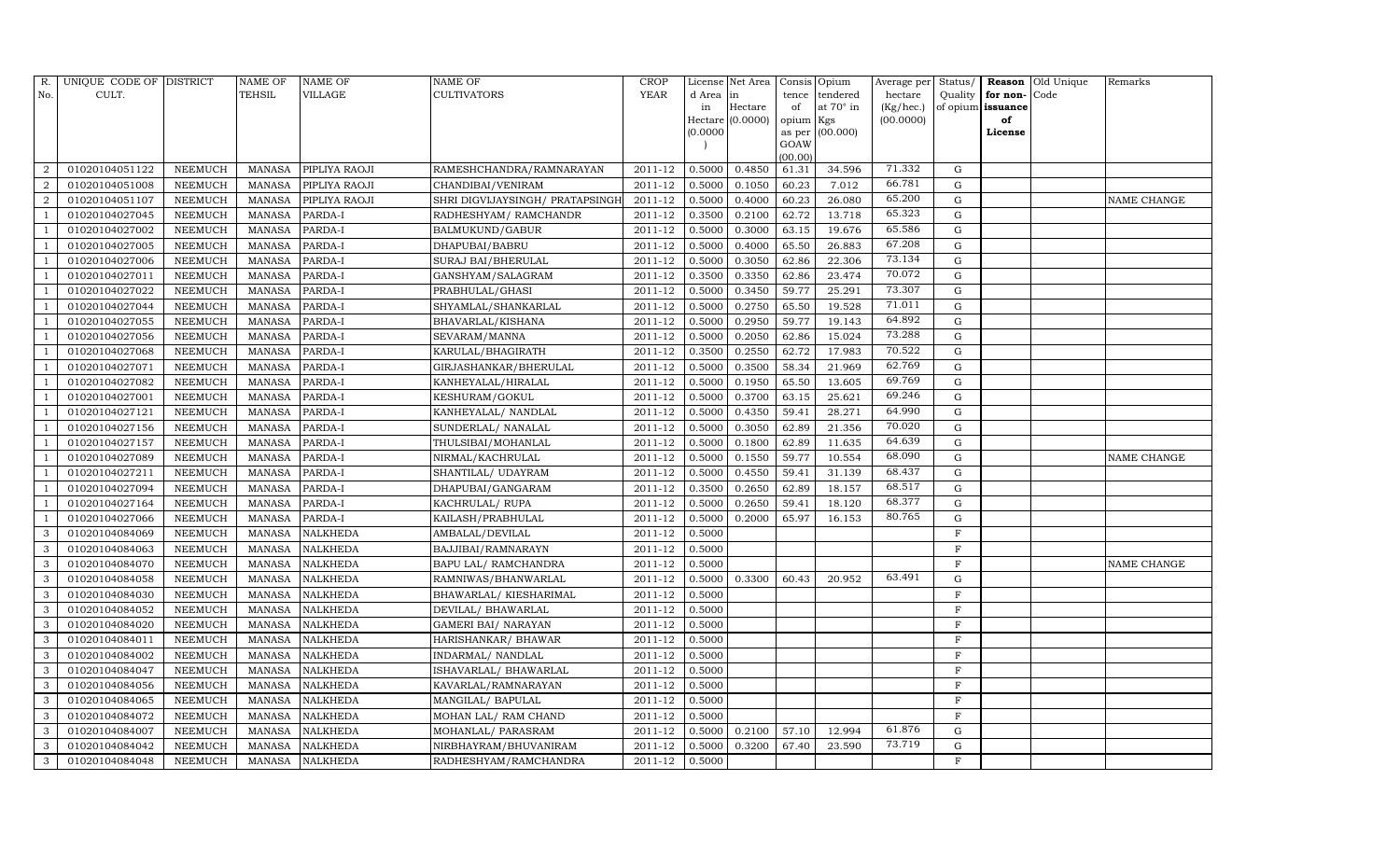| R.             | UNIQUE CODE OF DISTRICT |                | NAME OF       | <b>NAME OF</b>                         | <b>NAME OF</b>                               | <b>CROP</b> |          | License Net Area |           | Consis Opium      | Average per | Status/      |                   | <b>Reason</b> Old Unique | Remarks          |
|----------------|-------------------------|----------------|---------------|----------------------------------------|----------------------------------------------|-------------|----------|------------------|-----------|-------------------|-------------|--------------|-------------------|--------------------------|------------------|
| No.            | CULT.                   |                | <b>TEHSIL</b> | VILLAGE                                | CULTIVATORS                                  | <b>YEAR</b> | d Area   | in               | tence     | tendered          | hectare     | Quality      | for non-Code      |                          |                  |
|                |                         |                |               |                                        |                                              |             | in       | Hectare          | of        | at 70° in         | (Kg/hec.)   |              | of opium issuance |                          |                  |
|                |                         |                |               |                                        |                                              |             |          | Hectare (0.0000) | opium Kgs |                   | (00.0000)   |              | of                |                          |                  |
|                |                         |                |               |                                        |                                              |             | (0.0000) |                  | GOAW      | as per $(00.000)$ |             |              | License           |                          |                  |
|                |                         |                |               |                                        |                                              |             |          |                  | (00.00)   |                   |             |              |                   |                          |                  |
| 3              | 01020104084008          | NEEMUCH        | MANASA        | <b>NALKHEDA</b>                        | RAMDAYAL/BHAWARLAL                           | 2011-12     | 0.5000   | 0.1000           | 62.57     | 6.856             | 68.560      | G            |                   |                          |                  |
| 3              | 01020104084005          | NEEMUCH        | MANASA        | <b>NALKHEDA</b>                        | RAMESHWAR/ MEGHRAJ                           | 2011-12     | 0.5000   |                  |           |                   |             | $\mathbf F$  |                   |                          |                  |
| 3              | 01020104084057          | <b>NEEMUCH</b> | <b>MANASA</b> | <b>NALKHEDA</b>                        | RATANLAL/DOULATRAM                           | 2011-12     | 0.5000   |                  |           |                   |             | $\mathbf F$  |                   |                          |                  |
| 3              | 01020104084039          | NEEMUCH        | MANASA        | <b>NALKHEDA</b>                        | SATYANARAYAN/NATHULAL                        | 2011-12     | 0.5000   | 0.1050           | 60.43     | 7.433             | 70.790      | $\mathbf G$  |                   |                          |                  |
| 3              | 01020104084012          | NEEMUCH        | <b>MANASA</b> | <b>NALKHEDA</b>                        | SHANKARLAL/PYARCHAND                         | 2011-12     | 0.5000   |                  |           |                   |             | $\mathbf F$  |                   |                          |                  |
| 3              | 01020104084067          | <b>NEEMUCH</b> | <b>MANASA</b> | <b>NALKHEDA</b>                        | SHANTI BAI/ RAMESHWAR                        | 2011-12     | 0.5000   |                  |           |                   |             | $\mathbf F$  |                   |                          |                  |
| 3              | 01020104084038          | NEEMUCH        | <b>MANASA</b> | <b>NALKHEDA</b>                        | UDAYRAM/BHAWANIRAM                           | 2011-12     | 0.5000   | 0.4750           | 56.88     | 29.439            | 61.977      | G            |                   |                          |                  |
| 3              | 01020104074004          | <b>NEEMUCH</b> | MANASA        | MOKHAMPURA KANCHI                      | CHUNNILAL/KASHIRAM                           | 2011-12     | 0.5000   | 0.4800           | 58.94     | 28.906            | 60.221      | $\mathbf G$  |                   |                          |                  |
| 3              | 01020104074005          | <b>NEEMUCH</b> | <b>MANASA</b> | MOKHAMPURA KANCHI                      | BHERULAL/SEVA JI                             | 2011-12     | 0.5000   | 0.4650           | 59.36     | 30.112            | 64.757      | $\mathbf G$  |                   |                          |                  |
| 3              | 01020104074012          | NEEMUCH        | <b>MANASA</b> | MOKHAMPURA KANCHI                      | NARAYAN/CHATARBHUJ                           | 2011-12     | 0.5000   | 0.4850           | 58.98     | 30.872            | 63.654      | $\mathbf G$  |                   |                          |                  |
| 3              | 01020104074021          | <b>NEEMUCH</b> | <b>MANASA</b> | MOKHAMPURA KANCHI                      | <b>JANIBAI/VAKTURAM</b>                      | 2011-12     | 0.5000   | 0.3450           | 59.36     | 22.548            | 65.357      | $\mathbf G$  |                   |                          |                  |
| 3              | 01020104074030          | <b>NEEMUCH</b> | <b>MANASA</b> | MOKHAMPURA KANCHI                      | MOHNI BAI/ RAM KUNWAR                        | 2011-12     | 0.5000   | 0.3900           | 57.20     | 27.023            | 69.290      | $\mathbf G$  |                   |                          |                  |
| 3              | 01020104074001          | <b>NEEMUCH</b> | <b>MANASA</b> | MOKHAMPURA KANCHI                      | LAXMINARAYAN / BHAWARLAL                     | 2011-12     | 0.5000   | 0.3150           | 67.82     | 22.807            | 72.403      | $\mathbf G$  |                   |                          |                  |
| 3              | 01020104074047          | <b>NEEMUCH</b> | <b>MANASA</b> | MOKHAMPURA KANCHI                      | DHAPU BAI/ SAJJAN NATH                       | 2011-12     | 0.5000   | 0.4350           | 59.36     | 29.527            | 67.878      | G            |                   |                          |                  |
| 3              | 01020104044001          | NEEMUCH        | MANASA        | MOKHAMPURA (MAHAGAI KESHURAM/SEVA      |                                              | 2011-12     | 0.5000   |                  |           |                   |             | $\mathbf F$  |                   |                          |                  |
| 3              | 01020104044003          | <b>NEEMUCH</b> | MANASA        |                                        | MOKHAMPURA (MAHAGAJ VIJAYSINGH/ROOPSINGH     | 2011-12     | 0.3500   |                  |           |                   |             | N            | 08                |                          |                  |
| 3              | 01020104044012          | <b>NEEMUCH</b> | <b>MANASA</b> | MOKHAMPURA (MAHAGAI MOHANLAL/KASHIRAM  |                                              | 2011-12     | 0.5000   |                  |           |                   |             | $\mathbf F$  |                   |                          |                  |
| 3              | 01020104044014          | NEEMUCH        | MANASA        | MOKHAMPURA (MAHAGAI FULCHAND/BHONA     |                                              | 2011-12     | 0.3500   | 0.2600           | 59.03     | 16.714            | 64.285      | G            |                   |                          |                  |
| 3              | 01020104044022          | <b>NEEMUCH</b> | <b>MANASA</b> |                                        | MOKHAMPURA (MAHAGA SHARWANSINGH/SWAROOPSINGH | 2011-12     | 0.5000   |                  |           |                   |             | $\mathbf F$  |                   |                          |                  |
| 3              | 01020104044028          | <b>NEEMUCH</b> | <b>MANASA</b> | MOKHAMPURA (MAHAGAI GHISALAL/AMRITRAM  |                                              | 2011-12     | 0.5000   |                  |           |                   |             | $\rm F$      |                   |                          |                  |
| 3              | 01020104044040          | NEEMUCH        | MANASA        | MOKHAMPURA (MAHAGAI GANGARAM/RAMNIWAS  |                                              | 2011-12     | 0.5000   | 0.3450           | 61.09     | 23.301            | 67.539      | ${\rm G}$    |                   |                          |                  |
| 3              | 01020104044045          | NEEMUCH        | <b>MANASA</b> |                                        | MOKHAMPURA (MAHAGAI GHANSHYAM/MAGNIRAM       | 2011-12     | 0.5000   | 0.2500           | 61.09     | 16.878            | 67.512      | G            |                   |                          |                  |
| 3              | 01020104044049          | <b>NEEMUCH</b> | <b>MANASA</b> | MOKHAMPURA (MAHAGA RAMDAYAL/KARULAL    |                                              | 2011-12     | 0.5000   |                  |           |                   |             | $\mathbf F$  |                   |                          |                  |
| 3              | 01020104044051          | <b>NEEMUCH</b> | <b>MANASA</b> | MOKHAMPURA (MAHAGAI HEERALAL/JAGANNATH |                                              | 2011-12     | 0.5000   |                  |           |                   |             | $\mathbf F$  |                   |                          |                  |
|                | 01020104044056          | <b>NEEMUCH</b> | <b>MANASA</b> |                                        | MOKHAMPURA (MAHAGAI NARAYANIBAI/RAMSINGH     | 2011-12     | 0.5000   | 0.4700           | 59.67     | 28.164            | 59.923      | $\mathbf G$  |                   |                          | TRANSFER/SESHPUR |
| $\overline{2}$ | 01020104053003          | <b>NEEMUCH</b> | <b>MANASA</b> | <b>MANASA</b>                          | MOHANLAL/RUPLAL                              | 2011-12     | 0.5000   | 0.3550           | 58.68     | 22.542            | 63.499      | G            |                   |                          |                  |
| $\overline{2}$ | 01020104053006          | <b>NEEMUCH</b> | <b>MANASA</b> | <b>MANASA</b>                          | JUGALKISHORE/HEMRAJ                          | 2011-12     | 0.5000   | 0.3150           | 59.03     | 19.632            | 62.323      | ${\rm G}$    |                   |                          |                  |
| $\overline{2}$ | 01020104053032          | NEEMUCH        | <b>MANASA</b> | <b>MANASA</b>                          | HARLAL/RODILAL                               | 2011-12     | 0.3500   | 0.2550           | 55.21     | 16.468            | 64.580      | $\mathbf G$  |                   |                          | NAME CHANGE      |
|                | 01020104053042          | NEEMUCH        | <b>MANASA</b> | <b>MANASA</b>                          | MANGILAL/BHERULAL                            | 2011-12     | 0.5000   | 0.3250           | 59.03     | 19.817            | 60.976      | ${\rm G}$    |                   |                          |                  |
| $\overline{2}$ | 01020104053034          | <b>NEEMUCH</b> | <b>MANASA</b> | <b>MANASA</b>                          | BHERULAL/NANALAL                             | 2011-12     | 0.5000   | 0.3850           | 61.09     | 24.349            | 63.244      | ${\rm G}$    |                   |                          |                  |
| $\overline{2}$ | 01020104053039          | NEEMUCH        | MANASA        | <b>MANASA</b>                          | BAGDIRAM/RATANLAL                            | 2011-12     | 0.3500   | 0.1900           | 56.64     | 11.134            | 58.600      | $\mathbf G$  |                   |                          |                  |
| $\overline{2}$ | 01020104053002          | NEEMUCH        | <b>MANASA</b> | <b>MANASA</b>                          | RADHABAI/BHUWANIRAM                          | 2011-12     | 0.5000   | 0.2400           | 58.68     | 15.165            | 63.188      | $\mathbf G$  |                   |                          |                  |
|                | 01020104053001          | <b>NEEMUCH</b> | <b>MANASA</b> | <b>MANASA</b>                          | SHANTIBAI/SUKHLAL                            | 2011-12     | 0.3500   | 0.3500           | 62.60     | 22.205            | 63.443      | $\mathbf G$  |                   |                          |                  |
| $\overline{2}$ | 01020104053048          | <b>NEEMUCH</b> | <b>MANASA</b> | <b>MANASA</b>                          | DEVBAI/KANA                                  | 2011-12     | 0.5000   |                  |           |                   |             | $\mathbf N$  | 08                | 1020104014008            |                  |
|                | 01020104009027          | NEEMUCH        | <b>MANASA</b> | <b>MALKHEDA</b>                        | MANGILAL/NAVLA                               | 2011-12     | 0.5000   | 0.4850           | 56.15     | 30.714            | 63.328      | $\mathbf G$  |                   |                          |                  |
|                | 01020104009036          | <b>NEEMUCH</b> | <b>MANASA</b> | <b>MALKHEDA</b>                        | SYAAMA/BHAVSINGH                             | 2011-12     | 0.5000   | 0.4000           | 55.19     | 25.111            | 62.778      | $\mathbf{I}$ | 02                |                          |                  |
|                | 01020104009050          | NEEMUCH        | MANASA        | <b>MALKHEDA</b>                        | LACHUBAI/DEEPA                               | 2011-12     | 0.5000   | 0.5050           | 57.10     | 30.940            | 61.267      | G            |                   |                          |                  |
|                | 01020104009072          | NEEMUCH        | <b>MANASA</b> | <b>MALKHEDA</b>                        | KANHAYALAL/NANALAL                           | 2011-12     | 0.5000   | 0.4800           | 57.12     | 29.213            | 60.860      | G            |                   |                          |                  |
|                | 01020104009073          | <b>NEEMUCH</b> | MANASA        | <b>MALKHEDA</b>                        | BHANWARIBAI NANDA                            | $2011 - 12$ | 0.5000   | 0.4750           | 57.13     | 29.348            | 61.785      | G            |                   |                          |                  |
| $\overline{1}$ | 01020104009023          | <b>NEEMUCH</b> |               | MANASA MALKHEDA                        | DHAPUBAI/BHAWSINGH                           | 2011-12     | 0.5000   | 0.4700           | 58.68     | 29.399            | 62.551      | G            |                   |                          |                  |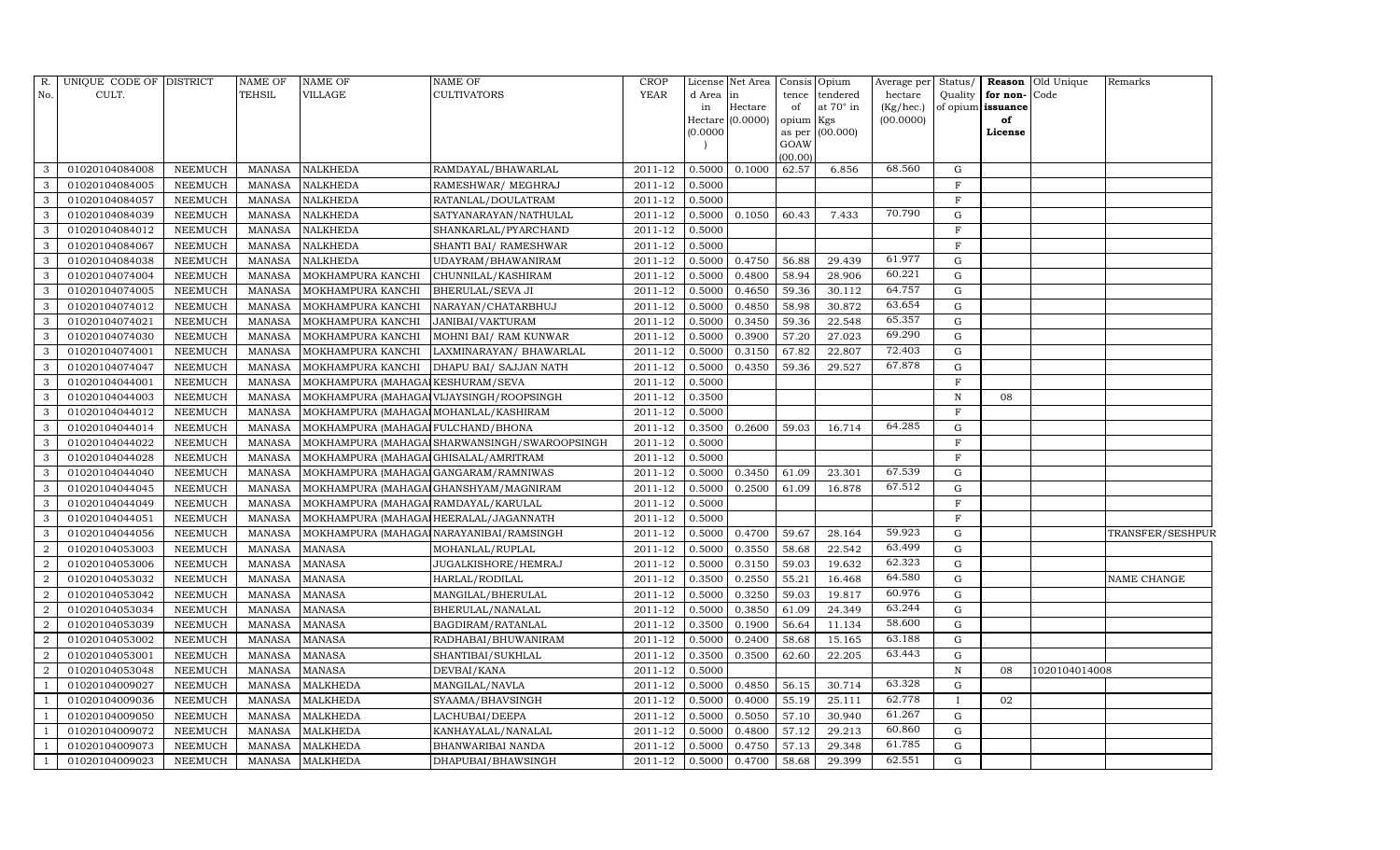| R.             | UNIQUE CODE OF DISTRICT |                | <b>NAME OF</b> | <b>NAME OF</b>     | <b>NAME OF</b>               | CROP           |           | License Net Area |                | Consis Opium     | Average per | Status/      | Reason            | Old Unique | Remarks           |
|----------------|-------------------------|----------------|----------------|--------------------|------------------------------|----------------|-----------|------------------|----------------|------------------|-------------|--------------|-------------------|------------|-------------------|
| No.            | CULT.                   |                | <b>TEHSIL</b>  | VILLAGE            | <b>CULTIVATORS</b>           | <b>YEAR</b>    | d Area in |                  | tence          | tendered         | hectare     | Quality      | for non-          | Code       |                   |
|                |                         |                |                |                    |                              |                | in        | Hectare          | of             | at $70^\circ$ in | (Kg/hec.)   |              | of opium issuance |            |                   |
|                |                         |                |                |                    |                              |                |           | Hectare (0.0000) | opium Kgs      |                  | (00.0000)   |              | of                |            |                   |
|                |                         |                |                |                    |                              |                | (0.0000)  |                  | as per<br>GOAW | (00.000)         |             |              | License           |            |                   |
|                |                         |                |                |                    |                              |                |           |                  | (00.00)        |                  |             |              |                   |            |                   |
|                | 01020104009030          | NEEMUCH        | MANASA         | <b>MALKHEDA</b>    | DHAPUBAI/MANGILAL            | 2011-12        | 0.3500    | 0.3500           | 57.06          | 21.715           | 62.043      | G            |                   |            |                   |
|                | 01020104009051          | NEEMUCH        | MANASA         | <b>MALKHEDA</b>    | SURAJMAL/MANGU               | 2011-12        | 0.5000    | 0.4900           | 58.67          | 30.668           | 62.588      | G            |                   |            |                   |
| $\overline{2}$ | 01020104047118          | NEEMUCH        | MANASA         | MAHAGARH-II        | RAMNARAYAN/MANNALAL          | 2011-12        | 0.5000    | 0.5000           | 54.63          | 29.664           | 59.328      | G            | 05                |            | ISSUED ON 2015-16 |
| $\overline{2}$ | 01020104047122          | NEEMUCH        | MANASA         | MAHAGARH-II        | PRABHULAL/KACHRU             | 2011-12        | 0.5000    | 0.4800           | 57.02          | 27.166           | 56.596      | G            |                   |            |                   |
| $\overline{2}$ | 01020104047123          | NEEMUCH        | MANASA         | MAHAGARH-II        | OMPRAKASH/DAYASHANKAR        | 2011-12        | 0.5000    |                  |                |                  |             | $\mathbf F$  |                   |            |                   |
| $\overline{2}$ | 01020104047125          | <b>NEEMUCH</b> | <b>MANASA</b>  | MAHAGARH-II        | AJABNOOR/IBRAHIM             | 2011-12        | 0.5000    |                  |                |                  |             | $\mathbf F$  |                   |            |                   |
| $\overline{2}$ | 01020104047126          | <b>NEEMUCH</b> | <b>MANASA</b>  | MAHAGARH-II        | SHABBIRHUSSAIN/VAJIRMOHANNAD | 2011-12        | 0.5000    |                  |                |                  |             | $\rm F$      |                   |            |                   |
| $\overline{2}$ | 01020104047129          | NEEMUCH        | MANASA         | MAHAGARH-II        | MARIYAMBAI/SULEMAN           | 2011-12        | 0.5000    |                  |                |                  |             | F            |                   |            |                   |
| $\overline{2}$ | 01020104047130          | <b>NEEMUCH</b> | MANASA         | MAHAGARH-II        | LAXMINARAYAN/MANGILAL        | 2011-12        | 0.5000    |                  |                |                  |             | $\mathbf{F}$ |                   |            |                   |
| $\overline{2}$ | 01020104047131          | NEEMUCH        | <b>MANASA</b>  | MAHAGARH-II        | MOHANLAL/RAMNARAYAN CHOTA    | 2011-12        | 0.5000    | 0.2050           | 57.50          | 12.116           | 59.102      | $\mathbf G$  |                   |            |                   |
| $\overline{2}$ | 01020104047134          | <b>NEEMUCH</b> | <b>MANASA</b>  | MAHAGARH-II        | SHAMBHU/KACHRULAL            | 2011-12        | 0.5000    |                  |                |                  |             | $\rm F$      |                   |            |                   |
| $\overline{2}$ | 01020104047135          | NEEMUCH        | MANASA         | MAHAGARH-II        | RAJARAM/RAMNARAYAN           | 2011-12        | 0.5000    | 0.2150           | 60.20          | 12.917           | 60.079      | $\mathbf G$  |                   |            |                   |
| $\overline{2}$ | 01020104047136          | NEEMUCH        | <b>MANASA</b>  | MAHAGARH-II        | IQBALHUSSAIN/SHABBIR         | 2011-12        | 0.5000    |                  |                |                  |             | $\mathbf F$  |                   |            |                   |
| $\overline{2}$ | 01020104047141          | <b>NEEMUCH</b> | MANASA         | MAHAGARH-II        | LAL MOHAMMAD/VALI MOHAMMAD   | 2011-12        | 0.5000    |                  |                |                  |             | $\mathbf F$  |                   |            |                   |
| $\overline{2}$ | 01020104047148          | <b>NEEMUCH</b> | <b>MANASA</b>  | MAHAGARH-II        | FULSINGH/BADARSINGH          | 2011-12        | 0.5000    | 0.3200           | 50.10          | 17.628           | 55.088      | G            | 04                |            | ISSUED ON 2016-17 |
| 2              | 01020104047149          | <b>NEEMUCH</b> | MANASA         | MAHAGARH-II        | KARULAL/BHANWARLAL           | 2011-12        | 0.5000    | 0.2550           | 57.00          | 17.523           | 68.718      | ${\rm G}$    |                   |            |                   |
| $\overline{2}$ | 01020104047150          | NEEMUCH        | <b>MANASA</b>  | MAHAGARH-II        | NABINOOR/VAJIRKHAN           | 2011-12        | 0.5000    |                  |                |                  |             | $\mathbf F$  |                   |            |                   |
| $\overline{2}$ | 01020104047157          | NEEMUCH        | MANASA         | MAHAGARH-II        | BHERULAL/ONKARLAL            | 2011-12        | 0.5000    |                  |                |                  |             | F            |                   |            |                   |
| $\overline{2}$ | 01020104047159          | <b>NEEMUCH</b> | <b>MANASA</b>  | MAHAGARH-II        | NANHEKHAN/NATHUKHAN          | 2011-12        | 0.5000    |                  |                |                  |             | $\mathbf{F}$ |                   |            |                   |
| $\overline{2}$ | 01020104047151          | NEEMUCH        | MANASA         | MAHAGARH-II        | RAISMOHAMMAD/IMAMBAKSH       | 2011-12        | 0.5000    |                  |                |                  |             | F            |                   |            |                   |
| $\overline{2}$ | 01020104047179          | NEEMUCH        | <b>MANASA</b>  | MAHAGARH-II        | GAFURKHAN/SHABUDDIN          | 2011-12        | 0.5000    |                  |                |                  |             | F            |                   |            |                   |
| $\overline{2}$ | 01020104047185          | NEEMUCH        | MANASA         | MAHAGARH-II        | ISMAIL/GUL MOHAMMAD          | 2011-12        | 0.5000    | 0.2750           | 55.17          | 15.920           | 57.891      | $\bf{I}$     | 02                |            |                   |
| $\overline{2}$ | 01020104047201          | NEEMUCH        | MANASA         | MAHAGARH-II        | SHIVLAL/KISHANLAL            | 2011-12        | 0.5000    |                  |                |                  |             | F            |                   |            |                   |
| $\overline{2}$ | 01020104047202          | NEEMUCH        | MANASA         | MAHAGARH-II        | RADHESHYAM/SHANKARLAL        | 2011-12        | 0.5000    |                  |                |                  |             | F            |                   |            |                   |
| $\overline{2}$ | 01020104047191          | <b>NEEMUCH</b> | <b>MANASA</b>  | MAHAGARH-II        | RAMESHWAR/KANHAIYALAL        | 2011-12        | 0.5000    |                  |                |                  |             | F            |                   |            |                   |
| $\overline{2}$ | 01020104047193          | NEEMUCH        | MANASA         | MAHAGARH-II        | GHANSHYAM/NARULAL            | 2011-12        | 0.5000    |                  |                |                  |             | $\rm F$      |                   |            |                   |
| $\overline{2}$ | 01020104047226          | NEEMUCH        | MANASA         | MAHAGARH-II        | GOVINDRAM/KANHAIYALAL        | 2011-12        | 0.5000    | 0.2100           | 61.07          | 13.191           | 62.814      | G            |                   |            |                   |
| $\overline{2}$ | 01020104047227          | <b>NEEMUCH</b> | MANASA         | MAHAGARH-II        | MADANSINGH/BALWANTSINGH      | 2011-12        | 0.5000    |                  |                |                  |             | $\mathbf{F}$ |                   |            |                   |
| $\overline{2}$ | 01020104047230          | NEEMUCH        | <b>MANASA</b>  | MAHAGARH-II        | KANHAIYALAL/KARUJI           | 2011-12        | 0.5000    |                  |                |                  |             | $\mathbf F$  |                   |            |                   |
| $\overline{2}$ | 01020104047228          | <b>NEEMUCH</b> | <b>MANASA</b>  | MAHAGARH-II        | MANGILAL/NANURAM BALAI       | 2011-12        | 0.5000    | 0.2150           | 57.00          | 13.672           | 63.591      | G            |                   |            |                   |
| $\overline{2}$ | 01020104047233          | NEEMUCH        | MANASA         | MAHAGARH-II        | RAMRATAN/KALURAM             | 2011-12        | 0.5000    |                  |                |                  |             | $\mathbf F$  |                   |            |                   |
| $\overline{2}$ | 01020104047099          | <b>NEEMUCH</b> | MANASA         | MAHAGARH-II        | BABULAL/KANHAIYALAL          | 2011-12        | 0.5000    | 0.0750           | 65.59          | 5.519            | 73.587      | ${\rm G}$    |                   |            |                   |
| $\overline{2}$ | 01020104047242          | <b>NEEMUCH</b> | <b>MANASA</b>  | MAHAGARH-II        | OMPRAKASH/KHIMAJI            | 2011-12        | 0.5000    | 0.1050           | 57.32          | 6.731            | 64.105      | $\mathbf G$  |                   |            |                   |
| $\overline{2}$ | 01020104047244          | NEEMUCH        | MANASA         | MAHAGARH-II        | RAMESHCHANDRA/NANDLAL        | 2011-12        | 0.5000    | 0.2800           | 57.13          | 15.401           | 55.004      | $\mathbf{I}$ | 02                |            |                   |
| $\overline{2}$ | 01020104047107          | <b>NEEMUCH</b> | <b>MANASA</b>  | MAHAGARH-II        | MOHANLAL/RAMNARAYAN BADA     | 2011-12        | 0.5000    | 0.1200           | 64.03          | 8.397            | 69.975      | ${\rm G}$    |                   |            |                   |
| $\overline{2}$ | 01020104047133          | <b>NEEMUCH</b> | MANASA         | MAHAGARH-II        | RAJMAL/RAMCHANDRA            | 2011-12        | 0.5000    |                  |                |                  |             | $\mathbf F$  |                   |            |                   |
| $\overline{2}$ | 01020104047038          | NEEMUCH        | MANASA         | MAHAGARH-II        | SHANTIBAI/RAMSUKH            | 2011-12        | 0.5000    | 0.2000           | 60.20          | 12.616           | 63.080      | ${\rm G}$    |                   |            |                   |
| $\overline{2}$ | 01020104047172          | <b>NEEMUCH</b> | <b>MANASA</b>  | MAHAGARH-II        | BADRILAL/PANNALAL            | 2011-12        | 0.3500    | 0.2200           | 59.79          | 13.863           | 63.014      | ${\rm G}$    |                   |            | NAME CHANGE       |
| $\overline{2}$ | 01020104047029          | <b>NEEMUCH</b> | MANASA         | MAHAGARH-II        | RAMPRASAD/PRABHULAL          | 2011-12        | 0.5000    |                  |                |                  |             | F            |                   |            |                   |
| $\sqrt{2}$     | 01020104047235          | <b>NEEMUCH</b> |                | MANASA MAHAGARH-II | NANDUBAI/RAMESHWAR           | 2011-12 0.5000 |           |                  |                |                  |             | $\mathbf F$  |                   |            |                   |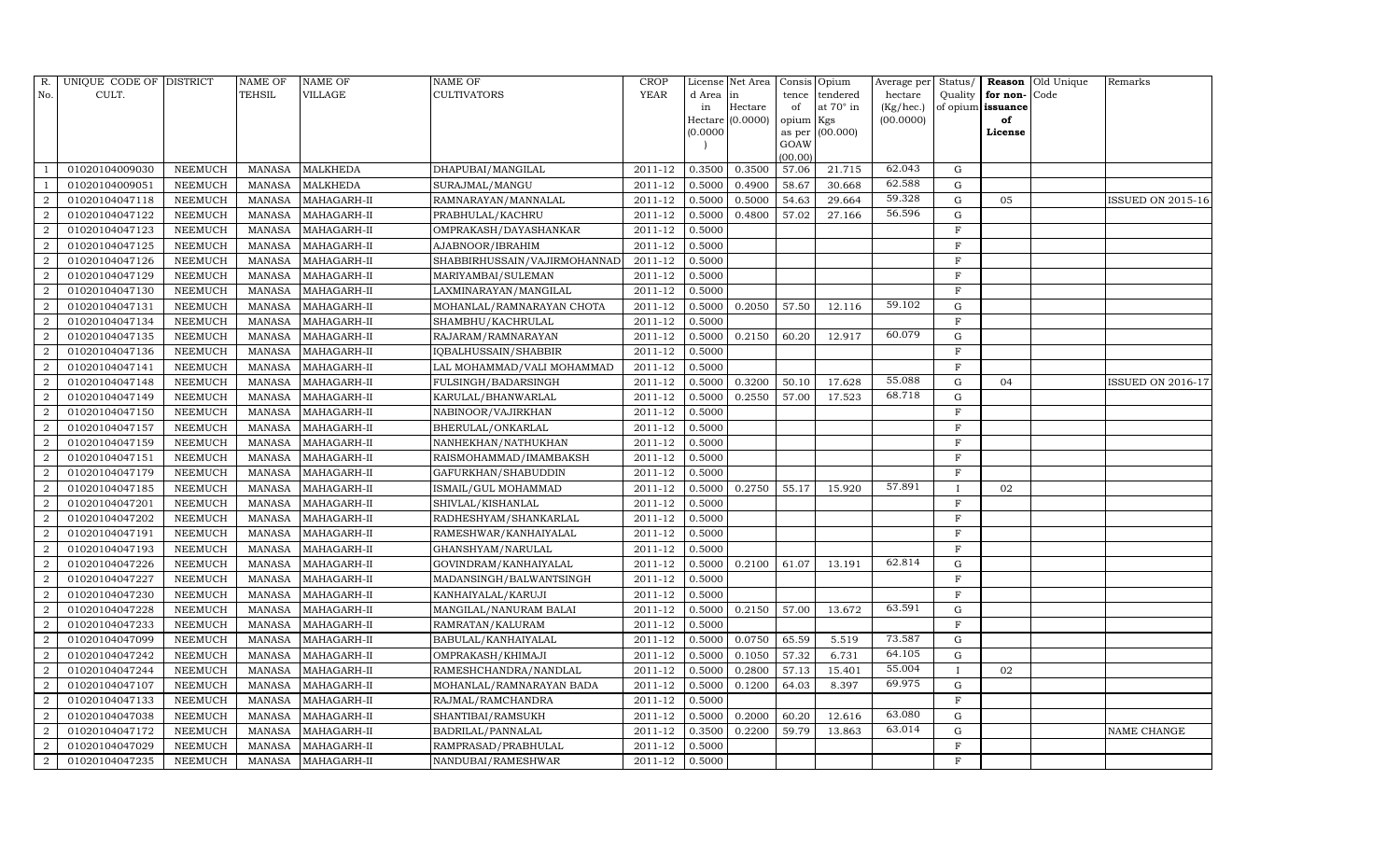|                   | Remarks     | <b>Reason</b> Old Unique |                   |              | Average per Status/ | Opium     | Consis         | Net Area | License  | <b>CROP</b> | <b>NAME OF</b>              | <b>NAME OF</b> | <b>NAME OF</b> |                | UNIQUE CODE OF DISTRICT | R.               |
|-------------------|-------------|--------------------------|-------------------|--------------|---------------------|-----------|----------------|----------|----------|-------------|-----------------------------|----------------|----------------|----------------|-------------------------|------------------|
|                   |             |                          | for non-Code      | Quality      | hectare             | tendered  | tence          | in       | d Area   | <b>YEAR</b> | <b>CULTIVATORS</b>          | VILLAGE        | <b>TEHSIL</b>  |                | CULT.                   | No.              |
|                   |             |                          | of opium issuance |              | (Kg/hec.)           | at 70° in | of             | Hectare  | in       |             |                             |                |                |                |                         |                  |
|                   |             |                          | of                |              | (00.0000)           | Kgs       | opium          | (0.0000) | Hectare  |             |                             |                |                |                |                         |                  |
|                   |             |                          | License           |              |                     | (00.000)  | as per<br>GOAW |          | (0.0000) |             |                             |                |                |                |                         |                  |
|                   |             |                          |                   |              |                     |           | (00.00)        |          |          |             |                             |                |                |                |                         |                  |
|                   |             |                          |                   | $\mathbf G$  | 61.916              | 15.479    | 59.24          | 0.2500   | 0.5000   | 2011-12     | SAJJANBAI/RAMCHANDRA        | MAHAGARH-II    | <b>MANASA</b>  | NEEMUCH        | 01020104047205          | $\overline{2}$   |
|                   |             |                          |                   | $\mathbf F$  |                     |           |                |          | 0.5000   | 2011-12     | BHUWANISHANKAR/ONKARLAL     | MAHAGARH-II    | <b>MANASA</b>  | <b>NEEMUCH</b> | 01020104047152          | $\overline{2}$   |
|                   |             |                          |                   | $\, {\rm F}$ |                     |           |                |          | 0.5000   | 2011-12     | DEVILAL/RAMNARAYAN          | MAHAGARH-II    | <b>MANASA</b>  | NEEMUCH        | 01020104047132          | $\overline{2}$   |
|                   |             |                          |                   | ${\rm G}$    | 68.279              | 11.266    | 60.20          | 0.1650   | 0.5000   | 2011-12     | NARBADABAI/DEVILAL          | MAHAGARH-II    | <b>MANASA</b>  | <b>NEEMUCH</b> | 01020104047139          | $\overline{a}$   |
|                   |             |                          |                   | $\mathbf G$  | 62.031              | 17.989    | 61.07          | 0.2900   | 0.5000   | 2011-12     | RAMNIWAS/LAXMINARAYAN       | MAHAGARH-II    | <b>MANASA</b>  | <b>NEEMUCH</b> | 01020104047234          | $\overline{2}$   |
|                   |             |                          |                   | $\mathbf F$  |                     |           |                |          | 0.5000   | 2011-12     | KALURAM/RAMNATH             | MAHAGARH-II    | <b>MANASA</b>  | <b>NEEMUCH</b> | 01020104047167          | $\overline{2}$   |
|                   |             |                          |                   | G            | 63.571              | 19.707    | 56.42          | 0.3100   | 0.5000   | 2011-12     | SHANTIBAI/RADHESHYAM        | MAHAGARH-II    | <b>MANASA</b>  | <b>NEEMUCH</b> | 01020104047039          | $\overline{2}$   |
|                   |             |                          |                   | ${\rm G}$    | 68.717              | 16.492    | 64.03          | 0.2400   | 0.5000   | 2011-12     | SHAMBHUSINGH/RAMSINGH       | MAHAGARH-II    | <b>MANASA</b>  | <b>NEEMUCH</b> | 01020104047171          | $\overline{a}$   |
|                   | NAME CHANGE |                          |                   | $\mathbf{F}$ |                     |           |                |          | 0.3500   | 2011-12     | NASIBANBAI/IBRAHIM KHAN     | MAHAGARH-I     | <b>MANASA</b>  | <b>NEEMUCH</b> | 01020104047002          | $\overline{a}$   |
|                   |             |                          |                   | ${\rm G}$    | 62.360              | 6.236     | 59.15          | 0.1000   | 0.5000   | 2011-12     | SHAMBHULAL/MANGILAL         | MAHAGARH-I     | <b>MANASA</b>  | <b>NEEMUCH</b> | 01020104047004          | $\overline{a}$   |
|                   |             |                          |                   | $_{\rm F}$   |                     |           |                |          | 0.5000   | 2011-12     | BHERULAL/GOPAL              | MAHAGARH-I     | <b>MANASA</b>  | <b>NEEMUCH</b> | 01020104047008          | $\overline{a}$   |
|                   |             |                          |                   | F            |                     |           |                |          | 0.5000   | 2011-12     | GODAVRIBAI/SHIVLAL          | MAHAGARH-I     | <b>MANASA</b>  | <b>NEEMUCH</b> | 01020104047010          | $\overline{2}$   |
|                   |             |                          |                   | ${\rm G}$    | 66.405              | 13.613    | 62.57          | 0.2050   | 0.5000   | 2011-12     | JAGDISH/FAKIRCHANDRA        | MAHAGARH-I     | <b>MANASA</b>  | <b>NEEMUCH</b> | 01020104047011          | $\overline{2}$   |
|                   |             |                          |                   | $\mathbf F$  |                     |           |                |          | 0.5000   | 2011-12     | RANSINGH/BHOPALSINGH        | MAHAGARH-I     | MANASA         | <b>NEEMUCH</b> | 01020104047015          | $\overline{2}$   |
|                   |             |                          |                   | $\mathbf F$  |                     |           |                |          | 0.3500   | 2011-12     | OMPRAKASH/NANDLAL           | MAHAGARH-I     | <b>MANASA</b>  | <b>NEEMUCH</b> | 01020104047020          | $\overline{2}$   |
|                   |             |                          |                   | $\mathbf G$  | 68.027              | 10.204    | 64.70          | 0.1500   | 0.5000   | 2011-12     | AMBALAL/BHANWARLAL          | MAHAGARH-I     | <b>MANASA</b>  | <b>NEEMUCH</b> | 01020104047021          | $\overline{2}$   |
|                   |             |                          |                   | $\mathbf G$  | 68.127              | 10.219    | 65.09          | 0.1500   | 0.5000   | 2011-12     | KALURAM/SALAGRAM            | MAHAGARH-I     | <b>MANASA</b>  | <b>NEEMUCH</b> | 01020104047025          | 2                |
|                   |             |                          |                   | G            | 56.586              | 11.883    | 55.05          | 0.2100   | 0.5000   | 2011-12     | BADRILAL/NATHU TELI         | MAHAGARH-I     | <b>MANASA</b>  | <b>NEEMUCH</b> | 01020104047033          | $\overline{2}$   |
|                   |             |                          |                   | G            | 59.226              | 26.948    | 57.51          | 0.4550   | 0.5000   | 2011-12     | DAMARLAL/BHUWANI            | MAHAGARH-I     | <b>MANASA</b>  | <b>NEEMUCH</b> | 01020104047041          | $\overline{2}$   |
| TRANSFER/BHAMESAR |             |                          |                   | $\, {\rm N}$ |                     |           |                |          | 0.5000   | 2011-12     |                             | MAHAGARH-I     | <b>MANASA</b>  | <b>NEEMUCH</b> | 01020104047042          | $\overline{a}$   |
|                   |             |                          |                   | $\mathbf F$  |                     |           |                |          | 0.5000   | 2011-12     | SHIVNARAYAN/PRABHULAL       | MAHAGARH-I     | <b>MANASA</b>  | <b>NEEMUCH</b> | 01020104047046          | $\overline{a}$   |
|                   |             |                          |                   | $\mathbf F$  |                     |           |                |          | 0.5000   | 2011-12     | SHIVSHANKAR/BHERU BAKSH     | MAHAGARH-I     | <b>MANASA</b>  | <b>NEEMUCH</b> | 01020104047057          | $\overline{2}$   |
|                   |             |                          |                   | $\mathbf F$  |                     |           |                |          | 0.5000   | 2011-12     | RATANLAL/BHUWANIRAM         | MAHAGARH-I     | <b>MANASA</b>  | <b>NEEMUCH</b> | 01020104047058          | $\overline{2}$   |
|                   |             |                          |                   | $\mathbf F$  |                     |           |                |          | 0.5000   | 2011-12     | MANGILAL/KACHRULAL          | MAHAGARH-I     | <b>MANASA</b>  | <b>NEEMUCH</b> | 01020104047061          | $\overline{a}$   |
|                   |             |                          |                   | $\mathbf F$  |                     |           |                |          | 0.5000   | 2011-12     | SHARIF KHAN/NANHE KHAN      | MAHAGARH-I     | <b>MANASA</b>  | <b>NEEMUCH</b> | 01020104047063          | 2                |
|                   |             |                          |                   | $\mathbf F$  |                     |           |                |          | 0.5000   | 2011-12     | RAJAK MOHAMMAD/KALE KHAN    | MAHAGARH-I     | <b>MANASA</b>  | <b>NEEMUCH</b> | 01020104047068          | $\overline{2}$   |
|                   |             |                          |                   | $\mathbf F$  |                     |           |                |          | 0.3500   | 2011-12     | YUSUF MONAMMAD/LAL MOHAMMAI | MAHAGARH-I     | <b>MANASA</b>  | <b>NEEMUCH</b> | 01020104047069          | 2                |
|                   |             |                          |                   | $\mathbf F$  |                     |           |                |          | 0.5000   | 2011-12     | AHMADNOOR/MOHAMMAD          | MAHAGARH-I     | <b>MANASA</b>  | <b>NEEMUCH</b> | 01020104047071          | $\boldsymbol{2}$ |
|                   |             |                          |                   | $\mathbf N$  |                     |           |                |          | 0.5000   | 2011-12     | GANIMOHAMMAD/VALIMOHAMMAD   | MAHAGARH-I     | <b>MANASA</b>  | <b>NEEMUCH</b> | 01020104047073          | $\overline{a}$   |
|                   |             |                          |                   | $\, {\rm F}$ |                     |           |                |          | 0.5000   | 2011-12     | KALLUKHAN/NANHEKHAN         | MAHAGARH-I     | <b>MANASA</b>  | NEEMUCH        | 01020104047076          | $\overline{a}$   |
|                   |             |                          |                   | $\mathbf F$  |                     |           |                |          | 0.5000   | 2011-12     | OMPRAKASH/CHAMPALAL         | MAHAGARH-I     | <b>MANASA</b>  | <b>NEEMUCH</b> | 01020104047078          | $\overline{2}$   |
|                   |             |                          |                   | $\mathbf F$  |                     |           |                |          | 0.5000   | 2011-12     | GHANSHYAM/CHAMPALAL         | MAHAGARH-I     | <b>MANASA</b>  | <b>NEEMUCH</b> | 01020104047085          | $\overline{2}$   |
|                   |             |                          |                   | $\mathbf G$  | 58.567              | 14.056    | 57.98          | 0.2400   | 0.5000   | 2011-12     | RAMESHWAR/BHERULAL          | MAHAGARH-I     | <b>MANASA</b>  | <b>NEEMUCH</b> | 01020104047087          | $\overline{a}$   |
|                   |             |                          |                   | ${\rm G}$    | 71.275              | 14.255    | 62.17          | 0.2000   | 0.5000   | 2011-12     | PRAKASHCHANDRA/UDAJI        | MAHAGARH-I     | <b>MANASA</b>  | <b>NEEMUCH</b> | 01020104047089          | $\sqrt{2}$       |
|                   |             |                          |                   | $\mathbf F$  |                     |           |                |          | 0.5000   | 2011-12     | MUNNALAL/RATANLAL           | MAHAGARH-I     | <b>MANASA</b>  | <b>NEEMUCH</b> | 01020104047090          | $\overline{2}$   |
|                   |             |                          |                   | $\mathbf F$  |                     |           |                |          | 0.5000   | 2011-12     | BAPULAL/RAMNARAYAN          | MAHAGARH-I     | <b>MANASA</b>  | <b>NEEMUCH</b> | 01020104047091          | 2                |
|                   |             |                          |                   | F            |                     |           |                |          | 0.5000   | $2011 - 12$ | ABDULKARIM/JAKIR            | MAHAGARH-I     | <b>MANASA</b>  | <b>NEEMUCH</b> | 01020104047093          | $\overline{2}$   |
|                   |             |                          |                   | ${\rm G}$    | 61.698              | 19.435    | 59.15          | 0.3150   | 0.5000   | 2011-12     | BANSHILAL/KANWARLAL         | MAHAGARH-I     | <b>MANASA</b>  | <b>NEEMUCH</b> | 01020104047100          | $\overline{2}$   |
|                   |             |                          |                   | ${\rm G}$    | 61.943              | 14.247    | 59.15          | 0.2300   | 0.5000   | 2011-12     | SATYANARAYAN/KANHAIYALAL    | MAHAGARH-I     | <b>MANASA</b>  | <b>NEEMUCH</b> | 01020104047102          | $\boldsymbol{2}$ |
|                   |             |                          |                   | $\mathbf F$  |                     |           |                |          | 0.5000   | 2011-12     | RAMESHCHANDRA/BADRILAL      | MAHAGARH-I     | <b>MANASA</b>  | NEEMUCH        | 01020104047103          | $\overline{2}$   |
|                   |             |                          |                   |              |                     |           |                |          |          |             | RAMCHANDRIBAI/BHANWARLAL    |                |                |                |                         |                  |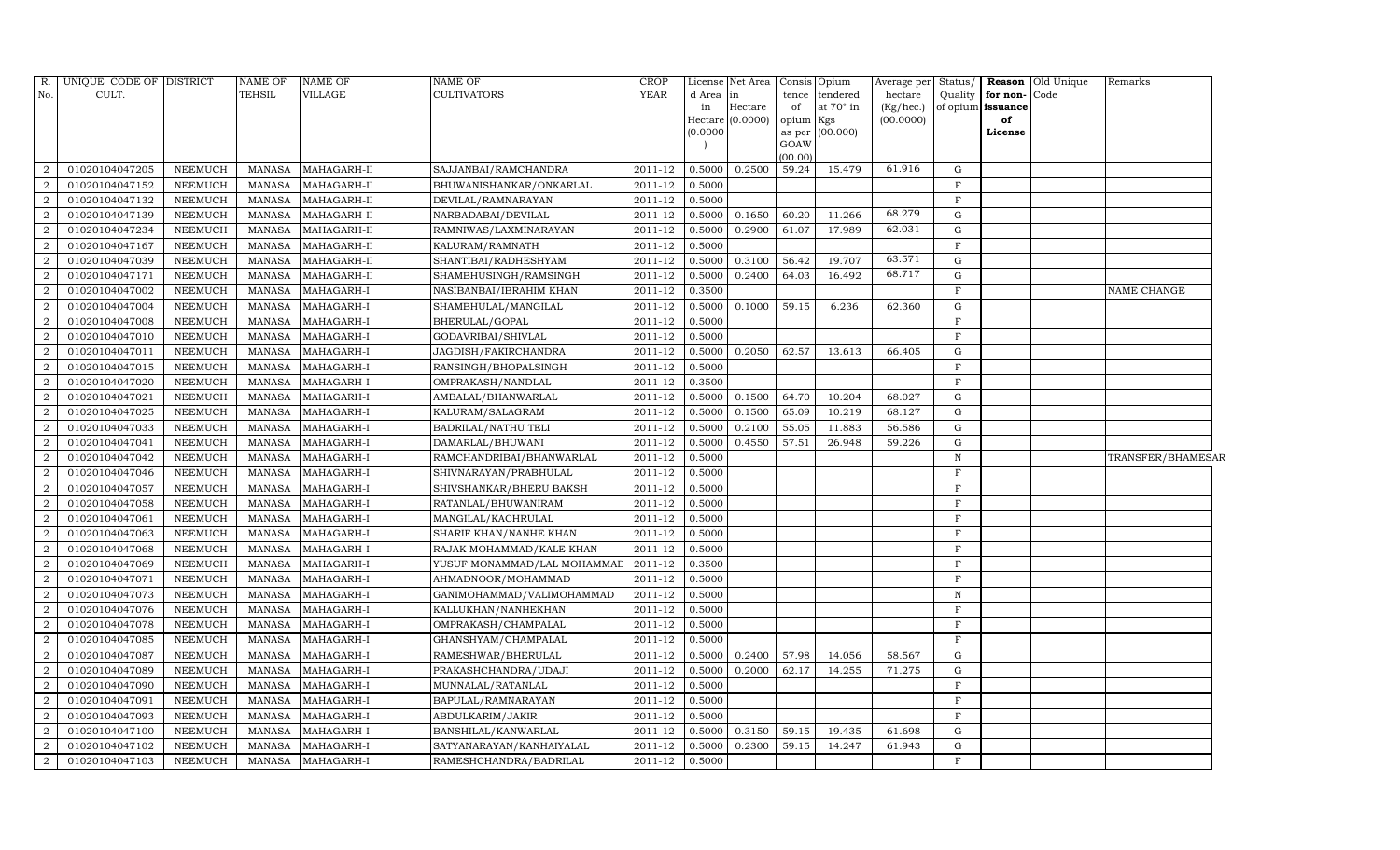| R.             | UNIQUE CODE OF DISTRICT |                | NAME OF       | NAME OF        | NAME OF                     | <b>CROP</b> |           | License Net Area |                | Consis Opium | Average per | Status/      | Reason            | Old Unique | Remarks           |
|----------------|-------------------------|----------------|---------------|----------------|-----------------------------|-------------|-----------|------------------|----------------|--------------|-------------|--------------|-------------------|------------|-------------------|
| No.            | CULT.                   |                | TEHSIL        | VILLAGE        | <b>CULTIVATORS</b>          | <b>YEAR</b> | d Area in |                  | tence          | tendered     | hectare     | Quality      | for non-          | Code       |                   |
|                |                         |                |               |                |                             |             | in        | Hectare          | of             | at 70° in    | (Kg/hec.)   |              | of opium issuance |            |                   |
|                |                         |                |               |                |                             |             |           | Hectare (0.0000) | opium Kgs      |              | (00.0000)   |              | of                |            |                   |
|                |                         |                |               |                |                             |             | (0.0000)  |                  | as per<br>GOAW | (00.000)     |             |              | License           |            |                   |
|                |                         |                |               |                |                             |             |           |                  | (00.00)        |              |             |              |                   |            |                   |
|                | 01020104047108          | NEEMUCH        | MANASA        | MAHAGARH-I     | RAJMAL/LAXMINARAYAN         | 2011-12     | 0.5000    | 0.4600           | 55.95          | 26.432       | 57.461      | G            |                   |            |                   |
| $\overline{2}$ | 01020104047110          | NEEMUCH        | MANASA        | MAHAGARH-I     | SURESHCHANDRA/RAMPRATAP     | 2011-12     | 0.5000    |                  |                |              |             | F            |                   |            |                   |
| $\overline{2}$ | 01020104047208          | NEEMUCH        | MANASA        | MAHAGARH-I     | KHUSHALSINGH/KARANSINGH     | 2011-12     | 0.5000    | 0.1300           | 53.40          | 8.109        | 62.377      | G            | 05                |            | ISSUED ON 2015-16 |
| $\mathcal{D}$  | 01020104047209          | NEEMUCH        | MANASA        | MAHAGARH-I     | RUPCHANDRA/SHANKARLAL       | 2011-12     | 0.5000    |                  |                |              |             | F            |                   |            |                   |
| 2              | 01020104047214          | NEEMUCH        | <b>MANASA</b> | MAHAGARH-I     | DEVILAL/BHERULAL            | 2011-12     | 0.5000    |                  |                |              |             | F            |                   |            |                   |
|                | 01020104047215          | NEEMUCH        | <b>MANASA</b> | MAHAGARH-I     | DHANSINGH/GOKULSINGH        | 2011-12     | 0.5000    |                  |                |              |             | F            |                   |            |                   |
| $\mathcal{D}$  | 01020104047220          | NEEMUCH        | <b>MANASA</b> | MAHAGARH-I     | MUNNALAL/SHANKARLAL         | 2011-12     | 0.5000    |                  |                |              |             | $\rm F$      |                   |            |                   |
| 2              | 01020104047001          | NEEMUCH        | <b>MANASA</b> | MAHAGARH-I     | PARASRAM/KANWARLAL          | 2011-12     | 0.3500    | 0.1900           | 62.17          | 12.958       | 68.200      | G            |                   |            | NAME CHANGE       |
| 2              | 01020104047119          | NEEMUCH        | <b>MANASA</b> | MAHAGARH-I     | BALARAM/ONKARLAL            | 2011-12     | 0.5000    |                  |                |              |             | $\mathbf{F}$ |                   |            |                   |
|                | 01020104047237          | NEEMUCH        | <b>MANASA</b> | MAHAGARH-I     | GHANSHYAM/JAGANNATH         | 2011-12     | 0.5000    |                  |                |              |             | $\mathbf F$  |                   |            |                   |
| 2              | 01020104047147          | NEEMUCH        | <b>MANASA</b> | MAHAGARH-I     | SUSHILABAI/RAMNIWAS         | 2011-12     | 0.5000    |                  |                |              |             | $\rm F$      |                   |            |                   |
| $\overline{2}$ | 01020104047211          | NEEMUCH        | MANASA        | MAHAGARH-I     | BHAGWATIBAI/KANHAIYALAL     | 2011-12     | 0.5000    | 0.3000           | 59.60          | 18.723       | 62.410      | $\mathbf G$  |                   |            |                   |
| $\overline{2}$ | 01020104047113          | NEEMUCH        | <b>MANASA</b> | MAHAGARH-I     | GHISALAL/KANHAIYALAL        | 2011-12     | 0.5000    |                  |                |              |             | $\mathbf{F}$ |                   |            |                   |
| $\overline{2}$ | 01020104047026          | NEEMUCH        | <b>MANASA</b> | MAHAGARH-I     | JARILAL/BHUWANIRAM          | 2011-12     | 0.3500    |                  |                |              |             | $\rm F$      |                   |            |                   |
| $\overline{2}$ | 01020104047037          | NEEMUCH        | MANASA        | MAHAGARH-I     | MANGIBAI/RAMNARAYAN         | 2011-12     | 0.5000    |                  |                |              |             | $\mathbf F$  |                   |            |                   |
| 2              | 01020104047092          | NEEMUCH        | MANASA        | MAHAGARH-I     | MOHANLAL/HEERALAL           | 2011-12     | 0.5000    | 0.2000           | 59.60          | 12.874       | 64.370      | ${\rm G}$    |                   |            |                   |
| $\overline{2}$ | 01020104047009          | NEEMUCH        | <b>MANASA</b> | MAHAGARH-I     | RAMPRASAD/RAMLAL            | 2011-12     | 0.5000    |                  |                |              |             | $\mathbf{F}$ |                   |            |                   |
|                | 01020104047075          | NEEMUCH        | <b>MANASA</b> | MAHAGARH-I     | ABDUL KARIM/VAJIR MOHAMMAD  | 2011-12     | 0.5000    |                  |                |              |             | $\mathbf F$  |                   |            |                   |
| $\overline{2}$ | 01020104047047          | NEEMUCH        | <b>MANASA</b> | MAHAGARH-I     | ISHAKH MOHAMMAD/VAJIR KHAN  | 2011-12     | 0.5000    |                  |                |              |             | $\mathbf F$  |                   |            |                   |
| 3              | 01020104083002          | NEEMUCH        | <b>MANASA</b> | LUMDI          | KARULAL/KAWARLAL            | 2011-12     | 0.5000    | 0.1950           | 59.16          | 13.150       | 67.436      | $\mathbf G$  |                   |            |                   |
| 3              | 01020104083018          | <b>NEEMUCH</b> | <b>MANASA</b> | LUMDI          | BHAGVANLAL/RAMKISHAN        | 2011-12     | 0.3500    |                  |                |              |             | $\mathbf F$  |                   |            |                   |
| 3              | 01020104083038          | NEEMUCH        | <b>MANASA</b> | LUMDI          | AMRATLAL/MANGILAL           | 2011-12     | 0.5000    | 0.1300           | 61.41          | 9.089        | 69.915      | G            |                   |            |                   |
| 3              | 01020104083004          | NEEMUCH        | MANASA        | LUMDI          | KOMALDAS/KACHRUDAS          | 2011-12     | 0.5000    | 0.3050           | 59.16          | 19.041       | 62.430      | G            |                   |            |                   |
| 3              | 01020104083049          | NEEMUCH        | <b>MANASA</b> | LUMDI          | SURESHKUMAR/DWARKADAS       | 2011-12     | 0.5000    | 0.2350           | 59.49          | 14.652       | 62.349      | ${\rm G}$    |                   |            |                   |
|                | 01020104083023          | <b>NEEMUCH</b> | <b>MANASA</b> | LUMDI          | MOHANBAI/BHANWARLAL         | 2011-12     | 0.5000    | 0.4250           | 61.41          | 26.898       | 63.289      | ${\rm G}$    |                   |            |                   |
| 3              | 01020104046002          | NEEMUCH        | <b>MANASA</b> | LODKIYA        | MANGILAL/FAKIRCHANDRA CHOTA | 2011-12     | 0.5000    |                  |                |              |             | $\mathbf F$  |                   |            |                   |
| 3              | 01020104046004          | NEEMUCH        | <b>MANASA</b> | LODKIYA        | RADHESHYAM/BHERA            | 2011-12     | 0.5000    |                  |                |              |             | F            |                   |            |                   |
| 3              | 01020104046006          | NEEMUCH        | <b>MANASA</b> | LODKIYA        | MEGHRAJ/NANDLAL             | 2011-12     | 0.5000    |                  |                |              |             | $\mathbf F$  |                   |            |                   |
| 3              | 01020104046007          | NEEMUCH        | <b>MANASA</b> | LODKIYA        | GYARASIBAI/VARDA            | 2011-12     | 0.5000    |                  |                |              |             | $\mathbf F$  |                   |            |                   |
| 3              | 01020104046016          | NEEMUCH        | <b>MANASA</b> | <b>LODKIYA</b> | RADHIBAI/HEERALAL           | 2011-12     | 0.5000    | 0.2500           | 56.87          | 14.518       | 58.072      | ${\rm G}$    |                   |            |                   |
| 3              | 01020104046020          | NEEMUCH        | <b>MANASA</b> | LODKIYA        | VARDICHANDRA/NANDA          | 2011-12     | 0.5000    |                  |                |              |             | F            |                   |            |                   |
| 3              | 01020104046103          | NEEMUCH        | <b>MANASA</b> | LODKIYA        | MANGILAL/BHUWANIRAM         | 2011-12     | 0.5000    |                  |                |              |             | $\mathbf F$  |                   |            |                   |
| 3              | 01020104046029          | NEEMUCH        | <b>MANASA</b> | LODKIYA        | RAMCHANDRA/SHALA            | 2011-12     | 0.5000    |                  |                |              |             | $\mathbf F$  |                   |            |                   |
| 3              | 01020104046105          | NEEMUCH        | <b>MANASA</b> | LODKIYA        | RAMESHCHANDRA/SALAGRAM      | 2011-12     | 0.5000    | 0.1200           | 62.88          | 7.788        | 64.900      | G            |                   |            |                   |
| 3              | 01020104046035          | NEEMUCH        | <b>MANASA</b> | LODKIYA        | RAMIBAI/NANDA               | 2011-12     | 0.5000    |                  |                |              |             | $\mathbf F$  |                   |            |                   |
| 3              | 01020104046038          | <b>NEEMUCH</b> | <b>MANASA</b> | LODKIYA        | DEVILAL/LAXMINARAYAN        | 2011-12     | 0.5000    |                  |                |              |             | F            |                   |            |                   |
| 3              | 01020104046033          | NEEMUCH        | MANASA        | LODKIYA        | DEVILAL/BHANWARLAL          | 2011-12     | 0.5000    |                  |                |              |             | $\mathbf F$  |                   |            |                   |
| 3              | 01020104046039          | NEEMUCH        | <b>MANASA</b> | LODKIYA        | SHANKARLAL/BHERULAL         | 2011-12     | 0.5000    |                  |                |              |             | F            |                   |            |                   |
| 3              | 01020104046043          | NEEMUCH        | MANASA        | LODKIYA        | JAGDISHCHANDRA/BHERULAL     | 2011-12     | 0.5000    |                  |                |              |             | F            |                   |            |                   |
| 3              | 01020104046044          | <b>NEEMUCH</b> | MANASA        | <b>LODKIYA</b> | BAGDIRAM/NANDLAL            | 2011-12     | 0.5000    |                  |                |              |             | F            |                   |            |                   |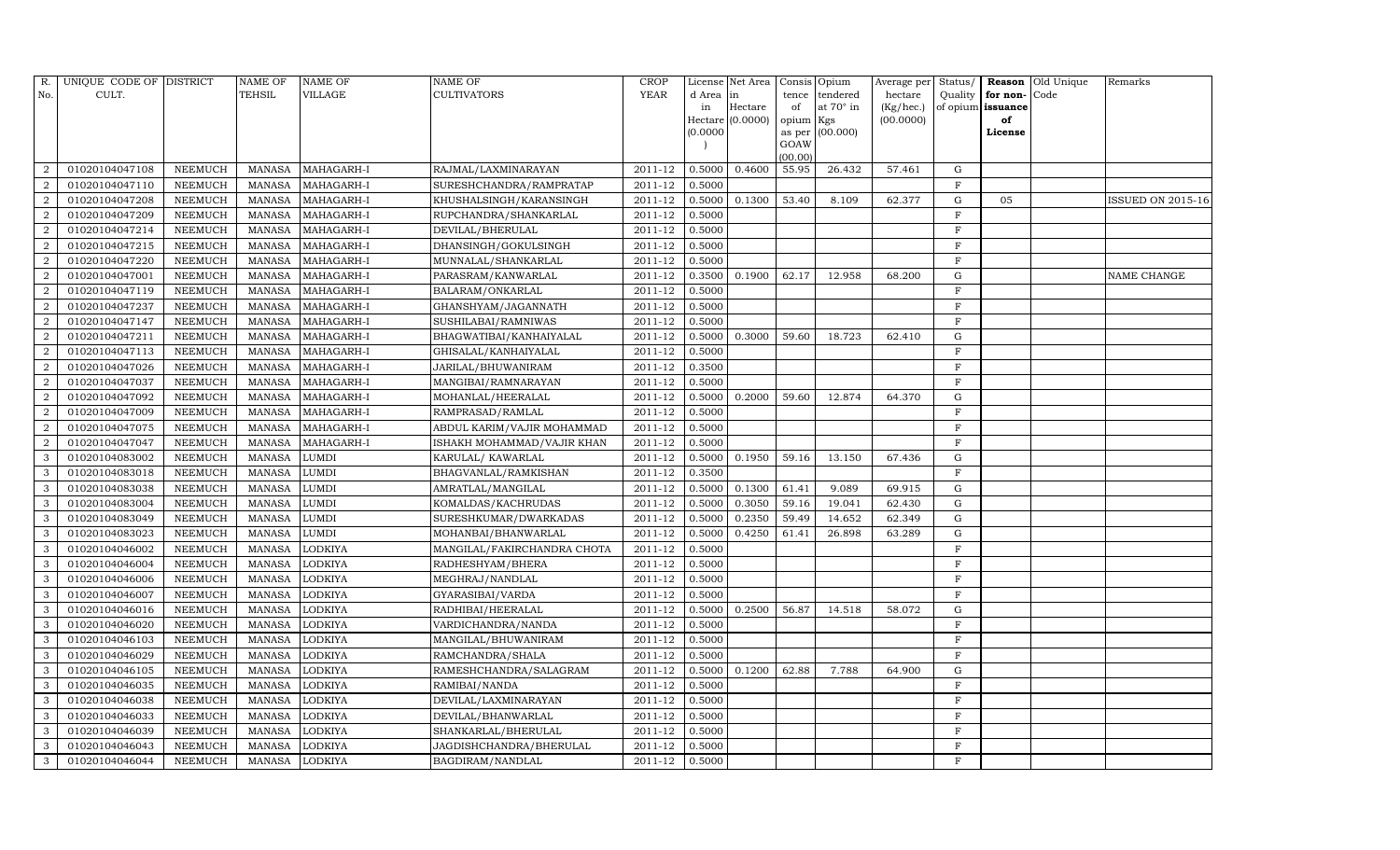| (00.00)<br>3<br>01020104046047<br><b>NEEMUCH</b><br>MANASA<br><b>LODKIYA</b><br>DEVILAL/NANURAM<br>2011-12<br>0.3500<br>$\mathbf{F}$<br><b>LODKIYA</b><br>2011-12<br>0.3500 0.0800<br>63.33<br>5.474<br>68.425<br>G<br>$\mathbf{3}$<br>01020104046048<br><b>NEEMUCH</b><br>MANASA<br>NALINIRANJAN/SHYAMSUNDER<br>$\mathbf{3}$<br>01020104046049<br><b>NEEMUCH</b><br><b>MANASA</b><br>LODKIYA<br>2011-12<br>0.5000<br>F<br>MADANLAL/BHANWARLAL<br>$\overline{3}$<br>01020104046052<br><b>NEEMUCH</b><br><b>MANASA</b><br>LODKIYA<br>BAGDIRAM/MANSINGH<br>2011-12<br>0.5000<br>$\mathbf F$<br>$\mathbf{3}$<br><b>MANASA</b><br><b>LODKIYA</b><br>2011-12<br>0.5000<br>$\mathbf{F}$<br>01020104046053<br><b>NEEMUCH</b><br>MADANLAL/NANDLAL<br>2011-12<br>0.1250<br>$\mathbf{3}$<br>01020104046056<br>NEEMUCH<br><b>MANASA</b><br><b>LODKIYA</b><br>CHAGANLAL/HEERALAL<br>0.5000<br>63.33<br>8.414<br>67.312<br>G<br>$\mathbf{3}$<br>2011-12<br>F<br>01020104046058<br><b>NEEMUCH</b><br><b>MANASA</b><br><b>LODKIYA</b><br>HULASMAL/HEERALAL<br>0.5000<br><b>MANASA</b><br><b>LODKIYA</b><br>2011-12<br>0.5000<br>0.1300<br>66.33<br>8.358<br>64.292<br>${\rm G}$<br>$\mathbf{3}$<br>01020104046063<br>NEEMUCH<br>KAILASHCHANDRA/FAKIRCHANDRA<br>$\mathbf{3}$<br>2011-12<br>01020104046064<br><b>NEEMUCH</b><br><b>MANASA</b><br>LODKIYA<br>VISHNULAL/BHANWARLAL<br>0.5000<br>$\mathbf F$<br>$\,$ F<br>$\mathbf{3}$<br>01020104046065<br><b>NEEMUCH</b><br>MANASA<br><b>LODKIYA</b><br>SUNIL/SHYAMSUNDER<br>2011-12<br>0.5000<br>01020104046067<br>MANASA<br>2011-12<br>F<br>3<br><b>NEEMUCH</b><br>LODKIYA<br>RATANLAL/BAGDIRAM<br>0.5000<br>$\mathbf{3}$<br>01020104046077<br><b>NEEMUCH</b><br><b>MANASA</b><br>LODKIYA<br>BANSHILAL/KESHURAM<br>2011-12<br>0.3500<br>F<br>$\mathbf{3}$<br>0.5000<br>$\mathbf F$<br>01020104046078<br><b>NEEMUCH</b><br><b>MANASA</b><br>LODKIYA<br>BHAGWANLAL/BAPULAL<br>2011-12<br>2011-12<br>$\overline{3}$<br>01020104046104<br><b>NEEMUCH</b><br><b>MANASA</b><br>LODKIYA<br>NANDUBAI/BHAGWAN<br>0.5000<br>$\mathbf{F}$<br>$\mathbf{3}$<br>01020104046082<br>2011-12<br>$\mathbf F$<br><b>NEEMUCH</b><br>MANASA<br><b>LODKIYA</b><br>RUKMANIBAI/LALU<br>0.3500<br>NAME CHANGE<br>3<br>01020104046086<br><b>NEEMUCH</b><br><b>MANASA</b><br><b>LODKIYA</b><br>KISHANLAL/BHERA<br>2011-12<br>0.5000<br>$\mathbf F$<br>$\mathbf{3}$<br>0.2050<br>01020104046095<br><b>NEEMUCH</b><br><b>MANASA</b><br><b>LODKIYA</b><br>CHATARBHUJ/KISHANLAL<br>2011-12<br>0.5000<br>67.60<br>5.282<br>25.766<br>G<br>04<br>2011-12<br>$\mathbf F$<br>$\mathbf{3}$<br>01020104046093<br><b>NEEMUCH</b><br><b>MANASA</b><br><b>LODKIYA</b><br>RADHESHYAM/NATHULAL<br>0.5000<br>$\overline{3}$<br>01020104046036<br>2011-12<br>0.1950<br>66.86<br>${\rm G}$<br><b>NEEMUCH</b><br><b>MANASA</b><br><b>LODKIYA</b><br>LAXMINARAYAN/NANURAM<br>0.5000<br>14.337<br>73.523<br>$\mathbf{3}$<br>01020104046100<br>NEEMUCH<br><b>MANASA</b><br>LODKIYA<br>BHANWARLAL/KISHANLAL<br>2011-12<br>0.5000<br>F<br><b>LODKIYA</b><br>0.5000<br>$\mathbf F$<br>$\mathbf{3}$<br>01020104046097<br><b>NEEMUCH</b><br>MANASA<br>FAKIRIBAI/GABBULAL<br>2011-12<br>01020104046001<br><b>NEEMUCH</b><br><b>MANASA</b><br><b>LODKIYA</b><br>BAGDIRAM/SALAGRAM<br>2011-12<br>0.3500<br>0.1000<br>66.33<br>6.851<br>68.510<br>G<br>$\mathbf{3}$<br>$\mathbf{3}$<br>2011-12<br>$\mathbf F$<br>01020104046087<br><b>NEEMUCH</b><br>MANASA<br><b>LODKIYA</b><br>PRAHALAD/MOHANLAL<br>0.5000<br>$\mathbf{3}$<br>01020104046071<br><b>NEEMUCH</b><br><b>MANASA</b><br><b>LODKIYA</b><br>RUKMANBAI/KACHRU<br>2011-12<br>0.5000<br>$\mathbf F$<br>$\mathbf{3}$<br>01020104046106<br>2011-12<br>$\mathbf F$<br><b>NEEMUCH</b><br><b>MANASA</b><br>LODKIYA<br>KANHAIYALAL/BHANWARLAL<br>0.5000<br>$\mathbf{3}$<br>01020104046102<br><b>NEEMUCH</b><br><b>MANASA</b><br><b>LODKIYA</b><br>RAMPRAHALAD/BADRILAL<br>2011-12<br>0.2100<br>63.33<br>12.775<br>60.833<br>G<br>0.5000<br>2011-12<br>0.5150<br>57.36<br>${\rm G}$<br>$\mathbf{3}$<br>01020104063001<br><b>NEEMUCH</b><br><b>MANASA</b><br><b>KUNDLA</b><br>RAMLAL/BHUVANA<br>0.5000<br>31.712<br>61.577<br>$\overline{3}$<br>0.2050<br>57.50<br>12.864<br>01020104063007<br><b>NEEMUCH</b><br><b>MANASA</b><br><b>KUNDLA</b><br>ROD SINGH/NATHU SINGH<br>2011-12<br>0.5000<br>62.751<br>G<br>59.14<br>$\mathbf{3}$<br><b>MANASA</b><br>KUNDLA<br>2011-12<br>0.5000<br>0.3000<br>18.350<br>61.167<br>G<br>01020104063009<br>NEEMUCH<br>DEVILAL/BHAWARLAL<br>01020104063010<br>2011-12<br>0.4650<br>27.824<br>59.837<br>G<br>3<br><b>NEEMUCH</b><br><b>MANASA</b><br><b>KUNDLA</b><br>KANKU BAI/AMARA JI<br>0.5000<br>56.00<br>$\mathbf{3}$<br>01020104063014<br>2011-12<br>0.3300<br>61.70<br><b>NEEMUCH</b><br>MANASA<br><b>KUNDLA</b><br>BAPULAL/KACHRU CHOTA<br>0.5000<br>21.657<br>65.627<br>G<br>01020104063016<br><b>NEEMUCH</b><br><b>MANASA</b><br><b>KUNDLA</b><br>GANGARAM/GOPAL<br>2011-12<br>0.5000<br>0.2150<br>57.65<br>13.976<br>65.005<br>G<br>3<br>$\mathbf{3}$<br>01020104063058<br><b>KUNDLA</b><br>2011-12<br>0.3000<br>61.99<br>20.235<br><b>NEEMUCH</b><br><b>MANASA</b><br>RODMAL/KACHARULAL<br>0.3500<br>67.450<br>G<br>$\mathbf{3}$<br><b>NEEMUCH</b><br><b>MANASA</b><br>KUNDLA<br>2011-12<br>0.1900<br>52.94<br>11.435<br>60.184<br>G<br>01020104063021<br>UDAYRAM/DEVA JI<br>0.5000<br>05<br>ISSUED ON 2015-16/NAME CHANGE 2015-16<br>$\mathbf{3}$<br>01020104063023<br><b>NEEMUCH</b><br><b>KUNDLA</b><br>2011-12<br>0.5000<br>0.2000<br>61.99<br>13.354<br>G<br><b>MANASA</b><br>KAVARLAL/KARU<br>66.770<br>$\mathbf{3}$<br>0.1850<br>01020104063024<br><b>NEEMUCH</b><br><b>MANASA</b><br><b>KUNDLA</b><br>KARULAL/BHAWARLAL<br>2011-12<br>0.5000<br>60.41<br>12.367<br>66.849<br>G<br>$\mathbf{3}$<br>NEEMUCH<br><b>MANASA</b><br>KUNDLA<br>2011-12<br>0.5000<br>0.3000<br>59.27<br>20.897<br>G<br>01020104063025<br>SHIVNARAYAN/RAMLAL<br>69.657<br>2011-12<br>0.0950<br>6.725<br>${\rm G}$<br>$\mathbf{3}$<br>01020104063026<br>NEEMUCH<br><b>MANASA</b><br><b>KUNDLA</b><br>OKARLAL/PURA<br>0.5000<br>61.70<br>70.789<br>$\mathbf{3}$<br>01020104063028<br><b>NEEMUCH</b><br><b>MANASA</b><br>KUNDLA<br>ABHAYSINGH/KACHRULAL<br>2011-12<br>0.5000<br>0.3150<br>54.29<br>18.311<br>58.130<br>G<br>ISSUED ON 2015-16<br>05<br><b>MANASA</b><br>0.2000<br>59.27<br>3<br>01020104063035<br><b>NEEMUCH</b><br><b>KUNDLA</b><br>PARVATI BAI/BAPULAL<br>2011-12<br>0.5000<br>12.667<br>63.335<br>G | R.<br>No. | UNIQUE CODE OF DISTRICT<br>CULT. | <b>NAME OF</b><br><b>TEHSIL</b> | NAME OF<br>VILLAGE | NAME OF<br>CULTIVATORS | CROP<br><b>YEAR</b> | License Net Area   Consis   Opium<br>d Area<br>Hectare<br>in<br>Hectare (0.0000)<br>0.0000 | of<br>opium Kgs<br>GOAW | tence tendered<br>at $70^\circ$ in<br>as per (00.000) | Average per Status/<br>hectare<br>(Kg/hec.)<br>(00.0000) | Quality | for non-<br>of opium issuance<br>of<br>License | <b>Reason</b> Old Unique<br>Code | Remarks |  |
|------------------------------------------------------------------------------------------------------------------------------------------------------------------------------------------------------------------------------------------------------------------------------------------------------------------------------------------------------------------------------------------------------------------------------------------------------------------------------------------------------------------------------------------------------------------------------------------------------------------------------------------------------------------------------------------------------------------------------------------------------------------------------------------------------------------------------------------------------------------------------------------------------------------------------------------------------------------------------------------------------------------------------------------------------------------------------------------------------------------------------------------------------------------------------------------------------------------------------------------------------------------------------------------------------------------------------------------------------------------------------------------------------------------------------------------------------------------------------------------------------------------------------------------------------------------------------------------------------------------------------------------------------------------------------------------------------------------------------------------------------------------------------------------------------------------------------------------------------------------------------------------------------------------------------------------------------------------------------------------------------------------------------------------------------------------------------------------------------------------------------------------------------------------------------------------------------------------------------------------------------------------------------------------------------------------------------------------------------------------------------------------------------------------------------------------------------------------------------------------------------------------------------------------------------------------------------------------------------------------------------------------------------------------------------------------------------------------------------------------------------------------------------------------------------------------------------------------------------------------------------------------------------------------------------------------------------------------------------------------------------------------------------------------------------------------------------------------------------------------------------------------------------------------------------------------------------------------------------------------------------------------------------------------------------------------------------------------------------------------------------------------------------------------------------------------------------------------------------------------------------------------------------------------------------------------------------------------------------------------------------------------------------------------------------------------------------------------------------------------------------------------------------------------------------------------------------------------------------------------------------------------------------------------------------------------------------------------------------------------------------------------------------------------------------------------------------------------------------------------------------------------------------------------------------------------------------------------------------------------------------------------------------------------------------------------------------------------------------------------------------------------------------------------------------------------------------------------------------------------------------------------------------------------------------------------------------------------------------------------------------------------------------------------------------------------------------------------------------------------------------------------------------------------------------------------------------------------------------------------------------------------------------------------------------------------------------------------------------------------------------------------------------------------------------------------------------------------------------------------------------------------------------------------------------------------------------------------------------------------------------------------------------------------------------------------------------------------------------------------------------------------------------------------------------------------------------------------------------------------------------------------------------------------------------------------------------------------------------------------------------------------------------------------------------------------------------------------------------------------------------------------------------------------------------------------------------------------------------------------------------------------------------------------------------------------------------------------------------------------------------------------------------------------------------------------------------------------------------------------------------------------------------------------------------------------------------------------------------------------------------------------------------------------------------------------------------------------------------------------------------------------------------------------------------------------------------------------------|-----------|----------------------------------|---------------------------------|--------------------|------------------------|---------------------|--------------------------------------------------------------------------------------------|-------------------------|-------------------------------------------------------|----------------------------------------------------------|---------|------------------------------------------------|----------------------------------|---------|--|
|                                                                                                                                                                                                                                                                                                                                                                                                                                                                                                                                                                                                                                                                                                                                                                                                                                                                                                                                                                                                                                                                                                                                                                                                                                                                                                                                                                                                                                                                                                                                                                                                                                                                                                                                                                                                                                                                                                                                                                                                                                                                                                                                                                                                                                                                                                                                                                                                                                                                                                                                                                                                                                                                                                                                                                                                                                                                                                                                                                                                                                                                                                                                                                                                                                                                                                                                                                                                                                                                                                                                                                                                                                                                                                                                                                                                                                                                                                                                                                                                                                                                                                                                                                                                                                                                                                                                                                                                                                                                                                                                                                                                                                                                                                                                                                                                                                                                                                                                                                                                                                                                                                                                                                                                                                                                                                                                                                                                                                                                                                                                                                                                                                                                                                                                                                                                                                                                                                                                                                                                                                                                                                                                                                                                                                                                                                                                                                                                                                                                        |           |                                  |                                 |                    |                        |                     |                                                                                            |                         |                                                       |                                                          |         |                                                |                                  |         |  |
|                                                                                                                                                                                                                                                                                                                                                                                                                                                                                                                                                                                                                                                                                                                                                                                                                                                                                                                                                                                                                                                                                                                                                                                                                                                                                                                                                                                                                                                                                                                                                                                                                                                                                                                                                                                                                                                                                                                                                                                                                                                                                                                                                                                                                                                                                                                                                                                                                                                                                                                                                                                                                                                                                                                                                                                                                                                                                                                                                                                                                                                                                                                                                                                                                                                                                                                                                                                                                                                                                                                                                                                                                                                                                                                                                                                                                                                                                                                                                                                                                                                                                                                                                                                                                                                                                                                                                                                                                                                                                                                                                                                                                                                                                                                                                                                                                                                                                                                                                                                                                                                                                                                                                                                                                                                                                                                                                                                                                                                                                                                                                                                                                                                                                                                                                                                                                                                                                                                                                                                                                                                                                                                                                                                                                                                                                                                                                                                                                                                                        |           |                                  |                                 |                    |                        |                     |                                                                                            |                         |                                                       |                                                          |         |                                                |                                  |         |  |
|                                                                                                                                                                                                                                                                                                                                                                                                                                                                                                                                                                                                                                                                                                                                                                                                                                                                                                                                                                                                                                                                                                                                                                                                                                                                                                                                                                                                                                                                                                                                                                                                                                                                                                                                                                                                                                                                                                                                                                                                                                                                                                                                                                                                                                                                                                                                                                                                                                                                                                                                                                                                                                                                                                                                                                                                                                                                                                                                                                                                                                                                                                                                                                                                                                                                                                                                                                                                                                                                                                                                                                                                                                                                                                                                                                                                                                                                                                                                                                                                                                                                                                                                                                                                                                                                                                                                                                                                                                                                                                                                                                                                                                                                                                                                                                                                                                                                                                                                                                                                                                                                                                                                                                                                                                                                                                                                                                                                                                                                                                                                                                                                                                                                                                                                                                                                                                                                                                                                                                                                                                                                                                                                                                                                                                                                                                                                                                                                                                                                        |           |                                  |                                 |                    |                        |                     |                                                                                            |                         |                                                       |                                                          |         |                                                |                                  |         |  |
|                                                                                                                                                                                                                                                                                                                                                                                                                                                                                                                                                                                                                                                                                                                                                                                                                                                                                                                                                                                                                                                                                                                                                                                                                                                                                                                                                                                                                                                                                                                                                                                                                                                                                                                                                                                                                                                                                                                                                                                                                                                                                                                                                                                                                                                                                                                                                                                                                                                                                                                                                                                                                                                                                                                                                                                                                                                                                                                                                                                                                                                                                                                                                                                                                                                                                                                                                                                                                                                                                                                                                                                                                                                                                                                                                                                                                                                                                                                                                                                                                                                                                                                                                                                                                                                                                                                                                                                                                                                                                                                                                                                                                                                                                                                                                                                                                                                                                                                                                                                                                                                                                                                                                                                                                                                                                                                                                                                                                                                                                                                                                                                                                                                                                                                                                                                                                                                                                                                                                                                                                                                                                                                                                                                                                                                                                                                                                                                                                                                                        |           |                                  |                                 |                    |                        |                     |                                                                                            |                         |                                                       |                                                          |         |                                                |                                  |         |  |
|                                                                                                                                                                                                                                                                                                                                                                                                                                                                                                                                                                                                                                                                                                                                                                                                                                                                                                                                                                                                                                                                                                                                                                                                                                                                                                                                                                                                                                                                                                                                                                                                                                                                                                                                                                                                                                                                                                                                                                                                                                                                                                                                                                                                                                                                                                                                                                                                                                                                                                                                                                                                                                                                                                                                                                                                                                                                                                                                                                                                                                                                                                                                                                                                                                                                                                                                                                                                                                                                                                                                                                                                                                                                                                                                                                                                                                                                                                                                                                                                                                                                                                                                                                                                                                                                                                                                                                                                                                                                                                                                                                                                                                                                                                                                                                                                                                                                                                                                                                                                                                                                                                                                                                                                                                                                                                                                                                                                                                                                                                                                                                                                                                                                                                                                                                                                                                                                                                                                                                                                                                                                                                                                                                                                                                                                                                                                                                                                                                                                        |           |                                  |                                 |                    |                        |                     |                                                                                            |                         |                                                       |                                                          |         |                                                |                                  |         |  |
|                                                                                                                                                                                                                                                                                                                                                                                                                                                                                                                                                                                                                                                                                                                                                                                                                                                                                                                                                                                                                                                                                                                                                                                                                                                                                                                                                                                                                                                                                                                                                                                                                                                                                                                                                                                                                                                                                                                                                                                                                                                                                                                                                                                                                                                                                                                                                                                                                                                                                                                                                                                                                                                                                                                                                                                                                                                                                                                                                                                                                                                                                                                                                                                                                                                                                                                                                                                                                                                                                                                                                                                                                                                                                                                                                                                                                                                                                                                                                                                                                                                                                                                                                                                                                                                                                                                                                                                                                                                                                                                                                                                                                                                                                                                                                                                                                                                                                                                                                                                                                                                                                                                                                                                                                                                                                                                                                                                                                                                                                                                                                                                                                                                                                                                                                                                                                                                                                                                                                                                                                                                                                                                                                                                                                                                                                                                                                                                                                                                                        |           |                                  |                                 |                    |                        |                     |                                                                                            |                         |                                                       |                                                          |         |                                                |                                  |         |  |
|                                                                                                                                                                                                                                                                                                                                                                                                                                                                                                                                                                                                                                                                                                                                                                                                                                                                                                                                                                                                                                                                                                                                                                                                                                                                                                                                                                                                                                                                                                                                                                                                                                                                                                                                                                                                                                                                                                                                                                                                                                                                                                                                                                                                                                                                                                                                                                                                                                                                                                                                                                                                                                                                                                                                                                                                                                                                                                                                                                                                                                                                                                                                                                                                                                                                                                                                                                                                                                                                                                                                                                                                                                                                                                                                                                                                                                                                                                                                                                                                                                                                                                                                                                                                                                                                                                                                                                                                                                                                                                                                                                                                                                                                                                                                                                                                                                                                                                                                                                                                                                                                                                                                                                                                                                                                                                                                                                                                                                                                                                                                                                                                                                                                                                                                                                                                                                                                                                                                                                                                                                                                                                                                                                                                                                                                                                                                                                                                                                                                        |           |                                  |                                 |                    |                        |                     |                                                                                            |                         |                                                       |                                                          |         |                                                |                                  |         |  |
|                                                                                                                                                                                                                                                                                                                                                                                                                                                                                                                                                                                                                                                                                                                                                                                                                                                                                                                                                                                                                                                                                                                                                                                                                                                                                                                                                                                                                                                                                                                                                                                                                                                                                                                                                                                                                                                                                                                                                                                                                                                                                                                                                                                                                                                                                                                                                                                                                                                                                                                                                                                                                                                                                                                                                                                                                                                                                                                                                                                                                                                                                                                                                                                                                                                                                                                                                                                                                                                                                                                                                                                                                                                                                                                                                                                                                                                                                                                                                                                                                                                                                                                                                                                                                                                                                                                                                                                                                                                                                                                                                                                                                                                                                                                                                                                                                                                                                                                                                                                                                                                                                                                                                                                                                                                                                                                                                                                                                                                                                                                                                                                                                                                                                                                                                                                                                                                                                                                                                                                                                                                                                                                                                                                                                                                                                                                                                                                                                                                                        |           |                                  |                                 |                    |                        |                     |                                                                                            |                         |                                                       |                                                          |         |                                                |                                  |         |  |
|                                                                                                                                                                                                                                                                                                                                                                                                                                                                                                                                                                                                                                                                                                                                                                                                                                                                                                                                                                                                                                                                                                                                                                                                                                                                                                                                                                                                                                                                                                                                                                                                                                                                                                                                                                                                                                                                                                                                                                                                                                                                                                                                                                                                                                                                                                                                                                                                                                                                                                                                                                                                                                                                                                                                                                                                                                                                                                                                                                                                                                                                                                                                                                                                                                                                                                                                                                                                                                                                                                                                                                                                                                                                                                                                                                                                                                                                                                                                                                                                                                                                                                                                                                                                                                                                                                                                                                                                                                                                                                                                                                                                                                                                                                                                                                                                                                                                                                                                                                                                                                                                                                                                                                                                                                                                                                                                                                                                                                                                                                                                                                                                                                                                                                                                                                                                                                                                                                                                                                                                                                                                                                                                                                                                                                                                                                                                                                                                                                                                        |           |                                  |                                 |                    |                        |                     |                                                                                            |                         |                                                       |                                                          |         |                                                |                                  |         |  |
|                                                                                                                                                                                                                                                                                                                                                                                                                                                                                                                                                                                                                                                                                                                                                                                                                                                                                                                                                                                                                                                                                                                                                                                                                                                                                                                                                                                                                                                                                                                                                                                                                                                                                                                                                                                                                                                                                                                                                                                                                                                                                                                                                                                                                                                                                                                                                                                                                                                                                                                                                                                                                                                                                                                                                                                                                                                                                                                                                                                                                                                                                                                                                                                                                                                                                                                                                                                                                                                                                                                                                                                                                                                                                                                                                                                                                                                                                                                                                                                                                                                                                                                                                                                                                                                                                                                                                                                                                                                                                                                                                                                                                                                                                                                                                                                                                                                                                                                                                                                                                                                                                                                                                                                                                                                                                                                                                                                                                                                                                                                                                                                                                                                                                                                                                                                                                                                                                                                                                                                                                                                                                                                                                                                                                                                                                                                                                                                                                                                                        |           |                                  |                                 |                    |                        |                     |                                                                                            |                         |                                                       |                                                          |         |                                                |                                  |         |  |
|                                                                                                                                                                                                                                                                                                                                                                                                                                                                                                                                                                                                                                                                                                                                                                                                                                                                                                                                                                                                                                                                                                                                                                                                                                                                                                                                                                                                                                                                                                                                                                                                                                                                                                                                                                                                                                                                                                                                                                                                                                                                                                                                                                                                                                                                                                                                                                                                                                                                                                                                                                                                                                                                                                                                                                                                                                                                                                                                                                                                                                                                                                                                                                                                                                                                                                                                                                                                                                                                                                                                                                                                                                                                                                                                                                                                                                                                                                                                                                                                                                                                                                                                                                                                                                                                                                                                                                                                                                                                                                                                                                                                                                                                                                                                                                                                                                                                                                                                                                                                                                                                                                                                                                                                                                                                                                                                                                                                                                                                                                                                                                                                                                                                                                                                                                                                                                                                                                                                                                                                                                                                                                                                                                                                                                                                                                                                                                                                                                                                        |           |                                  |                                 |                    |                        |                     |                                                                                            |                         |                                                       |                                                          |         |                                                |                                  |         |  |
|                                                                                                                                                                                                                                                                                                                                                                                                                                                                                                                                                                                                                                                                                                                                                                                                                                                                                                                                                                                                                                                                                                                                                                                                                                                                                                                                                                                                                                                                                                                                                                                                                                                                                                                                                                                                                                                                                                                                                                                                                                                                                                                                                                                                                                                                                                                                                                                                                                                                                                                                                                                                                                                                                                                                                                                                                                                                                                                                                                                                                                                                                                                                                                                                                                                                                                                                                                                                                                                                                                                                                                                                                                                                                                                                                                                                                                                                                                                                                                                                                                                                                                                                                                                                                                                                                                                                                                                                                                                                                                                                                                                                                                                                                                                                                                                                                                                                                                                                                                                                                                                                                                                                                                                                                                                                                                                                                                                                                                                                                                                                                                                                                                                                                                                                                                                                                                                                                                                                                                                                                                                                                                                                                                                                                                                                                                                                                                                                                                                                        |           |                                  |                                 |                    |                        |                     |                                                                                            |                         |                                                       |                                                          |         |                                                |                                  |         |  |
|                                                                                                                                                                                                                                                                                                                                                                                                                                                                                                                                                                                                                                                                                                                                                                                                                                                                                                                                                                                                                                                                                                                                                                                                                                                                                                                                                                                                                                                                                                                                                                                                                                                                                                                                                                                                                                                                                                                                                                                                                                                                                                                                                                                                                                                                                                                                                                                                                                                                                                                                                                                                                                                                                                                                                                                                                                                                                                                                                                                                                                                                                                                                                                                                                                                                                                                                                                                                                                                                                                                                                                                                                                                                                                                                                                                                                                                                                                                                                                                                                                                                                                                                                                                                                                                                                                                                                                                                                                                                                                                                                                                                                                                                                                                                                                                                                                                                                                                                                                                                                                                                                                                                                                                                                                                                                                                                                                                                                                                                                                                                                                                                                                                                                                                                                                                                                                                                                                                                                                                                                                                                                                                                                                                                                                                                                                                                                                                                                                                                        |           |                                  |                                 |                    |                        |                     |                                                                                            |                         |                                                       |                                                          |         |                                                |                                  |         |  |
|                                                                                                                                                                                                                                                                                                                                                                                                                                                                                                                                                                                                                                                                                                                                                                                                                                                                                                                                                                                                                                                                                                                                                                                                                                                                                                                                                                                                                                                                                                                                                                                                                                                                                                                                                                                                                                                                                                                                                                                                                                                                                                                                                                                                                                                                                                                                                                                                                                                                                                                                                                                                                                                                                                                                                                                                                                                                                                                                                                                                                                                                                                                                                                                                                                                                                                                                                                                                                                                                                                                                                                                                                                                                                                                                                                                                                                                                                                                                                                                                                                                                                                                                                                                                                                                                                                                                                                                                                                                                                                                                                                                                                                                                                                                                                                                                                                                                                                                                                                                                                                                                                                                                                                                                                                                                                                                                                                                                                                                                                                                                                                                                                                                                                                                                                                                                                                                                                                                                                                                                                                                                                                                                                                                                                                                                                                                                                                                                                                                                        |           |                                  |                                 |                    |                        |                     |                                                                                            |                         |                                                       |                                                          |         |                                                |                                  |         |  |
|                                                                                                                                                                                                                                                                                                                                                                                                                                                                                                                                                                                                                                                                                                                                                                                                                                                                                                                                                                                                                                                                                                                                                                                                                                                                                                                                                                                                                                                                                                                                                                                                                                                                                                                                                                                                                                                                                                                                                                                                                                                                                                                                                                                                                                                                                                                                                                                                                                                                                                                                                                                                                                                                                                                                                                                                                                                                                                                                                                                                                                                                                                                                                                                                                                                                                                                                                                                                                                                                                                                                                                                                                                                                                                                                                                                                                                                                                                                                                                                                                                                                                                                                                                                                                                                                                                                                                                                                                                                                                                                                                                                                                                                                                                                                                                                                                                                                                                                                                                                                                                                                                                                                                                                                                                                                                                                                                                                                                                                                                                                                                                                                                                                                                                                                                                                                                                                                                                                                                                                                                                                                                                                                                                                                                                                                                                                                                                                                                                                                        |           |                                  |                                 |                    |                        |                     |                                                                                            |                         |                                                       |                                                          |         |                                                |                                  |         |  |
|                                                                                                                                                                                                                                                                                                                                                                                                                                                                                                                                                                                                                                                                                                                                                                                                                                                                                                                                                                                                                                                                                                                                                                                                                                                                                                                                                                                                                                                                                                                                                                                                                                                                                                                                                                                                                                                                                                                                                                                                                                                                                                                                                                                                                                                                                                                                                                                                                                                                                                                                                                                                                                                                                                                                                                                                                                                                                                                                                                                                                                                                                                                                                                                                                                                                                                                                                                                                                                                                                                                                                                                                                                                                                                                                                                                                                                                                                                                                                                                                                                                                                                                                                                                                                                                                                                                                                                                                                                                                                                                                                                                                                                                                                                                                                                                                                                                                                                                                                                                                                                                                                                                                                                                                                                                                                                                                                                                                                                                                                                                                                                                                                                                                                                                                                                                                                                                                                                                                                                                                                                                                                                                                                                                                                                                                                                                                                                                                                                                                        |           |                                  |                                 |                    |                        |                     |                                                                                            |                         |                                                       |                                                          |         |                                                |                                  |         |  |
|                                                                                                                                                                                                                                                                                                                                                                                                                                                                                                                                                                                                                                                                                                                                                                                                                                                                                                                                                                                                                                                                                                                                                                                                                                                                                                                                                                                                                                                                                                                                                                                                                                                                                                                                                                                                                                                                                                                                                                                                                                                                                                                                                                                                                                                                                                                                                                                                                                                                                                                                                                                                                                                                                                                                                                                                                                                                                                                                                                                                                                                                                                                                                                                                                                                                                                                                                                                                                                                                                                                                                                                                                                                                                                                                                                                                                                                                                                                                                                                                                                                                                                                                                                                                                                                                                                                                                                                                                                                                                                                                                                                                                                                                                                                                                                                                                                                                                                                                                                                                                                                                                                                                                                                                                                                                                                                                                                                                                                                                                                                                                                                                                                                                                                                                                                                                                                                                                                                                                                                                                                                                                                                                                                                                                                                                                                                                                                                                                                                                        |           |                                  |                                 |                    |                        |                     |                                                                                            |                         |                                                       |                                                          |         |                                                |                                  |         |  |
|                                                                                                                                                                                                                                                                                                                                                                                                                                                                                                                                                                                                                                                                                                                                                                                                                                                                                                                                                                                                                                                                                                                                                                                                                                                                                                                                                                                                                                                                                                                                                                                                                                                                                                                                                                                                                                                                                                                                                                                                                                                                                                                                                                                                                                                                                                                                                                                                                                                                                                                                                                                                                                                                                                                                                                                                                                                                                                                                                                                                                                                                                                                                                                                                                                                                                                                                                                                                                                                                                                                                                                                                                                                                                                                                                                                                                                                                                                                                                                                                                                                                                                                                                                                                                                                                                                                                                                                                                                                                                                                                                                                                                                                                                                                                                                                                                                                                                                                                                                                                                                                                                                                                                                                                                                                                                                                                                                                                                                                                                                                                                                                                                                                                                                                                                                                                                                                                                                                                                                                                                                                                                                                                                                                                                                                                                                                                                                                                                                                                        |           |                                  |                                 |                    |                        |                     |                                                                                            |                         |                                                       |                                                          |         |                                                |                                  |         |  |
|                                                                                                                                                                                                                                                                                                                                                                                                                                                                                                                                                                                                                                                                                                                                                                                                                                                                                                                                                                                                                                                                                                                                                                                                                                                                                                                                                                                                                                                                                                                                                                                                                                                                                                                                                                                                                                                                                                                                                                                                                                                                                                                                                                                                                                                                                                                                                                                                                                                                                                                                                                                                                                                                                                                                                                                                                                                                                                                                                                                                                                                                                                                                                                                                                                                                                                                                                                                                                                                                                                                                                                                                                                                                                                                                                                                                                                                                                                                                                                                                                                                                                                                                                                                                                                                                                                                                                                                                                                                                                                                                                                                                                                                                                                                                                                                                                                                                                                                                                                                                                                                                                                                                                                                                                                                                                                                                                                                                                                                                                                                                                                                                                                                                                                                                                                                                                                                                                                                                                                                                                                                                                                                                                                                                                                                                                                                                                                                                                                                                        |           |                                  |                                 |                    |                        |                     |                                                                                            |                         |                                                       |                                                          |         |                                                |                                  |         |  |
|                                                                                                                                                                                                                                                                                                                                                                                                                                                                                                                                                                                                                                                                                                                                                                                                                                                                                                                                                                                                                                                                                                                                                                                                                                                                                                                                                                                                                                                                                                                                                                                                                                                                                                                                                                                                                                                                                                                                                                                                                                                                                                                                                                                                                                                                                                                                                                                                                                                                                                                                                                                                                                                                                                                                                                                                                                                                                                                                                                                                                                                                                                                                                                                                                                                                                                                                                                                                                                                                                                                                                                                                                                                                                                                                                                                                                                                                                                                                                                                                                                                                                                                                                                                                                                                                                                                                                                                                                                                                                                                                                                                                                                                                                                                                                                                                                                                                                                                                                                                                                                                                                                                                                                                                                                                                                                                                                                                                                                                                                                                                                                                                                                                                                                                                                                                                                                                                                                                                                                                                                                                                                                                                                                                                                                                                                                                                                                                                                                                                        |           |                                  |                                 |                    |                        |                     |                                                                                            |                         |                                                       |                                                          |         |                                                |                                  |         |  |
|                                                                                                                                                                                                                                                                                                                                                                                                                                                                                                                                                                                                                                                                                                                                                                                                                                                                                                                                                                                                                                                                                                                                                                                                                                                                                                                                                                                                                                                                                                                                                                                                                                                                                                                                                                                                                                                                                                                                                                                                                                                                                                                                                                                                                                                                                                                                                                                                                                                                                                                                                                                                                                                                                                                                                                                                                                                                                                                                                                                                                                                                                                                                                                                                                                                                                                                                                                                                                                                                                                                                                                                                                                                                                                                                                                                                                                                                                                                                                                                                                                                                                                                                                                                                                                                                                                                                                                                                                                                                                                                                                                                                                                                                                                                                                                                                                                                                                                                                                                                                                                                                                                                                                                                                                                                                                                                                                                                                                                                                                                                                                                                                                                                                                                                                                                                                                                                                                                                                                                                                                                                                                                                                                                                                                                                                                                                                                                                                                                                                        |           |                                  |                                 |                    |                        |                     |                                                                                            |                         |                                                       |                                                          |         |                                                |                                  |         |  |
|                                                                                                                                                                                                                                                                                                                                                                                                                                                                                                                                                                                                                                                                                                                                                                                                                                                                                                                                                                                                                                                                                                                                                                                                                                                                                                                                                                                                                                                                                                                                                                                                                                                                                                                                                                                                                                                                                                                                                                                                                                                                                                                                                                                                                                                                                                                                                                                                                                                                                                                                                                                                                                                                                                                                                                                                                                                                                                                                                                                                                                                                                                                                                                                                                                                                                                                                                                                                                                                                                                                                                                                                                                                                                                                                                                                                                                                                                                                                                                                                                                                                                                                                                                                                                                                                                                                                                                                                                                                                                                                                                                                                                                                                                                                                                                                                                                                                                                                                                                                                                                                                                                                                                                                                                                                                                                                                                                                                                                                                                                                                                                                                                                                                                                                                                                                                                                                                                                                                                                                                                                                                                                                                                                                                                                                                                                                                                                                                                                                                        |           |                                  |                                 |                    |                        |                     |                                                                                            |                         |                                                       |                                                          |         |                                                |                                  |         |  |
|                                                                                                                                                                                                                                                                                                                                                                                                                                                                                                                                                                                                                                                                                                                                                                                                                                                                                                                                                                                                                                                                                                                                                                                                                                                                                                                                                                                                                                                                                                                                                                                                                                                                                                                                                                                                                                                                                                                                                                                                                                                                                                                                                                                                                                                                                                                                                                                                                                                                                                                                                                                                                                                                                                                                                                                                                                                                                                                                                                                                                                                                                                                                                                                                                                                                                                                                                                                                                                                                                                                                                                                                                                                                                                                                                                                                                                                                                                                                                                                                                                                                                                                                                                                                                                                                                                                                                                                                                                                                                                                                                                                                                                                                                                                                                                                                                                                                                                                                                                                                                                                                                                                                                                                                                                                                                                                                                                                                                                                                                                                                                                                                                                                                                                                                                                                                                                                                                                                                                                                                                                                                                                                                                                                                                                                                                                                                                                                                                                                                        |           |                                  |                                 |                    |                        |                     |                                                                                            |                         |                                                       |                                                          |         |                                                |                                  |         |  |
|                                                                                                                                                                                                                                                                                                                                                                                                                                                                                                                                                                                                                                                                                                                                                                                                                                                                                                                                                                                                                                                                                                                                                                                                                                                                                                                                                                                                                                                                                                                                                                                                                                                                                                                                                                                                                                                                                                                                                                                                                                                                                                                                                                                                                                                                                                                                                                                                                                                                                                                                                                                                                                                                                                                                                                                                                                                                                                                                                                                                                                                                                                                                                                                                                                                                                                                                                                                                                                                                                                                                                                                                                                                                                                                                                                                                                                                                                                                                                                                                                                                                                                                                                                                                                                                                                                                                                                                                                                                                                                                                                                                                                                                                                                                                                                                                                                                                                                                                                                                                                                                                                                                                                                                                                                                                                                                                                                                                                                                                                                                                                                                                                                                                                                                                                                                                                                                                                                                                                                                                                                                                                                                                                                                                                                                                                                                                                                                                                                                                        |           |                                  |                                 |                    |                        |                     |                                                                                            |                         |                                                       |                                                          |         |                                                |                                  |         |  |
|                                                                                                                                                                                                                                                                                                                                                                                                                                                                                                                                                                                                                                                                                                                                                                                                                                                                                                                                                                                                                                                                                                                                                                                                                                                                                                                                                                                                                                                                                                                                                                                                                                                                                                                                                                                                                                                                                                                                                                                                                                                                                                                                                                                                                                                                                                                                                                                                                                                                                                                                                                                                                                                                                                                                                                                                                                                                                                                                                                                                                                                                                                                                                                                                                                                                                                                                                                                                                                                                                                                                                                                                                                                                                                                                                                                                                                                                                                                                                                                                                                                                                                                                                                                                                                                                                                                                                                                                                                                                                                                                                                                                                                                                                                                                                                                                                                                                                                                                                                                                                                                                                                                                                                                                                                                                                                                                                                                                                                                                                                                                                                                                                                                                                                                                                                                                                                                                                                                                                                                                                                                                                                                                                                                                                                                                                                                                                                                                                                                                        |           |                                  |                                 |                    |                        |                     |                                                                                            |                         |                                                       |                                                          |         |                                                |                                  |         |  |
|                                                                                                                                                                                                                                                                                                                                                                                                                                                                                                                                                                                                                                                                                                                                                                                                                                                                                                                                                                                                                                                                                                                                                                                                                                                                                                                                                                                                                                                                                                                                                                                                                                                                                                                                                                                                                                                                                                                                                                                                                                                                                                                                                                                                                                                                                                                                                                                                                                                                                                                                                                                                                                                                                                                                                                                                                                                                                                                                                                                                                                                                                                                                                                                                                                                                                                                                                                                                                                                                                                                                                                                                                                                                                                                                                                                                                                                                                                                                                                                                                                                                                                                                                                                                                                                                                                                                                                                                                                                                                                                                                                                                                                                                                                                                                                                                                                                                                                                                                                                                                                                                                                                                                                                                                                                                                                                                                                                                                                                                                                                                                                                                                                                                                                                                                                                                                                                                                                                                                                                                                                                                                                                                                                                                                                                                                                                                                                                                                                                                        |           |                                  |                                 |                    |                        |                     |                                                                                            |                         |                                                       |                                                          |         |                                                |                                  |         |  |
|                                                                                                                                                                                                                                                                                                                                                                                                                                                                                                                                                                                                                                                                                                                                                                                                                                                                                                                                                                                                                                                                                                                                                                                                                                                                                                                                                                                                                                                                                                                                                                                                                                                                                                                                                                                                                                                                                                                                                                                                                                                                                                                                                                                                                                                                                                                                                                                                                                                                                                                                                                                                                                                                                                                                                                                                                                                                                                                                                                                                                                                                                                                                                                                                                                                                                                                                                                                                                                                                                                                                                                                                                                                                                                                                                                                                                                                                                                                                                                                                                                                                                                                                                                                                                                                                                                                                                                                                                                                                                                                                                                                                                                                                                                                                                                                                                                                                                                                                                                                                                                                                                                                                                                                                                                                                                                                                                                                                                                                                                                                                                                                                                                                                                                                                                                                                                                                                                                                                                                                                                                                                                                                                                                                                                                                                                                                                                                                                                                                                        |           |                                  |                                 |                    |                        |                     |                                                                                            |                         |                                                       |                                                          |         |                                                |                                  |         |  |
|                                                                                                                                                                                                                                                                                                                                                                                                                                                                                                                                                                                                                                                                                                                                                                                                                                                                                                                                                                                                                                                                                                                                                                                                                                                                                                                                                                                                                                                                                                                                                                                                                                                                                                                                                                                                                                                                                                                                                                                                                                                                                                                                                                                                                                                                                                                                                                                                                                                                                                                                                                                                                                                                                                                                                                                                                                                                                                                                                                                                                                                                                                                                                                                                                                                                                                                                                                                                                                                                                                                                                                                                                                                                                                                                                                                                                                                                                                                                                                                                                                                                                                                                                                                                                                                                                                                                                                                                                                                                                                                                                                                                                                                                                                                                                                                                                                                                                                                                                                                                                                                                                                                                                                                                                                                                                                                                                                                                                                                                                                                                                                                                                                                                                                                                                                                                                                                                                                                                                                                                                                                                                                                                                                                                                                                                                                                                                                                                                                                                        |           |                                  |                                 |                    |                        |                     |                                                                                            |                         |                                                       |                                                          |         |                                                |                                  |         |  |
|                                                                                                                                                                                                                                                                                                                                                                                                                                                                                                                                                                                                                                                                                                                                                                                                                                                                                                                                                                                                                                                                                                                                                                                                                                                                                                                                                                                                                                                                                                                                                                                                                                                                                                                                                                                                                                                                                                                                                                                                                                                                                                                                                                                                                                                                                                                                                                                                                                                                                                                                                                                                                                                                                                                                                                                                                                                                                                                                                                                                                                                                                                                                                                                                                                                                                                                                                                                                                                                                                                                                                                                                                                                                                                                                                                                                                                                                                                                                                                                                                                                                                                                                                                                                                                                                                                                                                                                                                                                                                                                                                                                                                                                                                                                                                                                                                                                                                                                                                                                                                                                                                                                                                                                                                                                                                                                                                                                                                                                                                                                                                                                                                                                                                                                                                                                                                                                                                                                                                                                                                                                                                                                                                                                                                                                                                                                                                                                                                                                                        |           |                                  |                                 |                    |                        |                     |                                                                                            |                         |                                                       |                                                          |         |                                                |                                  |         |  |
|                                                                                                                                                                                                                                                                                                                                                                                                                                                                                                                                                                                                                                                                                                                                                                                                                                                                                                                                                                                                                                                                                                                                                                                                                                                                                                                                                                                                                                                                                                                                                                                                                                                                                                                                                                                                                                                                                                                                                                                                                                                                                                                                                                                                                                                                                                                                                                                                                                                                                                                                                                                                                                                                                                                                                                                                                                                                                                                                                                                                                                                                                                                                                                                                                                                                                                                                                                                                                                                                                                                                                                                                                                                                                                                                                                                                                                                                                                                                                                                                                                                                                                                                                                                                                                                                                                                                                                                                                                                                                                                                                                                                                                                                                                                                                                                                                                                                                                                                                                                                                                                                                                                                                                                                                                                                                                                                                                                                                                                                                                                                                                                                                                                                                                                                                                                                                                                                                                                                                                                                                                                                                                                                                                                                                                                                                                                                                                                                                                                                        |           |                                  |                                 |                    |                        |                     |                                                                                            |                         |                                                       |                                                          |         |                                                |                                  |         |  |
|                                                                                                                                                                                                                                                                                                                                                                                                                                                                                                                                                                                                                                                                                                                                                                                                                                                                                                                                                                                                                                                                                                                                                                                                                                                                                                                                                                                                                                                                                                                                                                                                                                                                                                                                                                                                                                                                                                                                                                                                                                                                                                                                                                                                                                                                                                                                                                                                                                                                                                                                                                                                                                                                                                                                                                                                                                                                                                                                                                                                                                                                                                                                                                                                                                                                                                                                                                                                                                                                                                                                                                                                                                                                                                                                                                                                                                                                                                                                                                                                                                                                                                                                                                                                                                                                                                                                                                                                                                                                                                                                                                                                                                                                                                                                                                                                                                                                                                                                                                                                                                                                                                                                                                                                                                                                                                                                                                                                                                                                                                                                                                                                                                                                                                                                                                                                                                                                                                                                                                                                                                                                                                                                                                                                                                                                                                                                                                                                                                                                        |           |                                  |                                 |                    |                        |                     |                                                                                            |                         |                                                       |                                                          |         |                                                |                                  |         |  |
|                                                                                                                                                                                                                                                                                                                                                                                                                                                                                                                                                                                                                                                                                                                                                                                                                                                                                                                                                                                                                                                                                                                                                                                                                                                                                                                                                                                                                                                                                                                                                                                                                                                                                                                                                                                                                                                                                                                                                                                                                                                                                                                                                                                                                                                                                                                                                                                                                                                                                                                                                                                                                                                                                                                                                                                                                                                                                                                                                                                                                                                                                                                                                                                                                                                                                                                                                                                                                                                                                                                                                                                                                                                                                                                                                                                                                                                                                                                                                                                                                                                                                                                                                                                                                                                                                                                                                                                                                                                                                                                                                                                                                                                                                                                                                                                                                                                                                                                                                                                                                                                                                                                                                                                                                                                                                                                                                                                                                                                                                                                                                                                                                                                                                                                                                                                                                                                                                                                                                                                                                                                                                                                                                                                                                                                                                                                                                                                                                                                                        |           |                                  |                                 |                    |                        |                     |                                                                                            |                         |                                                       |                                                          |         |                                                |                                  |         |  |
|                                                                                                                                                                                                                                                                                                                                                                                                                                                                                                                                                                                                                                                                                                                                                                                                                                                                                                                                                                                                                                                                                                                                                                                                                                                                                                                                                                                                                                                                                                                                                                                                                                                                                                                                                                                                                                                                                                                                                                                                                                                                                                                                                                                                                                                                                                                                                                                                                                                                                                                                                                                                                                                                                                                                                                                                                                                                                                                                                                                                                                                                                                                                                                                                                                                                                                                                                                                                                                                                                                                                                                                                                                                                                                                                                                                                                                                                                                                                                                                                                                                                                                                                                                                                                                                                                                                                                                                                                                                                                                                                                                                                                                                                                                                                                                                                                                                                                                                                                                                                                                                                                                                                                                                                                                                                                                                                                                                                                                                                                                                                                                                                                                                                                                                                                                                                                                                                                                                                                                                                                                                                                                                                                                                                                                                                                                                                                                                                                                                                        |           |                                  |                                 |                    |                        |                     |                                                                                            |                         |                                                       |                                                          |         |                                                |                                  |         |  |
|                                                                                                                                                                                                                                                                                                                                                                                                                                                                                                                                                                                                                                                                                                                                                                                                                                                                                                                                                                                                                                                                                                                                                                                                                                                                                                                                                                                                                                                                                                                                                                                                                                                                                                                                                                                                                                                                                                                                                                                                                                                                                                                                                                                                                                                                                                                                                                                                                                                                                                                                                                                                                                                                                                                                                                                                                                                                                                                                                                                                                                                                                                                                                                                                                                                                                                                                                                                                                                                                                                                                                                                                                                                                                                                                                                                                                                                                                                                                                                                                                                                                                                                                                                                                                                                                                                                                                                                                                                                                                                                                                                                                                                                                                                                                                                                                                                                                                                                                                                                                                                                                                                                                                                                                                                                                                                                                                                                                                                                                                                                                                                                                                                                                                                                                                                                                                                                                                                                                                                                                                                                                                                                                                                                                                                                                                                                                                                                                                                                                        |           |                                  |                                 |                    |                        |                     |                                                                                            |                         |                                                       |                                                          |         |                                                |                                  |         |  |
|                                                                                                                                                                                                                                                                                                                                                                                                                                                                                                                                                                                                                                                                                                                                                                                                                                                                                                                                                                                                                                                                                                                                                                                                                                                                                                                                                                                                                                                                                                                                                                                                                                                                                                                                                                                                                                                                                                                                                                                                                                                                                                                                                                                                                                                                                                                                                                                                                                                                                                                                                                                                                                                                                                                                                                                                                                                                                                                                                                                                                                                                                                                                                                                                                                                                                                                                                                                                                                                                                                                                                                                                                                                                                                                                                                                                                                                                                                                                                                                                                                                                                                                                                                                                                                                                                                                                                                                                                                                                                                                                                                                                                                                                                                                                                                                                                                                                                                                                                                                                                                                                                                                                                                                                                                                                                                                                                                                                                                                                                                                                                                                                                                                                                                                                                                                                                                                                                                                                                                                                                                                                                                                                                                                                                                                                                                                                                                                                                                                                        |           |                                  |                                 |                    |                        |                     |                                                                                            |                         |                                                       |                                                          |         |                                                |                                  |         |  |
|                                                                                                                                                                                                                                                                                                                                                                                                                                                                                                                                                                                                                                                                                                                                                                                                                                                                                                                                                                                                                                                                                                                                                                                                                                                                                                                                                                                                                                                                                                                                                                                                                                                                                                                                                                                                                                                                                                                                                                                                                                                                                                                                                                                                                                                                                                                                                                                                                                                                                                                                                                                                                                                                                                                                                                                                                                                                                                                                                                                                                                                                                                                                                                                                                                                                                                                                                                                                                                                                                                                                                                                                                                                                                                                                                                                                                                                                                                                                                                                                                                                                                                                                                                                                                                                                                                                                                                                                                                                                                                                                                                                                                                                                                                                                                                                                                                                                                                                                                                                                                                                                                                                                                                                                                                                                                                                                                                                                                                                                                                                                                                                                                                                                                                                                                                                                                                                                                                                                                                                                                                                                                                                                                                                                                                                                                                                                                                                                                                                                        |           |                                  |                                 |                    |                        |                     |                                                                                            |                         |                                                       |                                                          |         |                                                |                                  |         |  |
|                                                                                                                                                                                                                                                                                                                                                                                                                                                                                                                                                                                                                                                                                                                                                                                                                                                                                                                                                                                                                                                                                                                                                                                                                                                                                                                                                                                                                                                                                                                                                                                                                                                                                                                                                                                                                                                                                                                                                                                                                                                                                                                                                                                                                                                                                                                                                                                                                                                                                                                                                                                                                                                                                                                                                                                                                                                                                                                                                                                                                                                                                                                                                                                                                                                                                                                                                                                                                                                                                                                                                                                                                                                                                                                                                                                                                                                                                                                                                                                                                                                                                                                                                                                                                                                                                                                                                                                                                                                                                                                                                                                                                                                                                                                                                                                                                                                                                                                                                                                                                                                                                                                                                                                                                                                                                                                                                                                                                                                                                                                                                                                                                                                                                                                                                                                                                                                                                                                                                                                                                                                                                                                                                                                                                                                                                                                                                                                                                                                                        |           |                                  |                                 |                    |                        |                     |                                                                                            |                         |                                                       |                                                          |         |                                                |                                  |         |  |
|                                                                                                                                                                                                                                                                                                                                                                                                                                                                                                                                                                                                                                                                                                                                                                                                                                                                                                                                                                                                                                                                                                                                                                                                                                                                                                                                                                                                                                                                                                                                                                                                                                                                                                                                                                                                                                                                                                                                                                                                                                                                                                                                                                                                                                                                                                                                                                                                                                                                                                                                                                                                                                                                                                                                                                                                                                                                                                                                                                                                                                                                                                                                                                                                                                                                                                                                                                                                                                                                                                                                                                                                                                                                                                                                                                                                                                                                                                                                                                                                                                                                                                                                                                                                                                                                                                                                                                                                                                                                                                                                                                                                                                                                                                                                                                                                                                                                                                                                                                                                                                                                                                                                                                                                                                                                                                                                                                                                                                                                                                                                                                                                                                                                                                                                                                                                                                                                                                                                                                                                                                                                                                                                                                                                                                                                                                                                                                                                                                                                        |           |                                  |                                 |                    |                        |                     |                                                                                            |                         |                                                       |                                                          |         |                                                |                                  |         |  |
|                                                                                                                                                                                                                                                                                                                                                                                                                                                                                                                                                                                                                                                                                                                                                                                                                                                                                                                                                                                                                                                                                                                                                                                                                                                                                                                                                                                                                                                                                                                                                                                                                                                                                                                                                                                                                                                                                                                                                                                                                                                                                                                                                                                                                                                                                                                                                                                                                                                                                                                                                                                                                                                                                                                                                                                                                                                                                                                                                                                                                                                                                                                                                                                                                                                                                                                                                                                                                                                                                                                                                                                                                                                                                                                                                                                                                                                                                                                                                                                                                                                                                                                                                                                                                                                                                                                                                                                                                                                                                                                                                                                                                                                                                                                                                                                                                                                                                                                                                                                                                                                                                                                                                                                                                                                                                                                                                                                                                                                                                                                                                                                                                                                                                                                                                                                                                                                                                                                                                                                                                                                                                                                                                                                                                                                                                                                                                                                                                                                                        |           |                                  |                                 |                    |                        |                     |                                                                                            |                         |                                                       |                                                          |         |                                                |                                  |         |  |
|                                                                                                                                                                                                                                                                                                                                                                                                                                                                                                                                                                                                                                                                                                                                                                                                                                                                                                                                                                                                                                                                                                                                                                                                                                                                                                                                                                                                                                                                                                                                                                                                                                                                                                                                                                                                                                                                                                                                                                                                                                                                                                                                                                                                                                                                                                                                                                                                                                                                                                                                                                                                                                                                                                                                                                                                                                                                                                                                                                                                                                                                                                                                                                                                                                                                                                                                                                                                                                                                                                                                                                                                                                                                                                                                                                                                                                                                                                                                                                                                                                                                                                                                                                                                                                                                                                                                                                                                                                                                                                                                                                                                                                                                                                                                                                                                                                                                                                                                                                                                                                                                                                                                                                                                                                                                                                                                                                                                                                                                                                                                                                                                                                                                                                                                                                                                                                                                                                                                                                                                                                                                                                                                                                                                                                                                                                                                                                                                                                                                        |           |                                  |                                 |                    |                        |                     |                                                                                            |                         |                                                       |                                                          |         |                                                |                                  |         |  |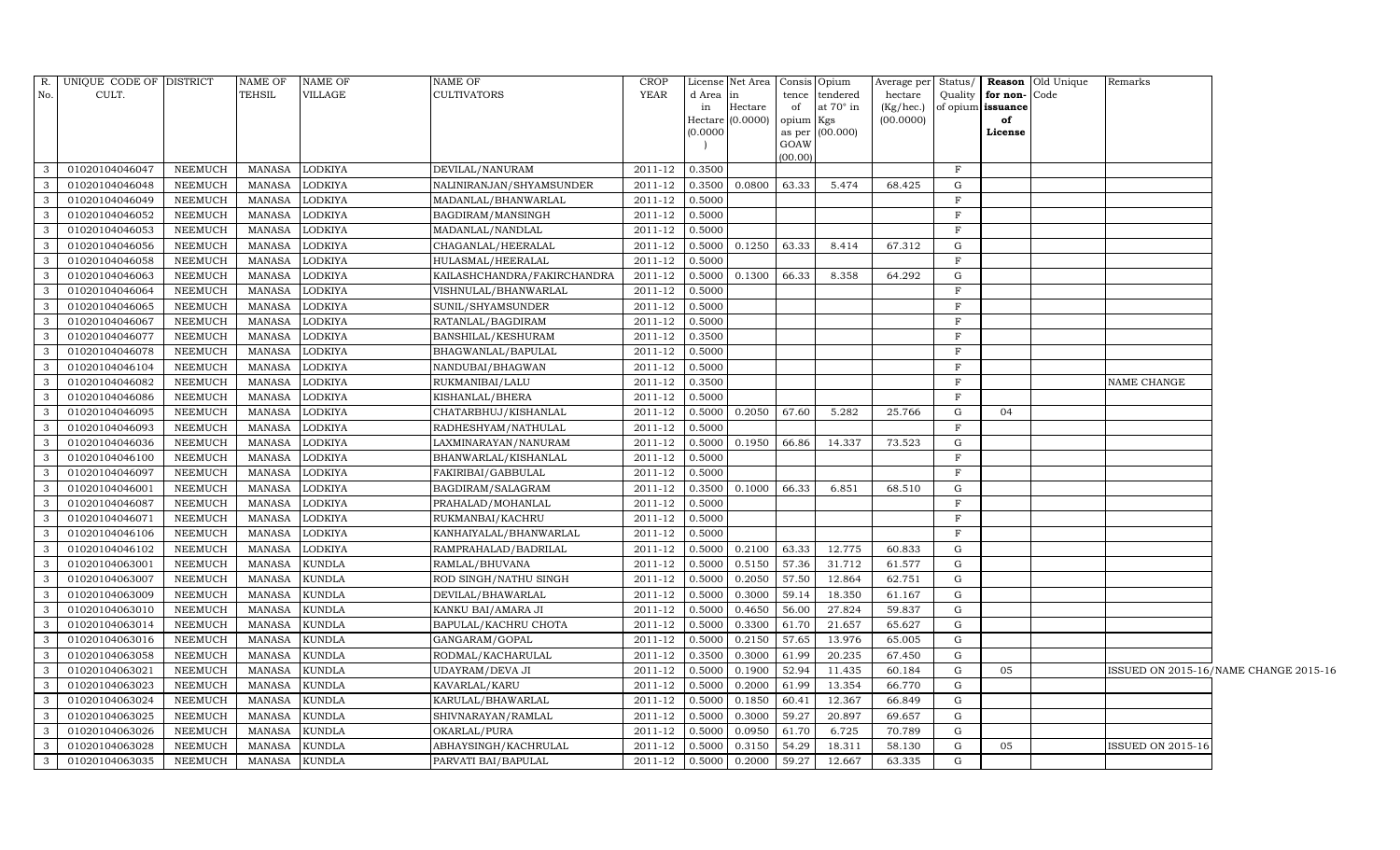| R.             | UNIQUE CODE OF DISTRICT |                | <b>NAME OF</b> | <b>NAME OF</b>         | <b>NAME OF</b>               | CROP    |           | License Net Area |                | Consis Opium     | Average per | Status/      | Reason            | Old Unique     | Remarks           |
|----------------|-------------------------|----------------|----------------|------------------------|------------------------------|---------|-----------|------------------|----------------|------------------|-------------|--------------|-------------------|----------------|-------------------|
| No.            | CULT.                   |                | <b>TEHSIL</b>  | VILLAGE                | <b>CULTIVATORS</b>           | YEAR    | d Area in |                  | tence          | tendered         | hectare     | Quality      | for non-          | Code           |                   |
|                |                         |                |                |                        |                              |         | in        | Hectare          | of             | at $70^\circ$ in | (Kg/hec.)   |              | of opium issuance |                |                   |
|                |                         |                |                |                        |                              |         |           | Hectare (0.0000) | opium Kgs      |                  | (00.0000)   |              | of                |                |                   |
|                |                         |                |                |                        |                              |         | (0.0000)  |                  | as per<br>GOAW | (00.000)         |             |              | License           |                |                   |
|                |                         |                |                |                        |                              |         |           |                  | (00.00)        |                  |             |              |                   |                |                   |
| 3              | 01020104063042          | NEEMUCH        | MANASA         | <b>KUNDLA</b>          | GATTUBAI/MANGILAL            | 2011-12 | 0.5000    | 0.1800           | 55.99          | 10.686           | 59.367      | G            |                   |                |                   |
| 3              | 01020104063043          | NEEMUCH        | MANASA         | <b>KUNDLA</b>          | GOBAR SINGH/SHANKARLAL       | 2011-12 | 0.5000    | 0.4150           | 59.60          | 27.620           | 66.554      | G            |                   |                |                   |
| 3              | 01020104063045          | <b>NEEMUCH</b> | <b>MANASA</b>  | <b>KUNDLA</b>          | BAPULAL/UDAA                 | 2011-12 | 0.5000    | 0.2000           | 50.99          | 11.138           | 55.690      | G            | 04                |                | ISSUED ON 2015-16 |
| 3              | 01020104063046          | NEEMUCH        | MANASA         | <b>KUNDLA</b>          | MANGILAL/RATANLAL            | 2011-12 | 0.5000    | 0.1750           | 54.20          | 10.135           | 57.914      | ${\rm G}$    | 05                |                | ISSUED ON 2015-16 |
| 3              | 01020104063048          | NEEMUCH        | MANASA         | <b>KUNDLA</b>          | DEVILAL/NARAYAN              | 2011-12 | 0.5000    | 0.4050           | 59.07          | 25.679           | 63.405      | G            |                   |                |                   |
| 3              | 01020104063049          | <b>NEEMUCH</b> | MANASA         | <b>KUNDLA</b>          | <b>BALU/NANURAM</b>          | 2011-12 | 0.5000    | 0.3000           | 60.34          | 19.455           | 64.850      | G            |                   |                |                   |
| 3              | 01020104063055          | NEEMUCH        | MANASA         | <b>KUNDLA</b>          | RATAN/LAXMAN CHOTA           | 2011-12 | 0.5000    | 0.1750           | 59.14          | 11.642           | 66.526      | G            |                   |                |                   |
| 3              | 01020104063060          | <b>NEEMUCH</b> | MANASA         | <b>KUNDLA</b>          | NARAYAN SINGH/BHERULAL       | 2011-12 | 0.5000    | 0.2950           | 57.30          | 19.744           | 66.929      | G            |                   |                |                   |
| 3              | 01020104063061          | <b>NEEMUCH</b> | <b>MANASA</b>  | <b>KUNDLA</b>          | LAXMAN/BHERULAL              | 2011-12 | 0.5000    | 0.2700           | 62.04          | 18.585           | 68.833      | G            |                   |                |                   |
| 3              | 01020104063076          | NEEMUCH        | MANASA         | <b>KUNDLA</b>          | RAM SINGH/KISHANLAL          | 2011-12 | 0.5000    | 0.2150           | 59.07          | 13.738           | 63.898      | G            |                   |                |                   |
| 3              | 01020104063079          | NEEMUCH        | <b>MANASA</b>  | <b>KUNDLA</b>          | DHANNA/JAY SINGH             | 2011-12 | 0.5000    | 0.1750           | 60.34          | 11.154           | 63.737      | G            |                   |                |                   |
| 3              | 01020104063083          | NEEMUCH        | MANASA         | <b>KUNDLA</b>          | BAHADUR SINGH/BHAWAR SINGH   | 2011-12 | 0.5000    | 0.3600           | 51.91          | 21.365           | 59.347      | G            | 05                |                | ISSUED ON 2015-16 |
| 3              | 01020104063084          | NEEMUCH        | MANASA         | <b>KUNDLA</b>          | GHANSHYAM/BAPULAL            | 2011-12 | 0.3500    | 0.3150           | 59.04          | 20.436           | 64.876      | G            |                   |                |                   |
| 3              | 01020104063086          | <b>NEEMUCH</b> | <b>MANASA</b>  | <b>KUNDLA</b>          | <b>BAPULAL/RAMLAL BADA</b>   | 2011-12 | 0.5000    | 0.1350           | 60.34          | 9.172            | 67.941      | G            |                   |                |                   |
| 3              | 01020104063088          | NEEMUCH        | MANASA         | <b>KUNDLA</b>          | CHANDRIBAI/MANGILAL          | 2011-12 | 0.5000    | 0.2450           | 61.99          | 17.800           | 72.653      | ${\rm G}$    |                   |                |                   |
| 3              | 01020104063089          | NEEMUCH        | MANASA         | <b>KUNDLA</b>          | NANDU BAI/NANDRAM            | 2011-12 | 0.5000    | 0.2000           | 56.42          | 12.009           | 60.045      | ${\rm G}$    |                   |                |                   |
| 3              | 01020104063090          | NEEMUCH        | <b>MANASA</b>  | <b>KUNDLA</b>          | JAGDISH/SHANKARLAL           | 2011-12 | 0.3500    | 0.2000           | 59.27          | 13.581           | 67.905      | ${\rm G}$    |                   |                |                   |
| 3              | 01020104063091          | <b>NEEMUCH</b> | MANASA         | <b>KUNDLA</b>          | NARAYAN BAI/DHURA            | 2011-12 | 0.3500    | 0.3250           | 56.01          | 20.076           | 61.772      | G            |                   |                |                   |
| 3              | 01020104063031          | NEEMUCH        | MANASA         | <b>KUNDLA</b>          | BHONIBAI/KACHRULAL           | 2011-12 | 0.5000    | 0.3550           | 59.14          | 22.490           | 63.352      | ${\rm G}$    |                   |                |                   |
| 3              | 01020104063106          | <b>NEEMUCH</b> | <b>MANASA</b>  | <b>KUNDLA</b>          | MANGILAL/PYARA               | 2011-12 | 0.5000    | 0.2500           | 56.19          | 16.464           | 65.856      | $\mathbf G$  |                   |                |                   |
| 3              | 01020104063064          | <b>NEEMUCH</b> | MANASA         | <b>KUNDLA</b>          | GANGARAM/PARTHA              | 2011-12 | 0.3500    | 0.1750           | 62.04          | 11.841           | 67.663      | G            |                   |                |                   |
| 3              | 01020104063112          | NEEMUCH        | MANASA         | <b>KUNDLA</b>          | OMPRAKASH/NATHIBA            | 2011-12 | 0.5000    | 0.4300           | 61.70          | 27.827           | 64.714      | G            |                   |                |                   |
| 3              | 01020104063137          | NEEMUCH        | MANASA         | <b>KUNDLA</b>          | <b>BHAGU BAI/AMARA</b>       | 2011-12 | 0.5000    | 0.1500           | 59.07          | 9.628            | 64.187      | G            |                   |                |                   |
| 3              | 01020104063017          | NEEMUCH        | <b>MANASA</b>  | <b>KUNDLA</b>          | RAM KUNWAR/HIRA              | 2011-12 | 0.5000    | 0.4150           | 59.04          | 26.720           | 64.386      | $\mathbf G$  |                   |                |                   |
| 3              | 01020104063121          | <b>NEEMUCH</b> | MANASA         | <b>KUNDLA</b>          | BAPULAL/ RAMLAL CHHOTA       | 2011-12 | 0.5000    | 0.2450           | 60.39          | 17.039           | 69.547      | G            |                   |                |                   |
| 3              | 01020104063126          | <b>NEEMUCH</b> | MANASA         | <b>KUNDLA</b>          | RADHESHYAM/ NARAYAN          | 2011-12 | 0.5000    | 0.2550           | 59.04          | 17.417           | 68.302      | G            |                   |                |                   |
| 3              | 01020104063018          | NEEMUCH        | MANASA         | <b>KUNDLA</b>          | SONI BAI/ BHANWAR LAL        | 2011-12 | 0.5000    | 0.2050           | 62.04          | 13.090           | 63.854      | G            |                   |                |                   |
| 3              | 01020104063109          | <b>NEEMUCH</b> | <b>MANASA</b>  | <b>KUNDLA</b>          | BHAWARI BAI/MOHANLAL         | 2011-12 | 0.5000    | 0.3150           | 56.18          | 19.454           | 61.759      | ${\rm G}$    |                   |                |                   |
| 3              | 01020104063154          | <b>NEEMUCH</b> | MANASA         | <b>KUNDLA</b>          | SHAMBHULAL/HIRALAL           | 2011-12 | 0.5000    | 0.3800           | 62.17          | 25.090           | 66.026      | G            |                   |                |                   |
| 3              | 01020104063155          | <b>NEEMUCH</b> | <b>MANASA</b>  | <b>KUNDLA</b>          | GHANSHAYAM/SHANKARLAL        | 2011-12 | 0.3500    | 0.3350           | 59.26          | 21.647           | 64.618      | $\mathbf{I}$ | 02                |                |                   |
| 3              | 01020104063157          | NEEMUCH        | <b>MANASA</b>  | <b>KUNDLA</b>          | NONDRAM/HAJARI               | 2011-12 | 0.3500    | 0.1600           | 55.93          | 9.820            | 61.375      | $\mathbf G$  |                   |                |                   |
| 3              | 01020104063145          | NEEMUCH        | MANASA         | <b>KUNDLA</b>          | GIRIJA KUNWAR/MAHENDRA SINGH | 2011-12 | 0.5000    | 0.3500           | 61.07          | 24.227           | 69.220      | G            |                   |                |                   |
| 3              | 01020104063158          | <b>NEEMUCH</b> | <b>MANASA</b>  | <b>KUNDLA</b>          | <b>BHAGIRATH/ KACHRU</b>     | 2011-12 | 0.5000    | 0.3000           | 58.22          | 18.090           | 60.300      | G            |                   | 01020104066177 |                   |
|                | 01020104022001          | NEEMUCH        | <b>MANASA</b>  | KULTHANA BUJURG        | BHANWARLAL/HAJARILAL         | 2011-12 | 0.5000    | 0.4400           | 61.54          | 29.662           | 67.414      | G            |                   |                |                   |
|                | 01020104022002          | <b>NEEMUCH</b> | <b>MANASA</b>  | KULTHANA BUJURG        | SHRILAL/HAJARILAL            | 2011-12 | 0.5000    | 0.1800           | 67.42          | 13.031           | 72.394      | G            |                   |                |                   |
|                | 01020104022006          | <b>NEEMUCH</b> | <b>MANASA</b>  | KULTHANA BUJURG        | BANSHILAL/AMARCHAND          | 2011-12 | 0.3500    | 0.1300           | 64.61          | 9.378            | 72.138      | G            |                   |                |                   |
|                | 01020104022010          | <b>NEEMUCH</b> | MANASA         | KULTHANA BUJURG        | GOPAL/KANHEYALAL             | 2011-12 | 0.5000    | 0.2050           | 65.19          | 14.193           | 69.234      | G            |                   |                |                   |
| $\overline{1}$ | 01020104022027          | <b>NEEMUCH</b> | MANASA         | <b>KULTHANA BUJURG</b> | MUKESH/ KANHEYALAL           | 2011-12 | 0.5000    | 0.4000           | 61.54          | 25.776           | 64.440      | ${\rm G}$    |                   |                |                   |
|                | 01020104022012          | <b>NEEMUCH</b> | MANASA         | KULTHANA BUJURG        | MOTILAL/JAIRAM               | 2011-12 | 0.5000    | 0.3450           | 64.61          | 23.140           | 67.072      | $\mathbf G$  |                   |                |                   |
| 1              | 01020104022004          | NEEMUCH        |                | MANASA KULTHANA BUJURG | LABHCHAND/GHISALAL           | 2011-12 | 0.3500    | 0.1350           | 64.61          | 9.525            | 70.556      | $\mathbf G$  |                   |                |                   |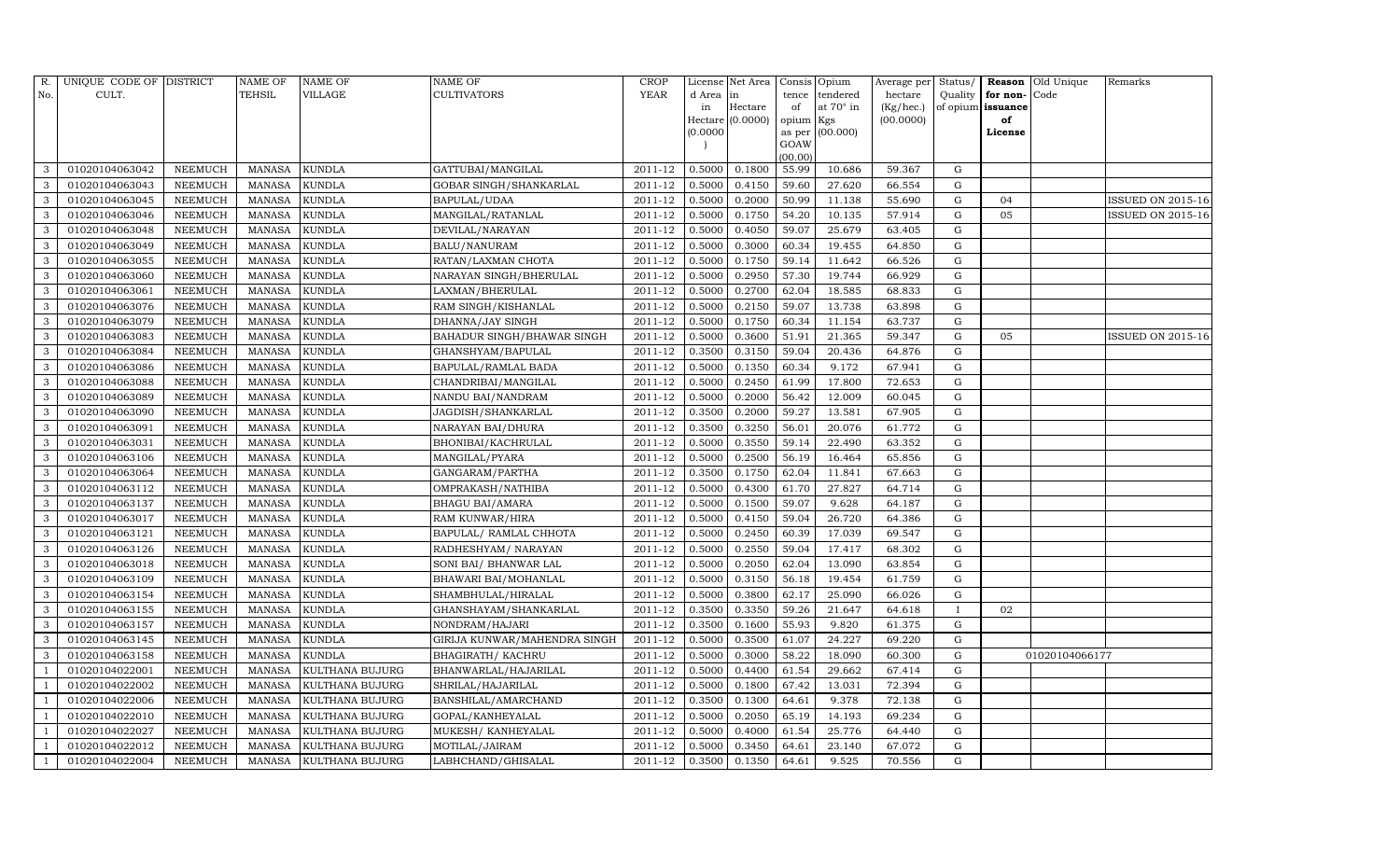| R.             | UNIQUE CODE OF DISTRICT |                | <b>NAME OF</b> | NAME OF          | <b>NAME OF</b>             | <b>CROP</b> |           | License Net Area |                | Consis Opium | Average per | Status/      | Reason            | Old Unique | Remarks                  |
|----------------|-------------------------|----------------|----------------|------------------|----------------------------|-------------|-----------|------------------|----------------|--------------|-------------|--------------|-------------------|------------|--------------------------|
| No.            | CULT.                   |                | TEHSIL         | VILLAGE          | <b>CULTIVATORS</b>         | YEAR        | d Area in |                  | tence          | tendered     | hectare     | Quality      | for non-          | Code       |                          |
|                |                         |                |                |                  |                            |             | in        | Hectare          | of             | at 70° in    | (Kg/hec.)   |              | of opium issuance |            |                          |
|                |                         |                |                |                  |                            |             |           | Hectare (0.0000) | opium Kgs      |              | (00.0000)   |              | of                |            |                          |
|                |                         |                |                |                  |                            |             | (0.0000)  |                  | as per<br>GOAW | (00.000)     |             |              | License           |            |                          |
|                |                         |                |                |                  |                            |             |           |                  | (00.00)        |              |             |              |                   |            |                          |
|                | 01020104022017          | NEEMUCH        | MANASA         | KULTHANA BUJURG  | RAMESH/PRITHVIRAJ          | 2011-12     | 0.5000    | 0.1350           | 65.19          | 9.583        | 70.985      | G            |                   |            |                          |
|                | 01020104022018          | NEEMUCH        | <b>MANASA</b>  | KULTHANA BUJURG  | PARMANAND/ PYARCHAND       | 2011-12     | 0.3500    | 0.0900           | 65.19          | 5.932        | 65.911      | G            |                   |            |                          |
|                | 01020104022019          | <b>NEEMUCH</b> | <b>MANASA</b>  | KULTHANA BUJURG  | NANDLAL/JAYRAM             | 2011-12     | 0.5000    | 0.1200           | 67.42          | 9.362        | 78.017      | G            |                   |            |                          |
|                | 01020104022020          | NEEMUCH        | <b>MANASA</b>  | KULTHANA BUJURG  | NARAYAN/NANALAL            | $2011 - 12$ | 0.5000    | 0.1600           | 61.54          | 10.330       | 64.562      | G            |                   |            |                          |
| 3              | 01020104094003          | <b>NEEMUCH</b> | <b>MANASA</b>  | KHUSHALPURA      | BHAWARLAL/AMARA            | 2011-12     | 0.5000    | 0.2250           | 59.37          | 14.707       | 65.364      | G            |                   |            |                          |
| 3              | 01020104094006          | NEEMUCH        | <b>MANASA</b>  | KHUSHALPURA      | RAMCHANDRA/RAMLAL          | 2011-12     | 0.5000    | 0.2150           | 55.91          | 12.835       | 59.698      | G            |                   |            |                          |
| 3              | 01020104094012          | NEEMUCH        | <b>MANASA</b>  | KHUSHALPURA      | MANSINGH/RAJARAM           | 2011-12     | 0.5000    | 0.2150           | 57.54          | 13.834       | 64.344      | G            |                   |            |                          |
| 3              | 01020104094014          | NEEMUCH        | <b>MANASA</b>  | KHUSHALPURA      | RAMESHWAR/MANGILAL         | 2011-12     | 0.5000    | 0.3800           | 56.82          | 22.014       | 57.932      | G            |                   |            |                          |
| 3              | 01020104094015          | <b>NEEMUCH</b> | <b>MANASA</b>  | KHUSHALPURA      | DALU/AMRA                  | 2011-12     | 0.5000    | 0.3250           | 57.59          | 20.658       | 63.563      | $\mathbf G$  |                   |            |                          |
| 3              | 01020104094022          | NEEMUCH        | <b>MANASA</b>  | KHUSHALPURA      | GANGA BAI/SITARAM          | 2011-12     | 0.5000    | 0.2850           | 48.51          | 16.826       | 59.039      | G            | 05                |            | <b>ISSUED ON 2015-16</b> |
| 3              | 01020104094023          | NEEMUCH        | <b>MANASA</b>  | KHUSHALPURA      | <b>HULASI BAI/BHERA</b>    | 2011-12     | 0.5000    | 0.3050           | 57.06          | 18.667       | 61.203      | ${\rm G}$    |                   |            |                          |
| 3              | 01020104094010          | NEEMUCH        | MANASA         | KHUSHALPURA      | RAMLAL/NANURAM             | 2011-12     | 0.5000    | 0.3650           | 59.37          | 24.342       | 66.690      | G            |                   |            |                          |
| 3              | 01020104094035          | <b>NEEMUCH</b> | <b>MANASA</b>  | KHUSHALPURA      | LALURAM/NARAYAN            | 2011-12     | 0.5000    | 0.2550           | 63.32          | 18.200       | 71.373      | ${\rm G}$    |                   |            |                          |
| 3              | 01020104094036          | NEEMUCH        | <b>MANASA</b>  | KHUSHALPURA      | GHISIBAI/MANGILAL          | 2011-12     | 0.5000    | 0.2400           | 59.37          | 15.334       | 63.892      | G            |                   |            |                          |
| 3              | 01020104081027          | NEEMUCH        | MANASA         | KHETPALIA        | BHANVARLAL/RAMLAL          | 2011-12     | 0.5000    | 0.4050           | 62.06          | 24.115       | 59.543      | G            |                   |            |                          |
| 3              | 01020104081004          | NEEMUCH        | <b>MANASA</b>  | KHETPALIA        | KESHRIMAL/DHANRAJ          | 2011-12     | 0.5000    | 0.1450           | 63.56          | 10.587       | 73.014      | G            |                   |            |                          |
| 3              | 01020104081009          | <b>NEEMUCH</b> | <b>MANASA</b>  | KHETPALIA        | LALSINGH/PANNALAL          | 2011-12     | 0.5000    | 0.3250           | 59.05          | 18.668       | 57.440      | G            |                   |            |                          |
| 3              | 01020104081012          | NEEMUCH        | MANASA         | KHETPALIA        | MOHANLAL/RAMLAL            | 2011-12     | 0.5000    | 0.3250           | 62.06          | 19.904       | 61.243      | G            |                   |            |                          |
| 3              | 01020104081024          | NEEMUCH        | <b>MANASA</b>  | KHETPALIA        | PANNALAL/RATANLAL          | 2011-12     | 0.5000    | 0.2900           | 54.29          | 5.336        | 18.400      | G            | 04                |            |                          |
| 3              | 01020104081006          | NEEMUCH        | <b>MANASA</b>  | KHETPALIA        | RAMDAYAL / BAPULAL         | 2011-12     | 0.5000    | 0.3950           | 59.06          | 23.278       | 58.932      | G            |                   |            |                          |
| 3              | 01020104081015          | NEEMUCH        | <b>MANASA</b>  | <b>KHETPALIA</b> | RAMPRASAD/DEVILAL          | 2011-12     | 0.5000    | 0.1100           | 65.37          | 7.237        | 65.791      | G            |                   |            |                          |
| 3              | 01020104081011          | NEEMUCH        | <b>MANASA</b>  | <b>KHETPALIA</b> | RANGLAL/KACHRU             | 2011-12     | 0.5000    | 0.3000           | 62.06          | 19.177       | 63.923      | G            |                   |            |                          |
| 3              | 01020104081017          | NEEMUCH        | <b>MANASA</b>  | KHETPALIA        | SHAMBHULAL/SEVA            | 2011-12     | 0.5000    | 0.3000           | 62.06          | 18.973       | 63.243      | G            |                   |            |                          |
| 3              | 01020104087034          | NEEMUCH        | <b>MANASA</b>  | KHEMPURA         | BHANWARLAL/RAMLAL          | 2011-12     | 0.3500    |                  |                |              |             | $\mathbf F$  |                   |            |                          |
|                | 01020104087021          | NEEMUCH        | <b>MANASA</b>  | KHEMPURA         | BHARAT SINGH/ LAL SINGH    | 2011-12     | 0.5000    |                  |                |              |             | $\mathbf{F}$ |                   |            |                          |
| 3              | 01020104087019          | <b>NEEMUCH</b> | <b>MANASA</b>  | KHEMPURA         | BHAVARBAI/RAMSINGH         | 2011-12     | 0.5000    | 0.1400           | 66.08          | 10.318       | 73.700      | $\mathbf{I}$ | 02                |            |                          |
| 3              | 01020104087002          | NEEMUCH        | <b>MANASA</b>  | KHEMPURA         | BHAWAR SINGH / BHERU SINGH | 2011-12     | 0.3500    | 0.2450           | 57.63          | 14.934       | 60.955      | G            |                   |            |                          |
| 3              | 01020104087023          | NEEMUCH        | <b>MANASA</b>  | KHEMPURA         | DASHRATHSINGH/KALU SINGH   | 2011-12     | 0.5000    |                  |                |              |             | $\mathbf{F}$ |                   |            |                          |
| 3              | 01020104087030          | NEEMUCH        | <b>MANASA</b>  | <b>KHEMPURA</b>  | DEVILAL/NANDA              | 2011-12     | 0.5000    |                  |                |              |             | $\rm F$      |                   |            |                          |
| 3              | 01020104087001          | NEEMUCH        | <b>MANASA</b>  | <b>KHEMPURA</b>  | HARISINGH/KACHRUSINGH      | 2011-12     | 0.3500    |                  |                |              |             | $\mathbf F$  |                   |            |                          |
| 3              | 01020104087014          | NEEMUCH        | <b>MANASA</b>  | KHEMPURA         | ISHVARSINGH/BHERUSINGH     | 2011-12     | 0.5000    | 0.3700           | 61.38          | 23.763       | 64.224      | $\mathbf G$  |                   |            |                          |
| 3              | 01020104087012          | NEEMUCH        | <b>MANASA</b>  | <b>KHEMPURA</b>  | KUSHAL BAI/ PRABHSINGH     | 2011-12     | 0.5000    |                  |                |              |             | $\mathbf{F}$ |                   |            |                          |
| 3              | 01020104087029          | NEEMUCH        | <b>MANASA</b>  | KHEMPURA         | LAXMAN SINGH/ HARI SINGH   | 2011-12     | 0.3500    | 0.1950           | 58.17          | 12.656       | 64.903      | G            |                   |            |                          |
| 3              | 01020104087016          | NEEMUCH        | <b>MANASA</b>  | KHEMPURA         | MADANLAL/RAMLAL            | 2011-12     | 0.5000    | 0.2550           | 56.71          | 15.158       | 59.443      | ${\rm G}$    |                   |            |                          |
| 3              | 01020104087006          | NEEMUCH        | <b>MANASA</b>  | KHEMPURA         | MAN SINGH/KISHOR SINGH     | 2011-12     | 0.5000    |                  |                |              |             | $\mathbf F$  |                   |            |                          |
| 3              | 01020104087007          | <b>NEEMUCH</b> | <b>MANASA</b>  | <b>KHEMPURA</b>  | SATYANARAYAN / MANGILAL    | 2011-12     | 0.5000    |                  |                |              |             | F            |                   |            |                          |
| 3              | 01020104087020          | NEEMUCH        | <b>MANASA</b>  | KHEMPURA         | SUKHIBAI/BABULAL           | 2011-12     | 0.5000    |                  |                |              |             | $\mathbf{F}$ |                   |            |                          |
| 3              | 01020104087018          | NEEMUCH        | <b>MANASA</b>  | KHEMPURA         | VINOD SINGH/ DEVI SINGH    | 2011-12     | 0.5000    |                  |                |              |             | F            |                   |            |                          |
|                | 01020104010001          | NEEMUCH        | <b>MANASA</b>  | KHEDLI           | RAM SINGH/KISHOR SINGH     | 2011-12     | 0.5000    | 0.2900           | 59.08          | 19.741       | 68.072      | G            |                   |            |                          |
| $\overline{1}$ | 01020104010003          | <b>NEEMUCH</b> | MANASA         | <b>KHEDLI</b>    | LALURAM/NARAYAN            | 2011-12     | 0.5000    |                  |                |              |             | N            |                   |            |                          |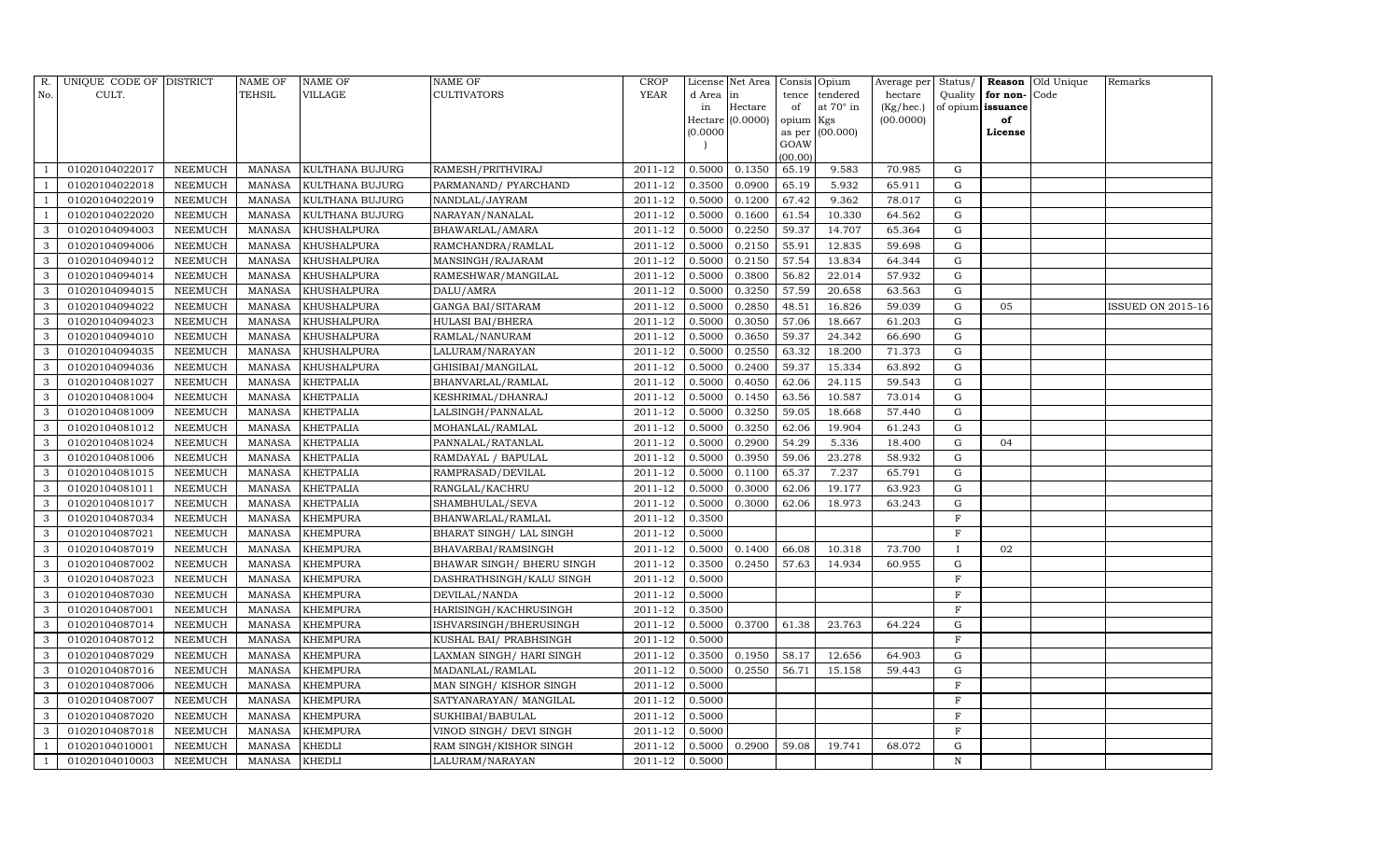| R.             | UNIQUE CODE OF DISTRICT |                 | NAME OF       | <b>NAME OF</b> | <b>NAME OF</b>           | CROP        |           | License Net Area |                 | Consis Opium     | Average per | Status/     | Reason            | Old Unique | Remarks        |
|----------------|-------------------------|-----------------|---------------|----------------|--------------------------|-------------|-----------|------------------|-----------------|------------------|-------------|-------------|-------------------|------------|----------------|
| No.            | CULT.                   |                 | <b>TEHSIL</b> | VILLAGE        | <b>CULTIVATORS</b>       | YEAR        | d Area in |                  | tence           | tendered         | hectare     | Quality     | for non-          | Code       |                |
|                |                         |                 |               |                |                          |             | in        | Hectare          | of              | at $70^\circ$ in | (Kg/hec.)   |             | of opium issuance |            |                |
|                |                         |                 |               |                |                          |             |           | Hectare (0.0000) | opium Kgs       |                  | (00.0000)   |             | of                |            |                |
|                |                         |                 |               |                |                          |             | (0.0000)  |                  | as per          | (00.000)         |             |             | License           |            |                |
|                |                         |                 |               |                |                          |             |           |                  | GOAW<br>(00.00) |                  |             |             |                   |            |                |
|                | 01020104010005          | NEEMUCH         | MANASA        | <b>KHEDLI</b>  | YASHODABAI/BHONIRAM      | 2011-12     | 0.5000    | 0.1700           | 65.50           | 12.398           | 72.929      | G           |                   |            |                |
|                | 01020104010006          | NEEMUCH         | MANASA        | <b>KHEDLI</b>  | NATHULAL/GOKUL           | 2011-12     | 0.5000    | 0.1000           | 69.25           | 8.963            | 89.630      | G           |                   |            |                |
|                | 01020104010008          | <b>NEEMUCH</b>  | <b>MANASA</b> | <b>KHEDLI</b>  | RATANSINGH/MODSINGH      | 2011-12     | 0.5000    | 0.4150           | 62.12           | 27.777           | 66.933      | G           |                   |            |                |
|                | 01020104010284          | NEEMUCH         | MANASA        | <b>KHEDLI</b>  | SHYALU BAI/ PRABHULAL    | 2011-12     | 0.5000    | 0.2000           | 62.85           | 13.603           | 68.015      | ${\rm G}$   |                   |            |                |
|                | 01020104010290          | NEEMUCH         | MANASA        | <b>KHEDLI</b>  | KAWARLAL/ MODA           | 2011-12     | 0.3500    | 0.1700           | 60.50           | 14.373           | 84.547      | G           |                   |            |                |
|                | 01020104010017          | <b>NEEMUCH</b>  | MANASA        | <b>KHEDLI</b>  | RAM SINGH/NATHU SINGH    | 2011-12     | 0.5000    | 0.4300           | 64.70           | 32.100           | 74.651      | G           |                   |            |                |
|                | 01020104010018          | NEEMUCH         | MANASA        | <b>KHEDLI</b>  | DULESINGH/NATHUSINGH     | $2011 - 12$ | 0.5000    | 0.4150           | 64.78           | 30.336           | 73.099      | G           |                   |            |                |
|                | 01020104010019          | NEEMUCH         | MANASA        | <b>KHEDLI</b>  | RUKMANIBAI/GORILAL       | 2011-12     | 0.5000    | 0.4550           | 62.15           | 31.332           | 68.862      | G           |                   |            |                |
|                | 01020104010021          | <b>NEEMUCH</b>  | <b>MANASA</b> | <b>KHEDLI</b>  | SUGANBAI/ARJUNSINGH      | 2011-12     | 0.5000    | 0.3000           | 65.50           | 21.325           | 71.083      | $\mathbf G$ |                   |            |                |
|                | 01020104010022          | NEEMUCH         | MANASA        | <b>KHEDLI</b>  | GHISALAL/DUDHA           | 2011-12     | 0.3500    | 0.2550           | 62.12           | 18.006           | 70.612      | G           |                   |            |                |
|                | 01020104010023          | NEEMUCH         | MANASA        | <b>KHEDLI</b>  | SHAMBHURAM/GANGARAM      | 2011-12     | 0.5000    | 0.2150           | 68.77           | 17.762           | 82.614      | G           |                   |            |                |
|                | 01020104010026          | <b>NEEMUCH</b>  | MANASA        | <b>KHEDLI</b>  | BHANWARLAL/MODA          | 2011-12     | 0.5000    | 0.1800           | 65.25           | 13.591           | 75.506      | $\mathbf G$ |                   |            |                |
|                | 01020104010034          | NEEMUCH         | <b>MANASA</b> | <b>KHEDLI</b>  | SUGANBAI/MULCHAND        | 2011-12     | 0.5000    | 0.3050           | 60.24           | 19.561           | 64.134      |             | 02                |            |                |
|                | 01020104010289          | <b>NEEMUCH</b>  | <b>MANASA</b> | <b>KHEDLI</b>  | MADANKUWAR/AMAR SINGH    | 2011-12     | 0.5000    | 0.3100           | 59.56           | 19.689           | 63.513      | ${\rm G}$   |                   |            |                |
|                | 01020104010036          | <b>NEEMUCH</b>  | MANASA        | <b>KHEDLI</b>  | BADRINATH/NATHUNATH      | 2011-12     | 0.5000    | 0.1200           | 63.09           | 8.616            | 71.800      | G           |                   |            |                |
|                | 01020104010037          | <b>NEEMUCH</b>  | MANASA        | <b>KHEDLI</b>  | JUJHARSINGH/PRITHVISINGH | 2011-12     | 0.5000    | 0.2600           | 59.08           | 16.382           | 63.008      | G           |                   |            |                |
|                | 01020104010039          | NEEMUCH         | <b>MANASA</b> | <b>KHEDLI</b>  | MADANSINGH/PRITHVISINGH  | 2011-12     | 0.3500    | 0.2100           | 59.08           | 13.622           | 64.867      | $\mathbf G$ |                   |            |                |
|                | 01020104010216          | <b>NEEMUCH</b>  | <b>MANASA</b> | <b>KHEDLI</b>  | UDAISHINGH/MANSINGH      | 2011-12     | 0.5000    | 0.3150           | 54.30           | 18.757           | 59.546      | G           | 05                |            | ISSUED 2015-16 |
|                | 01020104010043          | <b>NEEMUCH</b>  | MANASA        | <b>KHEDLI</b>  | MANGUSINGH/HAMERSINGH    | 2011-12     | 0.5000    | 0.4000           | 63.09           | 29.256           | 73.140      | ${\rm G}$   |                   |            |                |
|                | 01020104010046          | <b>NEEMUCH</b>  | <b>MANASA</b> | <b>KHEDLI</b>  | MULCHAND/MOHANLAL        | 2011-12     | 0.5000    | 0.2550           | 65.62           | 19.386           | 76.024      | $\mathbf G$ |                   |            |                |
|                | 01020104010048          | NEEMUCH         | MANASA        | <b>KHEDLI</b>  | SURESH/BHAWANILAL        | 2011-12     | 0.5000    | 0.3000           | 63.09           | 20.874           | 69.580      | ${\rm G}$   |                   |            |                |
|                | 01020104010049          | NEEMUCH         | MANASA        | <b>KHEDLI</b>  | HARISINGH/JORAWARSINGH   | 2011-12     | 0.5000    | 0.4450           | 59.56           | 28.759           | 64.627      | ${\rm G}$   |                   |            |                |
|                | 01020104010056          | <b>NEEMUCH</b>  | MANASA        | <b>KHEDLI</b>  | RESHAMKUNWAR/HARISINGH   | 2011-12     | 0.5000    | 0.3100           | 62.15           | 20.909           | 67.448      | $\mathbf G$ |                   |            |                |
|                | 01020104010057          | ${\tt NEEMUCH}$ | <b>MANASA</b> | <b>KHEDLI</b>  | PRATAPSINGH/MADHOSINGH   | 2011-12     | 0.3500    | 0.3400           | 59.56           | 21.884           | 64.365      | $\mathbf G$ |                   |            |                |
|                | 01020104010063          | <b>NEEMUCH</b>  | MANASA        | <b>KHEDLI</b>  | MANOJ/MADANLAL           | 2011-12     | 0.5000    | 0.3100           | 59.25           | 19.773           | 63.784      | G           |                   |            |                |
|                | 01020104010065          | <b>NEEMUCH</b>  | MANASA        | <b>KHEDLI</b>  | SUNDER/BHANWARLAL        | 2011-12     | 0.5000    | 0.1900           | 62.12           | 13.480           | 70.947      | G           |                   |            |                |
|                | 01020104010075          | <b>NEEMUCH</b>  | MANASA        | <b>KHEDLI</b>  | MOHANLAL/PYARA MEGHWAL   | 2011-12     | 0.5000    | 0.0950           | 65.62           | 6.984            | 73.516      | ${\rm G}$   |                   |            |                |
|                | 01020104010076          | <b>NEEMUCH</b>  | <b>MANASA</b> | <b>KHEDLI</b>  | SOHANLAL/LALURAM         | 2011-12     | 0.5000    | 0.3400           | 59.25           | 21.686           | 63.782      | $\mathbf G$ |                   |            |                |
|                | 01020104010077          | <b>NEEMUCH</b>  | MANASA        | <b>KHEDLI</b>  | BAPUSINGH/DHULSINGH      | 2011-12     | 0.5000    | 0.4950           | 67.33           | 36.849           | 74.442      | G           |                   |            |                |
|                | 01020104010080          | NEEMUCH         | <b>MANASA</b> | <b>KHEDLI</b>  | NANALAL/KALU DHOBI       | 2011-12     | 0.5000    | 0.3050           | 69.83           | 22.675           | 74.344      | ${\rm G}$   |                   |            |                |
|                | 01020104010091          | <b>NEEMUCH</b>  | MANASA        | <b>KHEDLI</b>  | HEERABAI/VIJAYRAM        | 2011-12     | 0.3500    | 0.3500           | 64.78           | 24.320           | 69.486      | G           |                   |            |                |
|                | 01020104010095          | <b>NEEMUCH</b>  | MANASA        | <b>KHEDLI</b>  | GISHIBAI/NANALAL         | 2011-12     | 0.5000    | 0.1550           | 67.97           | 12.565           | 81.065      | G           |                   |            |                |
|                | 01020104010099          | <b>NEEMUCH</b>  | <b>MANASA</b> | <b>KHEDLI</b>  | RAMCHANDRA/SHANKARLALJI  | 2011-12     | 0.5000    | 0.2800           | 69.53           | 21.753           | 77.689      | G           |                   |            |                |
|                | 01020104010106          | <b>NEEMUCH</b>  | MANASA        | <b>KHEDLI</b>  | RAJKUMAR/SUKHLAL         | 2011-12     | 0.5000    | 0.3150           | 62.15           | 20.714           | 65.759      | G           |                   |            |                |
|                | 01020104010108          | NEEMUCH         | MANASA        | <b>KHEDLI</b>  | CHUNNILAL/HUKHMA         | 2011-12     | 0.5000    | 0.2050           | 58.65           | 13.054           | 63.678      | $\mathbf G$ |                   |            |                |
|                | 01020104010291          | NEEMUCH         | MANASA        | <b>KHEDLI</b>  | NARAYAN/ HUKMAA          | 2011-12     | 0.5000    | 0.3550           | 62.97           | 24.225           | 68.239      | G           |                   |            |                |
|                | 01020104010115          | NEEMUCH         | <b>MANASA</b> | <b>KHEDLI</b>  | DEVA/GANGARAM            | 2011-12     | 0.5000    | 0.2600           | 58.65           | 16.900           | 65.000      | G           |                   |            |                |
|                | 01020104010124          | <b>NEEMUCH</b>  | MANASA        | <b>KHEDLI</b>  | TULSIRAM/MODIRAM         | 2011-12     | 0.5000    | 0.1900           | 65.50           | 14.578           | 76.726      | ${\rm G}$   |                   |            |                |
|                | 01020104010125          | <b>NEEMUCH</b>  | <b>MANASA</b> | <b>KHEDLI</b>  | NATHULAL/MODIRAM         | 2011-12     | 0.3500    | 0.1250           | 58.28           | 8.517            | 68.136      | G           |                   |            |                |
| $\overline{1}$ | 01020104010187          | NEEMUCH         | MANASA        | <b>KHEDLI</b>  | NATHULAL/KALU            | 2011-12     | 0.5000    | 0.2000           | 65.25           | 14.280           | 71.400      | G           |                   |            |                |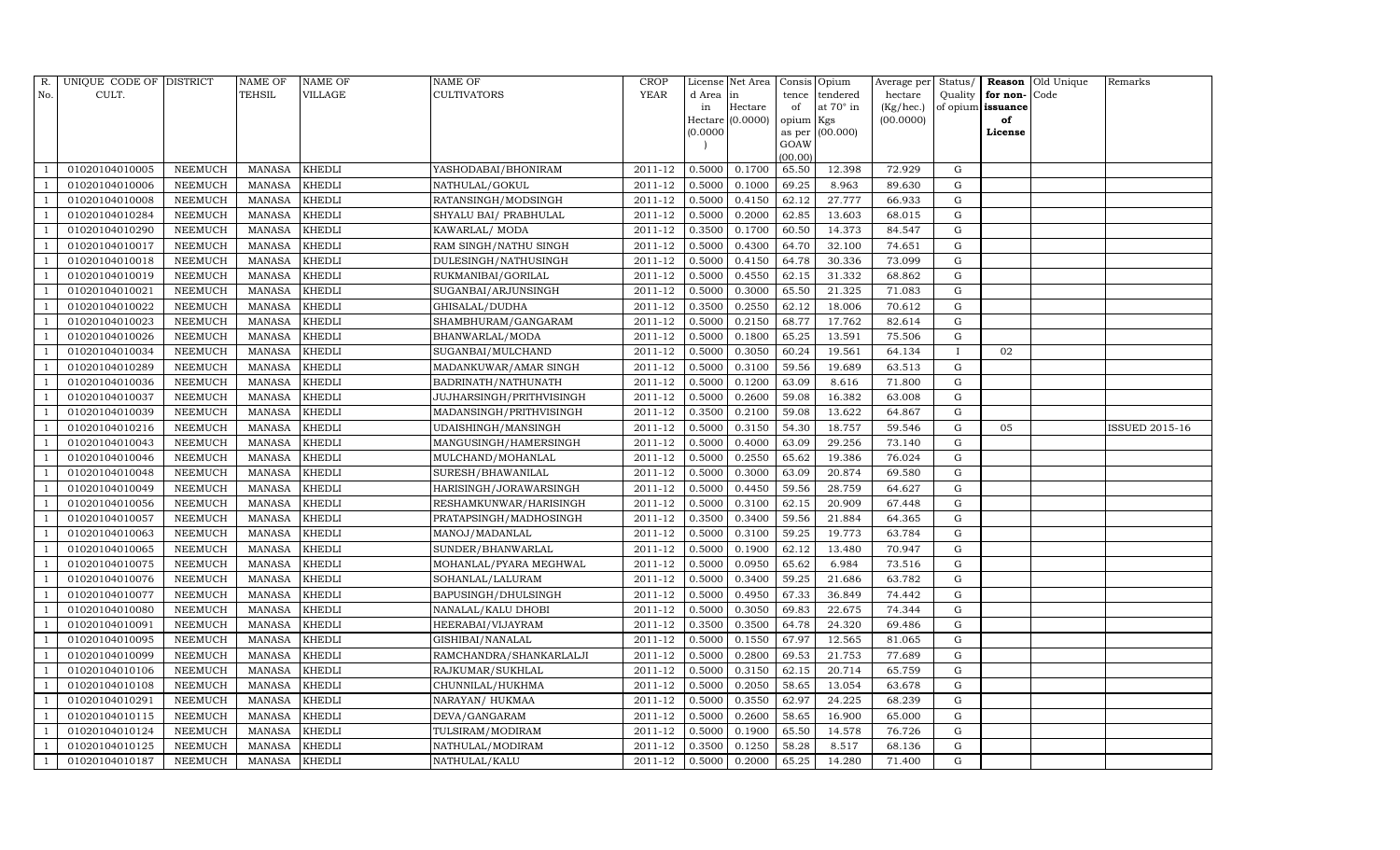| R.  | UNIQUE CODE OF DISTRICT |                | NAME OF       | <b>NAME OF</b>   | <b>NAME OF</b>              | CROP    |           | License Net Area |                | Consis Opium     | Average per | Status/     |                   | <b>Reason</b> Old Unique | Remarks     |
|-----|-------------------------|----------------|---------------|------------------|-----------------------------|---------|-----------|------------------|----------------|------------------|-------------|-------------|-------------------|--------------------------|-------------|
| No. | CULT.                   |                | <b>TEHSIL</b> | VILLAGE          | <b>CULTIVATORS</b>          | YEAR    | d Area in |                  | tence          | tendered         | hectare     | Quality     | for non-          | Code                     |             |
|     |                         |                |               |                  |                             |         | in        | Hectare          | of             | at $70^\circ$ in | (Kg/hec.)   |             | of opium issuance |                          |             |
|     |                         |                |               |                  |                             |         |           | Hectare (0.0000) | opium Kgs      |                  | (00.0000)   |             | of                |                          |             |
|     |                         |                |               |                  |                             |         | (0.0000)  |                  | as per<br>GOAW | (00.000)         |             |             | License           |                          |             |
|     |                         |                |               |                  |                             |         |           |                  | (00.00)        |                  |             |             |                   |                          |             |
|     | 01020104010188          | NEEMUCH        | MANASA        | <b>KHEDLI</b>    | GANGARAM/GOBAR              | 2011-12 | 0.5000    | 0.1000           | 65.25          | 8.371            | 83.710      | G           |                   |                          |             |
|     | 01020104010012          | NEEMUCH        | MANASA        | <b>KHEDLI</b>    | UDAIRAM/MADHO               | 2011-12 | 0.5000    | 0.1950           | 64.70          | 13.069           | 67.021      | G           |                   |                          |             |
|     | 01020104010279          | <b>NEEMUCH</b> | <b>MANASA</b> | <b>KHEDLI</b>    | GANGA BAI/GULABCHAND        | 2011-12 | 0.5000    | 0.1550           | 62.58          | 10.308           | 66.503      | G           |                   |                          |             |
|     | 01020104010281          | NEEMUCH        | MANASA        | <b>KHEDLI</b>    | RAMCHANDR/GOBARLAL          | 2011-12 | 0.5000    | 0.0950           | 66.14          | 7.719            | 81.253      | G           |                   |                          |             |
|     | 01020104010283          | NEEMUCH        | MANASA        | <b>KHEDLI</b>    | BHANWAR LAL/ KANHAIYA LAL   | 2011-12 | 0.5000    | 0.2650           | 69.60          | 21.506           | 81.155      | G           |                   |                          |             |
|     | 01020104010013          | <b>NEEMUCH</b> | MANASA        | <b>KHEDLI</b>    | NATHULAL / DUDHA            | 2011-12 | 0.5000    | 0.3700           | 68.77          | 29.571           | 79.922      | G           |                   |                          | NAME CHANGE |
|     | 01020104010038          | NEEMUCH        | MANASA        | <b>KHEDLI</b>    | PURANSINGH/VIJAYSINGH       | 2011-12 | 0.5000    | 0.4050           | 68.77          | 30.180           | 74.519      | G           |                   |                          |             |
|     | 01020104010287          | NEEMUCH        | MANASA        | <b>KHEDLI</b>    | RODA/ DEVA                  | 2011-12 | 0.5000    | 0.2600           | 59.25          | 17.106           | 65.792      | G           |                   |                          |             |
|     | 01020104010120          | NEEMUCH        | <b>MANASA</b> | <b>KHEDLI</b>    | BHULIBAI/BOTLAL             | 2011-12 | 0.5000    | 0.3250           | 64.78          | 22.830           | 70.246      | G           |                   |                          |             |
|     | 01020104010051          | NEEMUCH        | MANASA        | <b>KHEDLI</b>    | PRAKASH CHANDR/ MANGILAL    | 2011-12 | 0.5000    | 0.4750           | 64.25          | 33.869           | 71.303      | G           |                   |                          |             |
|     | 01020104010041          | NEEMUCH        | MANASA        | <b>KHEDLI</b>    | SHAMBHUSINGH/DEVISINGH      | 2011-12 | 0.5000    | 0.4050           | 57.23          | 25.794           | 63.689      | G           |                   |                          |             |
|     | 01020104010025          | NEEMUCH        | MANASA        | <b>KHEDLI</b>    | GANGABAI/PARBHULAL          | 2011-12 | 0.5000    | 0.4800           | 62.20          | 31.500           | 65.625      | G           |                   |                          |             |
|     | 01020104010009          | NEEMUCH        | MANASA        | <b>KHEDLI</b>    | RADHESHYAM PYARCHAND        | 2011-12 | 0.3500    | 0.3500           | 55.10          | 20.143           | 57.551      | G           |                   |                          | NAME CHANGE |
|     | 01020104010011          | <b>NEEMUCH</b> | <b>MANASA</b> | <b>KHEDLI</b>    | JAMANASHANKAR/ PRABHULAL    | 2011-12 | 0.5000    | 0.1550           | 64.70          | 11.202           | 72.271      | G           |                   |                          |             |
|     | 01020104010010          | NEEMUCH        | MANASA        | <b>KHEDLI</b>    | RAMCHANDRA/ SUNDERLAL       | 2011-12 | 0.5000    | 0.2950           | 62.85          | 19.753           | 66.959      | ${\rm G}$   |                   |                          |             |
|     | 01020104010029          | NEEMUCH        | <b>MANASA</b> | <b>KHEDLI</b>    | GITA BAI/ TARACHAND         | 2011-12 | 0.5000    | 0.2500           | 62.85          | 17.383           | 69.532      | G           |                   |                          |             |
|     | 01020104010114          | <b>NEEMUCH</b> | MANASA        | <b>KHEDLI</b>    | BHANWARLAL/BHERULAL         | 2011-12 | 0.5000    | 0.5000           | 62.45          | 33.322           | 66.644      | G           |                   |                          |             |
|     | 01020104010116          | <b>NEEMUCH</b> | <b>MANASA</b> | <b>KHEDLI</b>    | RODA/HEMA                   | 2011-12 | 0.5000    | 0.1950           | 62.00          | 12.967           | 66.497      | G           |                   |                          |             |
| 3   | 01020104075001          | NEEMUCH        | MANASA        | <b>KHEDI</b>     | SUNDARBAI/KAVARLAL          | 2011-12 | 0.5000    | 0.1400           | 58.07          | 9.001            | 64.293      | ${\rm G}$   |                   |                          |             |
| 3   | 01020104075002          | <b>NEEMUCH</b> | <b>MANASA</b> | <b>KHEDI</b>     | KISHANLAL/ BHAWARLAL        | 2011-12 | 0.5000    | 0.2150           | 58.07          | 13.398           | 62.316      | $\mathbf G$ |                   |                          |             |
| 3   | 01020104075022          | <b>NEEMUCH</b> | MANASA        | <b>KHEDI</b>     | BHAGATRAM/NATHURAM          | 2011-12 | 0.3500    | 0.2450           | 56.57          | 14.595           | 59.571      | G           |                   |                          |             |
| 3   | 01020104075035          | NEEMUCH        | <b>MANASA</b> | <b>KHEDI</b>     | ONKAR/JETRAM                | 2011-12 | 0.3500    |                  |                |                  |             | F           |                   |                          |             |
| 3   | 01020104075012          | NEEMUCH        | MANASA        | <b>KHEDI</b>     | SUKHLAL/RAMLAL CHOTA        | 2011-12 | 0.5000    | 0.1700           | 58.94          | 10.643           | 62.606      | G           |                   |                          |             |
| 3   | 1020104075040           | NEEMUCH        | <b>MANASA</b> | <b>KHEDI</b>     | SUKHLAL/RAMLAL BADA         | 2011-12 | 0.5000    | 0.2650           | 58.94          | 16.368           | 61.766      | ${\rm G}$   |                   |                          |             |
| 3   | 01020104075011          | <b>NEEMUCH</b> | <b>MANASA</b> | <b>KHEDI</b>     | BHARATRAM / BAPULAL         | 2011-12 | 0.5000    |                  |                |                  |             | $\rm F$     |                   |                          |             |
| 3   | 01020104075043          | <b>NEEMUCH</b> | MANASA        | <b>KHEDI</b>     | UDAILAL/DEVRAM              | 2011-12 | 0.5000    |                  |                |                  |             | F           |                   |                          |             |
| - 1 | 01020104031010          | NEEMUCH        | MANASA        | <b>KHEDAMODI</b> | HARIRAM/ RODMAL URF RODILAL | 2011-12 | 0.5000    | 0.2950           | 59.87          | 19.911           | 67.495      | G           |                   |                          | NAME CHANGE |
|     | 01020104031013          | <b>NEEMUCH</b> | <b>MANASA</b> | <b>KHEDAMODI</b> | JAMNASHANKAR/KHEMRAJ        | 2011-12 | 0.5000    | 0.1950           | 59.87          | 12.889           | 66.097      | ${\rm G}$   |                   |                          |             |
|     | 01020104031022          | <b>NEEMUCH</b> | MANASA        | <b>KHEDAMODI</b> | BHURALAL/CHUNNILAL          | 2011-12 | 0.5000    | 0.2600           | 59.17          | 16.322           | 62.777      | G           |                   |                          |             |
|     | 01020104031011          | <b>NEEMUCH</b> | MANASA        | <b>KHEDAMODI</b> | BHANWARIBAI/MANGILAL        | 2011-12 | 0.5000    | 0.2050           | 60.52          | 13.539           | 66.044      | ${\rm G}$   |                   |                          |             |
|     | 01020104031004          | NEEMUCH        | MANASA        | <b>KHEDAMODI</b> | GISHALAL/CHUNILAL           | 2011-12 | 0.5000    | 0.3650           | 63.62          | 24.721           | 67.729      | ${\rm G}$   |                   |                          |             |
|     | 01020104031012          | NEEMUCH        | MANASA        | <b>KHEDAMODI</b> | RADHESHYAM / NARAYAN KHATI  | 2011-12 | 0.5000    | 0.1900           | 59.87          | 12.718           | 66.937      | G           |                   |                          |             |
| 3   | 01020104066175          | <b>NEEMUCH</b> | <b>MANASA</b> | <b>KHANKHEDI</b> | BAGDIRAM/NANALAL            | 2011-12 | 0.3500    | 0.3450           | 68.54          | 24.665           | 71.493      | G           |                   |                          |             |
| 3   | 01020104066088          | NEEMUCH        | MANASA        | <b>KHANKHEDI</b> | BAGDIRAM/NARAYAN            | 2011-12 | 0.5000    | 0.1850           | 63.95          | 12.761           | 68.978      | ${\rm G}$   |                   |                          |             |
| 3   | 01020104066106          | <b>NEEMUCH</b> | MANASA        | <b>KHANKHEDI</b> | <b>BALARAM/ NARAYAN</b>     | 2011-12 | 0.5000    | 0.2050           | 59.62          | 12.912           | 62.985      | G           |                   |                          |             |
| 3   | 01020104066007          | <b>NEEMUCH</b> | <b>MANASA</b> | <b>KHANKHEDI</b> | BALMUKUND/FAKIRCHAND        | 2011-12 | 0.5000    | 0.2950           | 56.20          | 17.880           | 60.610      | G           |                   |                          |             |
| 3   | 01020104066099          | <b>NEEMUCH</b> | MANASA        | KHANKHEDI        | BANSHILAL/CHAMPALAL         | 2011-12 | 0.5000    | 0.2300           | 63.94          | 15.894           | 69.104      | G           |                   |                          |             |
| 3   | 01020104066057          | <b>NEEMUCH</b> | MANASA        | <b>KHANKHEDI</b> | <b>BANSHILAL/DEVILAL</b>    | 2011-12 | 0.5000    | 0.4800           | 65.55          | 32.803           | 68.340      | ${\rm G}$   |                   |                          |             |
| 3   | 01020104066074          | NEEMUCH        | MANASA        | KHANKHEDI        | BANSHILAL/LAXMINARAYAN      | 2011-12 | 0.5000    |                  |                |                  |             | F           |                   |                          |             |
| 3   | 01020104066009          | NEEMUCH        |               | MANASA KHANKHEDI | <b>BANSHILAL/NARAYAN</b>    | 2011-12 | 0.5000    | 0.2400           | 62.02          | 16.196           | 67.483      | G           |                   |                          |             |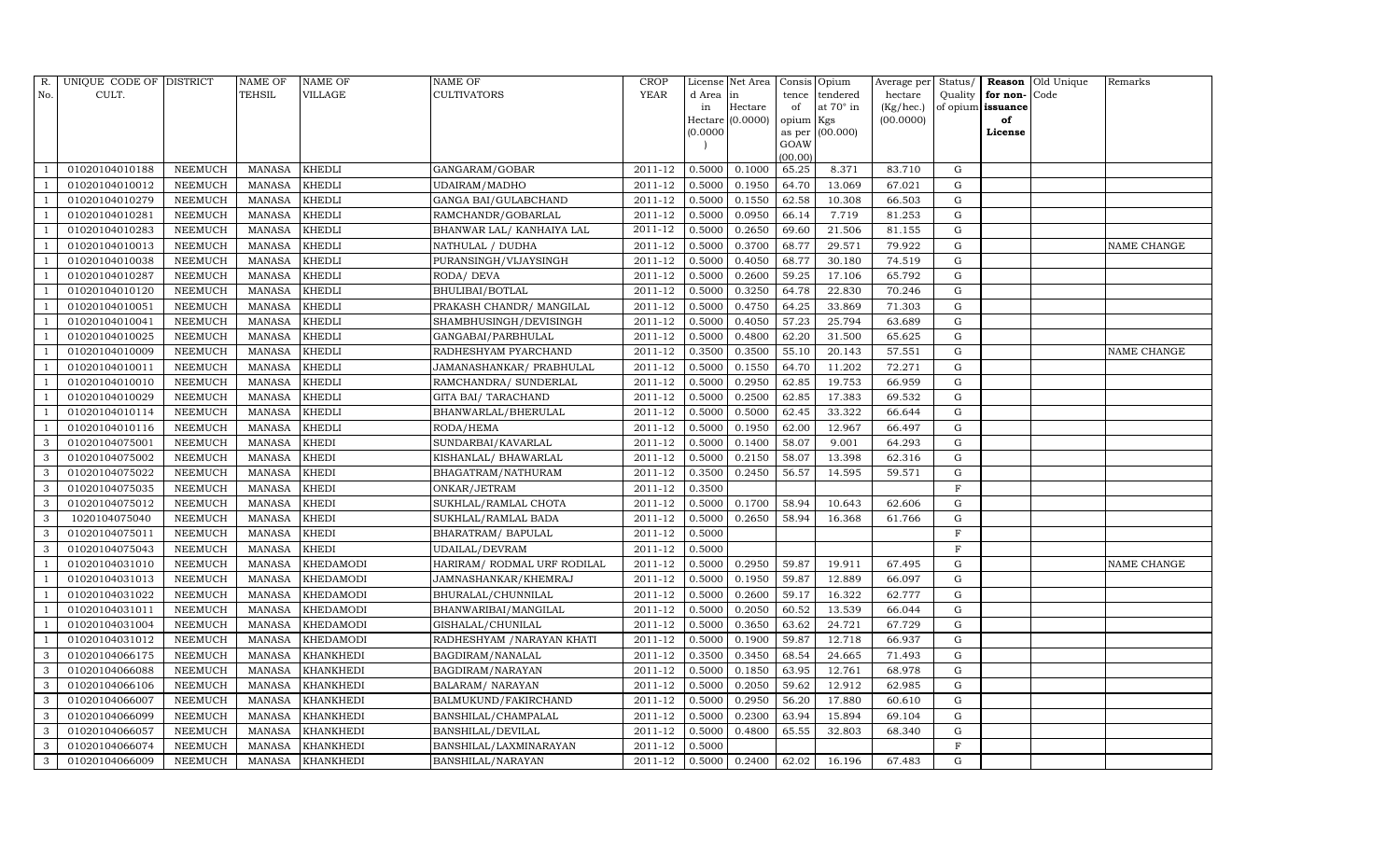| R.  | UNIQUE CODE OF DISTRICT |                 | <b>NAME OF</b> | <b>NAME OF</b>   | <b>NAME OF</b>             | CROP        |           | License Net Area |                | Consis Opium     | Average per | Status/      | Reason            | Old Unique | Remarks           |
|-----|-------------------------|-----------------|----------------|------------------|----------------------------|-------------|-----------|------------------|----------------|------------------|-------------|--------------|-------------------|------------|-------------------|
| No. | CULT.                   |                 | <b>TEHSIL</b>  | VILLAGE          | <b>CULTIVATORS</b>         | <b>YEAR</b> | d Area in |                  | tence          | tendered         | hectare     | Quality      | for non-          | Code       |                   |
|     |                         |                 |                |                  |                            |             | in        | Hectare          | of             | at $70^\circ$ in | (Kg/hec.)   |              | of opium issuance |            |                   |
|     |                         |                 |                |                  |                            |             |           | Hectare (0.0000) | opium Kgs      |                  | (00.0000)   |              | of                |            |                   |
|     |                         |                 |                |                  |                            |             | (0.0000)  |                  | as per<br>GOAW | (00.000)         |             |              | License           |            |                   |
|     |                         |                 |                |                  |                            |             |           |                  | (00.00)        |                  |             |              |                   |            |                   |
| 3   | 01020104066059          | NEEMUCH         | MANASA         | <b>KHANKHEDI</b> | <b>BANSHILAL/RAMNATH</b>   | 2011-12     | 0.5000    | 0.2550           | 54.52          | 13.903           | 54.522      | G            | 04                |            | ISSUED ON 2016-17 |
| 3   | 01020104066139          | <b>NEEMUCH</b>  | MANASA         | <b>KHANKHEDI</b> | BAPULAL/KANHYALAL          | 2011-12     | 0.5000    | 0.2100           | 64.81          | 14.619           | 69.614      | G            |                   |            |                   |
| 3   | 01020104066008          | <b>NEEMUCH</b>  | MANASA         | <b>KHANKHEDI</b> | <b>BHAGATRAM/KACHRU</b>    | 2011-12     | 0.5000    | 0.2750           | 64.81          | 19.434           | 70.669      | G            |                   |            |                   |
| 3   | 01020104066176          | NEEMUCH         | MANASA         | <b>KHANKHEDI</b> | <b>BHAGIRATH/ BADRILAL</b> | 2011-12     | 0.3500    | 0.1050           | 64.87          | 7.219            | 68.752      | G            |                   |            |                   |
| 3   | 01020104066002          | NEEMUCH         | MANASA         | <b>KHANKHEDI</b> | <b>BHERU LAL/ KANI RAM</b> | 2011-12     | 0.5000    | 0.2050           | 65.55          | 14.084           | 68.702      | G            |                   |            |                   |
| 3   | 01020104066150          | NEEMUCH         | MANASA         | <b>KHANKHEDI</b> | BIHARIDAS/NARAYANDAS       | 2011-12     | 0.5000    | 0.2000           | 65.55          | 14.018           | 70.090      | G            |                   |            |                   |
| 3   | 01020104066064          | NEEMUCH         | <b>MANASA</b>  | <b>KHANKHEDI</b> | CHAMPALAL/GANPAT           | 2011-12     | 0.5000    | 0.1950           | 63.84          | 14.255           | 73.103      | G            |                   |            |                   |
| 3   | 01020104066052          | NEEMUCH         | MANASA         | <b>KHANKHEDI</b> | DEVICHAND/CHUNNILAL        | 2011-12     | 0.5000    | 0.1700           | 57.56          | 10.196           | 59.976      | G            |                   |            |                   |
| 3   | 01020104066180          | NEEMUCH         | MANASA         | <b>KHANKHEDI</b> | DHAPU BAI/KANHEYALAL       | 2011-12     | 0.5000    |                  |                |                  |             | $\mathbf{F}$ |                   |            |                   |
| 3   | 01020104066037          | NEEMUCH         | MANASA         | <b>KHANKHEDI</b> | DINESH/KANHYALAL           | 2011-12     | 0.5000    | 0.1500           | 63.84          | 9.448            | 62.987      | G            |                   |            |                   |
| 3   | 01020104066077          | NEEMUCH         | MANASA         | <b>KHANKHEDI</b> | DINESH/SHIVPRASAD          | 2011-12     | 0.5000    | 0.2050           | 67.81          | 14.657           | 71.498      | G            |                   |            |                   |
| 3   | 01020104066105          | <b>NEEMUCH</b>  | MANASA         | <b>KHANKHEDI</b> | GORISHANKAR/KARULAL        | 2011-12     | 0.5000    | 0.2000           | 63.84          | 13.516           | 67.580      | ${\rm G}$    |                   |            |                   |
| 3   | 01020104091105          | NEEMUCH         | MANASA         | <b>KHANKHEDI</b> | GENDMAL/NANDA              | 2011-12     | 0.5000    | 0.3050           | 59.62          | 19.283           | 63.223      | G            |                   |            |                   |
| 3   | 01020104066103          | <b>NEEMUCH</b>  | MANASA         | <b>KHANKHEDI</b> | GOPAL/MOHANLAL VYAS        | 2011-12     | 0.5000    |                  |                |                  |             | $\mathbf{F}$ |                   |            |                   |
| 3   | 01020104066062          | <b>NEEMUCH</b>  | MANASA         | <b>KHANKHEDI</b> | GOVINDRAM/GANPAT           | 2011-12     | 0.5000    | 0.2500           | 64.81          | 17.406           | 69.624      | G            |                   |            |                   |
| 3   | 01020104066067          | <b>NEEMUCH</b>  | MANASA         | <b>KHANKHEDI</b> | HARISHANKAR/NARAYAN        | 2011-12     | 0.5000    | 0.1950           | 62.46          | 13.063           | 66.990      | G            |                   |            |                   |
| 3   | 01020104066063          | NEEMUCH         | <b>MANASA</b>  | <b>KHANKHEDI</b> | HIRALAL/GANPAT             | 2011-12     | 0.5000    | 0.2500           | 65.25          | 17.627           | 70.508      | $\mathbf G$  |                   |            |                   |
| 3   | 01020104066084          | NEEMUCH         | MANASA         | <b>KHANKHEDI</b> | JUGALKISHOR/FAKIRCHAND     | 2011-12     | 0.5000    | 0.1500           | 62.00          | 10.097           | 67.313      | G            |                   |            |                   |
| 3   | 01020104066121          | NEEMUCH         | MANASA         | <b>KHANKHEDI</b> | KANHYALAL/KARUJI           | 2011-12     | 0.5000    | 0.1500           | 65.25          | 9.713            | 64.753      | G            |                   |            |                   |
| 3   | 01020104066054          | NEEMUCH         | MANASA         | <b>KHANKHEDI</b> | KANHYALAL/RAMRATAN         | 2011-12     | 0.5000    | 0.2900           | 59.62          | 17.775           | 61.293      | G            |                   |            |                   |
| 3   | 01020104066128          | NEEMUCH         | MANASA         | <b>KHANKHEDI</b> | KANHYALAL/SHIVLAL          | 2011-12     | 0.5000    |                  |                |                  |             | $\mathbf F$  |                   |            |                   |
| 3   | 01020104066061          | <b>NEEMUCH</b>  | MANASA         | <b>KHANKHEDI</b> | KAVARLAL/DHANRAJ           | 2011-12     | 0.5000    | 0.4850           | 60.88          | 30.910           | 63.732      | G            |                   |            |                   |
| 3   | 01020104066013          | NEEMUCH         | MANASA         | <b>KHANKHEDI</b> | KAVARLAL/SITARAM           | 2011-12     | 0.5000    | 0.4000           | 61.18          | 25.949           | 64.873      | ${\rm G}$    |                   |            |                   |
| 3   | 01020104066127          | <b>NEEMUCH</b>  | MANASA         | <b>KHANKHEDI</b> | KAVERIBAI/MATHURADAS       | 2011-12     | 0.5000    | 0.4900           | 63.94          | 33.221           | 67.798      | G            |                   |            |                   |
| 3   | 01020104066102          | NEEMUCH         | MANASA         | <b>KHANKHEDI</b> | KELASH/KRISHNKANT          | 2011-12     | 0.5000    | 0.2100           | 68.00          | 14.727           | 70.129      | G            |                   |            |                   |
| 3   | 01020104066017          | NEEMUCH         | MANASA         | <b>KHANKHEDI</b> | KELASH/NARAYAN             | 2011-12     | 0.5000    | 0.2200           | 58.03          | 13.040           | 59.273      | G            |                   |            |                   |
| 3   | 01020104066055          | NEEMUCH         | MANASA         | <b>KHANKHEDI</b> | KELASH/RADHESHYAM          | 2011-12     | 0.5000    | 0.2850           | 62.46          | 18.220           | 63.930      | $\mathbf G$  |                   |            |                   |
| 3   | 01020104066043          | NEEMUCH         | <b>MANASA</b>  | <b>KHANKHEDI</b> | SUMITRABAI/KISHANLAL       | 2011-12     | 0.5000    | 0.2000           | 59.04          | 12.702           | 63.510      | G            |                   |            | NAMECHANGE        |
| 3   | 01020104066066          | <b>NEEMUCH</b>  | MANASA         | <b>KHANKHEDI</b> | KISHANLAL/NARAYAN          | 2011-12     | 0.5000    | 0.2550           | 62.76          | 17.600           | 69.020      | G            |                   |            |                   |
| 3   | 01020104066140          | NEEMUCH         | MANASA         | <b>KHANKHEDI</b> | KISHOR/RADHAKISHAN         | 2011-12     | 0.5000    | 0.3050           | 61.06          | 20.368           | 66.780      | G            |                   |            |                   |
| 3   | 01020104066027          | ${\tt NEEMUCH}$ | MANASA         | <b>KHANKHEDI</b> | LAXMICHAND/BADRILAL        | 2011-12     | 0.5000    | 0.1650           | 65.39          | 11.770           | 71.333      | G            |                   |            |                   |
| 3   | 01020104066010          | NEEMUCH         | MANASA         | <b>KHANKHEDI</b> | LAXMINARAYAN/ UDAYLAL      | 2011-12     | 0.5000    | 0.3100           | 61.54          | 21.152           | 68.232      | G            |                   |            |                   |
| 3   | 01020104066042          | <b>NEEMUCH</b>  | <b>MANASA</b>  | <b>KHANKHEDI</b> | LAXMINARAYAN/MATHURADAS    | 2011-12     | 0.5000    | 0.3950           | 65.39          | 26.539           | 67.187      | G            |                   |            |                   |
| 3   | 01020104066114          | NEEMUCH         | MANASA         | <b>KHANKHEDI</b> | LILABAI/BADRILAL           | 2011-12     | 0.5000    | 0.1650           | 64.03          | 11.617           | 70.406      | G            |                   |            |                   |
| 3   | 01020104066044          | <b>NEEMUCH</b>  | MANASA         | <b>KHANKHEDI</b> | MADAN/MOHANLAL             | 2011-12     | 0.5000    | 0.2600           | 65.25          | 19.370           | 74.500      | G            |                   |            |                   |
| 3   | 01020104066033          | <b>NEEMUCH</b>  | MANASA         | <b>KHANKHEDI</b> | MADANLAL/NARAYAN           | 2011-12     | 0.5000    | 0.1500           | 73.20          | 11.221           | 74.807      | G            |                   |            |                   |
| 3   | 01020104066097          | NEEMUCH         | MANASA         | <b>KHANKHEDI</b> | MANGILAL/BHERULAL          | 2011-12     | 0.5000    | 0.2600           | 58.95          | 15.655           | 60.212      | G            |                   |            |                   |
| 3   | 01020104066026          | NEEMUCH         | MANASA         | <b>KHANKHEDI</b> | BANSHILAL/SHIVNARAYAN      | 2011-12     | 0.5000    | 0.2300           | 67.81          | 15.906           | 69.157      | ${\rm G}$    |                   |            |                   |
| 3   | 01020104066179          | <b>NEEMUCH</b>  | MANASA         | <b>KHANKHEDI</b> | MANGILAL/NARAYAN           | 2011-12     | 0.3500    | 0.2950           | 62.59          | 20.190           | 68.441      | G            |                   |            |                   |
| 3   | 01020104066075          | NEEMUCH         |                | MANASA KHANKHEDI | MANGILAL/RAMCHANDRA        | 2011-12     | 0.5000    | 0.3450           | 65.39          | 25.745           | 74.623      | G            |                   |            |                   |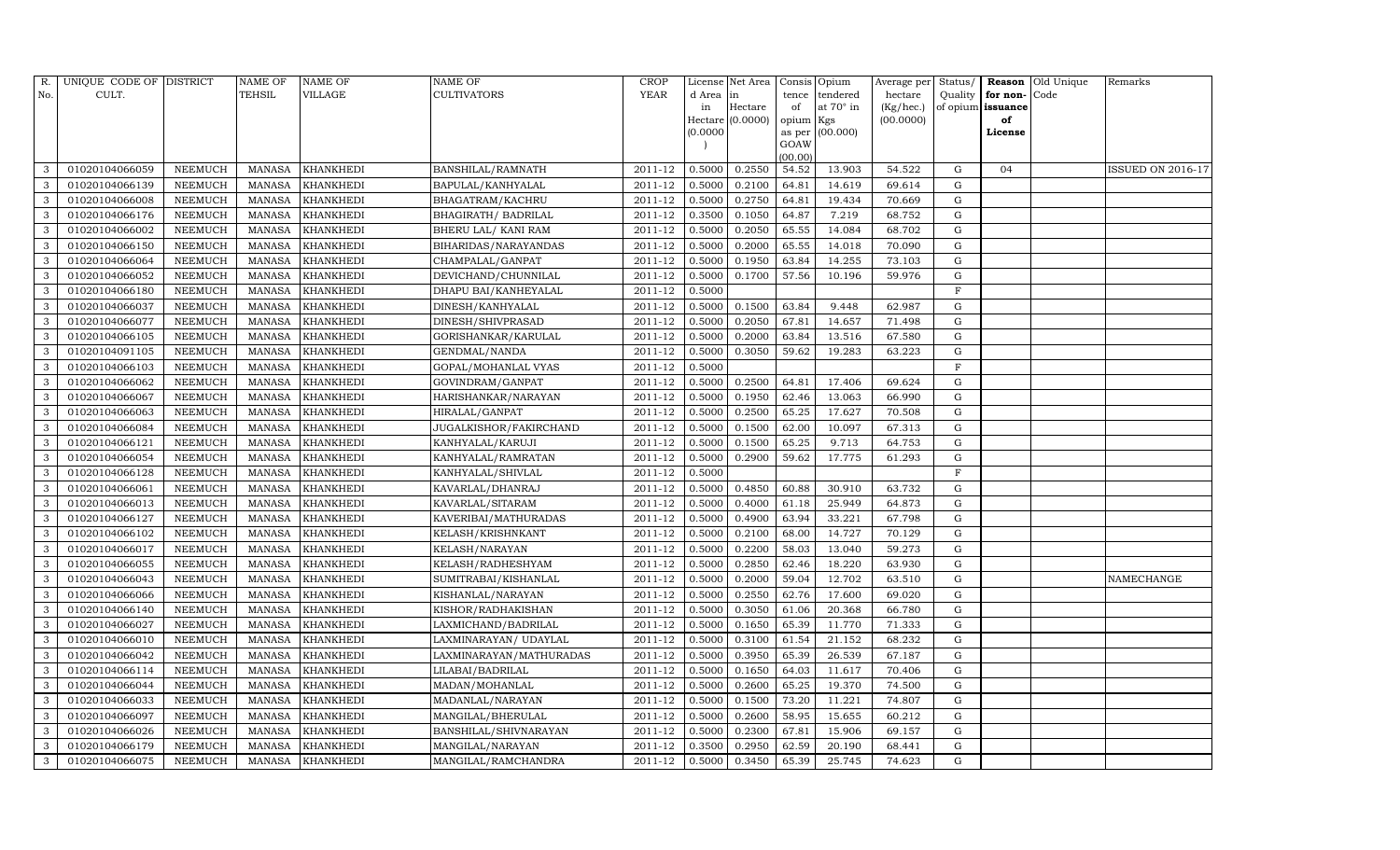| R.  | UNIQUE CODE OF DISTRICT |                | NAME OF       | NAME OF          | NAME OF                       | CROP        |           | License Net Area |                | Consis Opium | Average per | Status/      |          | Reason Old Unique | Remarks                  |
|-----|-------------------------|----------------|---------------|------------------|-------------------------------|-------------|-----------|------------------|----------------|--------------|-------------|--------------|----------|-------------------|--------------------------|
| No. | CULT.                   |                | TEHSIL        | VILLAGE          | CULTIVATORS                   | <b>YEAR</b> | d Area in |                  | tence          | tendered     | hectare     | Quality      | for non- | Code              |                          |
|     |                         |                |               |                  |                               |             | in        | Hectare          | of             | at 70° in    | (Kg/hec.)   | of opium     | issuance |                   |                          |
|     |                         |                |               |                  |                               |             |           | Hectare (0.0000) | opium Kgs      |              | (00.0000)   |              | of       |                   |                          |
|     |                         |                |               |                  |                               |             | (0.0000)  |                  | as per<br>GOAW | (00.000)     |             |              | License  |                   |                          |
|     |                         |                |               |                  |                               |             |           |                  | (00.00)        |              |             |              |          |                   |                          |
| 3   | 01020104066135          | NEEMUCH        | <b>MANASA</b> | KHANKHEDI        | KANHYALAL/UDAYRAM             | 2011-12     | 0.5000    | 0.2000           | 62.81          | 13.388       | 66.940      | G            |          |                   |                          |
| 3   | 01020104066073          | NEEMUCH        | <b>MANASA</b> | KHANKHEDI        | MOHANLAL/ NANDRAM             | 2011-12     | 0.5000    | 0.2100           | 58.95          | 13.331       | 63.481      | G            |          |                   |                          |
| 3   | 01020104066006          | NEEMUCH        | <b>MANASA</b> | <b>KHANKHEDI</b> | MOHANLAL/KACHRU               | 2011-12     | 0.5000    | 0.2000           | 63.63          | 13.535       | 67.675      | G            |          |                   |                          |
| 3   | 01020104066100          | NEEMUCH        | <b>MANASA</b> | KHANKHEDI        | MOHANLAL/RAMCHANDRA           | $2011 - 12$ | 0.5000    | 0.2050           | 58.95          | 13.028       | 63.551      | G            |          |                   |                          |
| 3   | 01020104066153          | <b>NEEMUCH</b> | <b>MANASA</b> | KHANKHEDI        | NANDKISHOR/KISHANLAL          | 2011-12     | 0.5000    | 0.2350           | 62.00          | 16.014       | 68.145      | G            |          |                   |                          |
| 3   | 01020104066001          | NEEMUCH        | <b>MANASA</b> | KHANKHEDI        | NARAYAN/KASHIRAM              | 2011-12     | 0.5000    | 0.3100           | 68.00          | 23.431       | 75.584      | ${\rm G}$    |          |                   |                          |
| 3   | 01020104066141          | NEEMUCH        | <b>MANASA</b> | <b>KHANKHEDI</b> | PARVATIBAI/NATHULAL           | $2011 - 12$ | 0.5000    | 0.3100           | 59.88          | 19.581       | 63.165      | G            |          |                   |                          |
| 3   | 01020104066076          | NEEMUCH        | <b>MANASA</b> | KHANKHEDI        | PRABHU LAL/FAKIR CHAND        | 2011-12     | 0.3500    | 0.2000           | 65.48          | 14.069       | 70.345      | ${\rm G}$    |          |                   |                          |
| 3   | 01020104066038          | <b>NEEMUCH</b> | <b>MANASA</b> | KHANKHEDI        | PRAHLAD/KAVARLAL              | 2011-12     | 0.5000    | 0.4250           | 62.81          | 28.686       | 67.496      | G            |          |                   |                          |
| 3   | 01020104066041          | NEEMUCH        | <b>MANASA</b> | KHANKHEDI        | PRAHLADDAS/MATHURADAS         | 2011-12     | 0.5000    | 0.4650           | 62.81          | 30.642       | 65.897      | ${\rm G}$    |          |                   |                          |
| 3   | 01020104066107          | NEEMUCH        | <b>MANASA</b> | KHANKHEDI        | PURSHOTAMDAS/BHUVANADAS       | 2011-12     | 0.5000    | 0.4050           | 59.88          | 25.458       | 62.859      | ${\rm G}$    |          |                   | NAMECHANGE               |
| 3   | 01020104066029          | NEEMUCH        | <b>MANASA</b> | KHANKHEDI        | RADHESHYAM/MOTILAL            | 2011-12     | 0.5000    | 0.4850           | 68.54          | 34.476       | 71.085      | G            |          |                   |                          |
| 3   | 01020104066143          | <b>NEEMUCH</b> | <b>MANASA</b> | KHANKHEDI        | RADHESHYAM/PRABHULAL          | 2011-12     | 0.5000    | 0.1050           | 68.00          | 7.878        | 75.029      | ${\rm G}$    |          |                   |                          |
| 3   | 01020104066079          | NEEMUCH        | <b>MANASA</b> | KHANKHEDI        | RAJESH/JUGALKISHOR            | 2011-12     | 0.5000    | 0.1550           | 64.74          | 10.923       | 70.471      | G            |          |                   |                          |
| 3   | 01020104066080          | NEEMUCH        | <b>MANASA</b> | KHANKHEDI        | RAKESH/JUGALKISHOR            | 2011-12     | 0.5000    | 0.1750           | 64.87          | 12.251       | 70.006      | G            |          |                   |                          |
| 3   | 01020104066011          | NEEMUCH        | <b>MANASA</b> | KHANKHEDI        | RAMCHANDR/DHANNA JI           | 2011-12     | 0.5000    | 0.2200           | 62.02          | 14.513       | 65.968      | G            |          |                   |                          |
| 3   | 01020104066048          | <b>NEEMUCH</b> | <b>MANASA</b> | KHANKHEDI        | RAMCHANDR/HIRALAL             | 2011-12     | 0.5000    | 0.2100           | 62.00          | 14.065       | 66.976      | G            |          |                   |                          |
| 3   | 01020104066058          | NEEMUCH        | MANASA        | KHANKHEDI        | RAMESH/DEVILAL                | 2011-12     | 0.5000    | 0.4800           | 68.54          | 34.348       | 71.558      | G            |          |                   |                          |
| 3   | 01020104066081          | NEEMUCH        | <b>MANASA</b> | KHANKHEDI        | SANTOSH/BAPULAL               | 2011-12     | 0.5000    | 0.1700           | 64.48          | 12.002       | 70.600      | ${\rm G}$    |          |                   |                          |
| 3   | 01020104066039          | NEEMUCH        | <b>MANASA</b> | KHANKHEDI        | SATYANARAYAN/KAVARLAL PUROHIT | 2011-12     | 0.5000    | 0.3150           | 61.88          | 20.641       | 65.527      | $\mathbf{I}$ | 02       |                   |                          |
| 3   | 01020104066034          | NEEMUCH        | <b>MANASA</b> | KHANKHEDI        | SATYANARAYN/SITARAM           | 2011-12     | 0.5000    | 0.1500           | 74.09          | 11.484       | 76.560      | ${\rm G}$    |          |                   | NAME CHANGE              |
| 3   | 01020104066071          | NEEMUCH        | <b>MANASA</b> | KHANKHEDI        | SHAMBHUDAYAL/MOHAN            | 2011-12     | 0.5000    |                  |                |              |             | $\mathbf F$  |          |                   |                          |
| 3   | 01020104066178          | NEEMUCH        | <b>MANASA</b> | KHANKHEDI        | SHANTIBAI/SUNDERLAL           | $2011 - 12$ | 0.5000    | 0.2650           | 62.02          | 19.182       | 72.385      | G            |          |                   | NAMECHANGE               |
| 3   | 01020104066032          | NEEMUCH        | <b>MANASA</b> | KHANKHEDI        | SHANTILAL/KASHIRAM            | 2011-12     | 0.5000    | 0.2500           | 64.87          | 16.662       | 66.648      | G            |          |                   |                          |
|     | 01020104066083          | NEEMUCH        | <b>MANASA</b> | KHANKHEDI        | SHIVPRASAD/FAKIRCHANDRA       | 2011-12     | 0.5000    | 0.1700           | 64.48          | 11.284       | 66.376      | ${\rm G}$    |          |                   |                          |
| 3   | 01020104066047          | NEEMUCH        | <b>MANASA</b> | KHANKHEDI        | SURESH/HIRALAL                | 2011-12     | 0.5000    | 0.2000           | 59.88          | 12.960       | 64.800      | G            |          |                   |                          |
| 3   | 01020104066078          | NEEMUCH        | <b>MANASA</b> | KHANKHEDI        | SURESH/SHIVPRASAD             | 2011-12     | 0.5000    | 0.1950           | 65.48          | 13.751       | 70.518      | ${\rm G}$    |          |                   |                          |
| 3   | 01020104066126          | <b>NEEMUCH</b> | <b>MANASA</b> | KHANKHEDI        | TULSIRAM/RADHU                | 2011-12     | 0.5000    | 0.3850           | 65.48          | 26.229       | 68.127      | $\mathbf G$  |          |                   |                          |
| 3   | 01020104091006          | NEEMUCH        | <b>MANASA</b> | KHAJURI          | AAYODHYA BAI/ DHULA           | 2011-12     | 0.3500    | 0.2900           | 56.48          | 17.872       | 61.628      | G            |          |                   |                          |
| 3   | 01020104091072          | NEEMUCH        | <b>MANASA</b> | <b>KHAJURI</b>   | AMBALAL/CHUNNILAL             | 2011-12     | 0.5000    | 0.1800           | 58.78          | 11.445       | 63.583      | ${\rm G}$    |          |                   |                          |
| 3   | 01020104091018          | NEEMUCH        | <b>MANASA</b> | KHAJURI          | <b>BABULAL/ BHAGIRATH</b>     | 2011-12     | 0.5000    | 0.2800           | 53.61          | 17.354       | 61.979      | G            | 05       |                   | <b>ISSUED ON 2015-16</b> |
| 3   | 01020104091012          | <b>NEEMUCH</b> | <b>MANASA</b> | KHAJURI          | <b>BADAM BAI/ BABRU</b>       | 2011-12     | 0.5000    | 0.1850           | 64.94          | 12.886       | 69.654      | G            |          |                   |                          |
| 3   | 01020104091030          | NEEMUCH        | <b>MANASA</b> | KHAJURI          | <b>BAGDIRAM/ BABRU</b>        | 2011-12     | 0.5000    | 0.2550           | 58.78          | 16.366       | 64.180      | ${\rm G}$    |          |                   |                          |
| 3   | 01020104091122          | NEEMUCH        | <b>MANASA</b> | KHAJURI          | BANSHILAL/ BHAWARLAL          | 2011-12     | 0.3500    | 0.3400           | 64.94          | 23.239       | 68.350      | ${\rm G}$    |          |                   |                          |
| 3   | 01020104091033          | NEEMUCH        | <b>MANASA</b> | KHAJURI          | BANSHILAL/BHUVANILAL          | 2011-12     | 0.5000    | 0.1650           | 62.38          | 11.006       | 66.703      | G            |          |                   |                          |
| 3   | 01020104091103          | <b>NEEMUCH</b> | <b>MANASA</b> | KHAJURI          | BANSHILAL/RAMPRATAP           | 2011-12     | 0.5000    | 0.1000           | 64.36          | 6.638        | 66.380      | ${\rm G}$    |          |                   |                          |
| 3   | 01020104091054          | NEEMUCH        | <b>MANASA</b> | KHAJURI          | BAPU SINGH / DHUL SINGH       | 2011-12     | 0.5000    | 0.2600           | 56.03          | 15.480       | 59.538      | G            |          |                   |                          |
| 3   | 01020104091066          | NEEMUCH        | <b>MANASA</b> | KHAJURI          | BAPULAL/ BHUVANILAL           | 2011-12     | 0.5000    | 0.2600           | 62.85          | 17.742       | 68.238      | G            |          |                   |                          |
| 3   | 01020104091040          | NEEMUCH        | <b>MANASA</b> | KHAJURI          | BHAWARLAL/TULSHIRAM           | 2011-12     | 0.5000    | 0.4000           | 62.38          | 26.387       | 65.968      | G            |          |                   |                          |
| 3   | 01020104091083          | <b>NEEMUCH</b> | MANASA        | <b>KHAJURI</b>   | CHENRAM/KALURAM               | 2011-12     | 0.5000    | 0.2950           | 55.41          | 17.320       | 58.712      | G            |          |                   |                          |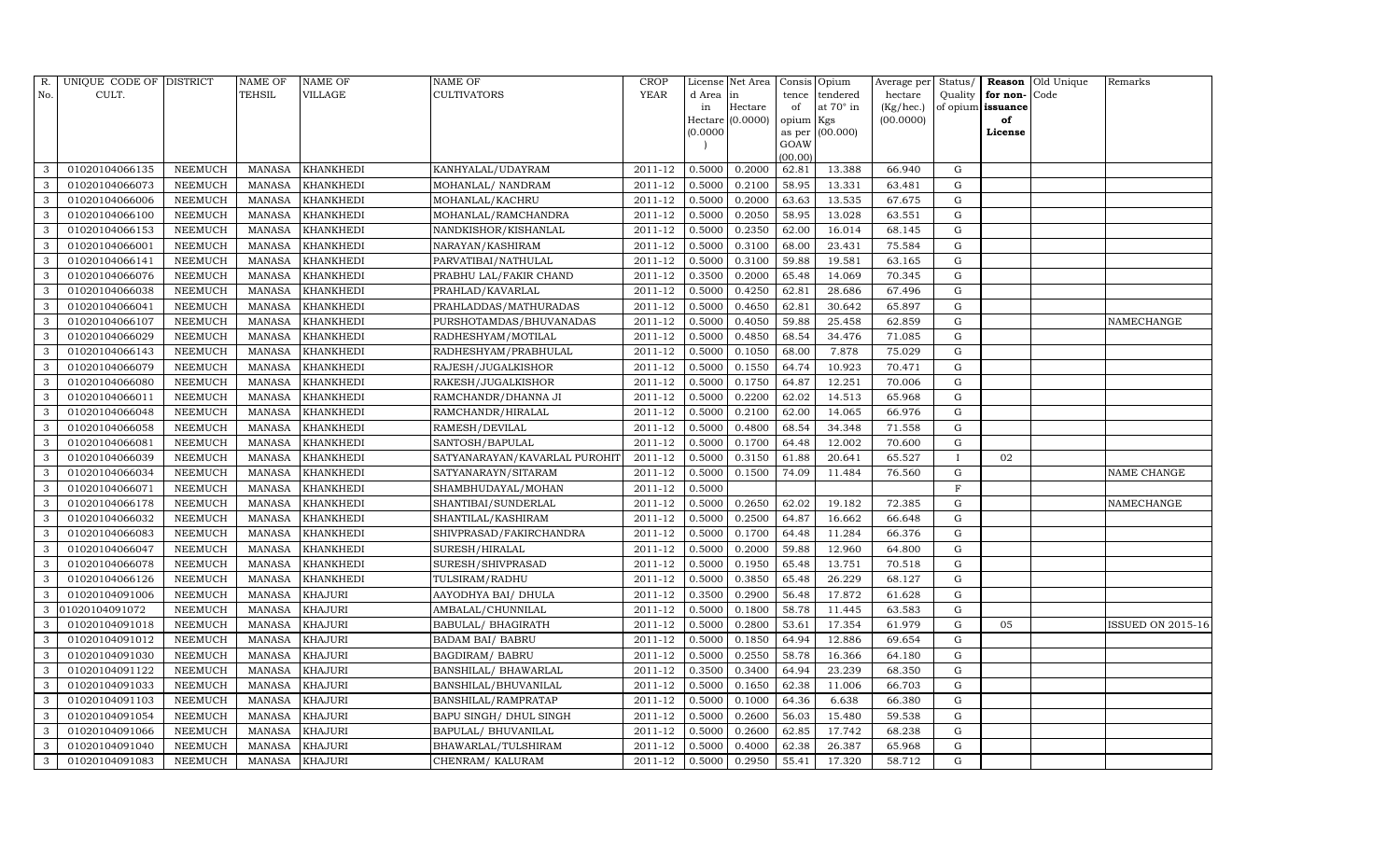| R.  | UNIQUE CODE OF DISTRICT |                | <b>NAME OF</b> | NAME OF        | <b>NAME OF</b>          | CROP        |           | License Net Area |                | Consis Opium | Average per | Status/      | Reason            | Old Unique | Remarks                  |
|-----|-------------------------|----------------|----------------|----------------|-------------------------|-------------|-----------|------------------|----------------|--------------|-------------|--------------|-------------------|------------|--------------------------|
| No. | CULT.                   |                | TEHSIL         | VILLAGE        | <b>CULTIVATORS</b>      | <b>YEAR</b> | d Area in |                  | tence          | tendered     | hectare     | Quality      | for non-          | Code       |                          |
|     |                         |                |                |                |                         |             | in        | Hectare          | of             | at 70° in    | (Kg/hec.)   |              | of opium issuance |            |                          |
|     |                         |                |                |                |                         |             |           | Hectare (0.0000) | opium Kgs      |              | (00.0000)   |              | of                |            |                          |
|     |                         |                |                |                |                         |             | (0.0000)  |                  | as per<br>GOAW | (00.000)     |             |              | License           |            |                          |
|     |                         |                |                |                |                         |             |           |                  | (00.00)        |              |             |              |                   |            |                          |
| 3   | 01020104091101          | NEEMUCH        | <b>MANASA</b>  | <b>KHAJURI</b> | DURGASHANKAR/HARLAL     | 2011-12     | 0.5000    | 0.1650           | 58.01          | 10.036       | 60.824      | G            |                   |            |                          |
| 3   | 01020104091022          | NEEMUCH        | <b>MANASA</b>  | KHAJURI        | DEVILAL/RAMPRATAP       | 2011-12     | 0.5000    | 0.2000           | 67.40          | 14.578       | 72.890      | G            |                   |            |                          |
| 3   | 01020104091093          | NEEMUCH        | <b>MANASA</b>  | <b>KHAJURI</b> | DHARMENDRA/MANGILAL     | 2011-12     | 0.5000    | 0.1200           | 68.30          | 8.889        | 74.075      | G            |                   |            |                          |
| 3   | 01020104091003          | NEEMUCH        | <b>MANASA</b>  | KHAJURI        | MANGILAL/FAKIRCHAND     | $2011 - 12$ | 0.5000    | 0.2200           | 64.72          | 15.635       | 71.068      | ${\rm G}$    |                   |            |                          |
| 3   | 01020104091011          | <b>NEEMUCH</b> | <b>MANASA</b>  | <b>KHAJURI</b> | GANGARAM/DHANNAJI       | 2011-12     | 0.5000    | 0.2350           | 57.81          | 13.808       | 58.757      | G            |                   |            |                          |
| 3   | 01020104091079          | NEEMUCH        | <b>MANASA</b>  | <b>KHAJURI</b> | GHISALAL/UDA            | 2011-12     | 0.5000    | 0.2000           | 59.18          | 12.800       | 64.000      | G            |                   |            |                          |
| 3   | 01020104091113          | NEEMUCH        | MANASA         | <b>KHAJURI</b> | <b>GITA BAI/ DHURA</b>  | 2011-12     | 0.5000    | 0.3450           | 50.25          | 19.152       | 55.513      | ${\rm G}$    | 04                |            | <b>ISSUED ON 2016-17</b> |
| 3   | 01020104091045          | NEEMUCH        | <b>MANASA</b>  | KHAJURI        | HARISHCHAND/BANSHILAL   | 2011-12     | 0.5000    | 0.1800           | 59.03          | 11.308       | 62.822      | ${\rm G}$    |                   |            |                          |
| 3   | 01020104091058          | <b>NEEMUCH</b> | <b>MANASA</b>  | KHAJURI        | HARLAL/ KACHRU          | 2011-12     | 0.5000    | 0.1450           | 61.40          | 9.421        | 64.972      | $\mathbf G$  |                   |            |                          |
| 3   | 01020104091043          | NEEMUCH        | <b>MANASA</b>  | <b>KHAJURI</b> | JAMUNALAL/ NANDLAL      | 2011-12     | 0.5000    | 0.2800           | 62.36          | 19.011       | 67.896      | ${\rm G}$    |                   |            |                          |
| 3   | 01020104091004          | NEEMUCH        | <b>MANASA</b>  | <b>KHAJURI</b> | KACHRULAL/SHANKARLAL    | 2011-12     | 0.5000    | 0.3300           | 62.38          | 22.947       | 69.536      | ${\rm G}$    |                   |            |                          |
| 3   | 01020104091064          | NEEMUCH        | <b>MANASA</b>  | KHAJURI        | KAILASHCHAND/MOHANLAL   | 2011-12     | 0.5000    |                  |                |              |             | $\mathbf F$  |                   |            |                          |
| 3   | 01020104091053          | <b>NEEMUCH</b> | <b>MANASA</b>  | KHAJURI        | GOVINDKUNWAR/KALU SINGH | 2011-12     | 0.5000    | 0.2450           | 55.46          | 14.824       | 60.506      | ${\rm G}$    |                   |            | NAMECHANGE               |
| 3   | 01020104091009          | NEEMUCH        | <b>MANASA</b>  | <b>KHAJURI</b> | KANHYALAL/NIRBHAYRAM    | 2011-12     | 0.5000    | 0.4300           | 62.13          | 28.447       | 66.156      | G            |                   |            |                          |
| 3   | 01020104091125          | NEEMUCH        | MANASA         | KHAJURI        | KARULAL/ GORA           | 2011-12     | 0.5000    | 0.2150           | 56.24          | 13.706       | 63.749      | $\mathbf{I}$ | 02                |            |                          |
| 3   | 01020104091019          | NEEMUCH        | <b>MANASA</b>  | KHAJURI        | KHIMA/NANURAM           | 2011-12     | 0.5000    | 0.1400           | 64.25          | 9.738        | 69.557      | G            |                   |            |                          |
| 3   | 01020104091077          | <b>NEEMUCH</b> | <b>MANASA</b>  | KHAJURI        | LABHCHANDR / HARLAL     | 2011-12     | 0.5000    | 0.1950           | 62.36          | 13.140       | 67.385      | G            |                   |            |                          |
| 3   | 01020104091087          | NEEMUCH        | MANASA         | KHAJURI        | MADANLAL/SHANKARLAL     | 2011-12     | 0.5000    | 0.3350           | 51.97          | 18.234       | 54.430      | G            | 04                |            | ISSUED ON 2016-17        |
| 3   | 01020104091082          | NEEMUCH        | <b>MANASA</b>  | KHAJURI        | MANGILAL/ BHAVARLAL     | 2011-12     | 0.5000    | 0.2650           | 71.31          | 20.731       | 78.230      | G            |                   |            |                          |
| 3   | 01020104091052          | NEEMUCH        | MANASA         | <b>KHAJURI</b> | MANOHAR/HARISHCHANDRA   | 2011-12     | 0.5000    | 0.1250           | 62.13          | 8.370        | 66.960      | G            |                   |            |                          |
| 3   | 01020104091055          | NEEMUCH        | <b>MANASA</b>  | KHAJURI        | MATHURALAL/MANGILAL     | 2011-12     | 0.5000    | 0.4100           | 55.92          | 24.573       | 59.934      | G            |                   |            |                          |
| 3   | 01020104091098          | <b>NEEMUCH</b> | <b>MANASA</b>  | KHAJURI        | MODIRAM/GULAB           | 2011-12     | 0.5000    | 0.3000           | 59.03          | 18.982       | 63.273      | G            |                   |            |                          |
| 3   | 01020104091016          | NEEMUCH        | <b>MANASA</b>  | KHAJURI        | MULCHAND/BANSHILAL      | 2011-12     | 0.5000    | 0.2650           | 68.36          | 19.570       | 73.849      | G            |                   |            |                          |
| 3   | 01020104091070          | NEEMUCH        | <b>MANASA</b>  | KHAJURI        | MULCHAND/RATANLAL       | 2011-12     | 0.5000    | 0.3900           | 59.03          | 25.779       | 66.100      | G            |                   |            |                          |
|     | 01020104091071          | NEEMUCH        | <b>MANASA</b>  | KHAJURI        | MULCHAND/TULSIRAM       | 2011-12     | 0.5000    | 0.1500           | 62.13          | 9.355        | 62.367      | G            |                   |            |                          |
| 3   | 01020104091023          | <b>NEEMUCH</b> | <b>MANASA</b>  | KHAJURI        | NAJARI BAI / BHAGWAN    | 2011-12     | 0.5000    | 0.1950           | 58.01          | 12.547       | 64.344      | G            |                   |            |                          |
| 3   | 01020104091015          | NEEMUCH        | <b>MANASA</b>  | KHAJURI        | NANDLAL/ BHERULAL       | 2011-12     | 0.5000    |                  |                |              |             | $\mathbf F$  |                   |            |                          |
| 3   | 01020104091051          | NEEMUCH        | <b>MANASA</b>  | KHAJURI        | NANDLAL/ MANGILAL       | 2011-12     | 0.5000    | 0.2300           | 58.78          | 14.485       | 62.978      | $\mathbf G$  |                   |            |                          |
| 3   | 01020104091027          | NEEMUCH        | <b>MANASA</b>  | KHAJURI        | NANDLAL/CHOTELAL        | 2011-12     | 0.5000    | 0.2500           | 68.36          | 18.750       | 75.000      | G            |                   |            |                          |
| 3   | 01020104091028          | NEEMUCH        | <b>MANASA</b>  | <b>KHAJURI</b> | OKARLAL/ BADRILAL       | 2011-12     | 0.3500    | 0.3400           | 48.33          | 16.149       | 47.497      | ${\rm G}$    | 04                |            | <b>ISSUED ON 2016-17</b> |
| 3   | 01020104091010          | NEEMUCH        | <b>MANASA</b>  | KHAJURI        | ONKARLAL/NIRBHAYRAM     | 2011-12     | 0.5000    | 0.4450           | 59.46          | 27.301       | 61.351      | $\mathbf G$  |                   |            |                          |
| 3   | 01020104091061          | <b>NEEMUCH</b> | <b>MANASA</b>  | <b>KHAJURI</b> | PRABHULAL/BHAWAR        | 2011-12     | 0.5000    | 0.2300           | 56.10          | 13.408       | 58.296      | $\mathbf G$  |                   |            |                          |
| 3   | 01020104091057          | NEEMUCH        | <b>MANASA</b>  | <b>KHAJURI</b> | PRABHULAL/KACHRU        | 2011-12     | 0.5000    | 0.2850           | 56.58          | 16.529       | 57.996      | ${\rm G}$    |                   |            |                          |
| 3   | 01020104091050          | NEEMUCH        | <b>MANASA</b>  | KHAJURI        | PRABHULAL/RATANLAL      | 2011-12     | 0.5000    | 0.2500           | 62.92          | 16.242       | 64.968      | ${\rm G}$    |                   |            |                          |
| 3   | 01020104091074          | NEEMUCH        | <b>MANASA</b>  | KHAJURI        | PRAKASHCHANDR/ KACHRU   | 2011-12     | 0.5000    | 0.2450           | 58.01          | 15.364       | 62.710      | ${\rm G}$    |                   |            |                          |
| 3   | 01020104091047          | <b>NEEMUCH</b> | <b>MANASA</b>  | <b>KHAJURI</b> | RATAN/PRATAP            | 2011-12     | 0.5000    |                  |                |              |             | $\mathbf F$  |                   |            |                          |
| 3   | 01020104091110          | NEEMUCH        | <b>MANASA</b>  | KHAJURI        | PUSHKAR / LAXMINARAYAN  | 2011-12     | 0.5000    | 0.2500           | 58.48          | 15.547       | 62.188      | G            |                   |            |                          |
| 3   | 01020104091089          | NEEMUCH        | <b>MANASA</b>  | KHAJURI        | PUSHPA BAI/ GIRVAR      | 2011-12     | 0.5000    | 0.4850           | 53.18          | 28.672       | 59.118      | G            | 05                |            | <b>ISSUED ON 2015-16</b> |
| 3   | 01020104091105          | NEEMUCH        | <b>MANASA</b>  | KHAJURI        | RAGHUVIR/ BASANTILAL    | 2011-12     | 0.5000    | 0.4900           | 61.00          | 31.999       | 65.304      | G            |                   |            |                          |
| 3   | 01020104091085          | <b>NEEMUCH</b> | MANASA         | <b>KHAJURI</b> | RAJARAM/ BABRU          | 2011-12     | 0.5000    | 0.3450           | 63.24          | 23.182       | 67.194      | G            |                   |            |                          |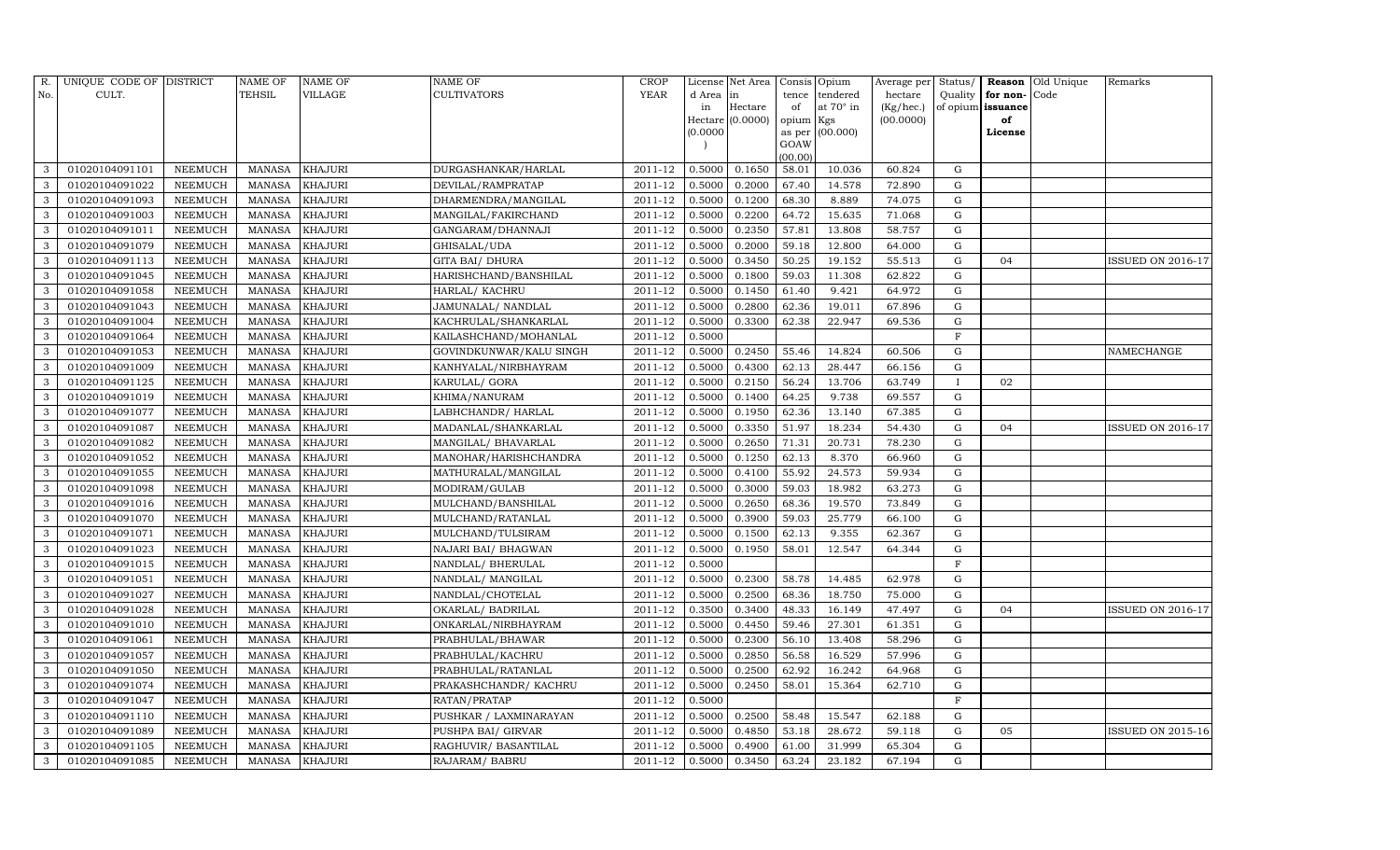| R.             | UNIQUE CODE OF DISTRICT |                | <b>NAME OF</b> | <b>NAME OF</b>     | <b>NAME OF</b>           | CROP        |           | License Net Area   |                | Consis Opium     | Average per | Status/      |                   | <b>Reason</b> Old Unique | Remarks                  |
|----------------|-------------------------|----------------|----------------|--------------------|--------------------------|-------------|-----------|--------------------|----------------|------------------|-------------|--------------|-------------------|--------------------------|--------------------------|
| No.            | CULT.                   |                | TEHSIL         | VILLAGE            | <b>CULTIVATORS</b>       | YEAR        | d Area in |                    | tence          | tendered         | hectare     | Quality      | for non-          | Code                     |                          |
|                |                         |                |                |                    |                          |             | in        | Hectare            | of             | at $70^\circ$ in | (Kg/hec.)   |              | of opium issuance |                          |                          |
|                |                         |                |                |                    |                          |             |           | Hectare $(0.0000)$ | opium Kgs      |                  | (00.0000)   |              | of                |                          |                          |
|                |                         |                |                |                    |                          |             | (0.0000)  |                    | as per<br>GOAW | (00.000)         |             |              | License           |                          |                          |
|                |                         |                |                |                    |                          |             |           |                    | (00.00)        |                  |             |              |                   |                          |                          |
| 3              | 01020104091092          | <b>NEEMUCH</b> | <b>MANASA</b>  | <b>KHAJURI</b>     | RAJU BAI/ CHUNNILAL      | 2011-12     | 0.5000    | 0.2700             | 64.94          | 18.619           | 68.959      | G            |                   |                          | NAMECHANGE               |
| 3              | 01020104091029          | NEEMUCH        | <b>MANASA</b>  | <b>KHAJURI</b>     | RAM CHAND/ RATAN LAL     | 2011-12     | 0.5000    | 0.4750             | 62.92          | 32.035           | 67.442      | G            |                   |                          |                          |
| 3              | 01020104091041          | <b>NEEMUCH</b> | <b>MANASA</b>  | <b>KHAJURI</b>     | RAMKISHAN/MAANGILAL      | 2011-12     | 0.5000    | 0.2000             | 62.92          | 13.105           | 65.525      | G            |                   |                          |                          |
| 3              | 01020104091099          | <b>NEEMUCH</b> | <b>MANASA</b>  | <b>KHAJURI</b>     | RAMNARAYAN / BHAWARLAL   | 2011-12     | 0.5000    | 0.2750             | 58.88          | 17.370           | 63.164      | ${\rm G}$    |                   |                          |                          |
| 3              | 01020104091095          | <b>NEEMUCH</b> | <b>MANASA</b>  | <b>KHAJURI</b>     | RAMPRASAD/BHUVANA        | 2011-12     | 0.5000    | 0.2600             | 64.25          | 18.183           | 69.935      | $\mathbf G$  |                   |                          |                          |
| 3              | 01020104091060          | <b>NEEMUCH</b> | <b>MANASA</b>  | <b>KHAJURI</b>     | RAMPRASAD/NANDLAL        | 2011-12     | 0.5000    |                    |                |                  |             | $\mathbf F$  |                   |                          |                          |
| 3              | 01020104091076          | <b>NEEMUCH</b> | <b>MANASA</b>  | <b>KHAJURI</b>     | NANDUBAI/SALAGRAM        | $2011 - 12$ | 0.5000    | 0.3850             | 60.01          | 23.875           | 62.013      | G            |                   |                          |                          |
| $\mathbf{3}$   | 01020104091035          | NEEMUCH        | <b>MANASA</b>  | <b>KHAJURI</b>     | AYODHYABAI/SHETANSINGH   | 2011-12     | 0.5000    | 0.4650             | 52.48          | 26.300           | 56.559      | ${\rm G}$    | 05                |                          | <b>ISSUED ON 2015-16</b> |
| 3              | 01020104091001          | <b>NEEMUCH</b> | <b>MANASA</b>  | <b>KHAJURI</b>     | SHIVNARAYAN/BHAVARLAL    | 2011-12     | 0.5000    | 0.4000             | 59.46          | 25.406           | 63.515      | $\mathbf G$  |                   |                          |                          |
| 3              | 01020104091124          | NEEMUCH        | <b>MANASA</b>  | <b>KHAJURI</b>     | SUNDER BAI/ KHEMRAJ      | 2011-12     | 0.5000    | 0.1200             | 59.46          | 7.628            | 63.567      | ${\rm G}$    |                   |                          |                          |
| 3              | 01020104091036          | <b>NEEMUCH</b> | <b>MANASA</b>  | <b>KHAJURI</b>     | SURESHCHANDR/ KANHEYALAL | 2011-12     | 0.5000    | 0.4650             | 62.85          | 31.362           | 67.445      | G            |                   |                          |                          |
| 3              | 01020104091017          | <b>NEEMUCH</b> | <b>MANASA</b>  | <b>KHAJURI</b>     | GANGABAI/UDA             | 2011-12     | 0.5000    | 0.1000             | 55.30          | 6.288            | 62.880      | G            |                   |                          | NAMECHANGE               |
|                | 01020104026119          | <b>NEEMUCH</b> | <b>MANASA</b>  | <b>KANJARDA-II</b> | GANGARAM/HEERA           | 2011-12     | 0.5000    | 0.3200             | 66.46          | 23.071           | 72.097      | G            |                   |                          |                          |
|                | 01020104026120          | <b>NEEMUCH</b> | <b>MANASA</b>  | KANJARDA-II        | BANSHILAL/GOPI           | 2011-12     | 0.5000    | 0.4500             | 64.83          | 30.868           | 68.596      | G            |                   |                          |                          |
|                | 01020104026121          | NEEMUCH        | MANASA         | KANJARDA-II        | MEGHRAJ/PRITHVIRAJ       | 2011-12     | 0.5000    | 0.4750             | 62.11          | 31.179           | 65.640      | G            |                   |                          |                          |
|                | 01020104026526          | NEEMUCH        | <b>MANASA</b>  | KANJARDA-II        | RAMESHCHAND/HARLAL       | 2011-12     | 0.5000    | 0.2000             | 66.83          | 14.082           | 70.410      | $\mathbf G$  |                   |                          |                          |
|                | 01020104026123          | <b>NEEMUCH</b> | <b>MANASA</b>  | KANJARDA-II        | AMARTIBAI/MANGILAL       | 2011-12     | 0.5000    | 0.3700             | 67.79          | 26.545           | 71.743      | $\mathbf G$  |                   |                          |                          |
|                | 01020104026124          | <b>NEEMUCH</b> | MANASA         | KANJARDA-II        | MODIRAM/MYACHAND         | 2011-12     | 0.5000    | 0.1900             | 67.96          | 14.475           | 76.184      | G            |                   |                          |                          |
|                | 01020104026127          | NEEMUCH        | <b>MANASA</b>  | KANJARDA-II        | AMARCHAND/MOHANLAL       | 2011-12     | 0.5000    | 0.2050             | 67.96          | 14.543           | 70.941      | G            |                   |                          |                          |
|                | 01020104026130          | NEEMUCH        | <b>MANASA</b>  | KANJARDA-II        | BHIMRAJ/JALAM            | 2011-12     | 0.5000    | 0.3800             | 63.07          | 25.138           | 66.152      | G            |                   |                          |                          |
|                | 01020104026131          | NEEMUCH        | <b>MANASA</b>  | KANJARDA-II        | MANGILAL/JAGANNATH       | 2011-12     | 0.5000    | 0.3000             | 64.75          | 20.988           | 69.960      | G            |                   |                          |                          |
|                | 01020104026133          | <b>NEEMUCH</b> | <b>MANASA</b>  | KANJARDA-II        | PRABHULAL/NARAYAN        | 2011-12     | 0.5000    | 0.3950             | 64.07          | 27.504           | 69.630      | G            |                   |                          |                          |
|                | 01020104026136          | <b>NEEMUCH</b> | <b>MANASA</b>  | KANJARDA-II        | KASHIBAI/MATHURALAL      | $2011 - 12$ | 0.5000    | 0.4900             | 64.07          | 32.584           | 66.498      | G            |                   |                          |                          |
|                | 01020104026137          | NEEMUCH        | <b>MANASA</b>  | KANJARDA-II        | NATHULAL/KISHANA         | 2011-12     | 0.3500    | 0.3300             | 65.51          | 22.039           | 66.785      | ${\rm G}$    |                   |                          |                          |
|                | 01020104026138          | <b>NEEMUCH</b> | <b>MANASA</b>  | KANJARDA-II        | SUKHLAL/RAMLAL           | 2011-12     | 0.5000    | 0.4200             | 64.23          | 28.445           | 67.726      | G            |                   |                          |                          |
|                | 01020104026139          | <b>NEEMUCH</b> | <b>MANASA</b>  | KANJARDA-II        | SHANTILAL/ DEVILAL       | 2011-12     | 0.3500    | 0.3100             | 56.35          | 18.571           | 59.906      | G            |                   |                          |                          |
|                | 01020104026142          | NEEMUCH        | <b>MANASA</b>  | KANJARDA-II        | KAILASHCHANDRA/DOLATRAM  | 2011-12     | 0.5000    | 0.1650             | 64.56          | 11.750           | 71.212      | ${\rm G}$    |                   |                          |                          |
|                | 01020104026144          | <b>NEEMUCH</b> | <b>MANASA</b>  | KANJARDA-II        | MANGILAL/KHEMAJI         | 2011-12     | 0.5000    | 0.4500             | 63.34          | 31.960           | 71.022      | ${\rm G}$    |                   |                          |                          |
|                | 01020104026145          | NEEMUCH        | <b>MANASA</b>  | KANJARDA-II        | MURLI/GOPI               | 2011-12     | 0.5000    | 0.3000             | 62.78          | 20.682           | 68.940      | G            |                   |                          |                          |
|                | 01020104026146          | NEEMUCH        | <b>MANASA</b>  | KANJARDA-II        | MOTILAL/BALU             | 2011-12     | 0.5000    | 0.4900             | 66.89          | 33.435           | 68.235      | ${\rm G}$    |                   |                          |                          |
|                | 01020104026147          | <b>NEEMUCH</b> | <b>MANASA</b>  | KANJARDA-II        | NANDKISHOR/KACHRULAL     | 2011-12     | 0.5000    | 0.4400             | 61.54          | 30.647           | 69.652      | $\mathbf G$  |                   |                          |                          |
|                | 01020104026148          | <b>NEEMUCH</b> | <b>MANASA</b>  | KANJARDA-II        | MADHO/ KAWARLAL          | 2011-12     | 0.5000    | 0.2000             | 62.37          | 17.579           | 87.895      | $\mathbf G$  |                   |                          |                          |
|                | 01020104026149          | NEEMUCH        | <b>MANASA</b>  | KANJARDA-II        | BANSILAL/GOBARLAL        | 2011-12     | 0.5000    | 0.1950             | 61.99          | 13.399           | 68.713      | ${\rm G}$    |                   |                          |                          |
|                | 01020104026152          | <b>NEEMUCH</b> | <b>MANASA</b>  | KANJARDA-II        | BHURALAL/AMARCHAND       | 2011-12     | 0.3500    | 0.1550             | 68.74          | 11.784           | 76.026      | G            |                   |                          |                          |
|                | 01020104026153          | NEEMUCH        | <b>MANASA</b>  | KANJARDA-II        | GORILAL/ JADAVCHAND      | 2011-12     | 0.5000    | 0.2550             | 66.26          | 18.042           | 70.753      | ${\rm G}$    |                   |                          |                          |
|                | 01020104026156          | <b>NEEMUCH</b> | <b>MANASA</b>  | <b>KANJARDA-II</b> | SUNDERLAL/ CHUNNILAL     | 2011-12     | 0.3500    | 0.1100             | 64.23          | 9.167            | 83.336      | ${\rm G}$    |                   |                          |                          |
|                | 01020104026157          | <b>NEEMUCH</b> | <b>MANASA</b>  | KANJARDA-II        | NATHIBAI/KISANLAL        | 2011-12     | 0.5000    | 0.2050             | 63.34          | 14.813           | 72.259      | G            |                   |                          | NAME CHANGE              |
|                | 01020104026168          | <b>NEEMUCH</b> | <b>MANASA</b>  | KANJARDA-II        | GHISALAL/NARAYAN         | 2011-12     | 0.3500    | 0.2550             | 59.70          | 16.238           | 63.678      | G            |                   |                          |                          |
|                | 01020104026173          | <b>NEEMUCH</b> | <b>MANASA</b>  | KANJARDA-II        | TANKU BAI/ RUPI BAI      | 2011-12     | 0.5000    | 0.2600             | 71.49          | 21.518           | 82.762      | $\mathbf{I}$ | 02                |                          |                          |
| $\overline{1}$ | 01020104026493          | <b>NEEMUCH</b> | MANASA         | KANJARDA-II        | <b>BALU/ BHERULAL</b>    | 2011-12     | 0.5000    | 0.4450             | 59.45          | 28.706           | 64.508      | G            |                   |                          |                          |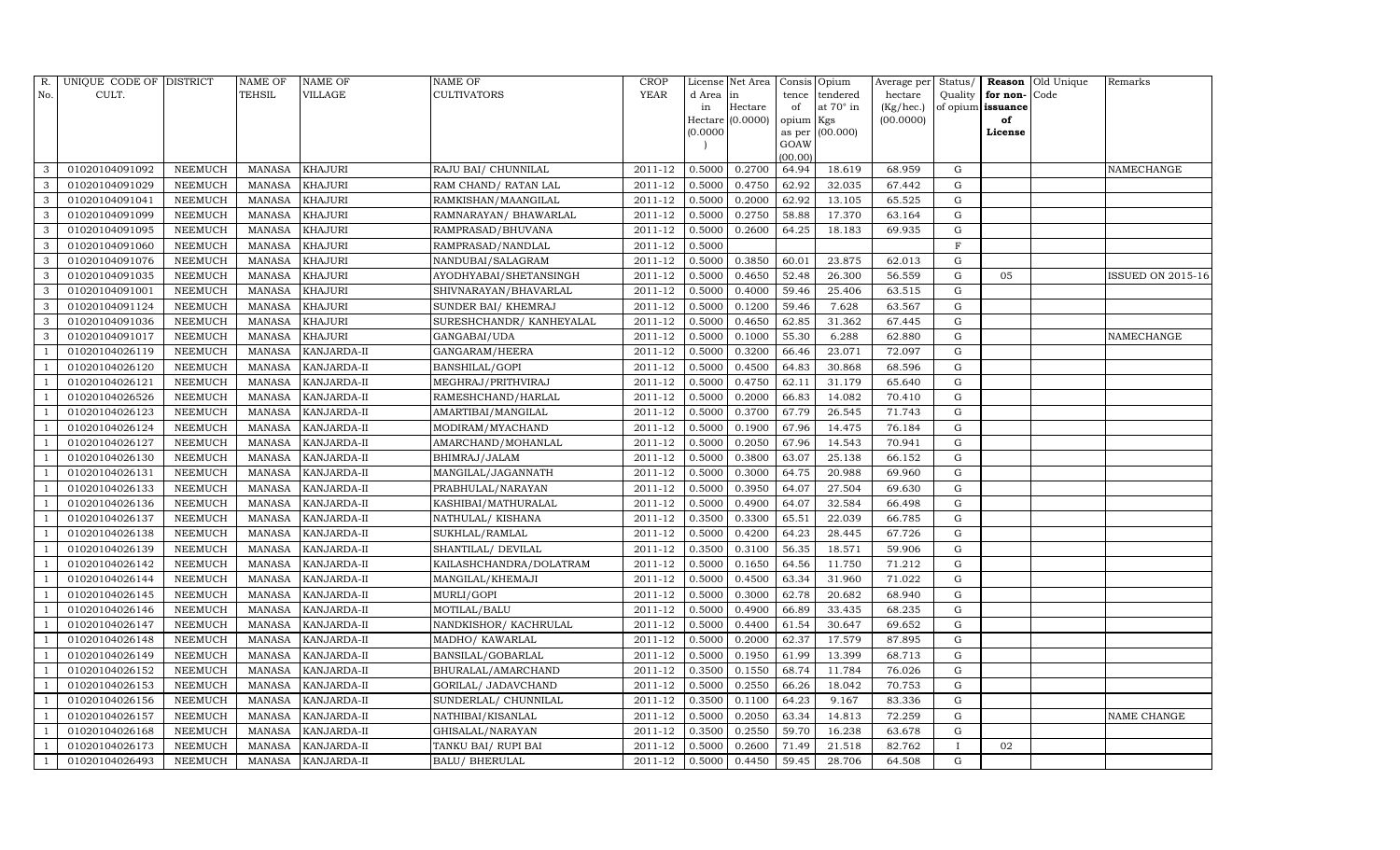| R.             | UNIQUE CODE OF DISTRICT |                | <b>NAME OF</b> | NAME OF            | NAME OF                               | CROP                 |          | License Net Area |           | Consis Opium     | Average per | Status/ |                   | Reason Old Unique | Remarks            |
|----------------|-------------------------|----------------|----------------|--------------------|---------------------------------------|----------------------|----------|------------------|-----------|------------------|-------------|---------|-------------------|-------------------|--------------------|
| No.            | CULT.                   |                | TEHSIL         | VILLAGE            | CULTIVATORS                           | <b>YEAR</b>          | d Area   | in               | tence     | tendered         | hectare     | Quality | for non-Code      |                   |                    |
|                |                         |                |                |                    |                                       |                      | in       | Hectare          | of        | at $70^\circ$ in | (Kg/hec.)   |         | of opium issuance |                   |                    |
|                |                         |                |                |                    |                                       |                      |          | Hectare (0.0000) | opium Kgs |                  | (00.0000)   |         | of                |                   |                    |
|                |                         |                |                |                    |                                       |                      | (0.0000) |                  | GOAW      | as per (00.000)  |             |         | License           |                   |                    |
|                |                         |                |                |                    |                                       |                      |          |                  | (00.00)   |                  |             |         |                   |                   |                    |
|                | 01020104026174          | NEEMUCH        | MANASA         | KANJARDA-II        | BHERULAL/NARAYAN                      | 2011-12              | 0.5000   | 0.3500           | 61.99     | 23.379           | 66.797      | G       |                   |                   |                    |
|                | 01020104026176          | NEEMUCH        | <b>MANASA</b>  | KANJARDA-II        | RAMLAL/PYARA                          | 2011-12              | 0.5000   | 0.2550           | 71.76     | 19.057           | 74.733      | G       |                   |                   |                    |
|                | 01020104026183          | <b>NEEMUCH</b> | <b>MANASA</b>  | KANJARDA-II        | JAGANNATH/CHAGAN                      | 2011-12              | 0.5000   | 0.1500           | 66.46     | 10.909           | 72.727      | G       |                   |                   |                    |
|                | 01020104026207          | <b>NEEMUCH</b> | <b>MANASA</b>  | KANJARDA-II        | <b>BHORI BAI/ MOTI</b>                | 2011-12              | 0.5000   | 0.1000           | 64.07     | 7.231            | 72.310      | G       |                   |                   |                    |
|                | 01020104026184          | <b>NEEMUCH</b> | <b>MANASA</b>  | KANJARDA-II        | MOTYABAI/MEGHRAJ                      | 2011-12              | 0.5000   | 0.3000           | 68.74     | 22.832           | 76.107      | G       |                   |                   |                    |
|                | 01020104026188          | <b>NEEMUCH</b> | <b>MANASA</b>  | KANJARDA-II        | PYARCHAND/UDAJI                       | 2011-12              | 0.5000   | 0.2300           | 64.00     | 17.289           | 75.170      | G       |                   |                   |                    |
|                | 01020104026521          | <b>NEEMUCH</b> | <b>MANASA</b>  | KANJARDA-II        | CHAGANLAL/PYARCHAND                   | 2011-12              | 0.5000   | 0.2500           | 62.01     | 16.450           | 65.800      | G       |                   |                   |                    |
| - 1            | 01020104026191          | NEEMUCH        | <b>MANASA</b>  | KANJARDA-II        | GORILAL/ GANGARAM                     | 2011-12              | 0.5000   | 0.5050           | 63.37     | 32.491           | 64.339      | G       |                   |                   |                    |
|                | 01020104026192          | <b>NEEMUCH</b> | <b>MANASA</b>  | KANJARDA-II        | GHISIBAI/GHISALAL                     | 2011-12              | 0.5000   | 0.2500           | 64.07     | 17.400           | 69.600      | G       |                   |                   |                    |
|                | 01020104026195          | NEEMUCH        | <b>MANASA</b>  | KANJARDA-II        | LALURAM/RAMA                          | 2011-12              | 0.5000   | 0.2850           | 64.56     | 20.133           | 70.642      | G       |                   |                   |                    |
|                | 01020104026196          | <b>NEEMUCH</b> | <b>MANASA</b>  | KANJARDA-II        | LAHARMAL/ PYARCHAND                   | 2011-12              | 0.5000   | 0.4450           | 64.97     | 32.290           | 72.562      | G       |                   |                   |                    |
|                | 01020104026201          | <b>NEEMUCH</b> | MANASA         | KANJARDA-II        | SHANKARLAL/MODA                       | 2011-12              | 0.5000   | 0.3300           | 64.23     | 23.848           | 72.267      | G       |                   |                   |                    |
|                | 01020104026517          | <b>NEEMUCH</b> | <b>MANASA</b>  | KANJARDA-II        | BHANWARLAL/NANDA                      | 2011-12              | 0.5000   | 0.4650           | 56.23     | 28.613           | 61.533      | G       |                   |                   |                    |
|                | 01020104026211          | <b>NEEMUCH</b> | MANASA         | KANJARDA-II        | GHISALAL/HARLAL                       | 2011-12              | 0.5000   | 0.1950           | 68.74     | 16.763           | 85.964      | G       |                   |                   |                    |
|                | 01020104026212          | NEEMUCH        | <b>MANASA</b>  | KANJARDA-II        | CHATRIBAI/GHISALAL                    | 2011-12              | 0.5000   | 0.1000           | 66.57     | 9.291            | 92.910      | G       |                   |                   |                    |
| - 1            | 01020104026213          | NEEMUCH        | MANASA         | KANJARDA-II        | RADHESHYAM/GORILAL                    | 2011-12              | 0.5000   | 0.2000           | 62.37     | 12.741           | 63.705      | G       |                   |                   |                    |
|                | 01020104026216          | NEEMUCH        | MANASA         | KANJARDA-II        | NANALAL/DOULARAM                      | 2011-12              | 0.5000   | 0.3650           | 62.41     | 24.768           | 67.858      | G       |                   |                   |                    |
|                | 01020104026220          | NEEMUCH        | MANASA         | KANJARDA-II        | SHANTILAL/BHAWARLAL                   | 2011-12              | 0.5000   | 0.2550           | 69.55     | 19.375           | 75.980      | G       |                   |                   |                    |
|                | 01020104026222          | NEEMUCH        | <b>MANASA</b>  | KANJARDA-II        | $\overline{\text{NATHULAL/KASHIRAM}}$ | 2011-12              | 0.5000   | 0.1100           | 60.42     | 7.155            | 65.045      | G       |                   |                   |                    |
|                | 01020104026223          | NEEMUCH        | MANASA         | KANJARDA-II        | GHANSHYAM/NANDLAL                     | 2011-12              | 0.3500   | 0.2300           | 70.15     | 17.938           | 77.991      | G       |                   |                   | <b>NAME CHANGE</b> |
|                | 01020104026519          | NEEMUCH        | <b>MANASA</b>  | KANJARDA-II        | RAMCHANDRA/DAULATRAM                  | 2011-12              | 0.5000   | 0.1550           | 64.52     | 11.061           | 71.361      | G       |                   |                   | NAME CHANGE        |
|                | 01020104026228          | <b>NEEMUCH</b> | <b>MANASA</b>  | KANJARDA-II        | BADRILAL/GANGARAM                     | 2011-12              | 0.5000   | 0.4500           | 61.10     | 32.488           | 72.196      | G       |                   |                   |                    |
|                | 01020104026229          | NEEMUCH        | MANASA         | KANJARDA-II        | DEVILAL/KAWARLAL                      | $2011 - 12$          | 0.5000   | 0.1950           | 65.10     | 14.750           | 75.641      | G       |                   |                   |                    |
|                | 01020104026231          | <b>NEEMUCH</b> | <b>MANASA</b>  | KANJARDA-II        | NANALAL/BABRU                         | 2011-12              | 0.5000   | 0.4000           | 65.10     | 27.826           | 69.565      | G       |                   |                   |                    |
|                | 01020104026233          | <b>NEEMUCH</b> | <b>MANASA</b>  | KANJARDA-II        | NARAYAN/GORILAL                       | 2011-12              | 0.5000   | 0.3100           | 65.51     | 23.237           | 74.958      | G       |                   |                   |                    |
|                | 01020104026235          | NEEMUCH        | <b>MANASA</b>  | KANJARDA-II        | DEVILAL/ GORILAL                      | 2011-12              | 0.3500   | 0.3100           | 61.54     | 21.855           | 70.500      | G       |                   |                   |                    |
|                | 01020104026239          | <b>NEEMUCH</b> | <b>MANASA</b>  | KANJARDA-II        | HARIRAM/ MOTILAL                      | 2011-12              | 0.5000   | 0.1950           | 61.99     | 14.479           | 74.251      | G       |                   |                   |                    |
|                | 01020104026242          | <b>NEEMUCH</b> | <b>MANASA</b>  | KANJARDA-II        | GHISALAL/ NANURAM                     | 2011-12              | 0.5000   | 0.2450           | 62.78     | 16.762           | 68.416      | G       |                   |                   | <b>NAME CHANGE</b> |
|                | 01020104026243          | <b>NEEMUCH</b> | <b>MANASA</b>  | KANJARDA-II        | GHISALAL/MEGHARAJ                     | 2011-12              | 0.5000   | 0.2550           | 65.14     | 19.095           | 74.882      | G       |                   |                   |                    |
|                | 01020104026245          | NEEMUCH        | <b>MANASA</b>  | KANJARDA-II        | GHISALAL/KALU                         | 2011-12              | 0.5000   | 0.2250           | 63.34     | 15.754           | 70.018      | G       |                   |                   |                    |
|                | 01020104026246          | <b>NEEMUCH</b> | <b>MANASA</b>  | KANJARDA-II        | NANDUBAI/SEVARAM                      | $\overline{2011-12}$ | 0.5000   | 0.3750           | 62.11     | 24.675           | 65.800      | G       |                   |                   |                    |
|                | 01020104026247          | <b>NEEMUCH</b> | <b>MANASA</b>  | KANJARDA-II        | SURESHCHAND/MANGILAL                  | 2011-12              | 0.5000   | 0.3450           | 61.35     | 23.190           | 67.217      | G       |                   |                   |                    |
|                | 01020104026252          | <b>NEEMUCH</b> | <b>MANASA</b>  | KANJARDA-II        | PANNALAL/AMARCHAND                    | 2011-12              | 0.5000   | 0.2500           | 65.14     | 18.435           | 73.740      | G       |                   |                   |                    |
|                | 01020104026260          | NEEMUCH        | <b>MANASA</b>  | KANJARDA-II        | NANALAL/MODA CHOUDHARY                | 2011-12              | 0.5000   | 0.3400           | 62.11     | 23.353           | 68.685      | G       |                   |                   |                    |
| $\overline{1}$ | 01020104026261          | <b>NEEMUCH</b> | <b>MANASA</b>  | KANJARDA-II        | BHANWARLAL/NANDA                      | 2011-12              | 0.5000   | 0.3050           | 66.46     | 22.160           | 72.656      | G       |                   |                   |                    |
|                | 01020104026264          | <b>NEEMUCH</b> | <b>MANASA</b>  | KANJARDA-II        | PRAKASH/ GOBAR                        | 2011-12              | 0.5000   | 0.2100           | 59.45     | 13.767           | 65.557      | G       |                   |                   |                    |
|                | 01020104026268          | <b>NEEMUCH</b> | MANASA         | KANJARDA-II        | PRAHLAD/RAMSUKH                       | 2011-12              | 0.5000   | 0.1050           | 65.51     | 7.234            | 68.895      | G       |                   |                   |                    |
|                | 01020104026117          | <b>NEEMUCH</b> | MANASA         | KANJARDA-II        | ONKARLAL/NATHULAL                     | 2011-12              | 0.5000   | 0.2100           | 66.93     | 15.977           | 76.081      | G       |                   |                   |                    |
| $\overline{1}$ | 01020104026284          | NEEMUCH        | MANASA         | KANJARDA-II        | BHANWARLAL/SITARAM                    | 2011-12              | 0.5000   | 0.3300           | 61.56     | 23.718           | 71.873      | G       |                   |                   |                    |
| 1              | 01020104026287          | <b>NEEMUCH</b> |                | MANASA KANJARDA-II | RAMESHCHANDRA/MOTILAL                 | 2011-12              | 0.5000   | 0.1000           | 64.00     | 6.921            | 69.210      | G       |                   |                   |                    |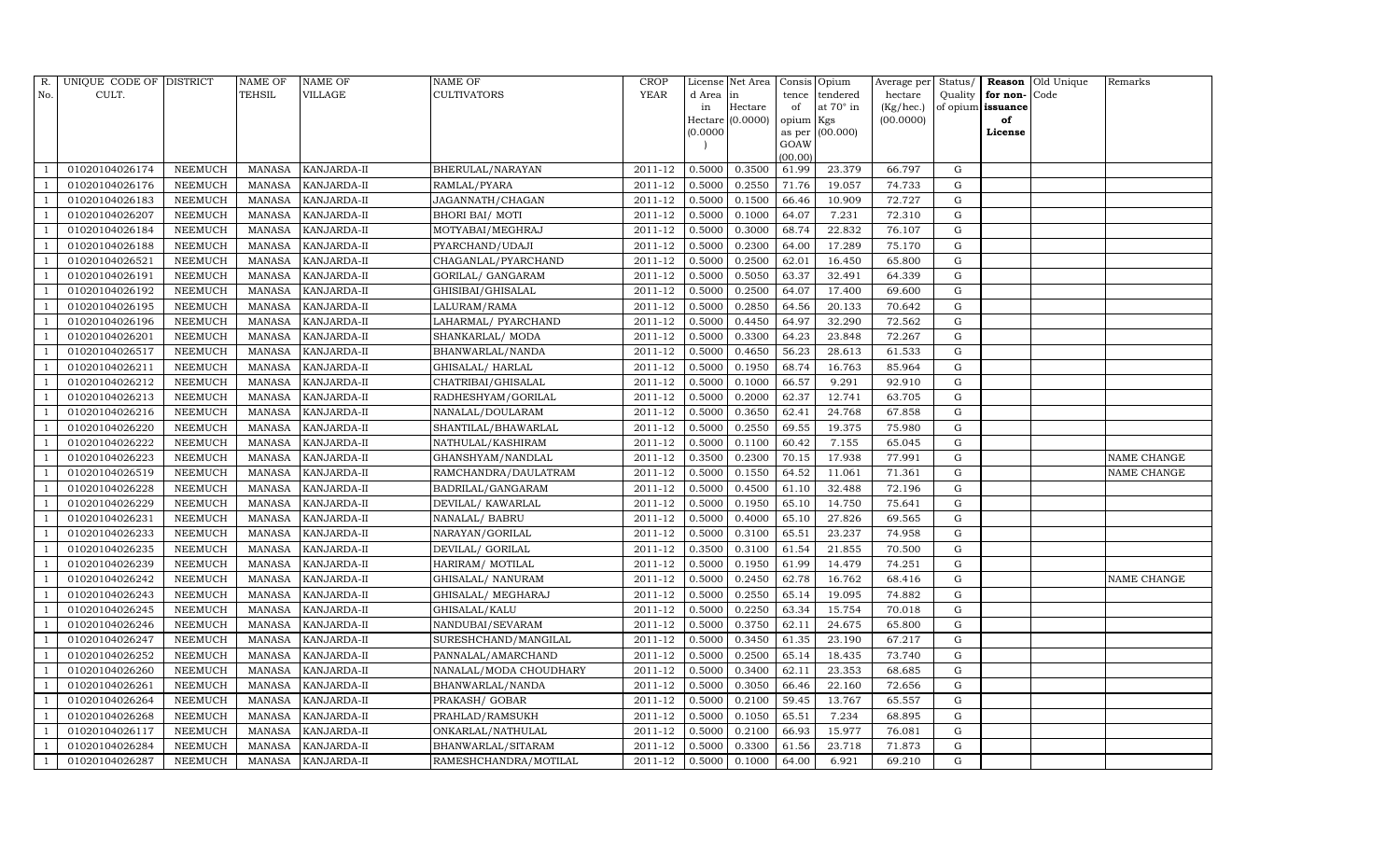| R.             | UNIQUE CODE OF DISTRICT |                | <b>NAME OF</b> | <b>NAME OF</b>     | <b>NAME OF</b>                | CROP        |           | License Net Area |                | Consis Opium     | Average per | Status/      |                   | <b>Reason</b> Old Unique | Remarks                  |
|----------------|-------------------------|----------------|----------------|--------------------|-------------------------------|-------------|-----------|------------------|----------------|------------------|-------------|--------------|-------------------|--------------------------|--------------------------|
| No.            | CULT.                   |                | <b>TEHSIL</b>  | VILLAGE            | <b>CULTIVATORS</b>            | YEAR        | d Area in |                  | tence          | tendered         | hectare     | Quality      | for non-          | Code                     |                          |
|                |                         |                |                |                    |                               |             | in        | Hectare          | of             | at $70^\circ$ in | (Kg/hec.)   |              | of opium issuance |                          |                          |
|                |                         |                |                |                    |                               |             |           | Hectare (0.0000) | opium Kgs      |                  | (00.0000)   |              | of                |                          |                          |
|                |                         |                |                |                    |                               |             | (0.0000)  |                  | as per<br>GOAW | (00.000)         |             |              | License           |                          |                          |
|                |                         |                |                |                    |                               |             |           |                  | (00.00)        |                  |             |              |                   |                          |                          |
|                | 01020104026288          | NEEMUCH        | MANASA         | KANJARDA-II        | DEVIKISHAN/POKHARLAL          | 2011-12     | 0.5000    | 0.2950           | 57.12          | 19.233           | 65.197      | G            |                   |                          |                          |
|                | 01020104026299          | NEEMUCH        | MANASA         | KANJARDA-II        | DEU BAI/ KACHRU               | 2011-12     | 0.5000    | 0.1000           | 65.06          | 7.454            | 74.540      | G            |                   |                          |                          |
|                | 01020104026305          | <b>NEEMUCH</b> | MANASA         | KANJARDA-II        | VARDICHAND/MEGHRAJ            | 2011-12     | 0.5000    | 0.3000           | 69.55          | 23.955           | 79.850      | G            |                   |                          |                          |
|                | 01020104026306          | NEEMUCH        | MANASA         | KANJARDA-II        | CHANDIBAI/RAMCHANDRA          | $2011 - 12$ | 0.5000    | 0.1800           | 61.98          | 11.953           | 66.406      | ${\rm G}$    |                   |                          | NAME CHANGE              |
|                | 01020104026308          | NEEMUCH        | MANASA         | KANJARDA-II        | BASANTILAL/MADHAVLAL          | 2011-12     | 0.5000    | 0.3400           | 64.34          | 22.960           | 67.529      | $\mathbf G$  |                   |                          |                          |
|                | 01020104026309          | NEEMUCH        | MANASA         | KANJARDA-II        | RADHESHYAM/NANALAL            | 2011-12     | 0.5000    | 0.2050           | 64.00          | 13.723           | 66.941      | G            |                   |                          |                          |
|                | 01020104026167          | NEEMUCH        | MANASA         | KANJARDA-II        | KANHAIYALAL/NARAYAN           | $2011 - 12$ | 0.5000    | 0.2000           | 59.88          | 13.413           | 67.065      | G            |                   |                          |                          |
|                | 01020104026310          | NEEMUCH        | MANASA         | KANJARDA-II        | KANHAIYALAL/NARAYAN           | 2011-12     | 0.5000    | 0.1200           | 61.54          | 8.475            | 70.625      | ${\rm G}$    |                   |                          |                          |
|                | 01020104026311          | <b>NEEMUCH</b> | MANASA         | KANJARDA-II        | PARKASHCHAND/MADHAVLAL        | 2011-12     | 0.5000    | 0.2000           | 59.45          | 16.187           | 80.935      | $\mathbf G$  |                   |                          |                          |
|                | 01020104026312          | NEEMUCH        | MANASA         | KANJARDA-II        | RAMPRASAD/NANALAL             | 2011-12     | 0.5000    | 0.2000           | 68.91          | 14.963           | 74.815      | ${\rm G}$    |                   |                          |                          |
|                | 01020104026316          | <b>NEEMUCH</b> | MANASA         | KANJARDA-II        | MOHANLAL/KANHAIYALAL          | 2011-12     | 0.5000    | 0.4600           | 64.97          | 31.269           | 67.976      | ${\rm G}$    |                   |                          |                          |
|                | 01020104026317          | <b>NEEMUCH</b> | MANASA         | KANJARDA-II        | <b>BANSHILAL/LALURAM</b>      | 2011-12     | 0.5000    | 0.1950           | 64.83          | 13.901           | 71.287      | G            |                   |                          |                          |
|                | 01020104026322          | <b>NEEMUCH</b> | <b>MANASA</b>  | KANJARDA-II        | RUGHNATH/NARAYAN              | 2011-12     | 0.5000    | 0.2000           | 65.14          | 14.135           | 70.675      | ${\rm G}$    |                   |                          |                          |
|                | 01020104026323          | <b>NEEMUCH</b> | MANASA         | KANJARDA-II        | NATHULAL/GENDMAL              | 2011-12     | 0.5000    | 0.4200           | 58.45          | 26.895           | 64.036      | G            |                   |                          |                          |
|                | 01020104026332          | NEEMUCH        | MANASA         | KANJARDA-II        | GANGABAI/KAJODIMAL            | 2011-12     | 0.5000    | 0.3800           | 64.97          | 27.371           | 72.029      | G            |                   |                          |                          |
|                | 01020104026129          | NEEMUCH        | MANASA         | KANJARDA-II        | JANIBAI/NANDLAL               | 2011-12     | 0.5000    | 0.1350           | 64.56          | 9.315            | 69.000      | $\mathbf G$  |                   |                          | NAME CHANGE              |
|                | 01020104026163          | <b>NEEMUCH</b> | MANASA         | KANJARDA-II        | JANIBAI/RATANLAL              | 2011-12     | 0.5000    | 0.3050           | 57.60          | 20.012           | 65.613      | $\mathbf G$  |                   |                          |                          |
|                | 01020104026473          | <b>NEEMUCH</b> | MANASA         | KANJARDA-II        | PRABHULAL/HIRA                | 2011-12     | 0.5000    | 0.4300           | 61.98          | 28.652           | 66.633      | G            |                   |                          |                          |
|                | 01020104026490          | NEEMUCH        | MANASA         | KANJARDA-II        | RAMESHCHAND/KACHRULAL         | 2011-12     | 0.5000    | 0.3450           | 59.64          | 21.556           | 62.481      | G            |                   |                          |                          |
|                | 01020104026491          | NEEMUCH        | MANASA         | KANJARDA-II        | TULSIRAM/KISHANLAL            | 2011-12     | 0.5000    | 0.2000           | 64.07          | 15.002           | 75.010      | G            |                   |                          |                          |
|                | 01020104026494          | NEEMUCH        | MANASA         | KANJARDA-II        | DHAPU BAI/KANHAIYALAL         | 2011-12     | 0.5000    | 0.1750           | 62.26          | 12.105           | 69.171      | G            |                   |                          |                          |
|                | 01020104026210          | <b>NEEMUCH</b> | <b>MANASA</b>  | KANJARDA-II        | MANGILAL/GORILAL              | 2011-12     | 0.5000    | 0.3000           | 65.08          | 22.564           | 75.213      | G            |                   |                          |                          |
|                | 01020104026215          | NEEMUCH        | MANASA         | KANJARDA-II        | NANIBAI/NANDLAL               | 2011-12     | 0.5000    | 0.4600           | 64.75          | 33.272           | 72.330      | G            |                   |                          |                          |
|                | 01020104026266          | <b>NEEMUCH</b> | MANASA         | KANJARDA-II        | RATANLAL/MADHOLAL             | 2011-12     | 0.5000    | 0.2550           | 61.98          | 17.177           | 67.361      | G            |                   |                          |                          |
|                | 01020104026141          | NEEMUCH        | MANASA         | KANJARDA-II        | BHAGIRATH/KHEMRAJ             | 2011-12     | 0.5000    | 0.1950           | 64.83          | 13.160           | 67.487      | G            |                   |                          |                          |
|                | 01020104026198          | <b>NEEMUCH</b> | <b>MANASA</b>  | KANJARDA-II        | MANGILAL/MADHAVLAL            | 2011-12     | 0.5000    | 0.2000           | 62.37          | 13.944           | 69.720      | G            |                   |                          | NAME CHANGE              |
|                | 01020104026232          | <b>NEEMUCH</b> | MANASA         | KANJARDA-II        | KAWARLAL/ BHURALAL            | 2011-12     | 0.5000    | 0.3250           | 54.75          | 20.656           | 63.557      | G            | 05                |                          | <b>ISSUED ON 2015-16</b> |
|                | 01020104026512          | <b>NEEMUCH</b> | <b>MANASA</b>  | KANJARDA-II        | RAMCHANDR/ MODIRAM            | 2011-12     | 0.5000    | 0.2200           | 71.13          | 16.106           | 73.209      | $\mathbf{I}$ | 02                |                          |                          |
|                | 01020104026262          | NEEMUCH        | MANASA         | KANJARDA-II        | PRATHVIRAJ / BHURALAL         | 2011-12     | 0.5000    | 0.1000           | 65.91          | 8.531            | 85.310      | G            |                   |                          | NAME CHANGE              |
|                | 01020104026126          | NEEMUCH        | MANASA         | KANJARDA-II        | HARKU BAI/ BHANWAR LAL        | 2011-12     | 0.5000    | 0.1500           | 67.96          | 11.272           | 75.147      | G            |                   |                          |                          |
|                | 01020104026180          | <b>NEEMUCH</b> | MANASA         | KANJARDA-II        | HUDI BAI/ SHANTILAL           | 2011-12     | 0.5000    | 0.0950           | 64.75          | 7.261            | 76.432      | $\mathbf G$  |                   |                          |                          |
|                | 01020104026169          | NEEMUCH        | MANASA         | KANJARDA-II        | ANIBAI/NANDLAL                | 2011-12     | 0.5000    | 0.2000           | 65.10          | 14.424           | 72.120      | $\mathbf G$  |                   |                          |                          |
|                | 01020104026276          | <b>NEEMUCH</b> | MANASA         | KANJARDA-II        | GENDI BAI/ BHAWARLAL          | 2011-12     | 0.5000    | 0.3400           | 62.78          | 23.767           | 69.903      | ${\rm G}$    |                   |                          |                          |
|                | 01020104026541          | <b>NEEMUCH</b> | MANASA         | KANJARDA-II        | CHANDRI BAI/ GORILAL          | 2011-12     | 0.5000    | 0.2000           | 64.18          | 13.533           | 67.665      | ${\rm G}$    |                   |                          |                          |
| - 1            | 01020104026140          | NEEMUCH        | MANASA         | KANJARDA-II        | ABDUL SATTAR/ MOHAMMAD HUSAIN | 2011-12     | 0.5000    | 0.2000           | 61.56          | 13.235           | 66.175      | ${\rm G}$    |                   |                          |                          |
|                | 01020104026530          | <b>NEEMUCH</b> | MANASA         | KANJARDA-II        | BAJJIBAI/HARIRAM              | 2011-12     | 0.5000    | 0.1950           | 64.52          | 13.641           | 69.954      | ${\rm G}$    |                   |                          |                          |
|                | 01020104026518          | <b>NEEMUCH</b> | MANASA         | KANJARDA-II        | SUKHIBAI/AMRA                 | 2011-12     | 0.3500    | 0.3150           | 59.52          | 20.347           | 64.594      | G            |                   | 01020104006002           |                          |
|                | 01020104026520          | NEEMUCH        | MANASA         | KANJARDA-II        | BASANTILAL/UDAYRAM            | 2011-12     | 0.5000    | 0.1500           | 64.52          | 10.213           | 68.087      | G            |                   |                          |                          |
| $\overline{1}$ | 01020104026521          | <b>NEEMUCH</b> | MANASA         | KANJARDA-II        | BHAGUBAI/HARIRAM              | 2011-12     | 0.5000    | 0.1050           | 62.01          | 7.043            | 67.076      | G            |                   |                          |                          |
| $\mathbf{1}$   | 01020104026523          | <b>NEEMUCH</b> |                | MANASA KANJARDA-II | MADANLAL/KHEMRAJ              | 2011-12     | 0.3500    | 0.3150           | 51.63          | 9.249            | 29.362      | G            | 04                |                          |                          |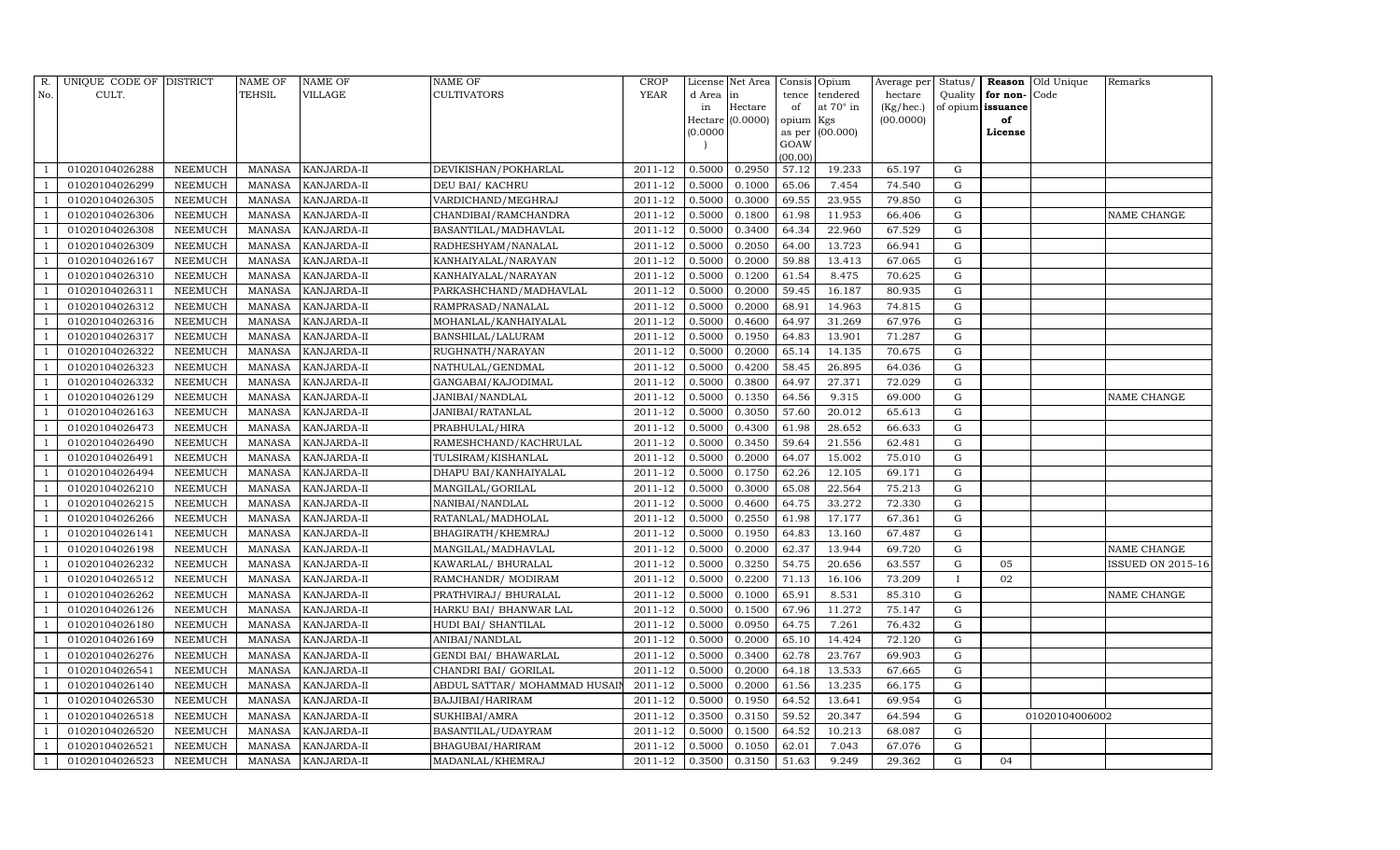| R.             | UNIQUE CODE OF DISTRICT |                | <b>NAME OF</b> | NAME OF           | NAME OF                    | CROP        |          | License Net Area |           | Consis Opium     | Average per | Status/  |                   | Reason Old Unique | Remarks            |
|----------------|-------------------------|----------------|----------------|-------------------|----------------------------|-------------|----------|------------------|-----------|------------------|-------------|----------|-------------------|-------------------|--------------------|
| No.            | CULT.                   |                | TEHSIL         | VILLAGE           | CULTIVATORS                | <b>YEAR</b> | d Area   | in               | tence     | tendered         | hectare     | Quality  | for non-Code      |                   |                    |
|                |                         |                |                |                   |                            |             | in       | Hectare          | of        | at $70^\circ$ in | (Kg/hec.)   |          | of opium issuance |                   |                    |
|                |                         |                |                |                   |                            |             |          | Hectare (0.0000) | opium Kgs |                  | (00.0000)   |          | of                |                   |                    |
|                |                         |                |                |                   |                            |             | (0.0000) |                  | GOAW      | as per (00.000)  |             |          | License           |                   |                    |
|                |                         |                |                |                   |                            |             |          |                  | (00.00)   |                  |             |          |                   |                   |                    |
|                | 01020104026161          | NEEMUCH        | MANASA         | KANJARDA-II       | CHAGANLAL/BHANWARLAL       | 2011-12     | 0.5000   | 0.2500           | 62.01     | 16.778           | 67.112      | G        |                   |                   |                    |
|                | 01020104026525          | NEEMUCH        | <b>MANASA</b>  | KANJARDA-II       | MAHESH/MANGILAL            | 2011-12     | 0.5000   | 0.1200           | 62.11     | 8.376            | 69.800      | G        |                   |                   |                    |
|                | 01020104026527          | <b>NEEMUCH</b> | <b>MANASA</b>  | KANJARDA-II       | RAMLAL/BADRILAL            | 2011-12     | 0.5000   | 0.2900           | 68.91     | 22.287           | 76.852      | G        |                   |                   |                    |
|                | 01020104026528          | <b>NEEMUCH</b> | <b>MANASA</b>  | KANJARDA-II       | PRABHULAL/SUNDERLAL        | 2011-12     | 0.5000   | 0.2050           | 65.39     | 14.638           | 71.405      | G        |                   |                   |                    |
|                | 01020104026529          | <b>NEEMUCH</b> | <b>MANASA</b>  | KANJARDA-II       | DHAPUBAI/NANALAL           | 2011-12     | 0.3500   | 0.1600           | 70.02     | 12.103           | 75.644      | G        |                   |                   |                    |
|                | 01020104026017          | NEEMUCH        | <b>MANASA</b>  | KANJARDA-I        | NANDUBAI/MOTILAL           | 2011-12     | 0.5000   | 0.1100           | 65.21     | 7.741            | 70.373      | G        |                   |                   | <b>NAME CHANGE</b> |
|                | 01020104026531          | <b>NEEMUCH</b> | <b>MANASA</b>  | KANJARDA-I        | RAMESH/SHOBHALAL           | 2011-12     | 0.5000   | 0.1950           | 63.07     | 13.146           | 67.415      | G        |                   | 01020104007018    |                    |
| - 1            | 01020104026532          | NEEMUCH        | <b>MANASA</b>  | KANJARDA-I        | KHEMRAJ/NANALAL            | 2011-12     | 0.5000   | 0.1550           | 63.76     | 11.395           | 73.516      | G        |                   | 01020104007029    |                    |
|                | 01020104026505          | <b>NEEMUCH</b> | <b>MANASA</b>  | KANJARDA-I        | MATHURALAL/RUPA            | 2011-12     | 0.5000   | 0.3600           | 62.48     | 24.697           | 68.603      | G        |                   |                   |                    |
|                | 01020104026506          | NEEMUCH        | <b>MANASA</b>  | KANJARDA-I        | NANDU BAI/ PYARCHAND       | 2011-12     | 0.5000   | 0.2500           | 62.52     | 17.577           | 70.308      | G        |                   |                   |                    |
|                | 01020104026507          | <b>NEEMUCH</b> | <b>MANASA</b>  | KANJARDA-I        | MODIRAM/NARAYAN            | 2011-12     | 0.5000   | 0.4250           | 62.52     | 29.054           | 68.362      | G        |                   |                   |                    |
|                | 01020104026109          | NEEMUCH        | MANASA         | KANJARDA-I        | LAXMAN/GORILAL             | 2011-12     | 0.5000   | 0.2500           | 64.71     | 18.100           | 72.400      | G        |                   |                   |                    |
|                | 01020104026508          | <b>NEEMUCH</b> | <b>MANASA</b>  | KANJARDA-I        | KANWARLAL/BHIMA            | 2011-12     | 0.5000   | 0.2350           | 57.01     | 14.204           | 60.443      | $\bf{I}$ | 02                |                   |                    |
|                | 01020104026002          | NEEMUCH        | <b>MANASA</b>  | KANJARDA-I        | MODIRAM/DEVA               | 2011-12     | 0.5000   | 0.2000           | 62.82     | 13.982           | 69.910      | G        |                   |                   |                    |
|                | 01020104026005          | NEEMUCH        | <b>MANASA</b>  | KANJARDA-I        | SITABAI/MANGILAL           | 2011-12     | 0.5000   | 0.4300           | 65.53     | 29.348           | 68.251      | G        |                   |                   |                    |
| - 1            | 01020104026006          | NEEMUCH        | MANASA         | KANJARDA-I        | BABULAL/BANSHILAL          | 2011-12     | 0.5000   | 0.2350           | 62.14     | 15.642           | 66.562      | G        |                   |                   | <b>NAME CHANGE</b> |
|                | 01020104026007          | NEEMUCH        | MANASA         | KANJARDA-I        | RAMSUKH/LALURAM            | 2011-12     | 0.5000   | 0.4900           | 64.34     | 33.071           | 67.492      | G        |                   |                   |                    |
|                | 01020104026010          | NEEMUCH        | MANASA         | KANJARDA-I        | RAMESHCHAND/CHUNNILAL      | 2011-12     | 0.5000   | 0.4750           | 61.56     | 29.549           | 62.208      | G        |                   |                   |                    |
|                | 01020104026014          | NEEMUCH        | <b>MANASA</b>  | KANJARDA-I        | AMARCHAND/CHHAGANLAL       | 2011-12     | 0.5000   | 0.2200           | 64.64     | 15.255           | 69.341      | G        |                   |                   |                    |
|                | 01020104026016          | NEEMUCH        | <b>MANASA</b>  | KANJARDA-I        | JHAMAKLAL/PRITHVIRAJ       | 2011-12     | 0.5000   | 0.5000           | 61.38     | 33.969           | 67.938      | G        |                   |                   |                    |
|                | 01020104026019          | NEEMUCH        | <b>MANASA</b>  | KANJARDA-I        | RADHESHYAM/RATANLAL        | 2011-12     | 0.5000   | 0.3050           | 59.41     | 19.419           | 63.669      | G        |                   |                   |                    |
|                | 01020104026022          | <b>NEEMUCH</b> | <b>MANASA</b>  | KANJARDA-I        | SHANKARLAL/CHHAGANLAL      | 2011-12     | 0.5000   | 0.1150           | 63.57     | 8.228            | 71.548      | G        |                   |                   |                    |
|                | 01020104026028          | NEEMUCH        | MANASA         | KANJARDA-I        | BHANWARLAL/NARAYAN         | $2011 - 12$ | 0.5000   | 0.2200           | 59.49     | 13.241           | 60.186      | G        |                   |                   |                    |
|                | 01020104026030          | <b>NEEMUCH</b> | <b>MANASA</b>  | KANJARDA-I        | SUNDERLAL/SHIVLAL          | 2011-12     | 0.3500   | 0.2450           | 65.24     | 17.419           | 71.098      | G        |                   |                   |                    |
|                | 01020104026033          | NEEMUCH        | <b>MANASA</b>  | KANJARDA-I        | MANGILAL/GOPI              | 2011-12     | 0.5000   | 0.2500           | 62.82     | 18.038           | 72.152      | G        |                   |                   |                    |
|                | 01020104026037          | NEEMUCH        | <b>MANASA</b>  | KANJARDA-I        | GIRJA BAI/ BABRU           | 2011-12     | 0.5000   | 0.2000           | 59.10     | 13.525           | 67.625      | G        |                   |                   |                    |
|                | 01020104026038          | <b>NEEMUCH</b> | <b>MANASA</b>  | KANJARDA-I        | AMRITRAM/LALURAM           | 2011-12     | 0.5000   | 0.2750           | 62.28     | 18.052           | 65.644      | G        |                   |                   |                    |
|                | 01020104026039          | <b>NEEMUCH</b> | <b>MANASA</b>  | KANJARDA-I        | PREMSHANKAR/LAXMAN         | 2011-12     | 0.5000   | 0.1850           | 67.43     | 13.399           | 72.427      | G        |                   |                   |                    |
|                | 01020104026040          | NEEMUCH        | <b>MANASA</b>  | KANJARDA-I        | GORILAL/KANHEYALAL         | 2011-12     | 0.5000   | 0.2900           | 63.69     | 21.209           | 73.134      | G        |                   |                   |                    |
|                | 01020104026041          | NEEMUCH        | MANASA         | KANJARDA-I        | LAXMAN/RAMSUKH             | 2011-12     | 0.5000   | 0.4450           | 59.38     | 27.722           | 62.297      | G        |                   |                   |                    |
|                | 01020104026042          | NEEMUCH        | <b>MANASA</b>  | KANJARDA-I        | RAJARAM/JAGANNATH          | $2011 - 12$ | 0.5000   | 0.3950           | 62.20     | 27.439           | 69.466      | G        |                   |                   |                    |
|                | 01020104026043          | <b>NEEMUCH</b> | <b>MANASA</b>  | KANJARDA-I        | BABULAL/RAMNARAYAN         | 2011-12     | 0.5000   | 0.3000           | 66.87     | 22.239           | 74.130      | G        |                   |                   |                    |
|                | 01020104026044          | NEEMUCH        | <b>MANASA</b>  | KANJARDA-I        | RAMCHANDRA/ PYARCHANDRA    | 2011-12     | 0.5000   | 0.2750           | 64.80     | 19.718           | 71.702      | G        |                   |                   |                    |
|                | 01020104026009          | NEEMUCH        | <b>MANASA</b>  | KANJARDA-I        | SOKINKUMAR/RAMNARAYAN      | 2011-12     | 0.5000   | 0.1050           | 64.34     | 7.188            | 68.457      | G        |                   |                   |                    |
|                | 01020104026054          | NEEMUCH        | <b>MANASA</b>  | KANJARDA-I        | AMOLAKCHAND/NANDLAL        | 2011-12     | 0.5000   | 0.4350           | 62.52     | 28.643           | 65.846      | G        |                   |                   | <b>NAME CHANGE</b> |
|                | 01020104026055          | <b>NEEMUCH</b> | <b>MANASA</b>  | KANJARDA-I        | SHAMBHU NATH/ SHANKAR NATH | 2011-12     | 0.5000   | 0.2700           | 59.38     | 17.178           | 63.622      | G        |                   |                   |                    |
|                | 01020104026058          | NEEMUCH        | <b>MANASA</b>  | KANJARDA-I        | NARAYANIBAI/MANGILAL       | 2011-12     | 0.3500   | 0.2150           | 63.69     | 14.348           | 66.735      | G        |                   |                   |                    |
|                | 01020104026065          | NEEMUCH        | MANASA         | KANJARDA-I        | SUNDER BAI / BANSHILAL     | 2011-12     | 0.5000   | 0.2000           | 59.41     | 12.519           | 62.593      | G        |                   |                   |                    |
| $\overline{1}$ | 01020104026514          | NEEMUCH        | MANASA         | KANJARDA-I        | BANSHILAL/RUPA             | 2011-12     | 0.5000   | 0.1800           | 64.71     | 13.358           | 74.211      | G        |                   |                   |                    |
| $\mathbf{1}$   | 01020104026070          | <b>NEEMUCH</b> |                | MANASA KANJARDA-I | SUNDERLAL/DEVA             | 2011-12     | 0.5000   | 0.1900           | 65.21     | 13.433           | 70.700      | G        |                   |                   |                    |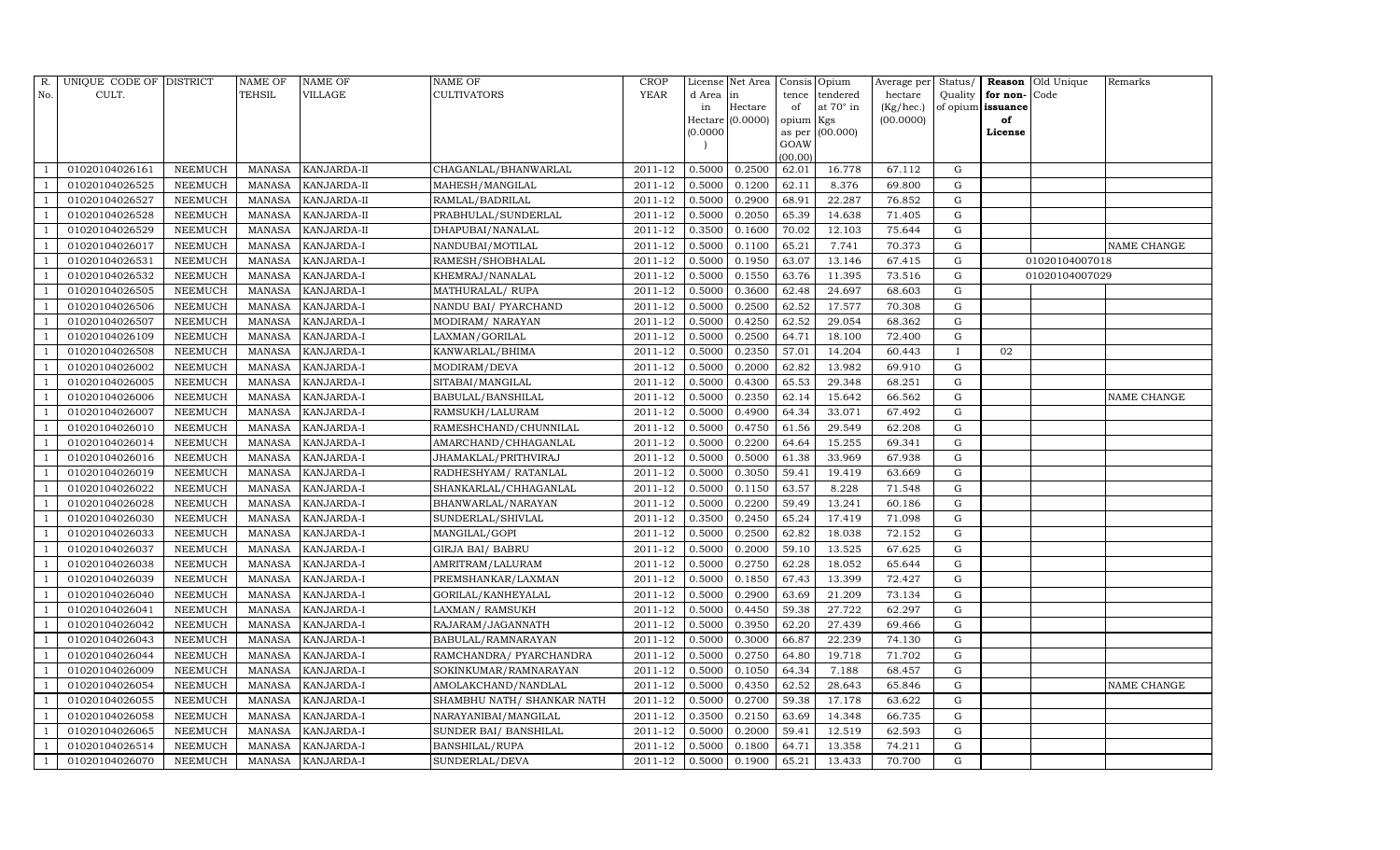| R.             | UNIQUE CODE OF DISTRICT |                | <b>NAME OF</b> | <b>NAME OF</b>    | <b>NAME OF</b>           | <b>CROP</b> |           | License Net Area |           | Consis Opium      | Average per | Status/     |                   | <b>Reason</b> Old Unique | Remarks     |
|----------------|-------------------------|----------------|----------------|-------------------|--------------------------|-------------|-----------|------------------|-----------|-------------------|-------------|-------------|-------------------|--------------------------|-------------|
| No.            | CULT.                   |                | <b>TEHSIL</b>  | VILLAGE           | <b>CULTIVATORS</b>       | YEAR        | d Area in |                  | tence     | tendered          | hectare     | Quality     | for non-          | Code                     |             |
|                |                         |                |                |                   |                          |             | in        | Hectare          | of        | at $70^\circ$ in  | (Kg/hec.)   |             | of opium issuance |                          |             |
|                |                         |                |                |                   |                          |             |           | Hectare (0.0000) | opium Kgs |                   | (00.0000)   |             | of                |                          |             |
|                |                         |                |                |                   |                          |             | (0.0000)  |                  | GOAW      | as per $(00.000)$ |             |             | License           |                          |             |
|                |                         |                |                |                   |                          |             |           |                  | (00.00)   |                   |             |             |                   |                          |             |
|                | 01020104026072          | NEEMUCH        | MANASA         | KANJARDA-I        | KANHEYALAL/ RAMSUKH      | 2011-12     | 0.5000    | 0.3500           | 59.10     | 21.622            | 61.777      | G           |                   |                          |             |
|                | 01020104026074          | NEEMUCH        | MANASA         | KANJARDA-I        | BANSILAL/SUKHLAL         | 2011-12     | 0.5000    | 0.3100           | 64.64     | 20.897            | 67.410      | G           |                   |                          |             |
|                | 01020104026076          | <b>NEEMUCH</b> | MANASA         | KANJARDA-I        | RAMNARAYAN/SHIVRAM       | 2011-12     | 0.5000    | 0.3100           | 62.20     | 19.877            | 64.119      | G           |                   |                          |             |
|                | 01020104026085          | NEEMUCH        | MANASA         | KANJARDA-I        | MOTILAL/BHAWARLAL        | $2011 - 12$ | 0.5000    | 0.1150           | 64.86     | 8.117             | 70.583      | G           |                   |                          |             |
|                | 01020104026089          | NEEMUCH        | MANASA         | KANJARDA-I        | DEVKISHAN/GORILAL        | 2011-12     | 0.5000    | 0.1450           | 59.38     | 9.645             | 66.517      | G           |                   |                          |             |
|                | 01020104026090          | NEEMUCH        | MANASA         | KANJARDA-I        | HARIRAM/KANHEYALAL       | 2011-12     | 0.5000    | 0.2050           | 56.22     | 13.099            | 63.898      | G           |                   |                          |             |
|                | 01020104026094          | NEEMUCH        | MANASA         | KANJARDA-I        | PUKHRAJ/ CHUNNILAL       | $2011 - 12$ | 0.5000    | 0.1500           | 71.49     | 11.530            | 76.867      | G           |                   |                          |             |
|                | 01020104026095          | NEEMUCH        | MANASA         | KANJARDA-I        | RAMCHAND/SEVARAM         | 2011-12     | 0.5000    | 0.3500           | 62.20     | 23.201            | 66.289      | G           |                   |                          |             |
|                | 01020104026100          | <b>NEEMUCH</b> | MANASA         | KANJARDA-I        | <b>BABULAL/RAMKISHAN</b> | 2011-12     | 0.5000    | 0.2000           | 66.87     | 14.711            | 73.555      | $\mathbf G$ |                   |                          |             |
|                | 01020104026096          | NEEMUCH        | MANASA         | KANJARDA-I        | SURAMAL/NARAYAN          | 2011-12     | 0.5000    | 0.3050           | 63.57     | 19.906            | 65.266      | G           |                   |                          |             |
|                | 01020104026097          | NEEMUCH        | MANASA         | KANJARDA-I        | PRAKASHCHAND/SEVARAM     | 2011-12     | 0.5000    | 0.3050           | 63.07     | 20.381            | 66.823      | G           |                   |                          |             |
|                | 01020104026098          | <b>NEEMUCH</b> | MANASA         | KANJARDA-I        | RAMESH / KISHANLAL       | 2011-12     | 0.5000    | 0.1900           | 61.56     | 12.629            | 66.468      | $\mathbf G$ |                   |                          |             |
|                | 01020104026103          | <b>NEEMUCH</b> | MANASA         | KANJARDA-I        | RAMLAL/MANGILAL          | 2011-12     | 0.5000    | 0.3550           | 64.86     | 23.683            | 66.713      | G           |                   |                          |             |
|                | 01020104026105          | <b>NEEMUCH</b> | <b>MANASA</b>  | KANJARDA-I        | HARISH/PREMCHAND         | 2011-12     | 0.5000    | 0.4050           | 63.69     | 25.922            | 64.005      | ${\rm G}$   |                   |                          |             |
|                | 01020104026106          | NEEMUCH        | MANASA         | KANJARDA-I        | PRABHULAL/PRITHVIRAJ     | 2011-12     | 0.5000    | 0.2200           | 59.41     | 14.352            | 65.236      | G           |                   |                          |             |
|                | 01020104026110          | <b>NEEMUCH</b> | MANASA         | KANJARDA-I        | BABULAL/NANALAL          | 2011-12     | 0.5000    | 0.4500           | 64.80     | 29.595            | 65.767      | ${\rm G}$   |                   |                          |             |
|                | 01020104026114          | NEEMUCH        | <b>MANASA</b>  | KANJARDA-I        | OMPRAKASH/RAMCHANDRA     | 2011-12     | 0.5000    | 0.2000           | 66.54     | 14.952            | 74.760      | ${\rm G}$   |                   |                          | NAME CHANGE |
|                | 01020104026257          | <b>NEEMUCH</b> | <b>MANASA</b>  | KANJARDA-I        | GORILAL/ DOLAJI          | 2011-12     | 0.5000    | 0.2050           | 62.28     | 13.808            | 67.356      | G           |                   |                          |             |
|                | 01020104026300          | NEEMUCH        | MANASA         | KANJARDA-I        | JAGANNATH/PYARCHANDRA    | 2011-12     | 0.5000    | 0.2350           | 59.10     | 15.459            | 65.783      | ${\rm G}$   |                   |                          |             |
|                | 01020104026301          | <b>NEEMUCH</b> | MANASA         | KANJARDA-I        | HEERALAL/NANALAL         | 2011-12     | 0.5000    | 0.1750           | 65.53     | 13.565            | 77.514      | $\mathbf G$ |                   |                          |             |
|                | 01020104026302          | NEEMUCH        | MANASA         | KANJARDA-I        | BADRILAL/BHANWARLAL      | 2011-12     | 0.5000    | 0.4100           | 67.43     | 29.226            | 71.283      | ${\rm G}$   |                   |                          |             |
|                | 01020104026326          | NEEMUCH        | MANASA         | KANJARDA-I        | BHURIBAI/GORILAL         | 2011-12     | 0.5000    | 0.3150           | 54.04     | 8.083             | 25.660      | ${\rm G}$   | 04                |                          |             |
|                | 01020104026328          | NEEMUCH        | MANASA         | KANJARDA-I        | GOPAL/ BHURALAL          | 2011-12     | 0.5000    | 0.2800           | 65.90     | 19.205            | 68.589      | $\mathbf G$ |                   |                          |             |
|                | 01020104026330          | NEEMUCH        | MANASA         | KANJARDA-I        | SHOBALAL/JAGANNATH       | 2011-12     | 0.5000    | 0.5000           | 67.14     | 34.404            | 68.808      | ${\rm G}$   |                   |                          |             |
|                | 01020104026082          | NEEMUCH        | MANASA         | KANJARDA-I        | GOPAL/SITARAM            | 2011-12     | 0.5000    | 0.1250           | 59.49     | 7.802             | 62.416      | G           |                   |                          |             |
|                | 01020104026051          | <b>NEEMUCH</b> | MANASA         | KANJARDA-I        | MOHANLAL/NANDLAL         | 2011-12     | 0.5000    | 0.3100           | 65.90     | 21.069            | 67.965      | ${\rm G}$   |                   |                          |             |
|                | 01020104026290          | NEEMUCH        | MANASA         | KANJARDA-I        | BHURALAL/GORILAL         | 2011-12     | 0.5000    | 0.1500           | 67.75     | 10.656            | 71.040      | ${\rm G}$   |                   |                          |             |
|                | 01020104026061          | <b>NEEMUCH</b> | MANASA         | KANJARDA-I        | MADANLAL/NANALAL         | 2011-12     | 0.5000    | 0.1650           | 67.75     | 12.776            | 77.430      | $\mathbf G$ |                   |                          |             |
|                | 01020104026012          | NEEMUCH        | MANASA         | KANJARDA-I        | KALABAI/DAMARSILAL       | 2011-12     | 0.3500    | 0.3250           | 64.64     | 21.645            | 66.600      | G           |                   |                          |             |
|                | 01020104026091          | NEEMUCH        | <b>MANASA</b>  | KANJARDA-I        | NANDKISHORE/ONKAR        | 2011-12     | 0.5000    | 0.2100           | 62.82     | 14.978            | 71.324      | ${\rm G}$   |                   |                          |             |
|                | 01020104026111          | <b>NEEMUCH</b> | MANASA         | KANJARDA-I        | NANDLAL/MANGILAL         | 2011-12     | 0.5000    | 0.4900           | 63.98     | 33.544            | 68.457      | G           |                   |                          |             |
|                | 01020104026112          | <b>NEEMUCH</b> | MANASA         | KANJARDA-I        | NANIBAI/RAMESHWAR        | 2011-12     | 0.5000    | 0.4700           | 64.86     | 30.651            | 65.215      | G           |                   |                          |             |
|                | 01020104026032          | <b>NEEMUCH</b> | MANASA         | KANJARDA-I        | RAMLAL/KANHAIYALAL       | 2011-12     | 0.5000    | 0.1950           | 67.43     | 14.941            | 76.621      | G           |                   |                          |             |
|                | 01020104026077          | <b>NEEMUCH</b> | MANASA         | KANJARDA-I        | <b>JANI BAI/DEVILAL</b>  | 2011-12     | 0.5000    | 0.3000           | 62.28     | 19.200            | 64.000      | G           |                   |                          |             |
|                | 01020104026500          | <b>NEEMUCH</b> | MANASA         | KANJARDA-I        | JAGDISH/BHURALAL         | 2011-12     | 0.3500    | 0.1800           | 64.71     | 12.655            | 70.306      | G           |                   |                          |             |
|                | 01020104026503          | NEEMUCH        | MANASA         | KANJARDA-I        | RAMESH/MANGILAL          | 2011-12     | 0.5000    | 0.2950           | 64.80     | 20.412            | 69.193      | G           |                   |                          |             |
|                | 01020104026509          | NEEMUCH        | MANASA         | KANJARDA-I        | DASHRATH / MANGILAL      | 2011-12     | 0.5000    | 0.4200           | 65.21     | 29.745            | 70.821      | G           |                   |                          |             |
|                | 01020104026080          | NEEMUCH        | MANASA         | KANJARDA-I        | <b>BADRILAL/BHERULAL</b> | 2011-12     | 0.5000    | 0.1600           | 66.87     | 11.540            | 72.125      | ${\rm G}$   |                   |                          |             |
|                | 01020104026334          | <b>NEEMUCH</b> | MANASA         | KANJARDA-I        | DEVILAL/NARAYAN          | 2011-12     | 0.5000    | 0.4000           | 65.90     | 29.081            | 72.703      | G           |                   |                          |             |
| $\overline{1}$ | 01020104026023          | NEEMUCH        |                | MANASA KANJARDA-I | TEJMAL / GORILAL         | $2011 - 12$ | 0.5000    | 0.2000           | 63.57     | 13.831            | 69.155      | G           |                   |                          |             |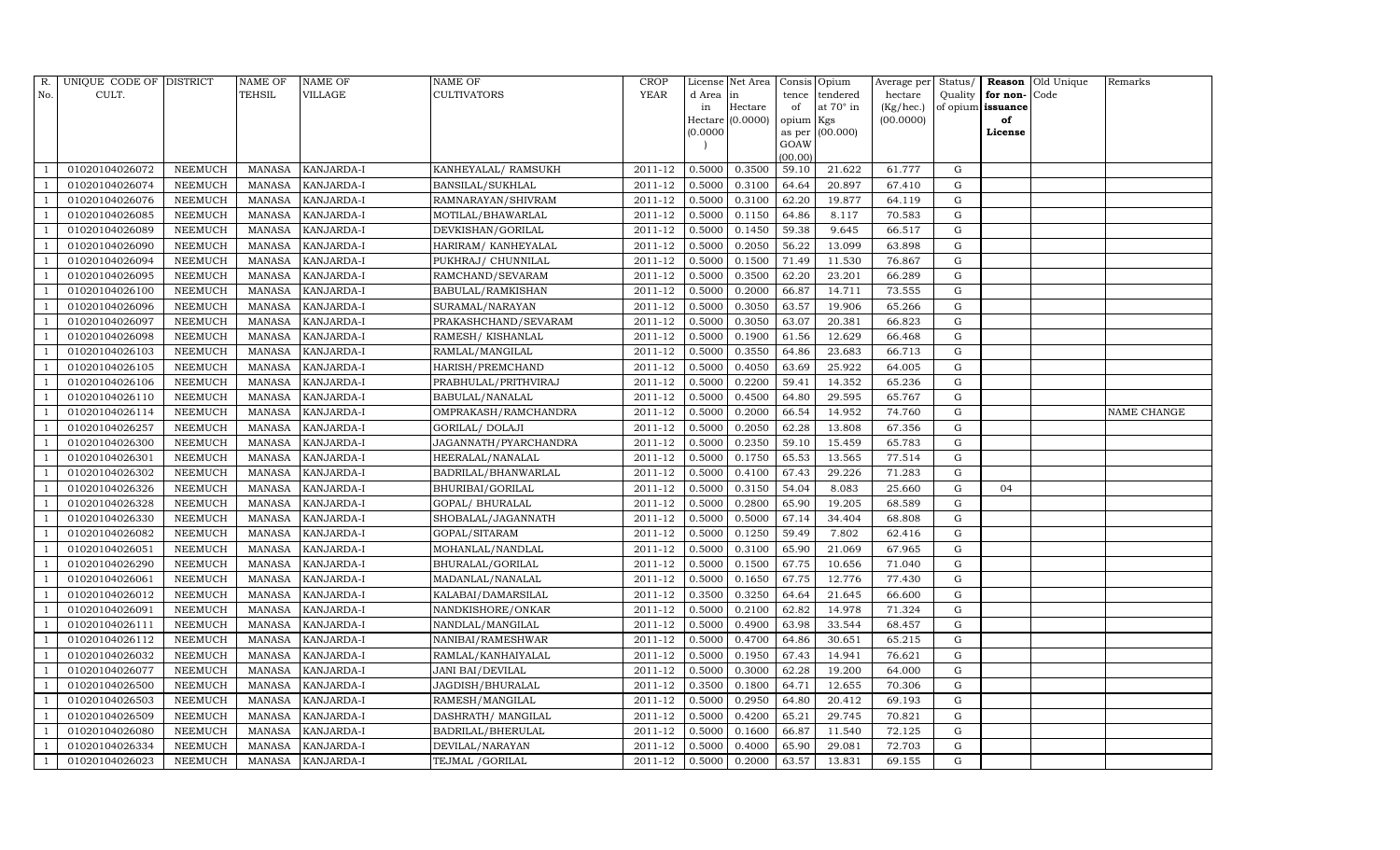| R.             | UNIQUE CODE OF DISTRICT |                | NAME OF       | <b>NAME OF</b>        | <b>NAME OF</b>           | CROP        |          | License Net Area |                | Consis Opium | Average per | Status/     | Reason            | Old Unique | Remarks                  |
|----------------|-------------------------|----------------|---------------|-----------------------|--------------------------|-------------|----------|------------------|----------------|--------------|-------------|-------------|-------------------|------------|--------------------------|
| No.            | CULT.                   |                | TEHSIL        | VILLAGE               | <b>CULTIVATORS</b>       | YEAR        | d Area   | in               | tence          | tendered     | hectare     | Quality     | for non-          | Code       |                          |
|                |                         |                |               |                       |                          |             | in       | Hectare          | of             | at 70° in    | (Kg/hec.)   |             | of opium issuance |            |                          |
|                |                         |                |               |                       |                          |             | (0.0000) | Hectare (0.0000) | opium Kgs      | (00.000)     | (00.0000)   |             | of<br>License     |            |                          |
|                |                         |                |               |                       |                          |             |          |                  | as per<br>GOAW |              |             |             |                   |            |                          |
|                |                         |                |               |                       |                          |             |          |                  | (00.00)        |              |             |             |                   |            |                          |
|                | 01020104026063          | NEEMUCH        | <b>MANASA</b> | KANJARDA-I            | CHHAGANI BAI/ BHAWARLAL  | 2011-12     | 0.5000   | 0.2950           | 61.56          | 18.661       | 63.258      | G           |                   |            |                          |
|                | 01020104026045          | NEEMUCH        | <b>MANASA</b> | KANJARDA-I            | JANI BAI/ GULABCHAND     | 2011-12     | 0.5000   | 0.2500           | 63.89          | 17.022       | 68.088      | G           |                   |            |                          |
|                | 01020104026069          | <b>NEEMUCH</b> | <b>MANASA</b> | KANJARDA-I            | KANCHAN BAI/ BHURALAL    | 2011-12     | 0.5000   | 0.1200           | 65.53          | 8.463        | 70.525      | G           |                   |            |                          |
|                | 01020104026511          | <b>NEEMUCH</b> | <b>MANASA</b> | KANJARDA-I            | GOPAL/ GANGARAM          | 2011-12     | 0.5000   | 0.1800           | 62.48          | 11.987       | 66.594      | ${\rm G}$   |                   |            |                          |
|                | 01020104026515          | <b>NEEMUCH</b> | <b>MANASA</b> | KANJARDA-I            | KHEMRAJ/HIRA             | 2011-12     | 0.5000   | 0.4000           | 62.48          | 26.152       | 65.380      | $\mathbf G$ |                   |            |                          |
| 3              | 01020104065009          | <b>NEEMUCH</b> | <b>MANASA</b> | KADI ANTRI            | MANGILAL/RATANLAL        | 2011-12     | 0.5000   | 0.4950           | 55.62          | 30.218       | 61.046      | G           |                   |            |                          |
| 3              | 01020104065013          | <b>NEEMUCH</b> | <b>MANASA</b> | <b>KADI ANTRI</b>     | MANOHAR/TEJRAM           | $2011 - 12$ | 0.5000   | 0.2850           | 58.24          | 18.088       | 63.467      | G           |                   |            |                          |
| 3              | 01020104065016          | NEEMUCH        | <b>MANASA</b> | <b>KADI ANTRI</b>     | MADANLAL/NARAYAN         | 2011-12     | 0.5000   | 0.4500           | 55.92          | 26.778       | 59.507      | ${\rm G}$   |                   |            |                          |
| 3              | 01020104065022          | <b>NEEMUCH</b> | <b>MANASA</b> | KADI ANTRI            | <b>GANGA BAI/NONDRAM</b> | 2011-12     | 0.5000   | 0.3000           | 55.36          | 18.981       | 63.270      | $\mathbf G$ |                   |            |                          |
| 3              | 01020104065024          | NEEMUCH        | <b>MANASA</b> | KADI ANTRI            | BHAGATRAM/RATANLAL       | 2011-12     | 0.5000   | 0.3100           | 55.78          | 19.037       | 61.410      | ${\rm G}$   |                   |            |                          |
| 3              | 01020104065031          | <b>NEEMUCH</b> | <b>MANASA</b> | KADI ANTRI            | BAGDIRAM/SITARAM         | 2011-12     | 0.5000   | 0.3000           | 52.46          | 17.919       | 59.730      | ${\rm G}$   | 05                |            | <b>ISSUED ON 2015-16</b> |
| 3              | 01020104065034          | <b>NEEMUCH</b> | <b>MANASA</b> | <b>KADI ANTRI</b>     | KACHRIBAI/BANSHILAL      | 2011-12     | 0.5000   | 0.1850           | 52.81          | 11.067       | 59.822      | G           | 05                |            | ISSUED ON 2015-16        |
| 3              | 01020104065039          | <b>NEEMUCH</b> | <b>MANASA</b> | <b>KADI ANTRI</b>     | NANIBAI/RAMESH           | 2011-12     | 0.5000   | 0.3350           | 56.24          | 20.005       | 59.716      | ${\rm G}$   |                   |            |                          |
| 3              | 01020104065023          | <b>NEEMUCH</b> | <b>MANASA</b> | <b>KADI ANTRI</b>     | GOPAL/RAMLAL             | 2011-12     | 0.5000   | 0.4400           | 59.65          | 28.513       | 64.802      | G           |                   |            |                          |
| 3              | 01020104065018          | NEEMUCH        | <b>MANASA</b> | <b>KADI ANTRI</b>     | SUGNABAI/BAPULAL         | 2011-12     | 0.5000   | 0.2850           | 53.84          | 16.844       | 59.102      | G           | 05                |            | ISSUED ON 2015-16        |
| 3              | 01020104065049          | NEEMUCH        | <b>MANASA</b> | <b>KADI ANTRI</b>     | KARULAL/KHEMRAJ          | 2011-12     | 0.5000   | 0.4000           | 57.09          | 24.386       | 60.965      | G           |                   |            |                          |
| $\overline{2}$ | 01020104058007          | <b>NEEMUCH</b> | <b>MANASA</b> | <b>KACHOLI</b>        | MANGIBAI/MANGILAL        | 2011-12     | 0.5000   | 0.3700           | 53.88          | 19.982       | 54.005      | $\mathbf G$ | 04                |            |                          |
| 2              | 01020104058015          | <b>NEEMUCH</b> | <b>MANASA</b> | <b>KACHOLI</b>        | KANHAIYALAL/NANALAL      | 2011-12     | 0.3500   | 0.3200           | 58.98          | 18.983       | 59.322      | G           |                   |            |                          |
| $\overline{c}$ | 01020104058032          | NEEMUCH        | <b>MANASA</b> | <b>KACHOLI</b>        | MOTYABAI/UDA             | 2011-12     | 0.5000   | 0.2000           | 59.09          | 13.042       | 65.210      | ${\rm G}$   |                   |            |                          |
| $\overline{2}$ | 01020104058033          | NEEMUCH        | <b>MANASA</b> | <b>KACHOLI</b>        | BAPULAL/KALU             | 2011-12     | 0.5000   | 0.2200           | 53.52          | 12.355       | 56.159      | G           | 05                |            | ISSUED ON 2015-16        |
| $\overline{2}$ | 01020104058037          | NEEMUCH        | <b>MANASA</b> | <b>KACHOLI</b>        | PRABHULAL/VARDICHAND     | 2011-12     | 0.5000   | 0.2100           | 61.84          | 13.640       | 64.952      | ${\rm G}$   |                   |            |                          |
| $\overline{a}$ | 01020104058038          | <b>NEEMUCH</b> | <b>MANASA</b> | <b>KACHOLI</b>        | NANDLAL/DHANNA           | 2011-12     | 0.5000   | 0.1050           | 61.84          | 6.917        | 65.876      | G           |                   |            |                          |
| $\overline{a}$ | 01020104058031          | <b>NEEMUCH</b> | <b>MANASA</b> | <b>KACHOLI</b>        | CHAMPALAL/GOPAL          | $2011 - 12$ | 0.5000   | 0.3000           | 59.09          | 18.959       | 63.197      | G           |                   |            |                          |
| $\overline{2}$ | 01020104058026          | NEEMUCH        | <b>MANASA</b> | <b>KACHOLI</b>        | MOHANBAI/SHAMBHUNATH     | 2011-12     | 0.5000   | 0.1700           | 67.06          | 12.004       | 70.612      | G           |                   |            |                          |
| $\overline{2}$ | 01020104017002          | NEEMUCH        | <b>MANASA</b> | JAMUNIYA RAOJI        | KANHEYALAL/KISHANLAL     | 2011-12     | 0.5000   | 0.2100           | 59.95          | 14.071       | 67.005      | ${\rm G}$   |                   |            |                          |
| $\overline{2}$ | 01020104017004          | <b>NEEMUCH</b> | <b>MANASA</b> | JAMUNIYA RAOJI        | MANGILAL/ MOTILAL        | 2011-12     | 0.5000   | 0.2450           | 59.95          | 15.972       | 65.192      | G           |                   |            |                          |
| $\overline{a}$ | 01020104017010          | <b>NEEMUCH</b> | <b>MANASA</b> | JAMUNIYA RAOJI        | <b>GENDI BAI/PARTHA</b>  | 2011-12     | 0.3500   | 0.2000           | 61.33          | 13.606       | 68.030      | ${\rm G}$   |                   |            |                          |
| $\overline{2}$ | 01020104017015          | <b>NEEMUCH</b> | <b>MANASA</b> | <b>JAMUNIYA RAOJI</b> | LACHHIRAM/SHANKAR        | 2011-12     | 0.5000   | 0.4600           | 59.41          | 29.773       | 64.724      | $\mathbf G$ |                   |            |                          |
| $\overline{a}$ | 01020104017017          | <b>NEEMUCH</b> | <b>MANASA</b> | JAMUNIYA RAOJI        | SHANTILAL/RATANLAL       | 2011-12     | 0.5000   | 0.4700           | 57.80          | 30.923       | 65.794      | G           |                   |            |                          |
| $\overline{a}$ | 01020104017018          | NEEMUCH        | <b>MANASA</b> | JAMUNIYA RAOJI        | BHURBAI/NANDA            | 2011-12     | 0.5000   | 0.3000           | 57.77          | 18.709       | 62.364      | ${\rm G}$   |                   |            |                          |
| $\overline{a}$ | 01020104017021          | <b>NEEMUCH</b> | <b>MANASA</b> | JAMUNIYA RAOJI        | GHISALAL/CHIMAN          | 2011-12     | 0.5000   | 0.1500           | 64.15          | 10.026       | 66.840      | ${\rm G}$   |                   |            |                          |
| $\overline{2}$ | 01020104017022          | <b>NEEMUCH</b> | <b>MANASA</b> | <b>JAMUNIYA RAOJI</b> | BASANTILAL/GABURLAL      | 2011-12     | 0.5000   | 0.3300           | 58.41          | 21.403       | 64.858      | $\mathbf G$ |                   |            |                          |
| $\overline{2}$ | 01020104017023          | <b>NEEMUCH</b> | <b>MANASA</b> | JAMUNIYA RAOJI        | MANGIBAI/BHANWARSINGH    | 2011-12     | 0.5000   | 0.4200           | 59.41          | 28.092       | 66.886      | ${\rm G}$   |                   |            | NAME CHANGE              |
| $\overline{a}$ | 01020104017028          | <b>NEEMUCH</b> | <b>MANASA</b> | <b>JAMUNIYA RAOJI</b> | PARMANAND/DURGA SHANKAR  | 2011-12     | 0.3500   | 0.3350           | 67.10          | 24.971       | 74.540      | G           |                   |            |                          |
| $\overline{a}$ | 01020104017029          | <b>NEEMUCH</b> | <b>MANASA</b> | JAMUNIYA RAOJI        | SUGANA BAI/ MADAN SINGH  | 2011-12     | 0.3500   | 0.3250           | 57.44          | 19.989       | 61.505      | ${\rm G}$   |                   |            |                          |
| $\overline{2}$ | 01020104017030          | <b>NEEMUCH</b> | <b>MANASA</b> | JAMUNIYA RAOJI        | KHEMRAJ / NANURAM        | 2011-12     | 0.5000   | 0.4200           | 55.39          | 25.171       | 59.930      | ${\rm G}$   |                   |            |                          |
| 2              | 01020104017035          | <b>NEEMUCH</b> | <b>MANASA</b> | JAMUNIYA RAOJI        | SHANTI BAI/ DEV KISHAN   | 2011-12     | 0.5000   | 0.2450           | 53.23          | 14.631       | 59.718      | G           | 05                |            | ISSUED ON 2015-16        |
| $\overline{c}$ | 01020104017040          | <b>NEEMUCH</b> | <b>MANASA</b> | JAMUNIYA RAOJI        | GYANCHAND/ KISHANLAL     | 2011-12     | 0.5000   | 0.4750           | 56.17          | 28.920       | 60.884      | G           |                   |            |                          |
| $\sqrt{2}$     | 01020104017041          | <b>NEEMUCH</b> | <b>MANASA</b> | JAMUNIYA RAOJI        | HANGAMIBAI/MANGILAL      | 2011-12     | 0.5000   | 0.5000           | 55.50          | 30.541       | 61.082      | G           |                   |            |                          |
| $\sqrt{2}$     | 01020104017042          | <b>NEEMUCH</b> | MANASA        | <b>JAMUNIYA RAOJI</b> | MATHRI BAI/UDAYRAM       | 2011-12     | 0.5000   | 0.4800           | 59.31          | 30.375       | 63.282      | G           |                   |            |                          |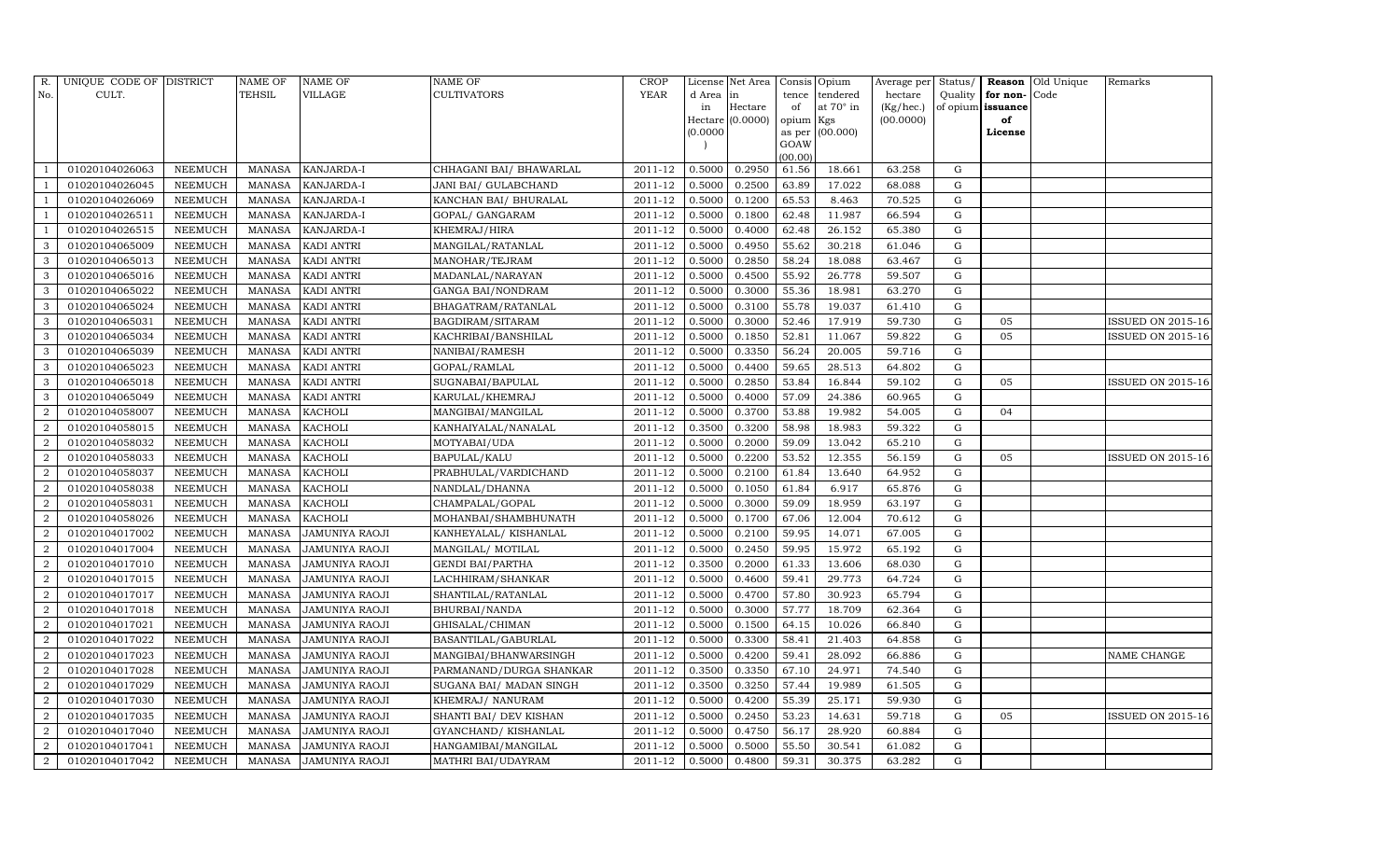| R.                          | UNIQUE CODE OF DISTRICT |                | <b>NAME OF</b> | NAME OF               | <b>NAME OF</b>             | <b>CROP</b> |           | License Net Area |                | Consis Opium | Average per | Status/      | Reason            | Old Unique | Remarks                  |
|-----------------------------|-------------------------|----------------|----------------|-----------------------|----------------------------|-------------|-----------|------------------|----------------|--------------|-------------|--------------|-------------------|------------|--------------------------|
| No.                         | CULT.                   |                | TEHSIL         | VILLAGE               | <b>CULTIVATORS</b>         | YEAR        | d Area in |                  | tence          | tendered     | hectare     | Quality      | for non-          | Code       |                          |
|                             |                         |                |                |                       |                            |             | in        | Hectare          | of             | at 70° in    | (Kg/hec.)   |              | of opium issuance |            |                          |
|                             |                         |                |                |                       |                            |             |           | Hectare (0.0000) | opium Kgs      |              | (00.0000)   |              | of                |            |                          |
|                             |                         |                |                |                       |                            |             | (0.0000)  |                  | as per<br>GOAW | (00.000)     |             |              | License           |            |                          |
|                             |                         |                |                |                       |                            |             |           |                  | (00.00)        |              |             |              |                   |            |                          |
| $\mathcal{D}_{\mathcal{L}}$ | 01020104017044          | NEEMUCH        | MANASA         | <b>JAMUNIYA RAOJI</b> | GORALAL/LALA               | 2011-12     | 0.5000    | 0.4750           | 60.14          | 32.020       | 67.411      | G            |                   |            |                          |
|                             | 01020104017046          | NEEMUCH        | <b>MANASA</b>  | <b>JAMUNIYA RAOJI</b> | KAILASH/NANDA              | 2011-12     | 0.5000    | 0.1400           | 67.10          | 10.065       | 71.893      | G            |                   |            |                          |
| 2                           | 01020104017050          | NEEMUCH        | <b>MANASA</b>  | JAMUNIYA RAOJI        | MOTILAL/ GOURISHANKAR      | 2011-12     | 0.5000    | 0.2000           | 59.95          | 13.643       | 68.215      | G            |                   |            |                          |
| 2                           | 01020104017055          | NEEMUCH        | MANASA         | JAMUNIYA RAOJI        | SAMRATHMAL/RAMCHANDR       | 2011-12     | 0.5000    | 0.2000           | 61.33          | 14.526       | 72.630      | G            |                   |            |                          |
| $\overline{2}$              | 01020104017061          | <b>NEEMUCH</b> | <b>MANASA</b>  | JAMUNIYA RAOJI        | NANDUBAI/AMRA              | 2011-12     | 0.5000    | 0.3800           | 58.77          | 24.977       | 65.729      | G            |                   |            |                          |
| $\overline{2}$              | 01020104017069          | NEEMUCH        | <b>MANASA</b>  | JAMUNIYA RAOJI        | HEERALAL/ NARAYAN          | 2011-12     | 0.3500    | 0.3200           | 58.41          | 20.285       | 63.390      | G            |                   |            |                          |
| $\overline{2}$              | 01020104017071          | NEEMUCH        | MANASA         | JAMUNIYA RAOJI        | KOSHALYA BAI/ MADAN        | 2011-12     | 0.3500    | 0.2150           | 52.96          | 12.536       | 58.307      | G            | 05                |            | <b>ISSUED ON 2015-16</b> |
| 2                           | 01020104017105          | NEEMUCH        | <b>MANASA</b>  | <b>JAMUNIYA RAOJI</b> | UDAYLAL/MANGILAL/KACHHAVA  | 2011-12     | 0.5000    | 0.4800           | 63.84          | 32.659       | 68.039      | ${\rm G}$    |                   |            |                          |
| $\overline{2}$              | 01020104017048          | <b>NEEMUCH</b> | <b>MANASA</b>  | JAMUNIYA RAOJI        | <b>INDR SINGH/ SITARAM</b> | 2011-12     | 0.5000    | 0.4750           | 61.68          | 32.787       | 69.026      | $\mathbf G$  |                   |            |                          |
|                             | 01020104017113          | NEEMUCH        | <b>MANASA</b>  | JAMUNIYA RAOJI        | RAMCHANDRA/BHAGIRATH       | 2011-12     | 0.5000    | 0.2050           | 59.41          | 14.207       | 69.302      | G            |                   |            |                          |
| $\overline{2}$              | 01020104017114          | NEEMUCH        | <b>MANASA</b>  | JAMUNIYA RAOJI        | SUDHEER KUMAR/SHANTILAL    | 2011-12     | 0.5000    | 0.5100           | 57.26          | 32.712       | 64.141      | ${\rm G}$    |                   |            |                          |
| $\overline{2}$              | 01020104017116          | NEEMUCH        | MANASA         | <b>JAMUNIYA RAOJI</b> | DAULAT RAM / SHANKER LAL   | 2011-12     | 0.5000    | 0.3500           | 54.23          | 20.220       | 57.771      | G            | 05                |            | <b>ISSUED ON 2015-16</b> |
| $\overline{2}$              | 01020104017065          | <b>NEEMUCH</b> | <b>MANASA</b>  | JAMUNIYA RAOJI        | KANWARLAL/BHANWARLAL       | 2011-12     | 0.5000    | 0.4600           | 61.33          | 31.007       | 67.406      | ${\rm G}$    |                   |            |                          |
| $\overline{2}$              | 01020104017118          | NEEMUCH        | <b>MANASA</b>  | <b>JAMUNIYA RAOJI</b> | UMAA BAI/ DHANRAJ          | 2011-12     | 0.5000    | 0.2000           | 57.93          | 12.529       | 62.645      | G            |                   |            |                          |
| 3                           | 01020104082009          | NEEMUCH        | MANASA         | JALINER               | BABUGIR/SUNDARGIR          | 2011-12     | 0.5000    | 0.3600           | 58.67          | 22.932       | 63.700      | G            |                   |            |                          |
| 3                           | 01020104082013          | NEEMUCH        | <b>MANASA</b>  | <b>JALINER</b>        | <b>BAGDULAL/ KISHANLAL</b> | 2011-12     | 0.5000    |                  |                |              |             | $\mathbf F$  |                   |            |                          |
| 3                           | 01020104082088          | <b>NEEMUCH</b> | <b>MANASA</b>  | <b>JALINER</b>        | <b>BAPULAL/ GIRDHARI</b>   | 2011-12     | 0.5000    | 0.4900           | 62.84          | 31.959       | 65.222      | G            |                   |            |                          |
| 3                           | 01020104082149          | NEEMUCH        | MANASA         | <b>JALINER</b>        | BAPULAL/ PRABHULAL         | 2011-12     | 0.5000    | 0.4600           | 54.28          | 24.690       | 53.674      | G            | 04                |            |                          |
| 3                           | 01020104082046          | NEEMUCH        | <b>MANASA</b>  | <b>JALINER</b>        | BABULAL/SUKHLAL            | 2011-12     | 0.5000    | 0.4550           | 53.59          | 25.953       | 57.040      | G            | 05                |            |                          |
| 3                           | 01020104082045          | NEEMUCH        | MANASA         | <b>JALINER</b>        | BHAGVANIBAI/RATAN          | 2011-12     | 0.5000    |                  |                |              |             | F            |                   |            |                          |
| 3                           | 01020104082014          | NEEMUCH        | <b>MANASA</b>  | <b>JALINER</b>        | BHERULAL/ GOPI             | 2011-12     | 0.5000    |                  |                |              |             | F            |                   |            |                          |
| 3                           | 01020104082130          | NEEMUCH        | <b>MANASA</b>  | <b>JALINER</b>        | <b>BHONI BAI/ BAGDU</b>    | 2011-12     | 0.5000    | 0.1950           | 62.84          | 13.484       | 69.149      | G            |                   |            |                          |
| 3                           | 01020104082080          | NEEMUCH        | <b>MANASA</b>  | <b>JALINER</b>        | BHOLIBAI/GANGARAM          | 2011-12     | 0.5000    | 0.4900           | 55.74          | 9.293        | 18.965      | G            | 04                |            |                          |
| 3                           | 01020104082159          | NEEMUCH        | <b>MANASA</b>  | <b>JALINER</b>        | BHUWANIRAM / BHAGIRATH     | 2011-12     | 0.3500    | 0.2750           | 55.98          | 8.090        | 29.418      | G            | 04                |            |                          |
|                             | 01020104082125          | NEEMUCH        | <b>MANASA</b>  | <b>JALINER</b>        | GANESH GIR/ MOHAN GIR      | 2011-12     | 0.5000    | 0.4900           | 60.57          | 29.108       | 59.404      | G            |                   |            |                          |
| 3                           | 01020104082164          | NEEMUCH        | <b>MANASA</b>  | <b>JALINER</b>        | GORDHAN/ LAXMINARAYAN      | 2011-12     | 0.5000    | 0.1650           | 63.07          | 10.983       | 66.564      | G            |                   |            |                          |
| 3                           | 01020104082039          | NEEMUCH        | <b>MANASA</b>  | <b>JALINER</b>        | INDR SINGH/ PYARSINGH      | 2011-12     | 0.5000    |                  |                |              |             | $\mathbf F$  |                   |            |                          |
| 3                           | 01020104082005          | NEEMUCH        | <b>MANASA</b>  | <b>JALINER</b>        | JETRAM/ NANURAM            | 2011-12     | 0.5000    | 0.2050           | 67.67          | 4.679        | 22.824      | $\mathbf G$  | 04                |            |                          |
| 3                           | 01020104082011          | NEEMUCH        | <b>MANASA</b>  | <b>JALINER</b>        | KANIRAM/KACHRU             | 2011-12     | 0.5000    | 0.3350           | 69.20          | 4.864        | 14.519      | G            | 04                |            |                          |
| 3                           | 01020104082018          | NEEMUCH        | <b>MANASA</b>  | <b>JALINER</b>        | KANKU BAI/ MANGILAL        | 2011-12     | 0.5000    | 0.3500           | 53.13          | 19.362       | 55.320      | G            | 04                |            | <b>ISSUED ON 2016-17</b> |
| 3                           | 01020104082004          | NEEMUCH        | MANASA         | <b>JALINER</b>        | KANKU BAI/ NANDA           | 2011-12     | 0.5000    |                  |                |              |             | $\mathbf F$  |                   |            |                          |
| 3                           | 01020104082030          | NEEMUCH        | <b>MANASA</b>  | <b>JALINER</b>        | KARULAL/ KUKA JI           | 2011-12     | 0.5000    |                  |                |              |             | $\mathbf{F}$ |                   |            |                          |
| 3                           | 01020104082061          | NEEMUCH        | <b>MANASA</b>  | <b>JALINER</b>        | KAWARLAL/ MEGHRAJ          | $2011 - 12$ | 0.5000    |                  |                |              |             | $\rm F$      |                   |            |                          |
| 3                           | 01020104082063          | NEEMUCH        | <b>MANASA</b>  | <b>JALINER</b>        | KESHARBAI/BHAGWAN          | 2011-12     | 0.5000    | 0.4400           | 53.39          | 5.858        | 13.314      | G            | 04                |            |                          |
| 3                           | 01020104082026          | NEEMUCH        | <b>MANASA</b>  | <b>JALINER</b>        | MADANLAL/ NANDA            | 2011-12     | 0.5000    | 0.3550           | 55.92          | 19.316       | 54.411      | G            | 04                |            |                          |
| 3                           | 01020104082036          | <b>NEEMUCH</b> | <b>MANASA</b>  | <b>JALINER</b>        | MAN SINGH/ GIRDHARI        | 2011-12     | 0.5000    | 0.2400           | 62.84          | 15.845       | 66.021      | ${\rm G}$    |                   |            |                          |
| 3                           | 01020104082020          | NEEMUCH        | MANASA         | <b>JALINER</b>        | MANGILAL/KANIRAM           | 2011-12     | 0.5000    |                  |                |              |             | $\mathbf F$  |                   |            |                          |
| 3                           | 01020104082120          | NEEMUCH        | <b>MANASA</b>  | <b>JALINER</b>        | MANOHARLAL/ HEMRAJ         | 2011-12     | 0.5000    | 0.3500           | 60.57          | 21.511       | 61.460      | G            |                   |            |                          |
| 3                           | 01020104082162          | NEEMUCH        | <b>MANASA</b>  | <b>JALINER</b>        | MOHANLAL/ RATANLAL         | 2011-12     | 0.5000    | 0.2350           | 60.57          | 15.342       | 65.285      | G            |                   |            |                          |
| 3                           | 01020104082114          | NEEMUCH        | MANASA         | <b>JALINER</b>        | NANDU BAI / GANESHRAM      | 2011-12     | 0.5000    |                  |                |              |             | F            |                   |            |                          |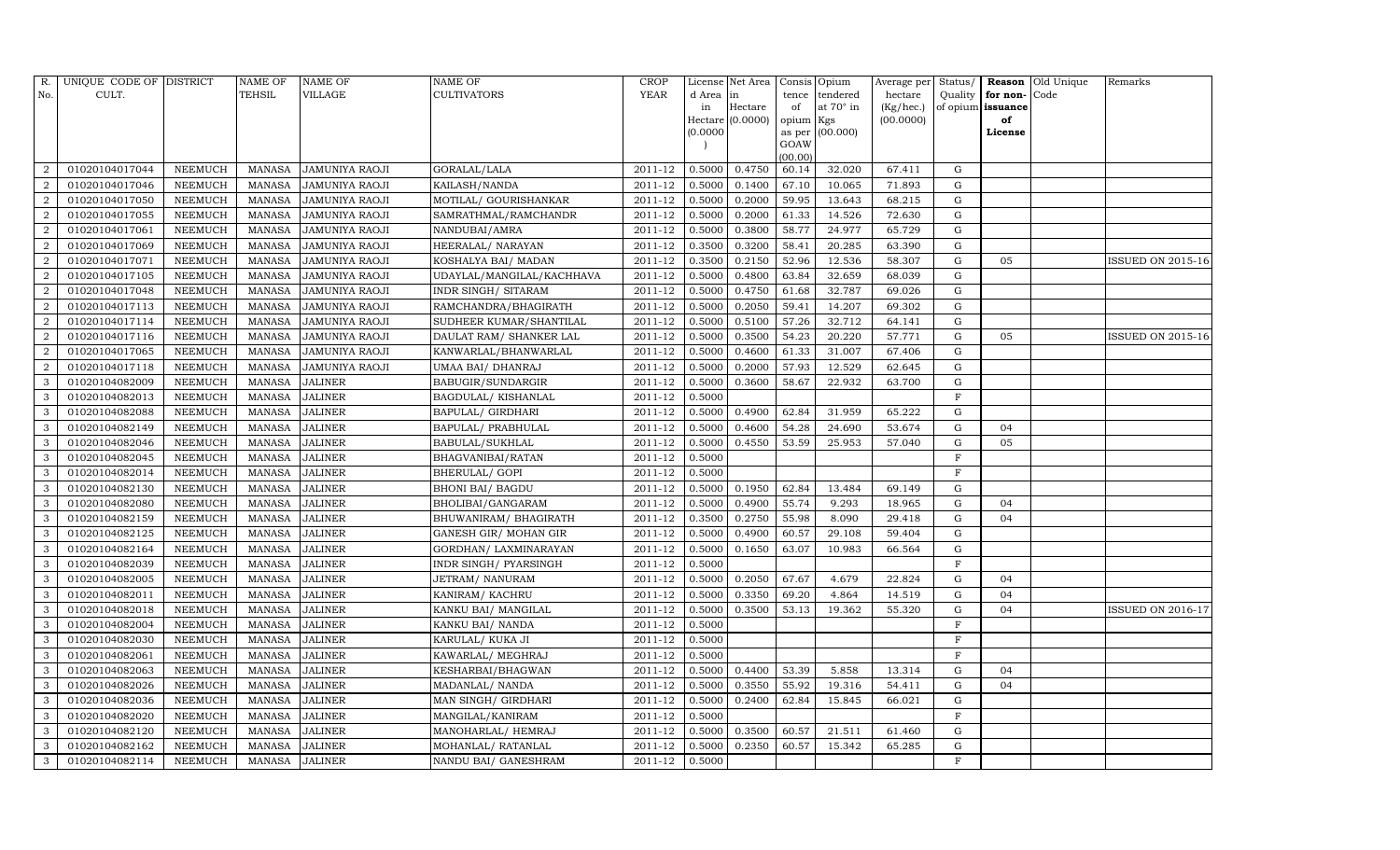| R.             | UNIQUE CODE OF DISTRICT |                 | <b>NAME OF</b> | <b>NAME OF</b>          | <b>NAME OF</b>         | CROP        |           | License Net Area |           | Consis Opium     | Average per | Status/      |                   | <b>Reason</b> Old Unique | Remarks         |
|----------------|-------------------------|-----------------|----------------|-------------------------|------------------------|-------------|-----------|------------------|-----------|------------------|-------------|--------------|-------------------|--------------------------|-----------------|
| No.            | CULT.                   |                 | <b>TEHSIL</b>  | VILLAGE                 | <b>CULTIVATORS</b>     | <b>YEAR</b> | d Area in |                  | tence     | tendered         | hectare     | Quality      | for non-          | Code                     |                 |
|                |                         |                 |                |                         |                        |             | in        | Hectare          | of        | at $70^\circ$ in | (Kg/hec.)   |              | of opium issuance |                          |                 |
|                |                         |                 |                |                         |                        |             |           | Hectare (0.0000) | opium Kgs |                  | (00.0000)   |              | of                |                          |                 |
|                |                         |                 |                |                         |                        |             | (0.0000)  |                  | GOAW      | as per (00.000)  |             |              | License           |                          |                 |
|                |                         |                 |                |                         |                        |             |           |                  | (00.00)   |                  |             |              |                   |                          |                 |
| 3              | 01020104082010          | NEEMUCH         | MANASA         | <b>JALINER</b>          | PRABHULAL/NANA         | 2011-12     | 0.5000    | 0.2400           | 62.84     | 16.329           | 68.038      | G            |                   |                          |                 |
| 3              | 01020104082031          | NEEMUCH         | MANASA         | <b>JALINER</b>          | PRABHULAL/ BHAWAR GIR  | 2011-12     | 0.5000    | 0.2950           | 55.86     | 17.101           | 57.969      | G            |                   |                          |                 |
| 3              | 01020104082050          | NEEMUCH         | MANASA         | <b>JALINER</b>          | PRABHULAL/ LAXMAN      | 2011-12     | 0.5000    |                  |           |                  |             | $\mathbf{F}$ |                   |                          |                 |
| 3              | 01020104082083          | NEEMUCH         | MANASA         | <b>JALINER</b>          | PRAKASH / KANIRAM      | 2011-12     | 0.5000    |                  |           |                  |             | F            |                   |                          |                 |
| 3              | 01020104082023          | NEEMUCH         | MANASA         | <b>JALINER</b>          | RADHESHYAM/BHERULAL    | 2011-12     | 0.5000    |                  |           |                  |             | F            |                   |                          |                 |
| 3              | 01020104082113          | NEEMUCH         | <b>MANASA</b>  | <b>JALINER</b>          | RAMGIR/ NAND GIR       | 2011-12     | 0.5000    | 0.2450           | 59.83     | 15.077           | 61.539      | ${\rm G}$    |                   |                          |                 |
| 3              | 01020104082012          | <b>NEEMUCH</b>  | <b>MANASA</b>  | <b>JALINER</b>          | RAMLAL/HIRA            | 2011-12     | 0.5000    | 0.3800           | 65.78     | 25.344           | 66.695      | G            |                   |                          |                 |
| 3              | 01020104082015          | <b>NEEMUCH</b>  | MANASA         | <b>JALINER</b>          | RAMLAL/ NANURAM        | 2011-12     | 0.5000    |                  |           |                  |             | $\mathbf F$  |                   |                          |                 |
| 3              | 01020104082047          | NEEMUCH         | MANASA         | <b>JALINER</b>          | RAMNARAYAN/KANIRAM     | 2011-12     | 0.5000    | 0.4050           | 51.23     | 8.336            | 20.583      | G            | 04                |                          |                 |
| 3              | 01020104082128          | NEEMUCH         | MANASA         | <b>JALINER</b>          | RAY SINGH/ NANURAM     | 2011-12     | 0.5000    |                  |           |                  |             | $\mathbf F$  |                   |                          |                 |
| 3              | 01020104082001          | <b>NEEMUCH</b>  | <b>MANASA</b>  | <b>JALINER</b>          | SHAMBHU GIR/ SOHAN GIR | 2011-12     | 0.5000    | 0.4700           | 60.98     | 28.060           | 59.702      | G            |                   |                          |                 |
| 3              | 01020104082084          | NEEMUCH         | MANASA         | <b>JALINER</b>          | SHIVRAM/GOPAL          | 2011-12     | 0.5000    |                  |           |                  |             | $\mathbf F$  |                   |                          |                 |
| $\overline{2}$ | 01020104049001          | NEEMUCH         | MANASA         | HATHIPURA MANASA        | BANSHILAL/CHENRAM      | 2011-12     | 0.5000    | 0.2500           | 56.87     | 15.136           | 60.544      | $\mathbf G$  |                   |                          |                 |
| $\overline{2}$ | 01020104049002          | NEEMUCH         | MANASA         | HATHIPURA MANASA        | DHAPUBAI/AMBALAL       | 2011-12     | 0.5000    | 0.3400           | 61.68     | 22.293           | 65.567      | $\bf{I}$     | 02                |                          |                 |
| $\overline{2}$ | 01020104049005          | NEEMUCH         | MANASA         | HATHIPURA MANASA        | CHAMPALAL/CHENRAM      | 2011-12     | 0.5000    | 0.3700           | 57.66     | 22.529           | 60.889      | G            |                   |                          |                 |
| $\overline{2}$ | 01020104049006          | NEEMUCH         | MANASA         | HATHIPURA MANASA        | SHAMBHU/BHANWARLAL     | 2011-12     | 0.5000    |                  |           |                  |             | $\mathbf F$  |                   |                          |                 |
| $\overline{2}$ | 01020104049009          | <b>NEEMUCH</b>  | MANASA         | HATHIPURA MANASA        | CHAGANLAL/BADRILAL     | 2011-12     | 0.5000    | 0.2000           | 62.98     | 13.613           | 68.065      | $\mathbf G$  |                   |                          |                 |
| $\overline{2}$ | 01020104049010          | NEEMUCH         | MANASA         | HATHIPURA MANASA        | RODILAL/KISHANLAL      | 2011-12     | 0.5000    | 0.4000           | 62.55     | 26.780           | 66.951      | ${\rm G}$    |                   |                          | TRANSFER/ UCHED |
| $\overline{a}$ | 01020104049018          | NEEMUCH         | MANASA         | HATHIPURA MANASA        | RAJMAL/KHETA           | 2011-12     | 0.5000    | 0.1200           | 61.08     | 7.626            | 63.550      | G            |                   |                          |                 |
| $\overline{2}$ | 01020104049023          | <b>NEEMUCH</b>  | MANASA         | HATHIPURA MANASA        | DINESH/SHANTILAL       | 2011-12     | 0.5000    |                  |           |                  |             | $\mathbf F$  |                   |                          |                 |
| $\overline{2}$ | 01020104049021          | NEEMUCH         | MANASA         | HATHIPURA MANASA        | CHAMPALAL/MANNALAL     | 2011-12     | 0.5000    | 0.2550           | 61.60     | 16.852           | 66.086      | ${\rm G}$    |                   |                          |                 |
| $\overline{2}$ | 01020104049003          | <b>NEEMUCH</b>  | <b>MANASA</b>  | <b>HATHIPURA MANASA</b> | NOJIBAI/NAGGA          | 2011-12     | 0.5000    | 0.1000           | 68.53     | 7.049            | 70.490      | G            |                   |                          | NAME CHANGE     |
| $\overline{2}$ | 01020104049013          | NEEMUCH         | MANASA         | <b>HATHIPURA MANASA</b> | GABBALAL/NAGGA         | 2011-12     | 0.5000    |                  |           |                  |             | F            |                   |                          |                 |
| $\overline{2}$ | 01020104049025          | <b>NEEMUCH</b>  | MANASA         | HATHIPURA MANASA        | HEERALAL/PRATAP        | 2011-12     | 0.5000    | 0.0750           | 64.38     | 5.003            | 66.707      | G            |                   |                          |                 |
| $\overline{2}$ | 01020104049026          | <b>NEEMUCH</b>  | <b>MANASA</b>  | <b>HATHIPURA MANASA</b> | SURAJMAL/BHAVSINGH     | 2011-12     | 0.5000    | 0.4650           | 61.50     | 29.019           | 62.406      | ${\rm G}$    |                   |                          |                 |
| $\overline{a}$ | 01020104049007          | <b>NEEMUCH</b>  | MANASA         | HATHIPURA MANASA        | KALURAM/BADRILAL       | 2011-12     | 0.5000    | 0.2900           | 58.31     | 18.226           | 62.848      | G            |                   |                          |                 |
| $\overline{2}$ | 01020104049016          | <b>NEEMUCH</b>  | MANASA         | <b>HATHIPURA MANASA</b> | GOPAL/HARIRAM          | 2011-12     | 0.5000    | 0.3000           | 59.37     | 18.812           | 62.706      | ${\rm G}$    |                   |                          |                 |
| $\overline{2}$ | 01020104049017          | ${\tt NEEMUCH}$ | MANASA         | <b>HATHIPURA MANASA</b> | RODILAL/KHETA          | 2011-12     | 0.5000    | 0.1650           | 59.37     | 10.525           | 63.788      | $\mathbf G$  |                   |                          |                 |
| $\overline{2}$ | 01020104049019          | NEEMUCH         | MANASA         | HATHIPURA MANASA        | BADAMBAI/GANGARAM      | 2011-12     | 0.5000    | 0.1600           | 62.55     | 10.902           | 68.138      | G            |                   |                          |                 |
| $\overline{2}$ | 01020104049027          | <b>NEEMUCH</b>  | <b>MANASA</b>  | HATHIPURA MANASA        | BAHADUR/MANSINGH       | 2011-12     | 0.5000    | 0.2150           | 60.57     | 13.836           | 64.353      | ${\rm G}$    |                   |                          |                 |
| $\overline{2}$ | 01020104049028          | NEEMUCH         | MANASA         | HATHIPURA MANASA        | HALIBAI/CHATARSINGH    | 2011-12     | 0.5000    |                  |           |                  |             | F            |                   |                          |                 |
| $\overline{2}$ | 01020104049024          | <b>NEEMUCH</b>  | <b>MANASA</b>  | HATHIPURA MANASA        | CHOUSARBAI/KHETA       | 2011-12     | 0.3500    |                  |           |                  |             | $\mathbf F$  |                   |                          |                 |
| $\overline{2}$ | 01020104049030          | <b>NEEMUCH</b>  | MANASA         | HATHIPURA MANASA        | KARULAL/KESHURAM       | 2011-12     | 0.5000    | 0.3850           | 62.55     | 26.334           | 68.400      | ${\rm G}$    |                   |                          |                 |
| $\overline{2}$ | 01020104049029          | <b>NEEMUCH</b>  | <b>MANASA</b>  | <b>HATHIPURA MANASA</b> | DASHRATH / ONKARLAL    | 2011-12     | 0.5000    |                  |           |                  |             | $\mathbf F$  |                   |                          |                 |
| 2              | 01020104049031          | NEEMUCH         | MANASA         | HATHIPURA MANASA        | HEMIBAI/MANGILAL       | 2011-12     | 0.5000    | 0.1200           | 65.38     | 8.257            | 68.808      | ${\rm G}$    |                   |                          |                 |
| $\overline{2}$ | 01020104039002          | <b>NEEMUCH</b>  | MANASA         | <b>HASPURA</b>          | MATHURI/HARLAL         | 2011-12     | 0.5000    | 0.4800           | 58.78     | 30.087           | 62.681      | G            |                   |                          |                 |
| 2              | 01020104039008          | <b>NEEMUCH</b>  | MANASA         | <b>HASPURA</b>          | RAMSUKH/DEVILAL        | 2011-12     | 0.5000    | 0.3250           | 60.32     | 19.992           | 61.513      | G            |                   |                          |                 |
| $\overline{a}$ | 01020104039009          | NEEMUCH         | MANASA         | <b>HASPURA</b>          | RAMLAL/BHERU BOHRA     | 2011-12     | 0.5000    | 0.2550           | 58.76     | 16.277           | 63.831      | G            |                   |                          |                 |
| $\overline{2}$ | 01020104039010          | <b>NEEMUCH</b>  | MANASA         | <b>HASPURA</b>          | DALURAM/CHUNNILAL      | 2011-12     | 0.5000    | 0.1250           | 63.51     | 8.864            | 70.913      | G            |                   |                          |                 |
| $\overline{2}$ | 01020104039012          | <b>NEEMUCH</b>  |                | MANASA HASPURA          | NANDLAL/UDA            | 2011-12     | 0.5000    | 0.3350           | 57.92     | 21.339           | 63.699      | G            |                   |                          |                 |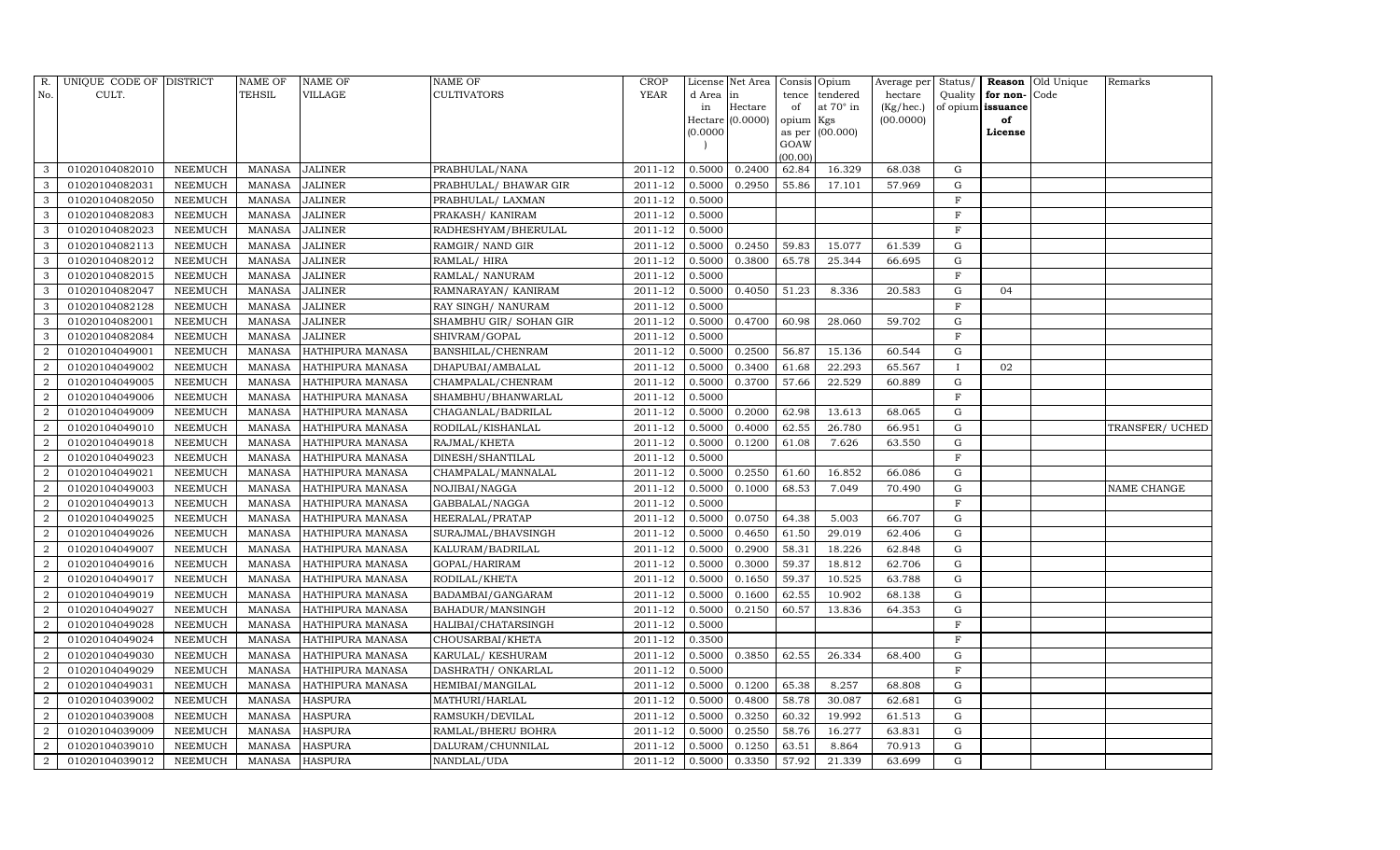| R.                          | UNIQUE CODE OF DISTRICT |                | <b>NAME OF</b> | NAME OF        | <b>NAME OF</b>          | <b>CROP</b> |           | License Net Area |                 | Consis Opium | Average per        | Status/      | Reason                   | Old Unique | Remarks           |
|-----------------------------|-------------------------|----------------|----------------|----------------|-------------------------|-------------|-----------|------------------|-----------------|--------------|--------------------|--------------|--------------------------|------------|-------------------|
| No.                         | CULT.                   |                | TEHSIL         | VILLAGE        | <b>CULTIVATORS</b>      | <b>YEAR</b> | d Area in |                  | tence           | tendered     | hectare            | Quality      | for non-                 | Code       |                   |
|                             |                         |                |                |                |                         |             | in        | Hectare          | of              | at 70° in    | $(Kg/ {\rm hec.})$ |              | of opium <b>issuance</b> |            |                   |
|                             |                         |                |                |                |                         |             |           | Hectare (0.0000) | opium Kgs       |              | (00.0000)          |              | of                       |            |                   |
|                             |                         |                |                |                |                         |             | (0.0000)  |                  | as per          | (00.000)     |                    |              | License                  |            |                   |
|                             |                         |                |                |                |                         |             |           |                  | GOAW<br>(00.00) |              |                    |              |                          |            |                   |
|                             | 01020104039019          | NEEMUCH        | MANASA         | <b>HASPURA</b> | GOPAL/KASHIRAM          | 2011-12     | 0.5000    | 0.1850           | 63.78           | 12.929       | 69.886             | $\mathbf{I}$ | 02                       |            |                   |
|                             | 01020104039020          | NEEMUCH        | <b>MANASA</b>  | <b>HASPURA</b> | GOVERDHANLAL/SHANKARLAL | 2011-12     | 0.5000    | 0.2850           | 63.51           | 19.371       | 67.968             | G            |                          |            |                   |
| $\overline{2}$              | 01020104039021          | NEEMUCH        | <b>MANASA</b>  | <b>HASPURA</b> | BHANWARLAL/BHOLARAM     | 2011-12     | 0.3500    | 0.1500           | 58.94           | 9.826        | 65.507             | G            |                          |            |                   |
| $\overline{2}$              | 01020104039031          | NEEMUCH        | MANASA         | <b>HASPURA</b> | BAGDIRAM/RAMA           | 2011-12     | 0.5000    | 0.1750           | 58.94           | 11.392       | 65.097             | G            |                          |            |                   |
| $\overline{2}$              | 01020104039035          | NEEMUCH        | <b>MANASA</b>  | <b>HASPURA</b> | RAMCHANDRA/NARAYAN      | 2011-12     | 0.5000    | 0.3150           | 61.89           | 21.308       | 67.644             | G            |                          |            |                   |
| $\overline{2}$              | 01020104039036          | NEEMUCH        | <b>MANASA</b>  | <b>HASPURA</b> | BHUWANA/GENDA           | 2011-12     | 0.5000    |                  |                 |              |                    | $\rm F$      |                          |            |                   |
| $\mathcal{D}$               | 01020104039037          | NEEMUCH        | <b>MANASA</b>  | <b>HASPURA</b> | BHANWARLAL/JAGANNATH    | 2011-12     | 0.3500    | 0.3400           | 57.99           | 20.943       | 61.597             | G            |                          |            |                   |
| 2                           | 01020104039040          | NEEMUCH        | <b>MANASA</b>  | <b>HASPURA</b> | AYODHYABAI/BADRILAL     | 2011-12     | 0.5000    | 0.4650           | 57.02           | 28.176       | 60.594             | G            |                          |            | NAME CHANGE       |
| $\mathcal{D}$               | 01020104039044          | NEEMUCH        | <b>MANASA</b>  | <b>HASPURA</b> | MOHANLAL/KALU           | 2011-12     | 0.5000    | 0.2700           | 63.51           | 18.636       | 69.022             | G            |                          |            |                   |
|                             | 01020104039051          | NEEMUCH        | MANASA         | <b>HASPURA</b> | LALIBAI/BHERULAL        | 2011-12     | 0.5000    | 0.1600           | 61.89           | 7.621        | 47.631             | G            | 04                       |            | ISSUED ON 2016-17 |
| $\overline{2}$              | 01020104039074          | NEEMUCH        | <b>MANASA</b>  | <b>HASPURA</b> | FULCHANDRA/BHANWARLAL   | 2011-12     | 0.5000    | 0.3150           | 62.45           | 20.020       | 63.555             | G            |                          |            |                   |
| $\mathcal{D}$               | 01020104039075          | NEEMUCH        | <b>MANASA</b>  | <b>HASPURA</b> | RAMPRASAD/DEVRAM        | 2011-12     | 0.5000    | 0.2550           | 62.45           | 17.691       | 69.377             | G            |                          |            |                   |
|                             | 01020104039078          | NEEMUCH        | <b>MANASA</b>  | <b>HASPURA</b> | AMRITRAM/GHASIRAM       | 2011-12     | 0.5000    | 0.3850           | 59.68           | 23.872       | 62.005             | G            |                          |            |                   |
| $\overline{2}$              | 01020104039079          | NEEMUCH        | <b>MANASA</b>  | <b>HASPURA</b> | SURESHCHANDRA/MOHANLAL  | 2011-12     | 0.5000    | 0.3550           | 65.78           | 23.794       | 67.025             | G            |                          |            |                   |
| $\overline{2}$              | 01020104039080          | NEEMUCH        | <b>MANASA</b>  | <b>HASPURA</b> | MANGILAL/UDA            | 2011-12     | 0.5000    | 0.4700           | 56.02           | 28.018       | 59.613             | G            |                          |            |                   |
| $\mathcal{D}_{\alpha}$      | 01020104039028          | NEEMUCH        | <b>MANASA</b>  | <b>HASPURA</b> | JANIBAI/ONKAR           | 2011-12     | 0.3500    | 0.0800           | 59.35           | 5.130        | 64.125             | G            |                          |            |                   |
|                             | 01020104039082          | NEEMUCH        | <b>MANASA</b>  | <b>HASPURA</b> | KANWARLAL/DEVILAL       | 2011-12     | 0.5000    |                  |                 |              |                    | $\mathbf{F}$ |                          |            |                   |
| $\overline{2}$              | 01020104039091          | NEEMUCH        | <b>MANASA</b>  | <b>HASPURA</b> | KASHIRAM/HEERALAL       | 2011-12     | 0.5000    | 0.1500           | 61.89           | 9.814        | 65.427             | G            |                          |            |                   |
| 2                           | 01020104039095          | NEEMUCH        | <b>MANASA</b>  | <b>HASPURA</b> | KARULAL/PYARA           | 2011-12     | 0.5000    | 0.2200           | 58.50           | 13.605       | 61.841             | ${\rm G}$    |                          |            |                   |
| $\mathcal{D}$               | 01020104039096          | NEEMUCH        | <b>MANASA</b>  | <b>HASPURA</b> | DEVILAL/RAMLAL          | 2011-12     | 0.5000    | 0.1400           | 60.62           | 9.076        | 64.829             | $\mathbf G$  |                          |            |                   |
|                             | 01020104039099          | NEEMUCH        | <b>MANASA</b>  | <b>HASPURA</b> | KANHAIYALAL/DEVILAL     | 2011-12     | 0.5000    | 0.2150           | 63.51           | 14.008       | 65.153             | G            |                          |            |                   |
| $\overline{2}$              | 01020104039102          | NEEMUCH        | <b>MANASA</b>  | <b>HASPURA</b> | RAMPRASAD/RATANLAL      | 2011-12     | 0.5000    | 0.4700           | 65.78           | 31.292       | 66.579             | G            |                          |            |                   |
| 2                           | 01020104039103          | NEEMUCH        | MANASA         | <b>HASPURA</b> | SHANTIBAI/MOTILAL       | 2011-12     | 0.5000    | 0.3050           | 60.32           | 18.613       | 61.026             | G            |                          |            |                   |
| $\overline{2}$              | 01020104039083          | NEEMUCH        | <b>MANASA</b>  | <b>HASPURA</b> | MANNALAL/KASHIRAM       | 2011-12     | 0.5000    | 0.3300           | 52.66           | 18.687       | 56.627             | ${\rm G}$    | 05                       |            | ISSUED ON 2015-16 |
| $\overline{2}$              | 01020104039030          | NEEMUCH        | <b>MANASA</b>  | <b>HASPURA</b> | CHATARBHUJ/NANDA        | 2011-12     | 0.5000    | 0.2650           | 58.78           | 16.156       | 60.966             | G            |                          |            |                   |
| $\mathcal{D}$               | 01020104039111          | NEEMUCH        | <b>MANASA</b>  | <b>HASPURA</b> | RAMKISHAN/PRITHAVIRAJ   | 2011-12     | 0.5000    | 0.4050           | 62.45           | 25.640       | 63.309             | G            |                          |            |                   |
| 2                           | 01020104039112          | NEEMUCH        | MANASA         | <b>HASPURA</b> | SHAMBHULAL/PRITHAVIRAJ  | 2011-12     | 0.5000    | 0.2000           | 54.77           | 11.283       | 56.415             | G            | 05                       |            | ISSUED ON 2015-16 |
|                             | 01020104039032          | NEEMUCH        | <b>MANASA</b>  | <b>HASPURA</b> | DHANNA/BHAGWAN          | 2011-12     | 0.5000    |                  |                 |              |                    | F            |                          |            |                   |
| $\mathcal{D}_{\mathcal{L}}$ | 01020104039059          | NEEMUCH        | <b>MANASA</b>  | <b>HASPURA</b> | BHERULAL/RATANLAL       | 2011-12     | 0.5000    |                  |                 |              |                    | $\mathbf F$  |                          |            |                   |
| $\overline{2}$              | 01020104039113          | NEEMUCH        | <b>MANASA</b>  | <b>HASPURA</b> | BHAGIRATH/KISHANLAL     | 2011-12     | 0.5000    | 0.0950           | 61.99           | 6.252        | 65.811             | ${\rm G}$    |                          |            |                   |
| $\mathcal{D}$               | 01020104039013          | NEEMUCH        | <b>MANASA</b>  | <b>HASPURA</b> | AVANTIBAI/DEVILAL       | 2011-12     | 0.5000    | 0.1000           | 60.37           | 6.201        | 62.010             | ${\rm G}$    |                          |            |                   |
|                             | 01020104039023          | NEEMUCH        | <b>MANASA</b>  | <b>HASPURA</b> | <b>BALRAM/KASHIRAM</b>  | 2011-12     | 0.5000    | 0.3100           | 58.94           | 20.208       | 65.187             | G            |                          |            |                   |
| $\mathcal{D}_{\mathcal{L}}$ | 01020104039001          | NEEMUCH        | <b>MANASA</b>  | <b>HASPURA</b> | DAKHIBAI/CHUNNILAL      | 2011-12     | 0.5000    | 0.1600           | 58.78           | 10.295       | 64.343             | G            |                          |            |                   |
| $\overline{2}$              | 01020104039088          | NEEMUCH        | <b>MANASA</b>  | <b>HASPURA</b> | DEVILAL/BHERULAL        | 2011-12     | 0.5000    | 0.2800           | 61.99           | 19.801       | 70.718             | G            |                          |            |                   |
| 2                           | 01020104039089          | NEEMUCH        | <b>MANASA</b>  | <b>HASPURA</b> | DEVILAL/CHATARBHUJ      | 2011-12     | 0.5000    | 0.2400           | 61.99           | 15.374       | 64.058             | G            |                          |            |                   |
| $\overline{2}$              | 01020104039038          | <b>NEEMUCH</b> | <b>MANASA</b>  | <b>HASPURA</b> | JANIBAI/BHERULAL        | 2011-12     | 0.5000    | 0.3750           | 61.34           | 24.641       | 65.710             | G            |                          |            |                   |
| $\mathcal{D}$               | 01020104039006          | NEEMUCH        | <b>MANASA</b>  | <b>HASPURA</b> | KAMERIBAI/RAMLAL        | 2011-12     | 0.5000    | 0.1250           | 64.88           | 9.009        | 72.072             | G            |                          |            |                   |
| 2                           | 01020104039029          | <b>NEEMUCH</b> | <b>MANASA</b>  | <b>HASPURA</b> | KANWARLAL/RODILAL       | 2011-12     | 0.5000    | 0.2600           | 62.28           | 17.083       | 65.704             | ${\rm G}$    |                          |            |                   |
| $\mathcal{D}$               | 01020104039007          | NEEMUCH        | <b>MANASA</b>  | <b>HASPURA</b> | MANGILAL/KACHRU         | 2011-12     | 0.5000    |                  |                 |              |                    | F            |                          |            |                   |
| $\overline{2}$              | 01020104039087          | NEEMUCH        |                | MANASA HASPURA | RAMESHCHANDRA/BHERULAL  | 2011-12     | 0.3500    | 0.3450           | 60.32           | 21.026       | 60.944             | G            |                          |            |                   |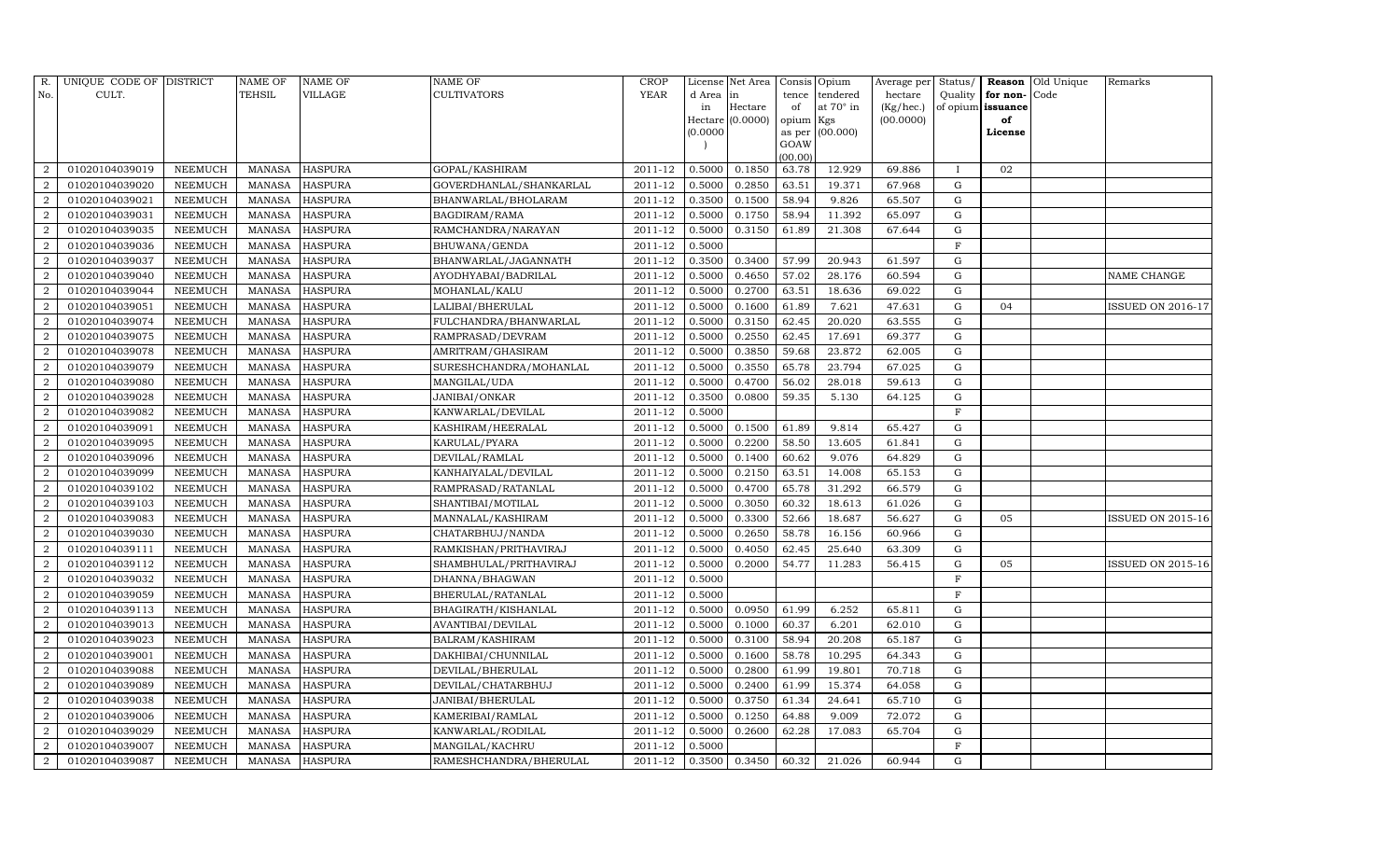|                | R. UNIQUE CODE OF DISTRICT |                | <b>NAME OF</b> | <b>NAME OF</b>       | <b>NAME OF</b>             | <b>CROP</b> |          | License Net Area Consis Opium |                     |                  | Average per | Status/      |               | Reason Old Unique | Remarks                        |  |
|----------------|----------------------------|----------------|----------------|----------------------|----------------------------|-------------|----------|-------------------------------|---------------------|------------------|-------------|--------------|---------------|-------------------|--------------------------------|--|
| No.            | CULT.                      |                | TEHSIL         | VILLAGE              | <b>CULTIVATORS</b>         | YEAR        | d Area   | in                            | tence               | tendered         | hectare     | Quality      | for non-Code  |                   |                                |  |
|                |                            |                |                |                      |                            |             | in       | Hectare                       | of                  | at $70^\circ$ in | (Kg/hec.)   | of opium     | issuance      |                   |                                |  |
|                |                            |                |                |                      |                            |             | (0.0000) | Hectare $(0.0000)$            | opium Kgs<br>as per | (00.000)         | (00.0000)   |              | of<br>License |                   |                                |  |
|                |                            |                |                |                      |                            |             |          |                               | GOAW                |                  |             |              |               |                   |                                |  |
|                |                            |                |                |                      |                            |             |          |                               | (00.00)             |                  |             |              |               |                   |                                |  |
| 2              | 01020104039025             | NEEMUCH        | MANASA         | <b>HASPURA</b>       | SRIRAM/DAMARLAL            | 2011-12     | 0.3500   | 0.3050                        | 62.99               | 19.833           | 65.026      | G            |               |                   |                                |  |
| $\overline{2}$ | 01020104039106             | <b>NEEMUCH</b> | MANASA         | <b>HASPURA</b>       | MANGILAL/PARTHA            | 2011-12     | 0.3500   |                               |                     |                  |             | F            |               |                   |                                |  |
| 3              | 01020104067010             | NEEMUCH        | MANASA         | <b>GANGNIA KHEDI</b> | <b>BHULI BAI/ TULSIRAM</b> | 2011-12     | 0.5000   | 0.1950                        | 56.08               | 12.185           | 62.487      | G            |               |                   |                                |  |
| 3              | 01020104067013             | NEEMUCH        | MANASA         | <b>GANGNIA KHEDI</b> | GITA BAI/ MANGILAL         | 2011-12     | 0.5000   |                               |                     |                  |             | F            |               |                   |                                |  |
| 3              | 01020104067015             | NEEMUCH        | <b>MANASA</b>  | <b>GANGNIA KHEDI</b> | KACHRU/KAVARLAL            | 2011-12     | 0.5000   |                               |                     |                  |             | F            |               |                   |                                |  |
| 3              | 01020104067021             | <b>NEEMUCH</b> | MANASA         | <b>GANGNIA KHEDI</b> | BHAWAR BAI/ BAPULAL        | 2011-12     | 0.5000   | 0.2500                        | 57.37               | 14.359           | 57.436      | G            |               |                   |                                |  |
| 3              | 01020104067022             | <b>NEEMUCH</b> | <b>MANASA</b>  | <b>GANGNIA KHEDI</b> | GANESHRAM/ NATHU           | 2011-12     | 0.5000   |                               |                     |                  |             | $\mathbf F$  |               |                   |                                |  |
| 3              | 01020104067028             | <b>NEEMUCH</b> | <b>MANASA</b>  | <b>GANGNIA KHEDI</b> | DURGASHANKAR/ KALURAM      | 2011-12     | 0.3500   |                               |                     |                  |             | $\mathbf F$  |               |                   |                                |  |
| 3              | 01020104067032             | <b>NEEMUCH</b> | <b>MANASA</b>  | <b>GANGNIA KHEDI</b> | MANGILAL/LALARAM           | 2011-12     | 0.5000   |                               |                     |                  |             | $\mathbf F$  |               |                   |                                |  |
| 3              | 01020104067003             | <b>NEEMUCH</b> | <b>MANASA</b>  | <b>GANGNIA KHEDI</b> | BHERULAL/LALA              | 2011-12     | 0.5000   |                               |                     |                  |             | F            |               |                   |                                |  |
| 3              | 01020104067039             | <b>NEEMUCH</b> | MANASA         | <b>GANGNIA KHEDI</b> | BAPULAL/ DEVA              | 2011-12     | 0.5000   |                               |                     |                  |             | F            |               |                   |                                |  |
| 3              | 01020104067040             | <b>NEEMUCH</b> | MANASA         | <b>GANGNIA KHEDI</b> | RAMNARAYAN/DALLA           | 2011-12     | 0.5000   |                               |                     |                  |             | F            |               |                   |                                |  |
| 3              | 01020104067038             | NEEMUCH        | <b>MANASA</b>  | <b>GANGNIA KHEDI</b> | BAGDULAL/KASHIRAM          | 2011-12     | 0.5000   |                               |                     |                  |             | F            |               |                   |                                |  |
|                | 01020104023001             | <b>NEEMUCH</b> | <b>MANASA</b>  | <b>GAFARDA</b>       | TULSIBAI/NONDRAM           | 2011-12     | 0.5000   | 0.1950                        | 56.97               | 11.809           | 60.559      | G            |               |                   |                                |  |
|                | 01020104023002             | <b>NEEMUCH</b> | <b>MANASA</b>  | <b>GAFARDA</b>       | MATHRIBAI/MODIRAM          | 2011-12     | 0.5000   | 0.5000                        | 60.29               | 32.367           | 64.734      | G            |               |                   | NAME CHANGE                    |  |
|                | 01020104023006             | <b>NEEMUCH</b> | <b>MANASA</b>  | <b>GAFARDA</b>       | LAHRIBAI/NANALAL           | 2011-12     | 0.5000   | 0.2000                        | 64.28               | 13.811           | 69.055      | G            |               |                   |                                |  |
|                | 01020104023009             | <b>NEEMUCH</b> | <b>MANASA</b>  | <b>GAFARDA</b>       | SHANTILAL/MODIRAM          | 2011-12     | 0.5000   | 0.5000                        | 62.68               | 32.397           | 64.794      | G            |               |                   |                                |  |
|                | 01020104023004             | <b>NEEMUCH</b> | <b>MANASA</b>  | <b>GAFARDA</b>       | MANGIBAI/MODIRAM           | 2011-12     | 0.5000   | 0.2000                        | 61.07               | 13.182           | 65.910      | G            |               |                   |                                |  |
|                | 01020104023037             | <b>NEEMUCH</b> | <b>MANASA</b>  | <b>GAFARDA</b>       | BHERULAL/MEGHRAJ           | 2011-12     | 0.5000   | 0.1450                        | 62.03               | 9.632            | 66.428      | G            | 09            |                   | NAME CHANGE AND ISSUED 2018-19 |  |
|                | 01020104023041             | NEEMUCH        | <b>MANASA</b>  | <b>GAFARDA</b>       | MOTILAL/NARAYAN            | 2011-12     | 0.5000   | 0.3500                        | 65.16               | 24.333           | 69.523      | G            |               |                   |                                |  |
|                | 01020104023043             | <b>NEEMUCH</b> | <b>MANASA</b>  | <b>GAFARDA</b>       | AMRITLAL/NANDLAL           | 2011-12     | 0.5000   | 0.2500                        | 59.53               | 15.835           | 63.340      | $\mathbf G$  |               |                   |                                |  |
|                | 01020104023052             | <b>NEEMUCH</b> | MANASA         | <b>GAFARDA</b>       | KACHRULAL/MODIRAM          | 2011-12     | 0.5000   | 0.2000                        | 64.28               | 13.416           | 67.080      | G            |               |                   |                                |  |
|                | 01020104023053             | NEEMUCH        | MANASA         | <b>GAFARDA</b>       | BHANWARLAL/NONDRAM         | 2011-12     | 0.5000   | 0.3050                        | 59.53               | 19.492           | 63.908      | G            |               |                   |                                |  |
| 2              | 01020104041001             | <b>NEEMUCH</b> | MANASA         | <b>DURGPURA</b>      | RAMLAL/NARAYAN             | 2011-12     | 0.5000   | 0.2550                        | 59.62               | 15.425           | 60.490      | G            |               |                   |                                |  |
| $\mathcal{D}$  | 01020104041002             | <b>NEEMUCH</b> | <b>MANASA</b>  | <b>DURGPURA</b>      | KANHAIYALAL/CHAMPA         | 2011-12     | 0.5000   | 0.4300                        | 60.16               | 27.828           | 64.716      | ${\rm G}$    |               |                   |                                |  |
| $\overline{2}$ | 01020104041003             | <b>NEEMUCH</b> | <b>MANASA</b>  | <b>DURGPURA</b>      | BHULIBAI/RAMRATAN          | 2011-12     | 0.5000   | 0.3850                        |                     | 25.388           | 65.943      | ${\rm G}$    |               |                   |                                |  |
| $\mathcal{D}$  | 01020104041005             | <b>NEEMUCH</b> | <b>MANASA</b>  | <b>DURGPURA</b>      | RAJARAM/GIRDHARI           | 2011-12     | 0.5000   | 0.4550                        | 60.16               | 29.117           | 63.993      | G            |               |                   |                                |  |
| 2              | 01020104041006             | <b>NEEMUCH</b> | MANASA         | <b>DURGPURA</b>      | BAGDURAM/GHASI             | 2011-12     | 0.5000   | 0.2650                        | 55.69               | 15.959           | 60.223      | G            |               |                   |                                |  |
| 2              | 01020104041010             | NEEMUCH        | <b>MANASA</b>  | <b>DURGPURA</b>      | PANNALAL/BALA              | 2011-12     | 0.5000   | 0.4800                        | 56.55               | 28.534           | 59.446      | $\mathbf{I}$ | 02            |                   |                                |  |
| $\overline{2}$ | 01020104041009             | <b>NEEMUCH</b> | <b>MANASA</b>  | <b>DURGPURA</b>      | KAMLABAI/LAXMINARAYAN      | 2011-12     | 0.5000   |                               |                     |                  |             | F            |               |                   |                                |  |
| 2              | 01020104041015             | NEEMUCH        | MANASA         | <b>DURGPURA</b>      | RAMESHWAR/NATHURAM         | $2011 - 12$ | 0.5000   | 0.2500                        | 66.50               | 16.882           | 67.528      | G            |               |                   |                                |  |
| $\overline{2}$ | 01020104041017             | <b>NEEMUCH</b> | <b>MANASA</b>  | <b>DURGPURA</b>      | RAMKISHAN/KARU             | 2011-12     | 0.5000   | 0.4350                        | 62.90               | 28.664           | 65.894      | G            |               |                   |                                |  |
| $\overline{2}$ | 01020104041021             | <b>NEEMUCH</b> | <b>MANASA</b>  | <b>DURGPURA</b>      | TULSIRAM/KANWARLAL         | 2011-12     | 0.5000   | 0.2200                        | 62.90               | 15.402           | 70.009      | $\mathbf G$  |               |                   |                                |  |
| $\overline{2}$ | 01020104041023             | <b>NEEMUCH</b> | MANASA         | <b>DURGPURA</b>      | MANGILAL/LALURAM           | 2011-12     | 0.5000   | 0.4450                        | 56.96               | 27.577           | 61.971      | G            |               |                   |                                |  |
| 2              | 01020104041025             | <b>NEEMUCH</b> | <b>MANASA</b>  | <b>DURGPURA</b>      | DALU/ONKAR                 | 2011-12     | 0.5000   | 0.3500                        | 57.85               | 21.743           | 62.123      | G            |               |                   |                                |  |
| 2              | 01020104041038             | <b>NEEMUCH</b> | MANASA         | <b>DURGPURA</b>      | DEUBAI/MANGILAL            | 2011-12     | 0.5000   | 0.5050                        | 61.05               | 33.621           | 66.576      | G            |               |                   |                                |  |
| $\overline{2}$ | 01020104041007             | <b>NEEMUCH</b> | MANASA         | <b>DURGPURA</b>      | VARDICHAND/KASHIRAM        | 2011-12     | 0.5000   | 0.2500                        | 63.11               | 16.472           | 65.888      | G            |               |                   |                                |  |
| $\overline{2}$ | 01020104041042             | <b>NEEMUCH</b> | <b>MANASA</b>  | <b>DURGPURA</b>      | RADHESHYAM/KISHANLAL       | 2011-12     | 0.5000   | 0.2850                        | 59.17               | 17.937           | 62.937      | G            |               |                   |                                |  |
| $\overline{2}$ | 01020104041039             | <b>NEEMUCH</b> | <b>MANASA</b>  | <b>DURGPURA</b>      | RAMKANYABAI/RAMGOPAL       | 2011-12     | 0.5000   | 0.2750                        | 59.62               | 17.877           | 65.007      | G            |               |                   |                                |  |
| $\overline{2}$ | 01020104041040             | <b>NEEMUCH</b> |                | MANASA DURGPURA      | RAMNATH/DEVA               | 2011-12     | 0.5000   | 0.2150                        | 57.45               | 13.837           | 64.358      | G            |               |                   |                                |  |
|                |                            |                |                |                      |                            |             |          |                               |                     |                  |             |              |               |                   |                                |  |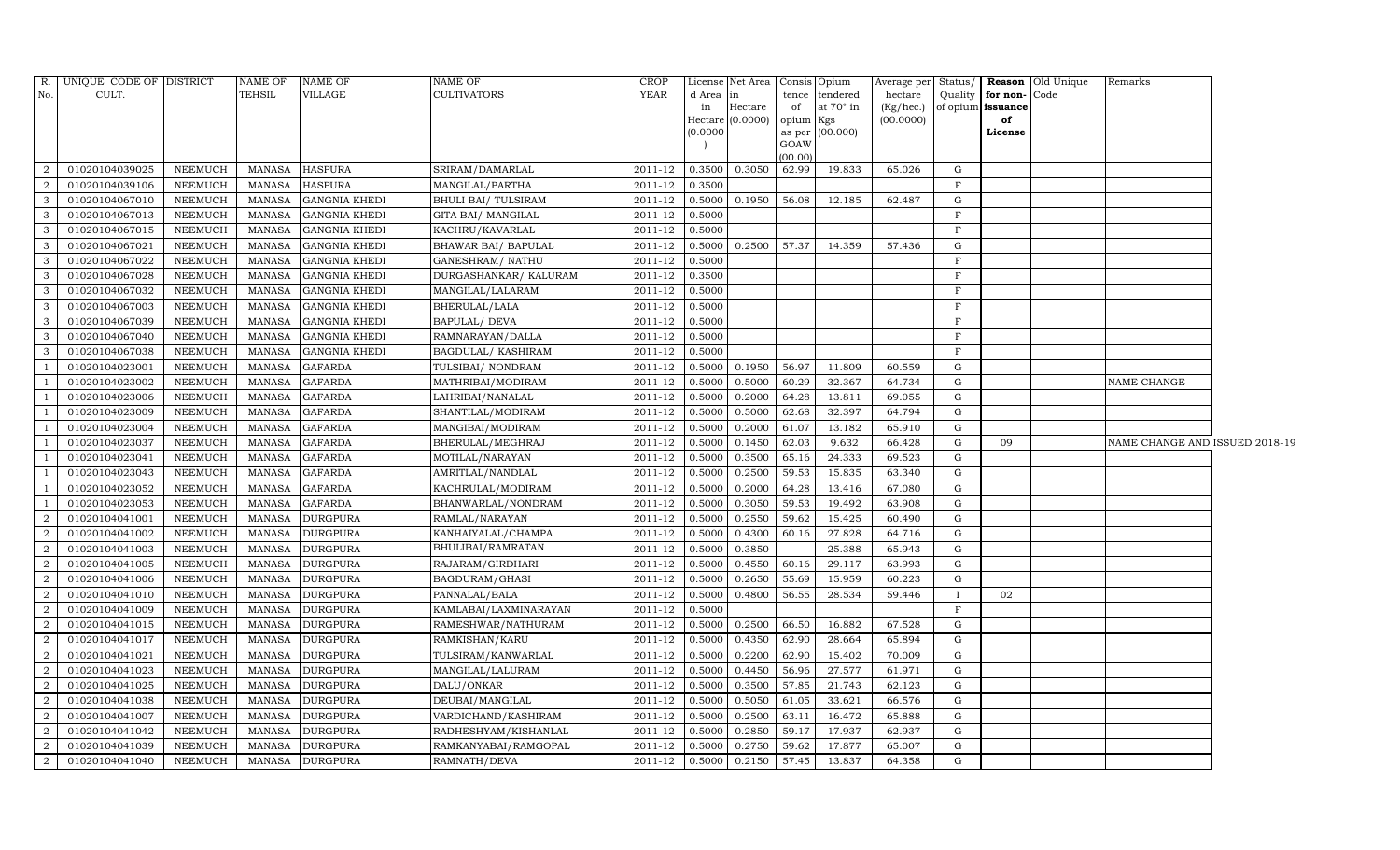| R.             | UNIQUE CODE OF DISTRICT |                | <b>NAME OF</b> | <b>NAME OF</b>  | <b>NAME OF</b>                 | <b>CROP</b> |          | License Net Area   Consis   Opium |           |                  | Average per | Status/      |                   | Reason Old Unique | Remarks            |
|----------------|-------------------------|----------------|----------------|-----------------|--------------------------------|-------------|----------|-----------------------------------|-----------|------------------|-------------|--------------|-------------------|-------------------|--------------------|
| No.            | CULT.                   |                | TEHSIL         | <b>VILLAGE</b>  | <b>CULTIVATORS</b>             | <b>YEAR</b> | d Area   | in                                | tence     | tendered         | hectare     | Quality      | for non-Code      |                   |                    |
|                |                         |                |                |                 |                                |             | in       | Hectare                           | of        | at $70^\circ$ in | (Kg/hec.)   |              | of opium issuance |                   |                    |
|                |                         |                |                |                 |                                |             | (0.0000) | Hectare (0.0000)                  | opium Kgs | as per (00.000)  | (00.0000)   |              | of                |                   |                    |
|                |                         |                |                |                 |                                |             |          |                                   | GOAW      |                  |             |              | License           |                   |                    |
|                |                         |                |                |                 |                                |             |          |                                   | (00.00)   |                  |             |              |                   |                   |                    |
| $\overline{2}$ | 01020104041041          | <b>NEEMUCH</b> | <b>MANASA</b>  | <b>DURGPURA</b> | MANKUNWAR/FAKIRCHAND           | 2011-12     | 0.3500   |                                   |           |                  |             | $\mathbf N$  | 08                |                   |                    |
| $\overline{2}$ | 01020104041004          | <b>NEEMUCH</b> | <b>MANASA</b>  | <b>DURGPURA</b> | DHANNIBAI/KALU                 | 2011-12     | 0.3500   | 0.2400                            | 59.62     | 15.382           | 64.092      | G            |                   |                   |                    |
|                | 01020104029003          | <b>NEEMUCH</b> | <b>MANASA</b>  | <b>DHAMNIYA</b> | KACHRULAL/DEVILAL MATA JANIBAI | 2011-12     | 0.3500   | 0.3000                            | 67.18     | 20.999           | 69.997      | ${\rm G}$    |                   |                   | NAME CHANGE        |
|                | 01020104029004          | <b>NEEMUCH</b> | <b>MANASA</b>  | <b>DHAMNIYA</b> | UDAIRAM/GANGARAM               | 2011-12     | 0.5000   | 0.4350                            | 66.56     | 30.789           | 70.779      | ${\rm G}$    |                   |                   |                    |
|                | 01020104029007          | <b>NEEMUCH</b> | <b>MANASA</b>  | <b>DHAMNIYA</b> | <b>BHURALAL/ MANGU</b>         | 2011-12     | 0.5000   | 0.4100                            | 62.03     | 28.419           | 69.315      | ${\rm G}$    |                   |                   |                    |
|                | 01020104029012          | <b>NEEMUCH</b> | <b>MANASA</b>  | <b>DHAMNIYA</b> | JAMNI BAI/ DUDHA NATHA         | 2011-12     | 0.5000   | 0.4650                            | 63.52     | 31.833           | 68.458      | ${\rm G}$    |                   |                   |                    |
|                | 01020104029016          | <b>NEEMUCH</b> | <b>MANASA</b>  | <b>DHAMNIYA</b> | ASHOKKUMAR/NARAYANDAS          | 2011-12     | 0.5000   | 0.2200                            | 63.52     | 14.991           | 68.141      | ${\rm G}$    |                   |                   |                    |
|                | 01020104029017          | <b>NEEMUCH</b> | <b>MANASA</b>  | <b>DHAMNIYA</b> | HANSRAJ/PYARA                  | 2011-12     | 0.5000   | 0.2950                            | 62.03     | 19.664           | 66.658      | ${\rm G}$    |                   |                   |                    |
|                | 01020104029024          | <b>NEEMUCH</b> | <b>MANASA</b>  | <b>DHAMNIYA</b> | RAJU/ MANGILAL                 | 2011-12     | 0.5000   | 0.4250                            | 60.61     | 27.881           | 65.602      | G            |                   |                   |                    |
|                | 01020104029027          | <b>NEEMUCH</b> | <b>MANASA</b>  | <b>DHAMNIYA</b> | DHANRAJ/NARAYAN                | 2011-12     | 0.5000   | 0.5000                            | 64.68     | 34.234           | 68.468      | ${\rm G}$    |                   |                   |                    |
|                | 01020104029029          | <b>NEEMUCH</b> | <b>MANASA</b>  | <b>DHAMNIYA</b> | SHANTILAL/MANNALAL             | 2011-12     | 0.5000   | 0.5000                            | 64.19     | 33.929           | 67.858      | G            |                   |                   |                    |
|                | 01020104029033          | <b>NEEMUCH</b> | <b>MANASA</b>  | <b>DHAMNIYA</b> | SUNDARBAI/KARULAL              | 2011-12     | 0.5000   | 0.3950                            | 63.52     | 26.470           | 67.013      | ${\rm G}$    |                   |                   | NAME CHANGE        |
|                | 01020104029035          | <b>NEEMUCH</b> | <b>MANASA</b>  | <b>DHAMNIYA</b> | KAMLABAI/TULSIRAM              | 2011-12     | 0.5000   | 0.2050                            | 61.31     | 13.514           | 65.922      | $\mathbf G$  |                   |                   | NAME CHANGE        |
|                | 01020104029039          | <b>NEEMUCH</b> | <b>MANASA</b>  | <b>DHAMNIYA</b> | RAMSINGH/ANSU                  | 2011-12     | 0.5000   | 0.4600                            | 61.31     | 31.163           | 67.746      | G            |                   |                   |                    |
|                | 01020104029040          | <b>NEEMUCH</b> | <b>MANASA</b>  | <b>DHAMNIYA</b> | SHIVLAL/RUGHNATH               | 2011-12     | 0.5000   | 0.4500                            | 65.59     | 32.083           | 71.296      | G            |                   |                   |                    |
|                | 01020104029044          | NEEMUCH        | <b>MANASA</b>  | <b>DHAMNIYA</b> | MOHANLAL/MANGILAL              | 2011-12     | 0.5000   | 0.3400                            | 63.14     | 22.965           | 67.544      | G            |                   |                   |                    |
|                | 01020104029045          | NEEMUCH        | <b>MANASA</b>  | DHAMNIYA        | SHANTILAL/JAISINGH             | 2011-12     | 0.3500   | 0.3350                            | 60.61     | 22.807           | 68.081      | G            |                   |                   |                    |
|                | 01020104029048          | NEEMUCH        | <b>MANASA</b>  | DHAMNIYA        | BHONIBAI/BHUWANA               | 2011-12     | 0.5000   | 0.3100                            | 60.75     | 20.126           | 64.923      | ${\rm G}$    |                   |                   |                    |
|                | 01020104029057          | NEEMUCH        | <b>MANASA</b>  | <b>DHAMNIYA</b> | MEHTABBAI/MANGILAL             | 2011-12     | 0.5000   | 0.2200                            | 60.61     | 14.287           | 64.941      | ${\rm G}$    |                   |                   |                    |
|                | 01020104029032          | NEEMUCH        | <b>MANASA</b>  | <b>DHAMNIYA</b> | PANNALAL/KANWARLAL             | 2011-12     | 0.5000   | 0.3350                            | 58.20     | 20.437           | 61.006      | G            |                   |                   |                    |
|                | 01020104029061          | NEEMUCH        | <b>MANASA</b>  | <b>DHAMNIYA</b> | KESHYA/KALU                    | 2011-12     | 0.5000   | 0.4700                            | 62.52     | 31.751           | 67.555      | ${\rm G}$    |                   |                   | TRANSFER/ BALAGANJ |
|                | 01020104029002          | <b>NEEMUCH</b> | <b>MANASA</b>  | <b>DHAMNIYA</b> | GITABAI/RAMLAL                 | 2011-12     | 0.5000   | 0.3000                            | 70.95     | 22.370           | 74.567      | ${\rm G}$    |                   |                   | NAME CHANGE        |
|                | 01020104029011          | NEEMUCH        | <b>MANASA</b>  | <b>DHAMNIYA</b> | <b>BHERULAL/ OKAR</b>          | 2011-12     | 0.5000   | 0.4300                            | 57.04     | 26.418           | 61.437      | ${\rm G}$    |                   |                   |                    |
|                | 01020104029043          | <b>NEEMUCH</b> | <b>MANASA</b>  | <b>DHAMNIYA</b> | GOPAL/HEERA                    | 2011-12     | 0.5000   | 0.4850                            | 58.32     | 30.385           | 62.649      | ${\rm G}$    |                   |                   |                    |
|                | 01020104029066          | <b>NEEMUCH</b> | <b>MANASA</b>  | <b>DHAMNIYA</b> | RUKMANI BAI/ NARAYAN           | 2011-12     | 0.3500   | 0.1950                            | 66.56     | 13.911           | 71.338      | ${\rm G}$    |                   |                   |                    |
|                | 01020104029010          | <b>NEEMUCH</b> | <b>MANASA</b>  | <b>DHAMNIYA</b> | KISHANLAL/ASHU                 | 2011-12     | 0.3500   | 0.1700                            | 61.31     | 11.246           | 66.153      | ${\rm G}$    |                   |                   |                    |
|                | 01020104029019          | <b>NEEMUCH</b> | <b>MANASA</b>  | <b>DHAMNIYA</b> | JAMNIBAI/BHAGIRATH             | 2011-12     | 0.3500   | 0.3450                            | 56.60     | 21.136           | 61.264      | ${\rm G}$    |                   |                   | NAME CHANGE        |
|                | 01020104029023          | <b>NEEMUCH</b> | <b>MANASA</b>  | <b>DHAMNIYA</b> | BHANWARLAL/KHEMA               | 2011-12     | 0.5000   | 0.4400                            | 62.03     | 28.702           | 65.232      | ${\rm G}$    |                   |                   |                    |
| 3              | 01020104097001          | <b>NEEMUCH</b> | <b>MANASA</b>  | <b>DHAKNI</b>   | HAJARILAL/MANGILAL             | 2011-12     | 0.5000   | 0.2200                            | 65.78     | 15.336           | 69.709      | ${\rm G}$    |                   |                   |                    |
| 3              | 01020104097064          | <b>NEEMUCH</b> | <b>MANASA</b>  | <b>DHAKNI</b>   | MANGILAL/ JAGANNATH            | 2011-12     | 0.5000   | 0.1350                            | 62.96     | 9.651            | 71.489      | G            |                   |                   |                    |
| $\mathbf{3}$   | 01020104097035          | <b>NEEMUCH</b> | <b>MANASA</b>  | <b>DHAKNI</b>   | DEVIKISHAN/MADANLAL            | 2011-12     | 0.5000   | 0.3950                            | 59.27     | 24.970           | 63.215      | ${\rm G}$    |                   |                   |                    |
| 3              | 01020104097058          | <b>NEEMUCH</b> | <b>MANASA</b>  | <b>DHAKNI</b>   | RAMGOPAL/GULAB                 | 2011-12     | 0.5000   | 0.2850                            | 62.21     | 20.849           | 73.154      | $\mathbf{I}$ | 02                |                   |                    |
| 3              | 01020104097066          | <b>NEEMUCH</b> | <b>MANASA</b>  | <b>DHAKNI</b>   | RAMCHANDR/ MOHANLAL            | 2011-12     | 0.5000   | 0.1500                            | 65.78     | 10.732           | 71.547      | ${\rm G}$    |                   |                   |                    |
| 3              | 01020104097006          | <b>NEEMUCH</b> | <b>MANASA</b>  | <b>DHAKNI</b>   | BHAWARLAL/ JETRAM              | 2011-12     | 0.5000   | 0.2450                            | 60.64     | 16.182           | 66.049      | ${\rm G}$    |                   |                   |                    |
| $\mathbf{3}$   | 01020104097013          | <b>NEEMUCH</b> | <b>MANASA</b>  | <b>DHAKNI</b>   | RAMCHANDRA/RUGGA               | 2011-12     | 0.5000   |                                   |           |                  |             | $\mathbf F$  |                   |                   |                    |
| $\overline{3}$ | 01020104097014          | <b>NEEMUCH</b> | <b>MANASA</b>  | <b>DHAKNI</b>   | KISHANLAL/ MEGHRAJ             | 2011-12     | 0.3500   | 0.0900                            | 60.64     | 6.740            | 74.889      | ${\rm G}$    |                   |                   |                    |
| 3              | 01020104097015          | <b>NEEMUCH</b> | <b>MANASA</b>  | DHAKNI          | BHERU PRASAD/HARCHAND          | 2011-12     | 0.3500   | 0.3200                            | 59.27     | 20.423           | 63.822      | ${\rm G}$    |                   |                   |                    |
| 3              | 01020104097016          | NEEMUCH        | <b>MANASA</b>  | <b>DHAKNI</b>   | <b>BANSHILAL/ VAJJA</b>        | 2011-12     | 0.5000   |                                   |           |                  |             | $\mathbf F$  |                   |                   |                    |
| 3              | 01020104097018          | NEEMUCH        | <b>MANASA</b>  | <b>DHAKNI</b>   | BANSHILAL/KISHANLAL            | 2011-12     | 0.5000   | 0.1400                            | 62.96     | 10.038           | 71.700      | G            |                   |                   |                    |
| $\sqrt{3}$     | 01020104097023          | NEEMUCH        | <b>MANASA</b>  | <b>DHAKNI</b>   | NANDUBAI/NANDLAL               | 2011-12     | 0.5000   | 0.3900                            | 58.26     | 26.317           | 67.479      | G            |                   |                   |                    |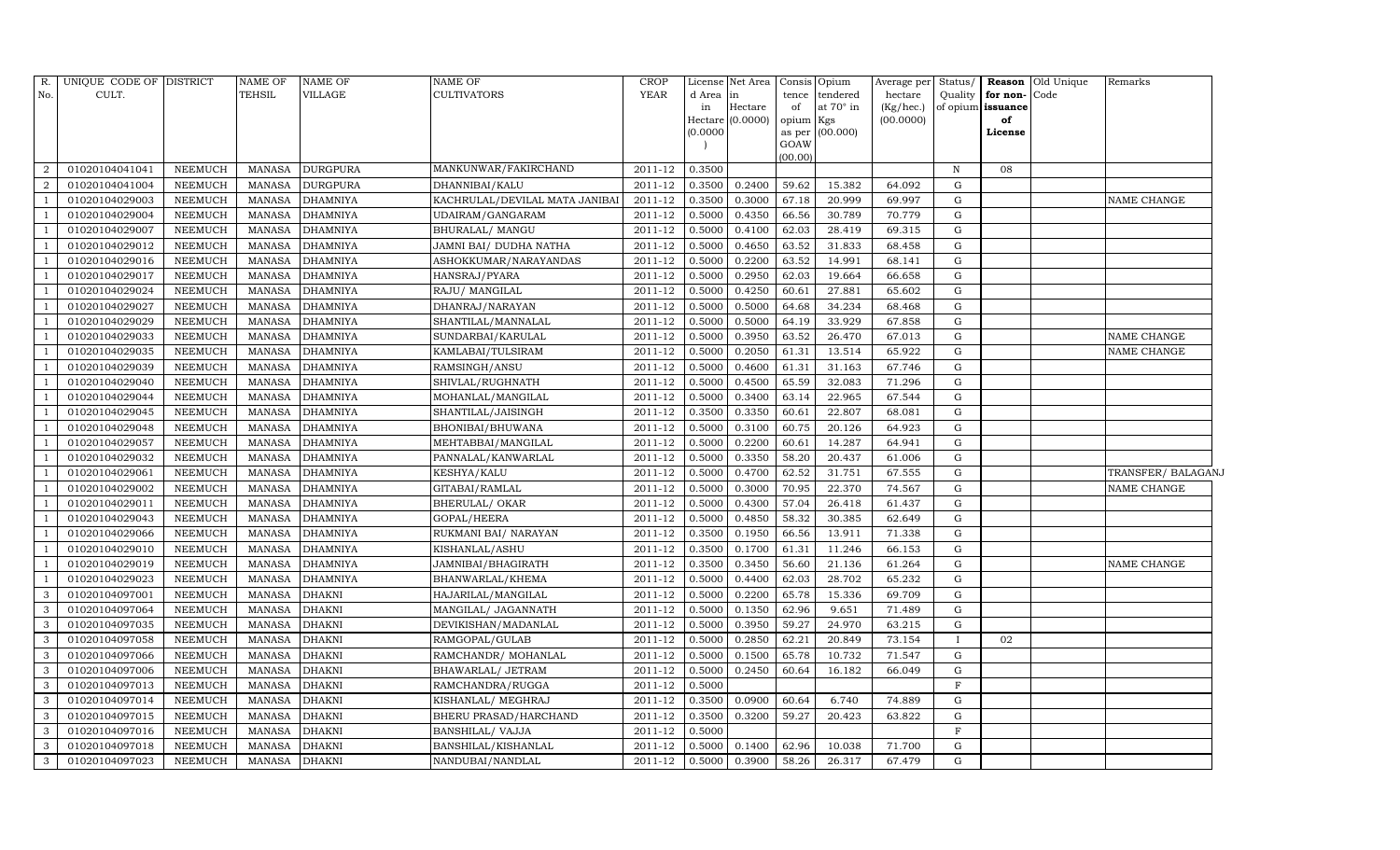| R.             | UNIQUE CODE OF DISTRICT |                | <b>NAME OF</b> | <b>NAME OF</b>          | <b>NAME OF</b>              | CROP    |           | License Net Area |           | Consis Opium     | Average per | Status/      |                   | Reason Old Unique | Remarks                   |
|----------------|-------------------------|----------------|----------------|-------------------------|-----------------------------|---------|-----------|------------------|-----------|------------------|-------------|--------------|-------------------|-------------------|---------------------------|
| No.            | CULT.                   |                | <b>TEHSIL</b>  | VILLAGE                 | <b>CULTIVATORS</b>          | YEAR    | d Area in |                  | tence     | tendered         | hectare     | Quality      | for non-          | Code              |                           |
|                |                         |                |                |                         |                             |         | in        | Hectare          | of        | at $70^\circ$ in | (Kg/hec.)   |              | of opium issuance |                   |                           |
|                |                         |                |                |                         |                             |         | (0.0000)  | Hectare (0.0000) | opium Kgs | as per (00.000)  | (00.0000)   |              | of<br>License     |                   |                           |
|                |                         |                |                |                         |                             |         |           |                  | GOAW      |                  |             |              |                   |                   |                           |
|                |                         |                |                |                         |                             |         |           |                  | (00.00)   |                  |             |              |                   |                   |                           |
| 3              | 01020104097027          | NEEMUCH        | MANASA         | <b>DHAKNI</b>           | RAMBAKSH/SALAGRAM           | 2011-12 | 0.5000    |                  |           |                  |             | $_{\rm F}$   |                   |                   |                           |
| 3              | 01020104097039          | NEEMUCH        | MANASA         | <b>DHAKNI</b>           | GHISALAL/BHUVANIRAM         | 2011-12 | 0.5000    | 0.1550           | 56.40     | 9.652            | 62.271      | G            |                   |                   |                           |
| 3              | 01020104097045          | <b>NEEMUCH</b> | <b>MANASA</b>  | <b>DHAKNI</b>           | DHANRAJ/ BHUWANIRAM         | 2011-12 | 0.5000    | 0.4000           | 60.88     | 24.943           | 62.358      | G            |                   |                   |                           |
| 3              | 01020104097040          | NEEMUCH        | MANASA         | <b>DHAKNI</b>           | <b>BADRILAL/MOHAN</b>       | 2011-12 | 0.5000    |                  |           |                  |             | $\mathbf F$  |                   |                   |                           |
| 3              | 01020104097057          | NEEMUCH        | MANASA         | <b>DHAKNI</b>           | RAMGOPAL/CHAGANLAL          | 2011-12 | 0.5000    |                  |           |                  |             | $\mathbf{F}$ |                   |                   |                           |
| 3              | 01020104097069          | NEEMUCH        | MANASA         | <b>DHAKNI</b>           | NARMADABAI/DEVILAL          | 2011-12 | 0.5000    | 0.2000           | 62.96     | 13.590           | 67.950      | G            |                   |                   |                           |
| 3              | 01020104097043          | NEEMUCH        | MANASA         | <b>DHAKNI</b>           | BAGDIRAM/BHANA              | 2011-12 | 0.5000    | 0.3000           | 57.73     | 18.531           | 61.770      | G            |                   |                   |                           |
| 3              | 01020104097074          | NEEMUCH        | MANASA         | <b>DHAKNI</b>           | MADHU/RUGGA                 | 2011-12 | 0.5000    | 0.2200           | 55.77     | 12.978           | 58.991      | G            |                   |                   |                           |
| 3              | 01020104097002          | NEEMUCH        | <b>MANASA</b>  | <b>DHAKNI</b>           | MUKESHKUMAR/UDAYRAM         | 2011-12 | 0.5000    | 0.2250           | 60.64     | 15.610           | 69.378      | G            |                   |                   |                           |
| 3              | 01020104097005          | NEEMUCH        | MANASA         | <b>DHAKNI</b>           | BHUVANIRAM/PARASRAM         | 2011-12 | 0.5000    |                  |           |                  |             | $\mathbf{F}$ |                   |                   |                           |
| 3              | 01020104097003          | NEEMUCH        | MANASA         | <b>DHAKNI</b>           | CHATARBAI/GULABCHAND        | 2011-12 | 0.5000    | 0.0900           | 59.27     | 6.147            | 68.300      | G            |                   |                   |                           |
| 3              | 01020104097029          | <b>NEEMUCH</b> | MANASA         | <b>DHAKNI</b>           | PREMSUKH/ VARDI CHAND       | 2011-12 | 0.3500    | 0.2000           | 61.98     | 13.352           | 66.760      | G            |                   |                   |                           |
| 3              | 01020104097078          | NEEMUCH        | MANASA         | <b>DHAKNI</b>           | SURESHCHANDR/ MOHANLAL      | 2011-12 | 0.5000    | 0.2200           | 60.58     | 14.470           | 65.773      | G            |                   |                   |                           |
| 3              | 01020104097076          | <b>NEEMUCH</b> | <b>MANASA</b>  | <b>DHAKNI</b>           | <b>VILAS BAI/ RAMCHANDR</b> | 2011-12 | 0.5000    | 0.1500           | 63.02     | 10.380           | 69.200      | G            |                   | 01020104095069    |                           |
| $\overline{1}$ | 01020104013002          | NEEMUCH        | MANASA         | <b>DEVRI PARDA</b>      | SHIVLAL / DHANNA            | 2011-12 | 0.5000    | 0.3700           | 61.66     | 24.726           | 66.827      | G            |                   |                   |                           |
|                | 01020104013007          | NEEMUCH        | MANASA         | <b>DEVRI PARDA</b>      | SHAYMLAL/BIHARI             | 2011-12 | 0.5000    | 0.4850           | 56.17     | 29.377           | 60.571      | ${\rm G}$    |                   |                   |                           |
|                | 01020104013018          | <b>NEEMUCH</b> | MANASA         | <b>DEVRI PARDA</b>      | KHIMA/MEGHA                 | 2011-12 | 0.5000    | 0.4550           | 61.66     | 30.055           | 66.055      | G            |                   |                   |                           |
|                | 01020104013019          | NEEMUCH        | MANASA         | <b>DEVRI PARDA</b>      | CHHAGAN/CHHOGALAL           | 2011-12 | 0.5000    | 0.2800           | 58.71     | 17.370           | 62.036      | G            |                   |                   |                           |
|                | 01020104013020          | NEEMUCH        | MANASA         | <b>DEVRI PARDA</b>      | PIRU/SHOLA                  | 2011-12 | 0.5000    | 0.4600           | 61.66     | 30.434           | 66.161      | ${\rm G}$    |                   |                   |                           |
|                | 01020104013023          | <b>NEEMUCH</b> | MANASA         | <b>DEVRI PARDA</b>      | SEVA/LALU                   | 2011-12 | 0.5000    | 0.4750           | 57.95     | 29.853           | 62.848      | $\mathbf G$  |                   |                   |                           |
|                | 01020104013024          | NEEMUCH        | MANASA         | <b>DEVRI PARDA</b>      | MOHANLAL/LALU               | 2011-12 | 0.5000    | 0.3650           | 58.71     | 22.889           | 62.710      | G            |                   |                   |                           |
|                | 01020104013038          | NEEMUCH        | MANASA         | <b>DEVRI PARDA</b>      | GENDA/LALA                  | 2011-12 | 0.5000    | 0.2950           | 56.93     | 17.860           | 60.542      | G            |                   |                   |                           |
| $\overline{1}$ | 01020104013021          | NEEMUCH        | MANASA         | <b>DEVRI PARDA</b>      | KHETA/KHEMA                 | 2011-12 | 0.5000    | 0.4950           | 60.30     | 31.502           | 63.640      | G            |                   |                   |                           |
|                | 01020104013014          | NEEMUCH        | MANASA         | <b>DEVRI PARDA</b>      | BANSHILAL/DEVAJI            | 2011-12 | 0.5000    | 0.4500           | 61.75     | 28.211           | 62.691      | G            |                   |                   |                           |
|                | 01020104013041          | <b>NEEMUCH</b> | MANASA         | <b>DEVRI PARDA</b>      | GENDIBAI/SOJI               | 2011-12 | 0.5000    | 0.4900           | 59.98     | 31.207           | 63.688      | G            |                   |                   | 0102010401200 NAME CHANGE |
|                | 01020104013042          | <b>NEEMUCH</b> | MANASA         | <b>DEVRI PARDA</b>      | SHYAMLAL/SHOLA              | 2011-12 | 0.5000    | 0.4800           | 55.27     | 28.148           | 58.642      | G            |                   | 01020104012007    |                           |
| - 1            | 01020104013043          | NEEMUCH        | MANASA         | <b>DEVRI PARDA</b>      | RODILAL/SHOLA               | 2011-12 | 0.5000    | 0.3600           | 56.44     | 21.721           | 60.336      | G            |                   | 01020104012008    |                           |
|                | 01020104013044          | <b>NEEMUCH</b> | MANASA         | <b>DEVRI PARDA</b>      | SABUDIBAI/NANDLAL           | 2011-12 | 0.5000    | 0.2050           | 61.57     | 13.968           | 68.137      | G            |                   | 01020104012029    |                           |
|                | 01020104013010          | NEEMUCH        | MANASA         | <b>DEVRI PARDA</b>      | SONI BAI/ HEMA              | 2011-12 | 0.5000    | 0.4250           | 65.51     | 29.751           | 70.002      | G            |                   | 01020104012031    |                           |
| $\overline{2}$ | 01020104045084          | <b>NEEMUCH</b> | MANASA         | <b>DEVRI KHAWASA-II</b> | MOHANLAL/KALURAM            | 2011-12 | 0.5000    | 0.1500           | 66.00     | 9.363            | 62.420      | G            |                   |                   |                           |
| $\overline{2}$ | 01020104045087          | NEEMUCH        | MANASA         | <b>DEVRI KHAWASA-II</b> | SATYANARAYAN/MULCHANDRA     | 2011-12 | 0.5000    | 0.0600           | 62.14     | 4.018            | 66.967      | ${\rm G}$    |                   |                   |                           |
| $\overline{2}$ | 01020104045089          | NEEMUCH        | MANASA         | <b>DEVRI KHAWASA-II</b> | RAMESHWAR/PYARCHANDRA       | 2011-12 | 0.5000    | 0.3000           | 60.85     | 17.551           | 58.503      | G            |                   |                   |                           |
| $\overline{2}$ | 01020104045093          | <b>NEEMUCH</b> | <b>MANASA</b>  | <b>DEVRI KHAWASA-II</b> | <b>BANSHIDAS/ONKARDAS</b>   | 2011-12 | 0.5000    |                  |           |                  |             | $\rm F$      |                   |                   |                           |
| $\overline{2}$ | 01020104045094          | NEEMUCH        | MANASA         | <b>DEVRI KHAWASA-II</b> | BANSHILAL/BHANWARLAL        | 2011-12 | 0.5000    |                  |           |                  |             | F            |                   |                   |                           |
| $\overline{2}$ | 01020104045095          | <b>NEEMUCH</b> | MANASA         | <b>DEVRI KHAWASA-II</b> | <b>BANSHILAL/BAPULAL</b>    | 2011-12 | 0.5000    |                  |           |                  |             | $\rm F$      |                   |                   |                           |
| $\overline{2}$ | 01020104045098          | <b>NEEMUCH</b> | <b>MANASA</b>  | DEVRI KHAWASA-II        | OMPRAKASH/CHAGANLAL         | 2011-12 | 0.5000    | 0.1500           | 73.55     | 11.169           | 74.460      | G            |                   |                   |                           |
| $\overline{2}$ | 01020104045156          | <b>NEEMUCH</b> | MANASA         | DEVRI KHAWASA-II        | BHAGIRATH/MODIRAM           | 2011-12 | 0.5000    | 0.4900           | 63.54     | 31.044           | 63.355      | G            |                   |                   |                           |
| $\overline{2}$ | 01020104045103          | <b>NEEMUCH</b> | MANASA         | <b>DEVRI KHAWASA-II</b> | HEERALAL/RUPRAM             | 2011-12 | 0.5000    | 0.1550           | 63.54     | 9.831            | 63.426      | ${\rm G}$    |                   |                   |                           |
| $\overline{2}$ | 01020104045064          | NEEMUCH        | MANASA         | DEVRI KHAWASA-II        | RAJIBAI/RAMGOPAL            | 2011-12 | 0.5000    |                  |           |                  |             | F            |                   |                   |                           |
| $\overline{2}$ | 01020104045106          | NEEMUCH        |                | MANASA DEVRI KHAWASA-II | SUNDERLAL/ONKARLAL          | 2011-12 | 0.5000    | 0.2000           | 57.42     | 11.697           | 58.485      | G            |                   |                   |                           |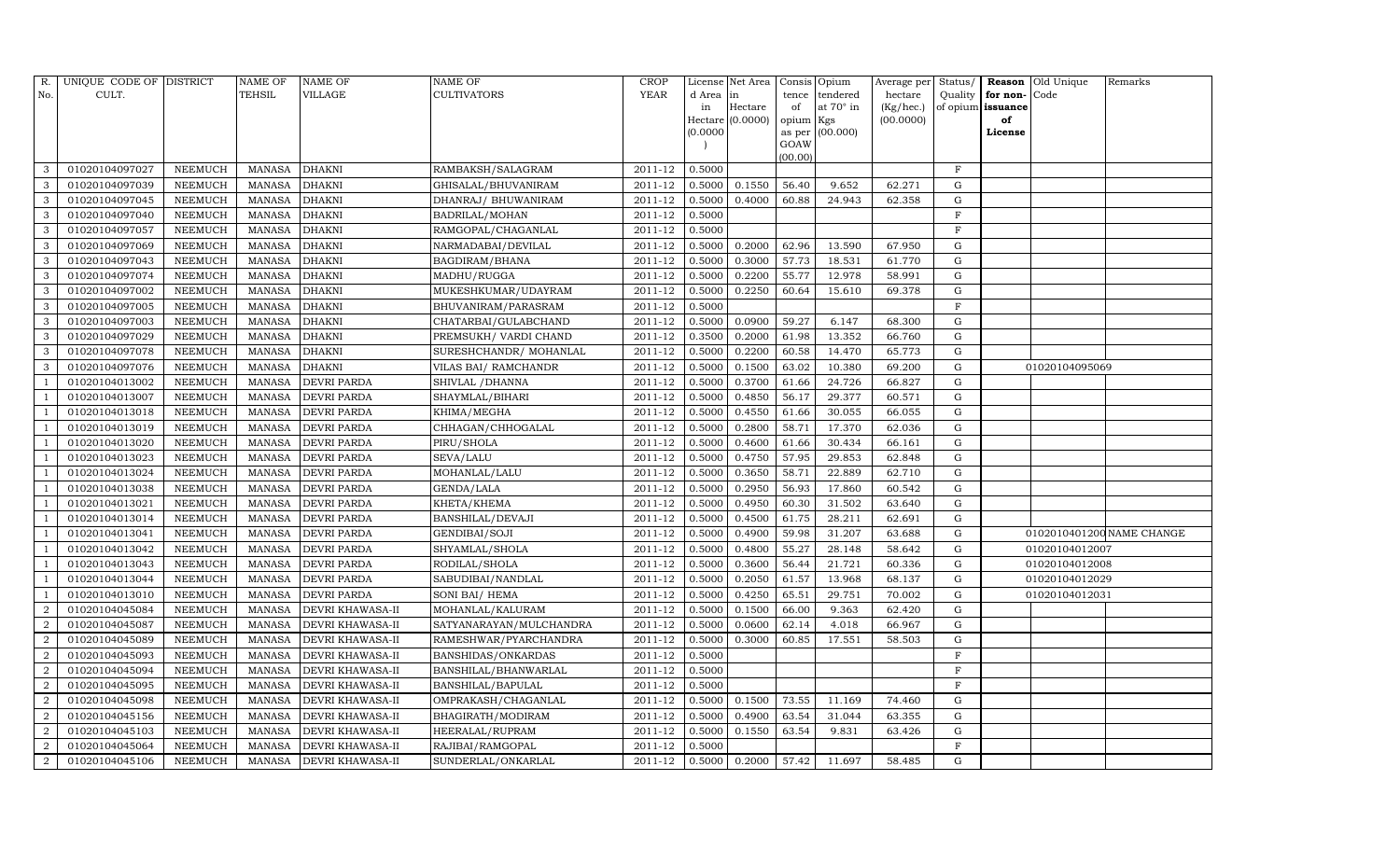| R.               | UNIQUE CODE OF DISTRICT |                | <b>NAME OF</b> | <b>NAME OF</b>          | <b>NAME OF</b>              | CROP    |           | License Net Area | Consis Opium   |                  | Average per |              |                   | Status/ <b>Reason</b> Old Unique | Remarks     |
|------------------|-------------------------|----------------|----------------|-------------------------|-----------------------------|---------|-----------|------------------|----------------|------------------|-------------|--------------|-------------------|----------------------------------|-------------|
| No.              | CULT.                   |                | <b>TEHSIL</b>  | <b>VILLAGE</b>          | <b>CULTIVATORS</b>          | YEAR    | d Area in |                  | tence          | tendered         | hectare     | Quality      | for non-          | Code                             |             |
|                  |                         |                |                |                         |                             |         | in        | Hectare          | of             | at $70^\circ$ in | (Kg/hec.)   |              | of opium issuance |                                  |             |
|                  |                         |                |                |                         |                             |         |           | Hectare (0.0000) | opium Kgs      |                  | (00.0000)   |              | of                |                                  |             |
|                  |                         |                |                |                         |                             |         | (0.0000)  |                  | as per<br>GOAW | (00.000)         |             |              | License           |                                  |             |
|                  |                         |                |                |                         |                             |         |           |                  | (00.00)        |                  |             |              |                   |                                  |             |
| $\overline{2}$   | 01020104045109          | NEEMUCH        | <b>MANASA</b>  | <b>DEVRI KHAWASA-II</b> | OMPRAKASH/BHUWANILAL        | 2011-12 | 0.5000    |                  |                |                  |             | $_{\rm F}$   |                   |                                  |             |
| $\overline{2}$   | 01020104045110          | <b>NEEMUCH</b> | <b>MANASA</b>  | DEVRI KHAWASA-II        | GOPIBAI/BANSILAL            | 2011-12 | 0.5000    | 0.1600           | 66.46          | 10.918           | 68.238      | G            |                   |                                  |             |
| 2                | 01020104045113          | NEEMUCH        | <b>MANASA</b>  | DEVRI KHAWASA-II        | MANNALAL/GULABCHANDRA       | 2011-12 | 0.5000    |                  |                |                  |             | $_{\rm F}$   |                   |                                  |             |
| $\overline{a}$   | 01020104045116          | NEEMUCH        | <b>MANASA</b>  | DEVRI KHAWASA-II        | RAMNATH/PYARCHANDRA         | 2011-12 | 0.3500    | 0.1800           | 59.36          | 11.465           | 63.694      | G            |                   |                                  |             |
| $\overline{a}$   | 01020104045120          | <b>NEEMUCH</b> | <b>MANASA</b>  | DEVRI KHAWASA-II        | GEETABAI/RADHESHYAM         | 2011-12 | 0.5000    | 0.2000           | 62.27          | 12.374           | 61.870      | G            |                   |                                  | NAME CHANGE |
| $\overline{a}$   | 01020104045124          | NEEMUCH        | <b>MANASA</b>  | DEVRI KHAWASA-II        | INDARMAL/UDAIRAM            | 2011-12 | 0.5000    | 0.3000           | 66.46          | 20.441           | 68.137      | G            |                   |                                  |             |
| $\,2$            | 01020104045130          | NEEMUCH        | <b>MANASA</b>  | DEVRI KHAWASA-II        | MOHANLAL/MATHURALAL         | 2011-12 | 0.5000    | 0.2300           | 65.16          | 13.535           | 58.848      | G            |                   |                                  |             |
| $\overline{2}$   | 01020104045136          | NEEMUCH        | <b>MANASA</b>  | DEVRI KHAWASA-II        | AMBARAM/BALMUKUND           | 2011-12 | 0.5000    |                  |                |                  |             | $\mathbf F$  |                   |                                  |             |
| $\overline{2}$   | 01020104045145          | <b>NEEMUCH</b> | <b>MANASA</b>  | DEVRI KHAWASA-II        | JAGDISHCHANDRA/LAXMINARAYAN | 2011-12 | 0.5000    | 0.4800           | 66.05          | 32.317           | 67.327      | G            |                   |                                  |             |
| $\overline{a}$   | 01020104045147          | NEEMUCH        | <b>MANASA</b>  | DEVRI KHAWASA-II        | GHASIRAM/BHAGIRATH          | 2011-12 | 0.5000    |                  |                |                  |             | $\mathbf F$  |                   |                                  |             |
| $\,2$            | 01020104045152          | NEEMUCH        | <b>MANASA</b>  | DEVRI KHAWASA-II        | RAMPRAHALAD/RAMESHWAR       | 2011-12 | 0.5000    | 0.1700           | 62.65          | 10.785           | 63.441      | ${\rm G}$    |                   |                                  |             |
| $\overline{2}$   | 01020104045155          | <b>NEEMUCH</b> | <b>MANASA</b>  | DEVRI KHAWASA-II        | HARISHCHANDRA/JETRAM        | 2011-12 | 0.5000    | 0.4550           | 62.39          | 28.628           | 62.919      | $\bf{I}$     | 02                |                                  |             |
| $\,2$            | 01020104045150          | <b>NEEMUCH</b> | <b>MANASA</b>  | DEVRI KHAWASA-II        | KANHAIYALAL/JETRAM          | 2011-12 | 0.5000    | 0.1350           | 62.27          | 8.558            | 63.393      | G            |                   |                                  |             |
| $\overline{a}$   | 01020104045129          | NEEMUCH        | <b>MANASA</b>  | <b>DEVRI KHAWASA-II</b> | RAMESHNATH/MOHANNATH        | 2011-12 | 0.5000    | 0.1550           | 62.65          | 9.961            | 64.265      | G            |                   |                                  |             |
| $\boldsymbol{2}$ | 01020104045159          | NEEMUCH        | <b>MANASA</b>  | DEVRI KHAWASA-II        | BALCHANDRA/BHAGWAN          | 2011-12 | 0.5000    | 0.4950           | 59.36          | 29.553           | 59.703      | ${\rm G}$    |                   |                                  |             |
| $\overline{2}$   | 01020104045118          | NEEMUCH        | <b>MANASA</b>  | <b>DEVRI KHAWASA-II</b> | GOPAL/ONKARLAL              | 2011-12 | 0.5000    |                  |                |                  |             | $\mathbf F$  |                   |                                  |             |
| $\overline{2}$   | 01020104045028          | <b>NEEMUCH</b> | <b>MANASA</b>  | DEVRI KHAWASA-II        | RAMNARAYAN/RAMCHANDRA       | 2011-12 | 0.5000    |                  |                |                  |             | $\mathbf F$  |                   |                                  |             |
| $\overline{2}$   | 01020104045137          | NEEMUCH        | <b>MANASA</b>  | <b>DEVRI KHAWASA-II</b> | KALURAM/RAMNARAYAN          | 2011-12 | 0.5000    |                  |                |                  |             | $\mathbf F$  |                   |                                  |             |
| $\overline{a}$   | 01020104045053          | NEEMUCH        | <b>MANASA</b>  | DEVRI KHAWASA-II        | RATANLAL/RAMCHANDRA         | 2011-12 | 0.5000    | 0.2000           | 59.49          | 12.127           | 60.635      | ${\rm G}$    |                   |                                  |             |
| $\overline{2}$   | 01020104045164          | <b>NEEMUCH</b> | <b>MANASA</b>  | DEVRI KHAWASA-II        | INDARMAL/FULCHAND           | 2011-12 | 0.5000    | 0.1000           | 57.95          | 5.605            | 56.050      | $\mathbf G$  |                   |                                  |             |
| $\overline{a}$   | 01020104045125          | NEEMUCH        | <b>MANASA</b>  | DEVRI KHAWASA-II        | KANWARLAL/RAJARAM           | 2011-12 | 0.5000    | 0.2000           | 62.27          | 12.997           | 64.985      | G            |                   |                                  |             |
| $\overline{a}$   | 01020104045042          | NEEMUCH        | <b>MANASA</b>  | DEVRI KHAWASA-II        | ONKARLAL/GULABCHANDRA       | 2011-12 | 0.5000    | 0.3350           | 65.16          | 22.368           | 66.770      | G            |                   |                                  |             |
| $\overline{2}$   | 01020104045043          | NEEMUCH        | <b>MANASA</b>  | DEVRI KHAWASA-II        | SURESHCHANDRA/UDAIRAM       | 2011-12 | 0.5000    |                  |                |                  |             | $\rm F$      |                   |                                  |             |
| $\,2$            | 01020104045143          | <b>NEEMUCH</b> | <b>MANASA</b>  | DEVRI KHAWASA-II        | KARIBAI/BALMUKUND           | 2011-12 | 0.5000    |                  |                |                  |             | F            |                   |                                  |             |
| $\overline{2}$   | 01020104045123          | <b>NEEMUCH</b> | <b>MANASA</b>  | DEVRI KHAWASA-II        | KALURAM/SALAGRAM            | 2011-12 | 0.5000    |                  |                |                  |             | $\rm F$      |                   |                                  |             |
| $\overline{a}$   | 01020104045166          | <b>NEEMUCH</b> | <b>MANASA</b>  | DEVRI KHAWASA-II        | GAMERIBAI/RAMLAL            | 2011-12 | 0.3500    |                  |                |                  |             | F            |                   |                                  | NAME CHANGE |
| $\overline{2}$   | 01020104045091          | NEEMUCH        | <b>MANASA</b>  | DEVRI KHAWASA-II        | MADANLAL/RAMPRATAP          | 2011-12 | 0.5000    |                  |                |                  |             | $\mathbf F$  |                   |                                  |             |
| $\overline{2}$   | 01020104045131          | <b>NEEMUCH</b> | <b>MANASA</b>  | DEVRI KHAWASA-II        | KALURAM/CHAGANLAL           | 2011-12 | 0.5000    | 0.1000           | 73.09          | 7.507            | 75.070      | ${\rm G}$    |                   |                                  |             |
| $\overline{2}$   | 01020104045096          | NEEMUCH        | <b>MANASA</b>  | <b>DEVRI KHAWASA-II</b> | DHAPUBAI//SUBHASHCHANDRA    | 2011-12 | 0.5000    | 0.1400           | 63.54          | 9.005            | 64.321      | G            |                   |                                  |             |
| $\,2$            | 01020104045117          | NEEMUCH        | <b>MANASA</b>  | DEVRI KHAWASA-II        | KAILASHCHANDRA/ONKARLAL     | 2011-12 | 0.5000    |                  |                |                  |             | F            |                   |                                  |             |
| $\overline{a}$   | 01020104045100          | <b>NEEMUCH</b> | <b>MANASA</b>  | DEVRI KHAWASA-II        | SAMANDBAI/BHAGIRATH         | 2011-12 | 0.5000    |                  |                |                  |             | $\mathbf F$  |                   |                                  |             |
| $\overline{2}$   | 01020104045112          | <b>NEEMUCH</b> | <b>MANASA</b>  | <b>DEVRI KHAWASA-II</b> | BALMUKUND/YASHODABAI        | 2011-12 | 0.5000    | 0.3150           | 62.14          | 19.512           | 61.943      | G            |                   |                                  |             |
| $\overline{2}$   | 01020104045139          | <b>NEEMUCH</b> | <b>MANASA</b>  | DEVRI KHAWASA-II        | NIVASIBAI/BAPULAL           | 2011-12 | 0.5000    | 0.1150           | 65.16          | 7.391            | 64.270      | G            |                   |                                  |             |
| $\boldsymbol{2}$ | 01020104045097          | NEEMUCH        | <b>MANASA</b>  | DEVRI KHAWASA-II        | RADHABAI/MANGILAL           | 2011-12 | 0.5000    | 0.1100           | 69.55          | 8.237            | 74.882      | $\mathbf{I}$ | 02                |                                  |             |
| $\overline{a}$   | 01020104045062          | NEEMUCH        | <b>MANASA</b>  | <b>DEVRI KHAWASA-II</b> | GEETABAI/RAMRATAN           | 2011-12 | 0.5000    | 0.2100           | 67.35          | 13.470           | 64.143      | G            |                   |                                  |             |
| $\overline{2}$   | 01020104045026          | <b>NEEMUCH</b> | <b>MANASA</b>  | DEVRI KHAWASA-II        | SATYANARAYAN/PYARCHANDRA    | 2011-12 | 0.5000    | 0.1900           | 66.49          | 12.100           | 63.684      | G            |                   |                                  |             |
| $\overline{a}$   | 01020104045005          | <b>NEEMUCH</b> | <b>MANASA</b>  | DEVRI KHAWASA-I         | RAMGOPAL/BHANWARLAL         | 2011-12 | 0.5000    | 0.1100           | 59.00          | 6.541            | 59.464      | G            |                   |                                  |             |
| $\overline{2}$   | 01020104045001          | NEEMUCH        | <b>MANASA</b>  | DEVRI KHAWASA-I         | BALMUKUND/PANNALAL          | 2011-12 | 0.5000    | 0.0950           | 67.18          | 6.852            | 72.126      | G            |                   |                                  |             |
| $\overline{a}$   | 01020104045002          | <b>NEEMUCH</b> | <b>MANASA</b>  | DEVRI KHAWASA-I         | GYARSILAL/KISHORE           | 2011-12 | 0.5000    |                  |                |                  |             | F            |                   |                                  |             |
| $\overline{2}$   | 01020104045009          | NEEMUCH        | MANASA         | <b>DEVRI KHAWASA-I</b>  | SHANKARLAL/SUKHLAL          | 2011-12 | 0.5000    | 0.2500           | 57.56          | 14.859           | 59.436      | G            |                   |                                  |             |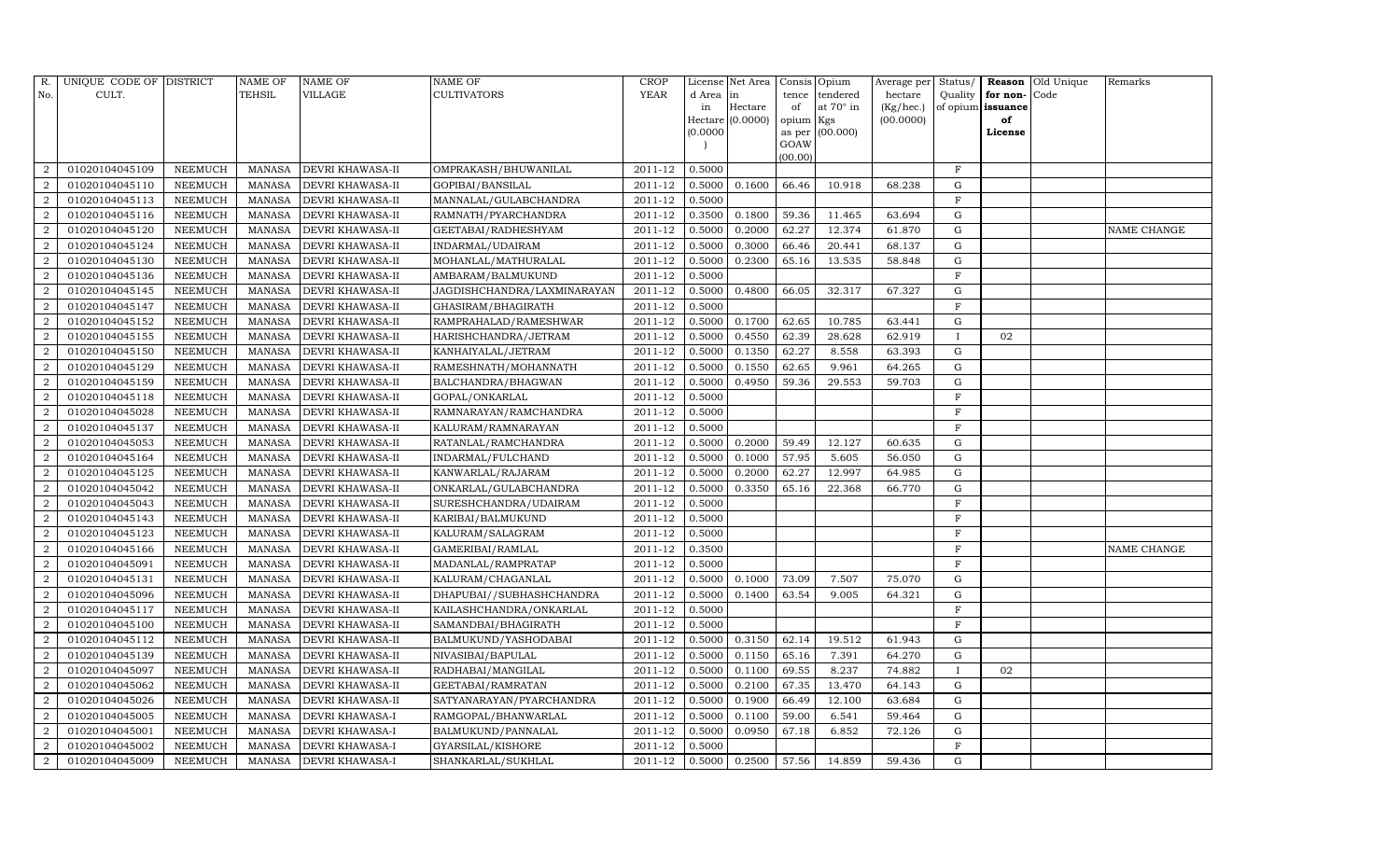| R.             | UNIQUE CODE OF DISTRICT |                | <b>NAME OF</b> | <b>NAME OF</b>         | <b>NAME OF</b>            | CROP        |           | License Net Area |           | Consis Opium     | Average per | Status/      |                   | Reason Old Unique | Remarks                  |
|----------------|-------------------------|----------------|----------------|------------------------|---------------------------|-------------|-----------|------------------|-----------|------------------|-------------|--------------|-------------------|-------------------|--------------------------|
| No.            | CULT.                   |                | TEHSIL         | VILLAGE                | <b>CULTIVATORS</b>        | <b>YEAR</b> | d Area in |                  | tence     | tendered         | hectare     | Quality      | for non-          | Code              |                          |
|                |                         |                |                |                        |                           |             | in        | Hectare          | of        | at $70^\circ$ in | (Kg/hec.)   |              | of opium issuance |                   |                          |
|                |                         |                |                |                        |                           |             |           | Hectare (0.0000) | opium Kgs |                  | (00.0000)   |              | of                |                   |                          |
|                |                         |                |                |                        |                           |             | (0.0000)  |                  | GOAW      | as per (00.000)  |             |              | License           |                   |                          |
|                |                         |                |                |                        |                           |             |           |                  | (00.00)   |                  |             |              |                   |                   |                          |
| $\overline{2}$ | 01020104045014          | NEEMUCH        | MANASA         | <b>DEVRI KHAWASA-I</b> | RAMESHWAR/NANDRAM         | 2011-12     | 0.5000    | 0.2150           | 63.07     | 13.443           | 62.526      | G            |                   |                   |                          |
| $\overline{2}$ | 01020104045015          | NEEMUCH        | MANASA         | <b>DEVRI KHAWASA-I</b> | JANKILAL/ONKARLAL         | 2011-12     | 0.5000    | 0.1350           | 64.72     | 8.543            | 63.281      | G            |                   |                   |                          |
| $\overline{2}$ | 01020104045016          | NEEMUCH        | MANASA         | <b>DEVRI KHAWASA-I</b> | DHANSUKH/SUKHLAL          | 2011-12     | 0.5000    | 0.0550           | 70.24     | 3.994            | 72.618      | $\mathbf{I}$ | 02                |                   |                          |
| $\overline{2}$ | 01020104045017          | NEEMUCH        | MANASA         | <b>DEVRI KHAWASA-I</b> | RAJARAM/SUKHLAL           | 2011-12     | 0.5000    | 0.1500           | 59.01     | 9.391            | 62.607      | G            |                   |                   |                          |
| $\overline{2}$ | 01020104045018          | NEEMUCH        | MANASA         | <b>DEVRI KHAWASA-I</b> | <b>BANSHILAL/SUKHLAL</b>  | 2011-12     | 0.5000    | 0.4350           | 67.90     | 30.603           | 70.352      | G            |                   |                   |                          |
| $\overline{2}$ | 01020104045020          | NEEMUCH        | MANASA         | DEVRI KHAWASA-I        | BHANWARLAL/DEVILAL        | 2011-12     | 0.5000    | 0.1000           | 67.16     | 6.373            | 63.730      | G            |                   |                   |                          |
| $\overline{2}$ | 01020104045023          | <b>NEEMUCH</b> | <b>MANASA</b>  | <b>DEVRI KHAWASA-I</b> | AMRITRAM/KHEMRAJ          | 2011-12     | 0.3500    | 0.3250           | 59.36     | 19.334           | 59.489      | G            |                   |                   |                          |
| $\overline{2}$ | 01020104045030          | NEEMUCH        | MANASA         | <b>DEVRI KHAWASA-I</b> | NANDLAL/ONKAR             | 2011-12     | 0.5000    |                  |           |                  |             | $\mathbf F$  |                   |                   |                          |
| $\overline{2}$ | 01020104045031          | NEEMUCH        | MANASA         | <b>DEVRI KHAWASA-I</b> | LAXMINARAYAN/SUKHLAL      | 2011-12     | 0.5000    | 0.2950           | 64.72     | 19.749           | 66.946      | ${\rm G}$    |                   |                   |                          |
| $\overline{2}$ | 01020104045035          | NEEMUCH        | MANASA         | <b>DEVRI KHAWASA-I</b> | RUKMANIBAI/BAGDIRAM       | 2011-12     | 0.5000    | 0.0850           | 62.65     | 5.540            | 65.176      | G            |                   |                   |                          |
| $\overline{2}$ | 01020104045037          | <b>NEEMUCH</b> | <b>MANASA</b>  | <b>DEVRI KHAWASA-I</b> | GHASIRAM/BHUWANIRAM       | 2011-12     | 0.5000    |                  |           |                  |             | $\rm F$      | 11                |                   | <b>ISSUED ON 2013-14</b> |
| $\overline{2}$ | 01020104045038          | NEEMUCH        | MANASA         | <b>DEVRI KHAWASA-I</b> | JAYCHANDRA/SURATRAM       | 2011-12     | 0.5000    |                  |           |                  |             | $\mathbf F$  |                   |                   |                          |
| $\overline{2}$ | 01020104045039          | NEEMUCH        | MANASA         | <b>DEVRI KHAWASA-I</b> | DEVILAL/KASHIRAM          | 2011-12     | 0.5000    |                  |           |                  |             | $\mathbf{F}$ |                   |                   |                          |
| $\overline{2}$ | 01020104045044          | NEEMUCH        | MANASA         | <b>DEVRI KHAWASA-I</b> | FATEHLAL/MATHURALAL       | 2011-12     | 0.5000    | 0.4950           | 67.55     | 33.935           | 68.556      | G            |                   |                   |                          |
| $\overline{2}$ | 01020104045048          | NEEMUCH        | MANASA         | <b>DEVRI KHAWASA-I</b> | KALURAM/RAMCHANDRA GURJAR | 2011-12     | 0.5000    |                  |           |                  |             | $\mathbf F$  |                   |                   |                          |
| $\overline{2}$ | 01020104045068          | NEEMUCH        | MANASA         | <b>DEVRI KHAWASA-I</b> | JAGANNATH/RAMKISHAN       | 2011-12     | 0.5000    | 0.2550           | 64.72     | 16.938           | 66.424      | ${\rm G}$    |                   |                   |                          |
| $\overline{2}$ | 01020104045056          | <b>NEEMUCH</b> | MANASA         | <b>DEVRI KHAWASA-I</b> | RADHESHYAM/MULCHANDRA     | 2011-12     | 0.5000    | 0.2000           | 59.01     | 11.945           | 59.725      | $\mathbf G$  |                   |                   |                          |
| $\overline{2}$ | 01020104045008          | NEEMUCH        | MANASA         | <b>DEVRI KHAWASA-I</b> | GANGABAI/MANGILAL         | 2011-12     | 0.3500    | 0.3400           | 71.47     | 24.749           | 72.791      | G            |                   |                   |                          |
| $\overline{a}$ | 01020104045063          | NEEMUCH        | MANASA         | <b>DEVRI KHAWASA-I</b> | SALAGRAM/ONKARLAL         | 2011-12     | 0.5000    | 0.1650           | 63.07     | 10.596           | 64.218      | G            |                   |                   |                          |
| $\overline{2}$ | 01020104045071          | <b>NEEMUCH</b> | MANASA         | <b>DEVRI KHAWASA-I</b> | <b>BHANWARBAI/DEVILAL</b> | 2011-12     | 0.5000    | 0.1550           | 65.97     | 10.338           | 66.697      | $\mathbf G$  |                   |                   |                          |
| $\overline{2}$ | 01020104045075          | NEEMUCH        | MANASA         | <b>DEVRI KHAWASA-I</b> | KESARBAI/GOPALDAS         | 2011-12     | 0.5000    |                  |           |                  |             | $\mathbf F$  |                   |                   |                          |
| $\overline{2}$ | 01020104045076          | <b>NEEMUCH</b> | <b>MANASA</b>  | <b>DEVRI KHAWASA-I</b> | DINESHKUMAR/KASTURIBAI    | 2011-12     | 0.5000    | 0.3000           | 60.20     | 18.780           | 62.600      | G            |                   |                   |                          |
| $\overline{2}$ | 01020104045078          | NEEMUCH        | MANASA         | <b>DEVRI KHAWASA-I</b> | MOHANLAL/SHRINIWAS        | 2011-12     | 0.5000    |                  |           |                  |             | F            |                   |                   |                          |
| $\overline{2}$ | 01020104045079          | <b>NEEMUCH</b> | MANASA         | <b>DEVRI KHAWASA-I</b> | AMBALAL/CHENRAM           | 2011-12     | 0.5000    | 0.3000           | 59.47     | 17.926           | 59.753      | ${\rm G}$    |                   |                   |                          |
| $\overline{2}$ | 01020104045019          | NEEMUCH        | <b>MANASA</b>  | DEVRI KHAWASA-I        | BALMUKUND/RAMLAL          | 2011-12     | 0.5000    |                  |           |                  |             | $\mathbf F$  |                   |                   |                          |
| $\overline{2}$ | 01020104045154          | <b>NEEMUCH</b> | MANASA         | <b>DEVRI KHAWASA-I</b> | RAMNIWAS/BANSHILAL        | 2011-12     | 0.5000    | 0.3100           | 57.85     | 17.810           | 57.452      | G            |                   |                   |                          |
| $\overline{2}$ | 01020104045101          | NEEMUCH        | MANASA         | <b>DEVRI KHAWASA-I</b> | MANGILAL/PREMCHAND        | 2011-12     | 0.5000    | 0.2300           |           | 13.673           | 59.448      | ${\rm G}$    |                   |                   |                          |
| $\overline{2}$ | 01020104045006          | <b>NEEMUCH</b> | MANASA         | <b>DEVRI KHAWASA-I</b> | <b>BANSHILAL/JETRAM</b>   | 2011-12     | 0.5000    |                  |           |                  |             | $\mathbf F$  |                   |                   |                          |
| $\overline{2}$ | 01020104045024          | NEEMUCH        | MANASA         | <b>DEVRI KHAWASA-I</b> | GEETABAI/MANGILAL         | 2011-12     | 0.5000    | 0.3800           | 65.97     | 24.437           | 64.308      | G            |                   |                   |                          |
| $\overline{2}$ | 01020104045036          | <b>NEEMUCH</b> | <b>MANASA</b>  | <b>DEVRI KHAWASA-I</b> | KAILASHCHAND/LAXMNAN      | 2011-12     | 0.5000    |                  |           |                  |             | $\mathbf F$  |                   |                   | NAME CHANGE              |
| $\overline{2}$ | 01020104045025          | NEEMUCH        | MANASA         | <b>DEVRI KHAWASA-I</b> | KALURAM/BHUWANIRAM        | 2011-12     | 0.5000    | 0.1950           | 63.07     | 12.794           | 65.610      | $\mathbf G$  |                   |                   |                          |
| $\overline{2}$ | 01020104045059          | NEEMUCH        | <b>MANASA</b>  | <b>DEVRI KHAWASA-I</b> | YASHWANTKUMAR/GANGABAI    | 2011-12     | 0.5000    |                  |           |                  |             | $\mathbf F$  |                   |                   |                          |
| $\overline{2}$ | 01020104045065          | <b>NEEMUCH</b> | MANASA         | <b>DEVRI KHAWASA-I</b> | NATHULAL/KALURAM          | 2011-12     | 0.5000    | 0.1150           | 65.43     | 7.366            | 64.052      | ${\rm G}$    |                   |                   |                          |
| $\overline{2}$ | 01020104045052          | <b>NEEMUCH</b> | MANASA         | <b>DEVRI KHAWASA-I</b> | OMPRAKASH/SALAGRAM        | 2011-12     | 0.5000    | 0.4900           | 65.43     | 31.977           | 65.259      | G            |                   |                   |                          |
| 2              | 01020104045032          | NEEMUCH        | MANASA         | <b>DEVRI KHAWASA-I</b> | VARDICHANDRA/SURATRAM     | 2011-12     | 0.5000    | 0.2100           | 66.05     | 14.389           | 68.519      | ${\rm G}$    |                   |                   |                          |
| $\overline{2}$ | 01020104045003          | <b>NEEMUCH</b> | <b>MANASA</b>  | <b>DEVRI KHAWASA-I</b> | MOTYABAI/BANSHILAL        | 2011-12     | 0.5000    | 0.1650           | 65.43     | 10.824           | 65.600      | G            |                   |                   |                          |
| 2              | 01020104045051          | <b>NEEMUCH</b> | MANASA         | <b>DEVRI KHAWASA-I</b> | KALABAI/GOTAMRAM          | 2011-12     | 0.3500    | 0.0850           | 66.05     | 4.963            | 58.388      | G            |                   |                   | NAME CHANGE              |
| $\overline{a}$ | 01020104045041          | NEEMUCH        | MANASA         | <b>DEVRI KHAWASA-I</b> | AMBARAM/KANIRAM           | 2011-12     | 0.5000    |                  |           |                  |             | F            |                   |                   |                          |
| $\overline{2}$ | 01020104045074          | <b>NEEMUCH</b> | MANASA         | <b>DEVRI KHAWASA-I</b> | BAGDIRAM/VAKTRAM          | 2011-12     | 0.5000    |                  |           |                  |             | F            |                   |                   |                          |
| $\overline{2}$ | 01020104045033          | <b>NEEMUCH</b> |                | MANASA DEVRI KHAWASA-I | <b>BADRILAL/BHUWANA</b>   | $2011 - 12$ | 0.5000    |                  |           |                  |             | F            |                   |                   |                          |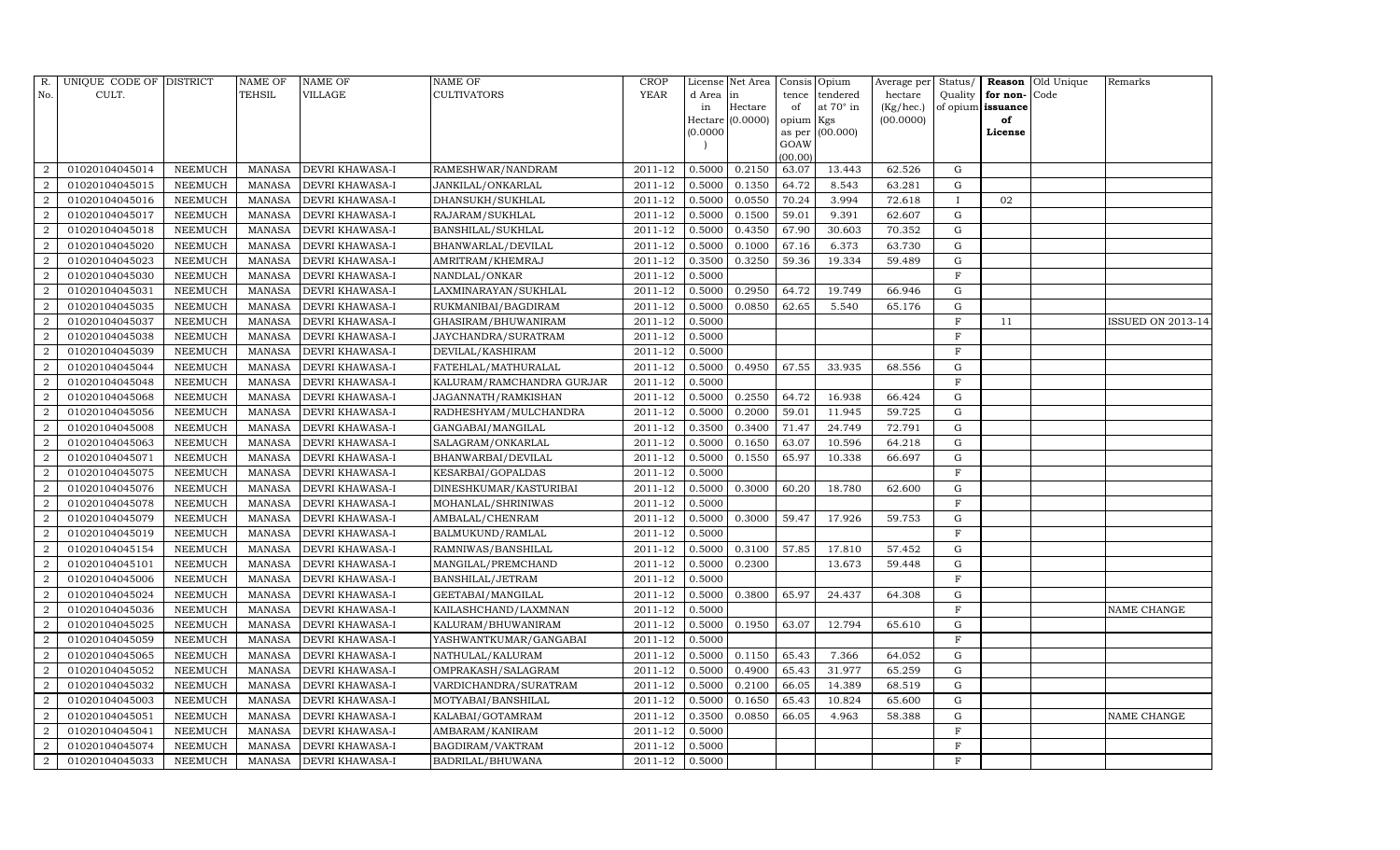| R.  | UNIQUE CODE OF DISTRICT |                | NAME OF       | <b>NAME OF</b>     | <b>NAME OF</b>                | <b>CROP</b> |           | License Net Area |                | Consis Opium     | Average per | Status/      | Reason            | Old Unique | Remarks                  |
|-----|-------------------------|----------------|---------------|--------------------|-------------------------------|-------------|-----------|------------------|----------------|------------------|-------------|--------------|-------------------|------------|--------------------------|
| No. | CULT.                   |                | <b>TEHSIL</b> | VILLAGE            | <b>CULTIVATORS</b>            | YEAR        | d Area in |                  | tence          | tendered         | hectare     | Quality      | for non-          | Code       |                          |
|     |                         |                |               |                    |                               |             | in        | Hectare          | of             | at $70^\circ$ in | (Kg/hec.)   |              | of opium issuance |            |                          |
|     |                         |                |               |                    |                               |             |           | Hectare (0.0000) | opium Kgs      |                  | (00.0000)   |              | of                |            |                          |
|     |                         |                |               |                    |                               |             | (0.0000)  |                  | as per<br>GOAW | (00.000)         |             |              | License           |            |                          |
|     |                         |                |               |                    |                               |             |           |                  | (00.00)        |                  |             |              |                   |            |                          |
| 3   | 01020104090004          | NEEMUCH        | MANASA        | <b>DEVRI ANTRI</b> | SAMPATBAI/BANSHILAL           | 2011-12     | 0.5000    | 0.4600           | 56.67          | 29.355           | 63.815      | G            |                   |            |                          |
| 3   | 01020104090008          | NEEMUCH        | MANASA        | <b>DEVRI ANTRI</b> | MEGHRAJ/NATHU                 | 2011-12     | 0.5000    | 0.4900           | 62.26          | 32.099           | 65.508      | G            |                   |            |                          |
| 3   | 01020104090011          | <b>NEEMUCH</b> | <b>MANASA</b> | <b>DEVRI ANTRI</b> | MADHULAL/LAXMAN               | 2011-12     | 0.5000    | 0.2850           | 61.97          | 17.847           | 62.621      | G            |                   |            |                          |
| 3   | 01020104090013          | NEEMUCH        | MANASA        | <b>DEVRI ANTRI</b> | NATHUSINGH/NANURAM            | 2011-12     | 0.5000    | 0.1900           | 57.18          | 11.967           | 62.984      | ${\rm G}$    |                   |            |                          |
| 3   | 01020104090014          | NEEMUCH        | MANASA        | <b>DEVRI ANTRI</b> | RATAN/NANDA                   | 2011-12     | 0.5000    | 0.2650           | 58.17          | 17.717           | 66.857      | $\mathbf G$  |                   |            |                          |
| 3   | 01020104090018          | NEEMUCH        | MANASA        | <b>DEVRI ANTRI</b> | GOKAL/SHAVRAM                 | 2011-12     | 0.5000    | 0.2900           | 56.79          | 18.124           | 62.497      | G            |                   |            |                          |
| 3   | 01020104090021          | NEEMUCH        | MANASA        | DEVRI ANTRI        | PREMSUKH/NANURAM              | $2011 - 12$ | 0.5000    | 0.4200           | 60.48          | 29.583           | 70.436      | G            |                   |            |                          |
| 3   | 01020104090022          | <b>NEEMUCH</b> | MANASA        | <b>DEVRI ANTRI</b> | <b>BANSHILAL/RATAN</b>        | 2011-12     | 0.5000    | 0.2750           | 54.28          | 17.121           | 62.258      | ${\rm G}$    | 05                |            | <b>ISSUED ON 2015-16</b> |
| 3   | 01020104090029          | <b>NEEMUCH</b> | <b>MANASA</b> | <b>DEVRI ANTRI</b> | BHARATSINGH/SHANKLAL DP VARDI | 2011-12     | 0.5000    | 0.2600           | 58.17          | 16.653           | 64.050      | $\mathbf G$  |                   |            | NAMECHANGE               |
| 3   | 01020104090039          | NEEMUCH        | MANASA        | <b>DEVRI ANTRI</b> | DEVU BAI/SHANKARLAL           | 2011-12     | 0.5000    | 0.2400           | 63.32          | 16.490           | 68.708      | ${\rm G}$    |                   |            |                          |
| 3   | 01020104090032          | <b>NEEMUCH</b> | <b>MANASA</b> | <b>DEVRI ANTRI</b> | NANALAL/BHUVANA               | 2011-12     | 0.5000    | 0.2750           | 58.17          | 18.083           | 65.756      | ${\rm G}$    |                   |            |                          |
| 3   | 01020104090066          | <b>NEEMUCH</b> | MANASA        | <b>DEVRI ANTRI</b> | RUKMANIBAI/SHANKARLAL         | 2011-12     | 0.5000    | 0.4200           | 59.68          | 26.865           | 63.964      | G            |                   |            |                          |
| 3   | 01020104090041          | <b>NEEMUCH</b> | <b>MANASA</b> | <b>DEVRI ANTRI</b> | SHANKARLAL/BHERULAL           | 2011-12     | 0.5000    |                  |                |                  |             | F            |                   |            |                          |
| 3   | 01020104090045          | <b>NEEMUCH</b> | MANASA        | <b>DEVRI ANTRI</b> | JAGDISH/MADHU JI              | 2011-12     | 0.5000    | 0.2250           | 55.27          | 13.652           | 60.676      | G            |                   |            |                          |
| 3   | 01020104090057          | NEEMUCH        | MANASA        | <b>DEVRI ANTRI</b> | RAJU/SEVA                     | 2011-12     | 0.5000    | 0.2450           | 60.24          | 15.903           | 64.910      | G            |                   |            |                          |
| 3   | 01020104090028          | <b>NEEMUCH</b> | MANASA        | <b>DEVRI ANTRI</b> | <b>BAPULAL/RATANLAL</b>       | 2011-12     | 0.5000    | 0.4600           | 60.48          | 29.609           | 64.367      | G            |                   |            |                          |
| 3   | 01020104090062          | <b>NEEMUCH</b> | <b>MANASA</b> | <b>DEVRI ANTRI</b> | LAL BAI/MANOHAR SINGH         | 2011-12     | 0.5000    | 0.4700           | 55.52          | 27.871           | 59.300      | G            |                   |            |                          |
| 3   | 01020104090006          | <b>NEEMUCH</b> | MANASA        | <b>DEVRI ANTRI</b> | BAGDI BAI/ KANWAR LAL         | 2011-12     | 0.5000    | 0.2000           | 51.99          | 11.921           | 59.605      | G            | 05                |            | <b>ISSUED ON 2015-16</b> |
| 3   | 01020104090010          | NEEMUCH        | MANASA        | <b>DEVRI ANTRI</b> | <b>BHAGAT RAM/ NANDA</b>      | 2011-12     | 0.5000    | 0.4900           | 55.88          | 30.111           | 61.451      | G            |                   |            |                          |
| 3   | 01020104090063          | <b>NEEMUCH</b> | MANASA        | <b>DEVRI ANTRI</b> | KANHAIYA LAL/ SHANKAR LAL     | 2011-12     | 0.5000    | 0.3950           | 55.63          | 26.083           | 66.033      | G            |                   |            |                          |
| 3   | 01020104090030          | NEEMUCH        | MANASA        | <b>DEVRI ANTRI</b> | SAVRAM/NANDA                  | 2011-12     | 0.5000    | 0.4700           | 59.08          | 32.435           | 69.011      | G            |                   |            |                          |
| 3   | 01020104090035          | <b>NEEMUCH</b> | <b>MANASA</b> | <b>DEVRI ANTRI</b> | VAJERAM/BHERULAL              | 2011-12     | 0.5000    | 0.2800           | 52.37          | 16.728           | 59.743      | ${\rm G}$    | 05                |            | ISSUED ON 2015-16        |
| 3   | 01020104090064          | NEEMUCH        | MANASA        | <b>DEVRI ANTRI</b> | BABULAL/BASANTILAL            | $2011 - 12$ | 0.5000    | 0.2700           | 52.63          | 14.721           | 54.522      | G            | 04                |            | <b>ISSUED ON 2016-17</b> |
| 3   | 01020104090055          | <b>NEEMUCH</b> | MANASA        | <b>DEVRI ANTRI</b> | DEVILAL/RUGHANATH             | 2011-12     | 0.5000    | 0.3950           | 59.68          | 25.500           | 64.557      | G            |                   |            |                          |
| 3   | 01020104089001          | NEEMUCH        | MANASA        | <b>DETHAL</b>      | CHUNNILAL/OKARLAL             | 2011-12     | 0.5000    | 0.3000           | 56.08          | 17.201           | 57.337      | G            |                   |            |                          |
| 3   | 01020104089006          | <b>NEEMUCH</b> | <b>MANASA</b> | <b>DETHAL</b>      | RADHESHYAM/ BAPULAL           | 2011-12     | 0.5000    | 0.4450           | 59.54          | 26.750           | 60.112      | G            |                   |            |                          |
| 3   | 01020104089010          | <b>NEEMUCH</b> | <b>MANASA</b> | <b>DETHAL</b>      | BHAGATSINGH/BHERUSINGH        | 2011-12     | 0.5000    | 0.3050           | 62.88          | 20.373           | 66.797      | ${\rm G}$    |                   |            |                          |
| 3   | 01020104089011          | <b>NEEMUCH</b> | <b>MANASA</b> | <b>DETHAL</b>      | RAM SINGH/HEMRAJ              | 2011-12     | 0.5000    | 0.3500           | 61.51          | 22.961           | 65.603      | $\mathbf G$  |                   |            |                          |
| 3   | 01020104089014          | NEEMUCH        | MANASA        | <b>DETHAL</b>      | <b>JAMANA BAI/HIRA</b>        | 2011-12     | 0.5000    | 0.4100           | 61.61          | 26.519           | 64.680      | G            |                   |            |                          |
| 3   | 01020104089017          | NEEMUCH        | MANASA        | <b>DETHAL</b>      | <b>BANSHILAL/NATHU</b>        | 2011-12     | 0.5000    | 0.4400           | 56.33          | 27.038           | 61.450      | ${\rm G}$    |                   |            |                          |
| 3   | 01020104089018          | <b>NEEMUCH</b> | MANASA        | <b>DETHAL</b>      | RAJU/HIRA                     | 2011-12     | 0.5000    | 0.3550           | 61.24          | 23.324           | 65.701      | ${\rm G}$    |                   |            |                          |
| 3   | 01020104089024          | NEEMUCH        | <b>MANASA</b> | <b>DETHAL</b>      | KANHYALAL/SURAJMAL            | 2011-12     | 0.5000    | 0.1600           | 67.60          | 11.453           | 71.581      | $\mathbf G$  |                   |            |                          |
| 3   | 01020104089025          | <b>NEEMUCH</b> | MANASA        | <b>DETHAL</b>      | KACHRU/HAMERA                 | 2011-12     | 0.3500    | 0.2200           | 59.54          | 14.247           | 64.759      | G            |                   |            |                          |
| 3   | 01020104089032          | <b>NEEMUCH</b> | MANASA        | <b>DETHAL</b>      | VAJJI BAI/GOPAL               | 2011-12     | 0.5000    | 0.4550           | 56.60          | 28.316           | 62.233      | ${\rm G}$    |                   |            |                          |
| 3   | 01020104089039          | <b>NEEMUCH</b> | MANASA        | <b>DETHAL</b>      | PRATAPSINGH/DULESINGH         | 2011-12     | 0.5000    | 0.4500           | 61.63          | 29.521           | 65.602      | $\mathbf{I}$ | 02                |            |                          |
| 3   | 01020104089040          | <b>NEEMUCH</b> | <b>MANASA</b> | <b>DETHAL</b>      | <b>BANE SINGH/BHERU SINGH</b> | 2011-12     | 0.5000    | 0.4100           | 59.08          | 24.459           | 59.656      | $\mathbf G$  |                   |            |                          |
| 3   | 01020104089042          | <b>NEEMUCH</b> | MANASA        | <b>DETHAL</b>      | JAGDISH/NATGHU                | 2011-12     | 0.5000    | 0.3550           | 55.64          | 20.666           | 58.214      | G            |                   |            |                          |
| 3   | 01020104089044          | NEEMUCH        | MANASA        | <b>DETHAL</b>      | PRAHLAD/BHAVARLAL             | 2011-12     | 0.5000    | 0.2850           | 59.47          | 17.153           | 60.186      | G            |                   |            |                          |
| 3   | 01020104089045          | <b>NEEMUCH</b> | MANASA        | <b>DETHAL</b>      | <b>BHUVANA/NANURAM</b>        | 2011-12     | 0.5000    | 0.2750           | 61.24          | 18.748           | 68.175      | G            |                   |            |                          |
| 3   | 01020104089055          | <b>NEEMUCH</b> | MANASA DETHAL |                    | HANGAMI BAI/GOMA JI           | 2011-12     | 0.5000    | 0.2000           | 65.15          | 13.523           | 67.615      | G            |                   |            |                          |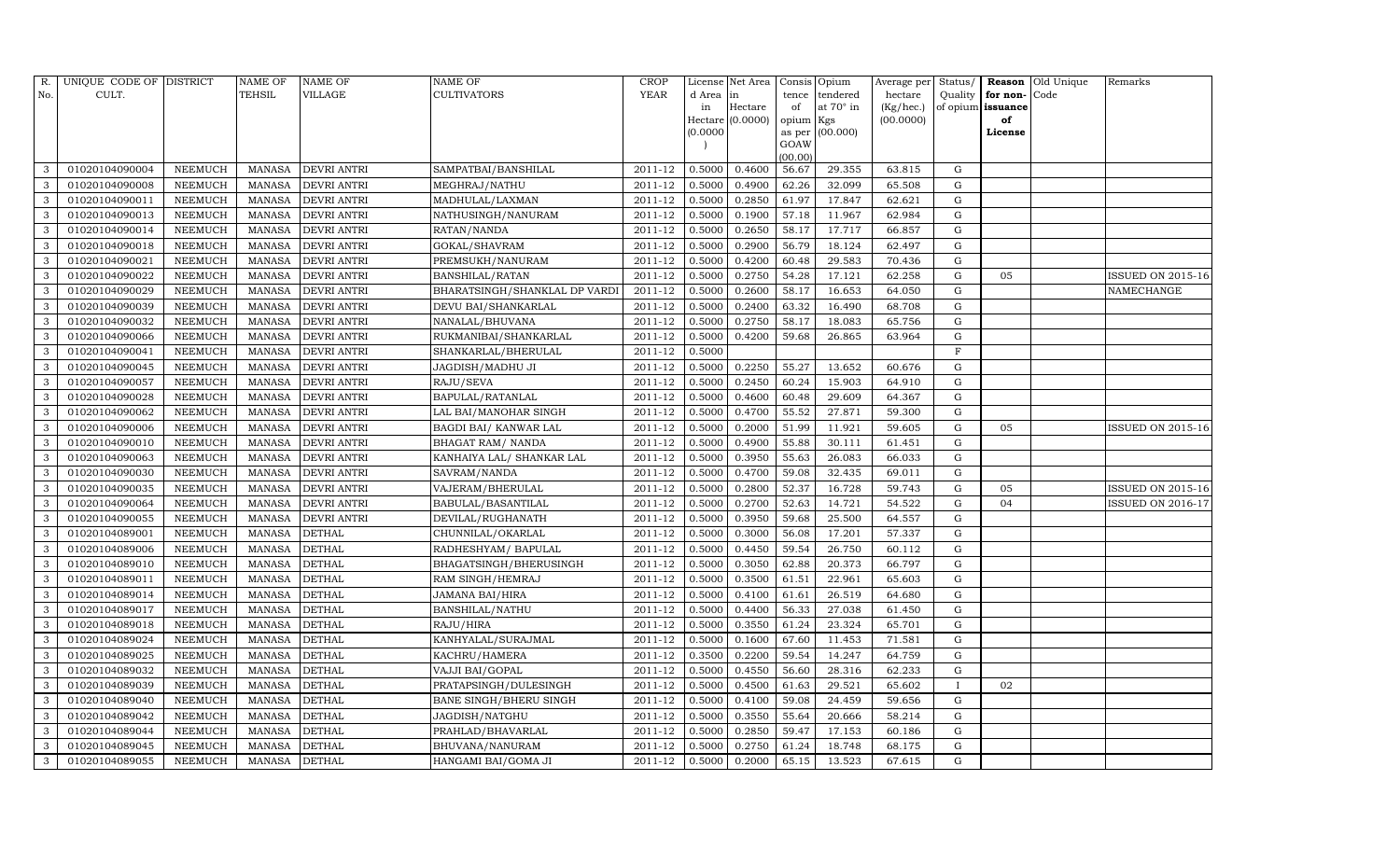| R.           | UNIQUE CODE OF DISTRICT |                | <b>NAME OF</b> | <b>NAME OF</b> | <b>NAME OF</b>           | CROP        |           | License Net Area |                | Consis Opium     | Average per | Status/      | Reason            | Old Unique | Remarks                  |
|--------------|-------------------------|----------------|----------------|----------------|--------------------------|-------------|-----------|------------------|----------------|------------------|-------------|--------------|-------------------|------------|--------------------------|
| No.          | CULT.                   |                | <b>TEHSIL</b>  | VILLAGE        | <b>CULTIVATORS</b>       | YEAR        | d Area in |                  | tence          | tendered         | hectare     | Quality      | for non-          | Code       |                          |
|              |                         |                |                |                |                          |             | in        | Hectare          | of             | at $70^\circ$ in | (Kg/hec.)   |              | of opium issuance |            |                          |
|              |                         |                |                |                |                          |             |           | Hectare (0.0000) | opium Kgs      |                  | (00.0000)   |              | of                |            |                          |
|              |                         |                |                |                |                          |             | (0.0000)  |                  | as per<br>GOAW | (00.000)         |             |              | License           |            |                          |
|              |                         |                |                |                |                          |             |           |                  | (00.00)        |                  |             |              |                   |            |                          |
| 3            | 01020104089073          | NEEMUCH        | MANASA         | <b>DETHAL</b>  | MUKUNDCHAND/MANGILAL     | 2011-12     | 0.3500    | 0.1950           | 64.93          | 13.338           | 68.400      | G            |                   |            |                          |
| 3            | 01020104089211          | NEEMUCH        | <b>MANASA</b>  | <b>DETHAL</b>  | RAJESH/LAXMANPRASAD      | 2011-12     | 0.5000    | 0.2500           | 63.02          | 16.295           | 65.180      | G            |                   |            |                          |
| 3            | 01020104089106          | <b>NEEMUCH</b> | <b>MANASA</b>  | <b>DETHAL</b>  | RAM SINGH/SAVRAM         | 2011-12     | 0.5000    | 0.3400           | 63.01          | 23.449           | 68.968      | G            |                   |            |                          |
| 3            | 01020104089077          | NEEMUCH        | MANASA         | <b>DETHAL</b>  | LAXMAN/BHOLA             | 2011-12     | 0.5000    | 0.3900           | 53.75          | 22.176           | 56.862      | ${\rm G}$    | 05                |            | ISSUED ON 2015-16        |
| 3            | 01020104089089          | <b>NEEMUCH</b> | <b>MANASA</b>  | <b>DETHAL</b>  | CHANDI BAI/UDAYRAM       | 2011-12     | 0.5000    | 0.4150           | 59.08          | 25.573           | 61.622      | $\mathbf G$  |                   |            |                          |
| 3            | 01020104089090          | NEEMUCH        | MANASA         | <b>DETHAL</b>  | FAKIRCHAND/RAMLAL        | 2011-12     | 0.5000    | 0.3650           | 62.88          | 24.568           | 67.310      | G            |                   |            |                          |
| 3            | 01020104089092          | NEEMUCH        | MANASA         | <b>DETHAL</b>  | RANGLAL/NANALAL          | $2011 - 12$ | 0.5000    | 0.2850           | 59.54          | 19.614           | 68.821      | G            |                   |            |                          |
| 3            | 01020104089094          | <b>NEEMUCH</b> | MANASA         | <b>DETHAL</b>  | <b>BANSHILAL/RAMLAL</b>  | 2011-12     | 0.5000    | 0.1550           | 66.33          | 11.864           | 76.542      | ${\rm G}$    |                   |            |                          |
| 3            | 01020104089098          | <b>NEEMUCH</b> | <b>MANASA</b>  | <b>DETHAL</b>  | HANSRAJ/RAMLAL           | 2011-12     | 0.5000    | 0.3200           | 66.10          | 24.070           | 75.219      | $\mathbf G$  |                   |            |                          |
| 3            | 01020104089100          | NEEMUCH        | MANASA         | <b>DETHAL</b>  | KARULAL/LAXMINARAYAN     | 2011-12     | 0.5000    | 0.4000           | 63.63          | 26.888           | 67.220      | ${\rm G}$    |                   |            |                          |
| 3            | 01020104089101          | <b>NEEMUCH</b> | <b>MANASA</b>  | <b>DETHAL</b>  | SHIVPRASAD/BHUVANIRAM    | 2011-12     | 0.5000    | 0.1650           | 63.01          | 12.539           | 75.994      | ${\rm G}$    |                   |            |                          |
| $\mathbf{3}$ | 01020104089111          | <b>NEEMUCH</b> | MANASA         | <b>DETHAL</b>  | DEVILAL/KALURAM          | 2011-12     | 0.5000    | 0.4200           | 60.36          | 27.550           | 65.595      | G            |                   |            |                          |
| 3            | 01020104089112          | <b>NEEMUCH</b> | <b>MANASA</b>  | <b>DETHAL</b>  | SHIVPRASAD/NANALAL       | 2011-12     | 0.5000    | 0.2050           | 64.93          | 14.118           | 68.868      | ${\rm G}$    |                   |            |                          |
| 3            | 01020104089116          | <b>NEEMUCH</b> | <b>MANASA</b>  | <b>DETHAL</b>  | DEVILAL/RAMLAL           | 2011-12     | 0.5000    | 0.1150           | 61.24          | 7.524            | 65.426      | G            |                   |            |                          |
| 3            | 01020104089118          | NEEMUCH        | MANASA         | <b>DETHAL</b>  | SUKHALAL/RAJARAM         | 2011-12     | 0.5000    | 0.2650           | 58.77          | 16.749           | 63.204      | G            |                   |            |                          |
| 3            | 01020104089122          | <b>NEEMUCH</b> | MANASA         | <b>DETHAL</b>  | SHANTI BAI/MANGILAL      | 2011-12     | 0.5000    | 0.4400           | 58.77          | 26.950           | 61.250      | $\mathbf G$  |                   |            |                          |
| 3            | 01020104089137          | <b>NEEMUCH</b> | <b>MANASA</b>  | <b>DETHAL</b>  | BANE SINGH/BHAWANI SINGH | 2011-12     | 0.5000    | 0.4650           | 62.11          | 30.070           | 64.667      | G            |                   |            |                          |
| 3            | 01020104089141          | <b>NEEMUCH</b> | MANASA         | <b>DETHAL</b>  | DHANRAJ/BANSHILAL        | 2011-12     | 0.5000    | 0.1950           | 61.24          | 13.114           | 67.251      | G            |                   |            |                          |
| 3            | 01020104089144          | <b>NEEMUCH</b> | MANASA         | <b>DETHAL</b>  | DILIP/HIRALAL            | 2011-12     | 0.5000    | 0.1600           | 60.36          | 10.641           | 66.506      | G            |                   |            |                          |
| 3            | 01020104089145          | NEEMUCH        | MANASA         | <b>DETHAL</b>  | MUKUNDAS/RAMDAS          | 2011-12     | 0.5000    | 0.2050           | 59.47          | 13.075           | 63.780      | G            |                   |            |                          |
| 3            | 01020104089148          | NEEMUCH        | MANASA         | <b>DETHAL</b>  | RAMNARAYAN/KACHRULAL     | 2011-12     | 0.5000    | 0.2400           | 58.18          | 15.285           | 63.688      | G            |                   |            |                          |
| 3            | 01020104089150          | <b>NEEMUCH</b> | <b>MANASA</b>  | <b>DETHAL</b>  | BHAWARLAL/PANNA          | 2011-12     | 0.5000    | 0.2250           | 55.27          | 12.973           | 57.658      | G            |                   |            |                          |
| 3            | 01020104089174          | NEEMUCH        | MANASA         | <b>DETHAL</b>  | MANGILAL/HIRA            | $2011 - 12$ | 0.5000    | 0.2550           | 60.72          | 16.915           | 66.333      | G            |                   |            |                          |
| 3            | 01020104089179          | <b>NEEMUCH</b> | <b>MANASA</b>  | <b>DETHAL</b>  | BHUVANISINGH/BHERUSINGH  | 2011-12     | 0.5000    | 0.4150           | 53.71          | 23.556           | 56.761      | G            | 05                |            | <b>ISSUED ON 2015-16</b> |
| 3            | 01020104089183          | <b>NEEMUCH</b> | MANASA         | <b>DETHAL</b>  | LAXMINARAYAN/BHUVANI     | 2011-12     | 0.5000    | 0.3900           | 63.63          | 26.306           | 67.451      | ${\rm G}$    |                   |            |                          |
| 3            | 01020104089185          | <b>NEEMUCH</b> | <b>MANASA</b>  | <b>DETHAL</b>  | SUNDARLAL/GANGARAM       | 2011-12     | 0.5000    | 0.4000           | 58.18          | 24.893           | 62.233      | G            |                   |            |                          |
| 3            | 01020104089189          | <b>NEEMUCH</b> | <b>MANASA</b>  | <b>DETHAL</b>  | HIRALAL/NANURAM          | 2011-12     | 0.5000    |                  |                |                  |             | $\mathbf F$  |                   |            |                          |
| 3            | 01020104089197          | <b>NEEMUCH</b> | <b>MANASA</b>  | <b>DETHAL</b>  | TULSIBAI/NANALAL         | 2011-12     | 0.5000    | 0.4000           | 65.15          | 27.484           | 68.710      | $\mathbf G$  |                   |            |                          |
| 3            | 01020104089204          | NEEMUCH        | MANASA         | <b>DETHAL</b>  | <b>BAPULAL/KALU</b>      | 2011-12     | 0.3500    | 0.1400           | 54.33          | 7.971            | 56.936      | G            | 05                |            | <b>ISSUED ON 2015-16</b> |
| 3            | 01020104089206          | NEEMUCH        | MANASA         | <b>DETHAL</b>  | SOHAN BAI/SITARAM        | 2011-12     | 0.5000    | 0.3650           | 63.01          | 25.096           | 68.756      | G            |                   |            |                          |
| 3            | 01020104089210          | <b>NEEMUCH</b> | MANASA         | <b>DETHAL</b>  | RAMESH/NANDLAL           | 2011-12     | 0.5000    | 0.4700           | 62.11          | 29.795           | 63.394      | $\mathbf G$  |                   |            |                          |
| 3            | 01020104089212          | <b>NEEMUCH</b> | <b>MANASA</b>  | <b>DETHAL</b>  | SANTOSH/NARAYAN          | 2011-12     | 0.5000    | 0.2600           | 63.02          | 17.817           | 68.527      | $\mathbf G$  |                   |            |                          |
| 3            | 01020104089213          | <b>NEEMUCH</b> | <b>MANASA</b>  | <b>DETHAL</b>  | KANHAIYALAL/ NARAYAN     | 2011-12     | 0.5000    | 0.2250           | 63.63          | 15.417           | 68.520      | ${\rm G}$    |                   |            |                          |
| 3            | 01020104089223          | <b>NEEMUCH</b> | <b>MANASA</b>  | <b>DETHAL</b>  | RADHESHYAM/RAMCHANDR     | 2011-12     | 0.5000    | 0.4150           | 63.01          | 27.193           | 65.525      | G            |                   |            |                          |
| 3            | 01020104089225          | <b>NEEMUCH</b> | MANASA         | <b>DETHAL</b>  | RAMLAL/MANGILAL          | 2011-12     | 0.5000    | 0.2150           | 64.93          | 14.312           | 66.567      | ${\rm G}$    |                   |            |                          |
| 3            | 01020104089135          | <b>NEEMUCH</b> | <b>MANASA</b>  | <b>DETHAL</b>  | JAGNNATH/HIRALAL         | 2011-12     | 0.5000    | 0.3000           | 59.99          | 18.177           | 60.590      | $\mathbf G$  |                   |            |                          |
| 3            | 01020104089228          | <b>NEEMUCH</b> | MANASA         | <b>DETHAL</b>  | KARULAL/KHEMALAL         | 2011-12     | 0.5000    | 0.4800           | 67.33          | 32.597           | 67.910      | G            |                   |            |                          |
| 3            | 01020104089201          | NEEMUCH        | MANASA         | <b>DETHAL</b>  | MAN SINGH/AMARTRAM       | 2011-12     | 0.5000    | 0.2100           | 64.37          | 13.932           | 66.343      | $\mathbf{I}$ | 02                |            |                          |
| 3            | 01020104089234          | <b>NEEMUCH</b> | MANASA         | <b>DETHAL</b>  | MOTILAL/AMARLAL          | 2011-12     | 0.5000    | 0.2450           | 62.70          | 15.684           | 64.016      | G            |                   |            |                          |
| 3            | 01020104089049          | <b>NEEMUCH</b> | MANASA DETHAL  |                | SANJAY KUMAR/MADANLAL    | 2011-12     | 0.5000    | 0.1500           | 59.47          | 9.124            | 60.827      | G            |                   |            |                          |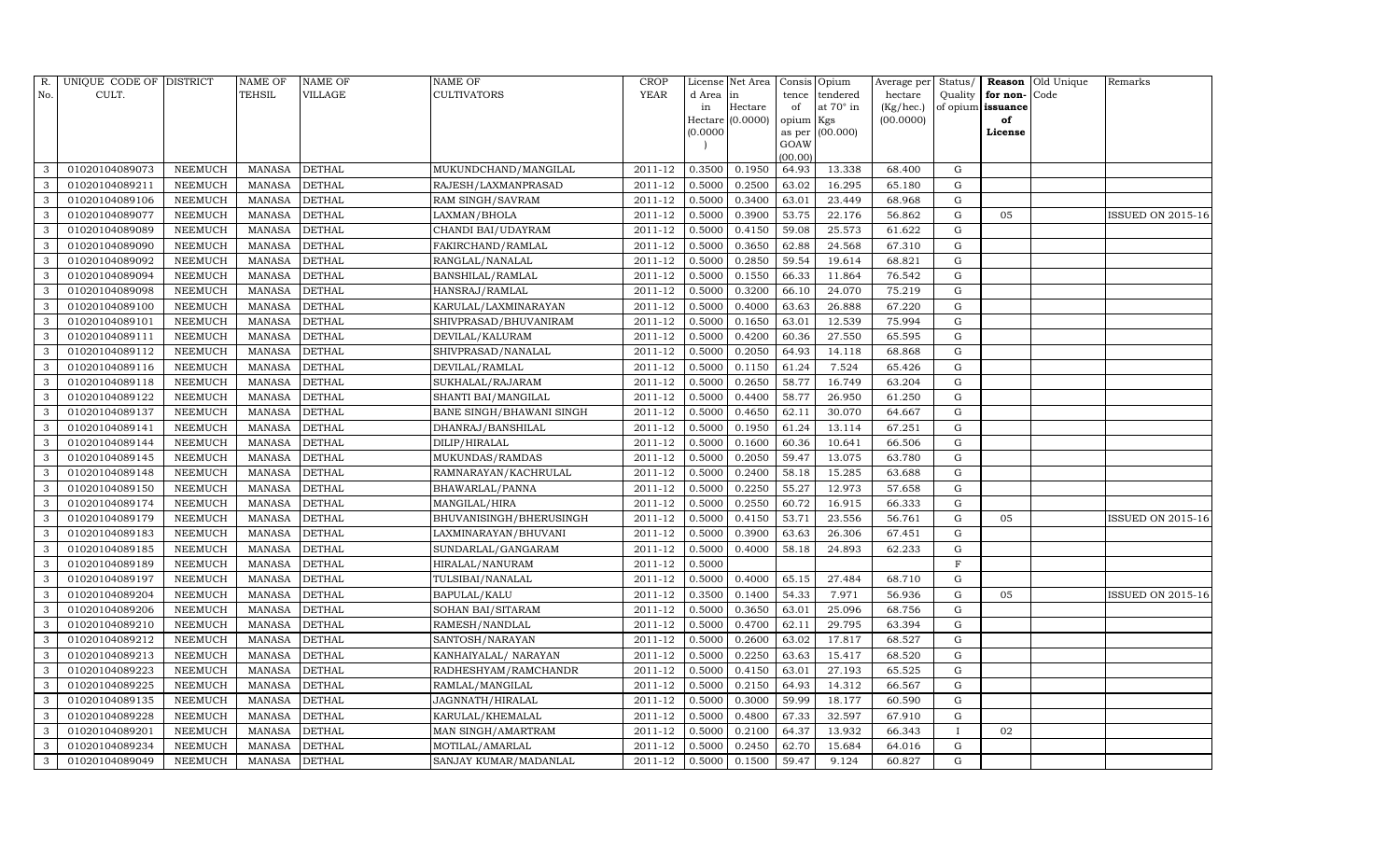| R.               | UNIQUE CODE OF DISTRICT |                | <b>NAME OF</b> | <b>NAME OF</b> | NAME OF                  | CROP        |           | License Net Area   Consis   Opium |                     |           | Average per Status/ |              |                   | <b>Reason</b> Old Unique | Remarks                  |  |
|------------------|-------------------------|----------------|----------------|----------------|--------------------------|-------------|-----------|-----------------------------------|---------------------|-----------|---------------------|--------------|-------------------|--------------------------|--------------------------|--|
| No.              | CULT.                   |                | TEHSIL         | VILLAGE        | CULTIVATORS              | <b>YEAR</b> | d Area in |                                   | tence               | tendered  | hectare             | Quality      | for non-Code      |                          |                          |  |
|                  |                         |                |                |                |                          |             | in        | Hectare                           | of                  | at 70° in | (Kg/hec.)           |              | of opium issuance |                          |                          |  |
|                  |                         |                |                |                |                          |             | (0.0000)  | Hectare (0.0000)                  | opium Kgs<br>as per | (00.000)  | (00.0000)           |              | of<br>License     |                          |                          |  |
|                  |                         |                |                |                |                          |             |           |                                   | GOAW                |           |                     |              |                   |                          |                          |  |
|                  |                         |                |                |                |                          |             |           |                                   | (00.00)             |           |                     |              |                   |                          |                          |  |
| 3                | 01020104089061          | <b>NEEMUCH</b> | <b>MANASA</b>  | <b>DETHAL</b>  | BHERULAL/JAGANNATH       | 2011-12     | 0.5000    | 0.2000                            | 56.60               | 11.926    | 59.630              | G            |                   |                          |                          |  |
| 3                | 01020104089080          | NEEMUCH        | <b>MANASA</b>  | <b>DETHAL</b>  | KANA/JETRAM              | 2011-12     | 0.5000    | 0.2300                            | 60.95               | 14.698    | 63.904              | G            |                   |                          |                          |  |
| 3                | 01020104089207          | <b>NEEMUCH</b> | <b>MANASA</b>  | <b>DETHAL</b>  | FAKIRCHAND/DOLA          | 2011-12     | 0.5000    | 0.4700                            | 54.02               | 25.621    | 54.513              | G            | 04                |                          | <b>ISSUED ON 2016-17</b> |  |
| 3                | 01020104089243          | NEEMUCH        | <b>MANASA</b>  | <b>DETHAL</b>  | <b>GANGA BAI/OKAR</b>    | 2011-12     | 0.5000    | 0.3300                            | 62.11               | 21.996    | 66.655              | G            |                   |                          |                          |  |
| 3                | 01020104089015          | NEEMUCH        | <b>MANASA</b>  | <b>DETHAL</b>  | KISHORLAL/BOTLAL         | 2011-12     | 0.5000    | 0.0750                            | 67.60               | 5.408     | 72.107              | G            |                   |                          |                          |  |
| 3                | 01020104089163          | <b>NEEMUCH</b> | <b>MANASA</b>  | <b>DETHAL</b>  | PARMANAND/KACHRULAL      | 2011-12     | 0.5000    | 0.1500                            | 59.47               | 9.311     | 62.073              | G            |                   |                          |                          |  |
| 3                | 01020104089064          | NEEMUCH        | <b>MANASA</b>  | <b>DETHAL</b>  | RAMNARAYAN/NANALAL       | 2011-12     | 0.5000    |                                   |                     |           |                     | F            |                   |                          |                          |  |
| 3                | 01020104089109          | <b>NEEMUCH</b> | <b>MANASA</b>  | <b>DETHAL</b>  | RAM PRAHLAD/HARI SHANKAR | 2011-12     | 0.5000    | 0.4550                            | 67.33               | 33.136    | 72.826              | G            |                   |                          |                          |  |
| 3                | 01020104089209          | NEEMUCH        | <b>MANASA</b>  | <b>DETHAL</b>  | RAMPRASAD/NANDRAM        | 2011-12     | 0.5000    | 0.3600                            | 63.02               | 23.218    | 64.494              | G            |                   |                          |                          |  |
| 3                | 01020104089084          | NEEMUCH        | <b>MANASA</b>  | <b>DETHAL</b>  | PRAKASH/KISHOR           | 2011-12     | 0.5000    | 0.1500                            | 65.15               | 10.201    | 68.007              | G            |                   |                          |                          |  |
| 3                | 01020104089034          | NEEMUCH        | <b>MANASA</b>  | <b>DETHAL</b>  | RUKMANIBAI/LAXMINARAYAN  | 2011-12     | 0.5000    | 0.1850                            | 66.38               | 13.067    | 70.632              | G            |                   |                          |                          |  |
| 3                | 01020104089254          | <b>NEEMUCH</b> | <b>MANASA</b>  | <b>DETHAL</b>  | BHERULAL/BADRILAL        | 2011-12     | 0.5000    | 0.1500                            | 58.18               | 9.043     | 60.287              | G            |                   |                          |                          |  |
| 3                | 01020104089255          | <b>NEEMUCH</b> | <b>MANASA</b>  | <b>DETHAL</b>  | HARISHANKAR/BADRILAL     | 2011-12     | 0.5000    | 0.2150                            | 56.59               | 13.606    | 63.284              | $\mathbf G$  |                   |                          |                          |  |
| 3                | 01020104089257          | NEEMUCH        | <b>MANASA</b>  | <b>DETHAL</b>  | RAMPRTAP/BHAGATRAM       | 2011-12     | 0.5000    | 0.1550                            | 61.51               | 9.516     | 61.394              | G            |                   |                          |                          |  |
| 3                | 01020104089258          | <b>NEEMUCH</b> | <b>MANASA</b>  | <b>DETHAL</b>  | SHIVPRASAD/KANHEYALAL    | 2011-12     | 0.5000    | 0.1050                            | 67.33               | 7.454     | 70.990              | $\mathbf G$  |                   |                          |                          |  |
| 3                | 01020104089242          | <b>NEEMUCH</b> | <b>MANASA</b>  | <b>DETHAL</b>  | BANSHILAL/DHANNA         | 2011-12     | 0.3500    | 0.3300                            | 61.51               | 21.397    | 64.839              | G            |                   |                          |                          |  |
| 3                | 01020104089125          | <b>NEEMUCH</b> | <b>MANASA</b>  | <b>DETHAL</b>  | SOHANBAI/MANGILAL        | 2011-12     | 0.5000    | 0.2900                            | 59.08               | 18.585    | 64.086              | G            |                   |                          | NAMECHANGE               |  |
| 3                | 01020104089166          | NEEMUCH        | <b>MANASA</b>  | <b>DETHAL</b>  | KACHARI BAI/KARULAL      | 2011-12     | 0.5000    | 0.3450                            | 60.36               | 22.290    | 64.609              | G            |                   |                          |                          |  |
| 3                | 01020104089029          | <b>NEEMUCH</b> | <b>MANASA</b>  | <b>DETHAL</b>  | KARULAL/JAYCHAND         | 2011-12     | 0.5000    | 0.2650                            | 64.93               | 18.301    | 69.060              | G            |                   |                          |                          |  |
| 3                | 01020104089173          | <b>NEEMUCH</b> | <b>MANASA</b>  | <b>DETHAL</b>  | <b>BHONI BAI/KISHOR</b>  | 2011-12     | 0.5000    | 0.1600                            | 61.61               | 10.967    | 68.544              | G            |                   |                          |                          |  |
| 3                | 01020104089252          | NEEMUCH        | <b>MANASA</b>  | <b>DETHAL</b>  | NATHU/LALA               | 2011-12     | 0.5000    | 0.1950                            | 61.61               | 13.545    | 69.462              | G            |                   |                          |                          |  |
|                  | 01020104003001          | NEEMUCH        | <b>MANASA</b>  | <b>DATOLI</b>  | DURGA/NANURAM            | 2011-12     | 0.5000    | 0.4450                            | 58.98               | 29.642    | 66.611              | G            |                   |                          | TRANSFER/JAMUNIARAOJI    |  |
|                  | 01020104003007          | NEEMUCH        | <b>MANASA</b>  | <b>DATOLI</b>  | BALWANT/MADHOSINGH       | 2011-12     | 0.5000    | 0.2000                            | 52.15               | 11.793    | 58.965              | G            | 05                |                          | <b>ISSUED ON 2015-16</b> |  |
|                  | 01020104003017          | <b>NEEMUCH</b> | <b>MANASA</b>  | <b>DATOLI</b>  | SURESHCHAND/KISHANLAL    | 2011-12     | 0.3500    | 0.3500                            | 52.46               | 21.036    | 60.103              | ${\rm G}$    | 05                |                          | <b>ISSUED ON 2015-16</b> |  |
|                  | 01020104003027          | NEEMUCH        | <b>MANASA</b>  | <b>DATOLI</b>  | NATHU/SHYAMA             | 2011-12     | 0.5000    | 0.3100                            | 55.51               | 19.627    | 63.313              | G            |                   |                          | TRANSFER/ FULPURA        |  |
|                  | 01020104003033          | NEEMUCH        | <b>MANASA</b>  | <b>DATOLI</b>  | NARENDRA/SURESHCHAND     | 2011-12     | 0.5000    | 0.4950                            | 52.76               | 29.056    | 58.699              | G            | 05                |                          | <b>ISSUED ON 2015-16</b> |  |
|                  | 01020104003016          | <b>NEEMUCH</b> | <b>MANASA</b>  | <b>DATOLI</b>  | KOSHLENDRASINGH/BALWANT  | 2011-12     | 0.5000    | 0.4750                            | 50.44               | 26.395    | 55.568              | $\mathbf G$  | 05                |                          | <b>ISSUED ON 2016-17</b> |  |
|                  | 01020104032002          | NEEMUCH        | <b>MANASA</b>  | <b>DATLAI</b>  | NANALAL/BHERU            | 2011-12     | 0.5000    | 0.2000                            | 59.49               | 12.212    | 61.060              | G            |                   |                          |                          |  |
|                  | 01020104032004          | <b>NEEMUCH</b> | <b>MANASA</b>  | <b>DATLAI</b>  | MOHAN/BADRILAL           | 2011-12     | 0.5000    |                                   |                     |           |                     | F            |                   |                          |                          |  |
|                  | 01020104032008          | <b>NEEMUCH</b> | <b>MANASA</b>  | <b>DATLAI</b>  | DEVILAL/NANALAL          | 2011-12     | 0.5000    |                                   |                     |           |                     | F            |                   |                          | TRANSFER/ KANJARA-I      |  |
|                  | 01020104032009          | NEEMUCH        | <b>MANASA</b>  | <b>DATLAI</b>  | KAILASH/MANGILAL         | 2011-12     | 0.5000    |                                   |                     |           |                     | F            |                   |                          |                          |  |
|                  | 01020104032010          | <b>NEEMUCH</b> | <b>MANASA</b>  | <b>DATLAI</b>  | NANURAM/PYARA            | 2011-12     | 0.5000    |                                   |                     |           |                     | F            |                   |                          |                          |  |
|                  | 01020104032015          | NEEMUCH        | <b>MANASA</b>  | <b>DATLAI</b>  | SHANKAR/PANNA            | 2011-12     | 0.5000    | 0.0950                            | 62.43               | 6.493     | 68.347              | G            |                   |                          |                          |  |
|                  | 01020104032005          | NEEMUCH        | <b>MANASA</b>  | <b>DATLAI</b>  | CHHAGANLAL/RUPA          | 2011-12     | 0.5000    | 0.0950                            | 62.96               | 6.386     | 67.221              | G            |                   |                          |                          |  |
| $\overline{2}$   | 01020104061001          | NEEMUCH        | <b>MANASA</b>  | <b>CHUKNI</b>  | MANGILAL/KHYALIRAM       | 2011-12     | 0.5000    | 0.4100                            | 66.97               | 29.936    | 73.014              | G            |                   |                          |                          |  |
| $\overline{2}$   | 01020104061002          | NEEMUCH        | <b>MANASA</b>  | <b>CHUKNI</b>  | NANDLAL/AMRITRAM         | 2011-12     | 0.5000    | 0.4450                            | 62.44               | 28.191    | 63.350              | G            |                   |                          |                          |  |
| $\overline{2}$   | 01020104061003          | NEEMUCH        | <b>MANASA</b>  | <b>CHUKNI</b>  | PARWATIBAI/MANGILAL      | 2011-12     | 0.5000    | 0.2250                            | 68.52               | 16.650    | 74.000              | ${\rm G}$    |                   |                          |                          |  |
| $\overline{2}$   | 01020104061004          | NEEMUCH        | <b>MANASA</b>  | <b>CHUKNI</b>  | DHAPUBAI/CHENRAM         | 2011-12     | 0.5000    | 0.1400                            | 64.41               | 9.818     | 70.128              | $\mathbf{I}$ | 02                |                          |                          |  |
| $\sqrt{2}$       | 01020104061005          | <b>NEEMUCH</b> | <b>MANASA</b>  | <b>CHUKNI</b>  | KACHRULAL/GAMER          | 2011-12     | 0.5000    | 0.1950                            | 64.52               | 13.466    | 69.056              | G            |                   |                          |                          |  |
| $\boldsymbol{2}$ | 01020104061006          | <b>NEEMUCH</b> | <b>MANASA</b>  | <b>CHUKNI</b>  | SAJJANBAI/HEERALAL       | 2011-12     | 0.5000    | 0.2700                            | 63.94               | 17.985    | 66.611              | $\mathbf G$  |                   |                          |                          |  |
|                  |                         |                |                |                |                          |             |           |                                   |                     |           |                     |              |                   |                          |                          |  |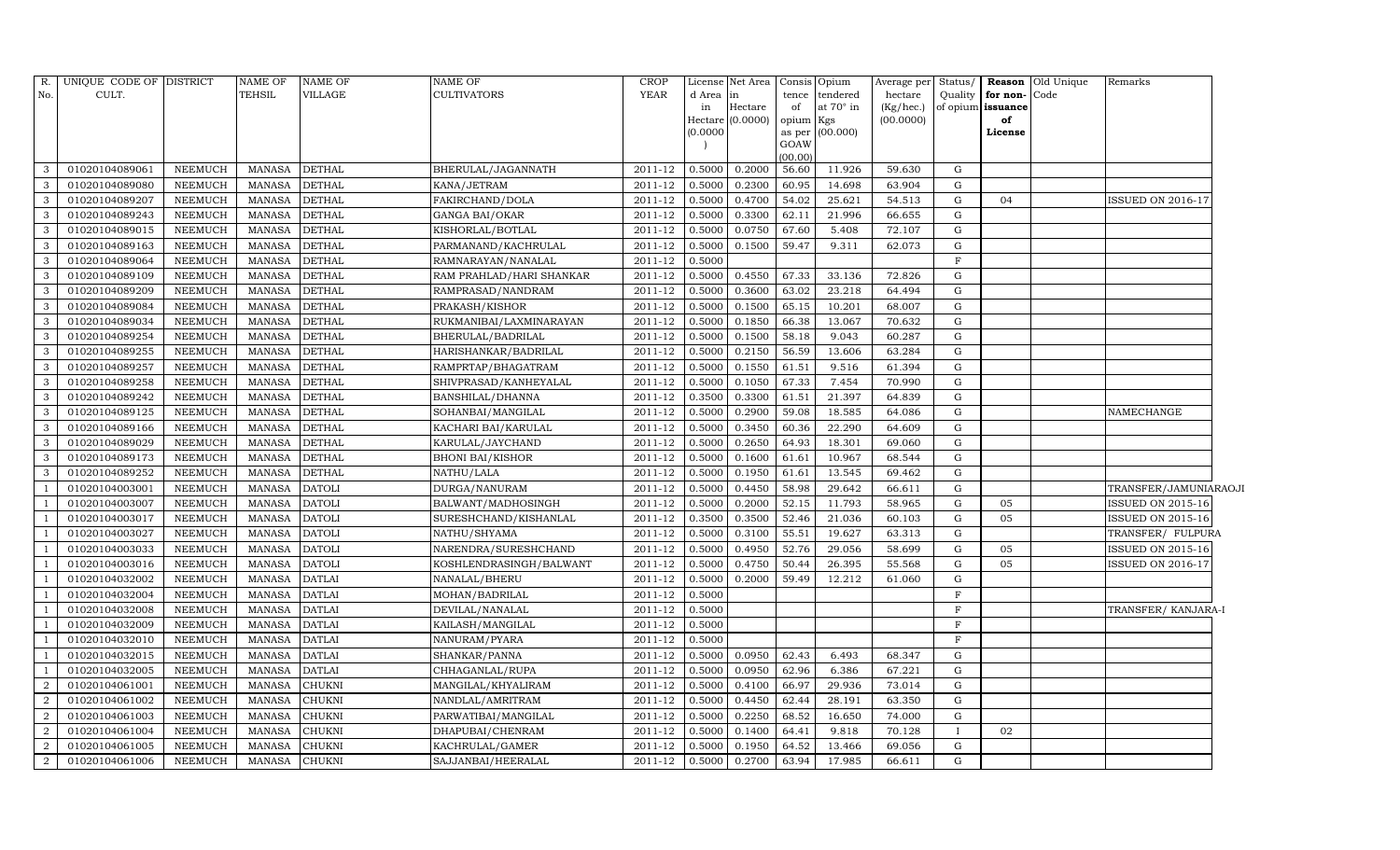| R.             | UNIQUE CODE OF DISTRICT |                | <b>NAME OF</b> | <b>NAME OF</b> | <b>NAME OF</b>              | CROP        |           | License Net Area |                     | Consis Opium     | Average per | Status/      | Reason            | Old Unique | Remarks           |
|----------------|-------------------------|----------------|----------------|----------------|-----------------------------|-------------|-----------|------------------|---------------------|------------------|-------------|--------------|-------------------|------------|-------------------|
| No.            | CULT.                   |                | <b>TEHSIL</b>  | VILLAGE        | <b>CULTIVATORS</b>          | <b>YEAR</b> | d Area in |                  | tence               | tendered         | hectare     | Quality      | for non-          | Code       |                   |
|                |                         |                |                |                |                             |             | in        | Hectare          | of                  | at $70^\circ$ in | (Kg/hec.)   |              | of opium issuance |            |                   |
|                |                         |                |                |                |                             |             | (0.0000)  | Hectare (0.0000) | opium Kgs<br>as per | (00.000)         | (00.0000)   |              | of<br>License     |            |                   |
|                |                         |                |                |                |                             |             |           |                  | GOAW                |                  |             |              |                   |            |                   |
|                |                         |                |                |                |                             |             |           |                  | (00.00)             |                  |             |              |                   |            |                   |
| $\overline{2}$ | 01020104061008          | NEEMUCH        | MANASA         | <b>CHUKNI</b>  | TULSIRAM/BAPULAL            | 2011-12     | 0.5000    | 0.4200           | 60.42               | 26.119           | 62.188      | G            |                   |            |                   |
| $\overline{2}$ | 01020104061011          | <b>NEEMUCH</b> | MANASA         | <b>CHUKNI</b>  | MANGILAL/MODA               | 2011-12     | 0.5000    | 0.4950           | 64.86               | 34.441           | 69.577      | G            |                   |            |                   |
| $\overline{2}$ | 01020104061013          | <b>NEEMUCH</b> | <b>MANASA</b>  | <b>CHUKNI</b>  | MANGILAL/RAJARAM            | 2011-12     | 0.5000    | 0.3050           | 64.91               | 21.383           | 70.109      | G            |                   |            |                   |
| $\overline{2}$ | 01020104061014          | NEEMUCH        | MANASA         | <b>CHUKNI</b>  | DEVILAL/VARDICHANDRA        | 2011-12     | 0.5000    | 0.2800           | 63.82               | 18.480           | 66.000      | G            |                   |            |                   |
| 2              | 01020104061015          | NEEMUCH        | MANASA         | <b>CHUKNI</b>  | RAMESHCHANDRA/AEKARILAL     | 2011-12     | 0.5000    | 0.2150           | 60.42               | 14.052           | 65.358      | G            |                   |            |                   |
| $\overline{2}$ | 01020104061020          | NEEMUCH        | MANASA         | CHUKNI         | RAMPRASAD/SALAGRAM          | 2011-12     | 0.5000    | 0.2150           | 69.92               | 17.150           | 79.767      | G            |                   |            |                   |
| $\overline{2}$ | 01020104061022          | NEEMUCH        | <b>MANASA</b>  | <b>CHUKNI</b>  | NARAYAN/BHANWARLAL          | 2011-12     | 0.5000    | 0.2000           | 62.44               | 13.166           | 65.830      | G            |                   |            |                   |
| 2              | 01020104061023          | <b>NEEMUCH</b> | MANASA         | <b>CHUKNI</b>  | BHERULAL/KANIRAM            | 2011-12     | 0.5000    | 0.2050           | 70.76               | 15.709           | 76.629      | G            |                   |            |                   |
| $\overline{2}$ | 01020104061024          | NEEMUCH        | MANASA         | CHUKNI         | DHAPUBAI/NAGJIRAM           | 2011-12     | 0.3500    | 0.3400           | 63.71               | 22.681           | 66.708      | $\mathbf G$  |                   |            | NAME CHANGE       |
| $\overline{2}$ | 01020104061025          | NEEMUCH        | MANASA         | <b>CHUKNI</b>  | RAMKUNWARBAI/PYARCHANDRA    | 2011-12     | 0.5000    | 0.4850           | 60.33               | 30.389           | 62.658      | G            |                   |            |                   |
| $\overline{2}$ | 01020104061026          | NEEMUCH        | <b>MANASA</b>  | <b>CHUKNI</b>  | MANGILAL/BHANWARLAL RATHORE | 2011-12     | 0.5000    | 0.2350           | 66.97               | 16.857           | 71.732      | G            |                   |            |                   |
| 2              | 01020104061027          | <b>NEEMUCH</b> | MANASA         | <b>CHUKNI</b>  | NATHULAL/MULCHANDRA         | 2011-12     | 0.5000    | 0.1650           | 68.52               | 12.236           | 74.158      | ${\rm G}$    |                   |            |                   |
| $\overline{2}$ | 01020104061029          | NEEMUCH        | MANASA         | <b>CHUKNI</b>  | PRABHULAL/TULSIRAM          | 2011-12     | 0.5000    | 0.1950           | 62.67               | 14.038           | 71.990      | G            |                   |            |                   |
| $\overline{2}$ | 01020104061028          | <b>NEEMUCH</b> | <b>MANASA</b>  | <b>CHUKNI</b>  | SALAGRAM/BHURA              | 2011-12     | 0.5000    | 0.4200           | 66.55               | 30.746           | 73.205      | G            |                   |            |                   |
| $\overline{2}$ | 01020104061031          | <b>NEEMUCH</b> | <b>MANASA</b>  | <b>CHUKNI</b>  | MANGIBAI/CHAGANLAL          | 2011-12     | 0.5000    | 0.3700           | 54.92               | 21.701           | 58.651      | G            | 05                |            | ISSUED ON 2015-16 |
| $\overline{2}$ | 01020104061032          | NEEMUCH        | MANASA         | <b>CHUKNI</b>  | KANWARLAL/MANGILAL          | 2011-12     | 0.5000    | 0.1650           | 65.76               | 11.019           | 66.782      | G            |                   |            |                   |
| $\overline{2}$ | 01020104061033          | NEEMUCH        | <b>MANASA</b>  | <b>CHUKNI</b>  | HEERALAL/GULAB              | 2011-12     | 0.5000    | 0.3400           | 64.52               | 23.660           | 69.589      | G            |                   |            |                   |
| $\overline{2}$ | 01020104061035          | <b>NEEMUCH</b> | MANASA         | <b>CHUKNI</b>  | RUKMANBAI/BAPULAL           | 2011-12     | 0.5000    | 0.4900           | 62.07               | 32.569           | 66.467      | G            |                   |            |                   |
| $\overline{2}$ | 01020104061037          | NEEMUCH        | MANASA         | <b>CHUKNI</b>  | MANGILAL/GULABCHANDRA       | 2011-12     | 0.5000    | 0.4350           | 60.04               | 28.253           | 64.950      | G            |                   |            |                   |
| 2              | 01020104061038          | NEEMUCH        | MANASA         | <b>CHUKNI</b>  | NANDUBAI/KISHANLAL          | 2011-12     | 0.5000    | 0.4200           | 65.76               | 28.286           | 67.348      | G            |                   |            |                   |
| $\overline{2}$ | 01020104061041          | NEEMUCH        | MANASA         | <b>CHUKNI</b>  | RAMKRISHNA/MOTILAL          | 2011-12     | 0.5000    | 0.2700           | 62.44               | 18.241           | 67.559      | G            |                   |            |                   |
| $\overline{2}$ | 01020104061042          | <b>NEEMUCH</b> | <b>MANASA</b>  | <b>CHUKNI</b>  | RAMNIWAS/KESHURAM           | 2011-12     | 0.5000    | 0.1900           | 65.67               | 13.425           | 70.657      | G            |                   |            |                   |
| $\overline{2}$ | 01020104061044          | NEEMUCH        | MANASA         | CHUKNI         | PURALAL/MEGHA               | 2011-12     | 0.5000    | 0.2400           | 68.61               | 16.990           | 70.791      | ${\rm G}$    |                   |            |                   |
| $\overline{2}$ | 01020104061047          | <b>NEEMUCH</b> | <b>MANASA</b>  | <b>CHUKNI</b>  | BADRILAL/RAJARAM            | 2011-12     | 0.3500    | 0.3150           | 62.99               | 21.309           | 67.648      | ${\rm G}$    |                   |            |                   |
| $\overline{2}$ | 01020104061048          | NEEMUCH        | MANASA         | CHUKNI         | SHANKARLAL/VARDICHANDRA     | 2011-12     | 0.5000    | 0.3100           | 65.98               | 21.830           | 70.419      | G            |                   |            |                   |
| $\overline{2}$ | 01020104061049          | NEEMUCH        | MANASA         | <b>CHUKNI</b>  | RAMESHWAR/KHYALIRAM         | 2011-12     | 0.5000    | 0.3150           | 60.33               | 19.831           | 62.956      | G            |                   |            |                   |
| $\overline{2}$ | 01020104061050          | NEEMUCH        | MANASA         | <b>CHUKNI</b>  | MANNALAL/KANWARLAL          | 2011-12     | 0.5000    | 0.1650           | 60.04               | 10.679           | 64.721      | $\mathbf G$  |                   |            |                   |
| $\overline{2}$ | 01020104061052          | NEEMUCH        | <b>MANASA</b>  | CHUKNI         | MANNALAL/RATANLAL           | 2011-12     | 0.5000    | 0.2700           | 63.82               | 18.435           | 68.277      | G            |                   |            |                   |
| $\overline{2}$ | 01020104061055          | <b>NEEMUCH</b> | MANASA         | <b>CHUKNI</b>  | MANGUDAS/KISHANDAS          | 2011-12     | 0.5000    | 0.2750           | 64.91               | 19.872           | 72.261      | G            |                   |            |                   |
| $\overline{2}$ | 01020104061059          | NEEMUCH        | MANASA         | <b>CHUKNI</b>  | RAJMAL/BHAWSINGH            | 2011-12     | 0.5000    | 0.4700           | 65.67               | 33.098           | 70.421      | G            |                   |            |                   |
| $\overline{2}$ | 01020104061057          | NEEMUCH        | MANASA         | <b>CHUKNI</b>  | KESHARBAI/BHAWSINGH         | 2011-12     | 0.5000    | 0.4050           | 63.87               | 27.829           | 68.714      | G            |                   |            |                   |
| $\overline{2}$ | 01020104061060          | NEEMUCH        | <b>MANASA</b>  | <b>CHUKNI</b>  | RAJMAL/BALRAM               | 2011-12     | 0.5000    | 0.4800           | 55.61               | 29.362           | 61.171      | G            |                   |            |                   |
| $\overline{2}$ | 01020104061061          | <b>NEEMUCH</b> | <b>MANASA</b>  | <b>CHUKNI</b>  | MOJAMBAI/CHANDA             | 2011-12     | 0.5000    | 0.4850           | 56.62               | 29.022           | 59.839      | G            |                   |            |                   |
| $\overline{2}$ | 01020104061062          | NEEMUCH        | MANASA         | <b>CHUKNI</b>  | CHANDUBAI/KESHURAM          | 2011-12     | 0.5000    | 0.4500           | 59.34               | 28.076           | 62.391      | $\mathbf{I}$ | 02                |            |                   |
| $\overline{2}$ | 01020104061063          | <b>NEEMUCH</b> | <b>MANASA</b>  | <b>CHUKNI</b>  | ONKARLAL/MATHURALAL         | 2011-12     | 0.5000    | 0.3500           | 68.01               | 25.504           | 72.868      | G            |                   |            |                   |
| $\overline{2}$ | 01020104061065          | <b>NEEMUCH</b> | MANASA         | CHUKNI         | MANGILAL/CHATARBHUJ         | 2011-12     | 0.5000    | 0.3500           | 66.55               | 24.595           | 70.271      | G            |                   |            |                   |
| $\overline{2}$ | 01020104061066          | NEEMUCH        | MANASA         | <b>CHUKNI</b>  | RAMESHWAR/KISHANLAL         | 2011-12     | 0.5000    | 0.1450           | 68.10               | 10.740           | 74.069      | G            |                   |            |                   |
| $\overline{2}$ | 01020104061069          | <b>NEEMUCH</b> | MANASA         | <b>CHUKNI</b>  | ONKARLAL/CHENRAM            | 2011-12     | 0.5000    | 0.1400           | 68.01               | 10.289           | 73.492      | ${\rm G}$    |                   |            |                   |
| $\overline{2}$ | 01020104061070          | <b>NEEMUCH</b> | <b>MANASA</b>  | <b>CHUKNI</b>  | GHANSHYAM/MATHURALAL        | 2011-12     | 0.5000    | 0.1050           | 73.25               | 8.560            | 81.524      | G            |                   |            |                   |
| $\overline{2}$ | 01020104061071          | NEEMUCH        | MANASA         | <b>CHUKNI</b>  | PYARCHANDRA/RAMPRASAD       | 2011-12     | 0.5000    | 0.2850           | 68.01               | 20.636           | 72.408      | G            |                   |            |                   |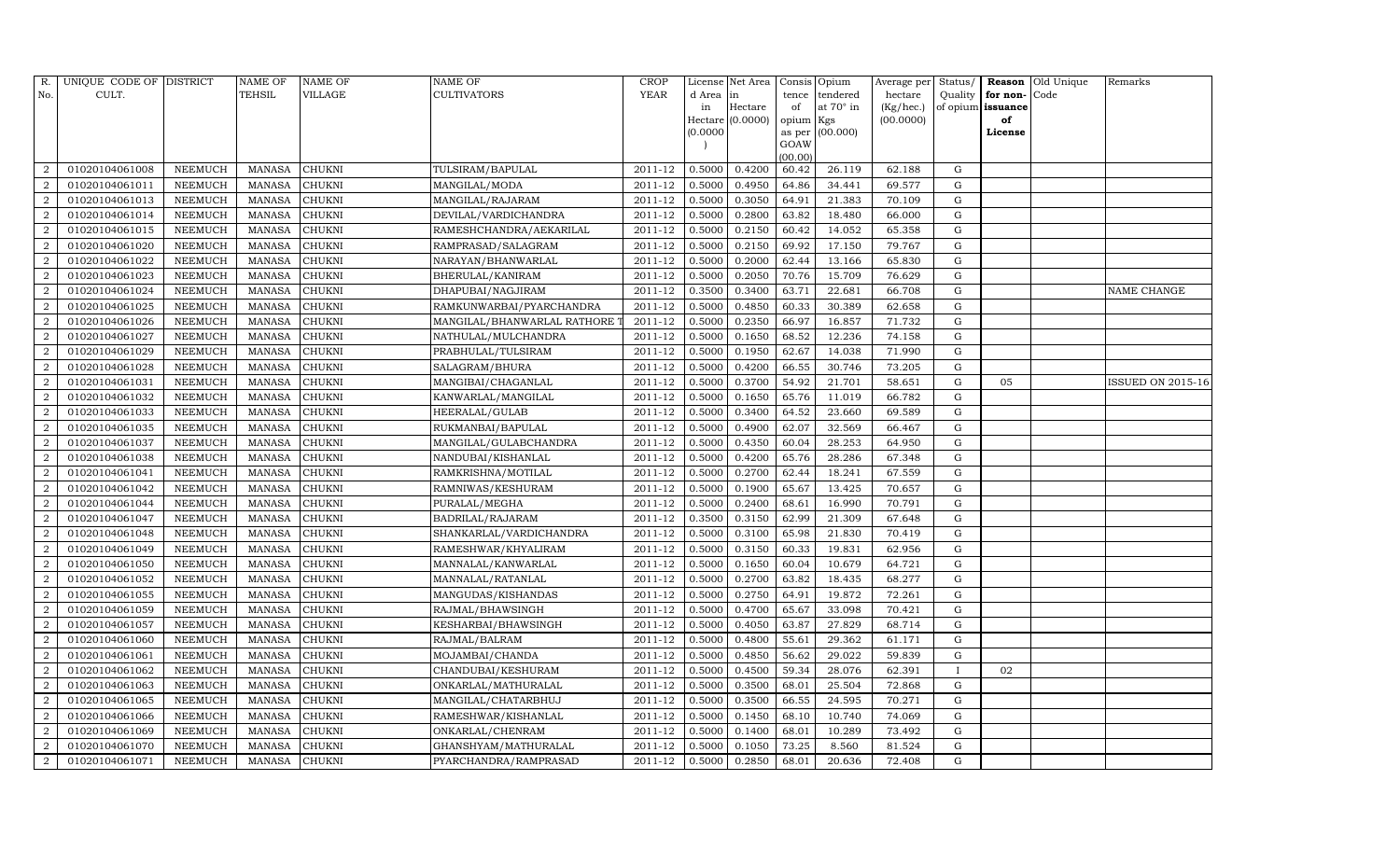| R.                     | UNIQUE CODE OF DISTRICT |         | NAME OF       | NAME OF       | NAME OF                       | CROP        |           | License Net Area | Consis         | Opium     | Average per | Status/      | Reason            | Old Unique | Remarks                  |
|------------------------|-------------------------|---------|---------------|---------------|-------------------------------|-------------|-----------|------------------|----------------|-----------|-------------|--------------|-------------------|------------|--------------------------|
| No.                    | CULT.                   |         | TEHSIL        | VILLAGE       | <b>CULTIVATORS</b>            | <b>YEAR</b> | d Area in |                  | tence          | tendered  | hectare     | Quality      | for non-          | Code       |                          |
|                        |                         |         |               |               |                               |             | in        | Hectare          | of             | at 70° in | (Kg/hec.)   |              | of opium issuance |            |                          |
|                        |                         |         |               |               |                               |             |           | Hectare (0.0000) | opium Kgs      |           | (00.0000)   |              | of                |            |                          |
|                        |                         |         |               |               |                               |             | (0.0000)  |                  | as per<br>GOAW | (00.000)  |             |              | License           |            |                          |
|                        |                         |         |               |               |                               |             |           |                  | (00.00)        |           |             |              |                   |            |                          |
| 2                      | 01020104061072          | NEEMUCH | MANASA        | <b>CHUKNI</b> | DASARATHDAS/MANGUDAS          | 2011-12     | 0.5000    | 0.4400           | 63.82          | 30.542    | 69.414      | G            |                   |            |                          |
| $\overline{2}$         | 01020104061073          | NEEMUCH | <b>MANASA</b> | CHUKNI        | SHOBHARAM/PRABHULAL           | 2011-12     | 0.5000    | 0.2100           | 62.67          | 15.453    | 73.586      | G            |                   |            |                          |
| $\overline{2}$         | 01020104061075          | NEEMUCH | <b>MANASA</b> | CHUKNI        | RAMPRATAP/KISHANLAL           | 2011-12     | 0.5000    | 0.2500           | 64.28          | 17.365    | 69.460      | G            |                   |            |                          |
| $\overline{2}$         | 01020104061076          | NEEMUCH | MANASA        | CHUKNI        | MANGILAL/BHANWARLAL PATIDAR   | 2011-12     | 0.5000    | 0.4700           | 60.04          | 28.871    | 61.427      | G            |                   |            |                          |
| 2                      | 01020104061082          | NEEMUCH | <b>MANASA</b> | CHUKNI        | BAGDIRAM/SWAROOP              | 2011-12     | 0.5000    | 0.3450           | 70.32          | 25.647    | 74.339      | G            |                   |            |                          |
|                        | 01020104061086          | NEEMUCH | <b>MANASA</b> | CHUKNI        | KISHANLAL/PANNALAL            | 2011-12     | 0.5000    | 0.1300           | 65.76          | 9.385     | 72.192      | G            |                   |            |                          |
| $\overline{2}$         | 01020104061089          | NEEMUCH | <b>MANASA</b> | CHUKNI        | MATHURALAL/NATHUJI            | 2011-12     | 0.5000    | 0.1150           | 72.93          | 9.304     | 80.904      | G            |                   |            |                          |
| 2                      | 01020104061095          | NEEMUCH | <b>MANASA</b> | CHUKNI        | UDAIRAM/LAXMICHANDRA          | 2011-12     | 0.3500    | 0.1950           | 53.94          | 12.298    | 63.067      | G            | 05                |            | ISSUED ON 2015-16        |
| 2                      | 01020104061096          | NEEMUCH | MANASA        | CHUKNI        | BHERU/MANNA                   | 2011-12     | 0.5000    | 0.3250           | 53.97          | 15.297    | 47.067      | G            | 04                |            | <b>ISSUED ON 2016-17</b> |
|                        | 01020104061098          | NEEMUCH | MANASA        | CHUKNI        | MATHRIBAI/GORA                | 2011-12     | 0.5000    | 0.3750           | 56.57          | 22.709    | 60.557      | G            |                   |            |                          |
| 2                      | 01020104061009          | NEEMUCH | <b>MANASA</b> | <b>CHUKNI</b> | RAMESHCHANDRA/SITABAI         | 2011-12     | 0.5000    | 0.3100           | 63.94          | 21.100    | 68.065      | G            |                   |            |                          |
| 2                      | 01020104061021          | NEEMUCH | <b>MANASA</b> | CHUKNI        | SURESHKUMAR/GORISHANKAR       | 2011-12     | 0.5000    | 0.1500           | 66.55          | 10.715    | 71.433      | ${\rm G}$    |                   |            |                          |
| $\overline{2}$         | 01020104061036          | NEEMUCH | <b>MANASA</b> | CHUKNI        | SABUBAI/JAGANNATH             | 2011-12     | 0.5000    | 0.2050           | 60.33          | 13.316    | 64.956      | G            |                   |            |                          |
| $\overline{2}$         | 01020104061077          | NEEMUCH | <b>MANASA</b> | CHUKNI        | OMPRAKASH/BHAGATRAM           | 2011-12     | 0.5000    | 0.4600           | 62.44          | 30.979    | 67.346      | G            |                   |            |                          |
| $\overline{2}$         | 01020104061105          | NEEMUCH | <b>MANASA</b> | CHUKNI        | MANGILAL/CHAGANLAL            | 2011-12     | 0.5000    | 0.1200           | 66.97          | 8.304     | 69.200      | G            |                   |            |                          |
| 2                      | 01020104061108          | NEEMUCH | MANASA        | CHUKNI        | SHANTILAL/MANGILAL            | 2011-12     | 0.5000    | 0.4400           | 62.67          | 11.281    | 25.638      | G            | 04                |            |                          |
| $\mathcal{D}_{\alpha}$ | 01020104061109          | NEEMUCH | <b>MANASA</b> | CHUKNI        | CHATARBHUJ/PANNALAL           | 2011-12     | 0.5000    | 0.2950           | 68.52          | 21.623    | 73.298      | G            |                   |            |                          |
|                        | 01020104061112          | NEEMUCH | <b>MANASA</b> | CHUKNI        | SURAJBAI/RAMESHWAR            | 2011-12     | 0.5000    | 0.2350           | 63.94          | 15.519    | 66.039      | G            |                   |            |                          |
| $\overline{2}$         | 01020104061034          | NEEMUCH | <b>MANASA</b> | CHUKNI        | AEKARILAL/GULABCHAND          | 2011-12     | 0.5000    | 0.3300           | 62.99          | 22.298    | 67.570      | G            |                   |            |                          |
| $\mathcal{D}$          | 01020104061114          | NEEMUCH | MANASA        | CHUKNI        | CHANDMAL/MANGILAL             | 2011-12     | 0.5000    | 0.2450           | 65.80          | 17.146    | 69.984      | G            |                   |            |                          |
|                        | 01020104061074          | NEEMUCH | <b>MANASA</b> | CHUKNI        | DEVPRASAD/KANHAIYALAL         | 2011-12     | 0.5000    | 0.2000           | 70.86          | 14.171    | 70.855      | G            |                   |            |                          |
| 2                      | 01020104061081          | NEEMUCH | <b>MANASA</b> | <b>CHUKNI</b> | ASHOK/DEVPRASAD POTRA KANIRAM | 2011-12     | 0.5000    | 0.0950           | 68.52          | 7.263     | 76.453      | G            |                   |            | NAME CHANGE              |
| $\overline{2}$         | 01020104061111          | NEEMUCH | MANASA        | CHUKNI        | KAMLABAI/JERILAL              | 2011-12     | 0.5000    | 0.2900           | 63.87          | 19.982    | 68.904      | ${\rm G}$    |                   |            |                          |
|                        | 01020104020233          | NEEMUCH | <b>MANASA</b> | CHOWKADI      | KISHANLAL/ NARAYAN            | 2011-12     | 0.5000    | 0.4000           | 58.68          | 25.375    | 63.438      | $\mathbf{I}$ | 02                |            |                          |
|                        | 01020104020001          | NEEMUCH | MANASA        | CHOWKADI      | MANGILAL/MYACHAND             | 2011-12     | 0.5000    | 0.3050           | 64.84          | 22.601    | 74.102      | G            |                   |            |                          |
|                        | 01020104020002          | NEEMUCH | <b>MANASA</b> | CHOWKADI      | SOHNIBAI/MOTILAL              | 2011-12     | 0.5000    | 0.1450           | 63.12          | 9.441     | 65.110      | G            |                   |            |                          |
|                        | 01020104020005          | NEEMUCH | <b>MANASA</b> | CHOWKADI      | DAMARJI/CHUNNILAL             | 2011-12     | 0.5000    | 0.3500           | 64.36          | 23.629    | 67.511      | G            |                   |            |                          |
|                        | 01020104020010          | NEEMUCH | <b>MANASA</b> | CHOWKADI      | VARDI BAI/BHAWARLAL           | 2011-12     | 0.5000    | 0.1850           | 65.58          | 12.423    | 67.151      | G            |                   |            |                          |
|                        | 01020104020011          | NEEMUCH | <b>MANASA</b> | CHOWKADI      | TULSIRAM/JAIRAM               | 2011-12     | 0.5000    | 0.1800           | 67.04          | 13.341    | 74.117      | G            |                   |            |                          |
|                        | 01020104020007          | NEEMUCH | <b>MANASA</b> | CHOWKADI      | BHERULAL / MANGILAL           | 2011-12     | 0.5000    | 0.2850           | 67.70          | 20.707    | 72.656      | G            |                   |            |                          |
|                        | 01020104020014          | NEEMUCH | MANASA        | CHOWKADI      | MODIRAM/MEGHA                 | 2011-12     | 0.5000    | 0.2350           | 64.18          | 15.770    | 67.106      | G            |                   |            |                          |
|                        | 01020104020018          | NEEMUCH | <b>MANASA</b> | CHOWKADI      | BOTLAL/ NARAYAN               | 2011-12     | 0.3500    | 0.2350           | 64.81          | 15.897    | 67.647      | G            |                   |            |                          |
|                        | 01020104020020          | NEEMUCH | <b>MANASA</b> | CHOWKADI      | SHANKARLAL/KASHIRAM           | 2011-12     | 0.5000    | 0.1950           | 59.59          | 12.778    | 65.528      | G            |                   |            |                          |
|                        | 01020104020021          | NEEMUCH | MANASA        | CHOWKADI      | CHHAGANLAL/MEGHA              | 2011-12     | 0.5000    | 0.2050           | 64.36          | 14.536    | 70.907      | G            |                   |            |                          |
|                        | 01020104020024          | NEEMUCH | <b>MANASA</b> | CHOWKADI      | <b>BALIBAI/DEVILAL</b>        | 2011-12     | 0.3500    | 0.2500           | 63.52          | 16.806    | 67.224      | G            |                   |            |                          |
|                        | 01020104020026          | NEEMUCH | <b>MANASA</b> | CHOWKADI      | <b>BABRU/ NANA</b>            | 2011-12     | 0.5000    | 0.4150           | 61.88          | 27.749    | 66.865      | G            |                   |            |                          |
|                        | 01020104020031          | NEEMUCH | <b>MANASA</b> | CHOWKADI      | MOTILAL/NANDA                 | 2011-12     | 0.5000    | 0.2150           | 64.18          | 14.725    | 68.488      | G            |                   |            |                          |
|                        | 01020104020032          | NEEMUCH | <b>MANASA</b> | CHOWKADI      | SHANKARLAL GHISALAL           | 2011-12     | 0.5000    | 0.0800           | 69.08          | 5.970     | 74.625      | G            |                   |            |                          |
|                        | 01020104020033          | NEEMUCH | MANASA        | CHOWKADI      | KISHANLAL/BHANWARLAL          | 2011-12     | 0.5000    | 0.1850           | 65.79          | 12.528    | 67.719      | G            |                   |            |                          |
|                        | 01020104020034          | NEEMUCH | MANASA        | CHOWKADI      | BANSHILAL/MOHANLAL            | 2011-12     | 0.5000    | 0.4100           | 64.54          | 28.158    | 68.678      | G            |                   |            |                          |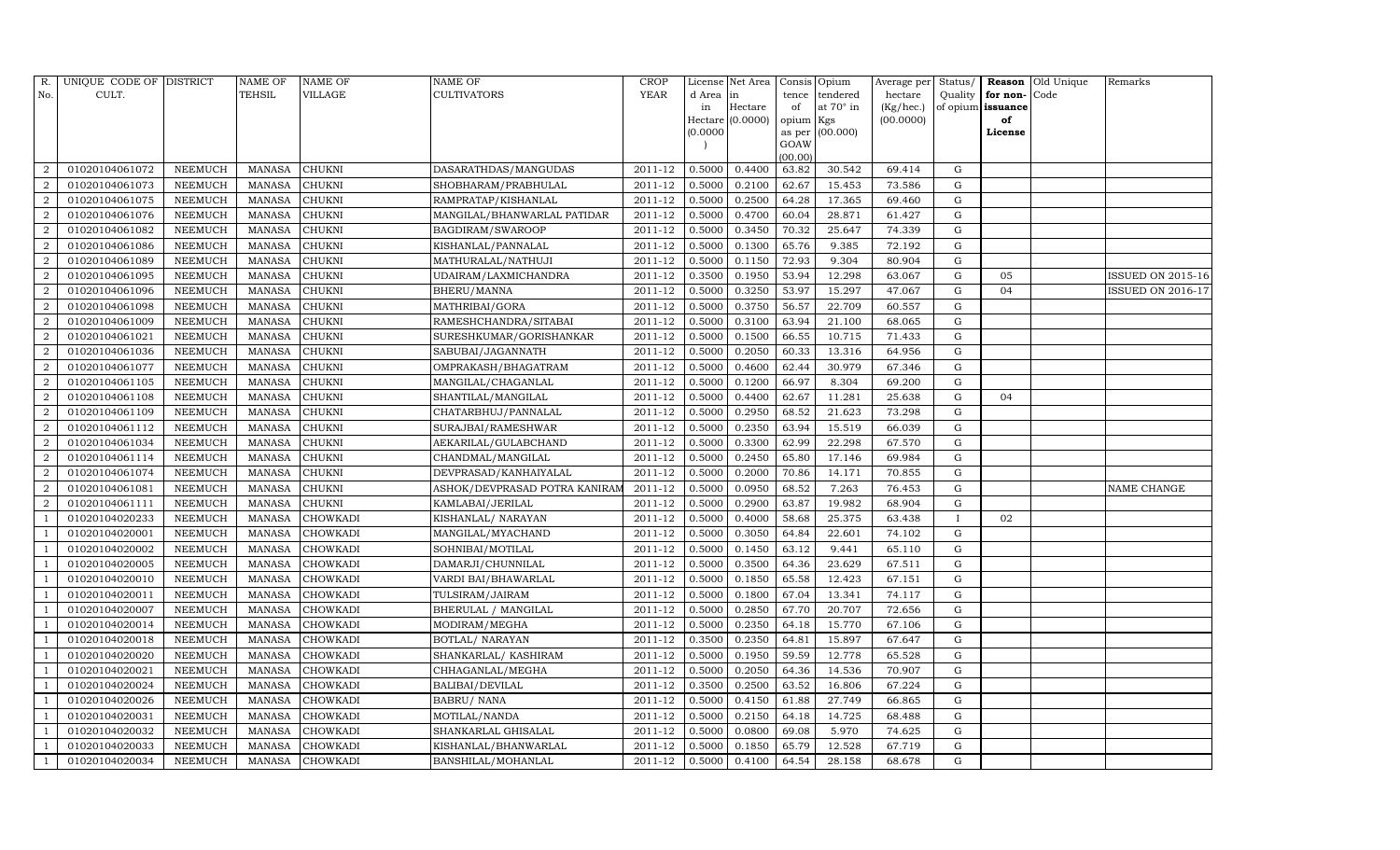| R.             | UNIQUE CODE OF DISTRICT |                | NAME OF       | <b>NAME OF</b>  | <b>NAME OF</b>              | CROP    |           | License Net Area |                 | Consis Opium     | Average per | Status/     |                   | <b>Reason</b> Old Unique | Remarks     |
|----------------|-------------------------|----------------|---------------|-----------------|-----------------------------|---------|-----------|------------------|-----------------|------------------|-------------|-------------|-------------------|--------------------------|-------------|
| No.            | CULT.                   |                | <b>TEHSIL</b> | VILLAGE         | <b>CULTIVATORS</b>          | YEAR    | d Area in |                  | tence           | tendered         | hectare     | Quality     | for non-          | Code                     |             |
|                |                         |                |               |                 |                             |         | in        | Hectare          | of              | at $70^\circ$ in | (Kg/hec.)   |             | of opium issuance |                          |             |
|                |                         |                |               |                 |                             |         |           | Hectare (0.0000) | opium Kgs       |                  | (00.0000)   |             | of                |                          |             |
|                |                         |                |               |                 |                             |         | (0.0000)  |                  | as per          | (00.000)         |             |             | License           |                          |             |
|                |                         |                |               |                 |                             |         |           |                  | GOAW<br>(00.00) |                  |             |             |                   |                          |             |
|                | 01020104020036          | NEEMUCH        | MANASA        | <b>CHOWKADI</b> | HANSRAJ/CHUNNILAL           | 2011-12 | 0.3500    | 0.2050           | 58.12           | 13.235           | 64.561      | G           |                   |                          |             |
|                | 01020104020038          | NEEMUCH        | MANASA        | <b>CHOWKADI</b> | LAXMIBAI/BHAGCHAND          | 2011-12 | 0.3500    | 0.2300           | 63.82           | 15.809           | 68.735      | G           |                   |                          | NAME CHANGE |
|                | 01020104020039          | <b>NEEMUCH</b> | <b>MANASA</b> | <b>CHOWKADI</b> | MOHANLAL/GHASI              | 2011-12 | 0.5000    | 0.1550           | 61.56           | 10.509           | 67.800      | G           |                   |                          |             |
|                | 01020104020045          | NEEMUCH        | MANASA        | <b>CHOWKADI</b> | JADAVCHAND/UDAILAL          | 2011-12 | 0.5000    | 0.3850           | 64.77           | 27.176           | 70.587      | ${\rm G}$   |                   |                          |             |
|                | 01020104020047          | NEEMUCH        | MANASA        | <b>CHOWKADI</b> | NANDLAL/KASHIRAM            | 2011-12 | 0.5000    | 0.4150           | 64.45           | 28.515           | 68.711      | G           |                   |                          |             |
|                | 01020104020049          | NEEMUCH        | MANASA        | <b>CHOWKADI</b> | BHANWARLAL/GORILAL          | 2011-12 | 0.5000    | 0.1300           | 70.83           | 10.280           | 79.077      | G           |                   |                          |             |
|                | 01020104020050          | NEEMUCH        | MANASA        | <b>CHOWKADI</b> | SUKHLAL/GHISALAL            | 2011-12 | 0.5000    | 0.4750           | 61.33           | 31.261           | 65.813      | G           |                   |                          |             |
|                | 01020104020052          | NEEMUCH        | MANASA        | <b>CHOWKADI</b> | NANDUBAI/DEVA               | 2011-12 | 0.5000    | 0.1500           | 69.53           | 11.323           | 75.487      | G           |                   |                          |             |
|                | 01020104020056          | <b>NEEMUCH</b> | <b>MANASA</b> | <b>CHOWKADI</b> | MODIRAM/UDAIRAM             | 2011-12 | 0.5000    | 0.3900           | 64.18           | 27.277           | 69.940      | $\mathbf G$ |                   |                          |             |
|                | 01020104020003          | NEEMUCH        | MANASA        | <b>CHOWKADI</b> | KESHURAM/LALURAM            | 2011-12 | 0.5000    | 0.1200           | 65.79           | 8.534            | 71.117      | G           |                   |                          |             |
|                | 01020104020058          | NEEMUCH        | MANASA        | <b>CHOWKADI</b> | MOHANLAL/KALU               | 2011-12 | 0.5000    | 0.4650           | 61.12           | 29.958           | 64.426      | G           |                   |                          |             |
|                | 01020104020061          | <b>NEEMUCH</b> | MANASA        | CHOWKADI        | SUHAGIBAI/JAIRAM            | 2011-12 | 0.3500    | 0.1950           | 68.48           | 14.038           | 71.990      | G           |                   |                          |             |
|                | 01020104020062          | NEEMUCH        | <b>MANASA</b> | <b>CHOWKADI</b> | PANNALAL/BHARMAL            | 2011-12 | 0.5000    | 0.1750           | 67.70           | 13.211           | 75.491      | G           |                   |                          |             |
|                | 01020104020066          | <b>NEEMUCH</b> | <b>MANASA</b> | <b>CHOWKADI</b> | FULCHAND/NANALAL            | 2011-12 | 0.5000    | 0.4300           | 61.58           | 28.327           | 65.877      | G           |                   |                          |             |
|                | 01020104020069          | <b>NEEMUCH</b> | MANASA        | <b>CHOWKADI</b> | MANGILAL/KISHANLAL BADA     | 2011-12 | 0.5000    | 0.2000           | 68.00           | 14.484           | 72.420      | G           |                   |                          |             |
|                | 01020104020072          | <b>NEEMUCH</b> | <b>MANASA</b> | <b>CHOWKADI</b> | JHAMKUBAI/PRITHVIRAJ        | 2011-12 | 0.5000    | 0.4200           | 61.83           | 28.645           | 68.202      | G           |                   |                          |             |
|                | 01020104020073          | NEEMUCH        | <b>MANASA</b> | CHOWKADI        | RADHESHYAM/BHANWARLAL       | 2011-12 | 0.5000    | 0.2000           | 61.33           | 13.133           | 65.665      | G           |                   |                          |             |
|                | 01020104020076          | <b>NEEMUCH</b> | <b>MANASA</b> | <b>CHOWKADI</b> | GOPALDAS/PRABHUDAS          | 2011-12 | 0.5000    | 0.2250           | 62.07           | 15.473           | 68.769      | G           |                   |                          |             |
|                | 01020104020077          | <b>NEEMUCH</b> | MANASA        | <b>CHOWKADI</b> | NATHULAL/MANGILAL           | 2011-12 | 0.5000    | 0.1750           | 58.12           | 11.043           | 63.102      | ${\rm G}$   |                   |                          |             |
|                | 01020104020078          | <b>NEEMUCH</b> | <b>MANASA</b> | <b>CHOWKADI</b> | SHANKARLAL/TULSIRAM         | 2011-12 | 0.5000    | 0.2350           | 64.88           | 16.174           | 68.826      | $\mathbf G$ |                   |                          |             |
|                | 01020104020152          | NEEMUCH        | MANASA        | <b>CHOWKADI</b> | PRABHULAL/BHANWARLAL        | 2011-12 | 0.3500    | 0.1100           | 67.70           | 8.182            | 74.382      | ${\rm G}$   |                   |                          |             |
|                | 01020104020082          | NEEMUCH        | <b>MANASA</b> | <b>CHOWKADI</b> | SATYANARAYAN/RAMGOPAL       | 2011-12 | 0.3500    | 0.1550           | 60.10           | 9.874            | 63.703      | ${\rm G}$   |                   |                          |             |
|                | 01020104020084          | <b>NEEMUCH</b> | MANASA        | <b>CHOWKADI</b> | SURESHCHAND/BOTLAL          | 2011-12 | 0.5000    | 0.1750           | 60.02           | 10.649           | 60.851      | $\mathbf G$ |                   |                          |             |
|                | 01020104020088          | NEEMUCH        | <b>MANASA</b> | <b>CHOWKADI</b> | SHAMBHULAL/BHARMAL          | 2011-12 | 0.3500    | 0.1500           | 64.04           | 10.631           | 70.873      | $\mathbf G$ |                   |                          |             |
|                | 01020104020089          | <b>NEEMUCH</b> | MANASA        | <b>CHOWKADI</b> | SANTOSHIBAI/GOPAL           | 2011-12 | 0.5000    | 0.2650           | 66.01           | 18.030           | 68.038      | G           |                   |                          |             |
|                | 01020104020092          | <b>NEEMUCH</b> | MANASA        | <b>CHOWKADI</b> | RADHESHYAM/SUKHLAL          | 2011-12 | 0.5000    | 0.2500           | 64.45           | 17.761           | 71.044      | G           |                   |                          |             |
|                | 01020104020093          | <b>NEEMUCH</b> | MANASA        | <b>CHOWKADI</b> | AMRITLAL/SUKHLAL            | 2011-12 | 0.5000    | 0.2950           | 67.52           | 21.037           | 71.312      | ${\rm G}$   |                   |                          |             |
|                | 01020104020094          | <b>NEEMUCH</b> | <b>MANASA</b> | <b>CHOWKADI</b> | SOHANI BAI/ KESHURAM        | 2011-12 | 0.5000    | 0.2200           | 66.01           | 15.748           | 71.582      | $\mathbf G$ |                   |                          |             |
|                | 01020104020099          | <b>NEEMUCH</b> | MANASA        | <b>CHOWKADI</b> | BADRILAL/BHANWARLAL         | 2011-12 | 0.5000    | 0.2200           | 64.51           | 15.206           | 69.118      | G           |                   |                          |             |
|                | 01020104020102          | NEEMUCH        | <b>MANASA</b> | <b>CHOWKADI</b> | SATYANARAYAN/RAMCHANDRA     | 2011-12 | 0.5000    | 0.4450           | 59.59           | 28.501           | 64.047      | ${\rm G}$   |                   |                          |             |
|                | 01020104020103          | <b>NEEMUCH</b> | MANASA        | <b>CHOWKADI</b> | KANKUBAI/CHHAGANLAL         | 2011-12 | 0.5000    | 0.3550           | 64.77           | 24.131           | 67.975      | G           |                   |                          |             |
|                | 01020104020105          | <b>NEEMUCH</b> | MANASA        | <b>CHOWKADI</b> | BOTLAL/ GANGARAM            | 2011-12 | 0.5000    | 0.1000           | 63.92           | 7.013            | 70.130      | G           |                   |                          |             |
|                | 01020104020107          | <b>NEEMUCH</b> | <b>MANASA</b> | <b>CHOWKADI</b> | HEERALAL/CHHAGANLAL         | 2011-12 | 0.5000    | 0.1800           | 64.69           | 12.023           | 66.794      | G           |                   |                          |             |
|                | 01020104020108          | NEEMUCH        | MANASA        | <b>CHOWKADI</b> | LABHCHAND/CHHAGANLAL DHAKAD | 2011-12 | 0.5000    | 0.3400           | 60.13           | 22.990           | 67.617      | G           |                   |                          |             |
|                | 01020104020109          | NEEMUCH        | MANASA        | <b>CHOWKADI</b> | NANALAL/LAXMICHAND          | 2011-12 | 0.3500    | 0.1900           | 66.01           | 13.532           | 71.221      | $\mathbf G$ |                   |                          |             |
|                | 01020104020112          | NEEMUCH        | MANASA        | <b>CHOWKADI</b> | SHANTILAL/NARAYAN           | 2011-12 | 0.5000    | 0.3800           | 64.88           | 26.499           | 69.734      | G           |                   |                          |             |
|                | 01020104020115          | NEEMUCH        | MANASA        | <b>CHOWKADI</b> | MULCHAND/BHERUJI SALVI      | 2011-12 | 0.5000    | 0.2300           | 59.63           | 14.746           | 64.113      | G           |                   |                          |             |
|                | 01020104020124          | <b>NEEMUCH</b> | MANASA        | CHOWKADI        | SHANKARLAL/NARAYAN          | 2011-12 | 0.5000    | 0.2150           | 64.88           | 15.154           | 70.484      | ${\rm G}$   |                   |                          |             |
|                | 01020104020122          | <b>NEEMUCH</b> | <b>MANASA</b> | <b>CHOWKADI</b> | SHANKARLAL/MANGILAL CHAMAR  | 2011-12 | 0.5000    | 0.2150           | 65.83           | 15.207           | 70.730      | G           |                   |                          |             |
| $\overline{1}$ | 01020104020166          | NEEMUCH        |               | MANASA CHOWKADI | SHANKARLAL/ MANGILAL        | 2011-12 | 0.5000    | 0.3150           | 64.81           | 22.304           | 70.806      | G           |                   |                          |             |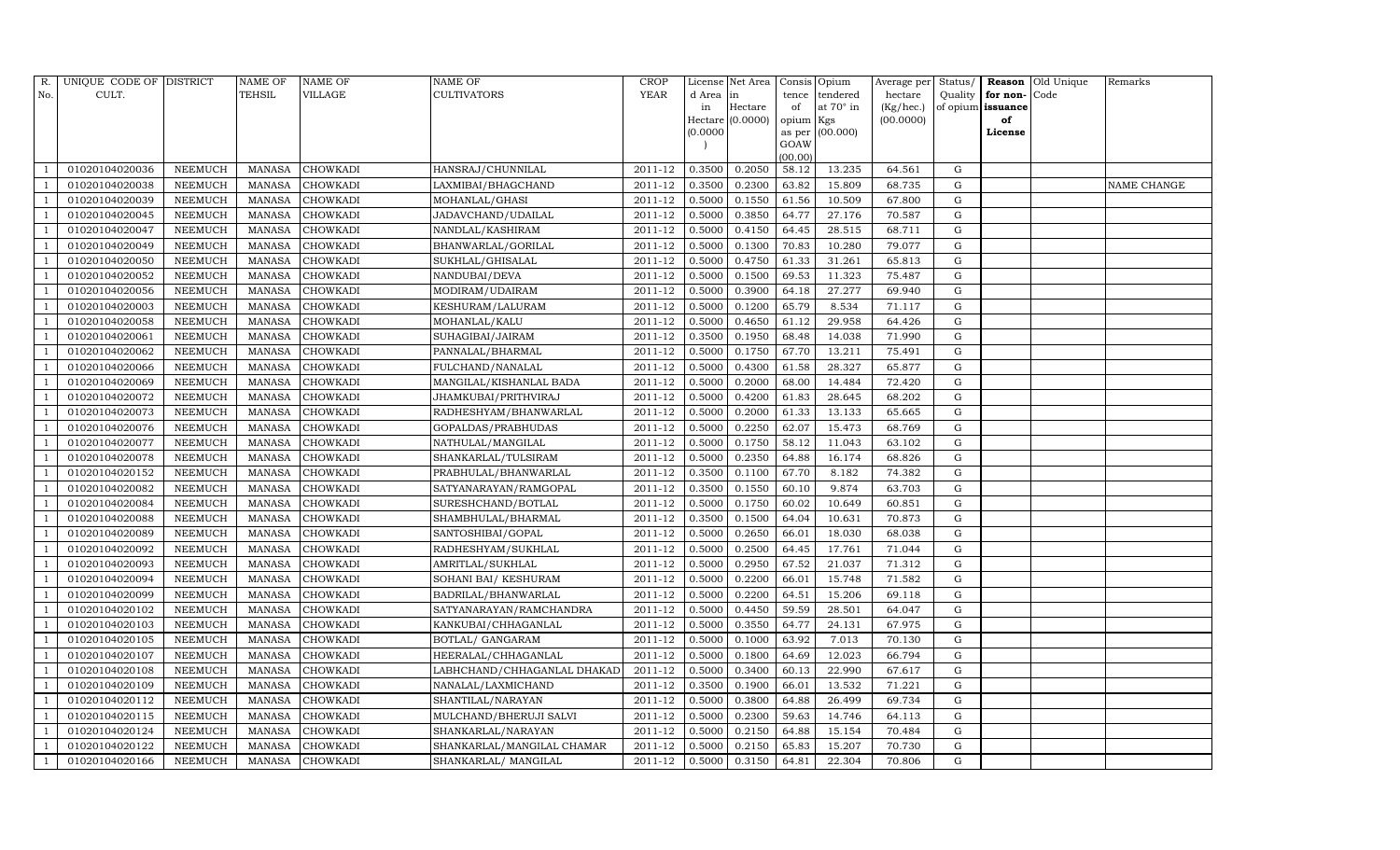| R.             | UNIQUE CODE OF DISTRICT |                | <b>NAME OF</b> | <b>NAME OF</b>  | <b>NAME OF</b>            | <b>CROP</b> |           | License Net Area |                | Consis Opium     | Average per | Status/     |                   | <b>Reason</b> Old Unique | Remarks |
|----------------|-------------------------|----------------|----------------|-----------------|---------------------------|-------------|-----------|------------------|----------------|------------------|-------------|-------------|-------------------|--------------------------|---------|
| No.            | CULT.                   |                | <b>TEHSIL</b>  | VILLAGE         | <b>CULTIVATORS</b>        | YEAR        | d Area in |                  | tence          | tendered         | hectare     | Quality     | for non-          | Code                     |         |
|                |                         |                |                |                 |                           |             | in        | Hectare          | of             | at $70^\circ$ in | (Kg/hec.)   |             | of opium issuance |                          |         |
|                |                         |                |                |                 |                           |             |           | Hectare (0.0000) | opium Kgs      |                  | (00.0000)   |             | of                |                          |         |
|                |                         |                |                |                 |                           |             | (0.0000)  |                  | as per<br>GOAW | (00.000)         |             |             | License           |                          |         |
|                |                         |                |                |                 |                           |             |           |                  | (00.00)        |                  |             |             |                   |                          |         |
|                | 01020104020125          | NEEMUCH        | MANASA         | <b>CHOWKADI</b> | SHANTILAL/GORILAL         | 2011-12     | 0.5000    | 0.1200           | 69.08          | 8.951            | 74.592      | G           |                   |                          |         |
|                | 01020104020126          | NEEMUCH        | MANASA         | <b>CHOWKADI</b> | DINESH/CHUNNILAL          | 2011-12     | 0.5000    | 0.1000           | 61.88          | 6.692            | 66.920      | G           |                   |                          |         |
|                | 01020104020127          | <b>NEEMUCH</b> | <b>MANASA</b>  | <b>CHOWKADI</b> | BASANTILAL/GORILAL        | 2011-12     | 0.5000    | 0.1200           | 70.64          | 9.153            | 76.275      | G           |                   |                          |         |
|                | 01020104020129          | NEEMUCH        | MANASA         | <b>CHOWKADI</b> | DHAPUBAI / BHANWARLAL     | 2011-12     | 0.3500    | 0.2400           | 63.82          | 16.493           | 68.721      | ${\rm G}$   |                   |                          |         |
|                | 01020104020130          | NEEMUCH        | <b>MANASA</b>  | <b>CHOWKADI</b> | <b>BHAGCHAND/ NARAYAN</b> | 2011-12     | 0.5000    | 0.4750           | 65.83          | 33.978           | 71.533      | $\mathbf G$ |                   |                          |         |
|                | 01020104020133          | NEEMUCH        | MANASA         | <b>CHOWKADI</b> | SHANTIBAI/MANGILAL        | 2011-12     | 0.5000    | 0.1450           | 64.84          | 10.161           | 70.076      | G           |                   |                          |         |
|                | 01020104020138          | NEEMUCH        | MANASA         | <b>CHOWKADI</b> | RAMLAL/JAIRAM             | $2011 - 12$ | 0.3500    | 0.1550           | 64.45          | 11.039           | 71.219      | G           |                   |                          |         |
|                | 01020104020140          | NEEMUCH        | MANASA         | <b>CHOWKADI</b> | NANI BAI/ PYARCHAND       | 2011-12     | 0.5000    | 0.3300           | 61.56          | 22.047           | 66.809      | ${\rm G}$   |                   |                          |         |
|                | 01020104020141          | <b>NEEMUCH</b> | <b>MANASA</b>  | <b>CHOWKADI</b> | KESHIBAI/MADANLAL         | 2011-12     | 0.3500    | 0.3200           | 64.77          | 22.216           | 69.425      | $\mathbf G$ |                   |                          |         |
|                | 01020104020144          | NEEMUCH        | MANASA         | <b>CHOWKADI</b> | PANNALAL/MANGILAL         | 2011-12     | 0.5000    | 0.1950           | 61.56          | 13.007           | 66.703      | ${\rm G}$   |                   |                          |         |
|                | 01020104020148          | <b>NEEMUCH</b> | <b>MANASA</b>  | <b>CHOWKADI</b> | BABULAL/SHANKARLAL        | 2011-12     | 0.5000    | 0.2800           | 64.51          | 19.408           | 69.314      | ${\rm G}$   |                   |                          |         |
|                | 01020104020150          | <b>NEEMUCH</b> | MANASA         | <b>CHOWKADI</b> | HEMRAJ/RODILAL            | 2011-12     | 0.5000    | 0.2000           | 68.48          | 14.537           | 72.685      | G           |                   |                          |         |
|                | 01020104020153          | <b>NEEMUCH</b> | <b>MANASA</b>  | <b>CHOWKADI</b> | RAMLAL/PRABHULAL          | 2011-12     | 0.5000    | 0.2000           | 61.58          | 13.319           | 66.595      | ${\rm G}$   |                   |                          |         |
|                | 01020104020155          | <b>NEEMUCH</b> | <b>MANASA</b>  | <b>CHOWKADI</b> | SAMRATHMAL/MANGILAL       | 2011-12     | 0.5000    | 0.3600           | 61.33          | 23.779           | 66.053      | G           |                   |                          |         |
|                | 01020104020156          | NEEMUCH        | MANASA         | <b>CHOWKADI</b> | MOHAN BAI/BANSHILAL       | 2011-12     | 0.3500    | 0.2150           | 61.61          | 14.399           | 66.973      | G           |                   |                          |         |
|                | 01020104020157          | NEEMUCH        | MANASA         | <b>CHOWKADI</b> | BAGDIRAM/MANGILAL         | 2011-12     | 0.5000    | 0.1100           | 65.58          | 7.935            | 72.136      | $\mathbf G$ |                   |                          |         |
|                | 01020104020161          | <b>NEEMUCH</b> | <b>MANASA</b>  | <b>CHOWKADI</b> | RATANLAL/MOHANLAL         | 2011-12     | 0.5000    | 0.3150           | 70.31          | 23.463           | 74.486      | G           |                   |                          |         |
|                | 01020104020168          | <b>NEEMUCH</b> | MANASA         | <b>CHOWKADI</b> | KAMLIBAI/NATHULAL         | 2011-12     | 0.5000    | 0.3100           | 61.83          | 20.642           | 66.587      | G           |                   |                          |         |
|                | 01020104020169          | NEEMUCH        | MANASA         | <b>CHOWKADI</b> | SHOKIN./MANGILAL          | 2011-12     | 0.3500    | 0.2150           | 70.31          | 17.156           | 79.795      | G           |                   |                          |         |
|                | 01020104020171          | NEEMUCH        | MANASA         | <b>CHOWKADI</b> | RAMCHANDRA/PANNALAL       | 2011-12     | 0.5000    | 0.3100           | 60.02          | 19.395           | 62.565      | G           |                   |                          |         |
|                | 01020104020174          | NEEMUCH        | MANASA         | <b>CHOWKADI</b> | PRAKASH/BHERULAL          | 2011-12     | 0.5000    | 0.3100           | 63.38          | 21.015           | 67.790      | G           |                   |                          |         |
|                | 01020104020175          | <b>NEEMUCH</b> | <b>MANASA</b>  | <b>CHOWKADI</b> | TANKUBAI/MANGILAL         | 2011-12     | 0.5000    | 0.3950           | 63.38          | 27.099           | 68.605      | G           |                   |                          |         |
|                | 01020104020176          | NEEMUCH        | MANASA         | <b>CHOWKADI</b> | SHANKAR/CHAMPA            | $2011 - 12$ | 0.5000    | 0.4100           | 64.86          | 28.455           | 69.402      | G           |                   |                          |         |
|                | 01020104020177          | NEEMUCH        | <b>MANASA</b>  | <b>CHOWKADI</b> | SHANKARLAL/BHANWARLAL     | 2011-12     | 0.5000    | 0.2200           | 65.83          | 15.536           | 70.618      | G           |                   |                          |         |
|                | 01020104020178          | <b>NEEMUCH</b> | <b>MANASA</b>  | CHOWKADI        | KANHAIYALAL/KASHIRAM      | 2011-12     | 0.5000    | 0.2050           | 61.61          | 13.589           | 66.288      | G           |                   |                          |         |
|                | 01020104020179          | <b>NEEMUCH</b> | <b>MANASA</b>  | <b>CHOWKADI</b> | GOPAL/NANALAL             | 2011-12     | 0.5000    | 0.2250           | 61.61          | 14.892           | 66.187      | G           |                   |                          |         |
|                | 01020104020181          | NEEMUCH        | <b>MANASA</b>  | <b>CHOWKADI</b> | RAMESHWAR/JAYRAM          | 2011-12     | 0.5000    | 0.4200           | 64.04          | 29.028           | 69.114      | ${\rm G}$   |                   |                          |         |
|                | 01020104020184          | <b>NEEMUCH</b> | <b>MANASA</b>  | <b>CHOWKADI</b> | NANDLAL/PRITHVIRAJ        | 2011-12     | 0.5000    | 0.2900           | 67.87          | 21.234           | 73.221      | $\mathbf G$ |                   |                          |         |
|                | 01020104020189          | NEEMUCH        | MANASA         | <b>CHOWKADI</b> | GEETABAI/RADHESHYAM       | 2011-12     | 0.5000    | 0.2100           | 65.42          | 14.850           | 70.714      | G           |                   |                          |         |
|                | 01020104020190          | NEEMUCH        | MANASA         | <b>CHOWKADI</b> | JADAVCHAND/GORILAL        | 2011-12     | 0.5000    | 0.3850           | 64.69          | 26.846           | 69.730      | ${\rm G}$   |                   |                          |         |
|                | 01020104020191          | <b>NEEMUCH</b> | MANASA         | <b>CHOWKADI</b> | DINESH/KANHAIYALAL        | 2011-12     | 0.5000    | 0.2100           | 62.07          | 14.010           | 66.714      | $\mathbf G$ |                   |                          |         |
|                | 01020104020159          | NEEMUCH        | <b>MANASA</b>  | <b>CHOWKADI</b> | LAXMICHAND/RODILAL        | 2011-12     | 0.5000    | 0.3000           | 67.87          | 21.350           | 71.167      | $\mathbf G$ |                   |                          |         |
|                | 01020104020160          | <b>NEEMUCH</b> | MANASA         | <b>CHOWKADI</b> | RAMESHWAR/DEVJI           | 2011-12     | 0.5000    | 0.4000           | 67.69          | 28.149           | 70.373      | ${\rm G}$   |                   |                          |         |
|                | 01020104020162          | <b>NEEMUCH</b> | MANASA         | <b>CHOWKADI</b> | LABHCHAND/ SHANKARLAL     | 2011-12     | 0.5000    | 0.2600           | 65.20          | 19.886           | 76.485      | G           |                   |                          |         |
|                | 01020104020193          | NEEMUCH        | MANASA         | <b>CHOWKADI</b> | RADHESHYAM/HEMRAJ         | 2011-12     | 0.5000    | 0.2950           | 64.81          | 20.536           | 69.614      | ${\rm G}$   |                   |                          |         |
|                | 01020104020195          | <b>NEEMUCH</b> | <b>MANASA</b>  | <b>CHOWKADI</b> | LABHCHAND/ MATHURALAL     | 2011-12     | 0.5000    | 0.1900           | 61.83          | 12.366           | 65.084      | ${\rm G}$   |                   |                          |         |
|                | 01020104020081          | <b>NEEMUCH</b> | MANASA         | <b>CHOWKADI</b> | DHAPUBAI/AMARCHAND        | 2011-12     | 0.5000    | 0.1200           | 64.69          | 8.132            | 67.767      | G           |                   |                          |         |
|                | 01020104020208          | NEEMUCH        | <b>MANASA</b>  | <b>CHOWKADI</b> | LABHCHAND/BHANWARLAL      | 2011-12     | 0.5000    | 0.4200           | 65.79          | 29.840           | 71.048      | G           |                   |                          |         |
| $\overline{1}$ | 01020104020209          | <b>NEEMUCH</b> | MANASA         | <b>CHOWKADI</b> | RADHESHYAM/VARDICHAND     | 2011-12     | 0.5000    | 0.1900           | 67.04          | 13.714           | 72.179      | G           |                   |                          |         |
| $\overline{1}$ | 01020104020224          | <b>NEEMUCH</b> |                | MANASA CHOWKADI | GISHALAL/NANDA            | 2011-12     | 0.5000    | 0.3150           | 58.12          | 19.811           | 62.892      | G           |                   |                          |         |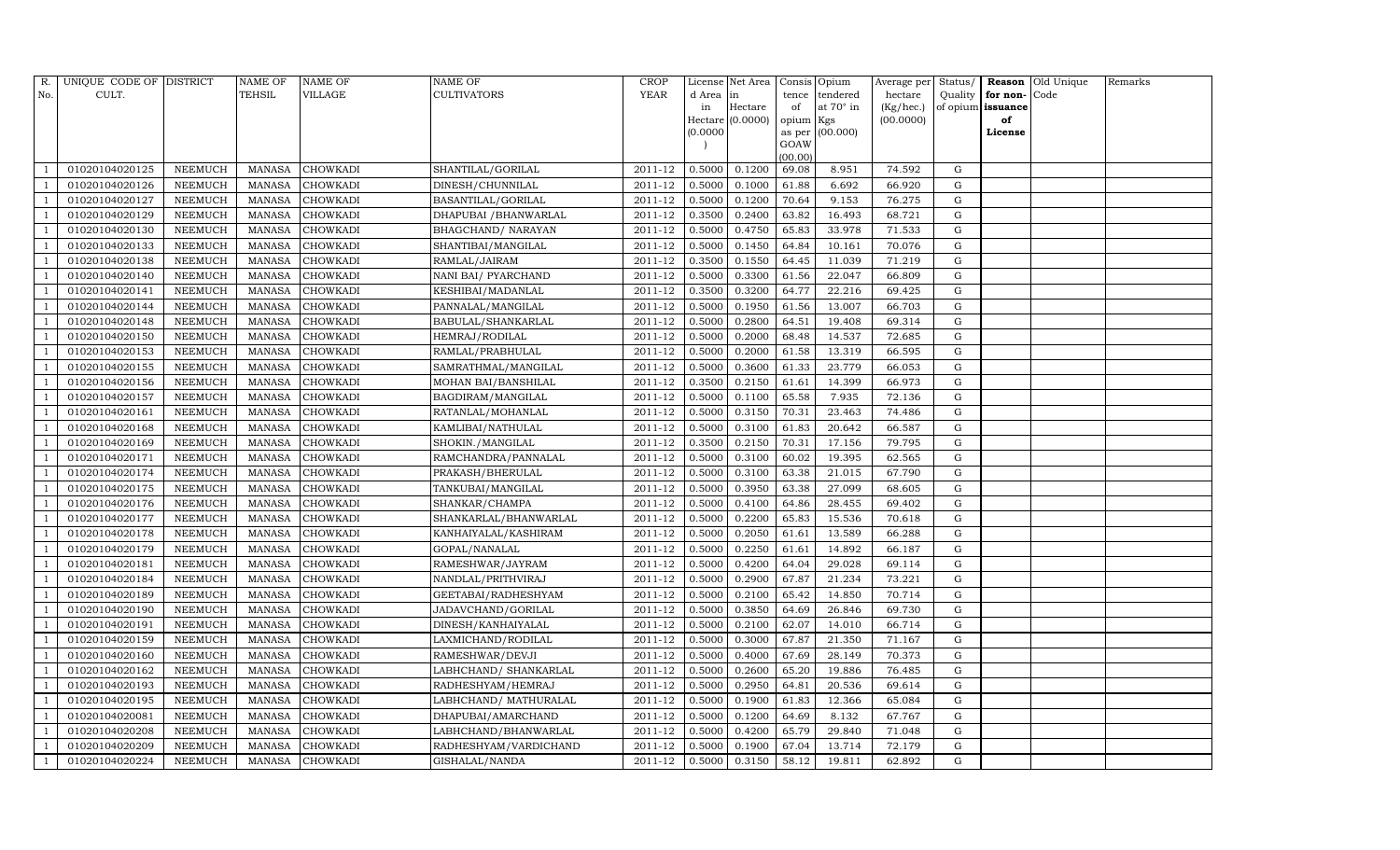| R.         | UNIQUE CODE OF DISTRICT |                | <b>NAME OF</b> | <b>NAME OF</b>  | <b>NAME OF</b>             | <b>CROP</b> |           | License Net Area |                | Consis Opium | Average per | Status/      | Reason            | Old Unique | Remarks     |
|------------|-------------------------|----------------|----------------|-----------------|----------------------------|-------------|-----------|------------------|----------------|--------------|-------------|--------------|-------------------|------------|-------------|
| No.        | CULT.                   |                | <b>TEHSIL</b>  | VILLAGE         | <b>CULTIVATORS</b>         | YEAR        | d Area in |                  | tence          | tendered     | hectare     | Quality      | for non-          | Code       |             |
|            |                         |                |                |                 |                            |             | in        | Hectare          | of             | at 70° in    | (Kg/hec.)   |              | of opium issuance |            |             |
|            |                         |                |                |                 |                            |             |           | Hectare (0.0000) | opium Kgs      |              | (00.0000)   |              | of                |            |             |
|            |                         |                |                |                 |                            |             | (0.0000)  |                  | as per<br>GOAW | (00.000)     |             |              | License           |            |             |
|            |                         |                |                |                 |                            |             |           |                  | (00.00)        |              |             |              |                   |            |             |
|            | 01020104020113          | NEEMUCH        | MANASA         | <b>CHOWKADI</b> | BHANWARLAL/KAJOD           | 2011-12     | 0.3500    | 0.1850           | 63.82          | 12.645       | 68.351      | G            |                   |            |             |
|            | 01020104020042          | NEEMUCH        | <b>MANASA</b>  | <b>CHOWKADI</b> | BHANWARI BAI/ MODI RAM     | 2011-12     | 0.5000    | 0.1000           | 64.54          | 7.275        | 72.750      | G            |                   |            |             |
|            | 01020104020087          | <b>NEEMUCH</b> | <b>MANASA</b>  | <b>CHOWKADI</b> | BHUWANISHANKAR/PARTHA      | 2011-12     | 0.5000    | 0.2700           | 67.69          | 19.514       | 72.274      | G            |                   |            |             |
|            | 01020104020118          | <b>NEEMUCH</b> | <b>MANASA</b>  | <b>CHOWKADI</b> | CHHAGNI BAI/ GHEESA LAL    | 2011-12     | 0.5000    | 0.4250           | 65.10          | 29.909       | 70.374      | G            |                   |            |             |
|            | 01020104020135          | <b>NEEMUCH</b> | <b>MANASA</b>  | <b>CHOWKADI</b> | LABHCHAND/CHHAGANLAL BALAI | 2011-12     | 0.3500    | 0.2350           | 64.84          | 15.058       | 64.076      | G            |                   |            |             |
|            | 01020104020070          | NEEMUCH        | <b>MANASA</b>  | <b>CHOWKADI</b> | GITABAI/ MANGILAL          | 2011-12     | 0.5000    | 0.1700           | 63.38          | 11.599       | 68.229      | G            |                   |            |             |
|            | 01020104020120          | <b>NEEMUCH</b> | <b>MANASA</b>  | <b>CHOWKADI</b> | GOURILAL/ROOPA DHAKAD      | 2011-12     | 0.3500    | 0.3150           | 57.27          | 18.883       | 59.946      | G            |                   |            |             |
|            | 01020104020017          | NEEMUCH        | <b>MANASA</b>  | <b>CHOWKADI</b> | MANGILAL/ MODA             | 2011-12     | 0.5000    | 0.2450           | 60.10          | 16.064       | 65.567      | G            |                   |            |             |
|            | 01020104020083          | <b>NEEMUCH</b> | <b>MANASA</b>  | <b>CHOWKADI</b> | GOPAL/MANGILAL             | 2011-12     | 0.5000    | 0.2500           | 65.58          | 17.744       | 70.976      | G            |                   |            |             |
|            | 01020104020054          | NEEMUCH        | <b>MANASA</b>  | <b>CHOWKADI</b> | KANHAIYALAL/MANGILAL       | 2011-12     | 0.5000    | 0.2400           | 65.20          | 16.933       | 70.554      | G            |                   |            |             |
|            | 01020104020067          | NEEMUCH        | <b>MANASA</b>  | <b>CHOWKADI</b> | PYARIBAI/DEVA              | 2011-12     | 0.5000    | 0.3050           | 70.31          | 22.690       | 74.393      | ${\rm G}$    |                   |            |             |
|            | 01020104020013          | NEEMUCH        | <b>MANASA</b>  | <b>CHOWKADI</b> | CHHAGANLAL/ BHERULAL       | 2011-12     | 0.5000    | 0.1550           | 64.36          | 10.803       | 69.697      | G            |                   |            |             |
|            | 01020104020019          | <b>NEEMUCH</b> | <b>MANASA</b>  | <b>CHOWKADI</b> | MANGILAL VARDICHAND        | 2011-12     | 0.5000    | 0.2550           | 65.20          | 17.446       | 68.416      | G            |                   |            |             |
|            | 01020104020012          | NEEMUCH        | <b>MANASA</b>  | <b>CHOWKADI</b> | BHANWARIBAI/NARAYAN        | 2011-12     | 0.5000    | 0.2700           | 64.54          | 19.205       | 71.130      | G            |                   |            |             |
|            | 01020104020080          | NEEMUCH        | <b>MANASA</b>  | <b>CHOWKADI</b> | RAMNARAYAN/LAXMINARAYAN    | 2011-12     | 0.5000    | 0.2650           | 64.04          | 18.462       | 69.668      | G            |                   |            |             |
|            | 01020104020065          | NEEMUCH        | MANASA         | <b>CHOWKADI</b> | RAMKUWARI BAI/ SHANKARLAL  | 2011-12     | 0.5000    | 0.1700           | 64.41          | 11.640       | 68.471      | G            |                   |            |             |
|            | 01020104020085          | NEEMUCH        | <b>MANASA</b>  | <b>CHOWKADI</b> | VARJIBAI/TULSIRAM          | 2011-12     | 0.3500    | 0.2900           | 60.02          | 18.846       | 64.986      | G            |                   |            |             |
|            | 01020104020048          | <b>NEEMUCH</b> | <b>MANASA</b>  | <b>CHOWKADI</b> | AMRATLAL/ PRATHVIRAJ       | 2011-12     | 0.5000    | 0.3500           | 59.59          | 22.763       | 65.037      | G            |                   |            |             |
|            | 01020104020225          | NEEMUCH        | <b>MANASA</b>  | <b>CHOWKADI</b> | BHANWARLAL/GANGARAM        | 2011-12     | 0.5000    | 0.4550           | 61.88          | 29.163       | 64.095      | G            |                   |            |             |
|            | 01020104020037          | NEEMUCH        | <b>MANASA</b>  | <b>CHOWKADI</b> | MOTYABAI/CHHAGANLAL        | 2011-12     | 0.5000    | 0.2350           | 65.58          | 16.423       | 69.885      | G            |                   |            | NAME CHANGE |
|            | 01020104020146          | <b>NEEMUCH</b> | <b>MANASA</b>  | <b>CHOWKADI</b> | PUSHPA BAI/ KAILASH        | 2011-12     | 0.5000    | 0.3050           | 60.13          | 20.247       | 66.384      | G            |                   |            |             |
|            | 01020104020057          | <b>NEEMUCH</b> | <b>MANASA</b>  | <b>CHOWKADI</b> | KAMLIBAI/KESHURAM          | 2011-12     | 0.5000    | 0.4750           | 60.13          | 30.838       | 64.922      | G            |                   |            |             |
|            | 01020104020027          | NEEMUCH        | <b>MANASA</b>  | <b>CHOWKADI</b> | KAMLIBAI/MATHURALAL        | $2011 - 12$ | 0.5000    | 0.2950           | 61.58          | 19.670       | 66.678      | G            |                   |            |             |
|            | 01020104020134          | <b>NEEMUCH</b> | <b>MANASA</b>  | <b>CHOWKADI</b> | DEVILAL/ LALURAM           | 2011-12     | 0.3500    | 0.1000           | 60.10          | 6.568        | 65.680      | G            |                   |            |             |
|            | 01020104020046          | <b>NEEMUCH</b> | <b>MANASA</b>  | <b>CHOWKADI</b> | GHASIGIR/ DHULGIR          | 2011-12     | 0.5000    | 0.3450           | 56.54          | 21.073       | 61.081      | G            |                   |            |             |
|            | 01020104020044          | <b>NEEMUCH</b> | <b>MANASA</b>  | <b>CHOWKADI</b> | BHANWARIBAI/BHANWARLAL     | 2011-12     | 0.5000    | 0.1400           | 58.66          | 8.506        | 60.757      |              | 02                |            |             |
|            | 01020104020023          | NEEMUCH        | <b>MANASA</b>  | <b>CHOWKADI</b> | SUNDARBAI/MANGILAL         | 2011-12     | 0.5000    | 0.3050           | 58.66          | 20.770       | 68.098      | G            |                   |            |             |
| 3          | 01020104093004          | <b>NEEMUCH</b> | <b>MANASA</b>  | <b>CHAPLANA</b> | GORDHAN/JAGANNATH          | 2011-12     | 0.5000    | 0.3800           | 62.63          | 25.732       | 67.716      | G            |                   |            |             |
| 3          | 01020104093006          | <b>NEEMUCH</b> | <b>MANASA</b>  | <b>CHAPLANA</b> | BHERULAL/ONKAR             | 2011-12     | 0.5000    |                  |                |              |             | $\mathbf F$  |                   |            |             |
| 3          | 01020104093007          | <b>NEEMUCH</b> | <b>MANASA</b>  | <b>CHAPLANA</b> | KAMLASHANKAR/ CHHAGANLAL   | 2011-12     | 0.5000    | 0.5000           | 63.23          | 33.575       | 67.150      | G            |                   |            |             |
| 3          | 01020104093008          | <b>NEEMUCH</b> | <b>MANASA</b>  | <b>CHAPLANA</b> | CHAGANLAL/BHIMA            | 2011-12     | 0.5000    | 0.4100           | 57.05          | 25.950       | 63.293      |              | 02                |            |             |
| 3          | 01020104093010          | NEEMUCH        | <b>MANASA</b>  | <b>CHAPLANA</b> | SURESHCHANDRA/BHAGIRATH    | 2011-12     | 0.5000    | 0.3900           | 65.37          | 28.305       | 72.577      | G            |                   |            |             |
| 3          | 01020104093013          | <b>NEEMUCH</b> | <b>MANASA</b>  | <b>CHAPLANA</b> | MUKESH KUMAR/RATANLAL      | 2011-12     | 0.5000    | 0.1050           | 62.01          | 7.060        | 67.238      | G            |                   |            |             |
| 3          | 01020104093015          | <b>NEEMUCH</b> | <b>MANASA</b>  | <b>CHAPLANA</b> | MANOHAR SINGH/ SHIV SINGH  | 2011-12     | 0.5000    | 0.1350           | 65.67          | 9.485        | 70.259      | G            |                   |            |             |
| 3          | 01020104093016          | NEEMUCH        | <b>MANASA</b>  | <b>CHAPLANA</b> | MUKESH KUMAR/MANGILAL      | 2011-12     | 0.5000    | 0.4700           | 59.95          | 27.800       | 59.149      | G            |                   |            |             |
| 3          | 01020104093017          | <b>NEEMUCH</b> | <b>MANASA</b>  | CHAPLANA        | <b>BAPULAL/KACHRULAL</b>   | 2011-12     | 0.5000    | 0.3600           | 59.29          | 21.531       | 59.808      |              | 02                |            |             |
| 3          | 01020104093018          | NEEMUCH        | <b>MANASA</b>  | <b>CHAPLANA</b> | KANHYALAL/KARULAL          | 2011-12     | 0.5000    | 0.3450           | 59.66          | 22.296       | 64.626      | G            |                   |            |             |
| 3          | 01020104093031          | NEEMUCH        | <b>MANASA</b>  | CHAPLANA        | KANWARIBAI/KANHAIYALAL     | 2011-12     | 0.3500    | 0.1100           | 67.22          | 7.980        | 72.545      | $\mathbf{I}$ | 02                |            |             |
| $\sqrt{3}$ | 01020104093020          | <b>NEEMUCH</b> | <b>MANASA</b>  | <b>CHAPLANA</b> | SHANTILAL/ SUKHDEV         | 2011-12     | 0.5000    | 0.2850           | 70.01          | 21.623       | 75.870      | G            |                   |            |             |
| 3          | 01020104093022          | <b>NEEMUCH</b> | MANASA         | <b>CHAPLANA</b> | GOPAL/ MANGILAL            | 2011-12     | 0.5000    | 0.3150           | 62.67          | 20.323       | 64.517      | G            |                   |            |             |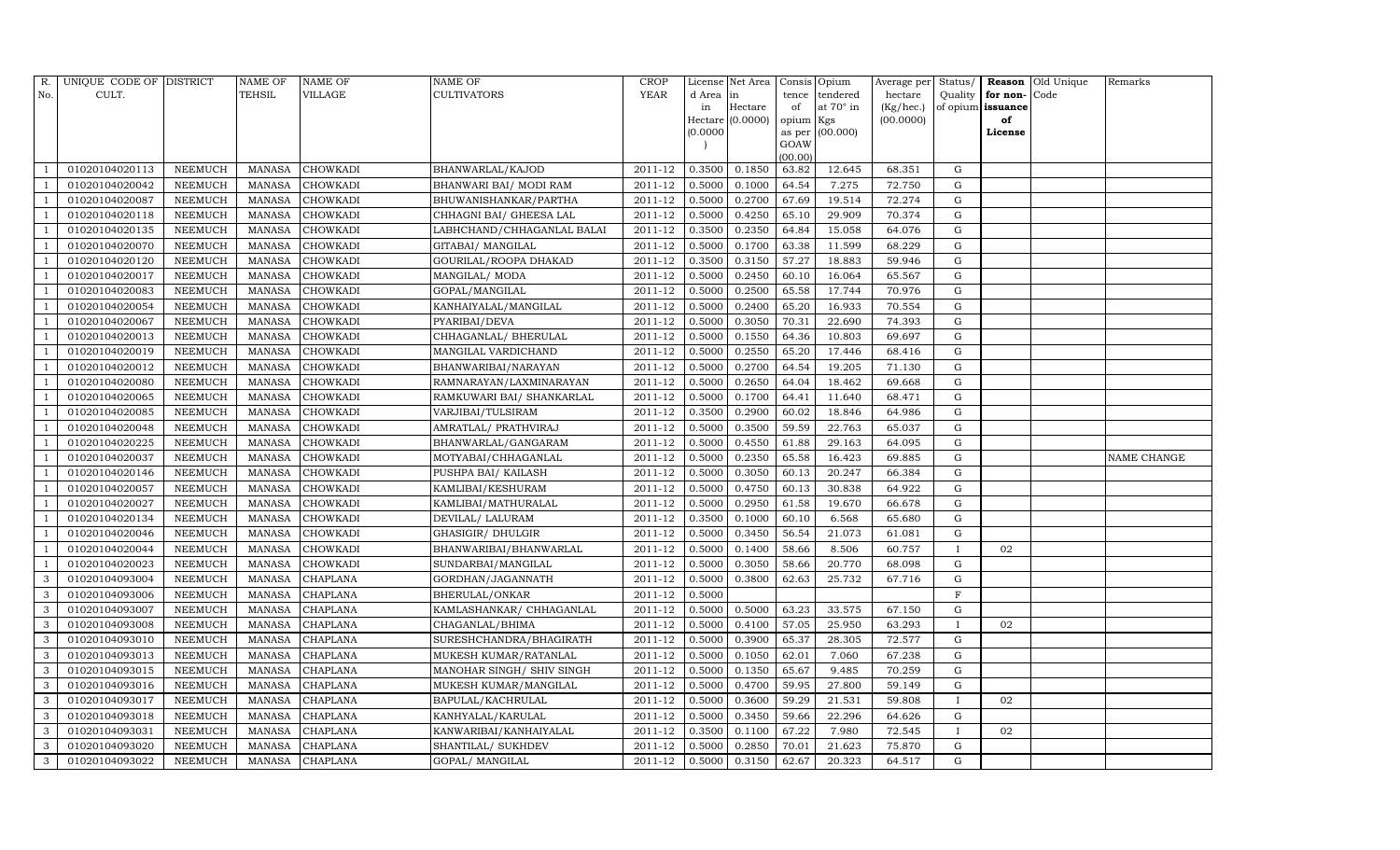| R.             | UNIQUE CODE OF DISTRICT |                | <b>NAME OF</b> | <b>NAME OF</b>      | <b>NAME OF</b>             | <b>CROP</b> |           | License Net Area |           | Consis Opium      | Average per | Status/      |                   | <b>Reason</b> Old Unique | Remarks           |
|----------------|-------------------------|----------------|----------------|---------------------|----------------------------|-------------|-----------|------------------|-----------|-------------------|-------------|--------------|-------------------|--------------------------|-------------------|
| No.            | CULT.                   |                | <b>TEHSIL</b>  | VILLAGE             | <b>CULTIVATORS</b>         | YEAR        | d Area in |                  | tence     | tendered          | hectare     | Quality      | for non-          | Code                     |                   |
|                |                         |                |                |                     |                            |             | in        | Hectare          | of        | at $70^\circ$ in  | (Kg/hec.)   |              | of opium issuance |                          |                   |
|                |                         |                |                |                     |                            |             |           | Hectare (0.0000) | opium Kgs |                   | (00.0000)   |              | of                |                          |                   |
|                |                         |                |                |                     |                            |             | (0.0000   |                  | GOAW      | as per $(00.000)$ |             |              | License           |                          |                   |
|                |                         |                |                |                     |                            |             |           |                  | (00.00)   |                   |             |              |                   |                          |                   |
| 3              | 01020104093023          | NEEMUCH        | MANASA         | <b>CHAPLANA</b>     | KANHYALAL/RAMLAL           | 2011-12     | 0.5000    |                  |           |                   |             | $\mathbf F$  |                   |                          |                   |
| 3              | 01020104093028          | NEEMUCH        | MANASA         | <b>CHAPLANA</b>     | KANHEYALAL/ BHERA          | 2011-12     | 0.5000    | 0.3950           | 53.55     | 24.388            | 61.742      |              | 02                |                          |                   |
| 3              | 01020104093001          | <b>NEEMUCH</b> | <b>MANASA</b>  | <b>CHAPLANA</b>     | DHAPU BAI/ RATANLAL        | 2011-12     | 0.5000    | 0.3700           | 65.67     | 25.808            | 69.751      | G            |                   |                          |                   |
| 3              | 01020104093032          | NEEMUCH        | MANASA         | <b>CHAPLANA</b>     | JAVANSINGH/ONKARSINGH      | 2011-12     | 0.3500    | 0.2350           | 63.05     | 15.015            | 63.894      | G            |                   |                          |                   |
| 3              | 01020104093033          | NEEMUCH        | <b>MANASA</b>  | <b>CHAPLANA</b>     | ISHVAR SINGH/MANOHAR SINGH | 2011-12     | 0.5000    | 0.1250           | 66.59     | 9.741             | 77.928      | G            |                   |                          |                   |
| 3              | 01020104093034          | NEEMUCH        | MANASA         | <b>CHAPLANA</b>     | MANOHAR SINGH/ RAN SINGJH  | 2011-12     | 0.5000    | 0.2150           | 59.95     | 14.028            | 65.247      | G            |                   |                          |                   |
| 3              | 01020104093041          | NEEMUCH        | MANASA         | <b>CHAPLANA</b>     | GANPATLAL/JAGANNATH        | 2011-12     | 0.5000    |                  |           |                   |             | $\mathbf F$  |                   |                          |                   |
| 3              | 01020104093042          | NEEMUCH        | MANASA         | <b>CHAPLANA</b>     | DHANRAJ/JAGANNATH          | 2011-12     | 0.5000    | 0.1350           | 55.55     | 8.285             | 61.370      | $\mathbf G$  |                   |                          |                   |
| 3              | 01020104093044          | <b>NEEMUCH</b> | <b>MANASA</b>  | <b>CHAPLANA</b>     | ARJUNSINGH/SHIVSINGH       | 2011-12     | 0.5000    | 0.2000           | 66.06     | 13.476            | 67.380      | $\mathbf G$  |                   |                          |                   |
| 3              | 01020104093079          | NEEMUCH        | MANASA         | <b>CHAPLANA</b>     | SHANTIBAI/HIRALAL          | 2011-12     | 0.3500    |                  |           |                   |             | $\mathbf F$  |                   |                          | NAMECHANGE        |
| 3              | 01020104093046          | NEEMUCH        | <b>MANASA</b>  | <b>CHAPLANA</b>     | <b>BAGDIRAM/ MANGU</b>     | 2011-12     | 0.3500    |                  |           |                   |             | $\mathbf F$  |                   |                          |                   |
| $\mathbf{3}$   | 01020104093047          | <b>NEEMUCH</b> | MANASA         | CHAPLANA            | RADHESHYAM / BHERA         | 2011-12     | 0.5000    |                  |           |                   |             | F            |                   |                          |                   |
| 3              | 01020104093052          | <b>NEEMUCH</b> | <b>MANASA</b>  | <b>CHAPLANA</b>     | AMRATRAM / KACHARU         | 2011-12     | 0.5000    | 0.4300           | 62.67     | 27.387            | 63.691      | G            |                   |                          |                   |
| 3              | 01020104093064          | <b>NEEMUCH</b> | <b>MANASA</b>  | CHAPLANA            | KARULAL/KESHURAM           | 2011-12     | 0.5000    | 0.4050           | 62.01     | 25.584            | 63.170      | G            |                   |                          |                   |
| 3              | 01020104093089          | NEEMUCH        | MANASA         | CHAPLANA            | JANIBAI/KARULAL            | 2011-12     | 0.5000    | 0.4350           | 55.96     | 27.388            | 62.961      | G            |                   |                          |                   |
| 3              | 01020104093090          | NEEMUCH        | <b>MANASA</b>  | <b>CHAPLANA</b>     | VISHNUPRASAD/SALAGRAM      | 2011-12     | 0.5000    | 0.4050           | 62.67     | 25.659            | 63.356      | G            |                   |                          |                   |
| 3              | 01020104093058          | <b>NEEMUCH</b> | <b>MANASA</b>  | CHAPLANA            | RATANSINGH/CHATARSINGH     | 2011-12     | 0.3500    | 0.3250           | 56.73     | 19.556            | 60.172      | G            |                   |                          |                   |
| 3              | 01020104093059          | <b>NEEMUCH</b> | MANASA         | <b>CHAPLANA</b>     | MADAN SINGH/ BHAWANI SINGH | 2011-12     | 0.3500    | 0.1450           | 55.79     | 9.835             | 67.828      | G            |                   |                          |                   |
| 3              | 01020104093078          | NEEMUCH        | <b>MANASA</b>  | <b>CHAPLANA</b>     | KAMLA BAI/ NANDA           | 2011-12     | 0.5000    | 0.2500           | 63.55     | 17.149            | 68.596      | $\mathbf{I}$ | 02                |                          |                   |
| 3              | 01020104093053          | NEEMUCH        | MANASA         | <b>CHAPLANA</b>     | KANKU BAI/ NAND LAL        | 2011-12     | 0.5000    | 0.4400           | 59.66     | 28.083            | 63.825      | G            |                   |                          |                   |
| 3              | 01020104093074          | NEEMUCH        | MANASA         | <b>CHAPLANA</b>     | KARU LAL/ MANGI LAL        | 2011-12     | 0.3500    | 0.1050           | 59.95     | 7.117             | 67.781      | G            |                   |                          |                   |
| 3              | 01020104093071          | <b>NEEMUCH</b> | <b>MANASA</b>  | CHAPLANA            | KASTURI BAI / BHAGIRATH    | 2011-12     | 0.5000    | 0.3450           | 65.37     | 24.383            | 70.675      | G            |                   |                          |                   |
| 3              | 01020104093076          | NEEMUCH        | MANASA         | CHAPLANA            | RAM KUNWAR BAI/ RAMA       | 2011-12     | 0.5000    | 0.1400           | 62.01     | 9.594             | 68.529      | G            |                   |                          |                   |
| 3              | 01020104093012          | NEEMUCH        | MANASA         | <b>CHAPLANA</b>     | SHANKAR LAL/ RATAN LAL     | 2011-12     | 0.5000    |                  |           |                   |             | $\mathbf F$  |                   |                          |                   |
| 3              | 01020104093106          | <b>NEEMUCH</b> | <b>MANASA</b>  | CHAPLANA            | LALURAM/ BHAGWAN           | 2011-12     | 0.5000    | 0.2550           | 52.18     | 13.977            | 54.812      | ${\rm G}$    | 04                |                          | ISSUED ON 2016-17 |
| 3              | 01020104093003          | <b>NEEMUCH</b> | <b>MANASA</b>  | CHAPLANA            | GANESHRAM / OKAARLAL       | 2011-12     | 0.5000    |                  |           |                   |             | $\mathbf F$  |                   |                          |                   |
| 3              | 01020104093107          | NEEMUCH        | MANASA         | CHAPLANA            | CHATARBHUJ/ KISHANLAL      | 2011-12     | 0.5000    | 0.2650           | 56.95     | 16.857            | 63.611      | G            |                   |                          |                   |
|                | 01020104028120          | <b>NEEMUCH</b> | <b>MANASA</b>  | <b>BHATKHEDI-II</b> | GITABAI/RAMNIWAS           | 2011-12     | 0.5000    | 0.3250           | 66.14     | 22.516            | 69.280      | $\mathbf G$  |                   |                          |                   |
|                | 01020104028122          | NEEMUCH        | MANASA         | <b>BHATKHEDI-II</b> | <b>BHULIBAI/BANSHILAL</b>  | 2011-12     | 0.5000    | 0.5000           | 65.10     | 34.940            | 69.880      | G            |                   |                          |                   |
|                | 01020104028123          | NEEMUCH        | MANASA         | <b>BHATKHEDI-II</b> | MANGILAL/BADRILAL          | 2011-12     | 0.5000    | 0.1800           | 66.73     | 12.774            | 70.967      | G            |                   |                          |                   |
|                | 01020104028124          | <b>NEEMUCH</b> | MANASA         | <b>BHATKHEDI-II</b> | RADHESHYAM/NANDLAL BADA    | 2011-12     | 0.5000    | 0.4000           | 62.34     | 26.762            | 66.905      | $\mathbf G$  |                   |                          |                   |
|                | 01020104028125          | NEEMUCH        | MANASA         | <b>BHATKHEDI-II</b> | KARURAM/MULCHAND           | 2011-12     | 0.5000    | 0.3900           | 61.92     | 25.944            | 66.523      | $\mathbf G$  |                   |                          |                   |
|                | 01020104028127          | <b>NEEMUCH</b> | MANASA         | <b>BHATKHEDI-II</b> | TULSIRAM/BHANWARLAL        | 2011-12     | 0.5000    | 0.4850           | 59.78     | 30.958            | 63.831      | $\bf{I}$     | 02                |                          |                   |
|                | 01020104028128          | <b>NEEMUCH</b> | MANASA         | <b>BHATKHEDI-II</b> | BADAMBAI/MANGILAL          | 2011-12     | 0.3500    | 0.1750           | 66.73     | 12.479            | 71.309      | G            |                   |                          |                   |
| - 1            | 01020104028129          | NEEMUCH        | MANASA         | <b>BHATKHEDI-II</b> | NANDLAL/BHAGCHAND          | 2011-12     | 0.5000    | 0.3850           | 65.35     | 26.401            | 68.574      | ${\rm G}$    |                   |                          |                   |
|                | 01020104028132          | <b>NEEMUCH</b> | MANASA         | <b>BHATKHEDI-II</b> | RAMNIVAS/VARDICHAND        | 2011-12     | 0.5000    | 0.3000           | 68.49     | 23.013            | 76.710      | $\mathbf G$  |                   |                          |                   |
|                | 01020104028189          | <b>NEEMUCH</b> | MANASA         | <b>BHATKHEDI-II</b> | MANGI BAI/RAMCHANDR SUTAR  | 2011-12     | 0.5000    | 0.2500           | 55.80     | 14.277            | 57.108      | $\mathbf{I}$ | 02                |                          |                   |
|                | 01020104028137          | NEEMUCH        | MANASA         | <b>BHATKHEDI-II</b> | MOHANLAL/JAGANNATH SUTAR   | 2011-12     | 0.5000    | 0.3000           | 56.06     | 19.226            | 64.087      | G            |                   |                          |                   |
| $\overline{1}$ | 01020104028141          | NEEMUCH        | MANASA         | <b>BHATKHEDI-II</b> | HIRA/RAMA                  | 2011-12     | 0.3500    | 0.3450           | 56.66     | 21.944            | 63.606      | G            |                   |                          |                   |
| $\mathbf{1}$   | 01020104028143          | <b>NEEMUCH</b> |                | MANASA BHATKHEDI-II | HIRALAL/KISHANA            | 2011-12     | 0.5000    | 0.4150           | 66.14     | 28.478            | 68.622      | G            |                   |                          |                   |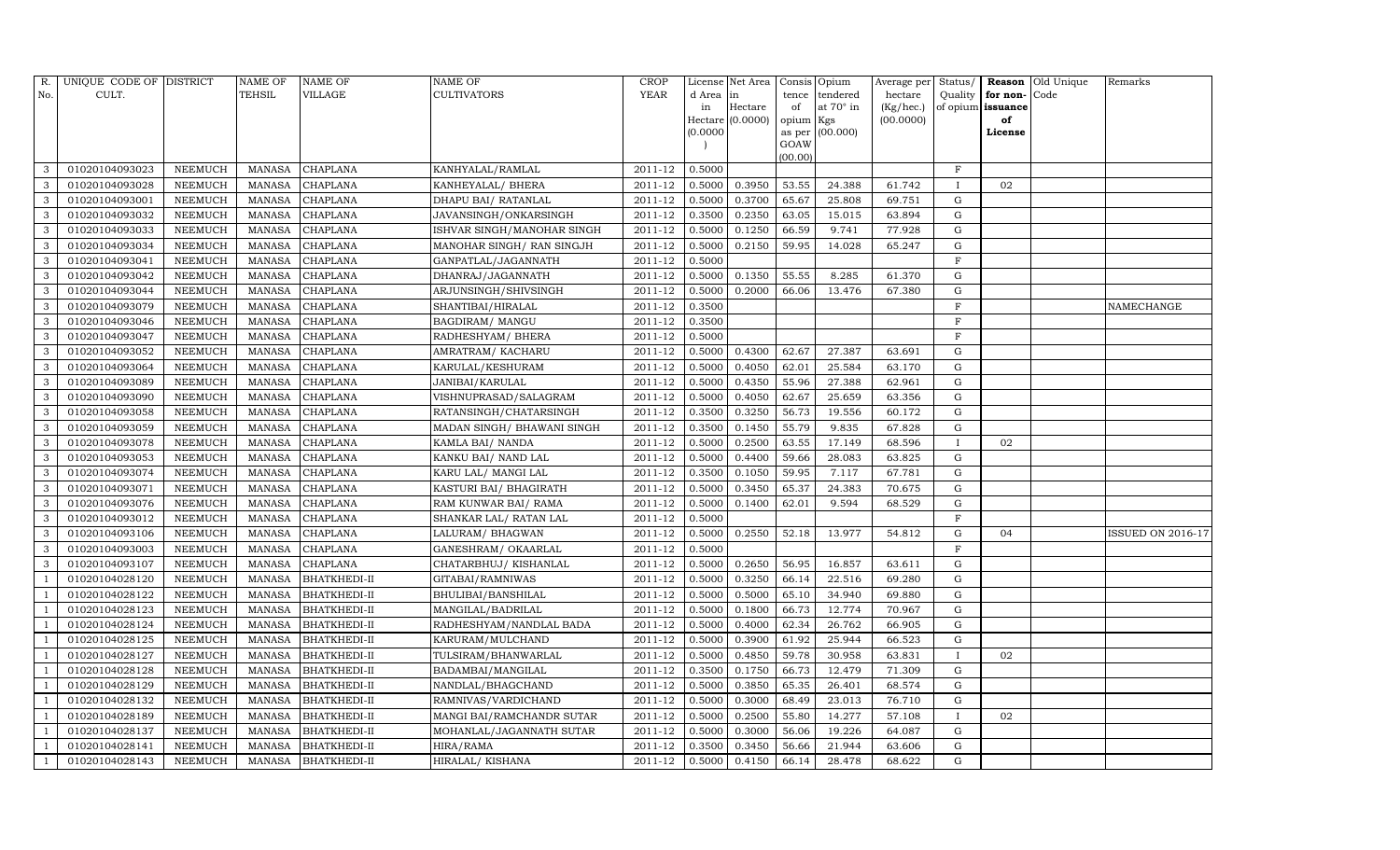| R.             | UNIQUE CODE OF DISTRICT |                | <b>NAME OF</b> | NAME OF             | NAME OF                       | CROP                 |          | License Net Area |           | Consis Opium     | Average per | Status/ |                   | Reason Old Unique | Remarks            |
|----------------|-------------------------|----------------|----------------|---------------------|-------------------------------|----------------------|----------|------------------|-----------|------------------|-------------|---------|-------------------|-------------------|--------------------|
| No.            | CULT.                   |                | TEHSIL         | VILLAGE             | CULTIVATORS                   | <b>YEAR</b>          | d Area   | in               | tence     | tendered         | hectare     | Quality | for non-Code      |                   |                    |
|                |                         |                |                |                     |                               |                      | in       | Hectare          | of        | at $70^\circ$ in | (Kg/hec.)   |         | of opium issuance |                   |                    |
|                |                         |                |                |                     |                               |                      |          | Hectare (0.0000) | opium Kgs |                  | (00.0000)   |         | of                |                   |                    |
|                |                         |                |                |                     |                               |                      | (0.0000) |                  | GOAW      | as per (00.000)  |             |         | License           |                   |                    |
|                |                         |                |                |                     |                               |                      |          |                  | (00.00)   |                  |             |         |                   |                   |                    |
|                | 01020104028147          | NEEMUCH        | MANASA         | <b>BHATKHEDI-II</b> | DHAPUBAI/MANNALAL             | 2011-12              | 0.5000   | 0.1850           | 65.51     | 13.336           | 72.086      | G       |                   |                   |                    |
|                | 01020104028149          | NEEMUCH        | <b>MANASA</b>  | BHATKHEDI-II        | SHOBHARAM/RATANLAL            | 2011-12              | 0.5000   | 0.2850           | 62.84     | 18.340           | 64.351      | G       |                   |                   |                    |
|                | 01020104028151          | NEEMUCH        | <b>MANASA</b>  | BHATKHEDI-II        | KAILASH BAI/OKARLAL           | 2011-12              | 0.5000   | 0.3450           | 59.56     | 22.224           | 64.417      | G       |                   |                   |                    |
|                | 01020104028152          | <b>NEEMUCH</b> | <b>MANASA</b>  | BHATKHEDI-II        | KAILASHCHAND/NANDLAL          | 2011-12              | 0.5000   | 0.2050           | 66.14     | 14.702           | 71.717      | G       |                   |                   |                    |
|                | 01020104028158          | NEEMUCH        | <b>MANASA</b>  | BHATKHEDI-II        | MODI BAI/ SALIGRAM            | 2011-12              | 0.5000   | 0.5150           | 56.11     | 30.917           | 60.033      | G       |                   |                   |                    |
|                | 01020104028159          | <b>NEEMUCH</b> | <b>MANASA</b>  | BHATKHEDI-II        | CHHAGANLAL/RAMLAL             | 2011-12              | 0.5000   | 0.2400           | 59.83     | 15.547           | 64.779      | G       |                   |                   |                    |
|                | 01020104028161          | <b>NEEMUCH</b> | <b>MANASA</b>  | <b>BHATKHEDI-II</b> | RAMCHANDRA/GANGARAM           | 2011-12              | 0.5000   | 0.4000           | 68.49     | 29.402           | 73.505      | G       |                   |                   |                    |
| - 1            | 01020104028162          | NEEMUCH        | <b>MANASA</b>  | BHATKHEDI-II        | KISHOR/BALCHAND               | 2011-12              | 0.5000   | 0.5100           | 62.08     | 34.242           | 67.141      | G       |                   |                   |                    |
|                | 01020104028163          | <b>NEEMUCH</b> | <b>MANASA</b>  | BHATKHEDI-II        | NANDLAL/VARDICHAND            | 2011-12              | 0.5000   |                  |           |                  |             | F       |                   |                   |                    |
|                | 01020104028164          | NEEMUCH        | <b>MANASA</b>  | BHATKHEDI-II        | LAXMINARAYAN/KASHIRAM         | 2011-12              | 0.3500   | 0.3600           | 61.81     | 22.817           | 63.381      | G       |                   |                   |                    |
|                | 01020104028168          | NEEMUCH        | <b>MANASA</b>  | BHATKHEDI-II        | PARASRAM/MANGILAL MATA MOTYAE | 2011-12              | 0.5000   | 0.3900           | 62.83     | 28.372           | 72.749      | G       |                   |                   | <b>NAME CHANGE</b> |
|                | 01020104028171          | <b>NEEMUCH</b> | MANASA         | BHATKHEDI-II        | SHYAMSUNDER/BHANWARLAL        | 2011-12              | 0.5000   | 0.4900           | 60.38     | 31.708           | 64.710      | G       |                   |                   |                    |
|                | 01020104028173          | <b>NEEMUCH</b> | <b>MANASA</b>  | BHATKHEDI-II        | GEETABAI/MODIRAM              | 2011-12              | 0.5000   | 0.2550           | 65.51     | 19.690           | 77.216      | G       |                   |                   |                    |
|                | 01020104028175          | NEEMUCH        | MANASA         | BHATKHEDI-II        | PARUBAI/MATHURALAL            | 2011-12              | 0.5000   | 0.4650           | 56.49     | 28.043           | 60.308      | G       |                   |                   |                    |
|                | 01020104028177          | NEEMUCH        | MANASA         | BHATKHEDI-II        | SHANTIBAI/GHISALAL            | 2011-12              | 0.5000   | 0.3350           | 63.71     | 23.309           | 69.579      | G       |                   |                   | <b>NAME CHANGE</b> |
| - 1            | 01020104028179          | NEEMUCH        | MANASA         | BHATKHEDI-II        | RAMCHANDRA/MANGILAL           | 2011-12              | 0.5000   | 0.2000           | 62.34     | 13.323           | 66.615      | G       |                   |                   |                    |
|                | 01020104028180          | NEEMUCH        | MANASA         | BHATKHEDI-II        | BAGDIRAM/PARTHA               | 2011-12              | 0.5000   | 0.2050           | 62.79     | 13.033           | 63.576      | G       |                   |                   |                    |
|                | 01020104028182          | NEEMUCH        | MANASA         | BHATKHEDI-II        | KAILASH/MANGILAL MALI         | 2011-12              | 0.5000   | 0.2350           | 61.92     | 15.400           | 65.532      | G       |                   |                   |                    |
|                | 01020104028190          | NEEMUCH        | <b>MANASA</b>  | BHATKHEDI-II        | BANSHILAL/NANDLAL             | $2011 - 12$          | 0.5000   | 0.2950           | 63.71     | 20.387           | 69.108      | G       |                   |                   |                    |
|                | 01020104028188          | NEEMUCH        | MANASA         | BHATKHEDI-II        | MOHANLAL/JAGANNATH CHAMAR     | 2011-12              | 0.3500   | 0.4200           | 57.44     | 25.403           | 60.483      | G       |                   |                   |                    |
|                | 01020104028196          | <b>NEEMUCH</b> | <b>MANASA</b>  | BHATKHEDI-II        | RATANIBAI/RATANLAL            | 2011-12              | 0.5000   | 0.2550           | 62.34     | 17.687           | 69.361      | G       |                   |                   |                    |
|                | 01020104028131          | <b>NEEMUCH</b> | <b>MANASA</b>  | BHATKHEDI-II        | SHYAM/UDAIRAM                 | 2011-12              | 0.5000   | 0.2450           | 62.65     | 17.050           | 69.592      | G       |                   |                   |                    |
|                | 01020104028203          | NEEMUCH        | MANASA         | BHATKHEDI-II        | BHAGCHAND/PARBHULAL           | $2011 - 12$          | 0.5000   | 0.3200           | 65.28     | 22.540           | 70.438      | G       |                   |                   |                    |
|                | 01020104028208          | <b>NEEMUCH</b> | <b>MANASA</b>  | BHATKHEDI-II        | BAPULAL/ RAMLAL               | 2011-12              | 0.5000   | 0.3650           | 68.09     | 26.652           | 73.019      | G       |                   |                   |                    |
|                | 01020104028212          | <b>NEEMUCH</b> | <b>MANASA</b>  | BHATKHEDI-II        | SHANTILAL/SHANKARLAL          | 2011-12              | 0.5000   | 0.4850           | 59.02     | 29.906           | 61.662      | G       |                   |                   |                    |
|                | 01020104028215          | <b>NEEMUCH</b> | <b>MANASA</b>  | BHATKHEDI-II        | BHERULAL/KHEMA JI             | 2011-12              | 0.5000   | 0.5050           | 59.32     | 32.041           | 63.448      | G       |                   |                   |                    |
|                | 01020104028216          | <b>NEEMUCH</b> | <b>MANASA</b>  | BHATKHEDI-II        | GORDHANLAL/PYARCHAND          | 2011-12              | 0.5000   | 0.4350           | 59.56     | 27.559           | 63.354      | G       |                   |                   |                    |
|                | 01020104028223          | <b>NEEMUCH</b> | <b>MANASA</b>  | BHATKHEDI-II        | RAMNARAYAN/BHONA SUTHAR       | 2011-12              | 0.5000   | 0.2350           | 65.35     | 15.787           | 67.179      | G       |                   |                   |                    |
|                | 01020104028225          | NEEMUCH        | <b>MANASA</b>  | BHATKHEDI-II        | PRATAPSINGH/PARTHESINGH       | 2011-12              | 0.5000   | 0.5000           | 62.42     | 32.762           | 65.524      | G       |                   |                   |                    |
|                | 01020104028233          | NEEMUCH        | <b>MANASA</b>  | <b>BHATKHEDI-II</b> | GHISALAL/KACHRULAL            | 2011-12              | 0.5000   | 0.2150           | 65.51     | 15.507           | 72.126      | G       |                   |                   |                    |
|                | 01020104028235          | <b>NEEMUCH</b> | <b>MANASA</b>  | BHATKHEDI-II        | JHAMAKLAL/SHIVNARAYAN         | $\overline{2011-12}$ | 0.5000   | 0.2500           | 71.51     | 19.941           | 79.764      | G       |                   |                   |                    |
|                | 01020104028248          | <b>NEEMUCH</b> | <b>MANASA</b>  | BHATKHEDI-II        | NARAYANIBAI/GHISALAL          | 2011-12              | 0.5000   | 0.3350           | 59.83     | 21.624           | 64.549      | G       |                   |                   | <b>NAME CHANGE</b> |
|                | 01020104028178          | NEEMUCH        | <b>MANASA</b>  | BHATKHEDI-II        | GHISIBAI/KASHIRAM             | 2011-12              | 0.3500   | 0.2850           | 55.96     | 16.924           | 59.382      | G       |                   |                   |                    |
|                | 01020104028249          | NEEMUCH        | <b>MANASA</b>  | <b>BHATKHEDI-II</b> | MOHANLAL/NANDLAL              | 2011-12              | 0.5000   | 0.4850           | 66.73     | 34.309           | 70.740      | G       |                   |                   |                    |
| - 1            | 01020104028254          | <b>NEEMUCH</b> | <b>MANASA</b>  | BHATKHEDI-II        | MANGIBAI/RAMCHANDRA DAS       | 2011-12              | 0.5000   | 0.4950           | 58.59     | 30.140           | 60.889      | G       |                   |                   |                    |
|                | 01020104028075          | <b>NEEMUCH</b> | <b>MANASA</b>  | <b>BHATKHEDI-II</b> | DHAPUBAI/NARAYAN              | 2011-12              | 0.5000   | 0.3300           | 59.83     | 21.308           | 64.570      | G       |                   |                   |                    |
|                | 01020104028166          | <b>NEEMUCH</b> | MANASA         | BHATKHEDI-II        | KISHANLAL/NATHU               | 2011-12              | 0.5000   | 0.2600           | 66.13     | 19.310           | 74.269      | G       |                   |                   |                    |
|                | 01020104028298          | <b>NEEMUCH</b> | MANASA         | BHATKHEDI-II        | MUNNABAI/ ONKARLAL PUTR VADHU | 2011-12              | 0.5000   | 0.2300           | 63.71     | 14.808           | 64.383      | G       |                   |                   | <b>NAME CHANGE</b> |
| $\overline{1}$ | 01020104028160          | NEEMUCH        | MANASA         | BHATKHEDI-II        | SHYAMSUNDER/MANGILAL          | 2011-12              | 0.5000   | 0.4900           | 59.85     | 31.541           | 64.369      | G       |                   |                   |                    |
| $\mathbf{1}$   | 01020104028185          | <b>NEEMUCH</b> |                | MANASA BHATKHEDI-II | RUGHNATH/DHANNA               | 2011-12              | 0.5000   | 0.2500           | 65.35     | 17.878           | 71.512      | G       |                   |                   |                    |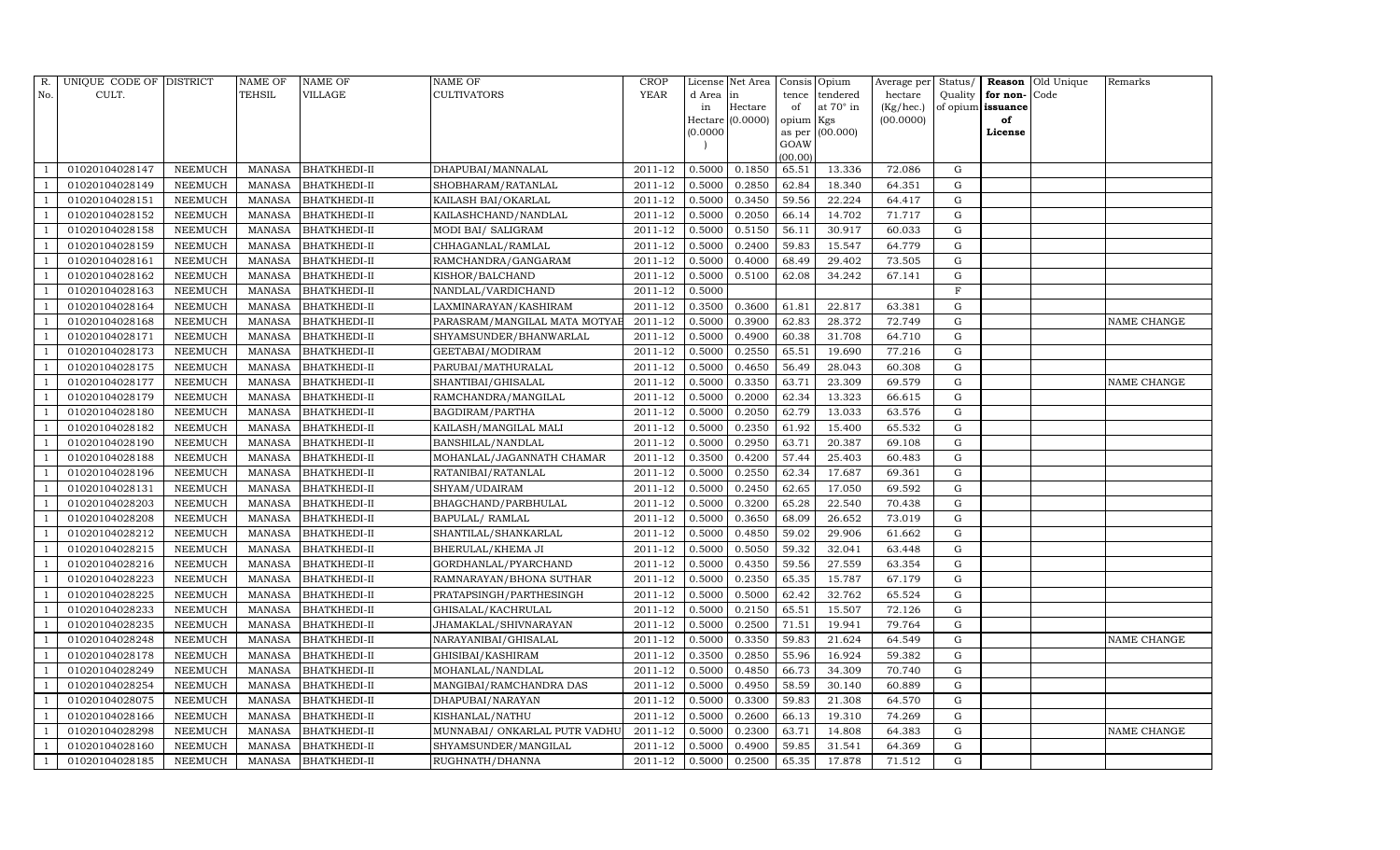| R.             | UNIQUE CODE OF DISTRICT |                | <b>NAME OF</b> | NAME OF             | NAME OF                       | CROP        |          | License Net Area |           | Consis Opium    | Average per | Status/ |                   | Reason Old Unique | Remarks            |
|----------------|-------------------------|----------------|----------------|---------------------|-------------------------------|-------------|----------|------------------|-----------|-----------------|-------------|---------|-------------------|-------------------|--------------------|
| No.            | CULT.                   |                | TEHSIL         | VILLAGE             | CULTIVATORS                   | <b>YEAR</b> | d Area   | in               | tence     | tendered        | hectare     | Quality | for non-Code      |                   |                    |
|                |                         |                |                |                     |                               |             | in       | Hectare          | of        | at 70° in       | (Kg/hec.)   |         | of opium issuance |                   |                    |
|                |                         |                |                |                     |                               |             |          | Hectare (0.0000) | opium Kgs |                 | (00.0000)   |         | of                |                   |                    |
|                |                         |                |                |                     |                               |             | (0.0000) |                  | GOAW      | as per (00.000) |             |         | License           |                   |                    |
|                |                         |                |                |                     |                               |             |          |                  | (00.00)   |                 |             |         |                   |                   |                    |
|                | 01020104028183          | NEEMUCH        | MANASA         | <b>BHATKHEDI-II</b> | MANGIBAI/SEVA                 | 2011-12     | 0.5000   | 0.3600           | 61.92     | 23.388          | 64.967      | G       |                   |                   |                    |
|                | 01020104028135          | NEEMUCH        | <b>MANASA</b>  | BHATKHEDI-II        | DEVKISHAN/BHERULAL            | 2011-12     | 0.5000   | 0.2100           | 67.54     | 16.267          | 77.462      | G       |                   |                   |                    |
|                | 01020104028080          | <b>NEEMUCH</b> | <b>MANASA</b>  | BHATKHEDI-II        | BHAGWANSINGH/RAMCHANDRA       | 2011-12     | 0.5000   | 0.2700           | 65.28     | 19.677          | 72.878      | G       |                   |                   |                    |
|                | 01020104028139          | <b>NEEMUCH</b> | <b>MANASA</b>  | BHATKHEDI-II        | PATASIBAI/BADRILAL            | 2011-12     | 0.5000   | 0.4200           | 62.83     | 28.462          | 67.767      | G       |                   |                   |                    |
|                | 01020104028327          | <b>NEEMUCH</b> | <b>MANASA</b>  | BHATKHEDI-II        | PARBHULAL/MOHANLAL            | 2011-12     | 0.5000   | 0.1650           | 57.92     | 11.088          | 67.200      | G       |                   |                   |                    |
|                | 01020104028226          | <b>NEEMUCH</b> | <b>MANASA</b>  | BHATKHEDI-II        | SHAMBHULAL/MANGILAL           | 2011-12     | 0.5000   | 0.4850           | 56.65     | 29.563          | 60.955      | G       |                   |                   |                    |
|                | 01020104028040          | <b>NEEMUCH</b> | <b>MANASA</b>  | <b>BHATKHEDI-II</b> | HUDIBAI/RADHAKISHAN           | 2011-12     | 0.3500   | 0.1950           | 60.38     | 13.033          | 66.836      | G       |                   |                   |                    |
| - 1            | 01020104028142          | NEEMUCH        | <b>MANASA</b>  | BHATKHEDI-II        | SHYAMLAL/ DATAKPUTRA -PURALAL | 2011-12     | 0.3500   | 0.2750           | 66.13     | 19.225          | 69.909      | G       |                   |                   |                    |
|                | 01020104028134          | <b>NEEMUCH</b> | <b>MANASA</b>  | BHATKHEDI-II        | GHANSHYAM/RAMLAL              | 2011-12     | 0.5000   | 0.3600           | 57.84     | 21.822          | 60.617      | G       |                   |                   |                    |
|                | 01020104028153          | NEEMUCH        | <b>MANASA</b>  | BHATKHEDI-II        | YOGESH KUMAR/RAMCHANDRA       | 2011-12     | 0.5000   | 0.3650           | 60.38     | 23.186          | 63.523      | G       |                   |                   |                    |
|                | 01020104028209          | <b>NEEMUCH</b> | <b>MANASA</b>  | BHATKHEDI-II        | KOUSHALYABAI/PRABHULAL        | 2011-12     | 0.3500   | 0.3000           | 64.75     | 21.793          | 72.643      | G       |                   |                   |                    |
|                | 01020104028157          | <b>NEEMUCH</b> | MANASA         | BHATKHEDI-II        | KAILASHCHANDRA/VISHNULAL      | 2011-12     | 0.5000   | 0.3150           | 62.65     | 21.587          | 68.530      | G       |                   |                   |                    |
|                | 01020104028219          | <b>NEEMUCH</b> | <b>MANASA</b>  | BHATKHEDI-II        | RUPCHANDRA/RAMLAL             | 2011-12     | 0.5000   | 0.4350           | 66.13     | 30.977          | 71.211      | G       |                   |                   |                    |
|                | 01020104028181          | <b>NEEMUCH</b> | MANASA         | BHATKHEDI-II        | BOTLAL/ BALAJI                | 2011-12     | 0.5000   | 0.4400           | 56.30     | 26.517          | 60.266      | G       |                   |                   |                    |
|                | 01020104028194          | NEEMUCH        | MANASA         | BHATKHEDI-II        | BAPULAL/NANURAM               | 2011-12     | 0.5000   | 0.3050           | 62.65     | 20.898          | 68.518      | G       |                   |                   |                    |
| - 1            | 01020104028324          | NEEMUCH        | MANASA         | BHATKHEDI-II        | AMRATRAM/ PRABHULAL           | 2011-12     | 0.5000   | 0.1650           | 66.13     | 12.007          | 72.770      | G       |                   |                   |                    |
|                | 01020104028250          | NEEMUCH        | MANASA         | BHATKHEDI-II        | PRAHLAD/VARDICHAND            | 2011-12     | 0.5000   | 0.4700           | 60.38     | 30.104          | 64.051      | G       |                   |                   |                    |
|                | 01020104028317          | NEEMUCH        | MANASA         | BHATKHEDI-I         | JAMNI BAI/ BOTLAL             | 2011-12     | 0.5000   | 0.2000           | 64.48     | 14.047          | 70.235      | G       |                   |                   |                    |
|                | 01020104028320          | NEEMUCH        | MANASA         | BHATKHEDI-I         | MUSHTAK/ MOHMAD               | 2011-12     | 0.5000   | 0.3000           | 62.95     | 19.020          | 63.400      | G       |                   |                   |                    |
|                | 01020104028003          | NEEMUCH        | <b>MANASA</b>  | BHATKHEDI-I         | KACHRU/HEERA                  | 2011-12     | 0.5000   | 0.4050           | 60.71     | 26.105          | 64.457      | G       |                   |                   |                    |
|                | 01020104028004          | NEEMUCH        | <b>MANASA</b>  | BHATKHEDI-I         | BABULAL/KACHRU                | 2011-12     | 0.5000   | 0.4950           | 64.65     | 34.311          | 69.315      | G       |                   |                   |                    |
|                | 01020104028321          | NEEMUCH        | <b>MANASA</b>  | BHATKHEDI-I         | SAYNARAYAN / RAMCHANDRA       | 2011-12     | 0.5000   | 0.4850           | 60.26     | 31.946          | 65.868      | G       |                   |                   |                    |
|                | 01020104028006          | NEEMUCH        | MANASA         | BHATKHEDI-I         | RAMCHANDRA/NANA               | 2011-12     | 0.5000   | 0.3150           | 60.80     | 21.845          | 69.349      | G       |                   |                   |                    |
|                | 01020104028008          | NEEMUCH        | <b>MANASA</b>  | BHATKHEDI-I         | BHERULAL/BALA                 | 2011-12     | 0.5000   | 0.4800           | 66.37     | 33.744          | 70.300      | G       |                   |                   |                    |
|                | 01020104028009          | NEEMUCH        | MANASA         | BHATKHEDI-I         | RAMPRASAD/MEGHA               | 2011-12     | 0.5000   | 0.2900           | 65.53     | 20.483          | 70.631      | G       |                   |                   |                    |
|                | 01020104028010          | NEEMUCH        | <b>MANASA</b>  | BHATKHEDI-I         | RAMSUKH/RATANLAL              | 2011-12     | 0.5000   | 0.2200           | 57.76     | 13.656          | 62.073      | G       |                   |                   |                    |
|                | 01020104028011          | <b>NEEMUCH</b> | <b>MANASA</b>  | BHATKHEDI-I         | RUKMANIBAI/RAMCHANDRA         | 2011-12     | 0.5000   | 0.4750           | 65.81     | 34.249          | 72.103      | G       |                   |                   |                    |
|                | 01020104028012          | NEEMUCH        | <b>MANASA</b>  | BHATKHEDI-I         | KANHAIYALAL/SHANKARLAL        | 2011-12     | 0.5000   | 0.1900           | 64.91     | 13.371          | 70.374      | G       |                   |                   |                    |
|                | 01020104028014          | NEEMUCH        | <b>MANASA</b>  | <b>BHATKHEDI-I</b>  | BHANWARLAL/NARAYAN            | 2011-12     | 0.5000   | 0.3100           | 64.48     | 20.735          | 66.887      | G       |                   |                   |                    |
|                | 01020104028015          | NEEMUCH        | MANASA         | <b>BHATKHEDI-I</b>  | SHRINIWAS/NANDLAL             | 2011-12     | 0.5000   | 0.4800           | 62.10     | 31.928          | 66.517      | G       |                   |                   |                    |
|                | 01020104028016          | NEEMUCH        | <b>MANASA</b>  | BHATKHEDI-I         | SATYANARAYAN/BHAGCHAND MATA   | 2011-12     | 0.5000   | 0.4000           | 64.57     | 27.867          | 69.668      | G       |                   |                   | <b>NAME CHANGE</b> |
|                | 01020104028017          | <b>NEEMUCH</b> | <b>MANASA</b>  | BHATKHEDI-I         | MANGILAL/SHIVLAL              | 2011-12     | 0.5000   | 0.5100           | 65.58     | 35.582          | 69.769      | G       |                   |                   |                    |
|                | 01020104028022          | NEEMUCH        | <b>MANASA</b>  | BHATKHEDI-I         | JAGDISH/KISHANLAL             | 2011-12     | 0.5000   | 0.3350           | 63.69     | 22.856          | 68.227      | G       |                   |                   |                    |
|                | 01020104028023          | NEEMUCH        | <b>MANASA</b>  | <b>BHATKHEDI-I</b>  | GOPAL/BHAGCHAND               | 2011-12     | 0.5000   | 0.4850           | 67.67     | 34.811          | 71.775      | G       |                   |                   |                    |
| $\overline{1}$ | 01020104028024          | NEEMUCH        | <b>MANASA</b>  | BHATKHEDI-I         | KACHRU/MANGILAL               | 2011-12     | 0.5000   | 0.1250           | 57.98     | 7.877           | 63.016      | G       |                   |                   |                    |
|                | 01020104028025          | <b>NEEMUCH</b> | <b>MANASA</b>  | <b>BHATKHEDI-I</b>  | RAMPRASAD/LAXMICHAND          | 2011-12     | 0.5000   | 0.3700           | 59.42     | 23.760          | 64.216      | G       |                   |                   |                    |
|                | 01020104028030          | NEEMUCH        | MANASA         | BHATKHEDI-I         | MADANLAL/RATANLAL             | 2011-12     | 0.5000   | 0.5000           | 70.67     | 37.819          | 75.638      | G       |                   |                   |                    |
|                | 01020104028031          | NEEMUCH        | MANASA         | BHATKHEDI-I         | RATNIBAI/NARAYAN              | 2011-12     | 0.5000   | 0.3950           | 61.57     | 25.956          | 65.711      | G       |                   |                   |                    |
| $\overline{1}$ | 01020104028034          | NEEMUCH        | MANASA         | BHATKHEDI-I         | NANDLAL/JAGANNATH             | 2011-12     | 0.5000   | 0.2450           | 62.22     | 15.991          | 65.269      | G       |                   |                   |                    |
| $\mathbf{1}$   | 01020104028035          | <b>NEEMUCH</b> |                | MANASA BHATKHEDI-I  | NANDLAL/BABRU                 | 2011-12     | 0.5000   | 0.3800           | 56.47     | 21.975          | 57.829      | G       |                   |                   |                    |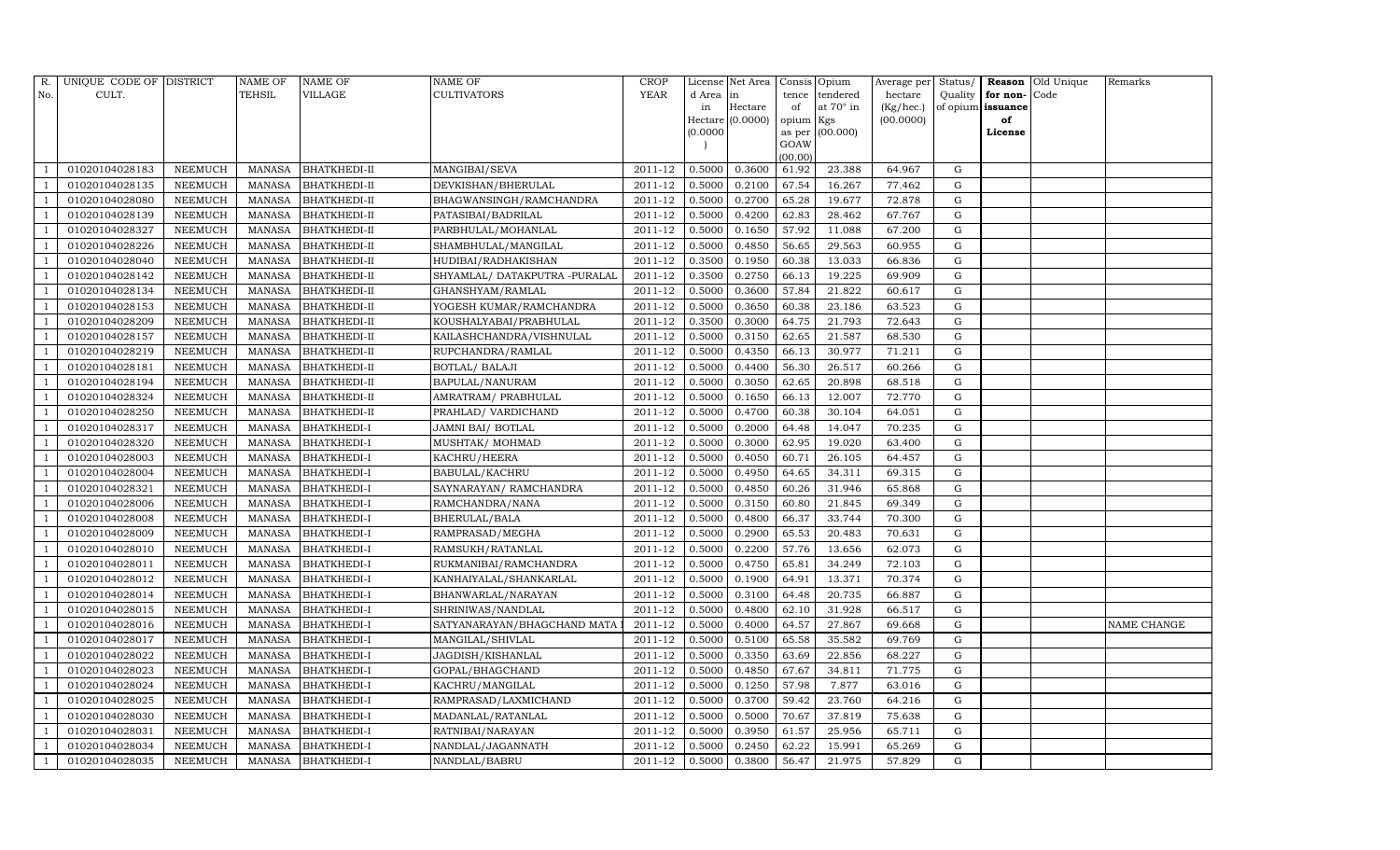| R.             | UNIQUE CODE OF DISTRICT |                | <b>NAME OF</b> | NAME OF            | <b>NAME OF</b>                | <b>CROP</b> |          | License Net Area |                | Consis Opium | Average per | Status/     |                   | <b>Reason</b> Old Unique | Remarks                  |
|----------------|-------------------------|----------------|----------------|--------------------|-------------------------------|-------------|----------|------------------|----------------|--------------|-------------|-------------|-------------------|--------------------------|--------------------------|
| No.            | CULT.                   |                | TEHSIL         | VILLAGE            | <b>CULTIVATORS</b>            | YEAR        | d Area   | in               | tence          | tendered     | hectare     | Quality     | for non-          | Code                     |                          |
|                |                         |                |                |                    |                               |             | in       | Hectare          | of             | at 70° in    | (Kg/hec.)   |             | of opium issuance |                          |                          |
|                |                         |                |                |                    |                               |             |          | Hectare (0.0000) | opium Kgs      |              | (00.0000)   |             | of                |                          |                          |
|                |                         |                |                |                    |                               |             | (0.0000) |                  | as per<br>GOAW | (00.000)     |             |             | License           |                          |                          |
|                |                         |                |                |                    |                               |             |          |                  | (00.00)        |              |             |             |                   |                          |                          |
|                | 01020104028039          | NEEMUCH        | <b>MANASA</b>  | <b>BHATKHEDI-I</b> | LAXMANSINGH/RAMSINGH          | 2011-12     | 0.5000   | 0.3900           | 59.19          | 24.530       | 62.897      | $\mathbf G$ |                   |                          |                          |
|                | 01020104028042          | NEEMUCH        | <b>MANASA</b>  | BHATKHEDI-I        | HEERALAL/MOHANLAL             | 2011-12     | 0.5000   | 0.3550           | 64.91          | 25.491       | 71.806      | G           |                   |                          |                          |
|                | 01020104028044          | NEEMUCH        | <b>MANASA</b>  | BHATKHEDI-I        | DINBANDHU/ JAGANNATH          | 2011-12     | 0.5000   | 0.3000           | 60.20          | 19.703       | 65.677      | $\mathbf G$ |                   |                          |                          |
|                | 01020104028045          | NEEMUCH        | MANASA         | BHATKHEDI-I        | KAILASH/ONKARLAL              | $2011 - 12$ | 0.5000   | 0.2600           | 63.69          | 19.990       | 76.885      | ${\rm G}$   |                   |                          |                          |
|                | 01020104028046          | <b>NEEMUCH</b> | MANASA         | BHATKHEDI-I        | LAXMINARAYAN/KHEMRAJ          | 2011-12     | 0.5000   | 0.3800           | 60.74          | 25.060       | 65.947      | ${\rm G}$   |                   |                          |                          |
|                | 01020104028048          | NEEMUCH        | <b>MANASA</b>  | BHATKHEDI-I        | BADAMBAI/ONKARLAL             | 2011-12     | 0.5000   | 0.2650           | 60.80          | 17.797       | 67.158      | ${\rm G}$   |                   |                          |                          |
|                | 01020104028049          | NEEMUCH        | MANASA         | <b>BHATKHEDI-I</b> | GHISALAL/NARAYAN              | $2011 - 12$ | 0.5000   | 0.3950           | 56.88          | 23.946       | 60.623      | G           |                   |                          |                          |
|                | 01020104028052          | NEEMUCH        | MANASA         | <b>BHATKHEDI-I</b> | RUKMANI BAI/MANGILAL          | 2011-12     | 0.5000   | 0.4950           | 59.54          | 31.922       | 64.489      | ${\rm G}$   |                   |                          |                          |
|                | 01020104028053          | NEEMUCH        | <b>MANASA</b>  | BHATKHEDI-I        | MANGILAL/BHERA                | 2011-12     | 0.5000   | 0.3750           | 65.53          | 26.577       | 70.872      | $\mathbf G$ |                   |                          |                          |
|                | 01020104028054          | NEEMUCH        | MANASA         | BHATKHEDI-I        | CHANDRAKALA/BHERULAL MATA CHI | 2011-12     | 0.5000   | 0.1950           | 54.95          | 12.591       | 64.569      | ${\rm G}$   | 05                |                          | <b>ISSUED ON 2015-16</b> |
|                | 01020104028055          | NEEMUCH        | <b>MANASA</b>  | BHATKHEDI-I        | KALURAM/LAXMICHAND            | 2011-12     | 0.5000   | 0.3700           | 57.29          | 22.572       | 61.005      | ${\rm G}$   |                   |                          |                          |
|                | 01020104028058          | NEEMUCH        | MANASA         | BHATKHEDI-I        | BABULAL/CHAMPALAL             | $2011 - 12$ | 0.5000   | 0.2550           | 62.46          | 16.418       | 64.384      | G           |                   |                          |                          |
|                | 01020104028059          | <b>NEEMUCH</b> | <b>MANASA</b>  | <b>BHATKHEDI-I</b> | GHISHIBAI/MANNALAL            | 2011-12     | 0.5000   | 0.5000           | 61.91          | 33.175       | 66.350      | G           |                   |                          | NAME CHANGE              |
|                | 01020104028060          | NEEMUCH        | <b>MANASA</b>  | <b>BHATKHEDI-I</b> | <b>BALURAM/KISHANLAL</b>      | 2011-12     | 0.5000   | 0.2500           | 66.37          | 17.275       | 69.100      | ${\rm G}$   |                   |                          |                          |
|                | 01020104028063          | NEEMUCH        | <b>MANASA</b>  | BHATKHEDI-I        | MOHANLAL/RAMLAL               | 2011-12     | 0.5000   | 0.1900           | 64.91          | 14.391       | 75.742      | G           |                   |                          |                          |
|                | 01020104028069          | NEEMUCH        | MANASA         | <b>BHATKHEDI-I</b> | KASTURIBAI/RAMESHWAR          | 2011-12     | 0.5000   | 0.3400           | 69.85          | 25.874       | 76.100      | G           |                   |                          |                          |
|                | 01020104028071          | NEEMUCH        | MANASA         | BHATKHEDI-I        | RAMVILAS/MANGILAL             | 2011-12     | 0.5000   | 0.2000           | 56.66          | 12.133       | 60.665      | $\mathbf G$ |                   |                          |                          |
|                | 01020104028074          | NEEMUCH        | MANASA         | BHATKHEDI-I        | MANGILAL/NATHU                | 2011-12     | 0.5000   | 0.3450           | 64.57          | 23.863       | 69.168      | G           |                   |                          |                          |
|                | 01020104028076          | NEEMUCH        | MANASA         | BHATKHEDI-I        | DINESHCHAND/RATANLAL          | 2011-12     | 0.5000   | 0.2700           | 64.55          | 20.610       | 76.333      | ${\rm G}$   |                   |                          |                          |
|                | 01020104028077          | NEEMUCH        | MANASA         | BHATKHEDI-I        | SAMANBAI/KANWARLAL            | 2011-12     | 0.5000   | 0.4500           | 59.79          | 28.981       | 64.402      | G           |                   |                          |                          |
|                | 01020104028078          | NEEMUCH        | MANASA         | BHATKHEDI-I        | DINESH NATHULAL KALAR         | 2011-12     | 0.5000   | 0.1950           | 62.95          | 13.354       | 68.482      | ${\rm G}$   |                   |                          | NAME CHANGE              |
|                | 01020104028081          | <b>NEEMUCH</b> | <b>MANASA</b>  | BHATKHEDI-I        | SUNDERBAI/NANDLAL             | 2011-12     | 0.5000   | 0.2750           | 59.79          | 17.988       | 65.411      | ${\rm G}$   |                   |                          |                          |
|                | 01020104028082          | NEEMUCH        | MANASA         | BHATKHEDI-I        | MANGILAL/GORDHAN              | $2011 - 12$ | 0.5000   | 0.3450           | 62.79          | 22.542       | 65.339      | ${\rm G}$   |                   |                          | NAME CHANGE              |
|                | 01020104028085          | <b>NEEMUCH</b> | <b>MANASA</b>  | BHATKHEDI-I        | KISHANBAI/NANDLAL             | 2011-12     | 0.5000   | 0.4150           | 60.74          | 28.617       | 68.957      | ${\rm G}$   |                   |                          |                          |
|                | 01020104028086          | NEEMUCH        | <b>MANASA</b>  | BHATKHEDI-I        | LAXMINARAYAN/BHANWARLAL       | 2011-12     | 0.5000   | 0.2000           | 60.71          | 13.139       | 65.695      | ${\rm G}$   |                   |                          |                          |
|                | 01020104028087          | NEEMUCH        | <b>MANASA</b>  | BHATKHEDI-I        | TULSI BAI/BHERULAL            | 2011-12     | 0.5000   | 0.2000           | 63.19          | 13.757       | 68.785      | G           |                   |                          |                          |
|                | 01020104028088          | NEEMUCH        | <b>MANASA</b>  | BHATKHEDI-I        | KANHAIYALAL/LAXMICHAND        | 2011-12     | 0.5000   | 0.2900           | 60.74          | 19.116       | 65.917      | ${\rm G}$   |                   |                          |                          |
|                | 01020104028090          | NEEMUCH        | <b>MANASA</b>  | BHATKHEDI-I        | GANGABAI/MANGILAL             | 2011-12     | 0.5000   | 0.4650           | 60.71          | 29.358       | 63.135      | $\mathbf G$ |                   |                          |                          |
|                | 01020104028092          | NEEMUCH        | MANASA         | BHATKHEDI-I        | MANGILAL/UDA                  | 2011-12     | 0.5000   | 0.4900           | 51.22          | 27.461       | 56.043      | ${\rm G}$   | 05                |                          | <b>ISSUED ON 2015-16</b> |
|                | 01020104028094          | NEEMUCH        | <b>MANASA</b>  | BHATKHEDI-I        | RAMESHWER/SHANKARLAL          | 2011-12     | 0.5000   | 0.3050           | 63.19          | 21.033       | 68.961      | ${\rm G}$   |                   |                          | NAME CHANGE              |
|                | 01020104028095          | NEEMUCH        | MANASA         | BHATKHEDI-I        | VIMLABAI/RUPCHAND             | 2011-12     | 0.5000   | 0.2600           | 61.57          | 17.178       | 66.069      | G           |                   |                          |                          |
|                | 01020104028096          | NEEMUCH        | <b>MANASA</b>  | BHATKHEDI-I        | BADRILAL/LAXMICHAND           | 2011-12     | 0.5000   | 0.2500           | 58.88          | 16.907       | 67.628      | ${\rm G}$   |                   |                          |                          |
|                | 01020104028099          | NEEMUCH        | <b>MANASA</b>  | BHATKHEDI-I        | BAGDIRAM/BHANWARLAL           | 2011-12     | 0.5000   | 0.3750           | 57.63          | 23.727       | 63.272      | ${\rm G}$   |                   |                          |                          |
|                | 01020104028100          | NEEMUCH        | <b>MANASA</b>  | BHATKHEDI-I        | DURGASHANKAR/NARAYAN          | 2011-12     | 0.5000   | 0.4400           | 60.20          | 28.638       | 65.086      | ${\rm G}$   |                   |                          |                          |
|                | 01020104028101          | NEEMUCH        | MANASA         | BHATKHEDI-I        | RAMRATAN/BADRILAL             | 2011-12     | 0.5000   | 0.1500           | 65.53          | 10.859       | 72.393      | ${\rm G}$   |                   |                          |                          |
|                | 01020104028102          | <b>NEEMUCH</b> | <b>MANASA</b>  | <b>BHATKHEDI-I</b> | MOHANLAL/BHANWARLAL           | 2011-12     | 0.5000   | 0.1450           | 62.22          | 10.293       | 70.986      | ${\rm G}$   |                   |                          |                          |
|                | 01020104028103          | NEEMUCH        | MANASA         | BHATKHEDI-I        | TULSIRAM/TARACHAND            | 2011-12     | 0.5000   | 0.1600           | 63.19          | 10.778       | 67.363      | G           |                   |                          |                          |
|                | 01020104028066          | NEEMUCH        | MANASA         | BHATKHEDI-I        | RADHESHYAM/NANDRAM CHOTA      | 2011-12     | 0.3500   | 0.2950           | 55.74          | 17.319       | 58.708      | ${\rm G}$   |                   |                          |                          |
|                | 01020104028113          | NEEMUCH        | MANASA         | BHATKHEDI-I        | HEERALAL/KACHRULAL            | 2011-12     | 0.5000   | 0.3850           | 54.37          | 22.362       | 58.083      | G           | 05                |                          | <b>ISSUED ON 2015-16</b> |
| $\overline{1}$ | 01020104028117          | <b>NEEMUCH</b> |                | MANASA BHATKHEDI-I | NATHULAL/DEVAJI               | 2011-12     | 0.5000   | 0.2350           | 65.41          | 16.829       | 71.613      | G           |                   |                          |                          |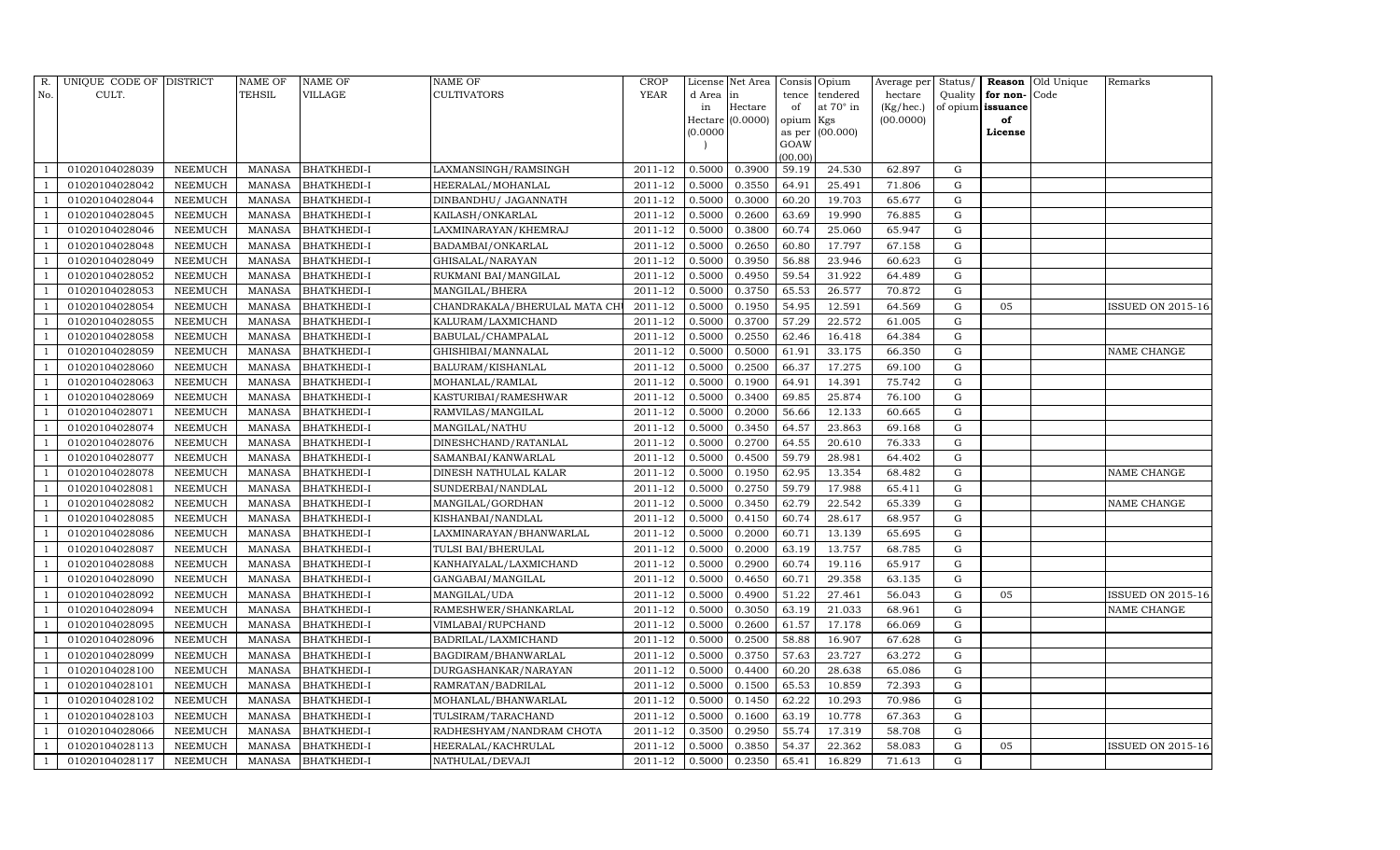| R.             | UNIQUE CODE OF DISTRICT |                | <b>NAME OF</b> | NAME OF            | NAME OF                        | CROP        |          | License Net Area |           | Consis Opium     | Average per | Status/     |                   | Reason Old Unique | Remarks                  |
|----------------|-------------------------|----------------|----------------|--------------------|--------------------------------|-------------|----------|------------------|-----------|------------------|-------------|-------------|-------------------|-------------------|--------------------------|
| No.            | CULT.                   |                | TEHSIL         | VILLAGE            | CULTIVATORS                    | <b>YEAR</b> | d Area   | in               | tence     | tendered         | hectare     | Quality     | for non-Code      |                   |                          |
|                |                         |                |                |                    |                                |             | in       | Hectare          | of        | at $70^\circ$ in | (Kg/hec.)   |             | of opium issuance |                   |                          |
|                |                         |                |                |                    |                                |             |          | Hectare (0.0000) | opium Kgs |                  | (00.0000)   |             | of                |                   |                          |
|                |                         |                |                |                    |                                |             | (0.0000) |                  | GOAW      | as per (00.000)  |             |             | License           |                   |                          |
|                |                         |                |                |                    |                                |             |          |                  | (00.00)   |                  |             |             |                   |                   |                          |
|                | 01020104028118          | NEEMUCH        | <b>MANASA</b>  | BHATKHEDI-I        | RAMGOPAL/RAMESH                | 2011-12     | 0.5000   | 0.3700           | 63.90     | 24.483           | 66.170      | G           |                   |                   |                          |
|                | 01020104028119          | NEEMUCH        | <b>MANASA</b>  | BHATKHEDI-I        | GHANSHYAM/BALURAM              | 2011-12     | 0.5000   | 0.2500           | 66.37     | 17.275           | 69.100      | G           |                   |                   |                          |
|                | 01020104028256          | <b>NEEMUCH</b> | <b>MANASA</b>  | BHATKHEDI-I        | DAMARLAL/HIRALAL               | 2011-12     | 0.5000   | 0.4850           | 63.57     | 33.456           | 68.981      | G           |                   |                   |                          |
|                | 01020104028041          | <b>NEEMUCH</b> | <b>MANASA</b>  | BHATKHEDI-I        | RAMPRATAP/ONKARLAL             | 2011-12     | 0.5000   | 0.3300           | 67.54     | 24.546           | 74.382      | G           |                   |                   |                          |
|                | 01020104028259          | <b>NEEMUCH</b> | <b>MANASA</b>  | BHATKHEDI-I        | DHAPUBAI/BHAGWANDAS            | 2011-12     | 0.5000   | 0.5050           | 60.20     | 30.134           | 59.671      | G           |                   |                   |                          |
|                | 01020104028227          | NEEMUCH        | <b>MANASA</b>  | BHATKHEDI-I        | DINESH/GHISALAL                | 2011-12     | 0.5000   | 0.2050           | 61.57     | 13.431           | 65.517      | G           |                   |                   |                          |
|                | 01020104028084          | <b>NEEMUCH</b> | <b>MANASA</b>  | BHATKHEDI-I        | BANSHILAL/BHERA                | 2011-12     | 0.5000   | 0.4200           | 57.54     | 25.975           | 61.845      | G           |                   |                   |                          |
| - 1            | 01020104028267          | <b>NEEMUCH</b> | <b>MANASA</b>  | BHATKHEDI-I        | VARDISHANKAR/RAMRATAN          | 2011-12     | 0.5000   | 0.4850           | 65.41     | 33.565           | 69.206      | G           |                   |                   |                          |
|                | 01020104028270          | <b>NEEMUCH</b> | <b>MANASA</b>  | BHATKHEDI-I        | OMPRAKASH/NAGJIRAM             | 2011-12     | 0.5000   | 0.2550           | 54.77     | 15.993           | 62.718      | G           | 05                |                   | <b>ISSUED ON 2015-16</b> |
|                | 01020104028026          | NEEMUCH        | <b>MANASA</b>  | BHATKHEDI-I        | PRABHULAL/NARAYAN              | 2011-12     | 0.5000   | 0.4200           | 54.77     | 30.528           | 72.686      | G           |                   |                   |                          |
|                | 01020104028271          | <b>NEEMUCH</b> | <b>MANASA</b>  | BHATKHEDI-I        | KANHAIYALAL/KACHRU             | 2011-12     | 0.5000   | 0.3900           | 56.88     | 23.841           | 61.131      | G           |                   |                   |                          |
|                | 01020104028272          | <b>NEEMUCH</b> | MANASA         | BHATKHEDI-I        | SHANTILAL/SHANKARLAL           | 2011-12     | 0.5000   | 0.4500           | 60.80     | 30.174           | 67.053      | G           |                   |                   |                          |
|                | 01020104028273          | <b>NEEMUCH</b> | <b>MANASA</b>  | <b>BHATKHEDI-I</b> | DHANJI/BHERAJI                 | 2011-12     | 0.5000   |                  |           |                  |             | $\mathbf N$ |                   |                   |                          |
|                | 01020104028274          | NEEMUCH        | <b>MANASA</b>  | BHATKHEDI-I        | MANGILAL/NANURAM               | 2011-12     | 0.5000   | 0.2000           | 68.37     | 14.953           | 74.765      | G           |                   |                   |                          |
|                | 01020104028285          | NEEMUCH        | <b>MANASA</b>  | BHATKHEDI-I        | PARBHULAL/BALCHAND             | 2011-12     | 0.5000   | 0.4950           | 60.57     | 32.076           | 64.800      | G           |                   |                   |                          |
| - 1            | 01020104028169          | NEEMUCH        | MANASA         | BHATKHEDI-I        | BHANWARLAL/SHANKARLAL          | 2011-12     | 0.5000   | 0.1950           | 57.88     | 12.411           | 63.646      | G           |                   |                   |                          |
|                | 01020104028062          | NEEMUCH        | MANASA         | BHATKHEDI-I        | BHERULAL/JAGANNATH             | 2011-12     | 0.5000   | 0.5050           | 61.20     | 33.686           | 66.705      | G           |                   |                   |                          |
|                | 01020104028112          | NEEMUCH        | MANASA         | BHATKHEDI-I        | RAMDAYAL/BALCHAND              | 2011-12     | 0.5000   | 0.3300           | 62.79     | 22.891           | 69.367      | G           |                   |                   |                          |
|                | 01020104028109          | NEEMUCH        | <b>MANASA</b>  | BHATKHEDI-I        | KAILASH/ MANGILAL              | 2011-12     | 0.5000   | 0.4550           | 62.22     | 30.346           | 66.695      | G           |                   |                   |                          |
|                | 01020104028322          | NEEMUCH        | <b>MANASA</b>  | BHATKHEDI-I        | RAMCHANDRA/MANGILAL            | 2011-12     | 0.5000   | 0.1350           | 64.48     | 9.396            | 69.600      | G           |                   |                   |                          |
|                | 01020104028037          | NEEMUCH        | <b>MANASA</b>  | BHATKHEDI-I        | JAMNALAL/TARACHAND             | 2011-12     | 0.5000   | 0.3950           | 63.69     | 26.577           | 67.284      | G           |                   |                   |                          |
|                | 01020104028319          | <b>NEEMUCH</b> | <b>MANASA</b>  | BHATKHEDI-I        | MANISH JOSHI/ RAMKARAN         | 2011-12     | 0.5000   | 0.4650           | 68.37     | 32.603           | 70.114      | G           |                   |                   |                          |
|                | 01020104028110          | NEEMUCH        | <b>MANASA</b>  | BHATKHEDI-I        | KARULAL/TULSIRAM               | $2011 - 12$ | 0.5000   | 0.4850           | 63.47     | 33.340           | 68.742      | G           |                   |                   |                          |
|                | 01020104028007          | <b>NEEMUCH</b> | <b>MANASA</b>  | BHATKHEDI-I        | MODIRAM/BADRILAL               | 2011-12     | 0.5000   | 0.3850           | 65.41     | 27.257           | 70.797      | G           |                   |                   | <b>NAME CHANGE</b>       |
| $\overline{2}$ | 01020104033004          | <b>NEEMUCH</b> | <b>MANASA</b>  | <b>BAWDA</b>       | KISHANLAL/BAPULAL              | 2011-12     | 0.5000   | 0.2300           | 65.15     | 16.455           | 71.544      | G           |                   |                   |                          |
| $\overline{2}$ | 01020104033005          | <b>NEEMUCH</b> | <b>MANASA</b>  | <b>BAWDA</b>       | BADRILAL/BHUWANA               | 2011-12     | 0.5000   | 0.4900           | 63.75     | 33.533           | 68.435      | G           |                   |                   |                          |
| $\overline{2}$ | 01020104033006          | <b>NEEMUCH</b> | <b>MANASA</b>  | <b>BAWDA</b>       | LILABAI GOVINDRAM              | 2011-12     | 0.5000   | 0.2350           | 60.49     | 15.390           | 65.489      | G           |                   |                   |                          |
| $\overline{2}$ | 01020104033019          | <b>NEEMUCH</b> | <b>MANASA</b>  | <b>BAWDA</b>       | OMPRAKASH/SHREELAL             | 2011-12     | 0.5000   | 0.2850           | 63.84     | 19.681           | 69.056      | G           |                   |                   |                          |
| $\overline{2}$ | 01020104033021          | <b>NEEMUCH</b> | <b>MANASA</b>  | <b>BAWDA</b>       | GANESH/KACHRU                  | 2011-12     | 0.5000   | 0.2250           | 65.29     | 15.586           | 69.271      | G           |                   |                   |                          |
| 2              | 01020104033025          | NEEMUCH        | <b>MANASA</b>  | <b>BAWDA</b>       | VISHNU/RAMPRASAD               | 2011-12     | 0.5000   | 0.3350           | 63.84     | 22.773           | 67.979      | G           |                   |                   |                          |
| $\overline{2}$ | 01020104033026          | <b>NEEMUCH</b> | <b>MANASA</b>  | <b>BAWDA</b>       | SURESH/DHARAMRAJ               | $2011 - 12$ | 0.5000   | 0.1900           | 64.42     | 12.994           | 68.389      | G           |                   |                   |                          |
| $\overline{2}$ | 01020104033012          | <b>NEEMUCH</b> | <b>MANASA</b>  | <b>BAWDA</b>       | KANHAIYALAL/PUNA               | 2011-12     | 0.5000   | 0.1950           | 68.49     | 14.823           | 76.016      | G           |                   |                   |                          |
| $\overline{2}$ | 01020104033034          | <b>NEEMUCH</b> | <b>MANASA</b>  | <b>BAWDA</b>       | BHUWANA/PIRU                   | 2011-12     | 0.5000   | 0.4800           | 61.26     | 31.636           | 65.909      | G           |                   |                   |                          |
| $\overline{2}$ | 01020104033028          | NEEMUCH        | <b>MANASA</b>  | <b>BAWDA</b>       | RADHESHYAM/BAPULAL             | 2011-12     | 0.5000   | 0.1950           | 64.51     | 13.501           | 69.236      | G           |                   |                   |                          |
| $\overline{2}$ | 01020104033030          | <b>NEEMUCH</b> | <b>MANASA</b>  | <b>BAWDA</b>       | RAMPARSAD MATA GITABAI S/O MAN | 2011-12     | 0.5000   | 0.1900           | 69.20     | 13.791           | 72.584      | G           |                   |                   | <b>NAME CHANGE</b>       |
| $\overline{2}$ | 01020104033010          | <b>NEEMUCH</b> | <b>MANASA</b>  | <b>BAWDA</b>       | PARASRAM/SHRILAL               | 2011-12     | 0.5000   | 0.3450           | 64.42     | 23.845           | 69.115      | G           |                   |                   |                          |
| $\overline{2}$ | 01020104033003          | NEEMUCH        | <b>MANASA</b>  | <b>BAWDA</b>       | SHANTILAL CHAGANLAL            | 2011-12     | 0.5000   | 0.2050           | 60.18     | 13.927           | 67.937      | G           |                   |                   | <b>NAME CHANGE</b>       |
| $\overline{2}$ | 01020104033007          | NEEMUCH        | <b>MANASA</b>  | <b>BAWDA</b>       | NANIBAI/DHAMRAJ                | 2011-12     | 0.5000   | 0.2000           | 63.07     | 13.515           | 67.575      | G           |                   |                   |                          |
| $\overline{2}$ | 01020104033009          | NEEMUCH        | MANASA         | <b>BAWDA</b>       | RAMPRATAP/LAXMINARAYN          | 2011-12     | 0.5000   | 0.2000           | 63.07     | 13.578           | 67.890      | G           |                   |                   |                          |
| $\overline{2}$ | 01020104033011          | <b>NEEMUCH</b> | MANASA         | <b>BAWDA</b>       | RATANLAL/BAPULAL               | 2011-12     | 0.5000   | 0.3650           | 60.18     | 23.659           | 64.820      | G           |                   |                   |                          |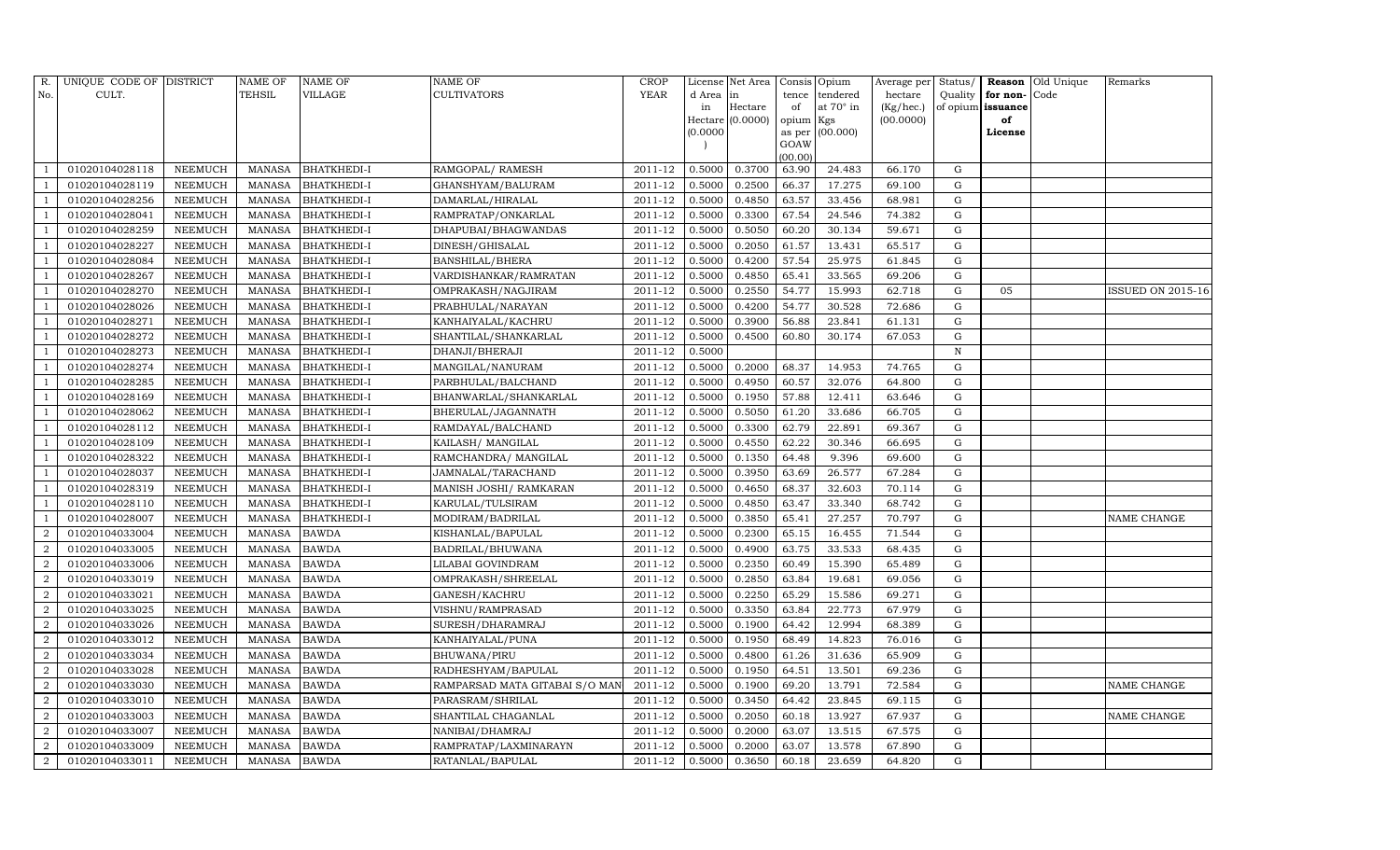| R.             | UNIQUE CODE OF DISTRICT |                | NAME OF       | NAME OF        | NAME OF                      | CROP        |          | License Net Area |           | Consis Opium     | Average per | Status/      |                          | Reason Old Unique | Remarks            |
|----------------|-------------------------|----------------|---------------|----------------|------------------------------|-------------|----------|------------------|-----------|------------------|-------------|--------------|--------------------------|-------------------|--------------------|
| No.            | CULT.                   |                | TEHSIL        | VILLAGE        | CULTIVATORS                  | <b>YEAR</b> | d Area   | in               | tence     | tendered         | hectare     | Quality      | for non-Code             |                   |                    |
|                |                         |                |               |                |                              |             | in       | Hectare          | of        | at $70^\circ$ in | (Kg/hec.)   |              | of opium <b>issuance</b> |                   |                    |
|                |                         |                |               |                |                              |             |          | Hectare (0.0000) | opium Kgs |                  | (00.0000)   |              | of                       |                   |                    |
|                |                         |                |               |                |                              |             | (0.0000) |                  | GOAW      | as per (00.000)  |             |              | License                  |                   |                    |
|                |                         |                |               |                |                              |             |          |                  | (00.00)   |                  |             |              |                          |                   |                    |
| $\overline{2}$ | 01020104033013          | NEEMUCH        | MANASA        | <b>BAWDA</b>   | NATHULAL/RAMLAL              | 2011-12     | 0.5000   | 0.2250           | 60.18     | 13.910           | 61.823      | G            |                          |                   |                    |
| $\overline{2}$ | 01020104033040          | NEEMUCH        | <b>MANASA</b> | <b>BAWDA</b>   | MANNALAL/PREMCHAND           | 2011-12     | 0.5000   | 0.2800           | 58.67     | 17.148           | 61.243      | G            |                          |                   |                    |
| $\overline{a}$ | 01020104033041          | <b>NEEMUCH</b> | <b>MANASA</b> | <b>BAWDA</b>   | RAJMAL/MANNALAL              | 2011-12     | 0.5000   | 0.1550           | 63.84     | 10.461           | 67.490      | G            |                          |                   |                    |
| $\overline{2}$ | 01020104033042          | <b>NEEMUCH</b> | MANASA        | <b>BAWDA</b>   | GOPAL GIR/KACHARU GIR GOSAI  | 2011-12     | 0.5000   | 0.2100           | 62.41     | 13.971           | 66.528      | G            |                          |                   |                    |
| $\overline{2}$ | 01020104033043          | <b>NEEMUCH</b> | <b>MANASA</b> | <b>BAWDA</b>   | BASANTILAL/ SHOBHARAM        | 2011-12     | 0.5000   | 0.3750           | 64.42     | 25.225           | 67.267      | G            |                          |                   |                    |
| $\overline{2}$ | 01020104033037          | NEEMUCH        | <b>MANASA</b> | <b>BAWDA</b>   | MOHANLAL/NANDLAL             | 2011-12     | 0.5000   | 0.1650           | 66.10     | 11.501           | 69.703      | G            |                          |                   |                    |
| $\overline{2}$ | 01020104033044          | NEEMUCH        | <b>MANASA</b> | <b>BAWDA</b>   | JAGDISH / JAYNARAYAN         | $2011 - 12$ | 0.5000   | 0.3400           | 60.49     | 22.260           | 65.471      | G            |                          |                   |                    |
| $\overline{2}$ | 01020104043002          | NEEMUCH        | MANASA        | <b>BARTHUN</b> | GOVERDHANSINGH/BAHADURSINGH  | 2011-12     | 0.5000   | 0.2900           | 60.55     | 17.836           | 61.503      | G            |                          |                   |                    |
| $\overline{2}$ | 01020104043003          | NEEMUCH        | <b>MANASA</b> | <b>BARTHUN</b> | ASHOKKUMAR/JAGANNATH         | 2011-12     | 0.3500   | 0.2150           | 63.17     | 13.545           | 63.000      | G            |                          |                   | <b>NAME CHANGE</b> |
| $\overline{2}$ | 01020104043004          | NEEMUCH        | <b>MANASA</b> | <b>BARTHUN</b> | MANGILAL/UDA CHAMAR          | 2011-12     | 0.5000   |                  |           |                  |             | $\mathbf F$  |                          |                   |                    |
| $\overline{2}$ | 01020104043005          | NEEMUCH        | <b>MANASA</b> | <b>BARTHUN</b> | BALUSINGH/DEVISINGH          | 2011-12     | 0.5000   | 0.1900           | 62.79     | 12.029           | 63.311      | G            |                          |                   |                    |
| $\overline{2}$ | 01020104043007          | NEEMUCH        | <b>MANASA</b> | <b>BARTHUN</b> | LAXMINARAYAN/JAGANNATH       | 2011-12     | 0.5000   | 0.1000           | 66.20     | 7.036            | 70.360      | G            |                          |                   |                    |
| $\overline{2}$ | 01020104043009          | <b>NEEMUCH</b> | <b>MANASA</b> | <b>BARTHUN</b> | CHATARBHUJ/DALURAM           | 2011-12     | 0.3500   | 0.1150           | 67.88     | 7.612            | 66.191      | $\mathbf{I}$ | 02                       |                   |                    |
| $\overline{2}$ | 01020104043011          | NEEMUCH        | <b>MANASA</b> | <b>BARTHUN</b> | DOULATSINGH/GULABKANWAR      | 2011-12     | 0.5000   | 0.1450           | 62.92     | 9.600            | 66.207      | G            |                          |                   |                    |
| $\overline{2}$ | 01020104043013          | NEEMUCH        | <b>MANASA</b> | <b>BARTHUN</b> | GOVINDSINGH/SHIVSINGH        | $2011 - 12$ | 0.5000   | 0.3650           | 60.04     | 22.163           | 60.721      | G            |                          |                   |                    |
| $\overline{2}$ | 01020104043016          | NEEMUCH        | <b>MANASA</b> | <b>BARTHUN</b> | RAMESHCHANDRA/NANURAM        | 2011-12     | 0.5000   | 0.2000           | 60.55     | 12.845           | 64.225      | G            |                          |                   |                    |
| $\overline{2}$ | 01020104043019          | NEEMUCH        | <b>MANASA</b> | <b>BARTHUN</b> | DHAPUBAI/GANGARAM            | 2011-12     | 0.5000   | 0.2550           | 60.55     | 16.098           | 63.129      | G            |                          |                   | <b>NAME CHANGE</b> |
| $\overline{a}$ | 01020104043021          | NEEMUCH        | <b>MANASA</b> | <b>BARTHUN</b> | BHAGWATSINGH/MANSINGH        | 2011-12     | 0.5000   | 0.1150           | 61.82     | 7.736            | 67.270      | T            | 02                       |                   |                    |
| $\overline{2}$ | 01020104043022          | <b>NEEMUCH</b> | <b>MANASA</b> | <b>BARTHUN</b> | KANHAIYALAL/RAMA             | 2011-12     | 0.5000   | 0.2850           | 62.45     | 18.869           | 66.207      | G            |                          |                   |                    |
| $\overline{2}$ | 01020104043024          | NEEMUCH        | <b>MANASA</b> | <b>BARTHUN</b> | KOMALSINGH/AMARSINGH         | 2011-12     | 0.5000   | 0.3350           | 59.79     | 20.858           | 62.263      | G            |                          |                   |                    |
| $\overline{2}$ | 01020104043020          | NEEMUCH        | <b>MANASA</b> | <b>BARTHUN</b> | BALURAM/UDAJI                | 2011-12     | 0.5000   | 0.1000           | 60.52     | 6.787            | 67.870      | G            |                          |                   |                    |
| 2              | 01020104043027          | NEEMUCH        | <b>MANASA</b> | <b>BARTHUN</b> | YASHWANTSINGH/RAGHUNATHSINGI | 2011-12     | 0.5000   | 0.3650           | 62.82     | 25.191           | 69.016      | G            |                          |                   |                    |
| $\overline{2}$ | 01020104043038          | NEEMUCH        | <b>MANASA</b> | <b>BARTHUN</b> | VISHNUPRASAD/MOHANLAL        | 2011-12     | 0.5000   | 0.1200           | 65.68     | 8.004            | 66.700      | G            |                          |                   |                    |
| $\overline{2}$ | 01020104043039          | <b>NEEMUCH</b> | <b>MANASA</b> | <b>BARTHUN</b> | PRAHALADSINGH/BHANWARSINGH   | 2011-12     | 0.5000   | 0.1000           | 59.63     | 6.662            | 66.620      | G            |                          |                   |                    |
| $\overline{2}$ | 01020104043042          | NEEMUCH        | <b>MANASA</b> | <b>BARTHUN</b> | SURESHCHANDRA/AMRITRAM       | 2011-12     | 0.5000   | 0.2050           | 65.15     | 14.352           | 70.010      | G            |                          |                   |                    |
| $\overline{2}$ | 01020104043044          | NEEMUCH        | <b>MANASA</b> | <b>BARTHUN</b> | GULABSINGH/BHANWARSINGH      | 2011-12     | 0.5000   | 0.3900           | 59.79     | 24.958           | 63.995      | G            |                          |                   |                    |
| $\overline{2}$ | 01020104043051          | NEEMUCH        | <b>MANASA</b> | <b>BARTHUN</b> | BASANTKUNWAR/BHARATSINGH     | 2011-12     | 0.5000   | 0.3100           | 62.18     | 20.750           | 66.935      | G            |                          |                   |                    |
| $\overline{2}$ | 01020104043067          | <b>NEEMUCH</b> | <b>MANASA</b> | <b>BARTHUN</b> | BHANWARLAL/GANESHRAM         | 2011-12     | 0.5000   | 0.3000           | 63.62     | 19.995           | 66.650      | G            |                          |                   |                    |
| $\overline{2}$ | 01020104043055          | NEEMUCH        | <b>MANASA</b> | <b>BARTHUN</b> | GHANSHYAM/BAPULAL            | 2011-12     | 0.5000   | 0.3900           | 62.29     | 24.889           | 63.818      | G            |                          |                   |                    |
| $\overline{2}$ | 01020104043056          | <b>NEEMUCH</b> | <b>MANASA</b> | <b>BARTHUN</b> | GOVINDSINGH/SAJJANSINGH      | 2011-12     | 0.3500   | 0.3000           | 59.63     | 18.664           | 62.213      | G            |                          |                   |                    |
| $\overline{2}$ | 01020104043058          | NEEMUCH        | MANASA        | <b>BARTHUN</b> | GOVINDSINGH/BAHADURSINGH     | 2011-12     | 0.3500   | 0.2900           | 55.82     | 17.344           | 59.807      | G            |                          |                   |                    |
| $\overline{2}$ | 01020104043059          | NEEMUCH        | <b>MANASA</b> | <b>BARTHUN</b> | DILIPSINGH/GOVERDHANSINGH    | 2011-12     | 0.5000   | 0.1150           | 60.71     | 7.389            | 64.252      | G            |                          |                   |                    |
| $\overline{2}$ | 01020104043069          | NEEMUCH        | <b>MANASA</b> | <b>BARTHUN</b> | RAGHUVEERSINGH/MOTISINGH     | 2011-12     | 0.5000   | 0.2100           | 62.32     | 14.049           | 66.900      | G            |                          |                   |                    |
| $\overline{2}$ | 01020104043061          | <b>NEEMUCH</b> | MANASA        | <b>BARTHUN</b> | RAMSINGH/RANSINGH            | 2011-12     | 0.5000   | 0.3550           | 64.16     | 24.034           | 67.701      | G            |                          |                   |                    |
| 2              | 01020104043068          | NEEMUCH        | <b>MANASA</b> | <b>BARTHUN</b> | KESHARSINGH/SURENDRASINGH    | 2011-12     | 0.5000   |                  |           |                  |             | $_{\rm F}$   |                          |                   |                    |
| $\overline{2}$ | 01020104043072          | NEEMUCH        | MANASA        | <b>BARTHUN</b> | HIMMATSINGH/GOVERDHANSINGH   | 2011-12     | 0.5000   | 0.4500           | 62.11     | 9.698            | 21.551      | $\mathbf I$  | 02                       |                   |                    |
| $\overline{a}$ | 01020104043076          | NEEMUCH        | MANASA        | <b>BARTHUN</b> | UMMEDRAM/GANGARAM            | 2011-12     | 0.3500   | 0.1800           | 64.15     | 11.070           | 61.500      |              | 02                       |                   |                    |
| $\overline{2}$ | 01020104043079          | NEEMUCH        | MANASA        | <b>BARTHUN</b> | BABULAL/BALMUKUND            | 2011-12     | 0.5000   |                  |           |                  |             | F            |                          |                   |                    |
| 2              | 01020104043081          | NEEMUCH        | MANASA        | <b>BARTHUN</b> | JAGDISHCHANDRA/MANGILAL      | 2011-12     | 0.5000   | 0.1900           | 63.17     | 12.463           | 65.595      | G            |                          |                   |                    |
| $\overline{2}$ | 01020104043086          | NEEMUCH        |               | MANASA BARTHUN | PRAHALAD/VARDICHANDRA        | 2011-12     | 0.5000   | 0.1550           | 60.04     | 9.804            | 63.252      | G            |                          |                   |                    |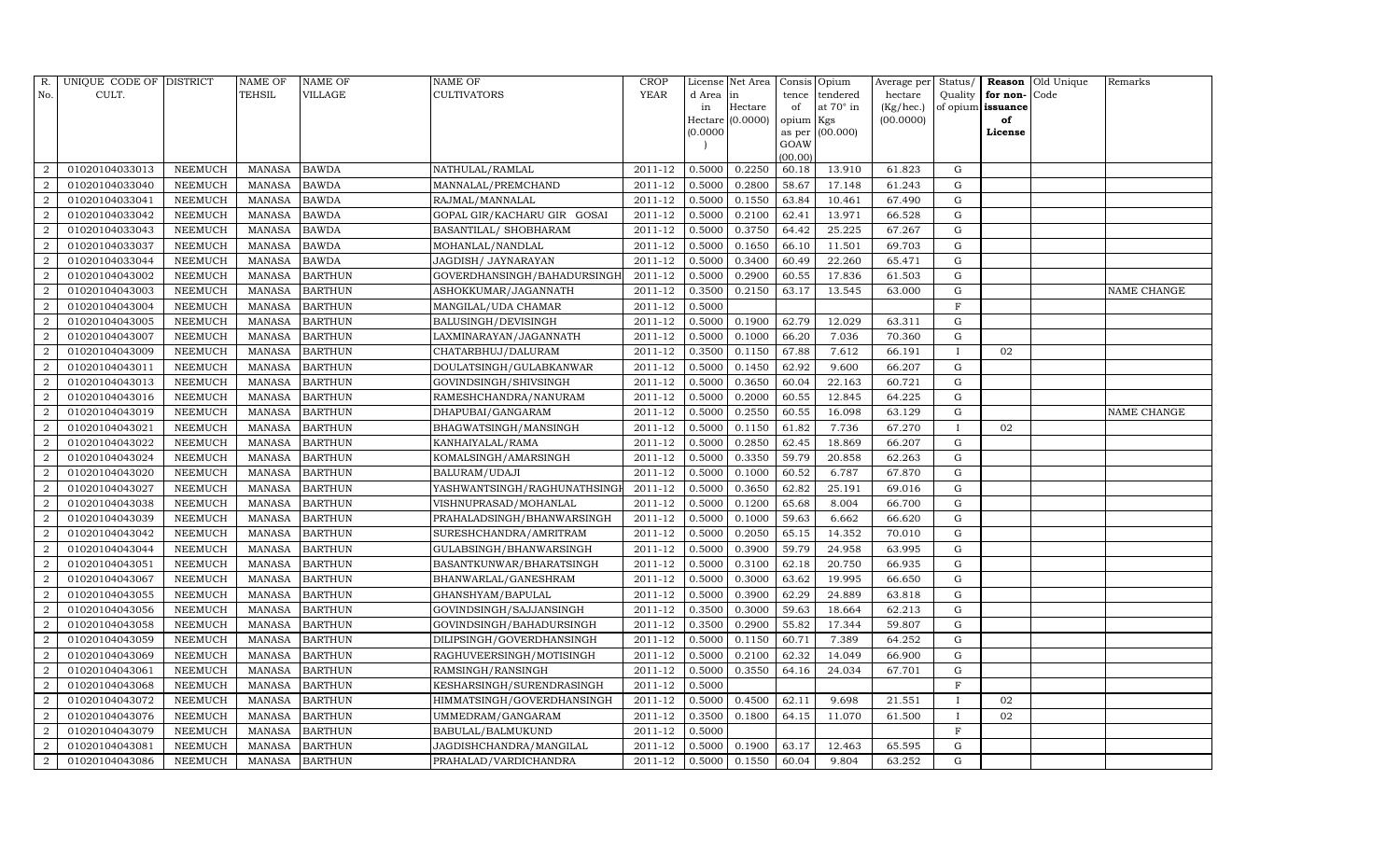| R.             | UNIQUE CODE OF DISTRICT |                | NAME OF       | <b>NAME OF</b> | <b>NAME OF</b>             | <b>CROP</b> |           | License Net Area |                 | Consis Opium     | Average per | Status/      | Reason            | Old Unique | Remarks |
|----------------|-------------------------|----------------|---------------|----------------|----------------------------|-------------|-----------|------------------|-----------------|------------------|-------------|--------------|-------------------|------------|---------|
| No.            | CULT.                   |                | <b>TEHSIL</b> | VILLAGE        | <b>CULTIVATORS</b>         | YEAR        | d Area in |                  | tence           | tendered         | hectare     | Quality      | for non-          | Code       |         |
|                |                         |                |               |                |                            |             | in        | Hectare          | of              | at $70^\circ$ in | (Kg/hec.)   |              | of opium issuance |            |         |
|                |                         |                |               |                |                            |             |           | Hectare (0.0000) | opium Kgs       |                  | (00.0000)   |              | of                |            |         |
|                |                         |                |               |                |                            |             | (0.0000)  |                  | as per          | (00.000)         |             |              | License           |            |         |
|                |                         |                |               |                |                            |             |           |                  | GOAW<br>(00.00) |                  |             |              |                   |            |         |
| $\overline{2}$ | 01020104043087          | NEEMUCH        | MANASA        | <b>BARTHUN</b> | MOHANLAL/NANDA             | 2011-12     | 0.5000    | 0.2000           | 65.15           | 13.765           | 68.825      | G            |                   |            |         |
| $\overline{2}$ | 01020104043088          | NEEMUCH        | MANASA        | <b>BARTHUN</b> | LAXMINARAYAN/SHANKARLAL    | 2011-12     | 0.5000    |                  |                 |                  |             | F            |                   |            |         |
| $\overline{2}$ | 01020104043089          | <b>NEEMUCH</b> | <b>MANASA</b> | <b>BARTHUN</b> | KARULAL/CHENRAM            | 2011-12     | 0.5000    | 0.1250           | 57.82           | 7.665            | 61.320      | G            |                   |            |         |
| $\overline{2}$ | 01020104043090          | NEEMUCH        | MANASA        | <b>BARTHUN</b> | NANDLAL/RAMPRAHALAD        | 2011-12     | 0.5000    | 0.3300           | 62.29           | 21.579           | 65.391      | G            |                   |            |         |
| $\overline{2}$ | 01020104043092          | NEEMUCH        | MANASA        | <b>BARTHUN</b> | DASHRATHSINGH/BHOPALSINGH  | 2011-12     | 0.5000    | 0.2000           | 63.17           | 13.636           | 68.180      | G            |                   |            |         |
| $\overline{2}$ | 01020104043094          | <b>NEEMUCH</b> | MANASA        | <b>BARTHUN</b> | KANHAIYALAL/MAGNIRAM       | 2011-12     | 0.5000    | 0.2900           | 62.82           | 18.056           | 62.262      | G            |                   |            |         |
| $\overline{2}$ | 01020104043095          | NEEMUCH        | MANASA        | <b>BARTHUN</b> | LAXMINARAYAN/KANHAIYALAL   | 2011-12     | 0.5000    |                  |                 |                  |             | F            |                   |            |         |
| $\overline{2}$ | 01020104043098          | NEEMUCH        | MANASA        | <b>BARTHUN</b> | GULABSINGH/SWAROOPSINGH    | 2011-12     | 0.5000    | 0.3750           | 61.24           | 24.968           | 66.581      | G            |                   |            |         |
| $\overline{2}$ | 01020104043099          | <b>NEEMUCH</b> | <b>MANASA</b> | <b>BARTHUN</b> | MANOHARSINGH/AMARSINGH     | 2011-12     | 0.5000    | 0.1050           | 61.24           | 6.203            | 59.076      | G            |                   |            |         |
| $\overline{2}$ | 01020104043100          | NEEMUCH        | MANASA        | <b>BARTHUN</b> | PURILAL/BHAGIRATH          | 2011-12     | 0.3500    | 0.3000           | 62.32           | 19.693           | 65.643      | G            |                   |            |         |
| $\overline{2}$ | 01020104043106          | NEEMUCH        | MANASA        | <b>BARTHUN</b> | NANDLAL/BIHARILAL          | 2011-12     | 0.5000    |                  |                 |                  |             | F            |                   |            |         |
| $\overline{2}$ | 01020104043107          | NEEMUCH        | MANASA        | <b>BARTHUN</b> | CHENRAM/BHAGIRATH          | 2011-12     | 0.5000    | 0.3450           | 61.24           | 21.749           | 63.041      | G            |                   |            |         |
| $\overline{2}$ | 01020104043112          | NEEMUCH        | MANASA        | <b>BARTHUN</b> | BHERULAL/MADHOLAL          | 2011-12     | 0.5000    | 0.3000           | 63.62           | 19.195           | 63.983      | G            |                   |            |         |
| $\overline{2}$ | 01020104043115          | <b>NEEMUCH</b> | <b>MANASA</b> | <b>BARTHUN</b> | GANGARAM/GIRDHARI          | 2011-12     | 0.5000    | 0.1950           | 61.80           | 11.910           | 61.077      | $\mathbf{I}$ | 02                |            |         |
| $\overline{2}$ | 01020104043119          | NEEMUCH        | MANASA        | <b>BARTHUN</b> | MANGILAL/DALURAM           | 2011-12     | 0.5000    | 0.3200           | 62.32           | 20.744           | 64.825      | G            |                   |            |         |
| $\overline{2}$ | 01020104043120          | NEEMUCH        | MANASA        | <b>BARTHUN</b> | MANGILAL/TORIRAM           | 2011-12     | 0.3500    | 0.3650           | 60.04           | 22.807           | 62.485      | G            |                   |            |         |
| $\overline{2}$ | 01020104043126          | <b>NEEMUCH</b> | MANASA        | <b>BARTHUN</b> | MOHANBAI/DEVILAL           | 2011-12     | 0.5000    | 0.1550           | 66.34           | 10.036           | 64.748      | $\mathbf{I}$ | 02                |            |         |
| $\overline{2}$ | 01020104043131          | NEEMUCH        | <b>MANASA</b> | <b>BARTHUN</b> | DULICHANDRA/CHENRAM        | 2011-12     | 0.5000    | 0.2600           | 63.16           | 16.972           | 65.277      | $\mathbf{I}$ | 02                |            |         |
| $\overline{2}$ | 01020104043134          | NEEMUCH        | MANASA        | <b>BARTHUN</b> | DILIPKUMAR/BHERULAL        | 2011-12     | 0.5000    | 0.2800           | 58.09           | 8.124            | 29.014      | $\mathbf{I}$ | 02                |            |         |
| $\overline{2}$ | 01020104043137          | <b>NEEMUCH</b> | <b>MANASA</b> | <b>BARTHUN</b> | RAMKISHAN/CHITAR           | 2011-12     | 0.5000    | 0.1000           | 66.20           | 7.197            | 71.970      | $\mathbf G$  |                   |            |         |
| $\overline{2}$ | 01020104043146          | <b>NEEMUCH</b> | MANASA        | <b>BARTHUN</b> | GOPAL/BHERULAL             | 2011-12     | 0.5000    | 0.3950           | 62.79           | 25.170           | 63.722      | G            |                   |            |         |
| $\overline{2}$ | 01020104043149          | NEEMUCH        | MANASA        | <b>BARTHUN</b> | BHULIBAI/MAGNIRAM          | 2011-12     | 0.5000    | 0.1650           | 66.20           | 11.680           | 70.788      | G            |                   |            |         |
| $\overline{2}$ | 01020104043152          | NEEMUCH        | MANASA        | <b>BARTHUN</b> | KAILASHBAI/SHRINIWAS       | 2011-12     | 0.5000    | 0.3200           | 62.92           | 20.476           | 63.988      | G            |                   |            |         |
| $\overline{2}$ | 01020104043048          | NEEMUCH        | MANASA        | <b>BARTHUN</b> | <b>BHAGIRATH/KACHRULAL</b> | 2011-12     | 0.5000    | 0.3500           | 62.18           | 21.719           | 62.054      | G            |                   |            |         |
| $\overline{2}$ | 01020104043155          | <b>NEEMUCH</b> | <b>MANASA</b> | <b>BARTHUN</b> | KANHAIYALAL/BAGDIRAM       | 2011-12     | 0.5000    | 0.5000           | 59.36           | 30.587           | 61.174      | G            |                   |            |         |
| $\overline{2}$ | 01020104043156          | NEEMUCH        | MANASA        | <b>BARTHUN</b> | PURANSINGH/MANSINGH        | 2011-12     | 0.5000    | 0.4950           | 59.63           | 30.573           | 61.764      | G            |                   |            |         |
| $\overline{2}$ | 01020104043040          | NEEMUCH        | MANASA        | <b>BARTHUN</b> | MOHANLAL/GANGARAM          | 2011-12     | 0.5000    | 0.3850           | 59.03           | 24.464           | 63.543      | G            |                   |            |         |
| $\overline{2}$ | 01020104043031          | <b>NEEMUCH</b> | MANASA        | <b>BARTHUN</b> | RAMPRAHALAD/JAGANNATH      | 2011-12     | 0.5000    | 0.2050           | 67.45           | 13.789           | 67.263      | ${\rm G}$    |                   |            |         |
| $\overline{2}$ | 01020104043064          | <b>NEEMUCH</b> | MANASA        | <b>BARTHUN</b> | KANWARLAL/BIHARILAL        | 2011-12     | 0.5000    |                  |                 |                  |             | $\rm F$      |                   |            |         |
| $\overline{2}$ | 01020104043148          | <b>NEEMUCH</b> | MANASA        | <b>BARTHUN</b> | MANGILAL/SHANKARLAL        | 2011-12     | 0.3500    | 0.3550           | 58.65           | 21.759           | 61.293      | ${\rm G}$    |                   |            |         |
| $\overline{2}$ | 01020104043080          | NEEMUCH        | <b>MANASA</b> | <b>BARTHUN</b> | BALRAM/BHANWARLAL          | 2011-12     | 0.5000    | 0.4050           | 60.52           | 25.946           | 64.064      | ${\rm G}$    |                   |            |         |
| $\overline{2}$ | 01020104043101          | NEEMUCH        | MANASA        | <b>BARTHUN</b> | AMBALAL/BHUWANIRAM         | 2011-12     | 0.5000    | 0.2450           | 62.79           | 15.330           | 62.571      | G            |                   |            |         |
| $\overline{2}$ | 01020104043113          | <b>NEEMUCH</b> | <b>MANASA</b> | <b>BARTHUN</b> | INDIRABAI/KANHAIYALAL      | 2011-12     | 0.5000    | 0.2100           | 62.92           | 13.465           | 64.119      | G            |                   |            |         |
| $\overline{2}$ | 01020104043147          | NEEMUCH        | MANASA        | <b>BARTHUN</b> | <b>BALARAM/BAPULAL</b>     | 2011-12     | 0.5000    | 0.3200           | 65.15           | 21.602           | 67.506      | ${\rm G}$    |                   |            |         |
| $\overline{2}$ | 01020104043130          | <b>NEEMUCH</b> | <b>MANASA</b> | <b>BARTHUN</b> | SUKHIBAI/MANGILAL          | 2011-12     | 0.5000    | 0.2100           | 62.82           | 13.443           | 64.014      | G            |                   |            |         |
| $\overline{2}$ | 01020104043164          | <b>NEEMUCH</b> | <b>MANASA</b> | <b>BARTHUN</b> | HAMID KHAN/KHAJU KHAN      | 2011-12     | 0.5000    | 0.1500           | 62.18           | 9.078            | 60.520      | G            |                   |            |         |
| $\overline{2}$ | 01020104043065          | <b>NEEMUCH</b> | MANASA        | <b>BARTHUN</b> | PURANKUNWAR/HIMMATSINGH    | 2011-12     | 0.5000    | 0.1950           | 62.29           | 13.401           | 68.723      | G            |                   |            |         |
| $\overline{2}$ | 01020104043102          | <b>NEEMUCH</b> | MANASA        | <b>BARTHUN</b> | JETRAM/KANWARLAL           | 2011-12     | 0.5000    | 0.1000           | 67.16           | 6.917            | 69.170      | ${\rm G}$    |                   |            |         |
| $\overline{2}$ | 01020104043129          | <b>NEEMUCH</b> | MANASA        | <b>BARTHUN</b> | PARWATIBAI/MOHANLAL        | 2011-12     | 0.5000    |                  |                 |                  |             | F            |                   |            |         |
| $\overline{2}$ | 01020104043032          | NEEMUCH        |               | MANASA BARTHUN | BHANWARSINGH/GOVINDSINGH   | 2011-12     | 0.3500    | 0.2700           | 55.83           | 4.945            | 18.315      | $\mathbf{I}$ | 02                |            |         |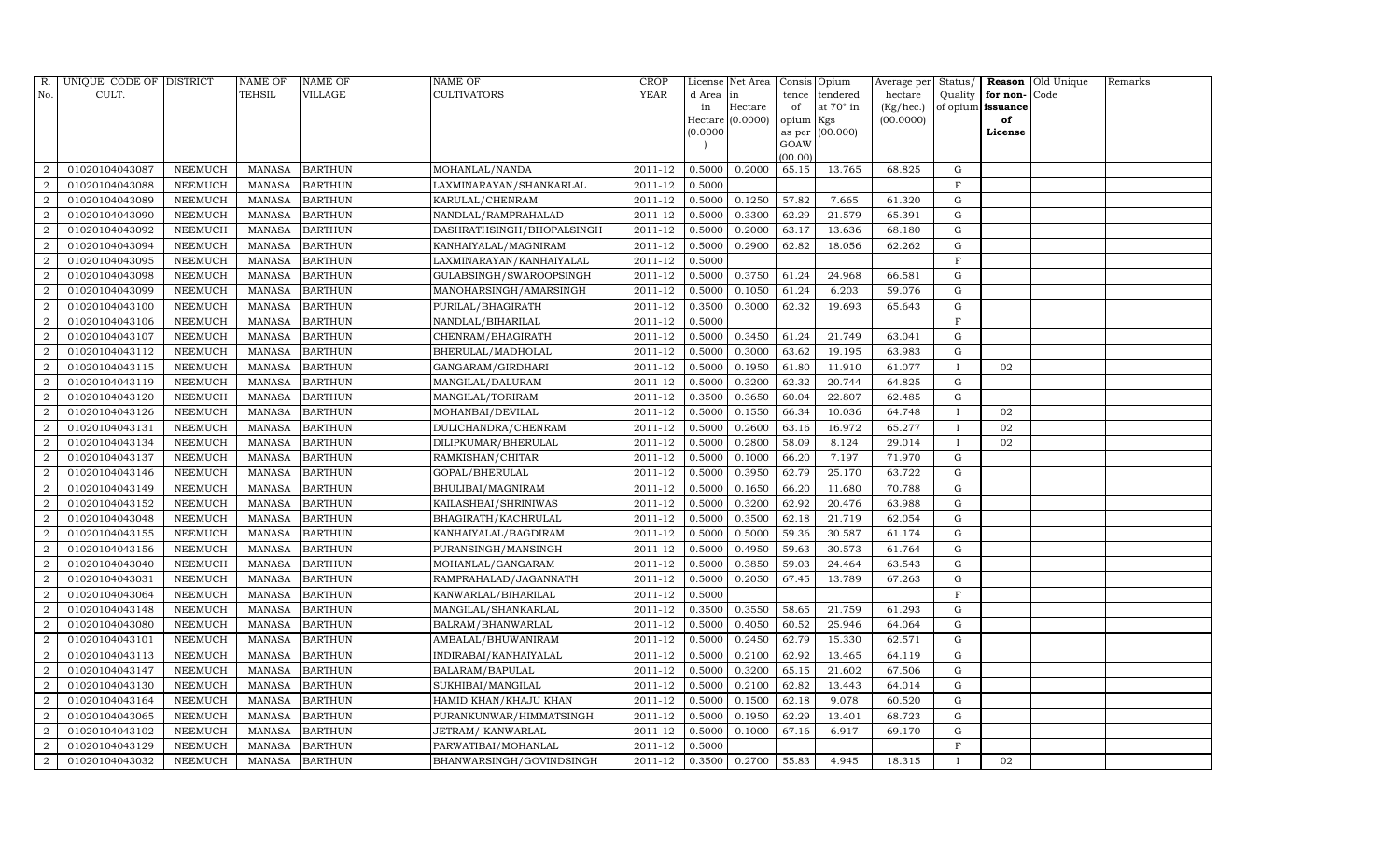| R.             | UNIQUE CODE OF DISTRICT |                | <b>NAME OF</b> | <b>NAME OF</b>        | <b>NAME OF</b>         | <b>CROP</b> |           | License Net Area |                | Consis Opium     | Average per Status/ |           |                   | Reason Old Unique | Remarks |
|----------------|-------------------------|----------------|----------------|-----------------------|------------------------|-------------|-----------|------------------|----------------|------------------|---------------------|-----------|-------------------|-------------------|---------|
| No.            | CULT.                   |                | <b>TEHSIL</b>  | VILLAGE               | <b>CULTIVATORS</b>     | YEAR        | d Area in |                  | tence          | tendered         | hectare             | Quality   | for non-          | Code              |         |
|                |                         |                |                |                       |                        |             | in        | Hectare          | of             | at $70^\circ$ in | (Kg/hec.)           |           | of opium issuance |                   |         |
|                |                         |                |                |                       |                        |             |           | Hectare (0.0000) | opium Kgs      |                  | (00.0000)           |           | of                |                   |         |
|                |                         |                |                |                       |                        |             | (0.0000)  |                  | as per<br>GOAW | (00.000)         |                     |           | License           |                   |         |
|                |                         |                |                |                       |                        |             |           |                  | (00.00)        |                  |                     |           |                   |                   |         |
| $\overline{2}$ | 01020104043144          | NEEMUCH        | MANASA         | <b>BARTHUN</b>        | BALWANTSINGH/DEVISINGH | 2011-12     | 0.5000    | 0.1000           | 56.35          | 6.279            | 62.790              | G         |                   |                   |         |
|                | 01020104025003          | NEEMUCH        | <b>MANASA</b>  | <b>BARKHEDA GHATA</b> | CHHAGANLAL/BHANWARLAL  | 2011-12     | 0.5000    | 0.3250           | 66.20          | 23.057           | 70.943              | G         |                   |                   |         |
|                | 01020104025004          | NEEMUCH        | <b>MANASA</b>  | <b>BARKHEDA GHATA</b> | MANGILAL/RAMSUKH       | 2011-12     | 0.5000    | 0.1700           | 61.78          | 11.235           | 66.089              | G         |                   |                   |         |
|                | 01020104025005          | <b>NEEMUCH</b> | <b>MANASA</b>  | <b>BARKHEDA GHATA</b> | KASHIBAI BOTALAL       | 2011-12     | 0.5000    | 0.5000           | 65.61          | 33.189           | 66.379              | G         |                   |                   |         |
|                | 01020104025006          | <b>NEEMUCH</b> | <b>MANASA</b>  | <b>BARKHEDA GHATA</b> | DAYARAM/HARJI          | 2011-12     | 0.5000    | 0.4000           | 64.67          | 26.626           | 66.564              | G         |                   |                   |         |
|                | 01020104025011          | <b>NEEMUCH</b> | <b>MANASA</b>  | <b>BARKHEDA GHATA</b> | NANALAL/KALU           | 2011-12     | 0.5000    | 0.1900           | 63.03          | 12.750           | 67.106              | G         |                   |                   |         |
|                | 01020104025012          | <b>NEEMUCH</b> | <b>MANASA</b>  | <b>BARKHEDA GHATA</b> | GHISALAL/MANGILAL      | 2011-12     | 0.5000    | 0.4900           | 59.62          | 30.909           | 63.080              | G         |                   |                   |         |
| - 1            | 01020104025013          | NEEMUCH        | <b>MANASA</b>  | <b>BARKHEDA GHATA</b> | HARLAL/MODA            | 2011-12     | 0.3500    | 0.3400           | 61.45          | 21.867           | 64.315              | G         |                   |                   |         |
|                | 01020104025018          | <b>NEEMUCH</b> | <b>MANASA</b>  | <b>BARKHEDA GHATA</b> | MEGHRAJ/MODA           | 2011-12     | 0.5000    | 0.2950           | 67.17          | 20.353           | 68.992              | G         |                   |                   |         |
|                | 01020104025019          | NEEMUCH        | <b>MANASA</b>  | <b>BARKHEDA GHATA</b> | KANHAIYALAL/CHOKHA     | 2011-12     | 0.5000    | 0.2150           | 66.60          | 15.289           | 71.114              | G         |                   |                   |         |
|                | 01020104025020          | NEEMUCH        | <b>MANASA</b>  | <b>BARKHEDA GHATA</b> | BHAWARLAL/GOPAL        | 2011-12     | 0.5000    | 0.4250           | 64.11          | 28.703           | 67.536              | ${\rm G}$ |                   |                   |         |
|                | 01020104025021          | <b>NEEMUCH</b> | <b>MANASA</b>  | <b>BARKHEDA GHATA</b> | NANALAL/HANSA          | 2011-12     | 0.5000    | 0.2100           | 63.41          | 14.575           | 69.406              | G         |                   |                   |         |
|                | 01020104025022          | <b>NEEMUCH</b> | <b>MANASA</b>  | <b>BARKHEDA GHATA</b> | PARBHULAL KHEMRAJ      | 2011-12     | 0.5000    | 0.1450           | 67.03          | 10.236           | 70.596              | G         |                   |                   |         |
|                | 01020104025024          | <b>NEEMUCH</b> | <b>MANASA</b>  | <b>BARKHEDA GHATA</b> | LABHCHAND/CHATARBHUJ   | 2011-12     | 0.3500    | 0.2950           | 63.38          | 20.137           | 68.261              | G         |                   |                   |         |
|                | 01020104025025          | <b>NEEMUCH</b> | <b>MANASA</b>  | <b>BARKHEDA GHATA</b> | TAPUBAI/PRITHVIRAJ     | 2011-12     | 0.3500    | 0.1900           | 59.62          | 12.077           | 63.565              | G         |                   |                   |         |
|                | 01020104025026          | NEEMUCH        | MANASA         | <b>BARKHEDA GHATA</b> | SOHANLAL/MANGILAL      | 2011-12     | 0.3500    | 0.2000           | 65.16          | 13.954           | 69.768              | G         |                   |                   |         |
|                | 01020104025028          | NEEMUCH        | MANASA         | <b>BARKHEDA GHATA</b> | NANDLAL/KALU           | 2011-12     | 0.5000    | 0.2050           | 63.41          | 13.552           | 66.105              | G         |                   |                   |         |
|                | 01020104025032          | <b>NEEMUCH</b> | <b>MANASA</b>  | <b>BARKHEDA GHATA</b> | CHHAGANLAL/KHEMRAJ     | 2011-12     | 0.3500    | 0.1900           | 62.83          | 12.521           | 65.901              | G         |                   |                   |         |
|                | 01020104025034          | NEEMUCH        | MANASA         | <b>BARKHEDA GHATA</b> | MANGIBAI / CHAMPALAL   | 2011-12     | 0.5000    | 0.1650           | 62.42          | 10.781           | 65.339              | G         |                   |                   |         |
|                | 01020104025041          | NEEMUCH        | <b>MANASA</b>  | <b>BARKHEDA GHATA</b> | GHISALAL/ONKARLAL      | 2011-12     | 0.5000    | 0.2550           | 61.78          | 15.798           | 61.953              | G         |                   |                   |         |
|                | 01020104025043          | NEEMUCH        | <b>MANASA</b>  | <b>BARKHEDA GHATA</b> | BHANWARLAL/KESHURAM    | 2011-12     | 0.5000    | 0.2100           | 64.95          | 14.419           | 68.661              | G         |                   |                   |         |
|                | 01020104025048          | <b>NEEMUCH</b> | <b>MANASA</b>  | <b>BARKHEDA GHATA</b> | MANGIBAI GIRDHARI      | 2011-12     | 0.5000    | 0.2100           | 64.79          | 14.254           | 67.875              | G         |                   |                   |         |
|                | 01020104025049          | NEEMUCH        | <b>MANASA</b>  | <b>BARKHEDA GHATA</b> | SHANKARLAL/KALURAM     | 2011-12     | 0.5000    | 0.1100           | 61.78          | 6.884            | 62.582              | G         |                   |                   |         |
|                | 01020104025052          | <b>NEEMUCH</b> | <b>MANASA</b>  | <b>BARKHEDA GHATA</b> | BHAGCHANDRA/HANRAJ     | 2011-12     | 0.5000    | 0.2500           | 59.62          | 16.302           | 65.207              | G         |                   |                   |         |
|                | 01020104025053          | <b>NEEMUCH</b> | <b>MANASA</b>  | <b>BARKHEDA GHATA</b> | NATHULAL/NANALAL       | 2011-12     | 0.5000    | 0.3750           | 63.41          | 24.757           | 66.019              | G         |                   |                   |         |
|                | 01020104025054          | <b>NEEMUCH</b> | <b>MANASA</b>  | <b>BARKHEDA GHATA</b> | PRABHULAL/PREMCHANDRA  | 2011-12     | 0.5000    | 0.2000           | 69.42          | 14.479           | 72.395              | G         |                   |                   |         |
|                | 01020104025055          | NEEMUCH        | <b>MANASA</b>  | <b>BARKHEDA GHATA</b> | AMARCHANDRA/NARAYAN    | 2011-12     | 0.3500    | 0.1800           | 56.50          | 10.396           | 57.756              | G         |                   |                   |         |
|                | 01020104025057          | <b>NEEMUCH</b> | <b>MANASA</b>  | <b>BARKHEDA GHATA</b> | KANHAIYALAL/SUKHLAL    | 2011-12     | 0.3500    | 0.3450           | 64.72          | 23.577           | 68.338              | G         |                   |                   |         |
|                | 01020104025061          | <b>NEEMUCH</b> | <b>MANASA</b>  | <b>BARKHEDA GHATA</b> | TULSIRAM/RATANLAL      | 2011-12     | 0.5000    | 0.3700           | 66.28          | 26.976           | 72.908              | G         |                   |                   |         |
|                | 01020104025067          | NEEMUCH        | <b>MANASA</b>  | <b>BARKHEDA GHATA</b> | NANALAL/VARDICHANDRA   | 2011-12     | 0.5000    | 0.2500           | 65.37          | 17.351           | 69.404              | G         |                   |                   |         |
|                | 01020104025072          | <b>NEEMUCH</b> | <b>MANASA</b>  | <b>BARKHEDA GHATA</b> | KANHAIYALAL/MODA       | 2011-12     | 0.5000    | 0.3550           | 62.83          | 23.301           | 65.636              | G         |                   |                   |         |
|                | 01020104025078          | <b>NEEMUCH</b> | <b>MANASA</b>  | <b>BARKHEDA GHATA</b> | KAILASH/BHANWARLAL     | 2011-12     | 0.3500    | 0.2000           | 67.93          | 14.188           | 70.938              | ${\rm G}$ |                   |                   |         |
|                | 01020104025007          | <b>NEEMUCH</b> | <b>MANASA</b>  | <b>BARKHEDA GHATA</b> | CHITARBAI/HEMRAJ       | 2011-12     | 0.3500    | 0.2050           | 64.72          | 15.144           | 73.876              | G         |                   |                   |         |
|                | 01020104025075          | <b>NEEMUCH</b> | <b>MANASA</b>  | <b>BARKHEDA GHATA</b> | GHISALAL/CHHAGANLAL    | 2011-12     | 0.3500    | 0.1500           | 62.42          | 10.183           | 67.889              | G         |                   |                   |         |
|                | 01020104025002          | NEEMUCH        | MANASA         | <b>BARKHEDA GHATA</b> | NANDLAL PYARCHAND      | 2011-12     | 0.5000    | 0.2950           | 66.47          | 20.368           | 69.045              | G         |                   |                   |         |
|                | 01020104025023          | <b>NEEMUCH</b> | <b>MANASA</b>  | <b>BARKHEDA GHATA</b> | NANIBAI/SHAMBHULAL     | 2011-12     | 0.3500    | 0.3300           | 68.11          | 23.041           | 69.820              | ${\rm G}$ |                   |                   |         |
|                | 01020104025062          | <b>NEEMUCH</b> | <b>MANASA</b>  | <b>BARKHEDA GHATA</b> | KAMLABAI/LAXMAN        | 2011-12     | 0.3500    | 0.2900           | 61.08          | 18.839           | 64.961              | G         |                   |                   |         |
| $\overline{1}$ | 01020104025058          | <b>NEEMUCH</b> | MANASA         | <b>BARKHEDA GHATA</b> | SHANTILAL/GHISALAL     | 2011-12     | 0.5000    | 0.1350           | 67.77          | 9.575            | 70.925              | G         |                   |                   |         |
| 2              | 01020104054004          | <b>NEEMUCH</b> | MANASA         | <b>BARDIYA KENT</b>   | SHIVLAL/LALA           | 2011-12     | 0.5000    | 0.1500           | 61.84          | 10.327           | 68.847              | G         |                   |                   |         |
| $\,2\,$        | 01020104054005          | NEEMUCH        |                | MANASA BARDIYA KENT   | NANALAL/UDA            | 2011-12     | 0.5000    |                  |                |                  |                     | F         |                   |                   |         |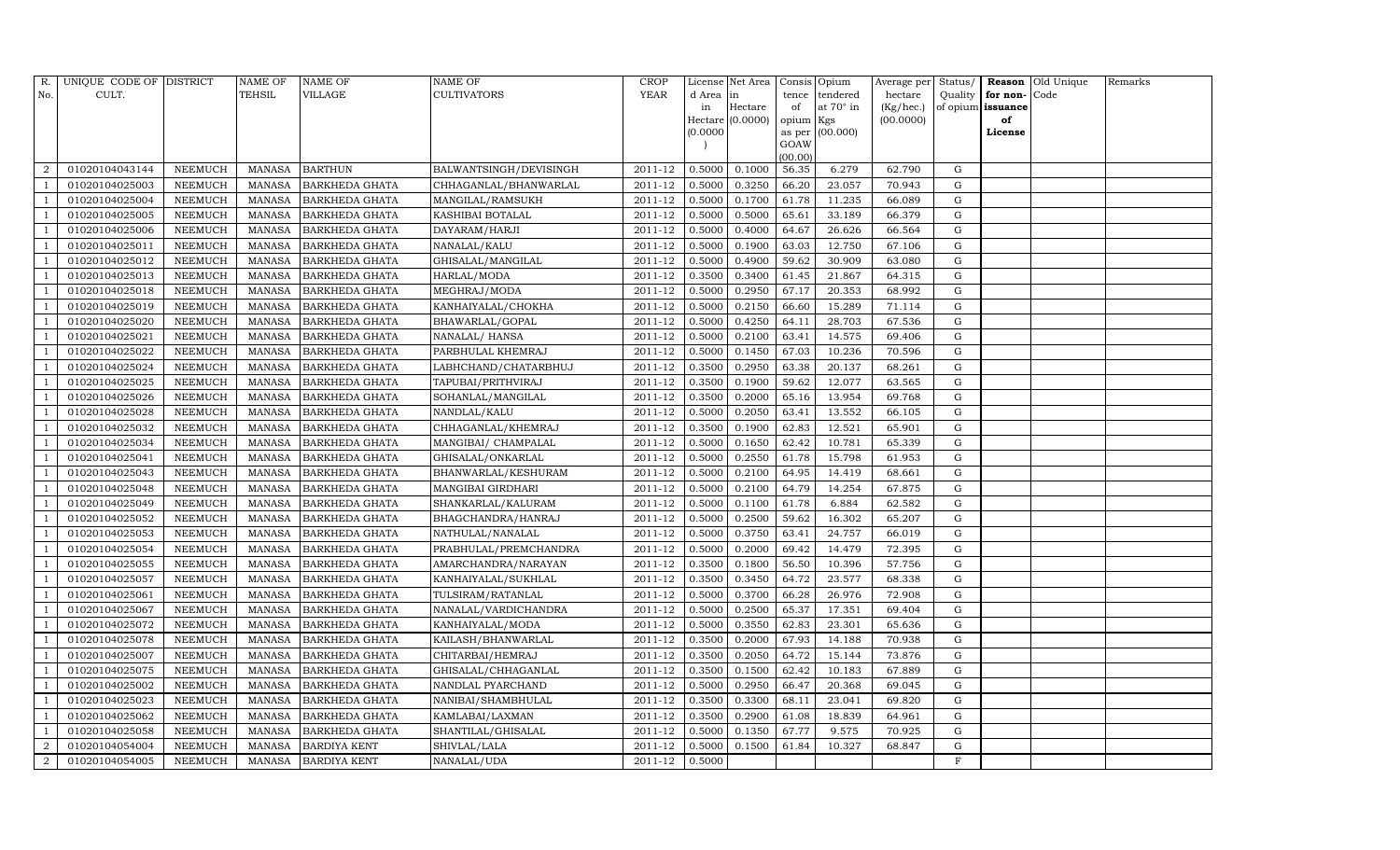| R.               | UNIQUE CODE OF DISTRICT |                | <b>NAME OF</b> | <b>NAME OF</b>       | <b>NAME OF</b>             | CROP        |           | License Net Area |           | Consis Opium     | Average per | Status/      |                   | Reason Old Unique | Remarks     |
|------------------|-------------------------|----------------|----------------|----------------------|----------------------------|-------------|-----------|------------------|-----------|------------------|-------------|--------------|-------------------|-------------------|-------------|
| No.              | CULT.                   |                | TEHSIL         | VILLAGE              | <b>CULTIVATORS</b>         | <b>YEAR</b> | d Area in |                  | tence     | tendered         | hectare     | Quality      | for non-          | Code              |             |
|                  |                         |                |                |                      |                            |             | in        | Hectare          | of        | at $70^\circ$ in | (Kg/hec.)   |              | of opium issuance |                   |             |
|                  |                         |                |                |                      |                            |             |           | Hectare (0.0000) | opium Kgs |                  | (00.0000)   |              | of                |                   |             |
|                  |                         |                |                |                      |                            |             | (0.0000)  |                  | GOAW      | as per (00.000)  |             |              | License           |                   |             |
|                  |                         |                |                |                      |                            |             |           |                  | (00.00)   |                  |             |              |                   |                   |             |
| $\overline{2}$   | 01020104054006          | NEEMUCH        | MANASA         | <b>BARDIYA KENT</b>  | MOHANLAL/SUNDARBAI         | 2011-12     | 0.5000    |                  |           |                  |             | $\mathbf{F}$ |                   |                   |             |
| $\overline{2}$   | 01020104054007          | NEEMUCH        | MANASA         | <b>BARDIYA KENT</b>  | AMRITLAL/RAMLAL            | 2011-12     | 0.5000    | 0.3200           | 57.21     | 19.231           | 60.097      | G            |                   |                   |             |
| $\overline{2}$   | 01020104054010          | <b>NEEMUCH</b> | MANASA         | <b>BARDIYA KENT</b>  | BHULIBAI/KANWARLAL         | 2011-12     | 0.5000    |                  |           |                  |             | $_{\rm F}$   |                   |                   |             |
| $\overline{2}$   | 01020104054011          | NEEMUCH        | MANASA         | <b>BARDIYA KENT</b>  | SHYAMUBAI/KARU             | 2011-12     | 0.5000    | 0.1100           | 58.04     | 6.708            | 60.982      | $\mathbf G$  |                   |                   |             |
| $\overline{2}$   | 01020104054015          | NEEMUCH        | MANASA         | <b>BARDIYA KENT</b>  | BALCHAND/HEERA             | 2011-12     | 0.5000    |                  |           |                  |             | F            |                   |                   |             |
| $\overline{2}$   | 01020104054018          | NEEMUCH        | MANASA         | <b>BARDIYA KENT</b>  | DHAPUBAI/GORILAL           | 2011-12     | 0.5000    | 0.2500           | 62.37     | 16.047           | 64.188      | $\mathbf G$  |                   |                   |             |
| $\overline{2}$   | 01020104054024          | NEEMUCH        | MANASA         | <b>BARDIYA KENT</b>  | MUNNASINGH/PRATAPSINGH     | 2011-12     | 0.3500    | 0.3500           | 58.07     | 20.374           | 58.211      | G            |                   |                   |             |
| 2                | 01020104054029          | NEEMUCH        | MANASA         | <b>BARDIYA KENT</b>  | GHISALAL/KACHRU            | 2011-12     | 0.5000    | 0.2900           | 64.38     | 19.084           | 65.807      | G            |                   |                   |             |
| $\overline{2}$   | 01020104054030          | NEEMUCH        | MANASA         | <b>BARDIYA KENT</b>  | GANGARAM/KARULAL           | 2011-12     | 0.5000    |                  |           |                  |             | $\mathbf{F}$ |                   |                   |             |
| $\overline{2}$   | 01020104054034          | NEEMUCH        | MANASA         | <b>BARDIYA KENT</b>  | MANGIBAI/NARAYAN           | 2011-12     | 0.5000    | 0.3800           | 62.37     | 23.816           | 62.674      | G            |                   |                   |             |
| 2                | 01020104054035          | <b>NEEMUCH</b> | MANASA         | <b>BARDIYA KENT</b>  | CHAMPALAL/MAGNA            | 2011-12     | 0.3500    | 0.3350           | 62.37     | 22.328           | 66.651      | G            |                   |                   |             |
| $\overline{2}$   | 01020104054042          | NEEMUCH        | MANASA         | <b>BARDIYA KENT</b>  | RADHESHYAM/DALLA           | 2011-12     | 0.5000    | 0.3250           | 56.98     | 19.398           | 59.686      | ${\rm G}$    |                   |                   |             |
| $\overline{2}$   | 01020104054008          | NEEMUCH        | MANASA         | <b>BARDIYA KENT</b>  | BHANWARIBAI/MANGILAL       | 2011-12     | 0.5000    |                  |           |                  |             | F            |                   |                   |             |
| $\overline{2}$   | 01020104050001          | <b>NEEMUCH</b> | MANASA         | <b>BARDIYA JAGIR</b> | MOTILAL/RATANLAL           | 2011-12     | 0.5000    |                  |           |                  |             | $\mathbf{F}$ |                   |                   |             |
| $\overline{2}$   | 01020104050011          | <b>NEEMUCH</b> | MANASA         | <b>BARDIYA JAGIR</b> | BHANWARLAL/PRABHULAL       | 2011-12     | 0.5000    | 0.4750           | 58.35     | 29.875           | 62.895      | G            |                   |                   |             |
| 2                | 01020104050012          | NEEMUCH        | MANASA         | <b>BARDIYA JAGIR</b> | CHAGANLAL/PRABHULAL        | 2011-12     | 0.5000    | 0.1250           | 66.02     | 8.856            | 70.848      | G            |                   |                   |             |
| $\overline{2}$   | 01020104050020          | NEEMUCH        | MANASA         | <b>BARDIYA JAGIR</b> | MOHANBAI/TULSIRAM          | 2011-12     | 0.5000    | 0.4800           | 59.86     | 30.956           | 64.492      | G            |                   |                   | NAME CHANGE |
| $\overline{2}$   | 01020104050021          | NEEMUCH        | MANASA         | <b>BARDIYA JAGIR</b> | UDAILAL/NANDRAM            | 2011-12     | 0.5000    | 0.2700           | 63.40     | 18.938           | 70.141      | G            |                   |                   |             |
| $\overline{2}$   | 01020104050023          | NEEMUCH        | MANASA         | <b>BARDIYA JAGIR</b> | DHANRAJ/NANDRAM            | 2011-12     | 0.5000    |                  |           |                  |             | F            |                   |                   |             |
| $\overline{2}$   | 01020104050024          | NEEMUCH        | MANASA         | <b>BARDIYA JAGIR</b> | RADHIBAI/MULCHANDRA        | 2011-12     | 0.5000    |                  |           |                  |             | $\mathbf{F}$ |                   |                   |             |
| $\overline{2}$   | 01020104050025          | NEEMUCH        | MANASA         | <b>BARDIYA JAGIR</b> | NATHIBAI/BHERULAL          | 2011-12     | 0.5000    | 0.1800           | 50.07     | 10.014           | 55.633      | G            | 04                |                   |             |
| $\overline{2}$   | 01020104050027          | NEEMUCH        | MANASA         | <b>BARDIYA JAGIR</b> | RANCHOR/RATANLAL           | 2011-12     | 0.5000    | 0.4500           | 59.32     | 29.050           | 64.555      | G            |                   |                   |             |
| $\boldsymbol{2}$ | 01020104050033          | NEEMUCH        | MANASA         | <b>BARDIYA JAGIR</b> | SOHANBAI/AMIRCHAND         | 2011-12     | 0.5000    | 0.2400           | 62.14     | 17.160           | 71.500      | ${\rm G}$    |                   |                   |             |
| $\overline{2}$   | 01020104050008          | <b>NEEMUCH</b> | MANASA         | <b>BARDIYA JAGIR</b> | SUKHIBAI/RAMCHANDRA        | 2011-12     | 0.5000    |                  |           |                  |             | $\mathbf F$  |                   |                   |             |
| $\overline{2}$   | 01020104050037          | NEEMUCH        | MANASA         | <b>BARDIYA JAGIR</b> | SURAJBAI/RATANNATH         | 2011-12     | 0.5000    | 0.4600           | 59.32     | 29.906           | 65.013      | G            |                   |                   |             |
| $\overline{2}$   | 01020104050038          | NEEMUCH        | MANASA         | <b>BARDIYA JAGIR</b> | BALARAM/MADHURAM           | 2011-12     | 0.5000    |                  |           |                  |             | $\mathbf F$  |                   |                   |             |
| $\overline{2}$   | 01020104050039          | NEEMUCH        | MANASA         | <b>BARDIYA JAGIR</b> | RAJIBAI/KALURAM            | 2011-12     | 0.5000    | 0.2500           | 62.14     | 16.254           | 65.016      | $\mathbf G$  |                   |                   |             |
| $\overline{2}$   | 01020104050040          | NEEMUCH        | MANASA         | <b>BARDIYA JAGIR</b> | MULCHANDRA/NANDRAM PATIDAR | 2011-12     | 0.5000    | 0.1400           | 61.92     | 9.279            | 66.279      | G            |                   |                   |             |
| $\overline{2}$   | 01020104050041          | NEEMUCH        | MANASA         | <b>BARDIYA JAGIR</b> | KANHAIYALAL/ONKAR          | 2011-12     | 0.5000    | 0.3250           | 63.40     | 21.148           | 65.071      | G            |                   |                   |             |
| $\overline{a}$   | 01020104050046          | NEEMUCH        | MANASA         | <b>BARDIYA JAGIR</b> | CHATARSINGH/ARJUNSINGH     | 2011-12     | 0.5000    | 0.4650           | 63.05     | 30.435           | 65.452      | G            |                   |                   |             |
| $\overline{2}$   | 01020104050049          | NEEMUCH        | MANASA         | <b>BARDIYA JAGIR</b> | BHANWARLAL/MANGILAL        | 2011-12     | 0.5000    | 0.1950           | 65.40     | 12.996           | 66.646      | G            |                   |                   |             |
| $\sqrt{2}$       | 01020104050052          | NEEMUCH        | MANASA         | <b>BARDIYA JAGIR</b> | JAGANNATH/RAMLAL           | 2011-12     | 0.5000    | 0.2700           | 61.92     | 17.559           | 65.033      | G            |                   |                   |             |
| $\overline{2}$   | 01020104050054          | <b>NEEMUCH</b> | MANASA         | <b>BARDIYA JAGIR</b> | RAJMAL/LAXMAN              | 2011-12     | 0.5000    | 0.1750           | 59.61     | 12.186           | 69.634      | G            |                   |                   |             |
| $\overline{2}$   | 01020104050057          | NEEMUCH        | MANASA         | <b>BARDIYA JAGIR</b> | BASANTILAL/KANHAIYALAL     | 2011-12     | 0.5000    | 0.1150           | 63.05     | 7.863            | 68.374      | G            |                   |                   |             |
| $\overline{2}$   | 01020104050004          | <b>NEEMUCH</b> | MANASA         | <b>BARDIYA JAGIR</b> | BASANTIBAI/KANHAIYALAL     | 2011-12     | 0.5000    | 0.4750           | 59.61     | 30.520           | 64.253      | G            |                   |                   |             |
| $\overline{2}$   | 01020104050059          | <b>NEEMUCH</b> | MANASA         | <b>BARDIYA JAGIR</b> | MADANLAL/LAXMAN            | 2011-12     | 0.5000    | 0.4600           | 59.61     | 29.294           | 63.683      | G            |                   |                   |             |
| $\overline{a}$   | 01020104050070          | NEEMUCH        | MANASA         | <b>BARDIYA JAGIR</b> | KAMLESH KUMAR/KESHARIMAL   | 2011-12     | 0.5000    | 0.0950           | 61.92     | 6.475            | 68.158      | G            |                   |                   |             |
| $\overline{2}$   | 01020104050075          | NEEMUCH        | MANASA         | <b>BARDIYA JAGIR</b> | MANGILAL/ONKARLAL          | 2011-12     | 0.5000    | 0.3000           | 68.87     | 23.967           | 79.890      | G            |                   |                   |             |
| $\overline{2}$   | 01020104050079          | NEEMUCH        | MANASA         | <b>BARDIYA JAGIR</b> | JAGDISH/BHANWARLAL         | 2011-12     | 0.5000    | 0.4450           | 56.80     | 27.791           | 62.452      | G            |                   |                   |             |
| $\overline{2}$   | 01020104050009          | NEEMUCH        |                | MANASA BARDIYA JAGIR | BHANWARLAL/RADHAKISHAN     | $2011 - 12$ | 0.3500    | 0.3300           | 59.28     | 20.824           | 63.103      | G            |                   |                   |             |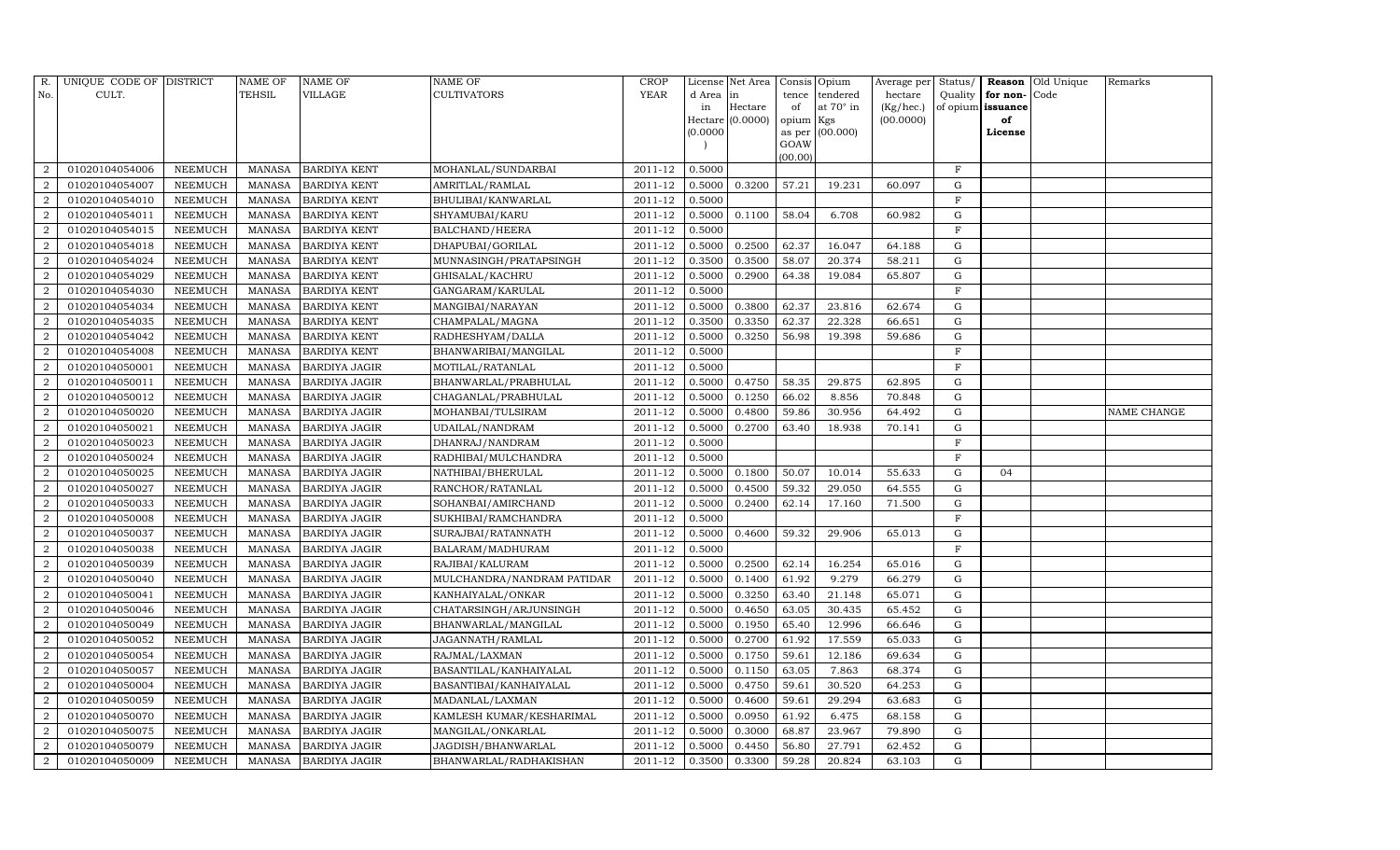| R.             | UNIQUE CODE OF DISTRICT |                | <b>NAME OF</b> | <b>NAME OF</b>       | <b>NAME OF</b>           | CROP        |           | License Net Area |                | Consis Opium     | Average per | Status/      | Reason            | Old Unique     | Remarks           |
|----------------|-------------------------|----------------|----------------|----------------------|--------------------------|-------------|-----------|------------------|----------------|------------------|-------------|--------------|-------------------|----------------|-------------------|
| No.            | CULT.                   |                | <b>TEHSIL</b>  | VILLAGE              | <b>CULTIVATORS</b>       | <b>YEAR</b> | d Area in |                  | tence          | tendered         | hectare     | Quality      | for non-          | Code           |                   |
|                |                         |                |                |                      |                          |             | in        | Hectare          | of             | at $70^\circ$ in | (Kg/hec.)   |              | of opium issuance |                |                   |
|                |                         |                |                |                      |                          |             |           | Hectare (0.0000) | opium Kgs      |                  | (00.0000)   |              | of                |                |                   |
|                |                         |                |                |                      |                          |             | (0.0000)  |                  | as per<br>GOAW | (00.000)         |             |              | License           |                |                   |
|                |                         |                |                |                      |                          |             |           |                  | (00.00)        |                  |             |              |                   |                |                   |
| $\overline{2}$ | 01020104050073          | NEEMUCH        | MANASA         | <b>BARDIYA JAGIR</b> | BABULAL/LAXMAN           | 2011-12     | 0.5000    |                  |                |                  |             | $\mathbf{F}$ |                   |                |                   |
| $\overline{2}$ | 01020104050061          | <b>NEEMUCH</b> | MANASA         | <b>BARDIYA JAGIR</b> | KANKUBAI/KESHURAM        | 2011-12     | 0.5000    | 0.3550           | 58.73          | 22.292           | 62.795      | G            |                   |                |                   |
| $\overline{2}$ | 01020104050003          | <b>NEEMUCH</b> | MANASA         | <b>BARDIYA JAGIR</b> | SUNDERBAI/MOHANLAL       | 2011-12     | 0.5000    | 0.1550           | 63.40          | 10.841           | 69.942      | G            |                   |                | NAME CHANGE       |
| $\overline{2}$ | 01020104050006          | NEEMUCH        | MANASA         | <b>BARDIYA JAGIR</b> | NANIBAI/GHASILAL         | 2011-12     | 0.3500    |                  |                |                  |             | F            |                   |                |                   |
| 2              | 01020104050093          | NEEMUCH        | MANASA         | <b>BARDIYA JAGIR</b> | SADARAM/KESHURAM         | 2011-12     | 0.5000    | 0.5000           | 64.94          | 33.704           | 67.408      | G            |                   |                |                   |
| $\overline{2}$ | 01020104050053          | NEEMUCH        | MANASA         | <b>BARDIYA JAGIR</b> | BHANWARNATH/RATANNATH    | 2011-12     | 0.5000    | 0.3000           | 58.73          | 20.698           | 68.994      | $\mathbf G$  |                   |                |                   |
| $\overline{2}$ | 01020104050074          | NEEMUCH        | <b>MANASA</b>  | <b>BARDIYA JAGIR</b> | GANPAT/BHUWANA           | 2011-12     | 0.3500    | 0.3200           | 53.84          | 19.205           | 60.016      | G            | 05                |                | ISSUED ON 2015-16 |
| 2              | 01020104040003          | NEEMUCH        | MANASA         | <b>BANI</b>          | MANGILAL/RAMCHANDRA      | 2011-12     | 0.5000    | 0.4050           | 69.34          | 29.153           | 71.983      | G            |                   |                |                   |
| $\overline{2}$ | 01020104040045          | NEEMUCH        | <b>MANASA</b>  | <b>BANI</b>          | RAMPRATAP/HEERALAL       | 2011-12     | 0.5000    | 0.3200           | 73.55          | 23.998           | 74.994      | $\mathbf G$  |                   |                |                   |
| $\overline{2}$ | 01020104040005          | NEEMUCH        | MANASA         | <b>BANI</b>          | AMBARAM/BAPULAL          | 2011-12     | 0.5000    | 0.1900           | 65.05          | 14.153           | 74.489      | G            |                   |                |                   |
| $\overline{2}$ | 01020104040006          | NEEMUCH        | MANASA         | <b>BANI</b>          | JARILAL/HARCHANDRA       | 2011-12     | 0.5000    | 0.2600           | 65.10          | 17.084           | 65.708      | G            |                   |                |                   |
| $\overline{2}$ | 01020104040007          | NEEMUCH        | MANASA         | <b>BANI</b>          | BHULIBAI/RAMLAL          | 2011-12     | 0.5000    | 0.3850           | 65.68          | 26.544           | 68.945      | ${\rm G}$    |                   |                |                   |
| $\overline{2}$ | 01020104040011          | NEEMUCH        | MANASA         | <b>BANI</b>          | BHANWARLAL/AMRITRAM      | 2011-12     | 0.5000    | 0.2950           | 69.84          | 20.475           | 69.407      | G            |                   |                |                   |
| $\overline{2}$ | 01020104040012          | <b>NEEMUCH</b> | <b>MANASA</b>  | <b>BANI</b>          | MOTILAL/AMRITRAM         | 2011-12     | 0.5000    | 0.1450           | 65.90          | 10.167           | 70.117      | G            |                   |                |                   |
| $\overline{2}$ | 01020104040018          | <b>NEEMUCH</b> | <b>MANASA</b>  | <b>BANI</b>          | NANDLAL/JARILAL          | 2011-12     | 0.5000    | 0.1300           | 67.91          | 8.857            | 68.131      | G            |                   |                |                   |
| 2              | 01020104040020          | NEEMUCH        | MANASA         | <b>BANI</b>          | BHUWANIRAM/MATHURALAL    | 2011-12     | 0.5000    | 0.1350           | 65.05          | 8.819            | 65.326      | G            |                   |                |                   |
| $\overline{2}$ | 01020104040022          | NEEMUCH        | <b>MANASA</b>  | <b>BANI</b>          | KARULAL/MOTILAL          | 2011-12     | 0.5000    | 0.1650           | 65.10          | 11.420           | 69.212      | G            |                   |                |                   |
| $\overline{2}$ | 01020104040034          | <b>NEEMUCH</b> | MANASA         | <b>BANI</b>          | KASHIRAM/PURALAL         | 2011-12     | 0.5000    | 0.2400           | 58.75          | 14.276           | 59.483      | G            |                   |                |                   |
| $\overline{2}$ | 01020104040039          | NEEMUCH        | MANASA         | <b>BANI</b>          | RAMNIWAS/NATHURAM        | 2011-12     | 0.5000    | 0.1850           | 66.60          | 13.006           | 70.303      | G            |                   |                |                   |
| 2              | 01020104040040          | <b>NEEMUCH</b> | MANASA         | <b>BANI</b>          | MOHANLAL/RATANLAL        | 2011-12     | 0.5000    | 0.4950           | 65.90          | 32.771           | 66.204      | G            |                   |                |                   |
| $\overline{2}$ | 01020104040047          | NEEMUCH        | MANASA         | <b>BANI</b>          | BHERULAL/FULCHANDRA      | 2011-12     | 0.3500    | 0.2000           | 68.80          | 14.409           | 72.045      | G            |                   |                |                   |
| $\overline{2}$ | 01020104040048          | NEEMUCH        | MANASA         | <b>BANI</b>          | RAMPRAHALAD/BHANWARLAL   | 2011-12     | 0.5000    | 0.2500           | 69.09          | 18.477           | 73.908      | G            |                   |                |                   |
| $\overline{2}$ | 01020104040002          | NEEMUCH        | MANASA         | <b>BANI</b>          | SUMITRABAI/DEVRAM        | 2011-12     | 0.5000    | 0.1850           | 62.31          | 11.839           | 63.995      | ${\rm G}$    |                   |                |                   |
| $\overline{2}$ | 01020104040025          | <b>NEEMUCH</b> | <b>MANASA</b>  | <b>BANI</b>          | RAJENDRAKUMAR/RADHESHYAM | 2011-12     | 0.5000    | 0.1450           | 69.43          | 10.097           | 69.634      | ${\rm G}$    |                   |                |                   |
| $\overline{2}$ | 01020104040019          | NEEMUCH        | MANASA         | <b>BANI</b>          | BHUWANIRAM/JAGANNATH     | 2011-12     | 0.5000    | 0.2100           | 69.34          | 15.374           | 73.210      | G            |                   |                |                   |
| $\overline{2}$ | 01020104040004          | NEEMUCH        | MANASA         | <b>BANI</b>          | FULKUNWAR/RAMNARAYAN     | 2011-12     | 0.5000    | 0.2000           | 65.90          | 13.510           | 67.550      | G            |                   |                |                   |
| $\overline{2}$ | 01020104040036          | NEEMUCH        | MANASA         | <b>BANI</b>          | MANGILAL/ASHARAM         | 2011-12     | 0.5000    | 0.1400           | 68.80          | 9.661            | 69.007      | $\mathbf G$  |                   |                |                   |
| $\overline{2}$ | 01020104040009          | NEEMUCH        | <b>MANASA</b>  | <b>BANI</b>          | AMBARAM/PURALAL          | 2011-12     | 0.5000    | 0.2550           | 61.62          | 16.241           | 63.690      | G            |                   |                |                   |
| $\overline{2}$ | 01020104040046          | NEEMUCH        | <b>MANASA</b>  | <b>BANI</b>          | RADHESHYAM/BHAGIRATH     | 2011-12     | 0.5000    | 0.1400           | 67.91          | 10.051           | 71.793      | G            |                   |                |                   |
| $\overline{2}$ | 01020104040016          | NEEMUCH        | MANASA         | <b>BANI</b>          | BANSHILAL/BHAGIRATH      | 2011-12     | 0.5000    | 0.2100           | 65.05          | 14.209           | 67.662      | G            |                   |                |                   |
| $\overline{2}$ | 01020104040038          | NEEMUCH        | MANASA         | <b>BANI</b>          | BALKISHAN/CHITARMAL      | 2011-12     | 0.5000    | 0.1750           | 65.10          | 11.709           | 66.909      | G            |                   |                |                   |
| $\overline{2}$ | 01020104040015          | NEEMUCH        | <b>MANASA</b>  | <b>BANI</b>          | HARDAYAL/PURALAL         | 2011-12     | 0.3500    | 0.2450           | 64.96          | 16.249           | 66.322      | G            |                   | 01020104127023 |                   |
| $\overline{2}$ | 01020104040021          | <b>NEEMUCH</b> | <b>MANASA</b>  | <b>BANI</b>          | BAGDIBAI/BHUWANIRAM      | 2011-12     | 0.5000    | 0.3200           | 69.17          | 22.955           | 71.734      | G            |                   | 01020104127024 |                   |
| $\overline{2}$ | 01020104040056          | NEEMUCH        | MANASA         | <b>BANI</b>          | MADANLAL/LAXMINARAYAN    | 2011-12     | 0.5000    | 0.1800           | 66.60          | 12.264           | 68.133      | G            |                   |                |                   |
| 2              | 01020104040058          | <b>NEEMUCH</b> | MANASA         | <b>BANI</b>          | DEVILAL/BHARATRAM        | 2011-12     | 0.5000    | 0.2000           | 69.43          | 14.322           | 71.610      | G            |                   |                |                   |
| $\overline{2}$ | 01020104040059          | <b>NEEMUCH</b> | MANASA         | <b>BANI</b>          | SAMPATBAI/DEVILAL        | 2011-12     | 0.5000    | 0.1700           | 62.31          | 10.913           | 64.194      | G            |                   |                |                   |
| $\overline{2}$ | 01020104040037          | <b>NEEMUCH</b> | <b>MANASA</b>  | <b>BANI</b>          | JAMUNALAL/RAMCHANDRA     | 2011-12     | 0.5000    | 0.4850           | 59.65          | 29.919           | 61.689      | G            |                   |                |                   |
| $\overline{2}$ | 01020104040041          | <b>NEEMUCH</b> | MANASA         | <b>BANI</b>          | BHONIBAI/DULICHAND       | 2011-12     | 0.5000    | 0.1900           | 66.60          | 13.139           | 69.153      | ${\rm G}$    |                   |                |                   |
| $\overline{2}$ | 01020104040008          | <b>NEEMUCH</b> | <b>MANASA</b>  | <b>BANI</b>          | DAYARAM/CHITARLAL        | 2011-12     | 0.5000    | 0.1700           | 65.68          | 12.376           | 72.800      | G            |                   |                |                   |
| $\overline{2}$ | 01020104040014          | NEEMUCH        | MANASA         | <b>BANI</b>          | KOSHALYABAI/KISHANLAL    | 2011-12     | 0.5000    | 0.2350           | 62.31          | 15.186           | 64.621      | G            |                   |                | NAME CHANGE       |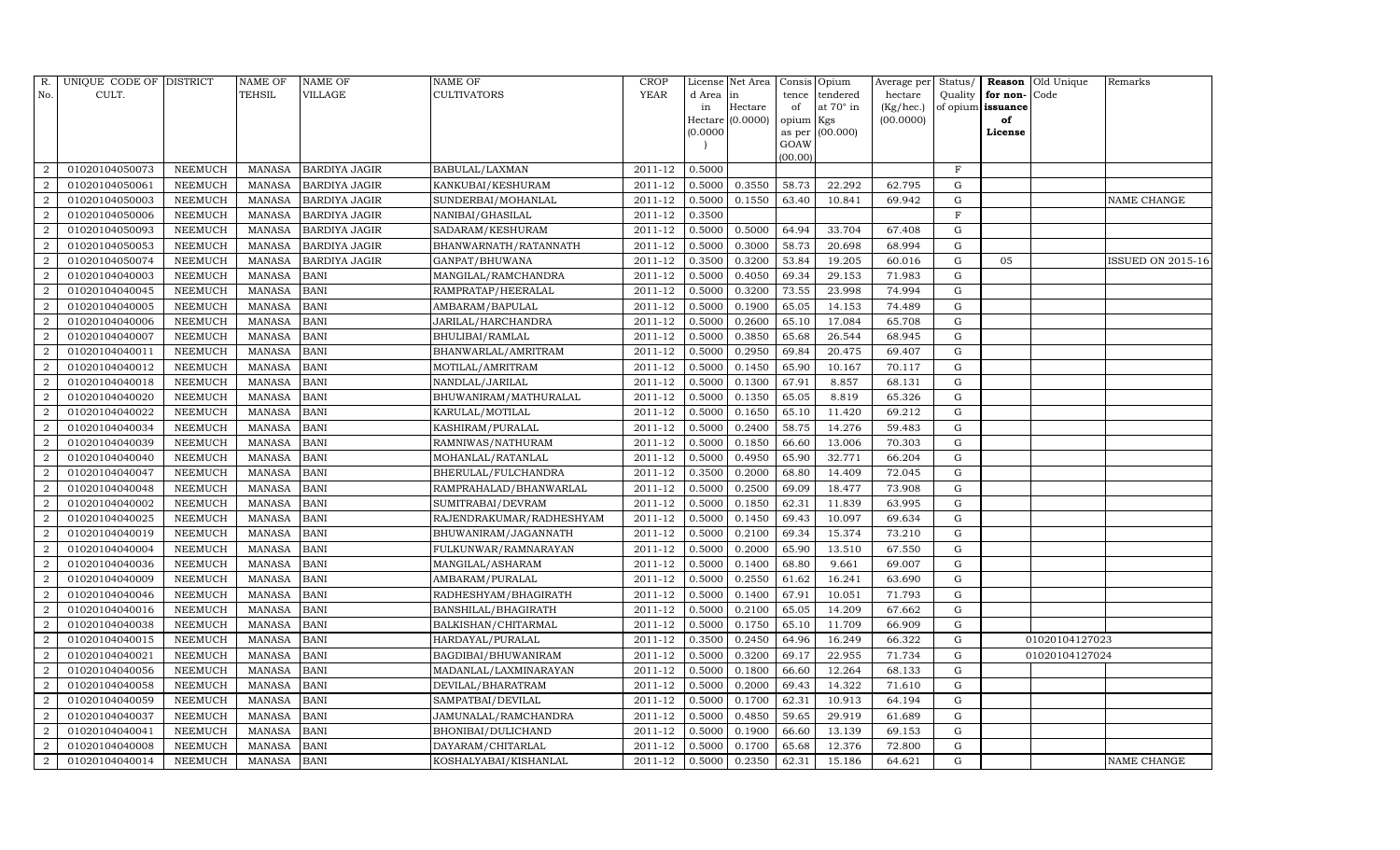| R.             | UNIQUE CODE OF DISTRICT |                | <b>NAME OF</b> | <b>NAME OF</b>         | <b>NAME OF</b>          | <b>CROP</b> |           | License Net Area   Consis   Opium |                    |                 | Average per Status/ |              |                      | <b>Reason</b> Old Unique | Remarks             |
|----------------|-------------------------|----------------|----------------|------------------------|-------------------------|-------------|-----------|-----------------------------------|--------------------|-----------------|---------------------|--------------|----------------------|--------------------------|---------------------|
| No.            | CULT.                   |                | <b>TEHSIL</b>  | VILLAGE                | <b>CULTIVATORS</b>      | YEAR        | d Area in |                                   |                    | tence tendered  | hectare             |              | Quality for non-Code |                          |                     |
|                |                         |                |                |                        |                         |             | in        | Hectare                           | of                 | at 70° in       | (Kg/hec.)           |              | of opium issuance    |                          |                     |
|                |                         |                |                |                        |                         |             |           | Hectare (0.0000)                  | opium Kgs          |                 | (00.0000)           |              | of                   |                          |                     |
|                |                         |                |                |                        |                         |             | (0.0000)  |                                   | GOAW               | as per (00.000) |                     |              | License              |                          |                     |
|                |                         |                |                |                        |                         |             |           |                                   | (00.00)            |                 |                     |              |                      |                          |                     |
| $\overline{2}$ | 01020104040055          | NEEMUCH        | MANASA         | <b>BANI</b>            | BHANWARLAL/LAXMINARAYAN | 2011-12     | 0.5000    | 0.1700                            | 69.43              | 12.140          | 71.412              | G            |                      |                          |                     |
| $\overline{2}$ | 01020104040010          | <b>NEEMUCH</b> | <b>MANASA</b>  | <b>BANI</b>            | LAXMINARAYAN/BAPULAL    | 2011-12     | 0.3500    | 0.2400                            | 64.96              | 16.249          | 67.704              | G            |                      | 01020104127022           |                     |
| 3              | 01020104079001          | NEEMUCH        | <b>MANASA</b>  | <b>BAMNI</b>           | HARLAL/GULAB            | 2011-12     | 0.5000    |                                   |                    |                 |                     | $\mathbf F$  |                      |                          |                     |
| $\mathbf{3}$   | 01020104079003          | NEEMUCH        | <b>MANASA</b>  | <b>BAMNI</b>           | BAPULAL/JAYSINGH        | 2011-12     | 0.5000    | 0.1250                            | 62.44              | 8.099           | 64.792              | $\mathbf G$  |                      |                          |                     |
| 3              | 01020104079004          | <b>NEEMUCH</b> | <b>MANASA</b>  | <b>BAMNI</b>           | RAMLAL/ HARIRAM         | 2011-12     | 0.5000    |                                   |                    |                 |                     | $\mathbf F$  |                      |                          |                     |
| 3              | 01020104079005          | <b>NEEMUCH</b> | <b>MANASA</b>  | <b>BAMNI</b>           | HARIRAM/HEMA            | 2011-12     | 0.5000    |                                   |                    |                 |                     | $\mathbf F$  |                      |                          |                     |
| 3              | 01020104079012          | NEEMUCH        | <b>MANASA</b>  | <b>BAMNI</b>           | RAMKUNWAR/KISHANLAL     | 2011-12     | 0.5000    |                                   |                    |                 |                     | $\mathbf F$  |                      |                          |                     |
| 3              | 01020104079014          | <b>NEEMUCH</b> | <b>MANASA</b>  | <b>BAMNI</b>           | BHUWANIRAM/HEMA         | 2011-12     | 0.5000    | 0.1000                            | 61.07              | 6.805           | 68.050              | $\mathbf G$  |                      |                          |                     |
| 3              | 01020104079015          | <b>NEEMUCH</b> | <b>MANASA</b>  | <b>BAMNI</b>           | RAMPYARI BAI/ VAKTAVAR  | 2011-12     | 0.5000    | 0.1500                            | 58.55              | 10.322          | 68.813              | G            |                      |                          |                     |
| 3              | 01020104079018          | <b>NEEMUCH</b> | <b>MANASA</b>  | <b>BAMNI</b>           | KANWARLAL/BHANWARLAL    | 2011-12     | 0.5000    | 0.2400                            | 59.79              | 16.673          | 69.471              | ${\rm G}$    |                      |                          |                     |
| 3              | 01020104079031          | <b>NEEMUCH</b> | <b>MANASA</b>  | <b>BAMNI</b>           | HARCHAND/RAMPRASAD      | 2011-12     | 0.5000    | 0.3600                            | 61.37              | 23.689          | 65.803              | $\mathbf G$  |                      |                          |                     |
|                | 01020104007004          | <b>NEEMUCH</b> | MANASA         | <b>BALAJI KA KHEDA</b> | DEVA/BHOLA              | 2011-12     | 0.5000    | 0.2600                            | 59.55              | 16.546          | 63.640              | G            |                      |                          |                     |
|                | 01020104007005          | <b>NEEMUCH</b> | <b>MANASA</b>  | <b>BALAJI KA KHEDA</b> | NANDA/VARDICHAND        | 2011-12     | 0.5000    | 0.2050                            | 66.29              | 15.029          | 73.312              | $\mathbf G$  |                      |                          |                     |
|                | 01020104007006          | <b>NEEMUCH</b> | MANASA         | <b>BALAJI KA KHEDA</b> | NANDA/GULAB             | 2011-12     | 0.3500    | 0.3550                            | 58.55              | 21.697          | 61.118              | G            |                      |                          |                     |
|                | 01020104007008          | NEEMUCH        | MANASA         | <b>BALAJI KA KHEDA</b> | VARDICHAND/NANURAM      | 2011-12     | 0.5000    |                                   |                    |                 |                     | $\mathbf F$  |                      |                          | TRANSFER/ KANJARA-I |
|                | 01020104007010          | NEEMUCH        | MANASA         | <b>BALAJI KA KHEDA</b> | CHHAGANLAL/BHANWARLAL   | 2011-12     | 0.5000    |                                   |                    |                 |                     | $\mathbf F$  |                      |                          |                     |
|                | 01020104007013          | <b>NEEMUCH</b> | MANASA         | <b>BALAJI KA KHEDA</b> | MATHURA/RAMA            | 2011-12     | 0.5000    |                                   |                    |                 |                     | $\mathbf F$  |                      |                          | TRANSFER/ GHAFARA   |
|                | 01020104007014          | NEEMUCH        | MANASA         | <b>BALAJI KA KHEDA</b> | SHANTILAL/VARDICHAND    | 2011-12     | 0.3500    | 0.2300                            | 59.55              | 14.105          | 61.325              | G            |                      |                          |                     |
|                | 01020104007022          | NEEMUCH        | MANASA         | <b>BALAJI KA KHEDA</b> | MOHAN/NANURAM           | 2011-12     | 0.5000    | 0.1700                            | 66.29              | 12.046          | 70.858              | G            |                      |                          |                     |
|                | 01020104007027          | <b>NEEMUCH</b> | MANASA         | <b>BALAJI KA KHEDA</b> | MOHANLAL/GOPI           | 2011-12     | 0.3500    | 0.3400                            | 63.34              | 22.015          | 64.751              | G            |                      |                          |                     |
|                | 01020104007035          | <b>NEEMUCH</b> | MANASA         | <b>BALAJI KA KHEDA</b> | JAGDISH/PRABHULAL       | 2011-12     | 0.5000    |                                   |                    |                 |                     | $\, {\rm N}$ |                      |                          | TRANSFER/ KANJARA-I |
|                | 01020104007037          | <b>NEEMUCH</b> | <b>MANASA</b>  | <b>BALAJI KA KHEDA</b> | KHEMRAJ/RODA            | 2011-12     | 0.3500    | 0.2050                            | 59.55              | 12.786          | 62.372              | $\mathbf G$  |                      |                          |                     |
|                | 01020104007039          | NEEMUCH        | MANASA         | <b>BALAJI KA KHEDA</b> | MANGILAL/DEVA           | 2011-12     | 0.5000    | 0.2250                            | $\overline{58.55}$ | 13.651          | 60.669              | $\mathbf G$  |                      |                          |                     |
|                | 01020104007046          | <b>NEEMUCH</b> | <b>MANASA</b>  | <b>BALAJI KA KHEDA</b> | BHANWARLAL/TULSIRAM     | 2011-12     | 0.5000    | 0.1550                            | 63.34              | 10.306          | 66.492              | $\mathbf G$  |                      |                          |                     |
|                | 01020104007048          | <b>NEEMUCH</b> | <b>MANASA</b>  | BALAJI KA KHEDA        | PREMCHAND/NATHU         | 2011-12     | 0.3500    | 0.3150                            | 55.78              | 17.889          | 56.792              | ${\rm G}$    |                      |                          |                     |
|                | 01020104007057          | <b>NEEMUCH</b> | <b>MANASA</b>  | <b>BALAJI KA KHEDA</b> | SHANKARLAL/GORILAL      | 2011-12     | 0.5000    | 0.2200                            | 61.08              | 14.109          | 64.134              | $\mathbf G$  |                      |                          | TRANSFER/ KANJARA-I |
|                | 01020104007058          | <b>NEEMUCH</b> | <b>MANASA</b>  | BALAJI KA KHEDA        | HARIRAM/VARDICHAND      | 2011-12     | 0.5000    | 0.4000                            | 58.92              | 24.216          | 60.540              | G            |                      |                          |                     |
|                | 01020104007073          | <b>NEEMUCH</b> | <b>MANASA</b>  | <b>BALAJI KA KHEDA</b> | RAMA/ BHIMA             | 2011-12     | 0.5000    | 0.3000                            | 61.08              | 19.746          | 65.821              | G            |                      |                          |                     |
|                | 01020104007074          | <b>NEEMUCH</b> | MANASA         | <b>BALAJI KA KHEDA</b> | MOHANLAL/ BHWARLAL      | 2011-12     | 0.5000    | 0.4000                            | 61.64              | 25.026          | 62.565              | G            |                      |                          |                     |
|                | 01020104007075          | <b>NEEMUCH</b> | <b>MANASA</b>  | <b>BALAJI KA KHEDA</b> | DEV BIA / DEVA          | $2011 - 12$ | 0.5000    | 0.4050                            | 57.53              | 23.949          | 59.133              | $\mathbf G$  |                      |                          |                     |
|                | 01020104007076          | <b>NEEMUCH</b> | <b>MANASA</b>  | <b>BALAJI KA KHEDA</b> | SHOKIN KUMAR/MODIRAM    | 2011-12     | 0.5000    | 0.1300                            | 61.64              | 8.718           | 67.062              | $\mathbf G$  |                      |                          | TRANSFER/ KANJARA-I |
|                | 01020104007077          | <b>NEEMUCH</b> | <b>MANASA</b>  | <b>BALAJI KA KHEDA</b> | KANKUBAI/BHERU          | 2011-12     | 0.5000    | 0.4450                            | 58.55              | 27.569          | 61.952              | $\mathbf G$  |                      |                          |                     |
|                | 01020104011001          | <b>NEEMUCH</b> | <b>MANASA</b>  | <b>BALAGANJ</b>        | BAPULAL/AMARLAL         | 2011-12     | 0.5000    | 0.2600                            | 61.02              | 18.027          | 69.335              | ${\rm G}$    |                      |                          |                     |
|                | 01020104011002          | <b>NEEMUCH</b> | <b>MANASA</b>  | <b>BALAGANJ</b>        | PRASRAM/UDAA            | 2011-12     | 0.5000    | 0.4900                            | 56.53              | 29.884          | 60.988              | G            |                      |                          |                     |
| -1             | 01020104011003          | <b>NEEMUCH</b> | MANASA         | <b>BALAGANJ</b>        | GANGA BAI/MANGILAL      | 2011-12     | 0.5000    | 0.3500                            | 59.96              | 22.802          | 65.149              | $\mathbf G$  |                      |                          |                     |
|                | 01020104011005          | <b>NEEMUCH</b> | <b>MANASA</b>  | <b>BALAGANJ</b>        | DEVIKISHAN/ONKAR        | 2011-12     | 0.5000    | 0.3700                            | 59.96              | 23.838          | 64.427              | $\mathbf G$  |                      |                          |                     |
|                | 01020104011006          | <b>NEEMUCH</b> | MANASA         | <b>BALAGANJ</b>        | RADHESHYAM/MEGHRAJ      | 2011-12     | 0.5000    | 0.4050                            | 59.48              | 26.001          | 64.200              | G            |                      |                          |                     |
|                | 01020104011010          | NEEMUCH        | MANASA         | <b>BALAGANJ</b>        | NANDU BAI/TEKCHAND      | 2011-12     | 0.5000    | 0.4900                            | 61.70              | 32.930          | 67.204              | G            |                      |                          |                     |
|                | 01020104011012          | <b>NEEMUCH</b> | MANASA         | <b>BALAGANJ</b>        | NARAYANI BAI/LALURAM    | 2011-12     | 0.3500    | 0.3450                            | 62.64              | 23.060          | 66.841              | G            |                      |                          |                     |
|                | 01020104011013          | NEEMUCH        |                | MANASA BALAGANJ        | <b>BABULAL/ DHURA</b>   | 2011-12     | 0.5000    | 0.4850                            | 55.42              | 29.666          | 61.167              | G            |                      |                          |                     |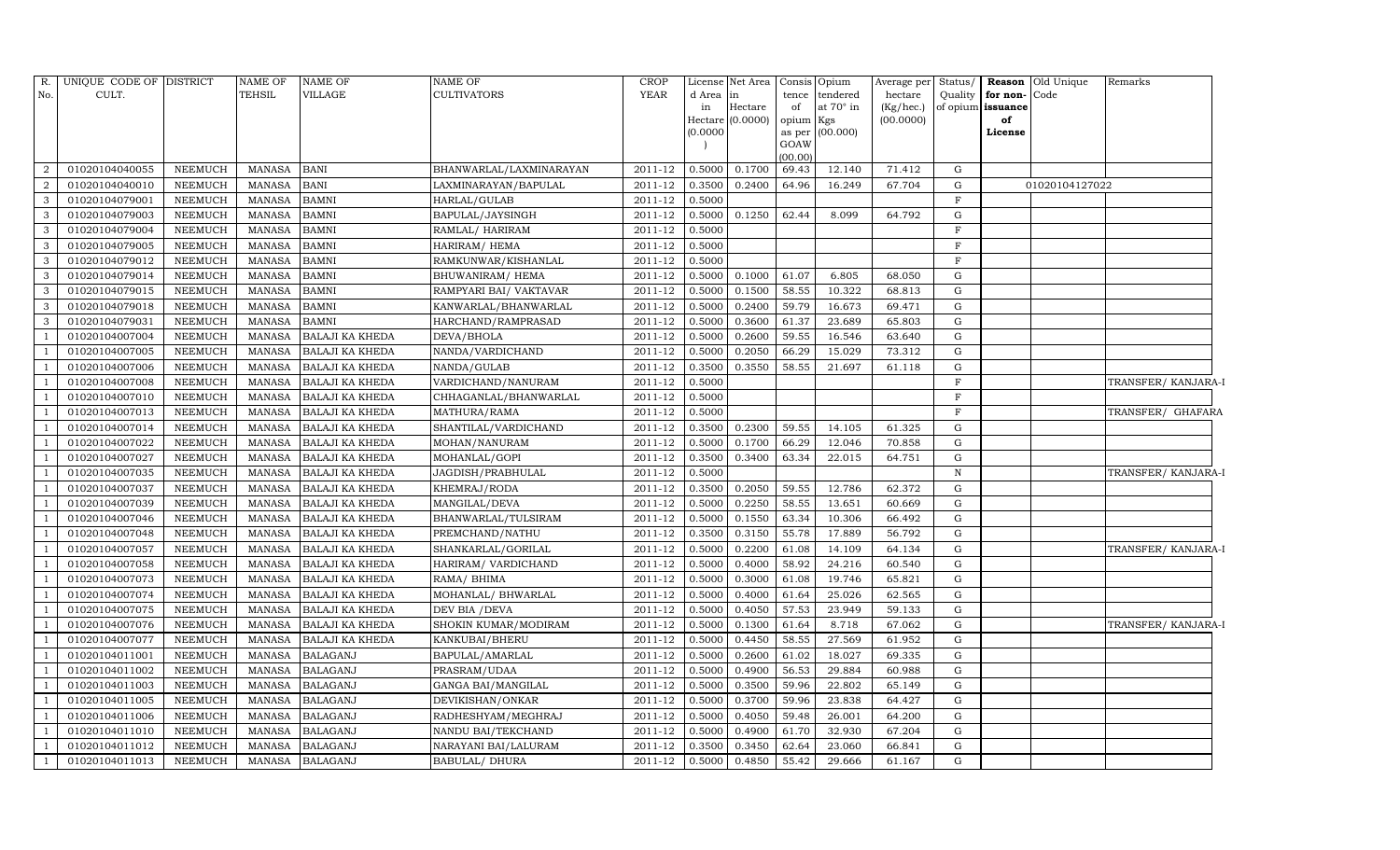| R.             | UNIQUE CODE OF DISTRICT |                | <b>NAME OF</b> | <b>NAME OF</b>  | <b>NAME OF</b>            | <b>CROP</b> |           | License Net Area |                | Consis Opium     | Average per | Status/     |                   | Reason Old Unique | Remarks                  |
|----------------|-------------------------|----------------|----------------|-----------------|---------------------------|-------------|-----------|------------------|----------------|------------------|-------------|-------------|-------------------|-------------------|--------------------------|
| No.            | CULT.                   |                | <b>TEHSIL</b>  | VILLAGE         | <b>CULTIVATORS</b>        | <b>YEAR</b> | d Area in |                  | tence          | tendered         | hectare     | Quality     | for non-          | Code              |                          |
|                |                         |                |                |                 |                           |             | in        | Hectare          | of             | at $70^\circ$ in | (Kg/hec.)   |             | of opium issuance |                   |                          |
|                |                         |                |                |                 |                           |             |           | Hectare (0.0000) | opium Kgs      |                  | (00.0000)   |             | of                |                   |                          |
|                |                         |                |                |                 |                           |             | (0.0000)  |                  | as per<br>GOAW | (00.000)         |             |             | License           |                   |                          |
|                |                         |                |                |                 |                           |             |           |                  | (00.00)        |                  |             |             |                   |                   |                          |
|                | 01020104011014          | NEEMUCH        | MANASA         | <b>BALAGANJ</b> | <b>GENDI BAI/MANGILAL</b> | 2011-12     | 0.5000    | 0.4900           | 58.34          | 31.604           | 64.498      | G           |                   |                   |                          |
|                | 01020104011016          | NEEMUCH        | <b>MANASA</b>  | <b>BALAGANJ</b> | MITHULAL/ NARAYAN         | 2011-12     | 0.5000    | 0.1500           | 62.68          | 10.262           | 68.413      | G           |                   |                   |                          |
|                | 01020104011017          | <b>NEEMUCH</b> | <b>MANASA</b>  | <b>BALAGANJ</b> | CHEINRAM/NARAYAN          | 2011-12     | 0.5000    | 0.3000           | 61.02          | 19.631           | 65.437      | G           |                   |                   |                          |
|                | 01020104011020          | NEEMUCH        | MANASA         | <b>BALAGANJ</b> | JANIBAI/GORA              | 2011-12     | 0.3500    | 0.3150           | 61.54          | 21.179           | 67.235      | ${\rm G}$   |                   |                   |                          |
|                | 01020104011028          | NEEMUCH        | <b>MANASA</b>  | <b>BALAGANJ</b> | NATHA/DALLA               | 2011-12     | 0.5000    | 0.3350           | 57.20          | 21.622           | 64.543      | G           |                   |                   |                          |
|                | 01020104011030          | NEEMUCH        | MANASA         | <b>BALAGANJ</b> | MANNALAL/GABBA            | 2011-12     | 0.5000    | 0.3950           | 60.25          | 25.778           | 65.261      | ${\rm G}$   |                   |                   |                          |
|                | 01020104011004          | NEEMUCH        | MANASA         | <b>BALAGANJ</b> | KAMLA BAI/AMBALAL         | $2011 - 12$ | 0.5000    | 0.4850           | 59.17          | 30.574           | 63.039      | G           |                   |                   |                          |
|                | 01020104011032          | NEEMUCH        | MANASA         | <b>BALAGANJ</b> | KAMLA BAI/ BHONA          | 2011-12     | 0.5000    | 0.4800           | 60.55          | 31.175           | 64.948      | ${\rm G}$   |                   |                   |                          |
|                | 01020104011037          | <b>NEEMUCH</b> | <b>MANASA</b>  | <b>BALAGANJ</b> | NATHULAL/KISHANA          | 2011-12     | 0.5000    | 0.5050           | 62.19          | 33.565           | 66.465      | $\mathbf G$ |                   |                   |                          |
|                | 01020104011038          | NEEMUCH        | MANASA         | <b>BALAGANJ</b> | RUPA/DALA SINGH           | 2011-12     | 0.5000    | 0.5000           | 51.64          | 27.745           | 55.490      | ${\rm G}$   | 04                |                   | <b>ISSUED ON 2016-17</b> |
|                | 01020104011039          | <b>NEEMUCH</b> | MANASA         | <b>BALAGANJ</b> | DURGA/DALSINGH            | 2011-12     | 0.5000    | 0.4950           | 53.62          | 29.070           | 58.727      | ${\rm G}$   | 05                |                   | <b>ISSUED ON 2016-17</b> |
|                | 01020104011040          | <b>NEEMUCH</b> | MANASA         | <b>BALAGANJ</b> | HIRALAL/ SOHANLAL         | 2011-12     | 0.5000    | 0.4600           | 63.09          | 31.978           | 69.517      | G           |                   |                   |                          |
|                | 01020104011043          | <b>NEEMUCH</b> | <b>MANASA</b>  | <b>BALAGANJ</b> | BADRI/MANGU               | 2011-12     | 0.5000    | 0.4100           | 59.72          | 26.328           | 64.215      | ${\rm G}$   |                   |                   |                          |
|                | 01020104011044          | <b>NEEMUCH</b> | MANASA         | <b>BALAGANJ</b> | PANNI BAI/NARAYAN         | 2011-12     | 0.5000    | 0.4950           | 57.66          | 31.491           | 63.618      | G           |                   |                   |                          |
|                | 01020104011047          | NEEMUCH        | MANASA         | <b>BALAGANJ</b> | SHYAMCHARAN/ RADHAKISHAN  | 2011-12     | 0.3500    | 0.2200           | 57.60          | 14.507           | 65.941      | G           |                   |                   |                          |
|                | 01020104011048          | NEEMUCH        | MANASA         | <b>BALAGANJ</b> | KAMALA BAI/ GABBA         | 2011-12     | 0.5000    | 0.4200           | 64.08          | 29.339           | 69.855      | G           |                   |                   |                          |
|                | 01020104011050          | <b>NEEMUCH</b> | <b>MANASA</b>  | <b>BALAGANJ</b> | <b>BANSILAL/GIRWAR</b>    | 2011-12     | 0.5000    | 0.4250           | 59.72          | 28.103           | 66.125      | G           |                   |                   |                          |
|                | 01020104011051          | <b>NEEMUCH</b> | MANASA         | <b>BALAGANJ</b> | AMARSINGH/MANGILAL        | 2011-12     | 0.5000    | 0.5000           | 58.62          | 31.554           | 63.108      | G           |                   |                   |                          |
|                | 01020104011052          | NEEMUCH        | MANASA         | <b>BALAGANJ</b> | BIHARI/LALA               | 2011-12     | 0.5000    | 0.4300           | 60.35          | 28.727           | 66.807      | G           |                   |                   |                          |
|                | 01020104011053          | NEEMUCH        | MANASA         | <b>BALAGANJ</b> | KAJODIBAI/NATHU           | 2011-12     | 0.5000    | 0.4950           | 56.89          | 30.802           | 62.226      | G           |                   |                   | NAME CHANGE              |
|                | 01020104011054          | NEEMUCH        | MANASA         | <b>BALAGANJ</b> | <b>BHURALAL/SOJI</b>      | 2011-12     | 0.5000    | 0.4950           | 58.27          | 31.765           | 64.172      | ${\rm G}$   |                   |                   |                          |
|                | 01020104011059          | <b>NEEMUCH</b> | <b>MANASA</b>  | <b>BALAGANJ</b> | GANPAT/GIRVAR             | 2011-12     | 0.5000    | 0.4200           | 62.61          | 29.140           | 69.381      | ${\rm G}$   |                   |                   |                          |
|                | 01020104011064          | NEEMUCH        | MANASA         | <b>BALAGANJ</b> | DURGA/RAMA                | $2011 - 12$ | 0.5000    | 0.4100           | 60.35          | 27.520           | 67.122      | G           |                   |                   |                          |
|                | 01020104011067          | <b>NEEMUCH</b> | MANASA         | <b>BALAGANJ</b> | OKAR SINGH/RAYSINGH       | 2011-12     | 0.5000    | 0.4950           | 63.42          | 34.754           | 70.210      | ${\rm G}$   |                   |                   |                          |
|                | 01020104011068          | NEEMUCH        | <b>MANASA</b>  | <b>BALAGANJ</b> | DURGA/SHOJI               | 2011-12     | 0.5000    | 0.4100           | 61.02          | 28.270           | 68.951      | G           |                   |                   |                          |
|                | 01020104011069          | <b>NEEMUCH</b> | <b>MANASA</b>  | <b>BALAGANJ</b> | GYANMAL/SOHANLAL          | 2011-12     | 0.5000    | 0.4550           | 59.38          | 29.860           | 65.626      | G           |                   |                   |                          |
|                | 01020104011070          | NEEMUCH        | MANASA         | <b>BALAGANJ</b> | SHOLA/ PIRU               | 2011-12     | 0.5000    | 0.3600           | 62.68          | 24.275           | 67.431      | ${\rm G}$   |                   |                   |                          |
|                | 01020104011071          | <b>NEEMUCH</b> | <b>MANASA</b>  | <b>BALAGANJ</b> | RAJU/LAKKHA               | 2011-12     | 0.5000    | 0.4900           | 59.14          | 31.598           | 64.486      | $\mathbf G$ |                   |                   |                          |
|                | 01020104011072          | NEEMUCH        | MANASA         | <b>BALAGANJ</b> | KISHANLAL/RAMA            | 2011-12     | 0.5000    | 0.3650           | 62.68          | 25.896           | 70.948      | G           |                   |                   |                          |
|                | 01020104011075          | NEEMUCH        | MANASA         | <b>BALAGANJ</b> | <b>INDU SINGH/SABBA</b>   | 2011-12     | 0.5000    | 0.2600           | 59.38          | 17.424           | 67.015      | ${\rm G}$   |                   |                   |                          |
|                | 01020104011077          | <b>NEEMUCH</b> | MANASA         | <b>BALAGANJ</b> | <b>KESHURAM/LALA</b>      | 2011-12     | 0.5000    | 0.3300           | 59.86          | 20.883           | 63.282      | $\mathbf G$ |                   |                   |                          |
|                | 01020104011078          | NEEMUCH        | <b>MANASA</b>  | <b>BALAGANJ</b> | <b>INDU SINGH/GOURA</b>   | 2011-12     | 0.5000    | 0.4850           | 58.71          | 30.932           | 63.777      | $\mathbf G$ |                   |                   |                          |
|                | 01020104011079          | <b>NEEMUCH</b> | MANASA         | <b>BALAGANJ</b> | SHYAMLAL/MANGILAL         | 2011-12     | 0.5000    | 0.5000           | 59.32          | 32.185           | 64.370      | ${\rm G}$   |                   |                   |                          |
|                | 01020104011084          | <b>NEEMUCH</b> | MANASA         | <b>BALAGANJ</b> | NANDUBAI/MEGHA            | 2011-12     | 0.5000    | 0.4750           | 62.64          | 31.830           | 67.011      | G           |                   |                   |                          |
|                | 01020104011085          | NEEMUCH        | MANASA         | <b>BALAGANJ</b> | LAXMICHAND/ NARAYAN       | 2011-12     | 0.5000    | 0.3350           | 62.68          | 21.911           | 65.406      | ${\rm G}$   |                   |                   |                          |
|                | 01020104011086          | <b>NEEMUCH</b> | <b>MANASA</b>  | <b>BALAGANJ</b> | TEJA/PARSA                | 2011-12     | 0.5000    | 0.4950           | 60.01          | 32.080           | 64.808      | $\mathbf G$ |                   |                   |                          |
|                | 01020104011087          | <b>NEEMUCH</b> | MANASA         | <b>BALAGANJ</b> | JAINARAYAN/BANSHILAL      | 2011-12     | 0.5000    | 0.3550           | 61.54          | 23.886           | 67.285      | G           |                   |                   |                          |
|                | 01020104011096          | NEEMUCH        | MANASA         | <b>BALAGANJ</b> | SHANTILAL/MANGILAL        | 2011-12     | 0.5000    | 0.4500           | 54.22          | 26.746           | 59.436      | G           | 05                |                   | <b>ISSUED ON 2015-16</b> |
| $\overline{1}$ | 01020104011060          | <b>NEEMUCH</b> | MANASA         | <b>BALAGANJ</b> | SADDA/BHAVSINGH CHOTA     | 2011-12     | 0.5000    | 0.3400           | 64.47          | 23.016           | 67.694      | G           |                   |                   |                          |
| 1              | 01020104011099          | <b>NEEMUCH</b> |                | MANASA BALAGANJ | GANGARAM/GABBA            | 2011-12     | 0.5000    | 0.4800           | 59.64          | 31.268           | 65.142      | G           |                   |                   |                          |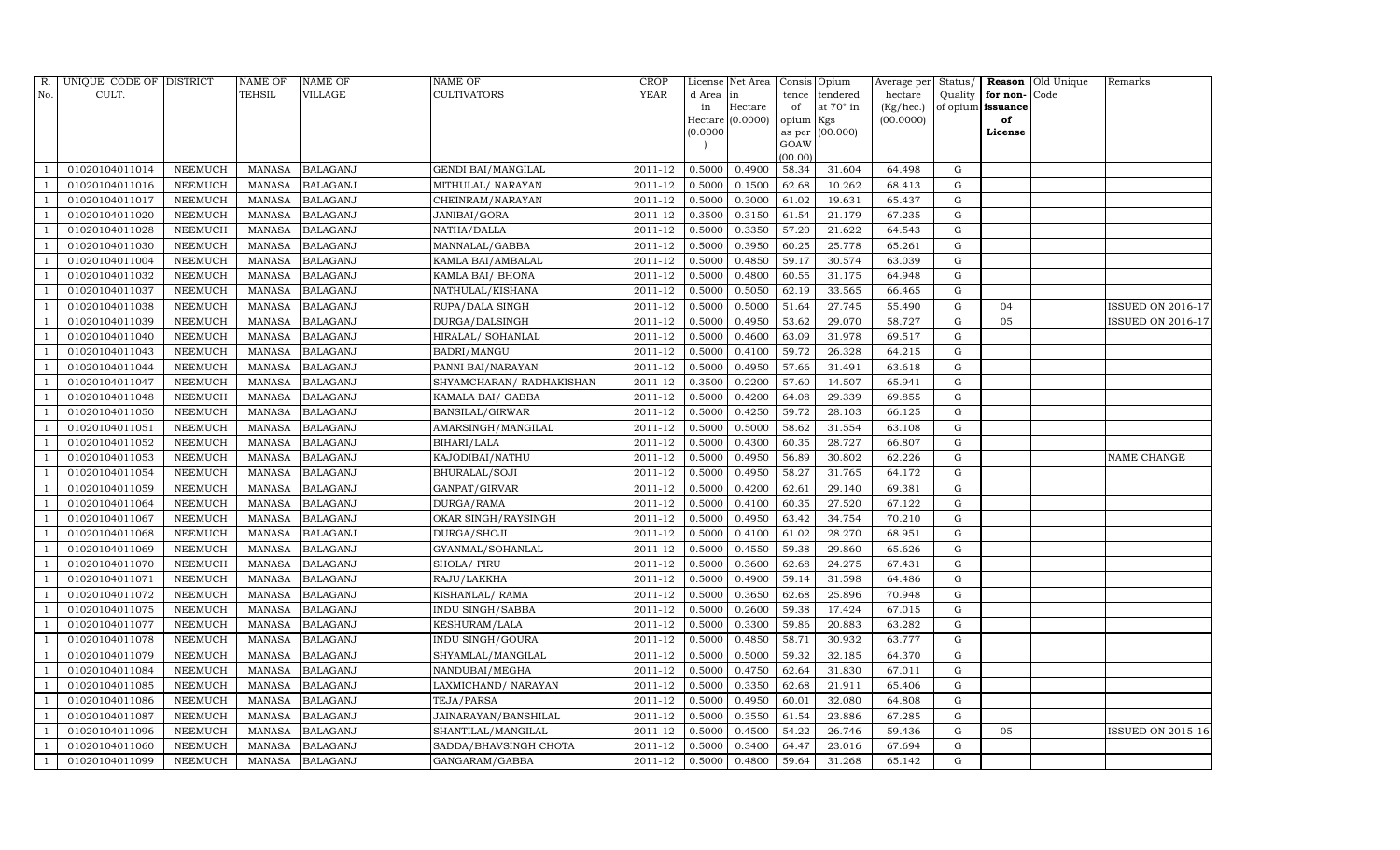| R.                       | UNIQUE CODE OF DISTRICT |                | <b>NAME OF</b> | <b>NAME OF</b>  | NAME OF                  | <b>CROP</b> |          | License Net Area   Consis   Opium |                 |                  | Average per Status/ |              |                   | <b>Reason</b> Old Unique | Remarks                       |  |
|--------------------------|-------------------------|----------------|----------------|-----------------|--------------------------|-------------|----------|-----------------------------------|-----------------|------------------|---------------------|--------------|-------------------|--------------------------|-------------------------------|--|
| No.                      | CULT.                   |                | TEHSIL         | VILLAGE         | <b>CULTIVATORS</b>       | <b>YEAR</b> | d Area   |                                   | tence           | tendered         | hectare             | Quality      | for non-Code      |                          |                               |  |
|                          |                         |                |                |                 |                          |             | in       | Hectare                           | of              | at $70^\circ$ in | (Kg/hec.)           |              | of opium issuance |                          |                               |  |
|                          |                         |                |                |                 |                          |             | (0.0000) | Hectare (0.0000)                  | opium<br>as per | Kgs<br>(00.000)  | (00.0000)           |              | of<br>License     |                          |                               |  |
|                          |                         |                |                |                 |                          |             |          |                                   | GOAW            |                  |                     |              |                   |                          |                               |  |
|                          |                         |                |                |                 |                          |             |          |                                   | (00.00)         |                  |                     |              |                   |                          |                               |  |
|                          | 01020104011061          | <b>NEEMUCH</b> | <b>MANASA</b>  | <b>BALAGANJ</b> | GABBA/MAN SINGH          | 2011-12     | 0.5000   | 0.4200                            | 62.61           | 29.221           | 69.574              | G            |                   |                          |                               |  |
|                          | 01020104011045          | <b>NEEMUCH</b> | <b>MANASA</b>  | <b>BALAGANJ</b> | GOVINDRAM/BANSHILAL      | 2011-12     | 0.5000   | 0.2900                            | 61.54           | 19.139           | 65.997              | $\mathbf G$  |                   |                          |                               |  |
| - 1                      | 01020104011062          | <b>NEEMUCH</b> | <b>MANASA</b>  | <b>BALAGANJ</b> | TEJA/NENA                | 2011-12     | 0.5000   | 0.4600                            | 57.81           | 29.409           | 63.933              | G            |                   |                          |                               |  |
| $\overline{1}$           | 01020104011082          | <b>NEEMUCH</b> | <b>MANASA</b>  | <b>BALAGANJ</b> | RADHAKISHAN / HAJARI     | 2011-12     | 0.5000   | 0.3750                            | 56.97           | 23.398           | 62.395              | G            |                   |                          |                               |  |
|                          | 01020104011049          | <b>NEEMUCH</b> | <b>MANASA</b>  | <b>BALAGANJ</b> | BHAWSINGH/PIRU           | 2011-12     | 0.5000   | 0.4550                            | 59.72           | 29.237           | 64.257              | G            |                   |                          |                               |  |
| - 1                      | 01020104011095          | NEEMUCH        | <b>MANASA</b>  | <b>BALAGANJ</b> | DURGA/MANSINGH           | 2011-12     | 0.5000   | 0.4700                            | 62.61           | 31.439           | 66.891              | G            |                   |                          |                               |  |
| $\overline{1}$           | 01020104011103          | NEEMUCH        | MANASA         | <b>BALAGANJ</b> | BIHARI/PIRU              | 2011-12     | 0.5000   | 0.4450                            | 64.08           | 30.530           | 68.607              | G            |                   |                          |                               |  |
| $\overline{\phantom{0}}$ | 01020104011104          | NEEMUCH        | <b>MANASA</b>  | <b>BALAGANJ</b> | SHYAMBAI /DAYARAM        | 2011-12     | 0.5000   | 0.4800                            | 60.24           | 31.635           | 65.906              | G            |                   |                          |                               |  |
|                          | 01020104011105          | <b>NEEMUCH</b> | <b>MANASA</b>  | <b>BALAGANJ</b> | KESHURAM/DHURA           | 2011-12     | 0.5000   | 0.3000                            | 59.66           | 21.086           | 70.287              | G            |                   |                          |                               |  |
| - 1                      | 01020104011106          | NEEMUCH        | <b>MANASA</b>  | <b>BALAGANJ</b> | RUPA/MAN SINGH           | 2011-12     | 0.5000   | 0.3600                            | 63.09           | 25.146           | 69.850              | G            |                   |                          |                               |  |
|                          | 01020104011109          | NEEMUCH        | <b>MANASA</b>  | <b>BALAGANJ</b> | SHOLA/MAN SINGH          | 2011-12     | 0.5000   | 0.2200                            | 59.86           | 14.332           | 65.145              | G            |                   |                          |                               |  |
| - 1                      | 01020104011110          | <b>NEEMUCH</b> | <b>MANASA</b>  | <b>BALAGANJ</b> | JAMNALAL/UDAYRAM         | 2011-12     | 0.5000   | 0.2900                            | 62.64           | 19.758           | 68.131              | G            |                   |                          |                               |  |
|                          | 01020104011076          | <b>NEEMUCH</b> | <b>MANASA</b>  | <b>BALAGANJ</b> | DURGA/MEGHA              | 2011-12     | 0.5000   | 0.3650                            | 59.96           | 23.856           | 65.359              | G            |                   |                          |                               |  |
| $\overline{1}$           | 01020104011112          | <b>NEEMUCH</b> | <b>MANASA</b>  | <b>BALAGANJ</b> | <b>GOPAL / NANURAM</b>   | 2011-12     | 0.5000   | 0.4900                            | 53.83           | 29.430           | 60.061              | G            | 05                |                          | NAME CHANGE/ISSUED ON 2015-16 |  |
| $\overline{\phantom{0}}$ | 01020104011114          | <b>NEEMUCH</b> | <b>MANASA</b>  | <b>BALAGANJ</b> | RAJENDR/BANSHILAL        | $2011 - 12$ | 0.5000   | 0.4050                            | 63.09           | 27.588           | 68.119              | G            |                   |                          |                               |  |
| $\overline{1}$           | 01020104011092          | <b>NEEMUCH</b> | <b>MANASA</b>  | <b>BALAGANJ</b> | SADDA/RAMA               | 2011-12     | 0.5000   | 0.4600                            | 57.54           | 28.310           | 61.543              | $\mathbf{I}$ | 02                |                          |                               |  |
|                          | 01020104011116          | <b>NEEMUCH</b> | <b>MANASA</b>  | <b>BALAGANJ</b> | GHANSHYAM/ BHANWAR LAL   | 2011-12     | 0.5000   | 0.5000                            | 60.22           | 32.691           | 65.382              | G            |                   |                          |                               |  |
| - 1                      | 01020104011118          | <b>NEEMUCH</b> | <b>MANASA</b>  | <b>BALAGANJ</b> | SEVA/DALU                | 2011-12     | 0.5000   | 0.2400                            | 59.48           | 15.465           | 64.438              | G            |                   |                          |                               |  |
| $\overline{1}$           | 01020104011117          | <b>NEEMUCH</b> | <b>MANASA</b>  | <b>BALAGANJ</b> | DALIBAI/CHAGANLAL        | $2011 - 12$ | 0.5000   | 0.4000                            | 59.48           | 26.290           | 65.725              | G            |                   |                          |                               |  |
| $\mathbf{3}$             | 01020104069005          | <b>NEEMUCH</b> | <b>MANASA</b>  | <b>BADKUWAN</b> | GOVINDRAM/GANESHRAM      | 2011-12     | 0.5000   | 0.2500                            | 63.84           | 16.680           | 66.720              | G            |                   |                          |                               |  |
| 3                        | 01020104069006          | <b>NEEMUCH</b> | <b>MANASA</b>  | <b>BADKUWAN</b> | KARI BAI/BAGDU           | 2011-12     | 0.5000   | 0.4250                            | 60.73           | 29.662           | 69.793              | $\mathbf G$  |                   |                          |                               |  |
| 3                        | 01020104069009          | <b>NEEMUCH</b> | <b>MANASA</b>  | <b>BADKUWAN</b> | BAGDIRAM/RAMLAL          | 2011-12     | 0.3500   | 0.3050                            | 59.54           | 20.082           | 65.843              | G            |                   |                          |                               |  |
| $\mathbf{3}$             | 01020104069010          | NEEMUCH        | MANASA         | <b>BADKUWAN</b> | MEGHARAJ/KACHARU         | 2011-12     | 0.5000   |                                   |                 |                  |                     | F            |                   |                          |                               |  |
| 3                        | 01020104069011          | NEEMUCH        | <b>MANASA</b>  | <b>BADKUWAN</b> | SUKHALAL/DHANNALAL       | 2011-12     | 0.5000   | 0.2950                            | 60.31           | 19.454           | 65.946              | G            |                   |                          |                               |  |
| 3                        | 01020104069013          | <b>NEEMUCH</b> | <b>MANASA</b>  | <b>BADKUWAN</b> | JAGANNATH/CHATARBHUJ     | 2011-12     | 0.5000   | 0.3900                            | 64.75           | 28.990           | 74.333              | G            |                   |                          |                               |  |
| $\mathbf{3}$             | 01020104069014          | <b>NEEMUCH</b> | <b>MANASA</b>  | <b>BADKUWAN</b> | RAMESH/MOTILAL           | 2011-12     | 0.5000   | 0.1850                            | 63.64           | 12.773           | 69.043              | G            |                   |                          |                               |  |
| 3                        | 01020104069016          | NEEMUCH        | <b>MANASA</b>  | <b>BADKUWAN</b> | KISHANLAL/PRABHULAL      | $2011 - 12$ | 0.5000   | 0.3150                            | 62.96           | 21.361           | 67.813              | G            |                   |                          |                               |  |
| $\mathbf{3}$             | 01020104069017          | <b>NEEMUCH</b> | <b>MANASA</b>  | <b>BADKUWAN</b> | KAMALA BAI/PRABHU        | 2011-12     | 0.5000   | 0.3100                            | 62.96           | 21.307           | 68.732              | G            |                   |                          |                               |  |
| 3                        | 01020104069021          | <b>NEEMUCH</b> | <b>MANASA</b>  | <b>BADKUWAN</b> | VISHRAM/MODA             | 2011-12     | 0.5000   | 0.2600                            | 62.96           | 17.962           | 69.085              | G            |                   |                          |                               |  |
| $\mathbf{3}$             | 01020104069026          | <b>NEEMUCH</b> | <b>MANASA</b>  | <b>BADKUWAN</b> | BADRILAL/BAGDU           | 2011-12     | 0.5000   | 0.2750                            | 57.80           | 19.142           | 69.607              | G            |                   |                          |                               |  |
| $\mathbf{3}$             | 01020104069112          | <b>NEEMUCH</b> | <b>MANASA</b>  | <b>BADKUWAN</b> | <b>BAGDU/HIRA</b>        | 2011-12     | 0.5000   | 0.1600                            | 59.54           | 10.317           | 64.481              | G            |                   |                          |                               |  |
| $\mathbf{3}$             | 01020104069030          | <b>NEEMUCH</b> | <b>MANASA</b>  | <b>BADKUWAN</b> | BHAGATRAM/GOUTAM         | 2011-12     | 0.5000   | 0.4400                            | 64.75           | 30.081           | 68.366              | G            |                   |                          |                               |  |
| 3                        | 01020104069034          | <b>NEEMUCH</b> | <b>MANASA</b>  | <b>BADKUWAN</b> | <b>GENDI BAI/RAJMAL</b>  | 2011-12     | 0.5000   | 0.1650                            | 65.68           | 11.578           | 70.170              | G            |                   |                          |                               |  |
| $\mathbf{3}$             | 01020104069035          | NEEMUCH        | <b>MANASA</b>  | <b>BADKUWAN</b> | BHERULAL/RUGHANATH       | 2011-12     | 0.5000   | 0.3450                            | 58.38           | 21.392           | 62.006              | G            |                   |                          |                               |  |
| $\mathbf{3}$             | 01020104069042          | <b>NEEMUCH</b> | <b>MANASA</b>  | <b>BADKUWAN</b> | RODI BAI/BAGDURAM        | 2011-12     | 0.5000   | 0.3100                            | 63.82           | 20.942           | 67.555              | G            |                   |                          |                               |  |
| $\mathbf{3}$             | 01020104069029          | <b>NEEMUCH</b> | <b>MANASA</b>  | <b>BADKUWAN</b> | <b>BHULI BAI/DALU</b>    | 2011-12     | 0.5000   | 0.2900                            | 62.70           | 19.885           | 68.569              | G            |                   |                          |                               |  |
| 3                        | 01020104069044          | <b>NEEMUCH</b> | <b>MANASA</b>  | <b>BADKUWAN</b> | SALAGRAM/MODA            | 2011-12     | 0.5000   | 0.2500                            | 63.64           | 16.301           | 65.204              | G            |                   |                          |                               |  |
| 3                        | 01020104069046          | <b>NEEMUCH</b> | <b>MANASA</b>  | <b>BADKUWAN</b> | RATAN/BHONA              | 2011-12     | 0.5000   | 0.4500                            | 60.73           | 29.246           | 64.991              | G            |                   |                          |                               |  |
| $\mathbf{3}$             | 01020104069056          | NEEMUCH        | <b>MANASA</b>  | <b>BADKUWAN</b> | ISHAKMOHAMMAD/ALLAH BELI | 2011-12     | 0.5000   | 0.1950                            | 57.92           | 13.421           | 68.826              | G            |                   |                          |                               |  |
| $\mathbf{3}$             | 01020104069057          | <b>NEEMUCH</b> |                | MANASA BADKUWAN | MATHURALAL/GOUTAM        | 2011-12     | 0.5000   | 0.4400                            | 57.87           | 28.108           | 63.882              | G            |                   |                          |                               |  |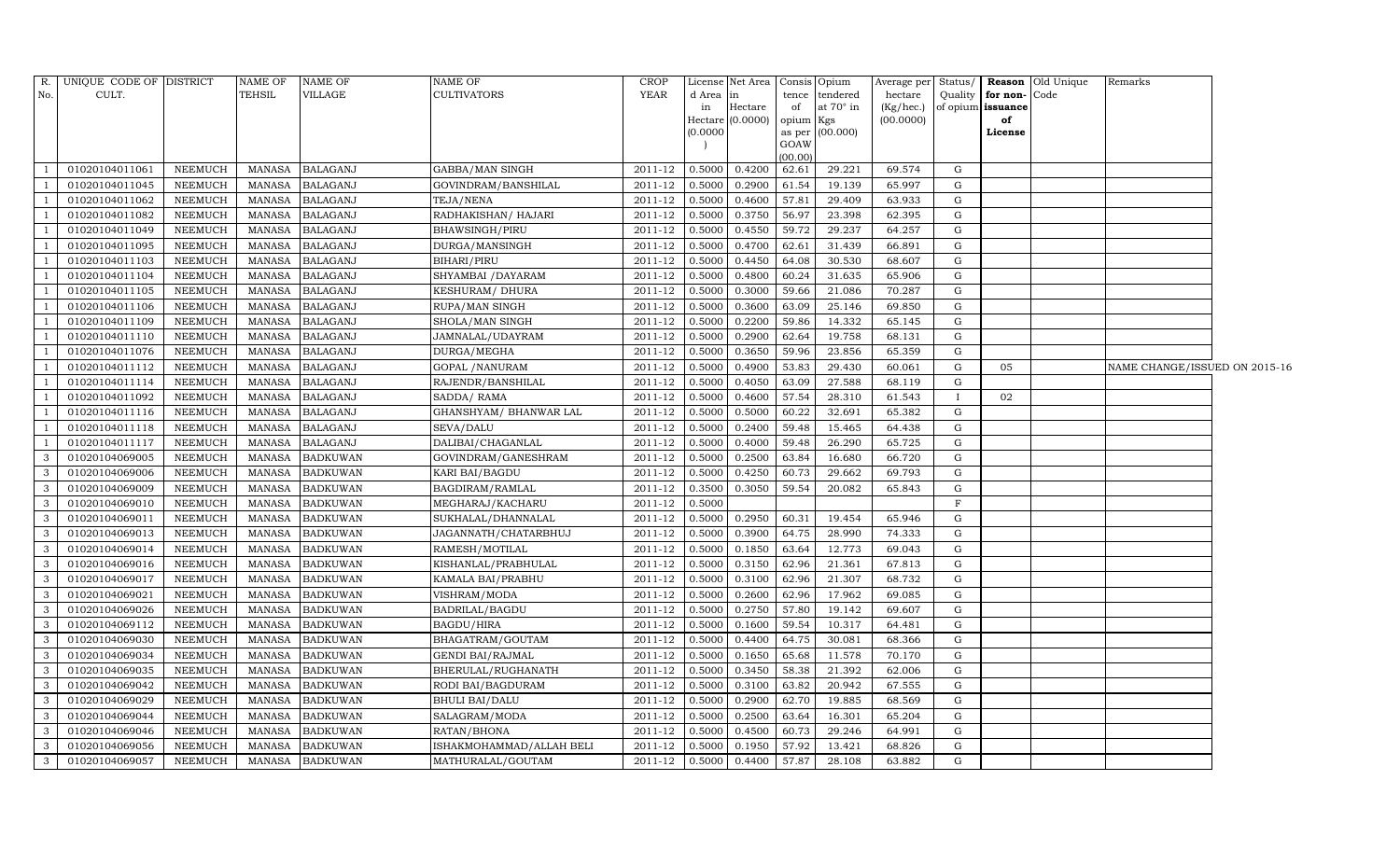| R.           | UNIQUE CODE OF DISTRICT |                | NAME OF       | <b>NAME OF</b>     | <b>NAME OF</b>             | CROP        |           | License Net Area |                | Consis Opium     | Average per | Status/      |                   | <b>Reason</b> Old Unique | Remarks         |
|--------------|-------------------------|----------------|---------------|--------------------|----------------------------|-------------|-----------|------------------|----------------|------------------|-------------|--------------|-------------------|--------------------------|-----------------|
| No.          | CULT.                   |                | <b>TEHSIL</b> | VILLAGE            | <b>CULTIVATORS</b>         | YEAR        | d Area in |                  | tence          | tendered         | hectare     | Quality      | for non-          | Code                     |                 |
|              |                         |                |               |                    |                            |             | in        | Hectare          | of             | at $70^\circ$ in | (Kg/hec.)   |              | of opium issuance |                          |                 |
|              |                         |                |               |                    |                            |             |           | Hectare (0.0000) | opium Kgs      |                  | (00.0000)   |              | of                |                          |                 |
|              |                         |                |               |                    |                            |             | (0.0000)  |                  | as per<br>GOAW | (00.000)         |             |              | License           |                          |                 |
|              |                         |                |               |                    |                            |             |           |                  | (00.00)        |                  |             |              |                   |                          |                 |
| 3            | 01020104069058          | NEEMUCH        | MANASA        | <b>BADKUWAN</b>    | RATNIBAI/RATANLAL          | 2011-12     | 0.5000    | 0.4050           | 62.30          | 27.350           | 67.531      | G            |                   |                          |                 |
| 3            | 01020104069059          | NEEMUCH        | MANASA        | <b>BADKUWAN</b>    | NANDLAL/MULCHAND           | 2011-12     | 0.5000    | 0.2050           | 63.64          | 14.101           | 68.785      | G            |                   |                          |                 |
| 3            | 01020104069066          | <b>NEEMUCH</b> | <b>MANASA</b> | <b>BADKUWAN</b>    | MATHURALAL/MOTILAL         | 2011-12     | 0.5000    | 0.4600           | 63.84          | 31.583           | 68.659      | G            |                   |                          |                 |
| 3            | 01020104069067          | NEEMUCH        | MANASA        | <b>BADKUWAN</b>    | RAMESHCHANDRA/DEVILAL      | $2011 - 12$ | 0.5000    | 0.4850           | 62.45          | 32.617           | 67.252      | $\mathbf{I}$ | 02                |                          |                 |
| 3            | 01020104069111          | NEEMUCH        | MANASA        | <b>BADKUWAN</b>    | <b>BHONI BAI/MANGILAL</b>  | 2011-12     | 0.5000    | 0.2900           | 63.82          | 20.085           | 69.259      | ${\rm G}$    |                   |                          |                 |
| 3            | 01020104069071          | NEEMUCH        | MANASA        | <b>BADKUWAN</b>    | OMPRAKASH/LALJI            | 2011-12     | 0.5000    | 0.4200           | 60.31          | 26.261           | 62.526      | ${\rm G}$    |                   |                          |                 |
| 3            | 01020104069015          | NEEMUCH        | MANASA        | <b>BADKUWAN</b>    | DEVRAM/VARDICHAND          | 2011-12     | 0.5000    | 0.3700           | 63.82          | 26.020           | 70.324      | $\mathbf G$  |                   |                          |                 |
| 3            | 01020104069031          | <b>NEEMUCH</b> | MANASA        | <b>BADKUWAN</b>    | KALU/DEVA                  | 2011-12     | 0.5000    | 0.4650           | 62.70          | 31.681           | 68.131      | ${\rm G}$    |                   |                          |                 |
| 3            | 01020104069094          | <b>NEEMUCH</b> | MANASA        | <b>BADKUWAN</b>    | NANDUBAI/PRABHULAL         | 2011-12     | 0.5000    | 0.1800           | 63.84          | 12.476           | 69.311      | G            |                   |                          |                 |
| 3            | 01020104069064          | NEEMUCH        | MANASA        | <b>BADKUWAN</b>    | DHAPU BAI/SITARAM          | 2011-12     | 0.5000    | 0.2250           | 60.73          | 15.191           | 67.516      | G            |                   |                          |                 |
| 3            | 01020104069081          | NEEMUCH        | MANASA        | <b>BADKUWAN</b>    | KASTURI BAI/ JAGANNATH     | 2011-12     | 0.5000    | 0.2000           | 64.27          | 14.452           | 72.260      | G            |                   |                          |                 |
| 3            | 01020104069048          | NEEMUCH        | MANASA        | <b>BADKUWAN</b>    | SHANKARLAL/GOUTAM          | 2011-12     | 0.5000    | 0.3500           | 60.28          | 23.793           | 67.980      | ${\rm G}$    |                   |                          |                 |
| 3            | 01020104069012          | NEEMUCH        | MANASA        | <b>BADKUWAN</b>    | SHANU BAI/ MANGI LAL       | 2011-12     | 0.5000    | 0.2700           | 59.54          | 18.185           | 67.352      | G            |                   |                          |                 |
| 3            | 1020104069033           | <b>NEEMUCH</b> | MANASA        | <b>BADKUWAN</b>    | KANKU BAI/BHAWARLAL        | 2011-12     | 0.5000    | 0.4400           | 56.54          | 26.792           | 60.891      | G            |                   |                          |                 |
| 3            | 01020104069060          | NEEMUCH        | MANASA        | <b>BADKUWAN</b>    | HEMRAJ/KISHANLAL           | 2011-12     | 0.5000    | 0.2050           | 62.70          | 13.382           | 65.278      | G            |                   |                          |                 |
| 3            | 01020104095002          | NEEMUCH        | MANASA        | <b>ARNIYA MALI</b> | BAGDIRAM/BHANWARLAL        | 2011-12     | 0.5000    | 0.4050           | 57.87          | 25.471           | 62.891      | G            |                   |                          |                 |
| 3            | 01020104095005          | NEEMUCH        | MANASA        | <b>ARNIYA MALI</b> | RAM SINGH/KISHAN SINGH     | 2011-12     | 0.5000    | 0.3950           | 63.07          | 26.931           | 68.180      | $\mathbf G$  |                   |                          |                 |
| 3            | 01020104095079          | NEEMUCH        | MANASA        | <b>ARNIYA MALI</b> | MUNNABAI/UDAY SINGH        | 2011-12     | 0.5000    |                  |                |                  |             | $\mathbf F$  |                   |                          |                 |
| 3            | 01020104095006          | NEEMUCH        | MANASA        | <b>ARNIYA MALI</b> | MADAN SINGH / BHAWAR SINGH | 2011-12     | 0.5000    | 0.1700           | 63.07          | 11.488           | 67.576      | G            |                   |                          |                 |
| 3            | 01020104095011          | <b>NEEMUCH</b> | MANASA        | <b>ARNIYA MALI</b> | BHAVARLAL/LALURAM          | 2011-12     | 0.5000    | 0.2050           | 66.43          | 13.903           | 67.820      | $\mathbf G$  |                   |                          |                 |
| 3            | 01020104095012          | <b>NEEMUCH</b> | <b>MANASA</b> | <b>ARNIYA MALI</b> | BHAVARLAL/JODHA            | 2011-12     | 0.5000    |                  |                |                  |             | $\mathbf F$  |                   |                          |                 |
| 3            | 01020104095038          | <b>NEEMUCH</b> | <b>MANASA</b> | <b>ARNIYA MALI</b> | MOHANLAL/NANURAM           | 2011-12     | 0.3500    | 0.0500           | 66.56          | 3.518            | 70.360      | G            |                   |                          |                 |
| 3            | 01020104095016          | <b>NEEMUCH</b> | MANASA        | <b>ARNIYA MALI</b> | KHUMANSINGH/GOBAR SINGH    | 2011-12     | 0.5000    |                  |                |                  |             | F            |                   |                          |                 |
| 3            | 01020104095078          | NEEMUCH        | MANASA        | <b>ARNIYA MALI</b> | MANGU BAI/ KHUMAN SINGH    | 2011-12     | 0.5000    | 0.4350           | 57.35          | 27.430           | 63.057      | G            |                   |                          |                 |
| 3            | 01020104095019          | <b>NEEMUCH</b> | MANASA        | <b>ARNIYA MALI</b> | RAMRATAN/BABULAL           | 2011-12     | 0.5000    | 0.2500           | 63.07          | 16.804           | 67.216      | G            |                   |                          | TRANSFER/DHAKNI |
| 3            | 01020104095026          | NEEMUCH        | MANASA        | <b>ARNIYA MALI</b> | RUP SINGH/ SWARUP SINGH    | 2011-12     | 0.5000    |                  |                |                  |             | $\mathbf F$  |                   |                          |                 |
| 3            | 01020104095074          | NEEMUCH        | MANASA        | <b>ARNIYA MALI</b> | DEVILAL/ RAMCHANDR         | 2011-12     | 0.5000    | 0.2400           | 60.22          | 15.365           | 64.021      | G            |                   |                          |                 |
| 3            | 01020104095030          | NEEMUCH        | MANASA        | <b>ARNIYA MALI</b> | RADHESHYAM/RAMLAL          | 2011-12     | 0.5000    |                  |                |                  |             | F            |                   |                          |                 |
| 3            | 01020104095031          | NEEMUCH        | MANASA        | <b>ARNIYA MALI</b> | KARULAL/ NANURAM           | 2011-12     | 0.5000    |                  |                |                  |             | F            |                   |                          |                 |
| 3            | 01020104095032          | <b>NEEMUCH</b> | MANASA        | <b>ARNIYA MALI</b> | UMRAVSINGH/RUPSINGH        | 2011-12     | 0.5000    | 0.0950           | 66.69          | 7.050            | 74.211      | G            |                   |                          |                 |
| 3            | 01020104095033          | <b>NEEMUCH</b> | MANASA        | <b>ARNIYA MALI</b> | HITARSINGH/SVARUPSINGH     | 2011-12     | 0.5000    | 0.1250           | 63.95          | 8.652            | 69.216      | ${\rm G}$    |                   |                          |                 |
| 3            | 01020104095036          | <b>NEEMUCH</b> | MANASA        | <b>ARNIYA MALI</b> | GHANSHYAM / MANGILAL       | 2011-12     | 0.5000    |                  |                |                  |             | $\mathbf F$  |                   |                          |                 |
| 3            | 01020104095037          | NEEMUCH        | <b>MANASA</b> | ARNIYA MALI        | NAVAL SINGH/ BHAWAR SINGH  | 2011-12     | 0.5000    |                  |                |                  |             | $\mathbf{F}$ |                   |                          |                 |
| 3            | 01020104095042          | <b>NEEMUCH</b> | <b>MANASA</b> | <b>ARNIYA MALI</b> | SHYAM DAS/ MOTI DAS        | 2011-12     | 0.5000    | 0.2550           | 66.97          | 18.972           | 74.400      | G            |                   |                          |                 |
| 3            | 01020104095043          | <b>NEEMUCH</b> | MANASA        | <b>ARNIYA MALI</b> | LAL SINGH/ BHAWAR SINGH    | 2011-12     | 0.5000    | 0.4750           | 68.39          | 36.296           | 76.413      | G            |                   |                          |                 |
| 3            | 01020104095045          | <b>NEEMUCH</b> | <b>MANASA</b> | <b>ARNIYA MALI</b> | GOVIND SINGH/KALUSINGH     | 2011-12     | 0.5000    | 0.1300           | 63.30          | 8.573            | 65.946      | $\mathbf G$  |                   |                          |                 |
| 3            | 01020104095047          | NEEMUCH        | MANASA        | <b>ARNIYA MALI</b> | DASHRATH/BHUVANIRAM        | 2011-12     | 0.5000    | 0.1850           | 63.97          | 5.428            | 29.341      | ${\rm G}$    | 04                |                          |                 |
| 3            | 01020104095050          | <b>NEEMUCH</b> | <b>MANASA</b> | <b>ARNIYA MALI</b> | GANGARAM/CHATRU            | 2011-12     | 0.5000    | 0.1100           | 66.43          | 8.275            | 75.227      | ${\rm G}$    |                   |                          |                 |
| $\mathbf{3}$ | 01020104095060          | <b>NEEMUCH</b> | MANASA        | <b>ARNIYA MALI</b> | SULTAN SINGH/RAYSINGH      | 2011-12     | 0.5000    | 0.2000           | 60.22          | 13.171           | 65.855      | G            |                   |                          |                 |
| $\mathbf{3}$ | 01020104095065          | <b>NEEMUCH</b> |               | MANASA ARNIYA MALI | KALU SINGH/KISHAN SINGH    | 2011-12     | 0.5000    |                  |                |                  |             | $\mathbf F$  |                   |                          |                 |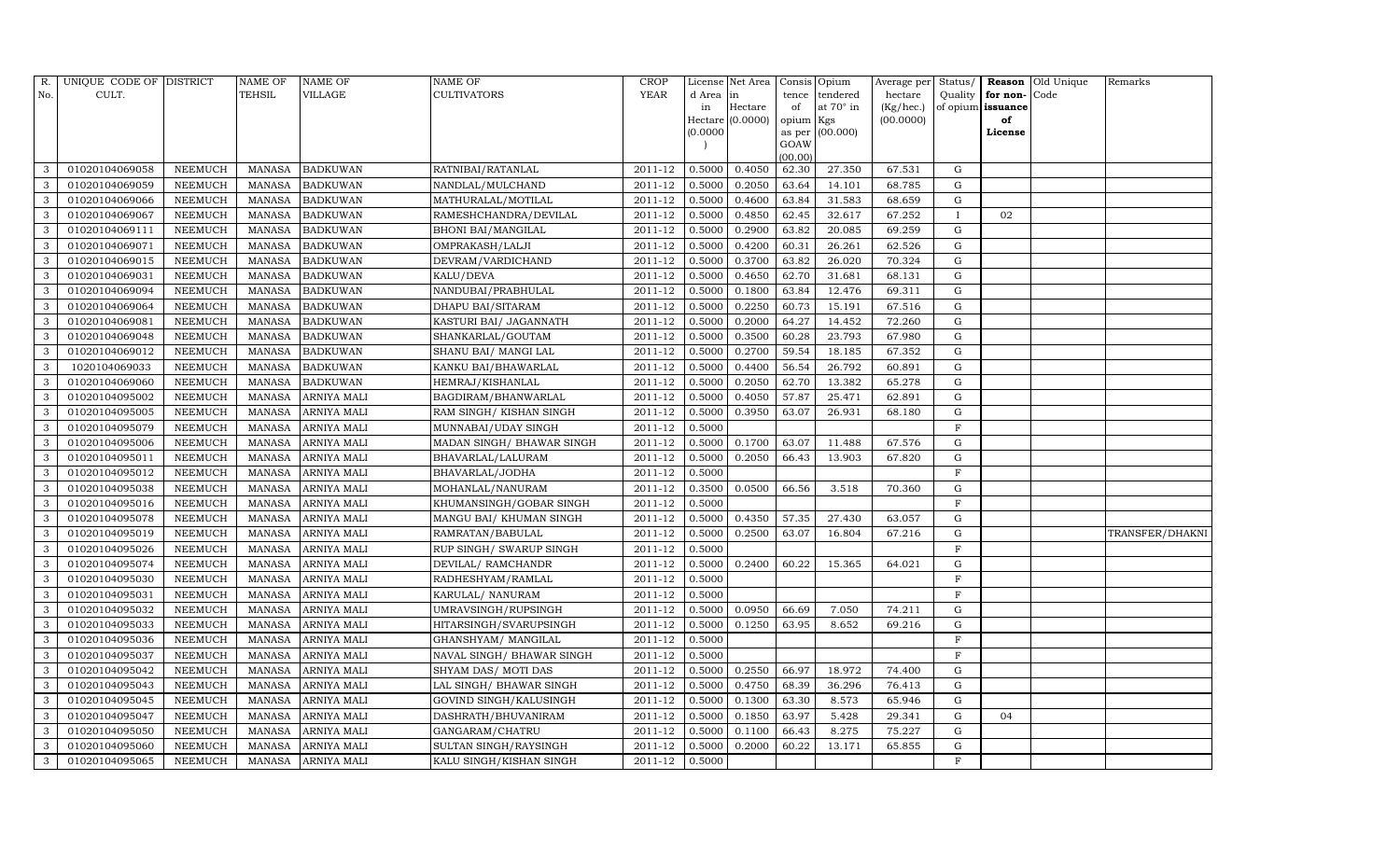| R.           | UNIQUE CODE OF DISTRICT |                | NAME OF       | <b>NAME OF</b>      | <b>NAME OF</b>                | <b>CROP</b> |           | License Net Area |                | Consis Opium     | Average per | Status/     |                   | <b>Reason</b> Old Unique | Remarks        |
|--------------|-------------------------|----------------|---------------|---------------------|-------------------------------|-------------|-----------|------------------|----------------|------------------|-------------|-------------|-------------------|--------------------------|----------------|
| No.          | CULT.                   |                | <b>TEHSIL</b> | VILLAGE             | <b>CULTIVATORS</b>            | YEAR        | d Area in |                  | tence          | tendered         | hectare     | Quality     | for non-          | Code                     |                |
|              |                         |                |               |                     |                               |             | in        | Hectare          | of             | at $70^\circ$ in | (Kg/hec.)   |             | of opium issuance |                          |                |
|              |                         |                |               |                     |                               |             |           | Hectare (0.0000) | opium Kgs      |                  | (00.0000)   |             | of                |                          |                |
|              |                         |                |               |                     |                               |             | (0.0000)  |                  | as per<br>GOAW | (00.000)         |             |             | License           |                          |                |
|              |                         |                |               |                     |                               |             |           |                  | (00.00)        |                  |             |             |                   |                          |                |
| 3            | 01020104095001          | NEEMUCH        | MANASA        | <b>ARNIYA MALI</b>  | KANKU BAI/LALURAM             | 2011-12     | 0.5000    | 0.4200           | 59.96          | 27.119           | 64.569      | G           |                   |                          |                |
| 3            | 01020104095039          | NEEMUCH        | MANASA        | <b>ARNIYA MALI</b>  | ANUPAMSINGH/SULTAN SINGH      | 2011-12     | 0.5000    |                  |                |                  |             | $\mathbf F$ |                   |                          |                |
| 3            | 01020104095044          | <b>NEEMUCH</b> | MANASA        | <b>ARNIYA MALI</b>  | <b>BAPULAL/ KANA</b>          | 2011-12     | 0.5000    |                  |                |                  |             | $\rm F$     |                   |                          |                |
| 3            | 01020104095021          | NEEMUCH        | MANASA        | <b>ARNIYA MALI</b>  | <b>RUP SINGH/KISHOR SINGH</b> | 2011-12     | 0.5000    | 0.2650           | 63.07          | 17.993           | 67.898      | ${\rm G}$   |                   |                          |                |
| 3            | 01020104095015          | NEEMUCH        | MANASA        | <b>ARNIYA MALI</b>  | BAGDIRAM/CHUNNILAL            | 2011-12     | 0.5000    | 0.1000           | 68.48          | 7.533            | 75.330      | $\mathbf G$ |                   |                          |                |
| 3            | 01020104095049          | NEEMUCH        | MANASA        | <b>ARNIYA MALI</b>  | PRABHU SINGH/KISHAN SINGH     | 2011-12     | 0.5000    | 0.1800           | 63.30          | 12.750           | 70.833      | G           |                   |                          |                |
| 3            | 01020104095014          | NEEMUCH        | MANASA        | <b>ARNIYA MALI</b>  | KISHAN SINGH / SULTAN         | 2011-12     | 0.5000    | 0.2000           | 63.30          | 13.944           | 69.720      | G           |                   |                          |                |
| 3            | 01020104095053          | NEEMUCH        | MANASA        | <b>ARNIYA MALI</b>  | BHUWANI RAM/ NANU RAM         | 2011-12     | 0.5000    | 0.1350           | 66.13          | 9.646            | 71.452      | ${\rm G}$   |                   |                          |                |
| 3            | 01020104095028          | <b>NEEMUCH</b> | MANASA        | <b>ARNIYA MALI</b>  | KANWAR LAL/ SITA RAM          | 2011-12     | 0.5000    | 0.2550           | 66.69          | 18.216           | 71.435      | $\mathbf G$ |                   |                          |                |
| 3            | 01020104095073          | NEEMUCH        | MANASA        | <b>ARNIYA MALI</b>  | PHOOLA BAI/ LAL SINGH         | 2011-12     | 0.5000    |                  |                |                  |             | $\mathbf F$ |                   |                          |                |
| 3            | 01020104095059          | <b>NEEMUCH</b> | MANASA        | <b>ARNIYA MALI</b>  | TILLIBAI/ NAND LAL            | 2011-12     | 0.5000    |                  |                |                  |             | $\mathbf F$ |                   |                          |                |
| $\mathbf{3}$ | 01020104095004          | <b>NEEMUCH</b> | MANASA        | <b>ARNIYA MALI</b>  | GANGABAI/BAGDURAM PUTRA VADH  | 2011-12     | 0.5000    | 0.1550           | 66.69          | 10.975           | 70.806      | G           |                   |                          |                |
| 3            | 01020104095075          | <b>NEEMUCH</b> | <b>MANASA</b> | <b>ARNIYA MALI</b>  | DURGA BAI/ RAMCHANDR          | 2011-12     | 0.5000    | 0.2550           | 56.76          | 15.179           | 59.525      | ${\rm G}$   |                   |                          |                |
| 3            | 01020104095077          | <b>NEEMUCH</b> | MANASA        | <b>ARNIYA MALI</b>  | GAYATRI BAI / RODILAL         | 2011-12     | 0.3500    | 0.2000           | 60.22          | 13.919           | 69.595      | G           |                   |                          | TRANSFER/LUMDI |
| 3            | 01020104095013          | NEEMUCH        | MANASA        | <b>ARNIYA MALI</b>  | MOTIRAM/NANURAM               | 2011-12     | 0.3500    | 0.2000           | 57.80          | 11.923           | 59.615      | G           |                   |                          |                |
| 3            | 01020104092004          | <b>NEEMUCH</b> | MANASA        | <b>ANTRI BUJURG</b> | <b>BANSHILAL/DHURA</b>        | 2011-12     | 0.5000    | 0.1200           | 63.02          | 8.040            | 67.000      | G           |                   |                          |                |
| 3            | 01020104092006          | <b>NEEMUCH</b> | MANASA        | <b>ANTRI BUJURG</b> | DHAPU BAI/ MANGILAL           | 2011-12     | 0.5000    | 0.2100           | 69.27          | 16.120           | 76.762      | $\mathbf G$ |                   |                          |                |
| 3            | 01020104092008          | <b>NEEMUCH</b> | MANASA        | <b>ANTRI BUJURG</b> | MANGILAL/NANURAM              | 2011-12     | 0.5000    | 0.2550           | 63.94          | 16.241           | 63.690      | G           |                   |                          |                |
| 3            | 01020104092011          | NEEMUCH        | MANASA        | <b>ANTRI BUJURG</b> | NANDU BAI/ CHATRA             | 2011-12     | 0.5000    | 0.1850           | 65.59          | 13.127           | 70.957      | G           |                   |                          |                |
| 3            | 01020104092013          | NEEMUCH        | MANASA        | <b>ANTRI BUJURG</b> | NARAYANSINGH/PRATAPSINGH      | 2011-12     | 0.5000    | 0.3000           | 60.27          | 19.639           | 65.463      | G           |                   |                          |                |
| 3            | 01020104092017          | NEEMUCH        | MANASA        | <b>ANTRI BUJURG</b> | MANNALAL/NARAYAN              | 2011-12     | 0.5000    | 0.3100           | 66.93          | 21.026           | 67.826      | G           |                   |                          |                |
| 3            | 01020104092018          | <b>NEEMUCH</b> | <b>MANASA</b> | <b>ANTRI BUJURG</b> | LAXMINARAYAN/ GOPAL           | 2011-12     | 0.5000    |                  |                |                  |             | $\rm F$     |                   |                          |                |
| 3            | 01020104092020          | NEEMUCH        | MANASA        | <b>ANTRI BUJURG</b> | <b>BABULAL/ GOPAL</b>         | 2011-12     | 0.5000    |                  |                |                  |             | $\mathbf F$ |                   |                          |                |
| 3            | 01020104092021          | <b>NEEMUCH</b> | MANASA        | <b>ANTRI BUJURG</b> | SHIVRAM/RUGHNATH              | 2011-12     | 0.5000    | 0.1300           | 60.27          | 8.369            | 64.377      | G           |                   |                          |                |
| 3            | 01020104092022          | <b>NEEMUCH</b> | MANASA        | <b>ANTRI BUJURG</b> | BABUKHAN/RAHIMBAKSH           | 2011-12     | 0.5000    | 0.4150           | 65.66          | 29.903           | 72.055      | G           |                   |                          | NAMECHANGE     |
| 3            | 01020104092024          | <b>NEEMUCH</b> | <b>MANASA</b> | <b>ANTRI BUJURG</b> | NONDRAM/UDA JI                | 2011-12     | 0.5000    |                  |                |                  |             | $\mathbf F$ |                   |                          |                |
| 3            | 01020104092025          | <b>NEEMUCH</b> | MANASA        | <b>ANTRI BUJURG</b> | FAKIRCHAND/NANDA              | 2011-12     | 0.5000    | 0.1850           | 65.10          | 12.332           | 66.659      | G           |                   |                          |                |
| 3            | 01020104092027          | <b>NEEMUCH</b> | MANASA        | <b>ANTRI BUJURG</b> | SHEKH MOHAMMAD/ NOOR MOHAMI   | $2011 - 12$ | 0.5000    | 0.2500           | 65.10          | 16.517           | 66.068      | $\mathbf G$ |                   |                          |                |
| 3            | 01020104092029          | NEEMUCH        | MANASA        | <b>ANTRI BUJURG</b> | GOVERDHANSINGH/PRATAPSINGH    | 2011-12     | 0.5000    | 0.4900           | 63.02          | 31.654           | 64.600      | G           |                   |                          |                |
| 3            | 01020104092030          | NEEMUCH        | MANASA        | <b>ANTRI BUJURG</b> | GOPAL/MANGILAL                | 2011-12     | 0.5000    | 0.4950           | 67.97          | 34.024           | 68.735      | G           |                   |                          |                |
| 3            | 01020104092039          | <b>NEEMUCH</b> | MANASA        | <b>ANTRI BUJURG</b> | GOVIND KUWAR/ DALPAT SINGH    | 2011-12     | 0.5000    | 0.3800           | 60.64          | 24.473           | 64.403      | ${\rm G}$   |                   |                          |                |
| 3            | 01020104092041          | NEEMUCH        | MANASA        | <b>ANTRI BUJURG</b> | AMARSINGH/SAJJANSINGH         | 2011-12     | 0.5000    |                  |                |                  |             | $\mathbf F$ |                   |                          |                |
| 3            | 01020104092042          | <b>NEEMUCH</b> | MANASA        | <b>ANTRI BUJURG</b> | NATHULAL/ UDAA                | 2011-12     | 0.5000    | 0.1700           | 59.96          | 10.818           | 63.635      | G           |                   |                          |                |
| 3            | 01020104092044          | <b>NEEMUCH</b> | MANASA        | <b>ANTRI BUJURG</b> | VIJAY SINGH/ BAHADUR SINGH    | 2011-12     | 0.5000    |                  |                |                  |             | $\mathbf F$ |                   |                          |                |
| 3            | 01020104092045          | <b>NEEMUCH</b> | MANASA        | <b>ANTRI BUJURG</b> | KALU SINGH/INDAR SINGH        | 2011-12     | 0.3500    | 0.3550           | 63.95          | 23.872           | 67.245      | ${\rm G}$   |                   |                          |                |
| 3            | 01020104092046          | <b>NEEMUCH</b> | <b>MANASA</b> | <b>ANTRI BUJURG</b> | BHERU SINGH / INDAR SINGH     | 2011-12     | 0.5000    | 0.4850           | 65.80          | 32.956           | 67.951      | ${\rm G}$   |                   |                          |                |
| 3            | 01020104092047          | <b>NEEMUCH</b> | MANASA        | <b>ANTRI BUJURG</b> | BHERULAL/ RATANLAL            | 2011-12     | 0.5000    | 0.2900           | 60.54          | 18.473           | 63.700      | G           |                   |                          |                |
| 3            | 01020104092049          | NEEMUCH        | MANASA        | <b>ANTRI BUJURG</b> | BABULAL/ BIHARILAL            | 2011-12     | 0.5000    | 0.2050           | 66.95          | 15.504           | 75.629      | G           |                   |                          |                |
| $\mathbf{3}$ | 01020104092050          | <b>NEEMUCH</b> | MANASA        | <b>ANTRI BUJURG</b> | SUNDERLAL/NARAYAN             | 2011-12     | 0.5000    | 0.2550           | 65.80          | 17.277           | 67.753      | G           |                   |                          |                |
| 3            | 01020104092052          | <b>NEEMUCH</b> |               | MANASA ANTRI BUJURG | RAMPRASAD/HEERALAL            | 2011-12     | 0.5000    | 0.2250           | 67.97          | 16.458           | 73.147      | G           |                   |                          |                |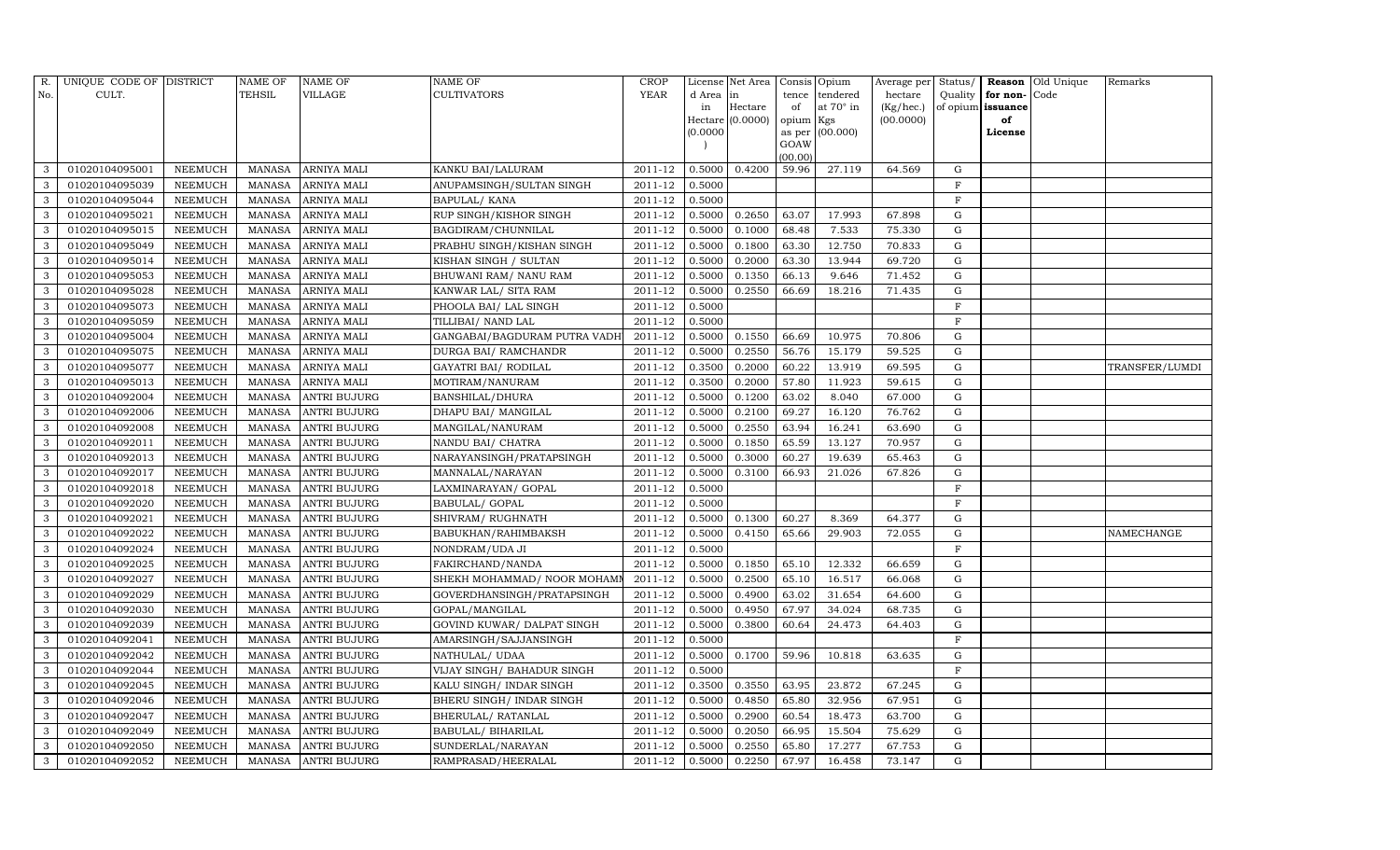| R.           | UNIQUE CODE OF DISTRICT |                | NAME OF       | <b>NAME OF</b>      | <b>NAME OF</b>             | <b>CROP</b> |           | License Net Area |                | Consis Opium     | Average per | Status/      |                   | <b>Reason</b> Old Unique | Remarks           |
|--------------|-------------------------|----------------|---------------|---------------------|----------------------------|-------------|-----------|------------------|----------------|------------------|-------------|--------------|-------------------|--------------------------|-------------------|
| No.          | CULT.                   |                | <b>TEHSIL</b> | VILLAGE             | <b>CULTIVATORS</b>         | YEAR        | d Area in |                  | tence          | tendered         | hectare     | Quality      | for non-          | Code                     |                   |
|              |                         |                |               |                     |                            |             | in        | Hectare          | of             | at $70^\circ$ in | (Kg/hec.)   |              | of opium issuance |                          |                   |
|              |                         |                |               |                     |                            |             |           | Hectare (0.0000) | opium Kgs      |                  | (00.0000)   |              | of                |                          |                   |
|              |                         |                |               |                     |                            |             | (0.0000)  |                  | as per<br>GOAW | (00.000)         |             |              | License           |                          |                   |
|              |                         |                |               |                     |                            |             |           |                  | (00.00)        |                  |             |              |                   |                          |                   |
| 3            | 01020104092053          | NEEMUCH        | MANASA        | <b>ANTRI BUJURG</b> | MANGILAL/ SHANKARLAL       | 2011-12     | 0.3500    | 0.3150           | 66.43          | 21.068           | 66.883      | G            |                   |                          |                   |
| 3            | 01020104092054          | NEEMUCH        | MANASA        | <b>ANTRI BUJURG</b> | MANOJ/GANPAT               | 2011-12     | 0.3500    | 0.2550           | 59.79          | 15.588           | 61.129      | G            |                   |                          |                   |
| 3            | 01020104092055          | <b>NEEMUCH</b> | MANASA        | <b>ANTRI BUJURG</b> | DINESH/MANNALAL            | 2011-12     | 0.5000    | 0.3800           | 66.93          | 25.567           | 67.282      | G            |                   |                          |                   |
| 3            | 01020104092057          | NEEMUCH        | MANASA        | <b>ANTRI BUJURG</b> | SURESH CHANDR/ NARAYAN     | 2011-12     | 0.5000    | 0.2900           | 62.97          | 18.675           | 64.397      | G            |                   |                          |                   |
| 3            | 01020104092061          | NEEMUCH        | MANASA        | <b>ANTRI BUJURG</b> | RADHESHYAM / BHAWARLAL     | 2011-12     | 0.5000    | 0.2050           | 62.98          | 14.153           | 69.039      | G            |                   |                          |                   |
| 3            | 01020104092062          | NEEMUCH        | MANASA        | <b>ANTRI BUJURG</b> | SATYANARAYAN / BHAWARLAL   | 2011-12     | 0.5000    | 0.2050           | 59.79          | 13.273           | 64.746      | G            |                   |                          |                   |
| 3            | 01020104092064          | NEEMUCH        | MANASA        | <b>ANTRI BUJURG</b> | HARIVALLABH/BADRILAL       | 2011-12     | 0.3500    | 0.1400           | 62.27          | 9.821            | 70.150      | G            |                   |                          |                   |
| 3            | 01020104092065          | NEEMUCH        | MANASA        | <b>ANTRI BUJURG</b> | BABULAL/RAMGOPAL           | 2011-12     | 0.5000    | 0.3300           | 65.78          | 23.117           | 70.052      | G            |                   |                          |                   |
| 3            | 01020104092068          | <b>NEEMUCH</b> | MANASA        | <b>ANTRI BUJURG</b> | NANHE KHA/ NOOR KHA        | 2011-12     | 0.5000    | 0.4500           | 67.97          | 31.111           | 69.136      | $\mathbf G$  |                   |                          |                   |
| 3            | 01020104092070          | NEEMUCH        | MANASA        | <b>ANTRI BUJURG</b> | KISHORE/LALSINGH           | 2011-12     | 0.5000    | 0.3600           | 63.94          | 24.041           | 66.781      | ${\rm G}$    |                   |                          |                   |
| 3            | 01020104092071          | <b>NEEMUCH</b> | MANASA        | <b>ANTRI BUJURG</b> | KAILASH/HEERALAL           | 2011-12     | 0.5000    | 0.4200           | 62.27          | 26.349           | 62.736      | ${\rm G}$    |                   |                          |                   |
| $\mathbf{3}$ | 01020104092073          | <b>NEEMUCH</b> | MANASA        | <b>ANTRI BUJURG</b> | SAMRATH/RAMGOPAL           | 2011-12     | 0.5000    | 0.2850           | 69.27          | 21.137           | 74.165      | G            |                   |                          |                   |
| 3            | 01020104092074          | <b>NEEMUCH</b> | MANASA        | <b>ANTRI BUJURG</b> | KAILASH/SATYANARAYAN       | 2011-12     | 0.5000    |                  |                |                  |             | $\mathbf F$  |                   |                          |                   |
| 3            | 01020104092076          | <b>NEEMUCH</b> | MANASA        | <b>ANTRI BUJURG</b> | <b>UDAYRAM/ CHATRU</b>     | 2011-12     | 0.5000    | 0.4850           | 65.66          | 33.243           | 68.542      | G            |                   |                          |                   |
| 3            | 01020104092077          | NEEMUCH        | MANASA        | <b>ANTRI BUJURG</b> | RAMLAL/ MANGILAL           | 2011-12     | 0.5000    | 0.4200           | 54.50          | 24.027           | 57.207      | G            | 05                |                          | ISSUED ON 2015-16 |
| 3            | 01020104092078          | <b>NEEMUCH</b> | MANASA        | <b>ANTRI BUJURG</b> | LAXMAN/NAHARSINGH          | 2011-12     | 0.5000    | 0.1850           | 63.94          | 12.688           | 68.584      | $\mathbf G$  |                   |                          |                   |
| 3            | 01020104092079          | <b>NEEMUCH</b> | MANASA        | <b>ANTRI BUJURG</b> | DINESH/BABUGIR             | 2011-12     | 0.5000    | 0.3100           | 56.71          | 19.063           | 61.494      | G            |                   |                          |                   |
| 3            | 01020104092080          | <b>NEEMUCH</b> | MANASA        | <b>ANTRI BUJURG</b> | LAL SINGH/ BHAWAR SINGH    | 2011-12     | 0.3500    |                  |                |                  |             | $\rm F$      |                   |                          |                   |
| 3            | 01020104092081          | NEEMUCH        | MANASA        | <b>ANTRI BUJURG</b> | PARVAT SINGH/ SHIV SINGH   | 2011-12     | 0.5000    | 0.3600           | 60.54          | 21.743           | 60.397      | G            |                   |                          |                   |
| 3            | 01020104092084          | <b>NEEMUCH</b> | MANASA        | <b>ANTRI BUJURG</b> | TIKAM SINGH / SHIV SINGH   | 2011-12     | 0.5000    | 0.2700           | 63.05          | 17.069           | 63.219      | G            |                   |                          |                   |
| 3            | 01020104092087          | NEEMUCH        | MANASA        | <b>ANTRI BUJURG</b> | DINESH KUMAR/ KANHEYALAL   | 2011-12     | 0.5000    | 0.1750           | 62.98          | 10.581           | 60.463      | G            |                   |                          |                   |
| 3            | 01020104092089          | <b>NEEMUCH</b> | <b>MANASA</b> | <b>ANTRI BUJURG</b> | NARAYAN SINGH / SHIV SINGH | 2011-12     | 0.5000    | 0.2050           | 66.95          | 14.614           | 71.288      | G            |                   |                          |                   |
| 3            | 01020104092090          | NEEMUCH        | MANASA        | <b>ANTRI BUJURG</b> | YASHWANT/HARIVALLABH       | 2011-12     | 0.5000    | 0.2000           | 65.80          | 14.448           | 72.240      | G            |                   |                          |                   |
| 3            | 01020104092091          | <b>NEEMUCH</b> | MANASA        | <b>ANTRI BUJURG</b> | HARIPRASAD/BIHARI          | 2011-12     | 0.5000    | 0.2050           | 62.27          | 14.020           | 68.390      | G            |                   |                          |                   |
| 3            | 01020104092092          | <b>NEEMUCH</b> | MANASA        | <b>ANTRI BUJURG</b> | BHARATSINGH/NAHARSINGH     | 2011-12     | 0.3500    | 0.2300           | 65.59          | 16.285           | 70.804      | G            |                   |                          |                   |
| 3            | 01020104092093          | <b>NEEMUCH</b> | <b>MANASA</b> | <b>ANTRI BUJURG</b> | HIRALAL/ RAMCHANDR         | 2011-12     | 0.5000    |                  |                |                  |             | $\mathbf F$  |                   |                          |                   |
| 3            | 01020104092097          | <b>NEEMUCH</b> | MANASA        | <b>ANTRI BUJURG</b> | MANOJ KUMAR/ BAPULAL       | 2011-12     | 0.3500    |                  |                |                  |             | $\mathbf F$  |                   |                          |                   |
| 3            | 01020104092098          | <b>NEEMUCH</b> | MANASA        | <b>ANTRI BUJURG</b> | DHARAM/CHANDRA/HEERALAL    | 2011-12     | 0.5000    |                  |                |                  |             | $\mathbf{F}$ |                   |                          |                   |
| 3            | 01020104092099          | NEEMUCH        | MANASA        | <b>ANTRI BUJURG</b> | GOPAL/SATYANARAYAN         | 2011-12     | 0.5000    |                  |                |                  |             | $\rm F$      |                   |                          |                   |
| 3            | 01020104092103          | NEEMUCH        | MANASA        | <b>ANTRI BUJURG</b> | SHRINIWAS/CHHAGANLAL       | 2011-12     | 0.5000    |                  |                |                  |             | $\mathbf{F}$ |                   |                          |                   |
| 3            | 01020104092113          | <b>NEEMUCH</b> | MANASA        | <b>ANTRI BUJURG</b> | GUMAN SINGH/ RAM SINGH     | 2011-12     | 0.5000    | 0.2650           | 56.71          | 15.069           | 56.864      | ${\rm G}$    |                   |                          |                   |
| 3            | 01020104092120          | NEEMUCH        | MANASA        | <b>ANTRI BUJURG</b> | BASANTILAL/ NATHULAL JAIN  | 2011-12     | 0.5000    |                  |                |                  |             | $\mathbf{F}$ |                   |                          |                   |
| 3            | 01020104092125          | <b>NEEMUCH</b> | MANASA        | <b>ANTRI BUJURG</b> | NAHARSINGH/VAKTAVARSINGH   | 2011-12     | 0.5000    | 0.3600           | 63.05          | 23.896           | 66.378      | G            |                   |                          |                   |
| 3            | 01020104092102          | <b>NEEMUCH</b> | MANASA        | <b>ANTRI BUJURG</b> | SAMNDI BAI/ KANHEYALAL     | 2011-12     | 0.5000    |                  |                |                  |             | $\mathbf{F}$ |                   |                          |                   |
| 3            | 01020104092129          | <b>NEEMUCH</b> | MANASA        | <b>ANTRI BUJURG</b> | ALLAHVKSH/ RAMJU KHA       | 2011-12     | 0.5000    | 0.4100           | 68.36          | 29.971           | 73.100      | ${\rm G}$    |                   |                          |                   |
| 3            | 01020104092130          | <b>NEEMUCH</b> | MANASA        | <b>ANTRI BUJURG</b> | PRABHULAL/ NARAYAN         | 2011-12     | 0.5000    | 0.3950           | 59.96          | 24.309           | 61.542      | ${\rm G}$    |                   |                          |                   |
| 3            | 01020104092132          | <b>NEEMUCH</b> | MANASA        | <b>ANTRI BUJURG</b> | BHUWANISHANKAR/NARAYAN     | 2011-12     | 0.5000    | 0.4700           | 65.59          | 30.855           | 65.649      | G            |                   |                          |                   |
| 3            | 01020104092143          | NEEMUCH        | MANASA        | <b>ANTRI BUJURG</b> | RAMKISHAN / BHAWARLAL      | 2011-12     | 0.5000    | 0.2450           | 59.79          | 14.802           | 60.416      | G            |                   |                          |                   |
| $\mathbf{3}$ | 01020104092149          | <b>NEEMUCH</b> | MANASA        | <b>ANTRI BUJURG</b> | SAMPATBAI/RAMNARAYAN       | 2011-12     | 0.5000    | 0.2500           | 65.10          | 16.433           | 65.732      | G            |                   |                          |                   |
| 3            | 01020104092035          | <b>NEEMUCH</b> |               | MANASA ANTRI BUJURG | ISHVAR SINGH / MOHAN SINGH | 2011-12     | 0.5000    | 0.4450           | 53.61          | 17.071           | 38.362      | G            | 04                |                          |                   |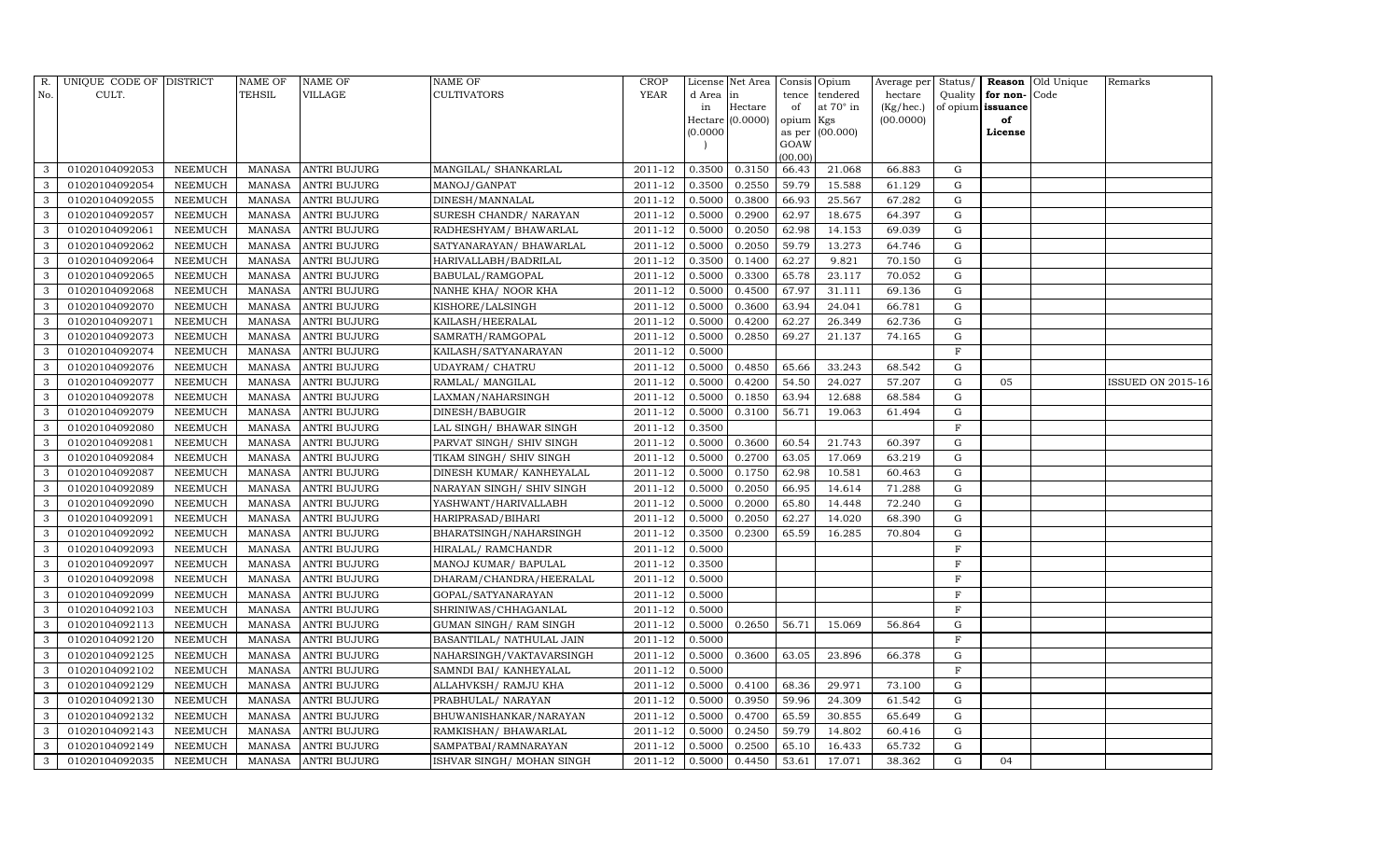| R.           | UNIQUE CODE OF DISTRICT |                | <b>NAME OF</b> | <b>NAME OF</b>      | <b>NAME OF</b>                 | <b>CROP</b> |           | License Net Area |           | Consis Opium      | Average per | Status/     |                   | <b>Reason</b> Old Unique | Remarks     |
|--------------|-------------------------|----------------|----------------|---------------------|--------------------------------|-------------|-----------|------------------|-----------|-------------------|-------------|-------------|-------------------|--------------------------|-------------|
| No.          | CULT.                   |                | <b>TEHSIL</b>  | VILLAGE             | <b>CULTIVATORS</b>             | YEAR        | d Area in |                  | tence     | tendered          | hectare     | Quality     | for non-          | Code                     |             |
|              |                         |                |                |                     |                                |             | in        | Hectare          | of        | at $70^\circ$ in  | (Kg/hec.)   |             | of opium issuance |                          |             |
|              |                         |                |                |                     |                                |             |           | Hectare (0.0000) | opium Kgs |                   | (00.0000)   |             | of                |                          |             |
|              |                         |                |                |                     |                                |             | (0.0000)  |                  | GOAW      | as per $(00.000)$ |             |             | License           |                          |             |
|              |                         |                |                |                     |                                |             |           |                  | (00.00)   |                   |             |             |                   |                          |             |
| 3            | 01020104092157          | NEEMUCH        | MANASA         | <b>ANTRI BUJURG</b> | MAYABAI/KAILASHCHANDRA         | 2011-12     | 0.3500    |                  |           |                   |             | $\mathbf N$ |                   |                          |             |
| 3            | 01020104092158          | NEEMUCH        | MANASA         | <b>ANTRI BUJURG</b> | <b>GHASI/ BHERU BHIL</b>       | 2011-12     | 0.3500    | 0.1100           | 62.98     | 6.802             | 61.836      | G           |                   |                          |             |
| 3            | 01020104092160          | <b>NEEMUCH</b> | MANASA         | <b>ANTRI BUJURG</b> | KANHYALAL/SURAJMAL             | 2011-12     | 0.5000    | 0.2850           | 60.17     | 18.352            | 64.393      | G           |                   |                          |             |
| 3            | 01020104092137          | NEEMUCH        | MANASA         | <b>ANTRI BUJURG</b> | MANGU SINGH/INDRA SINGH        | $2011 - 12$ | 0.5000    | 0.3900           | 66.93     | 26.351            | 67.567      | G           |                   |                          |             |
| 3            | 01020104092072          | NEEMUCH        | MANASA         | <b>ANTRI BUJURG</b> | SHAMBHULAL/BHONA               | 2011-12     | 0.5000    | 0.3500           | 56.58     | 21.816            | 62.331      | G           |                   |                          |             |
| 3            | 01020104092161          | NEEMUCH        | MANASA         | <b>ANTRI BUJURG</b> | SATYANARAYAN / SHANKARLAL      | 2011-12     | 0.5000    | 0.3000           | 62.97     | 18.927            | 63.090      | G           |                   |                          |             |
| 3            | 01020104092063          | NEEMUCH        | MANASA         | <b>ANTRI BUJURG</b> | AMRATLAL/BHAVARLAL             | $2011 - 12$ | 0.5000    | 0.2250           | 60.64     | 14.995            | 66.644      | G           |                   |                          |             |
| 3            | 01020104092152          | NEEMUCH        | MANASA         | <b>ANTRI BUJURG</b> | VISHNULAL/ KACHRU              | 2011-12     | 0.5000    | 0.1500           | 60.54     | 9.721             | 64.807      | G           |                   |                          |             |
| 3            | 01020104092015          | <b>NEEMUCH</b> | MANASA         | <b>ANTRI BUJURG</b> | KAMLA BAI/HIRALAL              | 2011-12     | 0.5000    | 0.2000           | 64.64     | 13.537            | 67.685      | $\mathbf G$ |                   |                          |             |
| 3            | 01020104092005          | NEEMUCH        | MANASA         | <b>ANTRI BUJURG</b> | BHAWARLAL/ GOPAL               | 2011-12     | 0.5000    | 0.2400           | 62.97     | 15.967            | 66.529      | ${\rm G}$   |                   |                          |             |
| 3            | 01020104092010          | <b>NEEMUCH</b> | MANASA         | <b>ANTRI BUJURG</b> | RAMPRASAD/BHERULAL             | 2011-12     | 0.5000    | 0.2900           | 70.18     | 19.691            | 67.900      | ${\rm G}$   |                   |                          |             |
| $\mathbf{3}$ | 01020104092033          | <b>NEEMUCH</b> | MANASA         | <b>ANTRI BUJURG</b> | HAKIMKHAN/NANHE KHAN           | 2011-12     | 0.3500    | 0.3500           | 63.95     | 24.036            | 68.674      | G           |                   |                          | NAME CHANGE |
| 3            | 01020104092138          | <b>NEEMUCH</b> | MANASA         | <b>ANTRI BUJURG</b> | MOHAN KUNWAR/ NARENDRA SINGH   | 2011-12     | 0.3500    | 0.2600           | 63.05     | 17.780            | 68.385      | ${\rm G}$   |                   |                          |             |
| 3            | 01020104092131          | <b>NEEMUCH</b> | MANASA         | <b>ANTRI BUJURG</b> | CHHOTE KHAN/ NANA KAHAN        | 2011-12     | 0.5000    | 0.2800           | 60.64     | 16.884            | 60.300      | G           |                   |                          |             |
| 3            | 01020104092146          | NEEMUCH        | MANASA         | <b>ANTRI BUJURG</b> | VISHNUDAS/RAGHUVEERDAS         | 2011-12     | 0.5000    |                  |           |                   |             | $\mathbf N$ |                   |                          |             |
| 3            | 01020104092105          | NEEMUCH        | MANASA         | <b>ANTRI BUJURG</b> | DASHRATH / PARASRAM            | 2011-12     | 0.5000    |                  |           |                   |             | F           |                   |                          |             |
| 3            | 01020104092194          | <b>NEEMUCH</b> | MANASA         | <b>ANTRI BUJURG</b> | <b>FAKIRCHAND/ AMRA</b>        | 2011-12     | 0.5000    | 0.4450           | 60.27     | 27.595            | 62.011      | G           |                   |                          |             |
| 3            | 01020104092075          | <b>NEEMUCH</b> | MANASA         | <b>ANTRI BUJURG</b> | MOHAMAD HUSSAIN/ RAMJU KHA     | 2011-12     | 0.5000    | 0.4400           | 65.66     | 30.700            | 69.773      | G           |                   |                          |             |
| 3            | 01020104092197          | NEEMUCH        | MANASA         | <b>ANTRI BUJURG</b> | BHAWAR SINGH/ SHAMBHU SINGH    | 2011-12     | 0.5000    | 0.2700           | 66.95     | 18.019            | 66.737      | G           |                   |                          |             |
| 3            | 01020104096002          | NEEMUCH        | MANASA         | <b>ANKLI</b>        | MANGILAL/DEVA                  | 2011-12     | 0.5000    | 0.2750           | 64.99     | 18.745            | 68.164      | G           |                   |                          |             |
| 3            | 01020104096003          | NEEMUCH        | MANASA         | <b>ANKLI</b>        | DEVILAL/LADU                   | 2011-12     | 0.5000    | 0.2950           | 56.33     | 17.607            | 59.685      | G           |                   |                          |             |
| 3            | 01020104096006          | <b>NEEMUCH</b> | <b>MANASA</b>  | <b>ANKLI</b>        | ANILKUMAR/KESHIRIMAL DP RAJMAI | 2011-12     | 0.5000    | 0.3800           | 60.63     | 25.014            | 65.826      | G           |                   |                          |             |
| 3            | 01020104096007          | NEEMUCH        | MANASA         | <b>ANKLI</b>        | RAMNARAYAN/NATHU               | 2011-12     | 0.5000    | 0.2450           | 59.31     | 15.404            | 62.873      | G           |                   |                          |             |
| 3            | 01020104096014          | NEEMUCH        | MANASA         | <b>ANKLI</b>        | PURALAL/GHASIRAM               | 2011-12     | 0.5000    | 0.1800           | 67.52     | 12.723            | 70.683      | G           |                   |                          |             |
| 3            | 01020104096016          | <b>NEEMUCH</b> | MANASA         | <b>ANKLI</b>        | PRAHLAD/MANNALAL               | 2011-12     | 0.5000    | 0.1950           | 62.79     | 12.836            | 65.826      | G           |                   |                          |             |
| 3            | 01020104096023          | <b>NEEMUCH</b> | <b>MANASA</b>  | <b>ANKLI</b>        | KISHORSINGH/MADANSINGH         | 2011-12     | 0.5000    | 0.3400           | 59.31     | 20.852            | 61.329      | G           |                   |                          |             |
| 3            | 01020104096028          | <b>NEEMUCH</b> | MANASA         | <b>ANKLI</b>        | GOPAL/BAGDIRAM                 | 2011-12     | 0.5000    | 0.1950           | 59.31     | 12.489            | 64.046      | G           |                   |                          |             |
| 3            | 01020104096031          | <b>NEEMUCH</b> | <b>MANASA</b>  | <b>ANKLI</b>        | KRISHNAPAL/MANOHARSIGNH        | 2011-12     | 0.3500    | 0.0950           | 59.89     | 6.614             | 69.621      | $\mathbf G$ |                   |                          |             |
| 3            | 01020104096032          | NEEMUCH        | MANASA         | <b>ANKLI</b>        | NAGULAL/KISHOR                 | 2011-12     | 0.5000    | 0.2050           | 59.31     | 13.150            | 64.146      | G           |                   |                          |             |
| 3            | 01020104096033          | NEEMUCH        | MANASA         | <b>ANKLI</b>        | SHANTILAL/BHANWARLAL           | 2011-12     | 0.5000    |                  |           |                   |             | $\mathbf F$ |                   |                          |             |
| 3            | 01020104096050          | <b>NEEMUCH</b> | MANASA         | <b>ANKLI</b>        | <b>BAGDIRAM/AMRA JI</b>        | 2011-12     | 0.5000    | 0.2500           | 66.72     | 16.537            | 66.148      | $\mathbf G$ |                   |                          |             |
| 3            | 01020104096056          | NEEMUCH        | <b>MANASA</b>  | <b>ANKLI</b>        | KASTURIBAI/MANGILAL            | 2011-12     | 0.5000    | 0.2850           | 66.47     | 17.149            | 60.172      | $\mathbf G$ |                   |                          |             |
| 3            | 01020104096068          | <b>NEEMUCH</b> | MANASA         | <b>ANKLI</b>        | RAJARAM/ JAGANNATH             | 2011-12     | 0.5000    |                  |           |                   |             | $\mathbf F$ |                   |                          |             |
| 3            | 01020104096071          | <b>NEEMUCH</b> | MANASA         | <b>ANKLI</b>        | NANDA/PARTHA                   | 2011-12     | 0.5000    | 0.3000           | 59.31     | 17.971            | 59.903      | G           |                   |                          |             |
| 3            | 01020104096081          | NEEMUCH        | MANASA         | <b>ANKLI</b>        | BHAGATRAM/RAMCHANDRA           | 2011-12     | 0.5000    | 0.2500           | 66.47     | 17.994            | 71.976      | ${\rm G}$   |                   |                          |             |
| 3            | 01020104096085          | <b>NEEMUCH</b> | <b>MANASA</b>  | <b>ANKLI</b>        | PURUSHOTTAM/RAMNIVAS           | 2011-12     | 0.5000    | 0.3500           | 62.79     | 22.335            | 63.814      | ${\rm G}$   |                   |                          |             |
| 3            | 01020104096087          | <b>NEEMUCH</b> | MANASA         | ANKLI               | SHYAMLAL/SITARAM               | 2011-12     | 0.5000    | 0.4150           | 63.19     | 26.422            | 63.667      | G           |                   |                          |             |
| 3            | 01020104096088          | NEEMUCH        | MANASA         | <b>ANKLI</b>        | MADANLAL/ RUPAJI               | 2011-12     | 0.5000    | 0.1000           | 62.04     | 6.683             | 66.830      | G           |                   |                          |             |
| $\mathbf{3}$ | 01020104096015          | <b>NEEMUCH</b> | MANASA         | <b>ANKLI</b>        | BHAVARLAL/MANGILAL             | 2011-12     | 0.5000    | 0.1900           | 66.47     | 13.133            | 69.121      | G           |                   |                          |             |
| 3            | 01020104096024          | <b>NEEMUCH</b> | MANASA ANKLI   |                     | <b>BAPULAL/NARAYAN</b>         | 2011-12     | 0.5000    |                  |           |                   |             | F           |                   |                          |             |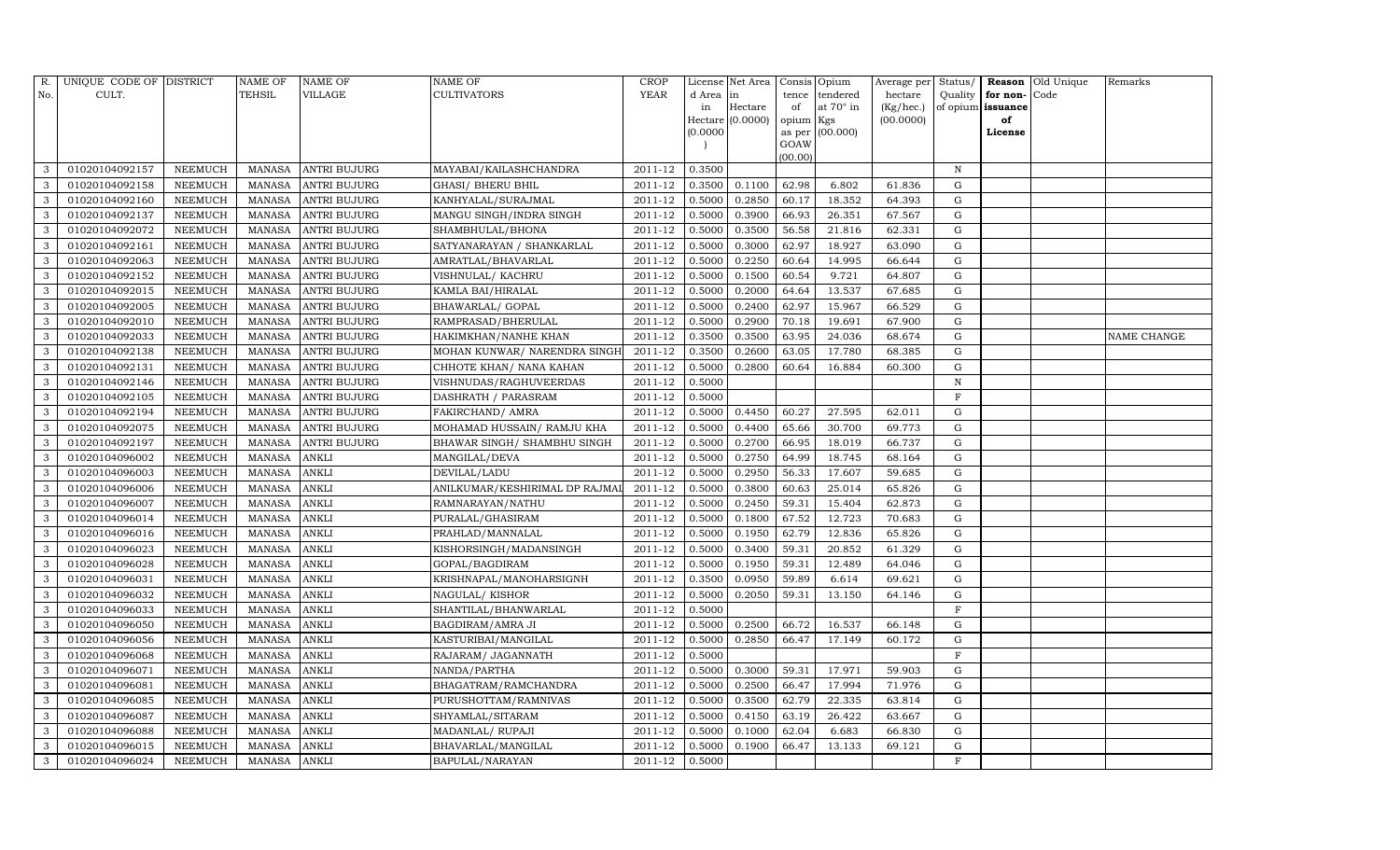| R.             | UNIQUE CODE OF DISTRICT |                | <b>NAME OF</b> | <b>NAME OF</b>        | <b>NAME OF</b>                | CROP    |           | License Net Area |                     | Consis Opium     | Average per | Status/      | Reason            | Old Unique | Remarks           |
|----------------|-------------------------|----------------|----------------|-----------------------|-------------------------------|---------|-----------|------------------|---------------------|------------------|-------------|--------------|-------------------|------------|-------------------|
| No.            | CULT.                   |                | <b>TEHSIL</b>  | VILLAGE               | <b>CULTIVATORS</b>            | YEAR    | d Area in |                  | tence               | tendered         | hectare     | Quality      | for non-          | Code       |                   |
|                |                         |                |                |                       |                               |         | in        | Hectare          | of                  | at $70^\circ$ in | (Kg/hec.)   |              | of opium issuance |            |                   |
|                |                         |                |                |                       |                               |         | (0.0000   | Hectare (0.0000) | opium Kgs<br>as per | (00.000)         | (00.0000)   |              | of<br>License     |            |                   |
|                |                         |                |                |                       |                               |         |           |                  | GOAW                |                  |             |              |                   |            |                   |
|                |                         |                |                |                       |                               |         |           |                  | (00.00)             |                  |             |              |                   |            |                   |
| 3              | 01020104096054          | NEEMUCH        | MANASA         | <b>ANKLI</b>          | DULESINGH/ONKARSINGJ          | 2011-12 | 0.5000    |                  |                     |                  |             | $\mathbf F$  |                   |            |                   |
| 3              | 01020104096075          | NEEMUCH        | <b>MANASA</b>  | <b>ANKLI</b>          | BHANWARLAL/GANGARAM           | 2011-12 | 0.5000    | 0.1100           | 62.54               | 7.210            | 65.545      | G            |                   |            |                   |
| 3              | 01020104096025          | <b>NEEMUCH</b> | <b>MANASA</b>  | <b>ANKLI</b>          | <b>BAPULAL/RAMCHAND</b>       | 2011-12 | 0.5000    | 0.3550           | 62.54               | 22.988           | 64.755      | G            |                   |            |                   |
| 3              | 01020104096077          | NEEMUCH        | MANASA         | <b>ANKLI</b>          | MADANSINGH/JAYSINGH           | 2011-12 | 0.5000    |                  |                     |                  |             | $\mathbf F$  |                   |            |                   |
| 3              | 01020104096038          | NEEMUCH        | <b>MANASA</b>  | <b>ANKLI</b>          | ARJUNSINGH/DEVISINGH          | 2011-12 | 0.3500    | 0.2700           | 63.19               | 19.174           | 71.015      | $\mathbf G$  |                   |            |                   |
| 3              | 01020104096051          | NEEMUCH        | MANASA         | <b>ANKLI</b>          | PRABHULAL/HARIRAM             | 2011-12 | 0.5000    | 0.1300           | 62.79               | 8.638            | 66.446      | G            |                   |            |                   |
| 3              | 01020104096094          | NEEMUCH        | MANASA         | <b>ANKLI</b>          | MOHAN LAL/ RAM CHANDRA        | 2011-12 | 0.5000    | 0.2450           | 68.64               | 17.209           | 70.241      | G            |                   |            |                   |
| 3              | 01020104096069          | <b>NEEMUCH</b> | MANASA         | <b>ANKLI</b>          | PARMANAND/MANGILAL            | 2011-12 | 0.5000    | 0.2500           | 62.54               | 16.662           | 66.648      | ${\rm G}$    |                   |            |                   |
| 3              | 01020104096019          | <b>NEEMUCH</b> | <b>MANASA</b>  | <b>ANKLI</b>          | GANESHRAM / DHANNA            | 2011-12 | 0.5000    | 0.4300           | 59.31               | 27.444           | 63.823      | $\mathbf G$  |                   |            |                   |
| 3              | 01020104096100          | NEEMUCH        | MANASA         | <b>ANKLI</b>          | MOHANLAL/ RATANLAL            | 2011-12 | 0.5000    |                  |                     |                  |             | $\mathbf F$  |                   |            |                   |
| 3              | 01020104096102          | <b>NEEMUCH</b> | MANASA         | <b>ANKLI</b>          | <b>BAGDIRAM/ KHEMRAJ</b>      | 2011-12 | 0.5000    | 0.2600           | 63.49               | 16.598           | 63.838      | $\mathbf G$  |                   |            |                   |
| $\overline{2}$ | 01020104052048          | <b>NEEMUCH</b> | MANASA         | ALHED JAGIR-II        | NANURAM/LAXMAN                | 2011-12 | 0.5000    | 0.2600           | 69.04               | 18.868           | 72.569      | G            |                   |            |                   |
| $\overline{2}$ | 01020104052049          | <b>NEEMUCH</b> | <b>MANASA</b>  | ALHED JAGIR-II        | GEETABAI/NANDLAL              | 2011-12 | 0.5000    | 0.1250           | 66.44               | 9.501            | 76.008      | ${\rm G}$    |                   |            | NAME CHANGE       |
| $\overline{2}$ | 01020104052056          | <b>NEEMUCH</b> | MANASA         | <b>ALHED JAGIR-II</b> | KANHAIYALAL/NANURAM RATHORE   | 2011-12 | 0.5000    | 0.3250           | 60.36               | 21.040           | 64.738      | G            |                   |            |                   |
| $\overline{2}$ | 01020104052062          | NEEMUCH        | MANASA         | ALHED JAGIR-II        | <b>BHAGATRAM/NATHU</b>        | 2011-12 | 0.3500    | 0.1300           | 62.55               | 7.953            | 61.177      | G            |                   |            |                   |
| 2              | 01020104052064          | NEEMUCH        | MANASA         | ALHED JAGIR-II        | RAMNARAYAN/LAXMAN             | 2011-12 | 0.5000    | 0.2400           | 67.98               | 15.839           | 65.996      | $\mathbf G$  |                   |            |                   |
| $\overline{2}$ | 01020104052067          | <b>NEEMUCH</b> | MANASA         | <b>ALHED JAGIR-II</b> | <b>BAGDIRAM/SAVLA</b>         | 2011-12 | 0.5000    | 0.2000           | 59.62               | 12.895           | 64.475      | $\mathbf G$  |                   |            |                   |
| $\overline{2}$ | 01020104052072          | <b>NEEMUCH</b> | MANASA         | ALHED JAGIR-II        | RUGHNATH/BHERULAL             | 2011-12 | 0.5000    | 0.2950           | 62.51               | 19.399           | 65.759      | G            |                   |            |                   |
| $\overline{a}$ | 01020104052076          | NEEMUCH        | MANASA         | ALHED JAGIR-II        | GIRDHARI/KESHURAM             | 2011-12 | 0.5000    | 0.4900           | 57.83               | 31.889           | 65.080      | G            |                   |            |                   |
| $\overline{2}$ | 01020104052082          | NEEMUCH        | MANASA         | <b>ALHED JAGIR-II</b> | MANGILAL/KACHARU PATIDAR      | 2011-12 | 0.5000    | 0.2550           | 61.10               | 18.033           | 70.718      | G            |                   |            |                   |
| $\overline{2}$ | 01020104052085          | NEEMUCH        | MANASA         | ALHED JAGIR-II        | CHAINRAM/NANDLAL              | 2011-12 | 0.5000    | 0.1250           | 68.79               | 9.247            | 73.976      | G            |                   |            |                   |
| $\overline{2}$ | 01020104052094          | <b>NEEMUCH</b> | <b>MANASA</b>  | ALHED JAGIR-II        | RADHABAI/ONKAR                | 2011-12 | 0.5000    | 0.1200           | 75.21               | 9.358            | 77.983      | ${\rm G}$    |                   |            |                   |
| $\overline{2}$ | 01020104052095          | NEEMUCH        | MANASA         | ALHED JAGIR-II        | JADAVBAI/BHAGIRATH            | 2011-12 | 0.5000    | 0.2850           | 50.41               | 16.895           | 59.281      | G            | 05                |            | ISSUED ON 2015-16 |
| $\overline{2}$ | 01020104052098          | <b>NEEMUCH</b> | MANASA         | ALHED JAGIR-II        | CHAINSUKH / DEVILAL           | 2011-12 | 0.5000    | 0.3900           | 60.69               | 25.403           | 65.136      | G            |                   |            |                   |
| $\overline{2}$ | 01020104052099          | <b>NEEMUCH</b> | MANASA         | ALHED JAGIR-II        | BAPULAL/CHATARBHUJ            | 2011-12 | 0.5000    | 0.2000           | 60.69               | 14.011           | 70.055      | G            |                   |            |                   |
| $\overline{2}$ | 01020104052101          | <b>NEEMUCH</b> | <b>MANASA</b>  | ALHED JAGIR-II        | RATANBAI/NAGJIRAM             | 2011-12 | 0.3500    | 0.3350           | 60.69               | 22.941           | 68.480      | G            |                   |            |                   |
| $\overline{2}$ | 01020104052118          | <b>NEEMUCH</b> | MANASA         | ALHED JAGIR-II        | RAMPRASAD/KHYALIRAM           | 2011-12 | 0.5000    | 0.4650           | 58.72               | 28.941           | 62.238      | G            |                   |            |                   |
| 2              | 01020104052122          | <b>NEEMUCH</b> | <b>MANASA</b>  | ALHED JAGIR-II        | NANIBAI/SAVLA                 | 2011-12 | 0.5000    | 0.1500           | 57.95               | 9.239            | 61.593      | $\mathbf G$  |                   |            |                   |
| $\overline{2}$ | 01020104052127          | NEEMUCH        | MANASA         | <b>ALHED JAGIR-II</b> | RAMPRASAD/LAXMAN              | 2011-12 | 0.5000    | 0.1000           | 70.35               | 7.527            | 75.270      | G            |                   |            |                   |
| $\overline{2}$ | 01020104052046          | NEEMUCH        | MANASA         | ALHED JAGIR-II        | KAMLABAI/BHAGATRAM            | 2011-12 | 0.5000    | 0.4800           | 66.44               | 34.169           | 71.185      | G            |                   |            |                   |
| $\overline{2}$ | 01020104052137          | <b>NEEMUCH</b> | MANASA         | ALHED JAGIR-II        | LILABAI/RAMRATAN              | 2011-12 | 0.5000    | 0.1950           | 61.10               | 12.997           | 66.651      | ${\rm G}$    |                   |            | NAME CHANGE       |
| $\overline{2}$ | 01020104052158          | <b>NEEMUCH</b> | <b>MANASA</b>  | ALHED JAGIR-II        | KISHORILAL/BHUWANILAL         | 2011-12 | 0.5000    | 0.2000           | 64.19               | 13.352           | 66.760      | $\mathbf G$  |                   |            |                   |
| $\overline{2}$ | 01020104052070          | <b>NEEMUCH</b> | MANASA         | ALHED JAGIR-II        | KANIRAM URF KANHIYALAL/LAXMAN | 2011-12 | 0.5000    | 0.2100           | 68.64               | 14.787           | 70.414      | G            |                   |            |                   |
| $\overline{2}$ | 01020104052169          | <b>NEEMUCH</b> | MANASA         | ALHED JAGIR-II        | GOPAL/BHAGATRAM               | 2011-12 | 0.5000    | 0.2600           | 62.55               | 16.147           | 62.103      | G            |                   |            |                   |
| $\overline{2}$ | 01020104052010          | <b>NEEMUCH</b> | MANASA         | ALHED JAGIR-II        | LAXMINARAYAN/NANURAM          | 2011-12 | 0.5000    | 0.5050           | 59.17               | 32.062           | 63.489      | $\mathbf G$  |                   |            |                   |
| $\overline{2}$ | 01020104052052          | <b>NEEMUCH</b> | MANASA         | ALHED JAGIR-II        | <b>BALKISHAN/BAPULAL</b>      | 2011-12 | 0.5000    | 0.2150           | 71.22               | 16.330           | 75.953      | $\mathbf{I}$ | 02                |            |                   |
| $\overline{2}$ | 01020104052251          | <b>NEEMUCH</b> | MANASA         | <b>ALHED JAGIR-II</b> | MANGIBAI/KRISHNAGOPAL         | 2011-12 | 0.3500    | 0.2450           | 65.29               | 16.593           | 67.726      | G            |                   |            |                   |
| $\overline{2}$ | 01020104052112          | <b>NEEMUCH</b> | MANASA         | ALHED JAGIR-II        | <b>BABULAL/NANALAL</b>        | 2011-12 | 0.5000    | 0.3950           | 61.10               | 25.278           | 63.995      | G            |                   |            |                   |
| $\overline{2}$ | 01020104052042          | <b>NEEMUCH</b> | MANASA         | ALHED JAGIR-II        | MAGANIRAM/UDA                 | 2011-12 | 0.5000    | 0.4100           | 55.88               | 25.617           | 62.480      | G            |                   |            |                   |
| $\overline{2}$ | 01020104052050          | <b>NEEMUCH</b> |                | MANASA ALHED JAGIR-II | GOPAL/LAKHMICHANDRA           | 2011-12 | 0.5000    | 0.4450           | 66.44               | 31.379           | 70.514      | G            |                   |            |                   |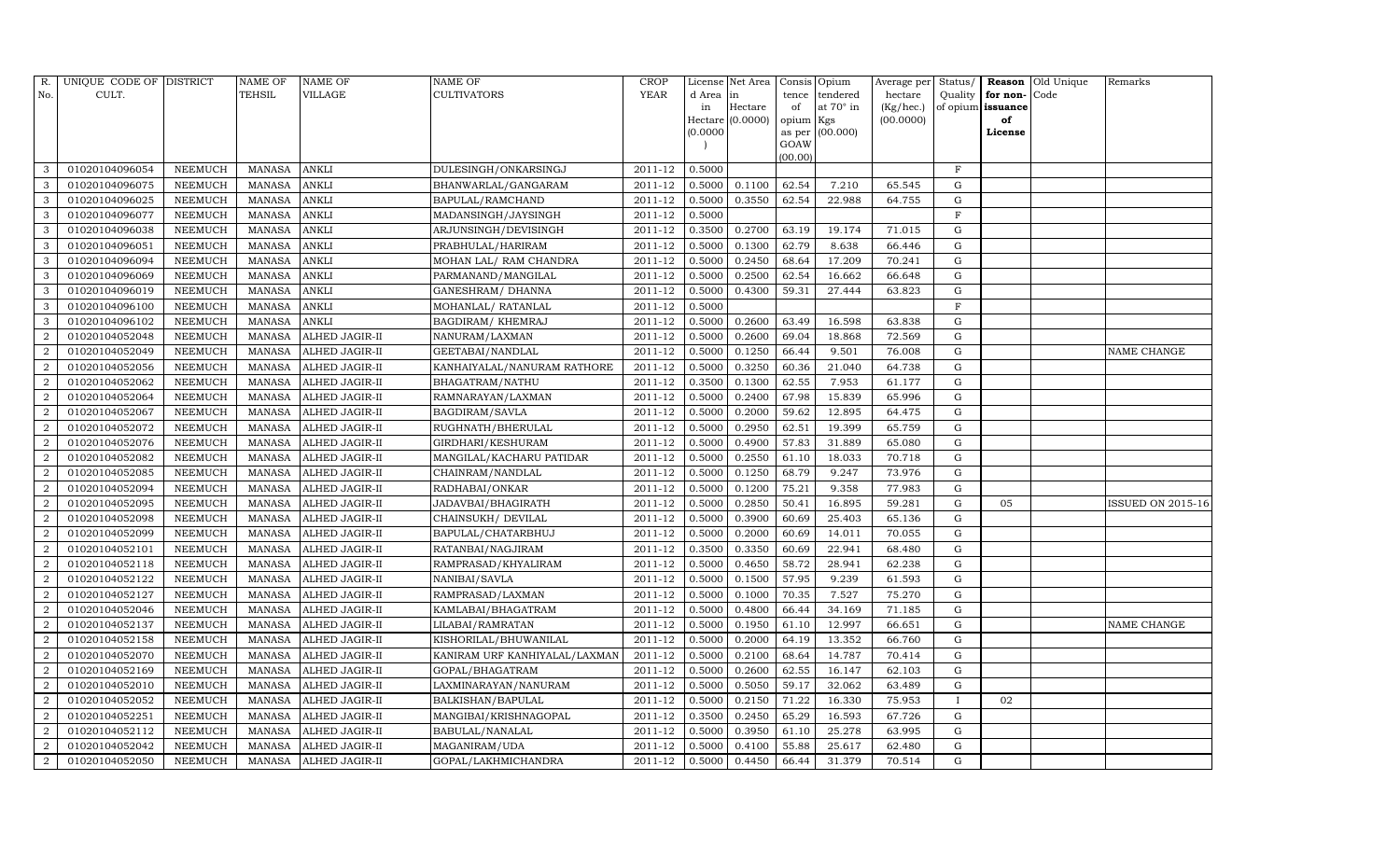| R.             | UNIQUE CODE OF DISTRICT |                | NAME OF       | NAME OF        | <b>NAME OF</b>                 | <b>CROP</b> |          | License Net Area |                | Consis Opium | Average per | Status/      | Reason            | Old Unique     | Remarks           |
|----------------|-------------------------|----------------|---------------|----------------|--------------------------------|-------------|----------|------------------|----------------|--------------|-------------|--------------|-------------------|----------------|-------------------|
| No.            | CULT.                   |                | TEHSIL        | VILLAGE        | <b>CULTIVATORS</b>             | <b>YEAR</b> | d Area   | lin              | tence          | tendered     | hectare     | Quality      | for non-          | Code           |                   |
|                |                         |                |               |                |                                |             | in       | Hectare          | of             | at 70° in    | (Kg/hec.)   |              | of opium issuance |                |                   |
|                |                         |                |               |                |                                |             |          | Hectare (0.0000) | opium Kgs      |              | (00.0000)   |              | of                |                |                   |
|                |                         |                |               |                |                                |             | (0.0000) |                  | as per<br>GOAW | (00.000)     |             |              | License           |                |                   |
|                |                         |                |               |                |                                |             |          |                  | (00.00)        |              |             |              |                   |                |                   |
| $\mathcal{D}$  | 01020104052055          | NEEMUCH        | MANASA        | ALHED JAGIR-II | BHAGUBAI/NANDLAL               | 2011-12     | 0.5000   | 0.4750           | 60.81          | 31.456       | 66.223      | G            |                   |                |                   |
|                | 01020104052139          | NEEMUCH        | <b>MANASA</b> | ALHED JAGIR-II | DOLATRAM/BHAWARLAL             | 2011-12     | 0.5000   | 0.3250           | 57.34          | 19.324       | 59.458      | G            |                   |                |                   |
| 2              | 01020104052252          | <b>NEEMUCH</b> | <b>MANASA</b> | ALHED JAGIR-II | MANGIBAI/BHAGIRATH             | 2011-12     | 0.5000   | 0.4350           | 65.70          | 28.532       | 65.591      | G            |                   |                |                   |
| 2              | 01020104052092          | NEEMUCH        | MANASA        | ALHED JAGIR-II | KACHRULAL/ONKARLAL             | 2011-12     | 0.5000   | 0.4450           | 57.43          | 27.025       | 60.730      | G            |                   |                |                   |
| $\overline{2}$ | 01020104052078          | NEEMUCH        | MANASA        | ALHED JAGIR-II | PRABHU/KACHRU                  | 2011-12     | 0.5000   |                  |                |              |             | $\mathbf F$  |                   |                |                   |
| $\overline{2}$ | 01020104052254          | NEEMUCH        | <b>MANASA</b> | ALHED JAGIR-II | SHANTIBAI/KANHAIYALAL          | 2011-12     | 0.5000   | 0.2000           | 57.11          | 13.608       | 68.040      | G            |                   | 01020104014022 |                   |
| $\overline{2}$ | 01020104052001          | NEEMUCH        | MANASA        | ALHED JAGIR-I  | RAMCHANDRA/BHANWARLAL          | 2011-12     | 0.5000   | 0.1750           | 70.52          | 13.348       | 76.274      | G            |                   |                |                   |
| 2              | 01020104052002          | NEEMUCH        | <b>MANASA</b> | ALHED JAGIR-I  | RATANLAL/FAKIRCHAND            | 2011-12     | 0.5000   | 0.5050           | 62.85          | 36.390       | 72.060      | G            |                   |                |                   |
| $\overline{2}$ | 01020104052008          | <b>NEEMUCH</b> | <b>MANASA</b> | ALHED JAGIR-I  | <b>NOJI BAI/GHISULAL</b>       | 2011-12     | 0.5000   | 0.4000           | 65.28          | 28.014       | 70.036      | $\mathbf G$  |                   |                |                   |
|                | 01020104052009          | NEEMUCH        | MANASA        | ALHED JAGIR-I  | GODAVARI BAI/JARILAL           | 2011-12     | 0.5000   | 0.2250           | 65.27          | 14.760       | 65.600      | ${\rm G}$    |                   |                |                   |
| $\overline{2}$ | 01020104052011          | NEEMUCH        | <b>MANASA</b> | ALHED JAGIR-I  | MANGILAL/DOULA                 | 2011-12     | 0.5000   | 0.3000           | 66.60          | 20.123       | 67.076      | ${\rm G}$    |                   |                |                   |
| $\overline{2}$ | 01020104052021          | NEEMUCH        | MANASA        | ALHED JAGIR-I  | <b>BADAM BAI/RAMLAL</b>        | 2011-12     | 0.5000   | 0.4000           | 55.41          | 23.905       | 59.763      | G            |                   |                |                   |
| $\overline{2}$ | 01020104052018          | <b>NEEMUCH</b> | <b>MANASA</b> | ALHED JAGIR-I  | BHONIRAM/BHERULAL              | 2011-12     | 0.5000   | 0.3450           | 60.81          | 21.084       | 61.113      | ${\rm G}$    |                   |                |                   |
| $\overline{2}$ | 01020104052023          | NEEMUCH        | MANASA        | ALHED JAGIR-I  | BHUWANA/KESURAM                | 2011-12     | 0.5000   | 0.4750           | 66.14          | 32.787       | 69.025      | G            |                   |                |                   |
| $\overline{2}$ | 01020104052031          | NEEMUCH        | MANASA        | ALHED JAGIR-I  | PURANMAL/RATANLAL              | 2011-12     | 0.5000   | 0.1800           | 62.70          | 12.173       | 67.628      | G            |                   |                |                   |
| $\overline{2}$ | 01020104052033          | NEEMUCH        | <b>MANASA</b> | ALHED JAGIR-I  | PURANMAL/SURATRAM              | 2011-12     | 0.5000   | 0.2150           | 62.66          | 14.501       | 67.447      | G            |                   |                |                   |
| $\mathcal{D}$  | 01020104052044          | <b>NEEMUCH</b> | <b>MANASA</b> | ALHED JAGIR-I  | MOHANLAL/MODIRAM               | 2011-12     | 0.5000   |                  |                |              |             | $\mathbf{F}$ |                   |                |                   |
| 2              | 01020104052171          | NEEMUCH        | MANASA        | ALHED JAGIR-I  | SEETARAM/GHASILAL              | 2011-12     | 0.5000   | 0.4850           | 65.28          | 33.694       | 69.472      | G            |                   |                |                   |
| $\overline{2}$ | 01020104052172          | NEEMUCH        | <b>MANASA</b> | ALHED JAGIR-I  | LAXMINARAYAN/KANWARLAL         | 2011-12     | 0.5000   | 0.4900           | 62.97          | 31.827       | 64.953      | G            |                   |                |                   |
| 2              | 01020104052175          | NEEMUCH        | <b>MANASA</b> | ALHED JAGIR-I  | UDAIRAM/PRABHULAL              | 2011-12     | 0.5000   | 0.3250           | 62.67          | 21.734       | 66.874      | G            |                   |                |                   |
| $\overline{2}$ | 01020104052183          | NEEMUCH        | <b>MANASA</b> | ALHED JAGIR-I  | KISHANLAL URF HARIKISHAN/CHATA | 2011-12     | 0.5000   | 0.3150           | 54.28          | 18.455       | 58.587      | G            | 05                |                | ISSUED ON 2015-16 |
| $\mathcal{D}$  | 01020104052184          | NEEMUCH        | <b>MANASA</b> | ALHED JAGIR-I  | PURANMAL/PYARAJI               | 2011-12     | 0.5000   | 0.2000           | 64.74          | 13.975       | 69.875      | G            |                   |                |                   |
| $\mathcal{D}$  | 01020104052186          | NEEMUCH        | <b>MANASA</b> | ALHED JAGIR-I  | RAMNIWAS/KANHAIYALAL           | 2011-12     | 0.5000   | 0.2000           | 60.81          | 13.283       | 66.415      | G            |                   |                |                   |
| 2              | 01020104052187          | NEEMUCH        | <b>MANASA</b> | ALHED JAGIR-I  | SHRIRAM/KHYALIRAM              | 2011-12     | 0.5000   | 0.4850           | 51.98          | 26.978       | 55.624      | G            | 04                |                | ISSUED ON 2016-17 |
|                | 01020104052192          | NEEMUCH        | <b>MANASA</b> | ALHED JAGIR-I  | BANSHILAL/RAMNARAYAN           | 2011-12     | 0.5000   | 0.1500           | 65.67          | 11.051       | 73.673      | ${\rm G}$    |                   |                |                   |
| $\overline{2}$ | 01020104052201          | NEEMUCH        | <b>MANASA</b> | ALHED JAGIR-I  | SAJJANBAI/SHIVLAL              | 2011-12     | 0.5000   | 0.3600           | 57.75          | 21.137       | 58.713      | G            |                   |                |                   |
| 2              | 01020104052202          | NEEMUCH        | <b>MANASA</b> | ALHED JAGIR-I  | DULICHANDRA/RAMNARAYAN         | 2011-12     | 0.5000   | 0.2450           | 69.38          | 16.413       | 66.992      | G            |                   |                |                   |
| $\overline{2}$ | 01020104052203          | NEEMUCH        | <b>MANASA</b> | ALHED JAGIR-I  | GUDDUBAI/RAMLAL                | 2011-12     | 0.3500   | 0.0650           | 67.12          | 4.890        | 75.231      | $\mathbf G$  |                   |                | NAME CHANGE       |
| $\overline{2}$ | 01020104052204          | NEEMUCH        | MANASA        | ALHED JAGIR-I  | LAXMINARAYAN/BHONIRAM          | 2011-12     | 0.5000   | 0.2950           | 62.37          | 20.150       | 68.305      | G            |                   |                |                   |
| $\overline{2}$ | 01020104052205          | NEEMUCH        | <b>MANASA</b> | ALHED JAGIR-I  | DASHRATH/BALKISHAN             | 2011-12     | 0.5000   | 0.3050           | 76.96          | 24.077       | 78.941      | G            |                   |                |                   |
| $\overline{2}$ | 01020104052206          | NEEMUCH        | MANASA        | ALHED JAGIR-I  | DINESH CHANDRA/CHHAGANLAL      | 2011-12     | 0.5000   | 0.3600           | 65.27          | 24.299       | 67.497      | $\mathbf G$  |                   |                |                   |
| $\overline{2}$ | 01020104052210          | <b>NEEMUCH</b> | <b>MANASA</b> | ALHED JAGIR-I  | PRABHULAL/JAGGA                | 2011-12     | 0.5000   | 0.4000           | 65.50          | 27.033       | 67.582      | $\mathbf G$  |                   |                |                   |
|                | 01020104052212          | NEEMUCH        | <b>MANASA</b> | ALHED JAGIR-I  | OMPRAKASH/BALKISHAN            | 2011-12     | 0.5000   | 0.3000           | 67.12          | 20.663       | 68.877      | G            |                   |                |                   |
| $\overline{2}$ | 01020104052221          | NEEMUCH        | <b>MANASA</b> | ALHED JAGIR-I  | RAMCHANDRA/GHISALAL            | 2011-12     | 0.5000   | 0.3150           | 62.70          | 21.040       | 66.794      | G            |                   |                |                   |
| 2              | 01020104052222          | NEEMUCH        | <b>MANASA</b> | ALHED JAGIR-I  | DHANRAJ/BHAGATRAM              | 2011-12     | 0.5000   | 0.3750           | 65.27          | 26.350       | 70.267      | G            |                   |                |                   |
| $\overline{2}$ | 01020104052223          | <b>NEEMUCH</b> | <b>MANASA</b> | ALHED JAGIR-I  | BHONILAL/MANGILAL              | 2011-12     | 0.5000   | 0.2050           | 70.22          | 14.526       | 70.859      | ${\rm G}$    |                   |                |                   |
| $\overline{2}$ | 01020104052190          | NEEMUCH        | MANASA        | ALHED JAGIR-I  | BHONI BAI/ MANGILAL            | 2011-12     | 0.5000   | 0.4300           | 62.66          | 29.450       | 68.489      | G            |                   |                |                   |
| $\overline{2}$ | 01020104052224          | NEEMUCH        | <b>MANASA</b> | ALHED JAGIR-I  | RAMDHESHYAM/CHATURBHUJ MALI    | 2011-12     | 0.5000   | 0.2650           | 61.95          | 18.204       | 68.694      | G            |                   |                |                   |
| 2              | 01020104052227          | NEEMUCH        | <b>MANASA</b> | ALHED JAGIR-I  | DINDAYAL/HARIVALLABH           | 2011-12     | 0.5000   | 0.2000           | 55.79          | 11.971       | 59.855      | G            |                   |                |                   |
| $\overline{a}$ | 01020104052230          | <b>NEEMUCH</b> | MANASA        | ALHED JAGIR-I  | AMBARAM/RAMCHANDRA             | 2011-12     | 0.5000   | 0.2100           | 66.14          | 14.135       | 67.310      | G            |                   |                |                   |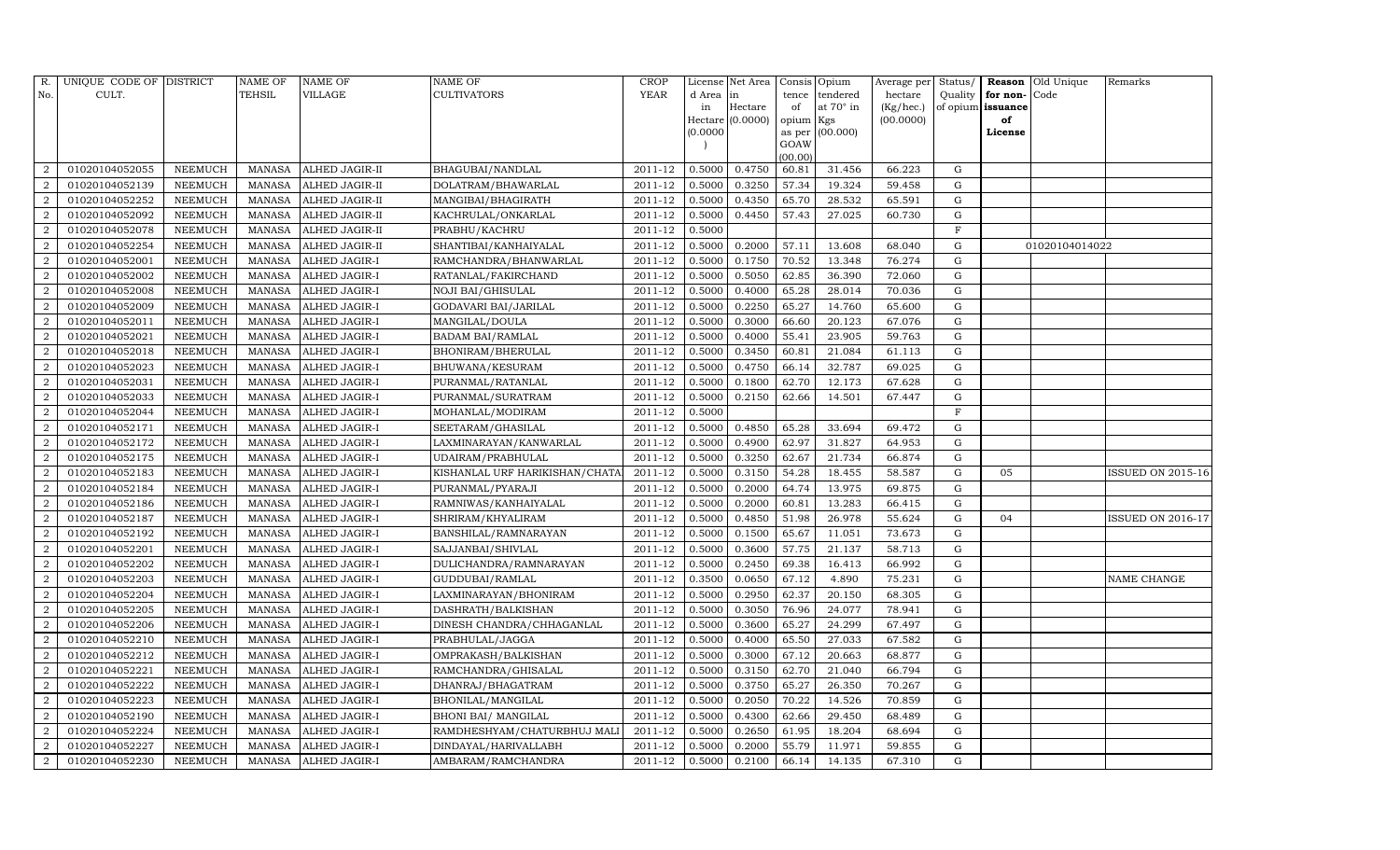| d Area<br>tence tendered<br>hectare<br>Quality<br>for non-<br>Code<br>at 70° in<br>Hectare<br>(Kg/hec.)<br>issuance<br>in<br>of<br>of opium<br>Hectare (0.0000)<br>(00.0000)<br>opium Kgs<br>of<br>0.0000<br>as per (00.000)<br>License<br>GOAW<br>(00.00)<br>01020104052231<br>0.5000<br>0.2850<br>67.12<br>19.628<br>68.870<br>2<br><b>NEEMUCH</b><br>MANASA<br>ALHED JAGIR-I<br>LALURAM/MODIRAM<br>2011-12<br>G<br>2<br><b>NEEMUCH</b><br>ALHED JAGIR-I<br>2011-12<br>0.2100<br>65.50<br>15.121<br>72.005<br>G<br>01020104052232<br>MANASA<br>TULSIRAM/MODIRAM<br>0.3500<br>2<br>01020104052234<br>NEEMUCH<br>2011-12<br>0.3400<br>65.50<br>24.946<br>73.371<br>G<br>MANASA<br>ALHED JAGIR-I<br>GITA BAI/ BASANTILAL<br>0.5000<br>2<br>01020104052238<br>0.2600<br><b>NEEMUCH</b><br><b>MANASA</b><br>ALHED JAGIR-I<br>JAGDISH CHANDRA/KANHAIYALAL<br>2011-12<br>0.5000<br>66.60<br>19.105<br>73.480<br>G<br>65.27<br>G<br>2<br>01020104052239<br><b>NEEMUCH</b><br>MANASA<br>2011-12<br>0.5000<br>0.1600<br>11.402<br>71.263<br>ALHED JAGIR-I<br>SHANTILAL/PRABHULAL<br>2<br>01020104052240<br>BALAKRAM URF BALURAM/BHONIRAI<br>2011-12<br>0.2050<br>54.51<br>G<br>NEEMUCH<br>MANASA<br>ALHED JAGIR-I<br>0.5000<br>11.463<br>55.917<br>04<br><b>ISSUED ON 2016-17</b><br>2<br>0.4800<br>58.50<br>01020104052241<br><b>NEEMUCH</b><br>MANASA<br>ALHED JAGIR-I<br>RAMESHCHANDRA/BHONIRAM<br>2011-12<br>0.5000<br>28.682<br>59.754<br>G<br>2<br>01020104052243<br>NEEMUCH<br><b>MANASA</b><br>2011-12<br>0.4000<br>76.52<br>31.264<br>78.160<br>G<br>ALHED JAGIR-I<br>SHIVNARAYAN/BALKISHAN<br>0.5000<br>2<br>01020104052245<br>2011-12<br>0.3000<br>66.60<br>21.578<br><b>NEEMUCH</b><br>MANASA<br>ALHED JAGIR-I<br>MOHANLAL/PRABHULAL<br>0.5000<br>71.927<br>G<br>2<br>$2011 - 12$<br>01020104052142<br>NEEMUCH<br>MANASA<br><b>ALHED JAGIR-I</b><br>GANESHLAL/MANGILAL<br>0.5000<br>0.4350<br>60.64<br>27.565<br>63.368<br>G<br>01020104052016<br>2011-12<br>0.4350<br>${\rm G}$<br>2<br><b>NEEMUCH</b><br><b>MANASA</b><br><b>ALHED JAGIR-I</b><br>PHOOLKUNWAR/RAMESHWAR<br>0.5000<br>59.80<br>28.038<br>64.455<br>2<br>01020104052207<br>2011-12<br>0.2900<br>65.28<br>19.994<br><b>NEEMUCH</b><br><b>MANASA</b><br>ALHED JAGIR-I<br>RAMPRASAD/BHONIRAM PATIDAR<br>0.5000<br>68.945<br>G<br>64.74<br>2<br>01020104052017<br><b>NEEMUCH</b><br>MANASA<br>ALHED JAGIR-I<br>BHAGWANTI BAI/ MANGILAL<br>2011-12<br>0.5000<br>0.2700<br>18.701<br>69.262<br>G<br>2<br>01020104004002<br><b>NEEMUCH</b><br><b>AKHEPUR</b><br>MANGIBAI BHAGIRATH<br>2011-12<br>0.2800<br>52.90<br>17.238<br>61.564<br>G<br><b>ISSUED ON 2015-16</b><br>MANASA<br>0.3500<br>05<br>2<br>01020104004016<br><b>AKHEPUR</b><br>2011-12<br>0.5000<br>0.5000<br>53.77<br>30.518<br><b>ISSUED ON 2015-16</b><br><b>NEEMUCH</b><br>MANASA<br>LAXMAN/KACHRU<br>61.037<br>G<br>05<br>2<br>01020104004017<br>NEEMUCH<br><b>MANASA</b><br><b>AKHEPUR</b><br>JAGDISH/PURALAL<br>2011-12<br>0.5000<br>0.3650<br>56.91<br>24.382<br>66.800<br>$\mathbf G$<br>2<br>01020104004019<br>2011-12<br>0.4850<br>54.46<br>28.592<br>G<br><b>NEEMUCH</b><br><b>MANASA</b><br>AKHEPUR<br>GANGARAM/DHANRAJ<br>0.5000<br>58.952<br>05<br>ISSUED ON 2015-16<br>59.36<br>2<br>01020104004024<br>NEEMUCH<br><b>MANASA</b><br>AKHEPUR<br>SHYAMLAL/PURALAL<br>2011-12<br>0.4750<br>32.504<br>68.429<br>G<br>0.5000<br>01020104004026<br>2011-12<br>0.2650<br>59.95<br>${\rm G}$<br>2<br><b>NEEMUCH</b><br>MANASA<br><b>AKHEPUR</b><br>PURALAL/KACHRU<br>0.5000<br>18.062<br>68.159<br>2<br>01020104004027<br>AKHEPUR<br>2011-12<br>0.4500<br>57.14<br>29.345<br><b>NEEMUCH</b><br><b>MANASA</b><br>HEERALAL/RUPA<br>0.5000<br>65.212<br>G<br>$\overline{a}$<br>62.36<br>G<br>01020104004037<br><b>NEEMUCH</b><br>MANASA<br><b>AKHEPUR</b><br>KANHAIYALAL/KANWARLAL<br>2011-12<br>0.5000<br>0.1750<br>11.902<br>68.011<br>2<br>01020104004039<br><b>NEEMUCH</b><br><b>MANASA</b><br><b>AKHEPUR</b><br>DEVILAL/KAWARLAL<br>2011-12<br>0.2500<br>59.15<br>15.134<br>G<br>0.3500<br>60.536<br>NAME CHANGE<br>2<br>01020104004041<br><b>AKHEPUR</b><br>2011-12<br>0.3550<br>64.47<br>24.609<br>69.321<br>G<br><b>NEEMUCH</b><br>MANASA<br>BHARATRAM/BHAGIRATH<br>0.5000<br>TRANSFER/ BAWADA<br>0.3350<br>2<br>01020104004007<br><b>NEEMUCH</b><br><b>MANASA</b><br><b>AKHEPUR</b><br>JAGDISH / SHANKARLAL<br>2011-12<br>0.5000<br>59.15<br>21.311<br>63.615<br>G<br>2<br>01020104004020<br>$2011 - 12$<br>0.3500<br>NEEMUCH<br><b>MANASA</b><br><b>AKHEPUR</b><br>JAGDISH/DHANRAJ<br>0.5000<br>59.15<br>22.122<br>63.206<br>G<br>2<br>$2011 - 12$<br>G<br>01020104004057<br>NEEMUCH<br><b>MANASA</b><br><b>AKHEPUR</b><br>PARBHULAL/PYARJI<br>0.5000<br>0.4050<br>64.47<br>29.168<br>72.020<br>01020104004003<br>2011-12<br>0.1150<br>7.554<br>G<br>2<br>NEEMUCH<br><b>MANASA</b><br><b>AKHEPUR</b><br>BADRILAL/SHOBHARAM<br>0.5000<br>62.36<br>65.687<br>2<br>01020104004063<br>NEEMUCH<br><b>MANASA</b><br>AKHEPUR<br>KOUSHALYABAI/BANSHILAL<br>2011-12<br>0.5000<br>0.4050<br>67.02<br>28.876<br>71.299<br>G<br>2<br>2011-12<br>54.34<br>26.440<br>01020104004021<br><b>NEEMUCH</b><br>MANASA<br><b>AKHEPUR</b><br>BAPULAL/DHANRAJ<br>0.5000<br>0.4400<br>60.091<br>02<br>$\mathbf{I}$<br>2011-12<br>2<br>01020104004069<br><b>NEEMUCH</b><br><b>MANASA</b><br><b>AKHEPUR</b><br>VISHNUKUMAR/RADHESHYAM<br>0.5000<br>0.2150<br>56.13<br>12.982<br>60.382<br>G<br>01020104014023<br>2<br>01020104004066<br>NEEMUCH<br><b>AKHEPUR</b><br>2011-12<br>0.5000<br>0.4450<br>62.36<br>G<br>MANASA<br>BADRILAL/BIHARILAL<br>29.835<br>67.045<br>2<br>01020104004067<br>NEEMUCH<br><b>MANASA</b><br><b>AKHEPUR</b><br>MADHULAL/KISHANLAL<br>2011-12<br>0.5000<br>0.3100<br>59.95<br>20.905<br>67.435<br>G<br>2<br>2011-12<br>54.29<br>01020104004068<br>NEEMUCH<br><b>MANASA</b><br>AKHEPUR<br>RAMCHANDR/KACHRU<br>0.3550<br>22.158<br>62.417<br>G<br><b>ISSUED ON 2015-16</b><br>0.3500<br>05<br>$2011 - 12$<br>56.92<br>G<br>$\mathbf{3}$<br>01020104088010<br><b>NEEMUCH</b><br>MANASA<br><b>ACHALPURA</b><br>BHAGIRATH/ GOUTAM<br>0.5000<br>0.2000<br>14.002<br>70.010<br>$\mathbf{3}$<br>01020104088011<br>NEEMUCH<br>2011-12<br>0.4000<br>62.88<br>27.047<br>G<br>MANASA<br>ACHALPURA<br>DEVILAL/DAYARAM<br>0.5000<br>67.618<br>$\mathbf{3}$<br>01020104088013<br>NEEMUCH<br><b>MANASA</b><br>ACHALPURA<br>NIRMALKUMAR/KANHEYALAL<br>2011-12<br>0.3600<br>52.43<br>20.935<br>G<br>0.5000<br>58.153<br>05<br>ISSUED ON 2015-16/NAME CHANGE 2015-16<br>$\mathbf{3}$<br>54.97<br>G<br>01020104088016<br><b>NEEMUCH</b><br>MANASA<br>ACHALPURA<br>RADHABAI/GOPAL<br>2011-12<br>0.5000<br>0.2800<br>17.865<br>63.804<br>05<br>ISSUED ON 2015-16/NAME CHANGE 2015-16<br>$\mathbf{3}$<br>01020104088017<br><b>NEEMUCH</b><br><b>MANASA</b><br><b>ACHALPURA</b><br>SATYANARAYN/BAPULAL<br>2011-12<br>0.2200<br>59.38<br>14.718<br>66.900<br>G<br>0.5000<br>$\mathbf{3}$<br>0.1550<br>01020104088018<br><b>NEEMUCH</b><br>MANASA<br><b>ACHALPURA</b><br>RAMKISHAN/BHAVARLAL<br>2011-12<br>0.5000<br>54.96<br>9.901<br>63.877<br>$\mathbf G$<br><b>ISSUED ON 2015-16</b><br>05<br>$\mathbf{3}$<br>01020104088025<br>MANASA<br>GHISALAL/DAYARAM<br>2011-12<br>0.5000<br>0.1700<br>55.54<br>9.759<br>57.406<br>NEEMUCH<br><b>ACHALPURA</b><br>G | $R_{\cdot}$ | UNIQUE CODE OF DISTRICT | <b>NAME OF</b> | NAME OF | NAME OF     | CROP        | License Net Area   Consis   Opium |  | Average per Status/ |  | <b>Reason</b> Old Unique | Remarks |  |
|------------------------------------------------------------------------------------------------------------------------------------------------------------------------------------------------------------------------------------------------------------------------------------------------------------------------------------------------------------------------------------------------------------------------------------------------------------------------------------------------------------------------------------------------------------------------------------------------------------------------------------------------------------------------------------------------------------------------------------------------------------------------------------------------------------------------------------------------------------------------------------------------------------------------------------------------------------------------------------------------------------------------------------------------------------------------------------------------------------------------------------------------------------------------------------------------------------------------------------------------------------------------------------------------------------------------------------------------------------------------------------------------------------------------------------------------------------------------------------------------------------------------------------------------------------------------------------------------------------------------------------------------------------------------------------------------------------------------------------------------------------------------------------------------------------------------------------------------------------------------------------------------------------------------------------------------------------------------------------------------------------------------------------------------------------------------------------------------------------------------------------------------------------------------------------------------------------------------------------------------------------------------------------------------------------------------------------------------------------------------------------------------------------------------------------------------------------------------------------------------------------------------------------------------------------------------------------------------------------------------------------------------------------------------------------------------------------------------------------------------------------------------------------------------------------------------------------------------------------------------------------------------------------------------------------------------------------------------------------------------------------------------------------------------------------------------------------------------------------------------------------------------------------------------------------------------------------------------------------------------------------------------------------------------------------------------------------------------------------------------------------------------------------------------------------------------------------------------------------------------------------------------------------------------------------------------------------------------------------------------------------------------------------------------------------------------------------------------------------------------------------------------------------------------------------------------------------------------------------------------------------------------------------------------------------------------------------------------------------------------------------------------------------------------------------------------------------------------------------------------------------------------------------------------------------------------------------------------------------------------------------------------------------------------------------------------------------------------------------------------------------------------------------------------------------------------------------------------------------------------------------------------------------------------------------------------------------------------------------------------------------------------------------------------------------------------------------------------------------------------------------------------------------------------------------------------------------------------------------------------------------------------------------------------------------------------------------------------------------------------------------------------------------------------------------------------------------------------------------------------------------------------------------------------------------------------------------------------------------------------------------------------------------------------------------------------------------------------------------------------------------------------------------------------------------------------------------------------------------------------------------------------------------------------------------------------------------------------------------------------------------------------------------------------------------------------------------------------------------------------------------------------------------------------------------------------------------------------------------------------------------------------------------------------------------------------------------------------------------------------------------------------------------------------------------------------------------------------------------------------------------------------------------------------------------------------------------------------------------------------------------------------------------------------------------------------------------------------------------------------------------------------------------------------------------------------------------------------------------------------------------------------------------------------------------------------------------------------------------------------------------------------------------------------------------------------------------------------------------------------------------------------------------------------------------------------------------------------------------------------------------------------------------------------------------------------------------------------------------------------------------------------------------------------------------------------------------------------------------------------------------------------------------------------------------------------------------------------------------------------------------------------------|-------------|-------------------------|----------------|---------|-------------|-------------|-----------------------------------|--|---------------------|--|--------------------------|---------|--|
|                                                                                                                                                                                                                                                                                                                                                                                                                                                                                                                                                                                                                                                                                                                                                                                                                                                                                                                                                                                                                                                                                                                                                                                                                                                                                                                                                                                                                                                                                                                                                                                                                                                                                                                                                                                                                                                                                                                                                                                                                                                                                                                                                                                                                                                                                                                                                                                                                                                                                                                                                                                                                                                                                                                                                                                                                                                                                                                                                                                                                                                                                                                                                                                                                                                                                                                                                                                                                                                                                                                                                                                                                                                                                                                                                                                                                                                                                                                                                                                                                                                                                                                                                                                                                                                                                                                                                                                                                                                                                                                                                                                                                                                                                                                                                                                                                                                                                                                                                                                                                                                                                                                                                                                                                                                                                                                                                                                                                                                                                                                                                                                                                                                                                                                                                                                                                                                                                                                                                                                                                                                                                                                                                                                                                                                                                                                                                                                                                                                                                                                                                                                                                                                                                                                                                                                                                                                                                                                                                                                                                                                                                                                                                                                                                                                                              | No.         | CULT.                   | <b>TEHSIL</b>  | VILLAGE | CULTIVATORS | <b>YEAR</b> |                                   |  |                     |  |                          |         |  |
|                                                                                                                                                                                                                                                                                                                                                                                                                                                                                                                                                                                                                                                                                                                                                                                                                                                                                                                                                                                                                                                                                                                                                                                                                                                                                                                                                                                                                                                                                                                                                                                                                                                                                                                                                                                                                                                                                                                                                                                                                                                                                                                                                                                                                                                                                                                                                                                                                                                                                                                                                                                                                                                                                                                                                                                                                                                                                                                                                                                                                                                                                                                                                                                                                                                                                                                                                                                                                                                                                                                                                                                                                                                                                                                                                                                                                                                                                                                                                                                                                                                                                                                                                                                                                                                                                                                                                                                                                                                                                                                                                                                                                                                                                                                                                                                                                                                                                                                                                                                                                                                                                                                                                                                                                                                                                                                                                                                                                                                                                                                                                                                                                                                                                                                                                                                                                                                                                                                                                                                                                                                                                                                                                                                                                                                                                                                                                                                                                                                                                                                                                                                                                                                                                                                                                                                                                                                                                                                                                                                                                                                                                                                                                                                                                                                                              |             |                         |                |         |             |             |                                   |  |                     |  |                          |         |  |
|                                                                                                                                                                                                                                                                                                                                                                                                                                                                                                                                                                                                                                                                                                                                                                                                                                                                                                                                                                                                                                                                                                                                                                                                                                                                                                                                                                                                                                                                                                                                                                                                                                                                                                                                                                                                                                                                                                                                                                                                                                                                                                                                                                                                                                                                                                                                                                                                                                                                                                                                                                                                                                                                                                                                                                                                                                                                                                                                                                                                                                                                                                                                                                                                                                                                                                                                                                                                                                                                                                                                                                                                                                                                                                                                                                                                                                                                                                                                                                                                                                                                                                                                                                                                                                                                                                                                                                                                                                                                                                                                                                                                                                                                                                                                                                                                                                                                                                                                                                                                                                                                                                                                                                                                                                                                                                                                                                                                                                                                                                                                                                                                                                                                                                                                                                                                                                                                                                                                                                                                                                                                                                                                                                                                                                                                                                                                                                                                                                                                                                                                                                                                                                                                                                                                                                                                                                                                                                                                                                                                                                                                                                                                                                                                                                                                              |             |                         |                |         |             |             |                                   |  |                     |  |                          |         |  |
|                                                                                                                                                                                                                                                                                                                                                                                                                                                                                                                                                                                                                                                                                                                                                                                                                                                                                                                                                                                                                                                                                                                                                                                                                                                                                                                                                                                                                                                                                                                                                                                                                                                                                                                                                                                                                                                                                                                                                                                                                                                                                                                                                                                                                                                                                                                                                                                                                                                                                                                                                                                                                                                                                                                                                                                                                                                                                                                                                                                                                                                                                                                                                                                                                                                                                                                                                                                                                                                                                                                                                                                                                                                                                                                                                                                                                                                                                                                                                                                                                                                                                                                                                                                                                                                                                                                                                                                                                                                                                                                                                                                                                                                                                                                                                                                                                                                                                                                                                                                                                                                                                                                                                                                                                                                                                                                                                                                                                                                                                                                                                                                                                                                                                                                                                                                                                                                                                                                                                                                                                                                                                                                                                                                                                                                                                                                                                                                                                                                                                                                                                                                                                                                                                                                                                                                                                                                                                                                                                                                                                                                                                                                                                                                                                                                                              |             |                         |                |         |             |             |                                   |  |                     |  |                          |         |  |
|                                                                                                                                                                                                                                                                                                                                                                                                                                                                                                                                                                                                                                                                                                                                                                                                                                                                                                                                                                                                                                                                                                                                                                                                                                                                                                                                                                                                                                                                                                                                                                                                                                                                                                                                                                                                                                                                                                                                                                                                                                                                                                                                                                                                                                                                                                                                                                                                                                                                                                                                                                                                                                                                                                                                                                                                                                                                                                                                                                                                                                                                                                                                                                                                                                                                                                                                                                                                                                                                                                                                                                                                                                                                                                                                                                                                                                                                                                                                                                                                                                                                                                                                                                                                                                                                                                                                                                                                                                                                                                                                                                                                                                                                                                                                                                                                                                                                                                                                                                                                                                                                                                                                                                                                                                                                                                                                                                                                                                                                                                                                                                                                                                                                                                                                                                                                                                                                                                                                                                                                                                                                                                                                                                                                                                                                                                                                                                                                                                                                                                                                                                                                                                                                                                                                                                                                                                                                                                                                                                                                                                                                                                                                                                                                                                                                              |             |                         |                |         |             |             |                                   |  |                     |  |                          |         |  |
|                                                                                                                                                                                                                                                                                                                                                                                                                                                                                                                                                                                                                                                                                                                                                                                                                                                                                                                                                                                                                                                                                                                                                                                                                                                                                                                                                                                                                                                                                                                                                                                                                                                                                                                                                                                                                                                                                                                                                                                                                                                                                                                                                                                                                                                                                                                                                                                                                                                                                                                                                                                                                                                                                                                                                                                                                                                                                                                                                                                                                                                                                                                                                                                                                                                                                                                                                                                                                                                                                                                                                                                                                                                                                                                                                                                                                                                                                                                                                                                                                                                                                                                                                                                                                                                                                                                                                                                                                                                                                                                                                                                                                                                                                                                                                                                                                                                                                                                                                                                                                                                                                                                                                                                                                                                                                                                                                                                                                                                                                                                                                                                                                                                                                                                                                                                                                                                                                                                                                                                                                                                                                                                                                                                                                                                                                                                                                                                                                                                                                                                                                                                                                                                                                                                                                                                                                                                                                                                                                                                                                                                                                                                                                                                                                                                                              |             |                         |                |         |             |             |                                   |  |                     |  |                          |         |  |
|                                                                                                                                                                                                                                                                                                                                                                                                                                                                                                                                                                                                                                                                                                                                                                                                                                                                                                                                                                                                                                                                                                                                                                                                                                                                                                                                                                                                                                                                                                                                                                                                                                                                                                                                                                                                                                                                                                                                                                                                                                                                                                                                                                                                                                                                                                                                                                                                                                                                                                                                                                                                                                                                                                                                                                                                                                                                                                                                                                                                                                                                                                                                                                                                                                                                                                                                                                                                                                                                                                                                                                                                                                                                                                                                                                                                                                                                                                                                                                                                                                                                                                                                                                                                                                                                                                                                                                                                                                                                                                                                                                                                                                                                                                                                                                                                                                                                                                                                                                                                                                                                                                                                                                                                                                                                                                                                                                                                                                                                                                                                                                                                                                                                                                                                                                                                                                                                                                                                                                                                                                                                                                                                                                                                                                                                                                                                                                                                                                                                                                                                                                                                                                                                                                                                                                                                                                                                                                                                                                                                                                                                                                                                                                                                                                                                              |             |                         |                |         |             |             |                                   |  |                     |  |                          |         |  |
|                                                                                                                                                                                                                                                                                                                                                                                                                                                                                                                                                                                                                                                                                                                                                                                                                                                                                                                                                                                                                                                                                                                                                                                                                                                                                                                                                                                                                                                                                                                                                                                                                                                                                                                                                                                                                                                                                                                                                                                                                                                                                                                                                                                                                                                                                                                                                                                                                                                                                                                                                                                                                                                                                                                                                                                                                                                                                                                                                                                                                                                                                                                                                                                                                                                                                                                                                                                                                                                                                                                                                                                                                                                                                                                                                                                                                                                                                                                                                                                                                                                                                                                                                                                                                                                                                                                                                                                                                                                                                                                                                                                                                                                                                                                                                                                                                                                                                                                                                                                                                                                                                                                                                                                                                                                                                                                                                                                                                                                                                                                                                                                                                                                                                                                                                                                                                                                                                                                                                                                                                                                                                                                                                                                                                                                                                                                                                                                                                                                                                                                                                                                                                                                                                                                                                                                                                                                                                                                                                                                                                                                                                                                                                                                                                                                                              |             |                         |                |         |             |             |                                   |  |                     |  |                          |         |  |
|                                                                                                                                                                                                                                                                                                                                                                                                                                                                                                                                                                                                                                                                                                                                                                                                                                                                                                                                                                                                                                                                                                                                                                                                                                                                                                                                                                                                                                                                                                                                                                                                                                                                                                                                                                                                                                                                                                                                                                                                                                                                                                                                                                                                                                                                                                                                                                                                                                                                                                                                                                                                                                                                                                                                                                                                                                                                                                                                                                                                                                                                                                                                                                                                                                                                                                                                                                                                                                                                                                                                                                                                                                                                                                                                                                                                                                                                                                                                                                                                                                                                                                                                                                                                                                                                                                                                                                                                                                                                                                                                                                                                                                                                                                                                                                                                                                                                                                                                                                                                                                                                                                                                                                                                                                                                                                                                                                                                                                                                                                                                                                                                                                                                                                                                                                                                                                                                                                                                                                                                                                                                                                                                                                                                                                                                                                                                                                                                                                                                                                                                                                                                                                                                                                                                                                                                                                                                                                                                                                                                                                                                                                                                                                                                                                                                              |             |                         |                |         |             |             |                                   |  |                     |  |                          |         |  |
|                                                                                                                                                                                                                                                                                                                                                                                                                                                                                                                                                                                                                                                                                                                                                                                                                                                                                                                                                                                                                                                                                                                                                                                                                                                                                                                                                                                                                                                                                                                                                                                                                                                                                                                                                                                                                                                                                                                                                                                                                                                                                                                                                                                                                                                                                                                                                                                                                                                                                                                                                                                                                                                                                                                                                                                                                                                                                                                                                                                                                                                                                                                                                                                                                                                                                                                                                                                                                                                                                                                                                                                                                                                                                                                                                                                                                                                                                                                                                                                                                                                                                                                                                                                                                                                                                                                                                                                                                                                                                                                                                                                                                                                                                                                                                                                                                                                                                                                                                                                                                                                                                                                                                                                                                                                                                                                                                                                                                                                                                                                                                                                                                                                                                                                                                                                                                                                                                                                                                                                                                                                                                                                                                                                                                                                                                                                                                                                                                                                                                                                                                                                                                                                                                                                                                                                                                                                                                                                                                                                                                                                                                                                                                                                                                                                                              |             |                         |                |         |             |             |                                   |  |                     |  |                          |         |  |
|                                                                                                                                                                                                                                                                                                                                                                                                                                                                                                                                                                                                                                                                                                                                                                                                                                                                                                                                                                                                                                                                                                                                                                                                                                                                                                                                                                                                                                                                                                                                                                                                                                                                                                                                                                                                                                                                                                                                                                                                                                                                                                                                                                                                                                                                                                                                                                                                                                                                                                                                                                                                                                                                                                                                                                                                                                                                                                                                                                                                                                                                                                                                                                                                                                                                                                                                                                                                                                                                                                                                                                                                                                                                                                                                                                                                                                                                                                                                                                                                                                                                                                                                                                                                                                                                                                                                                                                                                                                                                                                                                                                                                                                                                                                                                                                                                                                                                                                                                                                                                                                                                                                                                                                                                                                                                                                                                                                                                                                                                                                                                                                                                                                                                                                                                                                                                                                                                                                                                                                                                                                                                                                                                                                                                                                                                                                                                                                                                                                                                                                                                                                                                                                                                                                                                                                                                                                                                                                                                                                                                                                                                                                                                                                                                                                                              |             |                         |                |         |             |             |                                   |  |                     |  |                          |         |  |
|                                                                                                                                                                                                                                                                                                                                                                                                                                                                                                                                                                                                                                                                                                                                                                                                                                                                                                                                                                                                                                                                                                                                                                                                                                                                                                                                                                                                                                                                                                                                                                                                                                                                                                                                                                                                                                                                                                                                                                                                                                                                                                                                                                                                                                                                                                                                                                                                                                                                                                                                                                                                                                                                                                                                                                                                                                                                                                                                                                                                                                                                                                                                                                                                                                                                                                                                                                                                                                                                                                                                                                                                                                                                                                                                                                                                                                                                                                                                                                                                                                                                                                                                                                                                                                                                                                                                                                                                                                                                                                                                                                                                                                                                                                                                                                                                                                                                                                                                                                                                                                                                                                                                                                                                                                                                                                                                                                                                                                                                                                                                                                                                                                                                                                                                                                                                                                                                                                                                                                                                                                                                                                                                                                                                                                                                                                                                                                                                                                                                                                                                                                                                                                                                                                                                                                                                                                                                                                                                                                                                                                                                                                                                                                                                                                                                              |             |                         |                |         |             |             |                                   |  |                     |  |                          |         |  |
|                                                                                                                                                                                                                                                                                                                                                                                                                                                                                                                                                                                                                                                                                                                                                                                                                                                                                                                                                                                                                                                                                                                                                                                                                                                                                                                                                                                                                                                                                                                                                                                                                                                                                                                                                                                                                                                                                                                                                                                                                                                                                                                                                                                                                                                                                                                                                                                                                                                                                                                                                                                                                                                                                                                                                                                                                                                                                                                                                                                                                                                                                                                                                                                                                                                                                                                                                                                                                                                                                                                                                                                                                                                                                                                                                                                                                                                                                                                                                                                                                                                                                                                                                                                                                                                                                                                                                                                                                                                                                                                                                                                                                                                                                                                                                                                                                                                                                                                                                                                                                                                                                                                                                                                                                                                                                                                                                                                                                                                                                                                                                                                                                                                                                                                                                                                                                                                                                                                                                                                                                                                                                                                                                                                                                                                                                                                                                                                                                                                                                                                                                                                                                                                                                                                                                                                                                                                                                                                                                                                                                                                                                                                                                                                                                                                                              |             |                         |                |         |             |             |                                   |  |                     |  |                          |         |  |
|                                                                                                                                                                                                                                                                                                                                                                                                                                                                                                                                                                                                                                                                                                                                                                                                                                                                                                                                                                                                                                                                                                                                                                                                                                                                                                                                                                                                                                                                                                                                                                                                                                                                                                                                                                                                                                                                                                                                                                                                                                                                                                                                                                                                                                                                                                                                                                                                                                                                                                                                                                                                                                                                                                                                                                                                                                                                                                                                                                                                                                                                                                                                                                                                                                                                                                                                                                                                                                                                                                                                                                                                                                                                                                                                                                                                                                                                                                                                                                                                                                                                                                                                                                                                                                                                                                                                                                                                                                                                                                                                                                                                                                                                                                                                                                                                                                                                                                                                                                                                                                                                                                                                                                                                                                                                                                                                                                                                                                                                                                                                                                                                                                                                                                                                                                                                                                                                                                                                                                                                                                                                                                                                                                                                                                                                                                                                                                                                                                                                                                                                                                                                                                                                                                                                                                                                                                                                                                                                                                                                                                                                                                                                                                                                                                                                              |             |                         |                |         |             |             |                                   |  |                     |  |                          |         |  |
|                                                                                                                                                                                                                                                                                                                                                                                                                                                                                                                                                                                                                                                                                                                                                                                                                                                                                                                                                                                                                                                                                                                                                                                                                                                                                                                                                                                                                                                                                                                                                                                                                                                                                                                                                                                                                                                                                                                                                                                                                                                                                                                                                                                                                                                                                                                                                                                                                                                                                                                                                                                                                                                                                                                                                                                                                                                                                                                                                                                                                                                                                                                                                                                                                                                                                                                                                                                                                                                                                                                                                                                                                                                                                                                                                                                                                                                                                                                                                                                                                                                                                                                                                                                                                                                                                                                                                                                                                                                                                                                                                                                                                                                                                                                                                                                                                                                                                                                                                                                                                                                                                                                                                                                                                                                                                                                                                                                                                                                                                                                                                                                                                                                                                                                                                                                                                                                                                                                                                                                                                                                                                                                                                                                                                                                                                                                                                                                                                                                                                                                                                                                                                                                                                                                                                                                                                                                                                                                                                                                                                                                                                                                                                                                                                                                                              |             |                         |                |         |             |             |                                   |  |                     |  |                          |         |  |
|                                                                                                                                                                                                                                                                                                                                                                                                                                                                                                                                                                                                                                                                                                                                                                                                                                                                                                                                                                                                                                                                                                                                                                                                                                                                                                                                                                                                                                                                                                                                                                                                                                                                                                                                                                                                                                                                                                                                                                                                                                                                                                                                                                                                                                                                                                                                                                                                                                                                                                                                                                                                                                                                                                                                                                                                                                                                                                                                                                                                                                                                                                                                                                                                                                                                                                                                                                                                                                                                                                                                                                                                                                                                                                                                                                                                                                                                                                                                                                                                                                                                                                                                                                                                                                                                                                                                                                                                                                                                                                                                                                                                                                                                                                                                                                                                                                                                                                                                                                                                                                                                                                                                                                                                                                                                                                                                                                                                                                                                                                                                                                                                                                                                                                                                                                                                                                                                                                                                                                                                                                                                                                                                                                                                                                                                                                                                                                                                                                                                                                                                                                                                                                                                                                                                                                                                                                                                                                                                                                                                                                                                                                                                                                                                                                                                              |             |                         |                |         |             |             |                                   |  |                     |  |                          |         |  |
|                                                                                                                                                                                                                                                                                                                                                                                                                                                                                                                                                                                                                                                                                                                                                                                                                                                                                                                                                                                                                                                                                                                                                                                                                                                                                                                                                                                                                                                                                                                                                                                                                                                                                                                                                                                                                                                                                                                                                                                                                                                                                                                                                                                                                                                                                                                                                                                                                                                                                                                                                                                                                                                                                                                                                                                                                                                                                                                                                                                                                                                                                                                                                                                                                                                                                                                                                                                                                                                                                                                                                                                                                                                                                                                                                                                                                                                                                                                                                                                                                                                                                                                                                                                                                                                                                                                                                                                                                                                                                                                                                                                                                                                                                                                                                                                                                                                                                                                                                                                                                                                                                                                                                                                                                                                                                                                                                                                                                                                                                                                                                                                                                                                                                                                                                                                                                                                                                                                                                                                                                                                                                                                                                                                                                                                                                                                                                                                                                                                                                                                                                                                                                                                                                                                                                                                                                                                                                                                                                                                                                                                                                                                                                                                                                                                                              |             |                         |                |         |             |             |                                   |  |                     |  |                          |         |  |
|                                                                                                                                                                                                                                                                                                                                                                                                                                                                                                                                                                                                                                                                                                                                                                                                                                                                                                                                                                                                                                                                                                                                                                                                                                                                                                                                                                                                                                                                                                                                                                                                                                                                                                                                                                                                                                                                                                                                                                                                                                                                                                                                                                                                                                                                                                                                                                                                                                                                                                                                                                                                                                                                                                                                                                                                                                                                                                                                                                                                                                                                                                                                                                                                                                                                                                                                                                                                                                                                                                                                                                                                                                                                                                                                                                                                                                                                                                                                                                                                                                                                                                                                                                                                                                                                                                                                                                                                                                                                                                                                                                                                                                                                                                                                                                                                                                                                                                                                                                                                                                                                                                                                                                                                                                                                                                                                                                                                                                                                                                                                                                                                                                                                                                                                                                                                                                                                                                                                                                                                                                                                                                                                                                                                                                                                                                                                                                                                                                                                                                                                                                                                                                                                                                                                                                                                                                                                                                                                                                                                                                                                                                                                                                                                                                                                              |             |                         |                |         |             |             |                                   |  |                     |  |                          |         |  |
|                                                                                                                                                                                                                                                                                                                                                                                                                                                                                                                                                                                                                                                                                                                                                                                                                                                                                                                                                                                                                                                                                                                                                                                                                                                                                                                                                                                                                                                                                                                                                                                                                                                                                                                                                                                                                                                                                                                                                                                                                                                                                                                                                                                                                                                                                                                                                                                                                                                                                                                                                                                                                                                                                                                                                                                                                                                                                                                                                                                                                                                                                                                                                                                                                                                                                                                                                                                                                                                                                                                                                                                                                                                                                                                                                                                                                                                                                                                                                                                                                                                                                                                                                                                                                                                                                                                                                                                                                                                                                                                                                                                                                                                                                                                                                                                                                                                                                                                                                                                                                                                                                                                                                                                                                                                                                                                                                                                                                                                                                                                                                                                                                                                                                                                                                                                                                                                                                                                                                                                                                                                                                                                                                                                                                                                                                                                                                                                                                                                                                                                                                                                                                                                                                                                                                                                                                                                                                                                                                                                                                                                                                                                                                                                                                                                                              |             |                         |                |         |             |             |                                   |  |                     |  |                          |         |  |
|                                                                                                                                                                                                                                                                                                                                                                                                                                                                                                                                                                                                                                                                                                                                                                                                                                                                                                                                                                                                                                                                                                                                                                                                                                                                                                                                                                                                                                                                                                                                                                                                                                                                                                                                                                                                                                                                                                                                                                                                                                                                                                                                                                                                                                                                                                                                                                                                                                                                                                                                                                                                                                                                                                                                                                                                                                                                                                                                                                                                                                                                                                                                                                                                                                                                                                                                                                                                                                                                                                                                                                                                                                                                                                                                                                                                                                                                                                                                                                                                                                                                                                                                                                                                                                                                                                                                                                                                                                                                                                                                                                                                                                                                                                                                                                                                                                                                                                                                                                                                                                                                                                                                                                                                                                                                                                                                                                                                                                                                                                                                                                                                                                                                                                                                                                                                                                                                                                                                                                                                                                                                                                                                                                                                                                                                                                                                                                                                                                                                                                                                                                                                                                                                                                                                                                                                                                                                                                                                                                                                                                                                                                                                                                                                                                                                              |             |                         |                |         |             |             |                                   |  |                     |  |                          |         |  |
|                                                                                                                                                                                                                                                                                                                                                                                                                                                                                                                                                                                                                                                                                                                                                                                                                                                                                                                                                                                                                                                                                                                                                                                                                                                                                                                                                                                                                                                                                                                                                                                                                                                                                                                                                                                                                                                                                                                                                                                                                                                                                                                                                                                                                                                                                                                                                                                                                                                                                                                                                                                                                                                                                                                                                                                                                                                                                                                                                                                                                                                                                                                                                                                                                                                                                                                                                                                                                                                                                                                                                                                                                                                                                                                                                                                                                                                                                                                                                                                                                                                                                                                                                                                                                                                                                                                                                                                                                                                                                                                                                                                                                                                                                                                                                                                                                                                                                                                                                                                                                                                                                                                                                                                                                                                                                                                                                                                                                                                                                                                                                                                                                                                                                                                                                                                                                                                                                                                                                                                                                                                                                                                                                                                                                                                                                                                                                                                                                                                                                                                                                                                                                                                                                                                                                                                                                                                                                                                                                                                                                                                                                                                                                                                                                                                                              |             |                         |                |         |             |             |                                   |  |                     |  |                          |         |  |
|                                                                                                                                                                                                                                                                                                                                                                                                                                                                                                                                                                                                                                                                                                                                                                                                                                                                                                                                                                                                                                                                                                                                                                                                                                                                                                                                                                                                                                                                                                                                                                                                                                                                                                                                                                                                                                                                                                                                                                                                                                                                                                                                                                                                                                                                                                                                                                                                                                                                                                                                                                                                                                                                                                                                                                                                                                                                                                                                                                                                                                                                                                                                                                                                                                                                                                                                                                                                                                                                                                                                                                                                                                                                                                                                                                                                                                                                                                                                                                                                                                                                                                                                                                                                                                                                                                                                                                                                                                                                                                                                                                                                                                                                                                                                                                                                                                                                                                                                                                                                                                                                                                                                                                                                                                                                                                                                                                                                                                                                                                                                                                                                                                                                                                                                                                                                                                                                                                                                                                                                                                                                                                                                                                                                                                                                                                                                                                                                                                                                                                                                                                                                                                                                                                                                                                                                                                                                                                                                                                                                                                                                                                                                                                                                                                                                              |             |                         |                |         |             |             |                                   |  |                     |  |                          |         |  |
|                                                                                                                                                                                                                                                                                                                                                                                                                                                                                                                                                                                                                                                                                                                                                                                                                                                                                                                                                                                                                                                                                                                                                                                                                                                                                                                                                                                                                                                                                                                                                                                                                                                                                                                                                                                                                                                                                                                                                                                                                                                                                                                                                                                                                                                                                                                                                                                                                                                                                                                                                                                                                                                                                                                                                                                                                                                                                                                                                                                                                                                                                                                                                                                                                                                                                                                                                                                                                                                                                                                                                                                                                                                                                                                                                                                                                                                                                                                                                                                                                                                                                                                                                                                                                                                                                                                                                                                                                                                                                                                                                                                                                                                                                                                                                                                                                                                                                                                                                                                                                                                                                                                                                                                                                                                                                                                                                                                                                                                                                                                                                                                                                                                                                                                                                                                                                                                                                                                                                                                                                                                                                                                                                                                                                                                                                                                                                                                                                                                                                                                                                                                                                                                                                                                                                                                                                                                                                                                                                                                                                                                                                                                                                                                                                                                                              |             |                         |                |         |             |             |                                   |  |                     |  |                          |         |  |
|                                                                                                                                                                                                                                                                                                                                                                                                                                                                                                                                                                                                                                                                                                                                                                                                                                                                                                                                                                                                                                                                                                                                                                                                                                                                                                                                                                                                                                                                                                                                                                                                                                                                                                                                                                                                                                                                                                                                                                                                                                                                                                                                                                                                                                                                                                                                                                                                                                                                                                                                                                                                                                                                                                                                                                                                                                                                                                                                                                                                                                                                                                                                                                                                                                                                                                                                                                                                                                                                                                                                                                                                                                                                                                                                                                                                                                                                                                                                                                                                                                                                                                                                                                                                                                                                                                                                                                                                                                                                                                                                                                                                                                                                                                                                                                                                                                                                                                                                                                                                                                                                                                                                                                                                                                                                                                                                                                                                                                                                                                                                                                                                                                                                                                                                                                                                                                                                                                                                                                                                                                                                                                                                                                                                                                                                                                                                                                                                                                                                                                                                                                                                                                                                                                                                                                                                                                                                                                                                                                                                                                                                                                                                                                                                                                                                              |             |                         |                |         |             |             |                                   |  |                     |  |                          |         |  |
|                                                                                                                                                                                                                                                                                                                                                                                                                                                                                                                                                                                                                                                                                                                                                                                                                                                                                                                                                                                                                                                                                                                                                                                                                                                                                                                                                                                                                                                                                                                                                                                                                                                                                                                                                                                                                                                                                                                                                                                                                                                                                                                                                                                                                                                                                                                                                                                                                                                                                                                                                                                                                                                                                                                                                                                                                                                                                                                                                                                                                                                                                                                                                                                                                                                                                                                                                                                                                                                                                                                                                                                                                                                                                                                                                                                                                                                                                                                                                                                                                                                                                                                                                                                                                                                                                                                                                                                                                                                                                                                                                                                                                                                                                                                                                                                                                                                                                                                                                                                                                                                                                                                                                                                                                                                                                                                                                                                                                                                                                                                                                                                                                                                                                                                                                                                                                                                                                                                                                                                                                                                                                                                                                                                                                                                                                                                                                                                                                                                                                                                                                                                                                                                                                                                                                                                                                                                                                                                                                                                                                                                                                                                                                                                                                                                                              |             |                         |                |         |             |             |                                   |  |                     |  |                          |         |  |
|                                                                                                                                                                                                                                                                                                                                                                                                                                                                                                                                                                                                                                                                                                                                                                                                                                                                                                                                                                                                                                                                                                                                                                                                                                                                                                                                                                                                                                                                                                                                                                                                                                                                                                                                                                                                                                                                                                                                                                                                                                                                                                                                                                                                                                                                                                                                                                                                                                                                                                                                                                                                                                                                                                                                                                                                                                                                                                                                                                                                                                                                                                                                                                                                                                                                                                                                                                                                                                                                                                                                                                                                                                                                                                                                                                                                                                                                                                                                                                                                                                                                                                                                                                                                                                                                                                                                                                                                                                                                                                                                                                                                                                                                                                                                                                                                                                                                                                                                                                                                                                                                                                                                                                                                                                                                                                                                                                                                                                                                                                                                                                                                                                                                                                                                                                                                                                                                                                                                                                                                                                                                                                                                                                                                                                                                                                                                                                                                                                                                                                                                                                                                                                                                                                                                                                                                                                                                                                                                                                                                                                                                                                                                                                                                                                                                              |             |                         |                |         |             |             |                                   |  |                     |  |                          |         |  |
|                                                                                                                                                                                                                                                                                                                                                                                                                                                                                                                                                                                                                                                                                                                                                                                                                                                                                                                                                                                                                                                                                                                                                                                                                                                                                                                                                                                                                                                                                                                                                                                                                                                                                                                                                                                                                                                                                                                                                                                                                                                                                                                                                                                                                                                                                                                                                                                                                                                                                                                                                                                                                                                                                                                                                                                                                                                                                                                                                                                                                                                                                                                                                                                                                                                                                                                                                                                                                                                                                                                                                                                                                                                                                                                                                                                                                                                                                                                                                                                                                                                                                                                                                                                                                                                                                                                                                                                                                                                                                                                                                                                                                                                                                                                                                                                                                                                                                                                                                                                                                                                                                                                                                                                                                                                                                                                                                                                                                                                                                                                                                                                                                                                                                                                                                                                                                                                                                                                                                                                                                                                                                                                                                                                                                                                                                                                                                                                                                                                                                                                                                                                                                                                                                                                                                                                                                                                                                                                                                                                                                                                                                                                                                                                                                                                                              |             |                         |                |         |             |             |                                   |  |                     |  |                          |         |  |
|                                                                                                                                                                                                                                                                                                                                                                                                                                                                                                                                                                                                                                                                                                                                                                                                                                                                                                                                                                                                                                                                                                                                                                                                                                                                                                                                                                                                                                                                                                                                                                                                                                                                                                                                                                                                                                                                                                                                                                                                                                                                                                                                                                                                                                                                                                                                                                                                                                                                                                                                                                                                                                                                                                                                                                                                                                                                                                                                                                                                                                                                                                                                                                                                                                                                                                                                                                                                                                                                                                                                                                                                                                                                                                                                                                                                                                                                                                                                                                                                                                                                                                                                                                                                                                                                                                                                                                                                                                                                                                                                                                                                                                                                                                                                                                                                                                                                                                                                                                                                                                                                                                                                                                                                                                                                                                                                                                                                                                                                                                                                                                                                                                                                                                                                                                                                                                                                                                                                                                                                                                                                                                                                                                                                                                                                                                                                                                                                                                                                                                                                                                                                                                                                                                                                                                                                                                                                                                                                                                                                                                                                                                                                                                                                                                                                              |             |                         |                |         |             |             |                                   |  |                     |  |                          |         |  |
|                                                                                                                                                                                                                                                                                                                                                                                                                                                                                                                                                                                                                                                                                                                                                                                                                                                                                                                                                                                                                                                                                                                                                                                                                                                                                                                                                                                                                                                                                                                                                                                                                                                                                                                                                                                                                                                                                                                                                                                                                                                                                                                                                                                                                                                                                                                                                                                                                                                                                                                                                                                                                                                                                                                                                                                                                                                                                                                                                                                                                                                                                                                                                                                                                                                                                                                                                                                                                                                                                                                                                                                                                                                                                                                                                                                                                                                                                                                                                                                                                                                                                                                                                                                                                                                                                                                                                                                                                                                                                                                                                                                                                                                                                                                                                                                                                                                                                                                                                                                                                                                                                                                                                                                                                                                                                                                                                                                                                                                                                                                                                                                                                                                                                                                                                                                                                                                                                                                                                                                                                                                                                                                                                                                                                                                                                                                                                                                                                                                                                                                                                                                                                                                                                                                                                                                                                                                                                                                                                                                                                                                                                                                                                                                                                                                                              |             |                         |                |         |             |             |                                   |  |                     |  |                          |         |  |
|                                                                                                                                                                                                                                                                                                                                                                                                                                                                                                                                                                                                                                                                                                                                                                                                                                                                                                                                                                                                                                                                                                                                                                                                                                                                                                                                                                                                                                                                                                                                                                                                                                                                                                                                                                                                                                                                                                                                                                                                                                                                                                                                                                                                                                                                                                                                                                                                                                                                                                                                                                                                                                                                                                                                                                                                                                                                                                                                                                                                                                                                                                                                                                                                                                                                                                                                                                                                                                                                                                                                                                                                                                                                                                                                                                                                                                                                                                                                                                                                                                                                                                                                                                                                                                                                                                                                                                                                                                                                                                                                                                                                                                                                                                                                                                                                                                                                                                                                                                                                                                                                                                                                                                                                                                                                                                                                                                                                                                                                                                                                                                                                                                                                                                                                                                                                                                                                                                                                                                                                                                                                                                                                                                                                                                                                                                                                                                                                                                                                                                                                                                                                                                                                                                                                                                                                                                                                                                                                                                                                                                                                                                                                                                                                                                                                              |             |                         |                |         |             |             |                                   |  |                     |  |                          |         |  |
|                                                                                                                                                                                                                                                                                                                                                                                                                                                                                                                                                                                                                                                                                                                                                                                                                                                                                                                                                                                                                                                                                                                                                                                                                                                                                                                                                                                                                                                                                                                                                                                                                                                                                                                                                                                                                                                                                                                                                                                                                                                                                                                                                                                                                                                                                                                                                                                                                                                                                                                                                                                                                                                                                                                                                                                                                                                                                                                                                                                                                                                                                                                                                                                                                                                                                                                                                                                                                                                                                                                                                                                                                                                                                                                                                                                                                                                                                                                                                                                                                                                                                                                                                                                                                                                                                                                                                                                                                                                                                                                                                                                                                                                                                                                                                                                                                                                                                                                                                                                                                                                                                                                                                                                                                                                                                                                                                                                                                                                                                                                                                                                                                                                                                                                                                                                                                                                                                                                                                                                                                                                                                                                                                                                                                                                                                                                                                                                                                                                                                                                                                                                                                                                                                                                                                                                                                                                                                                                                                                                                                                                                                                                                                                                                                                                                              |             |                         |                |         |             |             |                                   |  |                     |  |                          |         |  |
|                                                                                                                                                                                                                                                                                                                                                                                                                                                                                                                                                                                                                                                                                                                                                                                                                                                                                                                                                                                                                                                                                                                                                                                                                                                                                                                                                                                                                                                                                                                                                                                                                                                                                                                                                                                                                                                                                                                                                                                                                                                                                                                                                                                                                                                                                                                                                                                                                                                                                                                                                                                                                                                                                                                                                                                                                                                                                                                                                                                                                                                                                                                                                                                                                                                                                                                                                                                                                                                                                                                                                                                                                                                                                                                                                                                                                                                                                                                                                                                                                                                                                                                                                                                                                                                                                                                                                                                                                                                                                                                                                                                                                                                                                                                                                                                                                                                                                                                                                                                                                                                                                                                                                                                                                                                                                                                                                                                                                                                                                                                                                                                                                                                                                                                                                                                                                                                                                                                                                                                                                                                                                                                                                                                                                                                                                                                                                                                                                                                                                                                                                                                                                                                                                                                                                                                                                                                                                                                                                                                                                                                                                                                                                                                                                                                                              |             |                         |                |         |             |             |                                   |  |                     |  |                          |         |  |
|                                                                                                                                                                                                                                                                                                                                                                                                                                                                                                                                                                                                                                                                                                                                                                                                                                                                                                                                                                                                                                                                                                                                                                                                                                                                                                                                                                                                                                                                                                                                                                                                                                                                                                                                                                                                                                                                                                                                                                                                                                                                                                                                                                                                                                                                                                                                                                                                                                                                                                                                                                                                                                                                                                                                                                                                                                                                                                                                                                                                                                                                                                                                                                                                                                                                                                                                                                                                                                                                                                                                                                                                                                                                                                                                                                                                                                                                                                                                                                                                                                                                                                                                                                                                                                                                                                                                                                                                                                                                                                                                                                                                                                                                                                                                                                                                                                                                                                                                                                                                                                                                                                                                                                                                                                                                                                                                                                                                                                                                                                                                                                                                                                                                                                                                                                                                                                                                                                                                                                                                                                                                                                                                                                                                                                                                                                                                                                                                                                                                                                                                                                                                                                                                                                                                                                                                                                                                                                                                                                                                                                                                                                                                                                                                                                                                              |             |                         |                |         |             |             |                                   |  |                     |  |                          |         |  |
|                                                                                                                                                                                                                                                                                                                                                                                                                                                                                                                                                                                                                                                                                                                                                                                                                                                                                                                                                                                                                                                                                                                                                                                                                                                                                                                                                                                                                                                                                                                                                                                                                                                                                                                                                                                                                                                                                                                                                                                                                                                                                                                                                                                                                                                                                                                                                                                                                                                                                                                                                                                                                                                                                                                                                                                                                                                                                                                                                                                                                                                                                                                                                                                                                                                                                                                                                                                                                                                                                                                                                                                                                                                                                                                                                                                                                                                                                                                                                                                                                                                                                                                                                                                                                                                                                                                                                                                                                                                                                                                                                                                                                                                                                                                                                                                                                                                                                                                                                                                                                                                                                                                                                                                                                                                                                                                                                                                                                                                                                                                                                                                                                                                                                                                                                                                                                                                                                                                                                                                                                                                                                                                                                                                                                                                                                                                                                                                                                                                                                                                                                                                                                                                                                                                                                                                                                                                                                                                                                                                                                                                                                                                                                                                                                                                                              |             |                         |                |         |             |             |                                   |  |                     |  |                          |         |  |
|                                                                                                                                                                                                                                                                                                                                                                                                                                                                                                                                                                                                                                                                                                                                                                                                                                                                                                                                                                                                                                                                                                                                                                                                                                                                                                                                                                                                                                                                                                                                                                                                                                                                                                                                                                                                                                                                                                                                                                                                                                                                                                                                                                                                                                                                                                                                                                                                                                                                                                                                                                                                                                                                                                                                                                                                                                                                                                                                                                                                                                                                                                                                                                                                                                                                                                                                                                                                                                                                                                                                                                                                                                                                                                                                                                                                                                                                                                                                                                                                                                                                                                                                                                                                                                                                                                                                                                                                                                                                                                                                                                                                                                                                                                                                                                                                                                                                                                                                                                                                                                                                                                                                                                                                                                                                                                                                                                                                                                                                                                                                                                                                                                                                                                                                                                                                                                                                                                                                                                                                                                                                                                                                                                                                                                                                                                                                                                                                                                                                                                                                                                                                                                                                                                                                                                                                                                                                                                                                                                                                                                                                                                                                                                                                                                                                              |             |                         |                |         |             |             |                                   |  |                     |  |                          |         |  |
|                                                                                                                                                                                                                                                                                                                                                                                                                                                                                                                                                                                                                                                                                                                                                                                                                                                                                                                                                                                                                                                                                                                                                                                                                                                                                                                                                                                                                                                                                                                                                                                                                                                                                                                                                                                                                                                                                                                                                                                                                                                                                                                                                                                                                                                                                                                                                                                                                                                                                                                                                                                                                                                                                                                                                                                                                                                                                                                                                                                                                                                                                                                                                                                                                                                                                                                                                                                                                                                                                                                                                                                                                                                                                                                                                                                                                                                                                                                                                                                                                                                                                                                                                                                                                                                                                                                                                                                                                                                                                                                                                                                                                                                                                                                                                                                                                                                                                                                                                                                                                                                                                                                                                                                                                                                                                                                                                                                                                                                                                                                                                                                                                                                                                                                                                                                                                                                                                                                                                                                                                                                                                                                                                                                                                                                                                                                                                                                                                                                                                                                                                                                                                                                                                                                                                                                                                                                                                                                                                                                                                                                                                                                                                                                                                                                                              |             |                         |                |         |             |             |                                   |  |                     |  |                          |         |  |
|                                                                                                                                                                                                                                                                                                                                                                                                                                                                                                                                                                                                                                                                                                                                                                                                                                                                                                                                                                                                                                                                                                                                                                                                                                                                                                                                                                                                                                                                                                                                                                                                                                                                                                                                                                                                                                                                                                                                                                                                                                                                                                                                                                                                                                                                                                                                                                                                                                                                                                                                                                                                                                                                                                                                                                                                                                                                                                                                                                                                                                                                                                                                                                                                                                                                                                                                                                                                                                                                                                                                                                                                                                                                                                                                                                                                                                                                                                                                                                                                                                                                                                                                                                                                                                                                                                                                                                                                                                                                                                                                                                                                                                                                                                                                                                                                                                                                                                                                                                                                                                                                                                                                                                                                                                                                                                                                                                                                                                                                                                                                                                                                                                                                                                                                                                                                                                                                                                                                                                                                                                                                                                                                                                                                                                                                                                                                                                                                                                                                                                                                                                                                                                                                                                                                                                                                                                                                                                                                                                                                                                                                                                                                                                                                                                                                              |             |                         |                |         |             |             |                                   |  |                     |  |                          |         |  |
|                                                                                                                                                                                                                                                                                                                                                                                                                                                                                                                                                                                                                                                                                                                                                                                                                                                                                                                                                                                                                                                                                                                                                                                                                                                                                                                                                                                                                                                                                                                                                                                                                                                                                                                                                                                                                                                                                                                                                                                                                                                                                                                                                                                                                                                                                                                                                                                                                                                                                                                                                                                                                                                                                                                                                                                                                                                                                                                                                                                                                                                                                                                                                                                                                                                                                                                                                                                                                                                                                                                                                                                                                                                                                                                                                                                                                                                                                                                                                                                                                                                                                                                                                                                                                                                                                                                                                                                                                                                                                                                                                                                                                                                                                                                                                                                                                                                                                                                                                                                                                                                                                                                                                                                                                                                                                                                                                                                                                                                                                                                                                                                                                                                                                                                                                                                                                                                                                                                                                                                                                                                                                                                                                                                                                                                                                                                                                                                                                                                                                                                                                                                                                                                                                                                                                                                                                                                                                                                                                                                                                                                                                                                                                                                                                                                                              |             |                         |                |         |             |             |                                   |  |                     |  |                          |         |  |
|                                                                                                                                                                                                                                                                                                                                                                                                                                                                                                                                                                                                                                                                                                                                                                                                                                                                                                                                                                                                                                                                                                                                                                                                                                                                                                                                                                                                                                                                                                                                                                                                                                                                                                                                                                                                                                                                                                                                                                                                                                                                                                                                                                                                                                                                                                                                                                                                                                                                                                                                                                                                                                                                                                                                                                                                                                                                                                                                                                                                                                                                                                                                                                                                                                                                                                                                                                                                                                                                                                                                                                                                                                                                                                                                                                                                                                                                                                                                                                                                                                                                                                                                                                                                                                                                                                                                                                                                                                                                                                                                                                                                                                                                                                                                                                                                                                                                                                                                                                                                                                                                                                                                                                                                                                                                                                                                                                                                                                                                                                                                                                                                                                                                                                                                                                                                                                                                                                                                                                                                                                                                                                                                                                                                                                                                                                                                                                                                                                                                                                                                                                                                                                                                                                                                                                                                                                                                                                                                                                                                                                                                                                                                                                                                                                                                              |             |                         |                |         |             |             |                                   |  |                     |  |                          |         |  |
|                                                                                                                                                                                                                                                                                                                                                                                                                                                                                                                                                                                                                                                                                                                                                                                                                                                                                                                                                                                                                                                                                                                                                                                                                                                                                                                                                                                                                                                                                                                                                                                                                                                                                                                                                                                                                                                                                                                                                                                                                                                                                                                                                                                                                                                                                                                                                                                                                                                                                                                                                                                                                                                                                                                                                                                                                                                                                                                                                                                                                                                                                                                                                                                                                                                                                                                                                                                                                                                                                                                                                                                                                                                                                                                                                                                                                                                                                                                                                                                                                                                                                                                                                                                                                                                                                                                                                                                                                                                                                                                                                                                                                                                                                                                                                                                                                                                                                                                                                                                                                                                                                                                                                                                                                                                                                                                                                                                                                                                                                                                                                                                                                                                                                                                                                                                                                                                                                                                                                                                                                                                                                                                                                                                                                                                                                                                                                                                                                                                                                                                                                                                                                                                                                                                                                                                                                                                                                                                                                                                                                                                                                                                                                                                                                                                                              |             |                         |                |         |             |             |                                   |  |                     |  |                          |         |  |
|                                                                                                                                                                                                                                                                                                                                                                                                                                                                                                                                                                                                                                                                                                                                                                                                                                                                                                                                                                                                                                                                                                                                                                                                                                                                                                                                                                                                                                                                                                                                                                                                                                                                                                                                                                                                                                                                                                                                                                                                                                                                                                                                                                                                                                                                                                                                                                                                                                                                                                                                                                                                                                                                                                                                                                                                                                                                                                                                                                                                                                                                                                                                                                                                                                                                                                                                                                                                                                                                                                                                                                                                                                                                                                                                                                                                                                                                                                                                                                                                                                                                                                                                                                                                                                                                                                                                                                                                                                                                                                                                                                                                                                                                                                                                                                                                                                                                                                                                                                                                                                                                                                                                                                                                                                                                                                                                                                                                                                                                                                                                                                                                                                                                                                                                                                                                                                                                                                                                                                                                                                                                                                                                                                                                                                                                                                                                                                                                                                                                                                                                                                                                                                                                                                                                                                                                                                                                                                                                                                                                                                                                                                                                                                                                                                                                              |             |                         |                |         |             |             |                                   |  |                     |  |                          |         |  |
|                                                                                                                                                                                                                                                                                                                                                                                                                                                                                                                                                                                                                                                                                                                                                                                                                                                                                                                                                                                                                                                                                                                                                                                                                                                                                                                                                                                                                                                                                                                                                                                                                                                                                                                                                                                                                                                                                                                                                                                                                                                                                                                                                                                                                                                                                                                                                                                                                                                                                                                                                                                                                                                                                                                                                                                                                                                                                                                                                                                                                                                                                                                                                                                                                                                                                                                                                                                                                                                                                                                                                                                                                                                                                                                                                                                                                                                                                                                                                                                                                                                                                                                                                                                                                                                                                                                                                                                                                                                                                                                                                                                                                                                                                                                                                                                                                                                                                                                                                                                                                                                                                                                                                                                                                                                                                                                                                                                                                                                                                                                                                                                                                                                                                                                                                                                                                                                                                                                                                                                                                                                                                                                                                                                                                                                                                                                                                                                                                                                                                                                                                                                                                                                                                                                                                                                                                                                                                                                                                                                                                                                                                                                                                                                                                                                                              |             |                         |                |         |             |             |                                   |  |                     |  |                          |         |  |
|                                                                                                                                                                                                                                                                                                                                                                                                                                                                                                                                                                                                                                                                                                                                                                                                                                                                                                                                                                                                                                                                                                                                                                                                                                                                                                                                                                                                                                                                                                                                                                                                                                                                                                                                                                                                                                                                                                                                                                                                                                                                                                                                                                                                                                                                                                                                                                                                                                                                                                                                                                                                                                                                                                                                                                                                                                                                                                                                                                                                                                                                                                                                                                                                                                                                                                                                                                                                                                                                                                                                                                                                                                                                                                                                                                                                                                                                                                                                                                                                                                                                                                                                                                                                                                                                                                                                                                                                                                                                                                                                                                                                                                                                                                                                                                                                                                                                                                                                                                                                                                                                                                                                                                                                                                                                                                                                                                                                                                                                                                                                                                                                                                                                                                                                                                                                                                                                                                                                                                                                                                                                                                                                                                                                                                                                                                                                                                                                                                                                                                                                                                                                                                                                                                                                                                                                                                                                                                                                                                                                                                                                                                                                                                                                                                                                              |             |                         |                |         |             |             |                                   |  |                     |  |                          |         |  |
|                                                                                                                                                                                                                                                                                                                                                                                                                                                                                                                                                                                                                                                                                                                                                                                                                                                                                                                                                                                                                                                                                                                                                                                                                                                                                                                                                                                                                                                                                                                                                                                                                                                                                                                                                                                                                                                                                                                                                                                                                                                                                                                                                                                                                                                                                                                                                                                                                                                                                                                                                                                                                                                                                                                                                                                                                                                                                                                                                                                                                                                                                                                                                                                                                                                                                                                                                                                                                                                                                                                                                                                                                                                                                                                                                                                                                                                                                                                                                                                                                                                                                                                                                                                                                                                                                                                                                                                                                                                                                                                                                                                                                                                                                                                                                                                                                                                                                                                                                                                                                                                                                                                                                                                                                                                                                                                                                                                                                                                                                                                                                                                                                                                                                                                                                                                                                                                                                                                                                                                                                                                                                                                                                                                                                                                                                                                                                                                                                                                                                                                                                                                                                                                                                                                                                                                                                                                                                                                                                                                                                                                                                                                                                                                                                                                                              |             |                         |                |         |             |             |                                   |  |                     |  |                          |         |  |
|                                                                                                                                                                                                                                                                                                                                                                                                                                                                                                                                                                                                                                                                                                                                                                                                                                                                                                                                                                                                                                                                                                                                                                                                                                                                                                                                                                                                                                                                                                                                                                                                                                                                                                                                                                                                                                                                                                                                                                                                                                                                                                                                                                                                                                                                                                                                                                                                                                                                                                                                                                                                                                                                                                                                                                                                                                                                                                                                                                                                                                                                                                                                                                                                                                                                                                                                                                                                                                                                                                                                                                                                                                                                                                                                                                                                                                                                                                                                                                                                                                                                                                                                                                                                                                                                                                                                                                                                                                                                                                                                                                                                                                                                                                                                                                                                                                                                                                                                                                                                                                                                                                                                                                                                                                                                                                                                                                                                                                                                                                                                                                                                                                                                                                                                                                                                                                                                                                                                                                                                                                                                                                                                                                                                                                                                                                                                                                                                                                                                                                                                                                                                                                                                                                                                                                                                                                                                                                                                                                                                                                                                                                                                                                                                                                                                              |             |                         |                |         |             |             |                                   |  |                     |  |                          |         |  |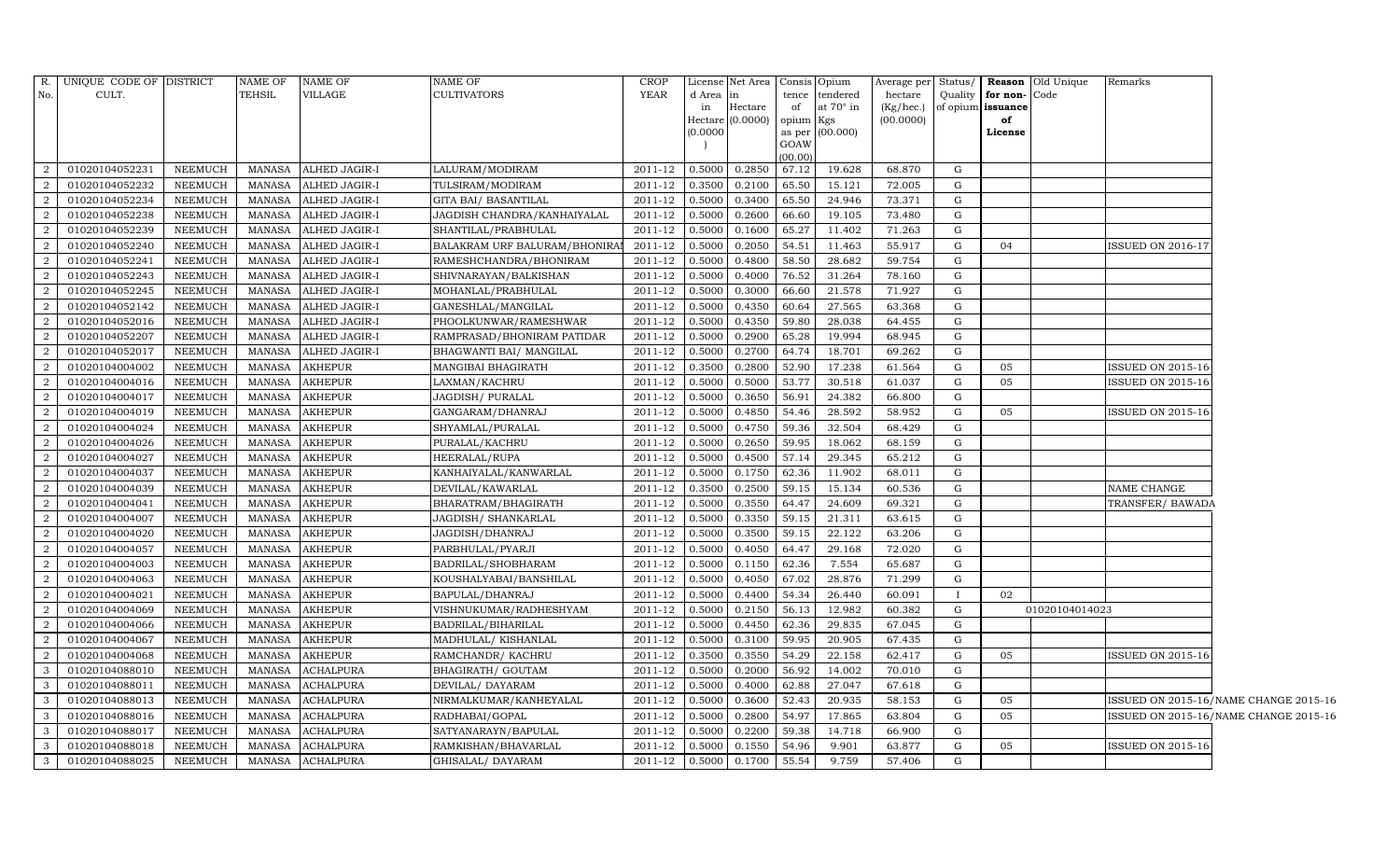| R.             | UNIQUE CODE OF DISTRICT |                | <b>NAME OF</b> | <b>NAME OF</b>     | <b>NAME OF</b>             | <b>CROP</b> |          | License Net Area |           | Consis Opium      | Average per | Status/        |                   | Reason Old Unique | Remarks                  |
|----------------|-------------------------|----------------|----------------|--------------------|----------------------------|-------------|----------|------------------|-----------|-------------------|-------------|----------------|-------------------|-------------------|--------------------------|
| No.            | CULT.                   |                | <b>TEHSIL</b>  | <b>VILLAGE</b>     | CULTIVATORS                | YEAR        | d Area   | in               | tence     | tendered          | hectare     | Quality        | for non-          | Code              |                          |
|                |                         |                |                |                    |                            |             | in       | Hectare          | of        | at 70° in         | (Kg/hec.)   |                | of opium issuance |                   |                          |
|                |                         |                |                |                    |                            |             |          | Hectare (0.0000) | opium Kgs |                   | (00.0000)   |                | of                |                   |                          |
|                |                         |                |                |                    |                            |             | (0.0000) |                  | GOAW      | as per $(00.000)$ |             |                | License           |                   |                          |
|                |                         |                |                |                    |                            |             |          |                  | (00.00)   |                   |             |                |                   |                   |                          |
| 3              | 01020104088032          | <b>NEEMUCH</b> | <b>MANASA</b>  | <b>ACHALPURA</b>   | DASHRATH / MOHANLAL        | 2011-12     | 0.5000   | 0.3000           | 54.96     | 17.941            | 59.803      | G              | 05                |                   | ISSUED ON 2015-16        |
| 3              | 01020104088075          | NEEMUCH        | <b>MANASA</b>  | <b>ACHALPURA</b>   | BANSHILAL/ONKARLAL         | 2011-12     | 0.5000   | 0.2050           | 62.72     | 12.992            | 63.376      | G              |                   |                   |                          |
| 3              | 01020104088076          | <b>NEEMUCH</b> | <b>MANASA</b>  | <b>ACHALPURA</b>   | BHULI BAI/ BAPULAL         | 2011-12     | 0.5000   | 0.1450           | 62.88     | 10.133            | 69.883      | G              |                   |                   |                          |
| $\mathbf{3}$   | 01020104088049          | <b>NEEMUCH</b> | <b>MANASA</b>  | <b>ACHALPURA</b>   | RAMCHANDRA/MAGNA           | 2011-12     | 0.5000   | 0.3150           | 57.84     | 18.534            | 58.838      | G              |                   |                   |                          |
| 3              | 01020104088009          | <b>NEEMUCH</b> | <b>MANASA</b>  | <b>ACHALPURA</b>   | VARDICHAND/GOUTM           | 2011-12     | 0.5000   | 0.2400           | 54.93     | 14.297            | 59.571      | G              | 05                |                   | <b>ISSUED ON 2015-16</b> |
| 3              | 01020104088031          | <b>NEEMUCH</b> | <b>MANASA</b>  | <b>ACHALPURA</b>   | SURAJMAL/HIRALAL           | 2011-12     | 0.5000   | 0.3500           | 57.17     | 21.341            | 60.974      | $\mathbf G$    |                   |                   |                          |
| 3              | 01020104088024          | NEEMUCH        | <b>MANASA</b>  | <b>ACHALPURA</b>   | KISHANLAL/LAXMICHAND       | 2011-12     | 0.3500   | 0.1500           | 62.72     | 9.740             | 64.933      | G              |                   |                   |                          |
| 3              | 01020104088055          | <b>NEEMUCH</b> | <b>MANASA</b>  | <b>ACHALPURA</b>   | DHANGIR/BHERUGIR           | 2011-12     | 0.5000   | 0.1600           | 59.42     | 10.382            | 64.888      | ${\rm G}$      |                   |                   |                          |
| 3              | 01020104088054          | <b>NEEMUCH</b> | <b>MANASA</b>  | <b>ACHALPURA</b>   | BHAGIRATH/MODA             | 2011-12     | 0.5000   | 0.2050           | 57.48     | 12.982            | 63.327      | G              |                   |                   |                          |
| 3              | 01020104088089          | <b>NEEMUCH</b> | <b>MANASA</b>  | <b>ACHALPURA</b>   | DURGASHANKAR/ KHEMRAJ      | 2011-12     | 0.5000   | 0.2000           | 55.69     | 12.093            | 60.465      | ${\rm G}$      |                   |                   |                          |
| 3              | 01020104088005          | <b>NEEMUCH</b> | <b>MANASA</b>  | <b>ACHALPURA</b>   | MANGU GIR/BHERU GIR        | 2011-12     | 0.5000   | 0.2050           | 59.69     | 13.157            | 64.180      | ${\rm G}$      |                   |                   |                          |
| 3              | 01020104088041          | <b>NEEMUCH</b> | <b>MANASA</b>  | <b>ACHALPURA</b>   | KISANLAL/HIRALAL           | 2011-12     | 0.5000   | 0.2000           | 59.69     | 13.200            | 66.000      | G              |                   |                   |                          |
| 3              | 01020104088051          | <b>NEEMUCH</b> | <b>MANASA</b>  | <b>ACHALPURA</b>   | NARAYAN/NATHU              | 2011-12     | 0.5000   | 0.1600           | 62.88     | 10.573            | 66.081      | G              |                   |                   |                          |
| 3              | 01020104088042          | <b>NEEMUCH</b> | <b>MANASA</b>  | <b>ACHALPURA</b>   | KOSHALYABAI/KANWARLAL      | 2011-12     | 0.3500   | 0.2000           | 55.97     | 12.441            | 62.205      | ${\rm G}$      |                   |                   |                          |
| 3              | 01020104088033          | NEEMUCH        | <b>MANASA</b>  | ACHALPURA          | TULSIRAM/CHUNNILAL         | 2011-12     | 0.5000   | 0.2950           | 59.38     | 18.544            | 62.861      | G              |                   |                   |                          |
| 3              | 01020104088072          | <b>NEEMUCH</b> | <b>MANASA</b>  | <b>ACHALPURA</b>   | RAMCHANDRA/NANURAM         | 2011-12     | 0.5000   | 0.4750           | 55.96     | 28.116            | 59.192      | G              |                   |                   |                          |
| 3              | 01020104088062          | NEEMUCH        | <b>MANASA</b>  | ACHALPURA          | KACHRU GIR/ MANGU GIR      | 2011-12     | 0.5000   | 0.2200           | 59.38     | 14.022            | 63.736      | G              |                   |                   |                          |
| 3              | 01020104088044          | NEEMUCH        | <b>MANASA</b>  | <b>ACHALPURA</b>   | PRABHULAL/RUGHNATH         | 2011-12     | 0.5000   | 0.3950           | 56.62     | 23.975            | 60.696      | G              |                   |                   |                          |
| 3              | 01020104088030          | NEEMUCH        | <b>MANASA</b>  | <b>ACHALPURA</b>   | GHISALAL/NARAYAN           | 2011-12     | 0.5000   | 0.2100           | 54.42     | 12.151            | 57.862      | ${\rm G}$      | 05                |                   | <b>ISSUED ON 2015-16</b> |
| 3              | 01020104088001          | NEEMUCH        | <b>MANASA</b>  | <b>ACHALPURA</b>   | MOHANLAL/HIRALAL           | 2011-12     | 0.3500   | 0.2200           | 59.69     | 14.036            | 63.800      | G              |                   |                   |                          |
| 3              | 01020104088064          | NEEMUCH        | <b>MANASA</b>  | <b>ACHALPURA</b>   | RAMKNYA BAI/BHANWARLAL     | 2011-12     | 0.5000   | 0.1550           | 56.76     | 9.649             | 62.252      | ${\rm G}$      |                   |                   |                          |
| 3              | 01020104088053          | <b>NEEMUCH</b> | <b>MANASA</b>  | <b>ACHALPURA</b>   | KESARBAI/NARAYAN           | 2011-12     | 0.5000   | 0.2000           | 48.00     | 10.169            | 50.845      | ${\rm G}$      | 04                |                   | <b>ISSUED ON 2016-17</b> |
| 3              | 01020104098004          | <b>NEEMUCH</b> | <b>MANASA</b>  | <b>ABAKHEDI</b>    | DHAPUBAI/GHISALAL          | 2011-12     | 0.5000   | 0.2000           | 61.25     | 13.668            | 68.340      | G              |                   |                   |                          |
| 3              | 01020104098008          | <b>NEEMUCH</b> | <b>MANASA</b>  | <b>ABAKHEDI</b>    | RAMESHCHANDRA/GHISALAL     | 2011-12     | 0.5000   | 0.2650           | 59.95     | 17.120            | 64.604      | ${\rm G}$      |                   |                   |                          |
| 3              | 01020104098014          | <b>NEEMUCH</b> | <b>MANASA</b>  | <b>ABAKHEDI</b>    | RANGLAL/GENDMAL            | 2011-12     | 0.5000   | 0.1100           | 67.63     | 8.009             | 72.809      | ${\rm G}$      |                   |                   |                          |
| 3              | 01020104098016          | <b>NEEMUCH</b> | <b>MANASA</b>  | <b>ABAKHEDI</b>    | JITENDRAKUMAR/ SEVA        | 2011-12     | 0.5000   | 0.2000           | 59.95     | 12.992            | 64.960      | ${\rm G}$      |                   |                   |                          |
| 3              | 01020104098019          | <b>NEEMUCH</b> | <b>MANASA</b>  | <b>ABAKHEDI</b>    | PRABHULAL/ HIRA            | 2011-12     | 0.5000   |                  |           |                   |             | $\mathbf F$    |                   |                   |                          |
| 3              | 01020104098013          | <b>NEEMUCH</b> | <b>MANASA</b>  | <b>ABAKHEDI</b>    | LAXMINARAYAN/PREMCHANDRA   | 2011-12     | 0.5000   | 0.3250           | 53.81     | 18.626            | 57.311      | $\mathbf G$    | 05                |                   | <b>ISSUED ON 2015-16</b> |
| 3              | 01020104098020          | <b>NEEMUCH</b> | <b>MANASA</b>  | <b>ABAKHEDI</b>    | GOMALAL/ PARTHILAL         | 2011-12     | 0.5000   | 0.2900           | 59.95     | 19.989            | 68.928      | G              |                   |                   |                          |
| 3              | 01020104098017          | <b>NEEMUCH</b> | <b>MANASA</b>  | <b>ABAKHEDI</b>    | DALLARAM/ MANNALAL         | 2011-12     | 0.5000   | 0.3000           | 48.70     | 15.577            | 51.923      | ${\rm G}$      | 04                |                   | <b>ISSUED ON 2016-17</b> |
| 3              | 01020104098021          | <b>NEEMUCH</b> | <b>MANASA</b>  | <b>ABAKHEDI</b>    | MADANLAL/ BALMUKUND        | 2011-12     | 0.5000   | 0.2900           | 55.85     | 17.720            | 61.103      | G              |                   |                   |                          |
| 3              | 01020104098012          | <b>NEEMUCH</b> | <b>MANASA</b>  | <b>ABAKHEDI</b>    | SUNDAR BAI/BHERULAL        | 2011-12     | 0.5000   | 0.3450           | 65.15     | 22.998            | 66.661      | G              |                   |                   |                          |
| 3              | 01020104098003          | <b>NEEMUCH</b> | <b>MANASA</b>  | <b>ABAKHEDI</b>    | MOHANLAL/HIRA              | 2011-12     | 0.5000   |                  |           |                   |             | $\overline{F}$ |                   |                   |                          |
| 3              | 01020104098010          | <b>NEEMUCH</b> | <b>MANASA</b>  | <b>ABAKHEDI</b>    | MURLI/MADHO                | 2011-12     | 0.5000   | 0.4650           | 55.29     | 6.745             | 14.505      | G              | 04                |                   |                          |
| 3              | 01020104098009          | <b>NEEMUCH</b> | <b>MANASA</b>  | <b>ABAKHEDI</b>    | RAMPRASAD/ KHUBCHAND       | 2011-12     | 0.5000   |                  |           |                   |             | $\mathbf F$    |                   |                   |                          |
| $\overline{4}$ | 01020104126002          | <b>NEEMUCH</b> | <b>MANASA</b>  | <b>SEMLI JAGIR</b> | RAMCHANDRA/DEVILAL         | 2011-12     | 0.5000   | 0.4950           | 61.05     | 30.534            | 61.685      | $\mathbf G$    |                   |                   |                          |
| $\overline{4}$ | 01020104126004          | <b>NEEMUCH</b> | <b>MANASA</b>  | <b>SEMLI JAGIR</b> | RAMESHCHANDRA/VARDICHANDRA | 2011-12     | 0.5000   | 0.4850           | 62.24     | 30.124            | 62.111      | G              |                   |                   |                          |
| $\overline{4}$ | 01020104126006          | NEEMUCH        | <b>MANASA</b>  | <b>SEMLI JAGIR</b> | SUNDERLAL/NANDA            | 2011-12     | 0.5000   | 0.3600           | 59.04     | 21.018            | 58.383      | G              |                   |                   |                          |
| $\overline{4}$ | 01020104126008          | NEEMUCH        | <b>MANASA</b>  | <b>SEMLI JAGIR</b> | RAMABAI/RAMLAL             | 2011-12     | 0.5000   | 0.2300           | 55.44     | 13.414            | 58.322      | G              |                   |                   |                          |
| $\overline{4}$ | 01020104126010          | <b>NEEMUCH</b> | MANASA         | <b>SEMLI JAGIR</b> | DEVILAL/NARAYAN            | 2011-12     | 0.5000   | 0.3100           | 59.04     | 19.475            | 62.822      | G              |                   |                   |                          |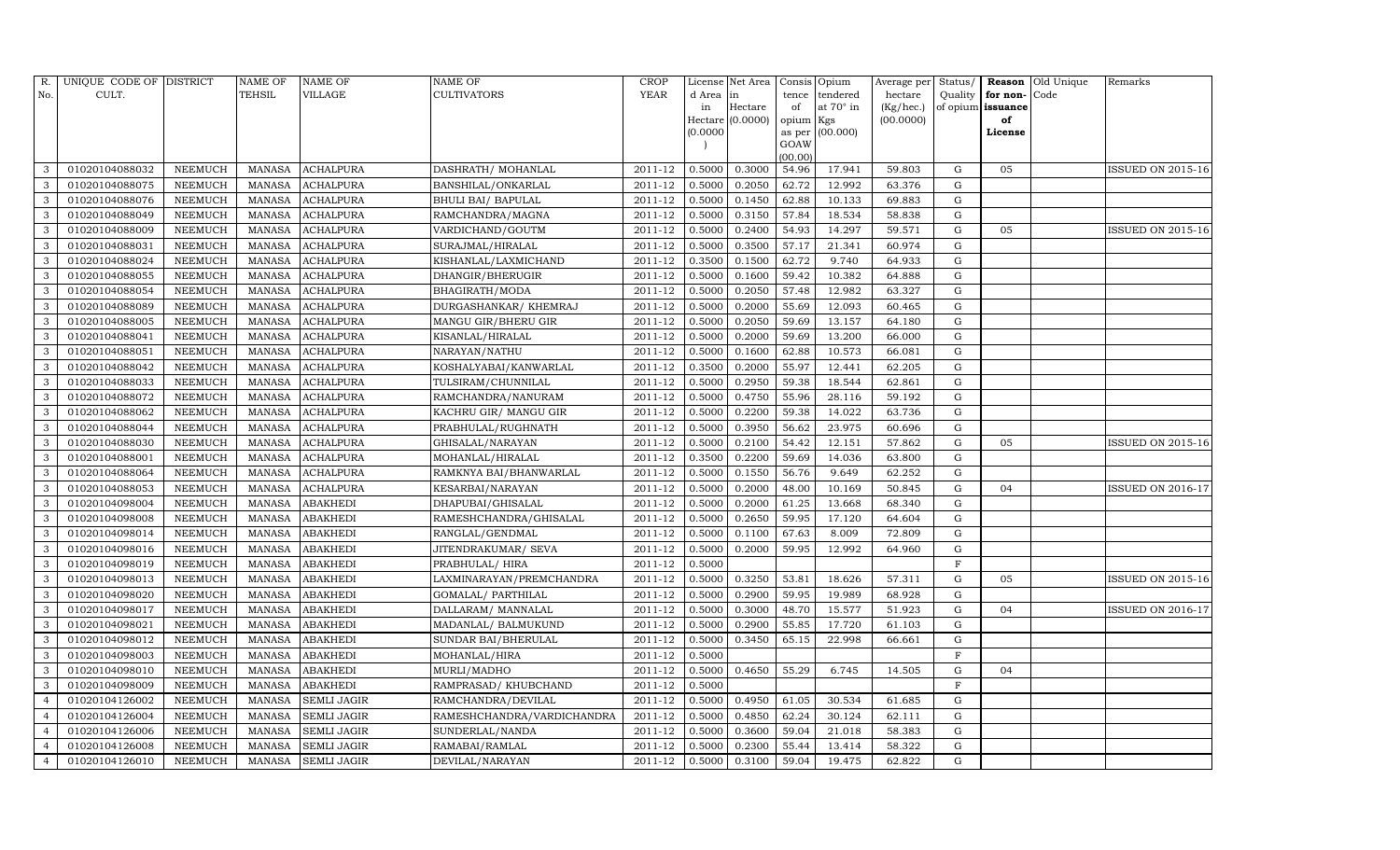| R.             | UNIQUE CODE OF DISTRICT |                | <b>NAME OF</b> | <b>NAME OF</b>         | <b>NAME OF</b>              | <b>CROP</b> |          | License Net Area |           | Consis Opium    | Average per | Status/      |                   | Reason Old Unique | Remarks                  |
|----------------|-------------------------|----------------|----------------|------------------------|-----------------------------|-------------|----------|------------------|-----------|-----------------|-------------|--------------|-------------------|-------------------|--------------------------|
| No.            | CULT.                   |                | <b>TEHSIL</b>  | VILLAGE                | CULTIVATORS                 | <b>YEAR</b> | d Area   | in               |           | tence tendered  | hectare     | Quality      | for non-Code      |                   |                          |
|                |                         |                |                |                        |                             |             | in       | Hectare          | of        | at 70° in       | (Kg/hec.)   |              | of opium issuance |                   |                          |
|                |                         |                |                |                        |                             |             |          | Hectare (0.0000) | opium Kgs |                 | (00.0000)   |              | of                |                   |                          |
|                |                         |                |                |                        |                             |             | (0.0000) |                  | GOAW      | as per (00.000) |             |              | License           |                   |                          |
|                |                         |                |                |                        |                             |             |          |                  | (00.00)   |                 |             |              |                   |                   |                          |
| $\overline{4}$ | 01020104126011          | NEEMUCH        | MANASA         | <b>SEMLI JAGIR</b>     | DHAPUBA/BHONA               | 2011-12     | 0.5000   | 0.1850           | 59.04     | 11.083          | 59.908      | G            |                   |                   |                          |
| $\overline{4}$ | 01020104126013          | NEEMUCH        | MANASA         | <b>SEMLI JAGIR</b>     | GOPAL/KANWARLAL             | 2011-12     | 0.5000   | 0.3050           | 58.36     | 18.400          | 60.328      | G            |                   |                   |                          |
| $\overline{4}$ | 01020104126016          | <b>NEEMUCH</b> | MANASA         | <b>SEMLI JAGIR</b>     | MANGILAL/JAYCHANDRA         | 2011-12     | 0.5000   | 0.3800           | 58.86     | 23.679          | 62.313      | G            |                   |                   |                          |
| $\overline{4}$ | 01020104126017          | NEEMUCH        | <b>MANASA</b>  | <b>SEMLI JAGIR</b>     | DEVILAL/JAYCHAND            | 2011-12     | 0.5000   | 0.3500           | 61.05     | 22.623          | 64.637      | G            |                   |                   |                          |
| $\overline{4}$ | 01020104126018          | <b>NEEMUCH</b> | <b>MANASA</b>  | <b>SEMLI JAGIR</b>     | BALMUKUND/JAYCHAND          | 2011-12     | 0.5000   | 0.3100           | 65.14     | 22.213          | 71.655      | G            |                   |                   |                          |
|                | 01020104126019          | NEEMUCH        | <b>MANASA</b>  | <b>SEMLI JAGIR</b>     | SURESHCHANDRA/ONKARLAL      | 2011-12     | 0.5000   | 0.4800           | 60.41     | 32.612          | 67.944      | G            |                   |                   |                          |
| $\overline{4}$ | 01020104126020          | <b>NEEMUCH</b> | <b>MANASA</b>  | <b>SEMLI JAGIR</b>     | MANSINGH/PURALAL            | 2011-12     | 0.5000   | 0.1400           | 63.59     | 9.293           | 66.379      | G            |                   |                   |                          |
| $\overline{4}$ | 01020104126029          | <b>NEEMUCH</b> | <b>MANASA</b>  | <b>SEMLI JAGIR</b>     | AHMADNOOR/NANHEKHAN         | 2011-12     | 0.5000   | 0.1700           | 61.05     | 10.745          | 63.206      | G            |                   |                   |                          |
| $\overline{4}$ | 01020104126015          | NEEMUCH        | <b>MANASA</b>  | <b>SEMLI JAGIR</b>     | RAMVILAS/GOPILAL            | 2011-12     | 0.5000   | 0.1650           | 62.24     | 10.341          | 62.673      | G            |                   |                   |                          |
|                | 01020104126023          | NEEMUCH        | <b>MANASA</b>  | <b>SEMLI JAGIR</b>     | DEVILAL/PURA                | 2011-12     | 0.5000   |                  |           |                 |             | $\rm F$      |                   |                   |                          |
| $\overline{4}$ | 01020104126003          | NEEMUCH        | <b>MANASA</b>  | <b>SEMLI JAGIR</b>     | GHANSHYAM / PRABHU LAL      | 2011-12     | 0.5000   | 0.2400           | 62.42     | 15.016          | 62.567      | G            |                   |                   |                          |
| $\overline{4}$ | 01020104126005          | NEEMUCH        | <b>MANASA</b>  | <b>SEMLI JAGIR</b>     | KANCHAN BAI/ RAMNARAYAN     | 2011-12     | 0.5000   | 0.4850           | 57.21     | 29.855          | 61.557      | G            |                   |                   |                          |
| $\overline{4}$ | 01020104126031          | <b>NEEMUCH</b> | <b>MANASA</b>  | <b>SEMLI JAGIR</b>     | KANHEYALAL/ BHONA JI        | 2011-12     | 0.5000   | 0.2550           | 58.86     | 17.608          | 69.051      | G            |                   | 01020104140001    |                          |
| $\overline{4}$ | 01020104137004          | <b>NEEMUCH</b> | <b>MANASA</b>  | <b>SEMLI ISHTMURAR</b> | RAMPRASAD/ PRABHULAL        | 2011-12     | 0.5000   | 0.4050           | 59.42     | 25.856          | 63.842      | G            |                   |                   |                          |
| $\overline{4}$ | 01020104137005          | <b>NEEMUCH</b> | <b>MANASA</b>  | <b>SEMLI ISHTMURAR</b> | RAMNIWASH/MANGILAL          | 2011-12     | 0.5000   | 0.2950           | 62.58     | 19.293          | 65.400      | G            |                   |                   |                          |
| $\overline{4}$ | 01020104137006          | NEEMUCH        | <b>MANASA</b>  | <b>SEMLI ISHTMURAR</b> | ISHVARSINGH/GULABSINGH      | 2011-12     | 0.5000   | 0.4900           | 62.58     | 31.469          | 64.222      | G            |                   |                   |                          |
| $\overline{4}$ | 01020104137016          | <b>NEEMUCH</b> | <b>MANASA</b>  | <b>SEMLI ISHTMURAR</b> | <b>BAPULAL/ PIRU</b>        | 2011-12     | 0.3500   | 0.3250           | 47.97     | 16.783          | 51.640      | G            | 04                |                   |                          |
| $\overline{4}$ | 01020104137019          | <b>NEEMUCH</b> | <b>MANASA</b>  | <b>SEMLI ISHTMURAR</b> | PAPPU SINGH/ BAHADUR SINGH  | 2011-12     | 0.5000   | 0.4600           | 59.83     | 30.872          | 67.113      | G            |                   |                   |                          |
| $\overline{4}$ | 01020104137020          | NEEMUCH        | <b>MANASA</b>  | <b>SEMLI ISHTMURAR</b> | KANHYALAL/UDA               | 2011-12     | 0.5000   | 0.4050           | 59.42     | 25.627          | 63.277      | G            |                   |                   |                          |
| $\overline{4}$ | 01020104137028          | NEEMUCH        | <b>MANASA</b>  | <b>SEMLI ISHTMURAR</b> | MOTYA BAI/ KHEMRAJ          | 2011-12     | 0.5000   | 0.4200           | 62.67     | 27.620          | 65.762      | G            |                   |                   |                          |
|                | 01020104137032          | <b>NEEMUCH</b> | <b>MANASA</b>  | <b>SEMLI ISHTMURAR</b> | RAJARAM/NONDRAM             | 2011-12     | 0.5000   | 0.2600           | 59.83     | 17.000          | 65.385      | ${\rm G}$    |                   |                   |                          |
| $\overline{4}$ | 01020104137033          | NEEMUCH        | <b>MANASA</b>  | <b>SEMLI ISHTMURAR</b> | UDAIRAM/HEERALAL            | 2011-12     | 0.5000   | 0.4950           | 54.65     | 30.674          | 61.968      | G            | 05                |                   | <b>ISSUED ON 2015-16</b> |
| $\overline{4}$ | 01020104137037          | <b>NEEMUCH</b> | <b>MANASA</b>  | <b>SEMLI ISHTMURAR</b> | MANOHARLAL/ JERIRAM         | 2011-12     | 0.5000   | 0.3650           | 51.61     | 20.570          | 56.356      | G            | 05                |                   | ISSUED ON 2015-16        |
| $\overline{4}$ | 01020104137038          | <b>NEEMUCH</b> | <b>MANASA</b>  | <b>SEMLI ISHTMURAR</b> | BHERUSINGH/GULABSINGH       | 2011-12     | 0.5000   | 0.4600           | 57.11     | 30.187          | 65.624      | G            |                   |                   |                          |
|                | 01020104137043          | NEEMUCH        | <b>MANASA</b>  | <b>SEMLI ISHTMURAR</b> | CHENRAM/MANGILAL            | 2011-12     | 0.5000   | 0.4800           | 59.66     | 31.066          | 64.721      | ${\rm G}$    |                   |                   |                          |
| $\overline{4}$ | 01020104137072          | NEEMUCH        | <b>MANASA</b>  | <b>SEMLI ISHTMURAR</b> | MULCHAND/CHENRAM            | 2011-12     | 0.5000   | 0.1050           | 58.29     | 6.637           | 63.209      | Т.           | 02                |                   |                          |
| $\overline{4}$ | 01020104137044          | <b>NEEMUCH</b> | <b>MANASA</b>  | <b>SEMLI ISHTMURAR</b> | MANGUSINGH/RAMSINGH         | 2011-12     | 0.5000   | 0.3900           | 58.26     | 25.942          | 66.517      | G            |                   |                   |                          |
| $\overline{4}$ | 01020104137048          | <b>NEEMUCH</b> | <b>MANASA</b>  | <b>SEMLI ISHTMURAR</b> | SHYAMSINGH/BANESINGH        | 2011-12     | 0.5000   | 0.5050           | 57.03     | 31.986          | 63.339      | G            |                   |                   |                          |
| $\overline{4}$ | 01020104137051          | <b>NEEMUCH</b> | <b>MANASA</b>  | <b>SEMLI ISHTMURAR</b> | NARENDRSINGH / BHAWAR SINGH | 2011-12     | 0.5000   | 0.1300           | 0.00      | 0.000           | 0.000       | $\mathbf{I}$ | 02                |                   |                          |
| $\overline{4}$ | 01020104137052          | <b>NEEMUCH</b> | <b>MANASA</b>  | <b>SEMLI ISHTMURAR</b> | RAGHUVIRSINGH/NAHARSINGH    | 2011-12     | 0.5000   | 0.3050           | 56.51     | 19.383          | 63.551      | ${\rm G}$    |                   |                   |                          |
| $\overline{4}$ | 01020104137053          | NEEMUCH        | <b>MANASA</b>  | <b>SEMLI ISHTMURAR</b> | BHAGWANSINGH/GOVERDHANSINGI | 2011-12     | 0.5000   | 0.4850           | 62.12     | 34.974          | 72.111      | G            |                   |                   |                          |
| $\overline{4}$ | 01020104137058          | <b>NEEMUCH</b> | <b>MANASA</b>  | <b>SEMLI ISHTMURAR</b> | MANGUSINGH/GANPATSINGH      | 2011-12     | 0.5000   | 0.2650           | 54.03     | 15.893          | 59.973      | G            | 05                |                   | ISSUED ON 2015-16        |
| $\overline{4}$ | 01020104137059          | <b>NEEMUCH</b> | <b>MANASA</b>  | <b>SEMLI ISHTMURAR</b> | RAJENDRASINGH/BHAGWANSINGH  | 2011-12     | 0.5000   | 0.4950           | 63.05     | 35.794          | 72.311      | G            |                   |                   |                          |
| $\overline{4}$ | 01020104137062          | <b>NEEMUCH</b> | <b>MANASA</b>  | SEMLI ISHTMURAR        | KISHOR SINGH/ MANGU SINGH   | 2011-12     | 0.5000   | 0.1750           | 65.14     | 12.042          | 68.811      | G            |                   |                   |                          |
| $\overline{4}$ | 01020104137066          | NEEMUCH        | <b>MANASA</b>  | <b>SEMLI ISHTMURAR</b> | RAMCHANDR/ BADRILAL         | 2011-12     | 0.5000   | 0.4500           | 49.19     | 25.565          | 56.811      | ${\rm G}$    | 05                |                   | <b>ISSUED ON 2015-16</b> |
| $\overline{4}$ | 01020104137055          | <b>NEEMUCH</b> | <b>MANASA</b>  | <b>SEMLI ISHTMURAR</b> | JAGDISH/BHAWARLAL           | 2011-12     | 0.5000   |                  |           |                 |             | F            |                   |                   |                          |
| $\overline{4}$ | 01020104137060          | NEEMUCH        | <b>MANASA</b>  | <b>SEMLI ISHTMURAR</b> | BOPAL SINGH/ GULAB SINGH    | 2011-12     | 0.3500   | 0.3200           | 65.14     | 21.468          | 67.088      | G            |                   |                   |                          |
| $\overline{4}$ | 01020104137009          | <b>NEEMUCH</b> | <b>MANASA</b>  | SEMLI ISHTMURAR        | GULAB BAI / PRABHU LAL      | 2011-12     | 0.5000   | 0.4450           | 62.58     | 28.662          | 64.409      | ${\rm G}$    |                   |                   |                          |
| $\overline{4}$ | 01020104137076          | NEEMUCH        | <b>MANASA</b>  | <b>SEMLI ISHTMURAR</b> | ARJUN SINGH/ BHAWANI SINGH  | 2011-12     | 0.5000   | 0.4950           | 56.52     | 32.410          | 65.475      | G            |                   |                   |                          |
| $\overline{4}$ | 01020104137029          | <b>NEEMUCH</b> | MANASA         | <b>SEMLI ISHTMURAR</b> | GAJRAJ SINGH/MANGU SINGH    | 2011-12     | 0.5000   | 0.4800           | 51.15     | 28.761          | 59.919      | G            | 05                |                   | <b>ISSUED ON 2015-16</b> |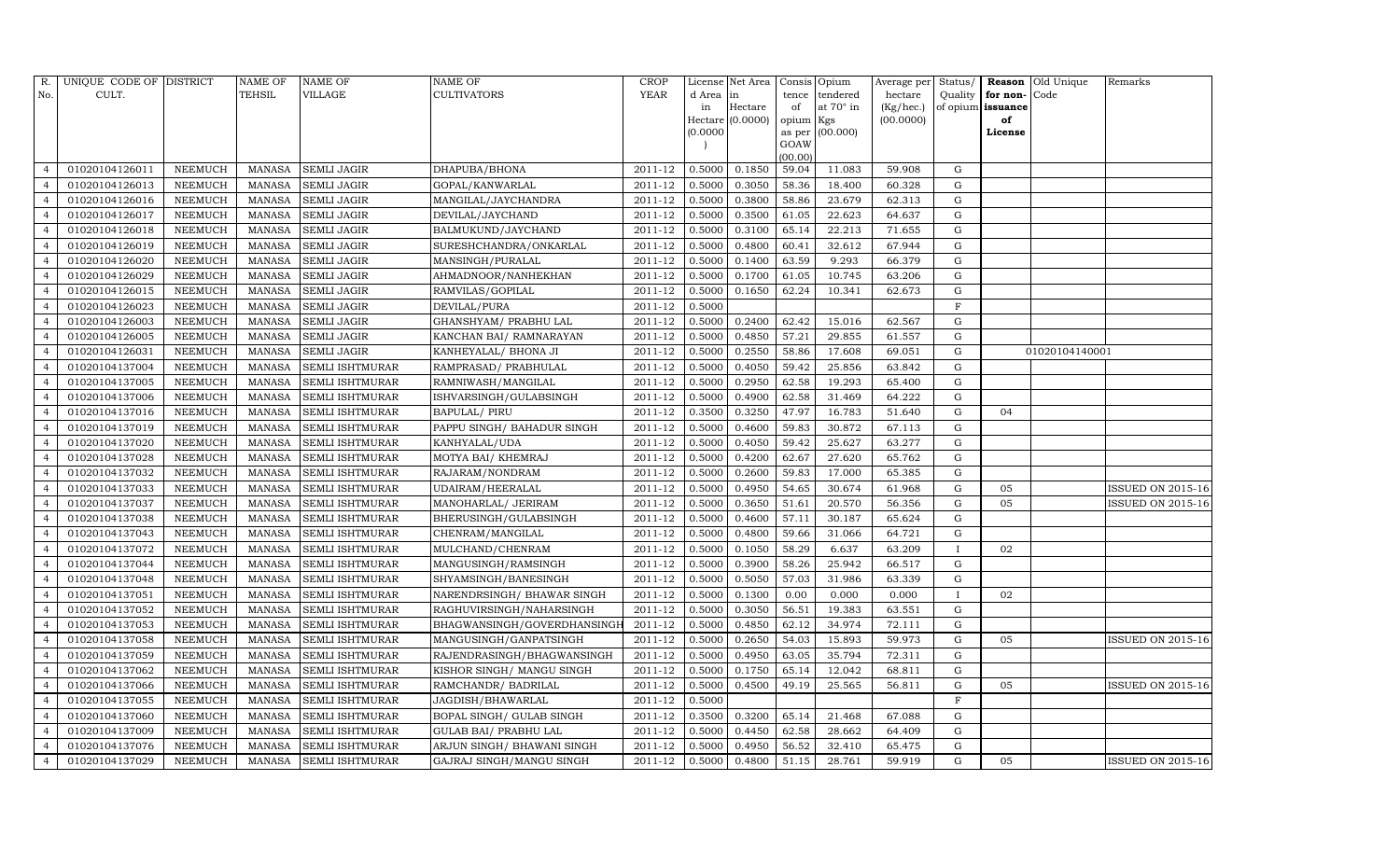| R.             | UNIQUE CODE OF DISTRICT |                | <b>NAME OF</b> | <b>NAME OF</b>         | <b>NAME OF</b>              | CROP           |           | License Net Area |           | Consis Opium      | Average per | Status/      |                   | Reason Old Unique | Remarks                  |
|----------------|-------------------------|----------------|----------------|------------------------|-----------------------------|----------------|-----------|------------------|-----------|-------------------|-------------|--------------|-------------------|-------------------|--------------------------|
| No.            | CULT.                   |                | <b>TEHSIL</b>  | VILLAGE                | <b>CULTIVATORS</b>          | YEAR           | d Area in |                  | tence     | tendered          | hectare     | Quality      | for non-          | Code              |                          |
|                |                         |                |                |                        |                             |                | in        | Hectare          | of        | at 70° in         | (Kg/hec.)   |              | of opium issuance |                   |                          |
|                |                         |                |                |                        |                             |                | (0.0000)  | Hectare (0.0000) | opium Kgs | as per $(00.000)$ | (00.0000)   |              | of<br>License     |                   |                          |
|                |                         |                |                |                        |                             |                |           |                  | GOAW      |                   |             |              |                   |                   |                          |
|                |                         |                |                |                        |                             |                |           |                  | (00.00)   |                   |             |              |                   |                   |                          |
| $\overline{4}$ | 01020104137067          | NEEMUCH        | MANASA         | <b>SEMLI ISHTMURAR</b> | PRAHALAD/MANGILAL           | 2011-12        | 0.5000    | 0.5050           | 59.39     | 33.309            | 65.958      | $\mathbf{I}$ | 02                |                   |                          |
|                | 01020104134002          | NEEMUCH        | MANASA         | <b>RATANPURA</b>       | FAKIRCHANDRA/BHERA          | 2011-12        | 0.5000    | 0.4100           | 59.66     | 26.319            | 64.193      | G            |                   |                   |                          |
| $\overline{4}$ | 01020104134003          | <b>NEEMUCH</b> | MANASA         | <b>RATANPURA</b>       | RAMLAL/JETRAM               | 2011-12        | 0.5000    | 0.4050           | 58.35     | 25.341            | 62.570      | G            |                   |                   |                          |
| $\overline{4}$ | 01020104134009          | NEEMUCH        | MANASA         | <b>RATANPURA</b>       | GIRDHARI/ONKAR              | 2011-12        | 0.5000    | 0.1300           | 61.64     | 8.867             | 68.208      | G            |                   |                   |                          |
| $\overline{4}$ | 01020104134010          | NEEMUCH        | MANASA         | <b>RATANPURA</b>       | NATHULAL/NANDA              | 2011-12        | 0.5000    | 0.4450           | 56.68     | 27.611            | 62.047      | G            |                   |                   |                          |
| $\overline{4}$ | 01020104134015          | NEEMUCH        | MANASA         | <b>RATANPURA</b>       | SAJJANBAI/BHANWARLAL        | 2011-12        | 0.5000    | 0.4100           | 60.50     | 26.672            | 65.054      | G            |                   |                   |                          |
| $\overline{4}$ | 01020104134018          | NEEMUCH        | MANASA         | <b>RATANPURA</b>       | SHYAMABAI/GANGARAM          | 2011-12        | 0.5000    | 0.1700           | 60.62     | 11.544            | 67.906      | G            |                   |                   |                          |
| $\overline{4}$ | 01020104134029          | NEEMUCH        | MANASA         | <b>RATANPURA</b>       | RAMKISHAN/BHANWRALAL        | 2011-12        | 0.5000    | 0.1950           | 58.35     | 12.320            | 63.180      | G            |                   |                   |                          |
| $\overline{4}$ | 01020104134030          | <b>NEEMUCH</b> | MANASA         | <b>RATANPURA</b>       | PRABHULAL/ NATHULAL         | 2011-12        | 0.5000    | 0.4500           | 58.48     | 28.480            | 63.289      | G            |                   |                   |                          |
| $\overline{4}$ | 01020104134032          | NEEMUCH        | MANASA         | <b>RATANPURA</b>       | NANALAL/ GANGARAM           | 2011-12        | 0.5000    | 0.3000           | 57.97     | 18.600            | 62.000      | G            |                   |                   |                          |
| $\overline{4}$ | 01020104134033          | NEEMUCH        | MANASA         | <b>RATANPURA</b>       | KARULAL/JETRAM              | 2011-12        | 0.5000    | 0.3800           | 60.50     | 24.572            | 64.663      | G            |                   |                   |                          |
| $\overline{4}$ | 01020104134034          | NEEMUCH        | MANASA         | <b>RATANPURA</b>       | MANOHARLAL/GANGARAM         | 2011-12        | 0.5000    | 0.1650           | 61.64     | 10.805            | 65.485      | G            |                   |                   |                          |
|                | 01020104134035          | NEEMUCH        | MANASA         | <b>RATANPURA</b>       | KACHRULAL/BHANWARLAL        | 2011-12        | 0.5000    | 0.3600           | 57.79     | 21.779            | 60.497      | G            |                   |                   |                          |
| $\overline{4}$ | 01020104134036          | <b>NEEMUCH</b> | MANASA         | <b>RATANPURA</b>       | GANPAT/ GIRDHARI            | 2011-12        | 0.5000    | 0.1550           | 57.79     | 10.155            | 65.516      | G            |                   |                   |                          |
| $\overline{4}$ | 01020104134037          | NEEMUCH        | MANASA         | <b>RATANPURA</b>       | RAMPAL/RAMCHANDRA           | 2011-12        | 0.5000    | 0.1600           | 58.35     | 10.420            | 65.125      | G            |                   |                   |                          |
| $\overline{4}$ | 01020104134043          | NEEMUCH        | MANASA         | <b>RATANPURA</b>       | RAMLAL/BHURA                | 2011-12        | 0.5000    | 0.1900           | 63.17     | 12.580            | 66.211      | ${\rm G}$    |                   |                   |                          |
|                | 01020104134047          | NEEMUCH        | MANASA         | <b>RATANPURA</b>       | FAKIRIBAI/GOKUL             | 2011-12        | 0.5000    | 0.4000           | 57.17     | 24.608            | 61.520      | G            |                   |                   |                          |
| $\overline{4}$ | 01020104134050          | NEEMUCH        | MANASA         | <b>RATANPURA</b>       | KANCHAN BAI/ RATANLAL       | 2011-12        | 0.5000    | 0.3350           | 58.48     | 21.036            | 62.794      | G            |                   |                   |                          |
| $\overline{4}$ | 01020104134028          | NEEMUCH        | MANASA         | <b>RATANPURA</b>       | MOTILAL/RATANLAL            | 2011-12        | 0.5000    | 0.2000           | 56.74     | 12.086            | 60.430      | ${\rm G}$    |                   |                   |                          |
| $\overline{4}$ | 01020104134031          | <b>NEEMUCH</b> | MANASA         | <b>RATANPURA</b>       | JAGDISHCHANDRA/RATANLAL     | 2011-12        | 0.5000    | 0.2500           | 57.79     | 15.067            | 60.268      | $\mathbf G$  |                   |                   |                          |
| $\overline{4}$ | 01020104134006          | NEEMUCH        | MANASA         | <b>RATANPURA</b>       | RAMSINGH/GANGARAM           | 2011-12        | 0.5000    | 0.2500           | 57.34     | 16.145            | 64.580      | G            |                   |                   |                          |
| $\overline{4}$ | 01020104134014          | NEEMUCH        | MANASA         | <b>RATANPURA</b>       | RAMCHANDRA/NANURAM          | 2011-12        | 0.5000    | 0.1900           | 59.40     | 11.939            | 62.837      | G            |                   |                   |                          |
| $\overline{4}$ | 01020104134055          | NEEMUCH        | MANASA         | <b>RATANPURA</b>       | MANGU BAI/ HARIRAM          | 2011-12        | 0.5000    |                  |           |                   |             | $_{\rm F}$   |                   |                   |                          |
| $\overline{4}$ | 01020104134057          | NEEMUCH        | MANASA         | <b>RATANPURA</b>       | LAXMINARAYAN/ AMRA          | 2011-12        | 0.5000    | 0.2000           | 59.40     | 12.712            | 63.560      | $\mathbf G$  |                   |                   |                          |
| $\overline{4}$ | 01020104134054          | <b>NEEMUCH</b> | MANASA         | <b>RATANPURA</b>       | MOHANLAL/ UDAA              | 2011-12        | 0.5000    | 0.3050           | 63.17     | 20.783            | 68.141      | G            |                   |                   |                          |
| $\overline{4}$ | 01020104134058          | NEEMUCH        | MANASA         | <b>RATANPURA</b>       | NANDLAL/ BHAGIRATH          | 2011-12        | 0.5000    | 0.2800           | 64.99     | 21.465            | 76.661      | G            |                   |                   |                          |
| $\overline{4}$ | 01020104134019          | NEEMUCH        | MANASA         | <b>RATANPURA</b>       | NANI BAI/ BHURA             | 2011-12        | 0.5000    | 0.1800           | 61.64     | 13.059            | 72.550      | G            |                   |                   |                          |
|                | 01020104134021          | NEEMUCH        | MANASA         | <b>RATANPURA</b>       | <b>BULAK BAI/ RAMCHANDR</b> | 2011-12        | 0.5000    | 0.1500           | 56.63     | 9.198             | 61.320      | G            |                   |                   |                          |
| $\overline{4}$ | 01020104134012          | NEEMUCH        | MANASA         | <b>RATANPURA</b>       | MANGI BAI/ MANGU DAS        | 2011-12        | 0.3500    | 0.2700           | 55.55     | 16.348            | 60.548      | G            |                   |                   |                          |
| $\overline{4}$ | 01020104134016          | NEEMUCH        | MANASA         | <b>RATANPURA</b>       | RAMKUVARIBAI/GANGARAM       | 2011-12        | 0.5000    | 0.1500           | 59.40     | 9.640             | 64.267      | G            |                   |                   |                          |
| $\overline{4}$ | 01020104134061          | NEEMUCH        | MANASA         | <b>RATANPURA</b>       | MANGILAL/ BHURA             | 2011-12        | 0.5000    |                  |           |                   |             | $\,$ N       |                   | 01020104115075    |                          |
|                | 01020104134025          | NEEMUCH        | MANASA         | <b>RATANPURA</b>       | GOKUL/HEERA                 | 2011-12        | 0.3500    | 0.1950           | 63.17     | 13.717            | 70.344      | G            |                   | 01020104010148    |                          |
| $\overline{4}$ | 01020104118059          | <b>NEEMUCH</b> | MANASA         | PIPLIYA GHOTA          | <b>BHERU/ UDAA</b>          | 2011-12        | 0.5000    | 0.3600           | 54.47     | 21.391            | 59.419      | G            | 05                |                   | <b>ISSUED ON 2015-16</b> |
| $\overline{4}$ | 01020104118001          | NEEMUCH        | MANASA         | PIPLIYA GHOTA          | KISHANLAL/UDAIRAM           | 2011-12        | 0.5000    | 0.2000           | 62.56     | 13.477            | 67.385      | G            |                   |                   |                          |
| $\overline{4}$ | 01020104118005          | <b>NEEMUCH</b> | MANASA         | PIPLIYA GHOTA          | RAMLAL/PYARCHANDRA          | 2011-12        | 0.3500    | 0.1100           | 63.62     | 7.580             | 68.909      | G            |                   |                   |                          |
| $\overline{4}$ | 01020104118006          | <b>NEEMUCH</b> | MANASA         | PIPLIYA GHOTA          | RAMVILAS/JAGANNATH          | 2011-12        | 0.5000    | 0.4200           | 60.62     | 27.218            | 64.805      | G            |                   |                   |                          |
| $\overline{4}$ | 01020104118007          | NEEMUCH        | MANASA         | PIPLIYA GHOTA          | DHANRAJ/BAPULAL             | 2011-12        | 0.5000    | 0.2250           | 62.56     | 14.585            | 64.822      | G            |                   |                   |                          |
| $\overline{4}$ | 01020104118026          | NEEMUCH        | MANASA         | PIPLIYA GHOTA          | RAMESH/NARAYAN              | 2011-12        | 0.5000    | 0.3000           | 60.62     | 19.866            | 66.220      | G            |                   |                   |                          |
| $\overline{4}$ | 01020104118027          | NEEMUCH        | MANASA         | PIPLIYA GHOTA          | SHYAMLAL/KISANLAL           | 2011-12        | 0.5000    | 0.2450           | 63.15     | 16.636            | 67.902      | $\mathbf G$  |                   |                   |                          |
| $\overline{4}$ | 01020104118037          | NEEMUCH        |                | MANASA PIPLIYA GHOTA   | KISHORE/BHAGWAN             | 2011-12 0.5000 |           | 0.2100           | 63.15     | 13.974            | 66.543      | G            |                   |                   |                          |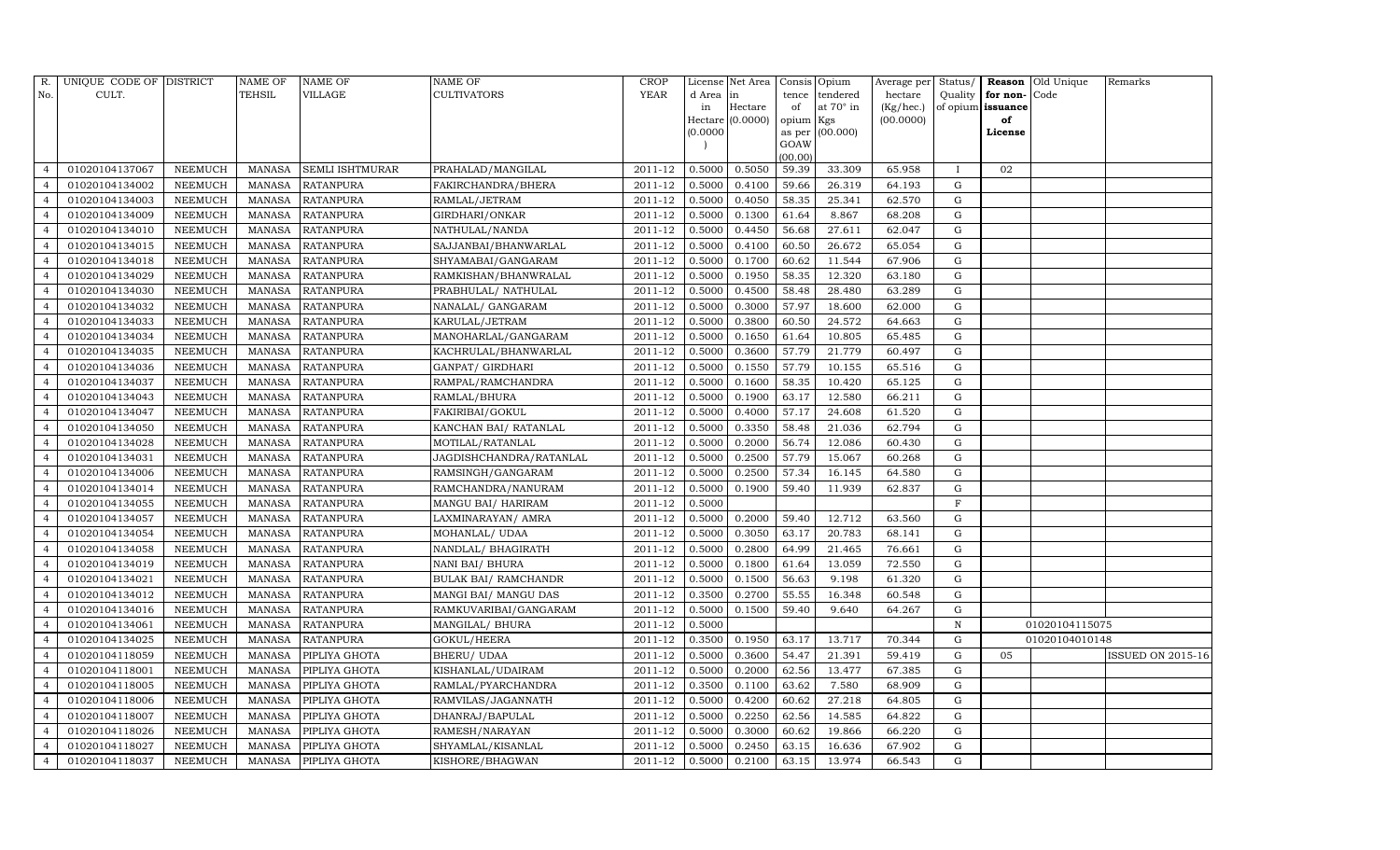| R.             | UNIQUE CODE OF DISTRICT |                | <b>NAME OF</b> | <b>NAME OF</b> | <b>NAME OF</b>               | <b>CROP</b> |           | License Net Area |                | Consis Opium | Average per Status/ |             |                   | Reason Old Unique | Remarks                   |
|----------------|-------------------------|----------------|----------------|----------------|------------------------------|-------------|-----------|------------------|----------------|--------------|---------------------|-------------|-------------------|-------------------|---------------------------|
| No.            | CULT.                   |                | <b>TEHSIL</b>  | VILLAGE        | <b>CULTIVATORS</b>           | YEAR        | d Area in |                  | tence          | tendered     | hectare             | Quality     | for non-          | Code              |                           |
|                |                         |                |                |                |                              |             | in        | Hectare          | of             | at 70° in    | $(Kg/ {\rm hec.})$  |             | of opium issuance |                   |                           |
|                |                         |                |                |                |                              |             |           | Hectare (0.0000) | opium Kgs      |              | (00.0000)           |             | of                |                   |                           |
|                |                         |                |                |                |                              |             | (0.0000)  |                  | as per<br>GOAW | (00.000)     |                     |             | License           |                   |                           |
|                |                         |                |                |                |                              |             |           |                  | (00.00)        |              |                     |             |                   |                   |                           |
| $\overline{4}$ | 01020104118038          | <b>NEEMUCH</b> | <b>MANASA</b>  | PIPLIYA GHOTA  | SHOBHARAM / BHAGWAN          | 2011-12     | 0.5000    | 0.1500           | 63.62          | 9.988        | 66.587              | G           |                   |                   |                           |
| $\overline{4}$ | 01020104118041          | NEEMUCH        | MANASA         | PIPLIYA GHOTA  | NANDLAL/GIRDHARI             | 2011-12     | 0.5000    | 0.4300           | 57.15          | 25.856       | 60.130              | G           |                   |                   |                           |
| $\overline{4}$ | 01020104118034          | <b>NEEMUCH</b> | <b>MANASA</b>  | PIPLIYA GHOTA  | BHERUSINGH/BAPUSINGH         | 2011-12     | 0.5000    | 0.3650           | 64.99          | 24.863       | 68.118              | G           |                   |                   |                           |
| $\overline{4}$ | 01020104118047          | <b>NEEMUCH</b> | <b>MANASA</b>  | PIPLIYA GHOTA  | BANESINGH/LALSINGH           | 2011-12     | 0.5000    | 0.4000           | 63.62          | 28.275       | 70.688              | G           |                   |                   |                           |
| $\overline{4}$ | 01020104118030          | <b>NEEMUCH</b> | <b>MANASA</b>  | PIPLIYA GHOTA  | SAMRATHSINGH/BALWANATSINGH   | 2011-12     | 0.5000    | 0.2750           | 66.06          | 20.063       | 72.956              | G           |                   |                   |                           |
| $\overline{4}$ | 01020104118028          | <b>NEEMUCH</b> | <b>MANASA</b>  | PIPLIYA GHOTA  | HEERALAL/NANURAM             | 2011-12     | 0.5000    | 0.1550           | 58.48          | 10.652       | 68.723              | G           |                   |                   |                           |
| $\overline{4}$ | 01020104118002          | NEEMUCH        | <b>MANASA</b>  | PIPLIYA GHOTA  | <b>BALKISHAN/JANKILAL</b>    | 2011-12     | 0.5000    | 0.2200           | 60.50          | 13.604       | 61.836              | G           |                   |                   |                           |
| $\overline{4}$ | 01020104118015          | NEEMUCH        | <b>MANASA</b>  | PIPLIYA GHOTA  | GULABSINGH/KHUMANSINGH       | 2011-12     | 0.5000    | 0.2500           | 62.56          | 17.168       | 68.672              | G           |                   |                   |                           |
| $\overline{4}$ | 01020104118018          | <b>NEEMUCH</b> | <b>MANASA</b>  | PIPLIYA GHOTA  | ONKAR/NANDA                  | 2011-12     | 0.5000    | 0.2000           | 63.15          | 13.532       | 67.660              | G           |                   |                   |                           |
| $\overline{4}$ | 01020104118045          | NEEMUCH        | <b>MANASA</b>  | PIPLIYA GHOTA  | PANNALAL/ JAGANNATH          | 2011-12     | 0.5000    | 0.1000           | 66.06          | 6.917        | 69.170              | G           |                   | 01020104112032    |                           |
| $\overline{4}$ | 01020104118062          | NEEMUCH        | <b>MANASA</b>  | PIPLIYA GHOTA  | VISHNU NARAYAN/ SITARAM      | 2011-12     | 0.5000    | 0.2100           | 63.05          | 14.411       | 68.624              | G           |                   |                   | 0102010411203 NAME CHANGE |
| $\overline{4}$ | 01020104119002          | <b>NEEMUCH</b> | <b>MANASA</b>  | PHOOLPURA      | KAVERIBAI/BAPULAL            | 2011-12     | 0.5000    | 0.2750           | 60.08          | 17.243       | 62.702              | G           |                   |                   |                           |
| $\overline{4}$ | 01020104119005          | NEEMUCH        | <b>MANASA</b>  | PHOOLPURA      | BAPULAL/NARAYAN              | 2011-12     | 0.5000    | 0.3550           | 56.14          | 21.702       | 61.132              | G           |                   |                   |                           |
| $\overline{4}$ | 01020104119006          | <b>NEEMUCH</b> | <b>MANASA</b>  | PHOOLPURA      | KALULAL/UDAIRAM              | 2011-12     | 0.5000    | 0.2500           | 57.98          | 16.272       | 65.088              | G           |                   |                   |                           |
| $\overline{4}$ | 01020104119010          | <b>NEEMUCH</b> | <b>MANASA</b>  | PHOOLPURA      | KAWARLAL/KISHANLAL           | 2011-12     | 0.5000    | 0.3150           | 60.08          | 20.994       | 66.648              | G           |                   |                   |                           |
| $\overline{4}$ | 01020104119015          | NEEMUCH        | <b>MANASA</b>  | PHOOLPURA      | SUNDERLAL/KARULAL            | 2011-12     | 0.5000    | 0.1500           | 57.98          | 9.575        | 63.833              | G           |                   |                   |                           |
| $\overline{4}$ | 01020104119018          | <b>NEEMUCH</b> | <b>MANASA</b>  | PHOOLPURA      | AMRITRAM/UDA                 | 2011-12     | 0.5000    | 0.2750           | 58.49          | 18.107       | 65.844              | G           |                   |                   |                           |
| $\overline{4}$ | 01020104119021          | <b>NEEMUCH</b> | <b>MANASA</b>  | PHOOLPURA      | <b>BAPULAL/KISHORE</b>       | 2011-12     | 0.5000    | 0.3650           | 58.17          | 23.426       | 64.181              | G           |                   |                   |                           |
| $\overline{4}$ | 01020104119019          | NEEMUCH        | <b>MANASA</b>  | PHOOLPURA      | VARDI BAI/ RODILAL           | 2011-12     | 0.5000    | 0.4650           | 60.28          | 29.942       | 64.391              | G           |                   |                   |                           |
| $\overline{4}$ | 01020104119013          | <b>NEEMUCH</b> | <b>MANASA</b>  | PHOOLPURA      | MANNALAL/KISHORE             | 2011-12     | 0.5000    | 0.2300           | 60.08          | 15.595       | 67.804              | $\mathbf G$ |                   |                   |                           |
| $\overline{4}$ | 01020104119027          | NEEMUCH        | <b>MANASA</b>  | PHOOLPURA      | PREMCHANDRA/RAMCHANDRA       | 2011-12     | 0.5000    | 0.4750           | 55.79          | 28.453       | 59.901              | G           |                   |                   |                           |
| $\overline{4}$ | 01020104119029          | NEEMUCH        | <b>MANASA</b>  | PHOOLPURA      | MANGILAL/ SHOBHARAM          | 2011-12     | 0.5000    | 0.2650           | 60.28          | 17.619       | 66.487              | G           |                   |                   |                           |
| $\overline{4}$ | 01020104119031          | <b>NEEMUCH</b> | <b>MANASA</b>  | PHOOLPURA      | MOHANLAL/RAMCHANDRA          | 2011-12     | 0.5000    | 0.2400           | 55.30          | 14.346       | 59.775              | G           |                   |                   |                           |
| $\overline{4}$ | 01020104119032          | NEEMUCH        | <b>MANASA</b>  | PHOOLPURA      | KISHANLAL/ BABRU             | 2011-12     | 0.5000    | 0.3350           | 61.82          | 22.634       | 67.564              | G           |                   |                   |                           |
| $\overline{4}$ | 01020104119033          | <b>NEEMUCH</b> | <b>MANASA</b>  | PHOOLPURA      | RAMCHANDR/ NARAYAN CHOUDHARY | 2011-12     | 0.5000    | 0.1600           | 56.92          | 10.872       | 67.950              | G           |                   | 01020104120044    |                           |
| $\overline{4}$ | 01020104144067          | <b>NEEMUCH</b> | <b>MANASA</b>  | <b>NALWA</b>   | NARENDRAKUMAR/RAMNATH        | 2011-12     | 0.3500    | 0.3000           | 53.73          | 17.002       | 56.673              | G           | 05                |                   | ISSUED ON 2015-16         |
| $\overline{4}$ | 01020104144012          | NEEMUCH        | <b>MANASA</b>  | <b>NALWA</b>   | VIDHYABAI/GHISALAL           | 2011-12     | 0.5000    | 0.2200           | 55.51          | 12.823       | 58.286              | G           |                   |                   |                           |
| $\overline{4}$ | 01020104144018          | <b>NEEMUCH</b> | <b>MANASA</b>  | NALWA          | BHAGWATIBAI/RODILAL          | 2011-12     | 0.5000    | 0.2600           | 59.79          | 17.194       | 66.131              | G           |                   |                   |                           |
| $\overline{4}$ | 01020104144026          | <b>NEEMUCH</b> | <b>MANASA</b>  | <b>NALWA</b>   | GANPAT/ LAXMINARAYAN         | 2011-12     | 0.5000    | 0.3200           | 59.79          | 20.867       | 65.209              | G           |                   |                   |                           |
| $\overline{4}$ | 01020104144033          | <b>NEEMUCH</b> | <b>MANASA</b>  | <b>NALWA</b>   | RAMESH CHAND/ NARAYAN        | 2011-12     | 0.5000    | 0.1850           | 64.38          | 12.802       | 69.200              | G           |                   |                   |                           |
| $\overline{4}$ | 01020104144034          | <b>NEEMUCH</b> | <b>MANASA</b>  | <b>NALWA</b>   | RAMCHAND/ AMRA               | 2011-12     | 0.5000    | 0.3000           | 53.67          | 17.282       | 57.607              | $\mathbf G$ | 05                |                   | <b>ISSUED ON 2015-16</b>  |
| $\overline{4}$ | 01020104144040          | NEEMUCH        | <b>MANASA</b>  | <b>NALWA</b>   | GITA BAI/ NANURAM            | 2011-12     | 0.5000    | 0.2650           | 52.68          | 15.608       | 58.898              | G           | 05                |                   | <b>ISSUED ON 2015-16</b>  |
| $\overline{4}$ | 01020104144011          | <b>NEEMUCH</b> | <b>MANASA</b>  | <b>NALWA</b>   | RAMESHWAR/ BHAWARLAL         | 2011-12     | 0.5000    | 0.3550           | 56.39          | 22.226       | 62.609              | G           |                   |                   |                           |
| $\overline{4}$ | 01020104144059          | NEEMUCH        | <b>MANASA</b>  | <b>NALWA</b>   | DAKU BAI/ NANURAM            | 2011-12     | 0.5000    | 0.2450           | 59.53          | 16.167       | 65.988              | G           |                   |                   |                           |
| $\overline{4}$ | 01020104144006          | NEEMUCH        | <b>MANASA</b>  | <b>NALWA</b>   | NITESH/ BAIJNATH             | 2011-12     | 0.5000    | 0.1550           | 55.16          | 9.432        | 60.852              | G           |                   |                   |                           |
| $\overline{4}$ | 01020104133002          | <b>NEEMUCH</b> | <b>MANASA</b>  | <b>MOYA</b>    | GANGABAI/RAMCHANDRA          | 2011-12     | 0.3500    | 0.3450           | 60.28          | 21.907       | 63.499              | G           |                   |                   |                           |
| $\overline{4}$ | 01020104133006          | <b>NEEMUCH</b> | <b>MANASA</b>  | <b>MOYA</b>    | ABDULKARIM/IBRAHIM           | 2011-12     | 0.5000    | 0.4850           | 61.36          | 31.013       | 63.944              | G           |                   |                   |                           |
| $\overline{4}$ | 01020104133008          | <b>NEEMUCH</b> | <b>MANASA</b>  | <b>MOYA</b>    | <b>BAPULAL/DEVILAL</b>       | 2011-12     | 0.5000    | 0.3600           | 59.46          | 23.240       | 64.556              | G           |                   |                   |                           |
| $\overline{4}$ | 01020104133010          | <b>NEEMUCH</b> | <b>MANASA</b>  | <b>MOYA</b>    | JAGDISH/PRITHVIRAJ           | 2011-12     | 0.5000    | 0.3750           | 61.27          | 25.051       | 66.803              | G           |                   |                   |                           |
| $\overline{4}$ | 01020104133070          | NEEMUCH        | MANASA         | <b>MOYA</b>    | SHAKIL MOHAMMAD/ AHMADNOOR   | 2011-12     | 0.5000    | 0.2700           | 65.22          | 17.330       | 64.185              | G           |                   |                   |                           |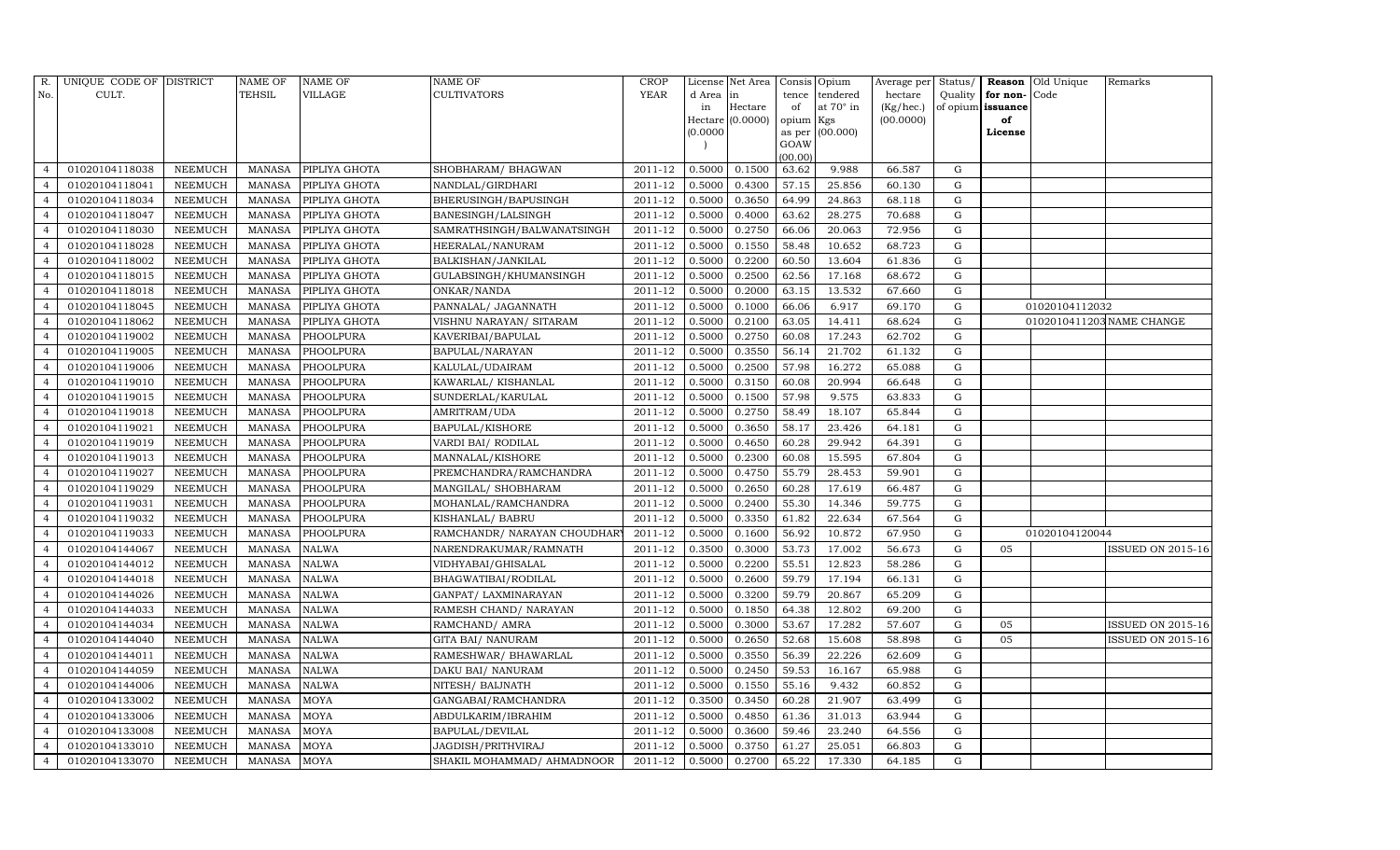| R.             | UNIQUE CODE OF DISTRICT |                | <b>NAME OF</b> | <b>NAME OF</b>     | <b>NAME OF</b>               | CROP                  |           | License Net Area | Consis Opium   |           | Average per |             |                   | Status/ <b>Reason</b> Old Unique | Remarks           |
|----------------|-------------------------|----------------|----------------|--------------------|------------------------------|-----------------------|-----------|------------------|----------------|-----------|-------------|-------------|-------------------|----------------------------------|-------------------|
| No.            | CULT.                   |                | TEHSIL         | <b>VILLAGE</b>     | <b>CULTIVATORS</b>           | YEAR                  | d Area in |                  | tence          | tendered  | hectare     | Quality     | for non-          | Code                             |                   |
|                |                         |                |                |                    |                              |                       | in        | Hectare          | of             | at 70° in | (Kg/hec.)   |             | of opium issuance |                                  |                   |
|                |                         |                |                |                    |                              |                       | (0.0000)  | Hectare (0.0000) | opium Kgs      | (00.000)  | (00.0000)   |             | of<br>License     |                                  |                   |
|                |                         |                |                |                    |                              |                       |           |                  | as per<br>GOAW |           |             |             |                   |                                  |                   |
|                |                         |                |                |                    |                              |                       |           |                  | (00.00)        |           |             |             |                   |                                  |                   |
| $\overline{4}$ | 01020104133012          | <b>NEEMUCH</b> | <b>MANASA</b>  | <b>MOYA</b>        | ALLAHNOOR/NANHEKHAN          | 2011-12               | 0.3500    | 0.2600           | 62.79          | 16.523    | 63.550      | G           |                   |                                  |                   |
| $\overline{4}$ | 01020104133018          | NEEMUCH        | <b>MANASA</b>  | MOYA               | MOHANBAI/NATHULAL            | 2011-12               | 0.5000    | 0.4500           | 58.70          | 27.186    | 60.413      | G           |                   |                                  |                   |
| $\overline{4}$ | 01020104133027          | NEEMUCH        | <b>MANASA</b>  | <b>MOYA</b>        | ANTAR KUWAR/ VIRAM SINGH     | 2011-12               | 0.5000    | 0.3200           | 56.44          | 18.246    | 57.019      | G           |                   |                                  |                   |
| $\overline{4}$ | 01020104133030          | NEEMUCH        | <b>MANASA</b>  | <b>MOYA</b>        | GHISALAL/ BHAWARLAL          | 2011-12               | 0.5000    |                  |                |           |             | F           |                   |                                  |                   |
| $\overline{4}$ | 01020104133036          | <b>NEEMUCH</b> | <b>MANASA</b>  | <b>MOYA</b>        | SULTAN KHA/IBRAHIM KHA       | 2011-12               | 0.5000    | 0.1100           | 72.37          | 8.333     | 75.755      | ${\rm G}$   |                   |                                  |                   |
| $\overline{4}$ | 01020104133040          | <b>NEEMUCH</b> | <b>MANASA</b>  | MOYA               | SHARDABAI/RATANLAL           | 2011-12               | 0.5000    | 0.3600           | 58.70          | 22.172    | 61.589      | G           |                   |                                  |                   |
| $\overline{4}$ | 01020104133041          | NEEMUCH        | <b>MANASA</b>  | <b>MOYA</b>        | GORDHAN SINGH/ BHUR SINGH    | 2011-12               | 0.5000    | 0.4000           | 60.28          | 26.463    | 66.158      | G           |                   |                                  |                   |
| $\overline{4}$ | 01020104133043          | NEEMUCH        | <b>MANASA</b>  | <b>MOYA</b>        | SATYANARAYAN/KANHAIYALAL     | 2011-12               | 0.5000    | 0.2900           | 61.27          | 20.701    | 71.383      | G           |                   |                                  |                   |
| $\overline{4}$ | 01020104133051          | <b>NEEMUCH</b> | <b>MANASA</b>  | <b>MOYA</b>        | ALTABHUSSAIN/AHMADNOOR       | 2011-12               | 0.3500    | 0.3000           | 58.70          | 18.465    | 61.550      | G           |                   |                                  |                   |
| $\overline{4}$ | 01020104133004          | <b>NEEMUCH</b> | <b>MANASA</b>  | MOYA               | MANGUBAI/BHANWARLAL          | 2011-12               | 0.5000    | 0.4650           | 58.09          | 28.741    | 61.809      | G           |                   |                                  |                   |
| $\overline{4}$ | 01020104133060          | NEEMUCH        | <b>MANASA</b>  | <b>MOYA</b>        | JETAN BAI/ AMIR KHA          | 2011-12               | 0.5000    | 0.2750           | 62.79          | 18.451    | 67.095      | G           |                   |                                  |                   |
| $\overline{4}$ | 01020104133066          | <b>NEEMUCH</b> | <b>MANASA</b>  | <b>MOYA</b>        | MOTYA BAI/ RADHU             | 2011-12               | 0.5000    | 0.4150           | 53.79          | 23.990    | 57.807      | G           | 05                |                                  | ISSUED ON 2015-16 |
| $\overline{4}$ | 01020104133067          | <b>NEEMUCH</b> | <b>MANASA</b>  | MOYA               | BHULIBAI/BHONIRAM            | 2011-12               | 0.5000    | 0.3450           | 61.36          | 21.327    | 61.817      | G           |                   |                                  |                   |
| $\overline{4}$ | 01020104133069          | <b>NEEMUCH</b> | <b>MANASA</b>  | <b>MOYA</b>        | SHARIFHUSSAIN/SABIR          | 2011-12               | 0.5000    | 0.4150           | 60.28          | 24.784    | 59.721      | G           |                   |                                  |                   |
| $\overline{4}$ | 01020104133022          | NEEMUCH        | <b>MANASA</b>  | <b>MOYA</b>        | TEJSINGH/BHANWARSINGH        | 2011-12               | 0.5000    | 0.2050           | 61.27          | 12.657    | 61.742      | G           |                   |                                  |                   |
| $\overline{4}$ | 01020104133054          | NEEMUCH        | <b>MANASA</b>  | MOYA               | HUSAINKHAN/MURADKHAN         | 2011-12               | 0.3500    | 0.3350           | 61.36          | 20.179    | 60.236      | ${\rm G}$   |                   |                                  |                   |
| $\overline{4}$ | 01020104133038          | NEEMUCH        | <b>MANASA</b>  | MOYA               | BANSHILAL/ RAMLAL            | 2011-12               | 0.3500    | 0.3300           | 59.46          | 20.488    | 62.085      | ${\rm G}$   |                   |                                  |                   |
| $\overline{4}$ | 01020104116001          | <b>NEEMUCH</b> | <b>MANASA</b>  | <b>MOKADI</b>      | JASWANTSINGH/BHANWARSINGH    | 2011-12               | 0.5000    | 0.1550           | 61.86          | 10.251    | 66.136      | G           |                   |                                  |                   |
| $\overline{4}$ | 01020104116002          | NEEMUCH        | <b>MANASA</b>  | <b>MOKADI</b>      | MOHANSINGH/BHAVRASINGH       | 2011-12               | 0.5000    | 0.3550           | 65.29          | 25.062    | 70.597      | ${\rm G}$   |                   |                                  |                   |
| $\overline{4}$ | 01020104116004          | <b>NEEMUCH</b> | <b>MANASA</b>  | <b>MOKADI</b>      | JAMNABAI/PYARA               | 2011-12               | 0.5000    | 0.2550           | 60.24          | 16.239    | 63.682      | $\mathbf G$ |                   |                                  |                   |
| $\overline{4}$ | 01020104116005          | NEEMUCH        | <b>MANASA</b>  | <b>MOKADI</b>      | SHANTI BAI/KISHOR            | 2011-12               | 0.5000    | 0.3450           | 60.87          | 22.365    | 64.826      | G           |                   |                                  |                   |
| $\overline{4}$ | 01020104116007          | NEEMUCH        | <b>MANASA</b>  | <b>MOKADI</b>      | PRABHAKUNWAR/BAHADURSINGH    | 2011-12               | 0.5000    | 0.2150           | 61.86          | 13.689    | 63.670      | G           |                   |                                  |                   |
| $\overline{4}$ | 01020104116009          | <b>NEEMUCH</b> | <b>MANASA</b>  | <b>MOKADI</b>      | DALPATSINGH/BHANWARSINGH     | 2011-12               | 0.5000    | 0.1900           | 60.57          | 13.481    | 70.953      | G           |                   |                                  |                   |
| $\overline{4}$ | 01020104116012          | <b>NEEMUCH</b> | <b>MANASA</b>  | <b>MOKADI</b>      | RUGHNATH/ANSU                | 2011-12               | 0.5000    | 0.1950           | 60.24          | 13.296    | 68.185      | $\mathbf G$ |                   |                                  |                   |
| $\overline{4}$ | 01020104116020          | <b>NEEMUCH</b> | <b>MANASA</b>  | <b>MOKADI</b>      | GORIKUNWAR/GAMBHIR           | 2011-12               | 0.5000    | 0.2850           | 50.58          | 16.626    | 58.337      | G           | 05                |                                  | ISSUED ON 2015-16 |
| $\overline{4}$ | 01020104116025          | <b>NEEMUCH</b> | <b>MANASA</b>  | <b>MOKADI</b>      | GORDHANSINGH/MANSINGH        | 2011-12               | 0.5000    | 0.2950           | 58.55          | 19.932    | 67.566      | G           |                   |                                  |                   |
| $\overline{4}$ | 01020104116026          | NEEMUCH        | <b>MANASA</b>  | <b>MOKADI</b>      | RAMLAL/PYARA                 | 2011-12               | 0.3500    | 0.3250           | 60.24          | 21.652    | 66.622      | G           |                   |                                  |                   |
| $\overline{4}$ | 01020104116048          | <b>NEEMUCH</b> | <b>MANASA</b>  | <b>MOKADI</b>      | GAJENDRASINGH/MADANSINGH     | 2011-12               | 0.5000    | 0.3000           | 56.24          | 19.507    | 65.023      | ${\rm G}$   |                   |                                  |                   |
| $\overline{4}$ | 01020104116050          | NEEMUCH        | <b>MANASA</b>  | <b>MOKADI</b>      | SHAMBHUSINGH/RAMSINGH        | 2011-12               | 0.5000    | 0.2050           | 56.02          | 12.845    | 62.659      | G           |                   |                                  |                   |
| $\overline{4}$ | 01020104116044          | <b>NEEMUCH</b> | <b>MANASA</b>  | <b>MOKADI</b>      | BALVANT SINGH/ NIRBHAY SINGH | 2011-12               | 0.5000    | 0.2500           | 63.04          | 17.660    | 70.640      | ${\rm G}$   |                   |                                  |                   |
| $\overline{4}$ | 01020104116042          | <b>NEEMUCH</b> | <b>MANASA</b>  | <b>MOKADI</b>      | RUKMAN BAI/ BHAWARLAL        | 2011-12               | 0.5000    | 0.2150           | 57.90          | 13.582    | 63.172      | ${\rm G}$   |                   |                                  |                   |
| $\overline{4}$ | 01020104116018          | <b>NEEMUCH</b> | <b>MANASA</b>  | <b>MOKADI</b>      | HARISINGH/MOKAMSINGH         | 2011-12               | 0.5000    | 0.2100           | 63.04          | 14.220    | 67.714      | G           |                   |                                  |                   |
| $\overline{4}$ | 01020104116034          | <b>NEEMUCH</b> | <b>MANASA</b>  | <b>MOKADI</b>      | KESHURAM/HIRA                | 2011-12               | 0.3500    | 0.1550           | 59.91          | 9.560     | 61.677      | G           |                   |                                  |                   |
| $\overline{4}$ | 01020104116057          | NEEMUCH        | <b>MANASA</b>  | <b>MOKADI</b>      | VIDHYABAI/NANDLAL            | 2011-12               | 0.5000    | 0.3550           | 65.92          | 22.761    | 64.116      | G           |                   |                                  |                   |
| $\overline{4}$ | 01020104116054          | NEEMUCH        | <b>MANASA</b>  | <b>MOKADI</b>      | HARPALSINGH/NATHUSINGH       | 2011-12               | 0.5000    | 0.4500           | 61.86          | 30.117    | 66.927      | G           |                   |                                  |                   |
| $\overline{4}$ | 01020104116062          | <b>NEEMUCH</b> | <b>MANASA</b>  | <b>MOKADI</b>      | HIRALAL/ BHUWANIRAM          | 2011-12               | 0.5000    | 0.2050           | 66.19          | 13.153    | 64.161      | G           |                   |                                  |                   |
| $\overline{4}$ | 01020104116063          | <b>NEEMUCH</b> | <b>MANASA</b>  | <b>MOKADI</b>      | CHANDIBAI/KALURAM            | 2011-12               | 0.3500    | 0.1650           | 65.29          | 10.157    | 61.558      | G           |                   |                                  |                   |
| $\overline{4}$ | 01020104116056          | <b>NEEMUCH</b> | <b>MANASA</b>  | <b>MOKADI</b>      | KRASHNGOPAL/ LAXMINARAYAN    | 2011-12               | 0.5000    | 0.3850           | 61.30          | 23.846    | 61.938      | ${\rm G}$   |                   |                                  |                   |
| $\overline{4}$ | 01020104116064          | <b>NEEMUCH</b> | <b>MANASA</b>  | <b>MOKADI</b>      | CHENKUNWAR/OMPRAKASH         | 2011-12               | 0.3500    |                  |                |           |             | $\mathbf N$ |                   |                                  |                   |
| $\overline{1}$ | 01020104013040          | NEEMUCH        | MANASA         | <b>DEVRI PARDA</b> | BHAGGA/ BIHARI               | 2011-12 0.5000 0.3900 |           |                  | 57.70          | 23.517    | 60.300      | G           |                   |                                  |                   |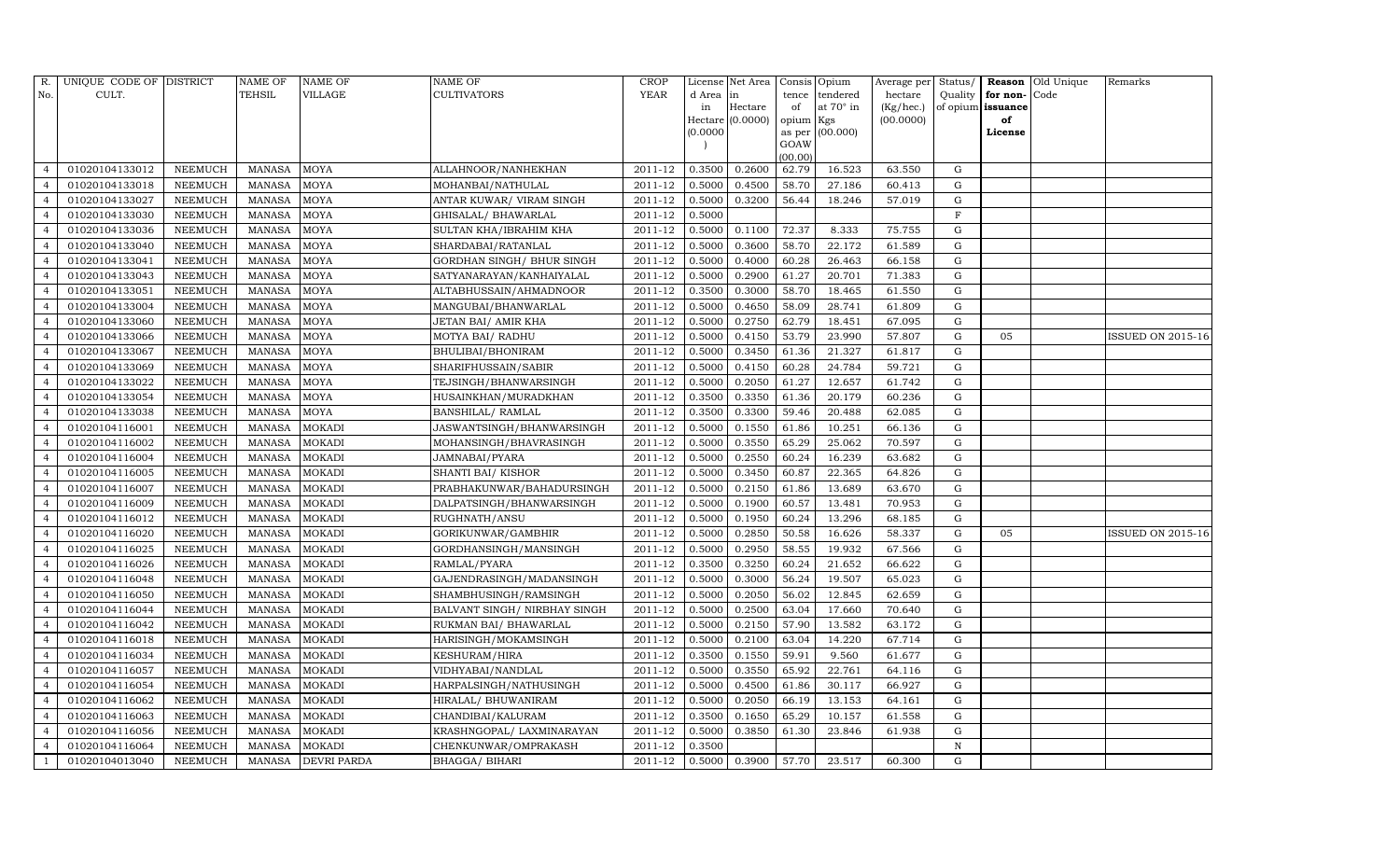| R.             | UNIQUE CODE OF DISTRICT |                | <b>NAME OF</b> | <b>NAME OF</b>        | <b>NAME OF</b>              | CROP        |           | License Net Area |           | Consis Opium      | Average per | Status/     |                   | <b>Reason</b> Old Unique | Remarks                  |
|----------------|-------------------------|----------------|----------------|-----------------------|-----------------------------|-------------|-----------|------------------|-----------|-------------------|-------------|-------------|-------------------|--------------------------|--------------------------|
| No.            | CULT.                   |                | <b>TEHSIL</b>  | VILLAGE               | <b>CULTIVATORS</b>          | YEAR        | d Area in |                  | tence     | tendered          | hectare     | Quality     | for non-          | Code                     |                          |
|                |                         |                |                |                       |                             |             | in        | Hectare          | of        | at $70^\circ$ in  | (Kg/hec.)   |             | of opium issuance |                          |                          |
|                |                         |                |                |                       |                             |             | (0.0000)  | Hectare (0.0000) | opium Kgs | as per $(00.000)$ | (00.0000)   |             | of<br>License     |                          |                          |
|                |                         |                |                |                       |                             |             |           |                  | GOAW      |                   |             |             |                   |                          |                          |
|                |                         |                |                |                       |                             |             |           |                  | (00.00)   |                   |             |             |                   |                          |                          |
| $\overline{4}$ | 01020104124001          | NEEMUCH        | MANASA         | MAHESHPURIYA          | KANHAIYALAL/BHANWARLAL      | 2011-12     | 0.5000    | 0.2650           | 65.37     | 19.779            | 74.638      | G           |                   |                          |                          |
|                | 01020104124002          | NEEMUCH        | MANASA         | MAHESHPURIYA          | RAMKISHAN/ OKAAR            | 2011-12     | 0.5000    | 0.4700           | 56.04     | 30.518            | 64.932      | G           |                   |                          |                          |
| $\overline{4}$ | 01020104124003          | <b>NEEMUCH</b> | MANASA         | MAHESHPURIYA          | KASHIRAM/ NANURAM           | 2011-12     | 0.5000    | 0.4800           | 55.83     | 30.818            | 64.204      | G           |                   |                          |                          |
| $\overline{4}$ | 01020104124004          | NEEMUCH        | MANASA         | MAHESHPURIYA          | LAXMINARAYAN/HARLAL         | $2011 - 12$ | 0.5000    | 0.2700           | 62.82     | 19.384            | 71.793      | G           |                   |                          |                          |
| $\overline{4}$ | 01020104124005          | NEEMUCH        | MANASA         | MAHESHPURIYA          | JAGANNATH/BHANWARLAL        | 2011-12     | 0.5000    | 0.2600           | 65.37     | 19.667            | 75.642      | G           |                   |                          |                          |
| $\overline{4}$ | 01020104124006          | NEEMUCH        | MANASA         | MAHESHPURIYA          | JANKILAL/HARLAL             | 2011-12     | 0.5000    | 0.4950           | 57.93     | 30.711            | 62.042      | G           |                   |                          |                          |
| $\overline{4}$ | 01020104124007          | NEEMUCH        | MANASA         | MAHESHPURIYA          | MANNALAL/BHANWARLAL         | $2011 - 12$ | 0.5000    | 0.2600           | 65.37     | 19.144            | 73.631      | G           |                   |                          |                          |
| $\overline{4}$ | 01020104124011          | NEEMUCH        | MANASA         | MAHESHPURIYA          | PRABHULAL/PANNALAL          | 2011-12     | 0.5000    | 0.2800           | 59.41     | 18.782            | 67.079      | G           |                   |                          |                          |
| $\overline{4}$ | 01020104124012          | <b>NEEMUCH</b> | MANASA         | MAHESHPURIYA          | DEVILAL/ CHAMPALAL          | 2011-12     | 0.5000    | 0.3800           | 56.04     | 23.297            | 61.308      | $\mathbf G$ |                   |                          |                          |
|                | 01020104124014          | NEEMUCH        | MANASA         | MAHESHPURIYA          | AMARLAL/NANDA               | 2011-12     | 0.5000    | 0.2950           | 53.95     | 18.258            | 61.892      | ${\rm G}$   | 05                |                          | <b>ISSUED ON 2015-16</b> |
| $\overline{4}$ | 01020104124017          | <b>NEEMUCH</b> | MANASA         | MAHESHPURIYA          | JAGANNATH / FHULCHAND       | 2011-12     | 0.5000    | 0.2250           | 59.41     | 15.548            | 69.102      | ${\rm G}$   |                   |                          |                          |
| $\overline{4}$ | 01020104124018          | <b>NEEMUCH</b> | MANASA         | MAHESHPURIYA          | DHANNALAL/RAMLAL            | 2011-12     | 0.5000    |                  |           |                   |             | N           |                   |                          |                          |
| $\overline{4}$ | 01020104124020          | <b>NEEMUCH</b> | <b>MANASA</b>  | MAHESHPURIYA          | JUJHARLAL/ GHISALAL         | 2011-12     | 0.5000    | 0.1400           | 55.73     | 8.391             | 59.936      | ${\rm G}$   |                   |                          |                          |
| $\overline{4}$ | 01020104124024          | <b>NEEMUCH</b> | MANASA         | MAHESHPURIYA          | AMRITRAM/FULCHAND           | 2011-12     | 0.5000    | 0.3150           | 60.03     | 20.470            | 64.984      | G           |                   |                          |                          |
| $\overline{4}$ | 01020104124028          | NEEMUCH        | MANASA         | MAHESHPURIYA          | RAMCHANDR/LAXMINARAYAN      | 2011-12     | 0.5000    | 0.2700           | 62.82     | 18.801            | 69.633      | G           |                   |                          |                          |
| $\overline{4}$ | 01020104124031          | NEEMUCH        | MANASA         | MAHESHPURIYA          | RUGHNATHSINGH/RAMSINGH      | 2011-12     | 0.5000    | 0.3600           | 59.41     | 24.443            | 67.898      | G           |                   |                          |                          |
| $\Delta$       | 01020104124036          | <b>NEEMUCH</b> | MANASA         | MAHESHPURIYA          | <b>BAPULAL/HIRALAL</b>      | 2011-12     | 0.5000    | 0.2000           | 55.71     | 12.829            | 64.145      | G           |                   |                          |                          |
| $\overline{4}$ | 01020104124013          | <b>NEEMUCH</b> | MANASA         | MAHESHPURIYA          | PRAHLAD/BHAGIRATH           | 2011-12     | 0.5000    | 0.4100           | 57.95     | 26.227            | 63.968      | G           |                   |                          |                          |
| $\overline{4}$ | 01020104124023          | NEEMUCH        | MANASA         | MAHESHPURIYA          | RAMPRASAD/KANHAIYALAL       | 2011-12     | 0.5000    | 0.1500           | 56.42     | 9.874             | 65.827      | G           |                   |                          |                          |
| $\overline{4}$ | 01020104124019          | NEEMUCH        | MANASA         | MAHESHPURIYA          | <b>BHERULAL/DHURA</b>       | 2011-12     | 0.5000    | 0.2600           | 55.83     | 16.605            | 63.865      | G           |                   |                          |                          |
|                | 01020104124029          | NEEMUCH        | MANASA         | MAHESHPURIYA          | JAMNALAL/UDA                | 2011-12     | 0.5000    | 0.4950           | 55.07     | 29.620            | 59.838      | G           |                   |                          |                          |
| $\overline{4}$ | 01020104124034          | <b>NEEMUCH</b> | <b>MANASA</b>  | MAHESHPURIYA          | BHANWARKUNWAR/HARISINGH     | 2011-12     | 0.3500    | 0.3300           | 56.60     | 21.637            | 65.567      | G           |                   |                          |                          |
| $\overline{4}$ | 01020104124037          | NEEMUCH        | MANASA         | MAHESHPURIYA          | KESHAR BAI/ KAWARLAL        | 2011-12     | 0.5000    |                  |           |                   |             | N           |                   |                          |                          |
| $\overline{4}$ | 01020104145001          | NEEMUCH        | MANASA         | <b>LASUDIYA ANTRI</b> | KACHRU/BHAGWAN              | 2011-12     | 0.5000    | 0.4000           | 59.25     | 27.958            | 69.895      | G           |                   |                          |                          |
|                | 01020104145006          | <b>NEEMUCH</b> | MANASA         | LASUDIYA ANTRI        | NENKIYA/BHERA               | 2011-12     | 0.5000    | 0.4600           | 59.25     | 29.684            | 64.530      | G           |                   |                          |                          |
| $\overline{4}$ | 01020104145007          | <b>NEEMUCH</b> | <b>MANASA</b>  | LASUDIYA ANTRI        | RAMNARAYAN/ NANURAM         | 2011-12     | 0.5000    | 0.4750           | 62.17     | 31.982            | 67.331      | G           |                   |                          |                          |
| $\overline{4}$ | 01020104145009          | <b>NEEMUCH</b> | MANASA         | <b>LASUDIYA ANTRI</b> | BHAGYAWATI BAI / BHONA NATH | 2011-12     | 0.5000    | 0.4300           | 59.74     | 27.668            | 64.344      | ${\rm G}$   |                   |                          |                          |
| $\overline{4}$ | 01020104145010          | <b>NEEMUCH</b> | <b>MANASA</b>  | <b>LASUDIYA ANTRI</b> | SATYANARAYAN/BAPULAL        | 2011-12     | 0.5000    | 0.3450           | 55.90     | 20.475            | 59.348      | $\mathbf G$ |                   |                          |                          |
| $\overline{4}$ | 01020104145012          | NEEMUCH        | MANASA         | <b>LASUDIYA ANTRI</b> | GOPAL/HEERA                 | 2011-12     | 0.5000    | 0.3250           | 62.17     | 22.426            | 69.003      | G           |                   |                          |                          |
| $\overline{4}$ | 01020104145014          | NEEMUCH        | MANASA         | <b>LASUDIYA ANTRI</b> | KARUNATH/SHANKARNATH        | 2011-12     | 0.3500    | 0.3100           | 54.39     | 17.902            | 57.748      | G           | 05                |                          | <b>ISSUED ON 2015-16</b> |
| $\overline{4}$ | 01020104145015          | <b>NEEMUCH</b> | MANASA         | <b>LASUDIYA ANTRI</b> | <b>BAGDU/KACHRU</b>         | 2011-12     | 0.5000    | 0.4200           | 58.94     | 28.519            | 67.902      | $\mathbf G$ |                   |                          |                          |
| $\overline{4}$ | 01020104145016          | NEEMUCH        | <b>MANASA</b>  | <b>LASUDIYA ANTRI</b> | RAMNARAYAN/SEETARAM         | 2011-12     | 0.5000    | 0.2550           | 58.94     | 16.225            | 63.628      | $\mathbf G$ |                   |                          |                          |
|                | 01020104145018          | <b>NEEMUCH</b> | MANASA         | LASUDIYA ANTRI        | <b>BAPULAL/KISHORE</b>      | 2011-12     | 0.5000    | 0.4050           | 59.25     | 26.045            | 64.309      | G           |                   |                          |                          |
| $\overline{4}$ | 01020104145024          | <b>NEEMUCH</b> | MANASA         | <b>LASUDIYA ANTRI</b> | GATTUBAI/RAMESHWAR          | 2011-12     | 0.3500    | 0.3600           | 58.94     | 23.408            | 65.022      | G           |                   |                          |                          |
| $\overline{4}$ | 01020104145027          | NEEMUCH        | MANASA         | <b>LASUDIYA ANTRI</b> | RAMCHANDRA/HEERA            | 2011-12     | 0.5000    | 0.4250           | 59.74     | 29.964            | 70.504      | ${\rm G}$   |                   |                          |                          |
|                | 01020104145028          | <b>NEEMUCH</b> | <b>MANASA</b>  | <b>LASUDIYA ANTRI</b> | KANHAIYALAL/BHERA           | 2011-12     | 0.3500    | 0.3450           | 59.74     | 22.249            | 64.490      | ${\rm G}$   |                   |                          |                          |
| $\overline{4}$ | 01020104145034          | <b>NEEMUCH</b> | MANASA         | LASUDIYA ANTRI        | BHULIBAI/MOTILAL            | 2011-12     | 0.5000    | 0.3350           | 62.17     | 22.879            | 68.296      | G           |                   |                          |                          |
| $\overline{4}$ | 01020104145056          | NEEMUCH        | MANASA         | LASUDIYA ANTRI        | SAMDA BAI/ BEVA-JAYCHAND    | 2011-12     | 0.5000    | 0.3000           | 55.59     | 17.876            | 59.587      | G           |                   | 01020104135004           |                          |
| $\overline{4}$ | 01020104145002          | NEEMUCH        | MANASA         | <b>LASUDIYA ANTRI</b> | HANSRAJ/LALA                | 2011-12     | 0.5000    | 0.2600           | 62.53     | 17.973            | 69.127      | G           |                   | 01020104135053           |                          |
| $\overline{4}$ | 01020104120115          | <b>NEEMUCH</b> |                | MANASA KUKDESHWAR-II  | RAMNARAYAN/SHANKAR          | 2011-12     | 0.5000    | 0.1000           | 59.28     | 6.800             | 68.000      | G           |                   |                          |                          |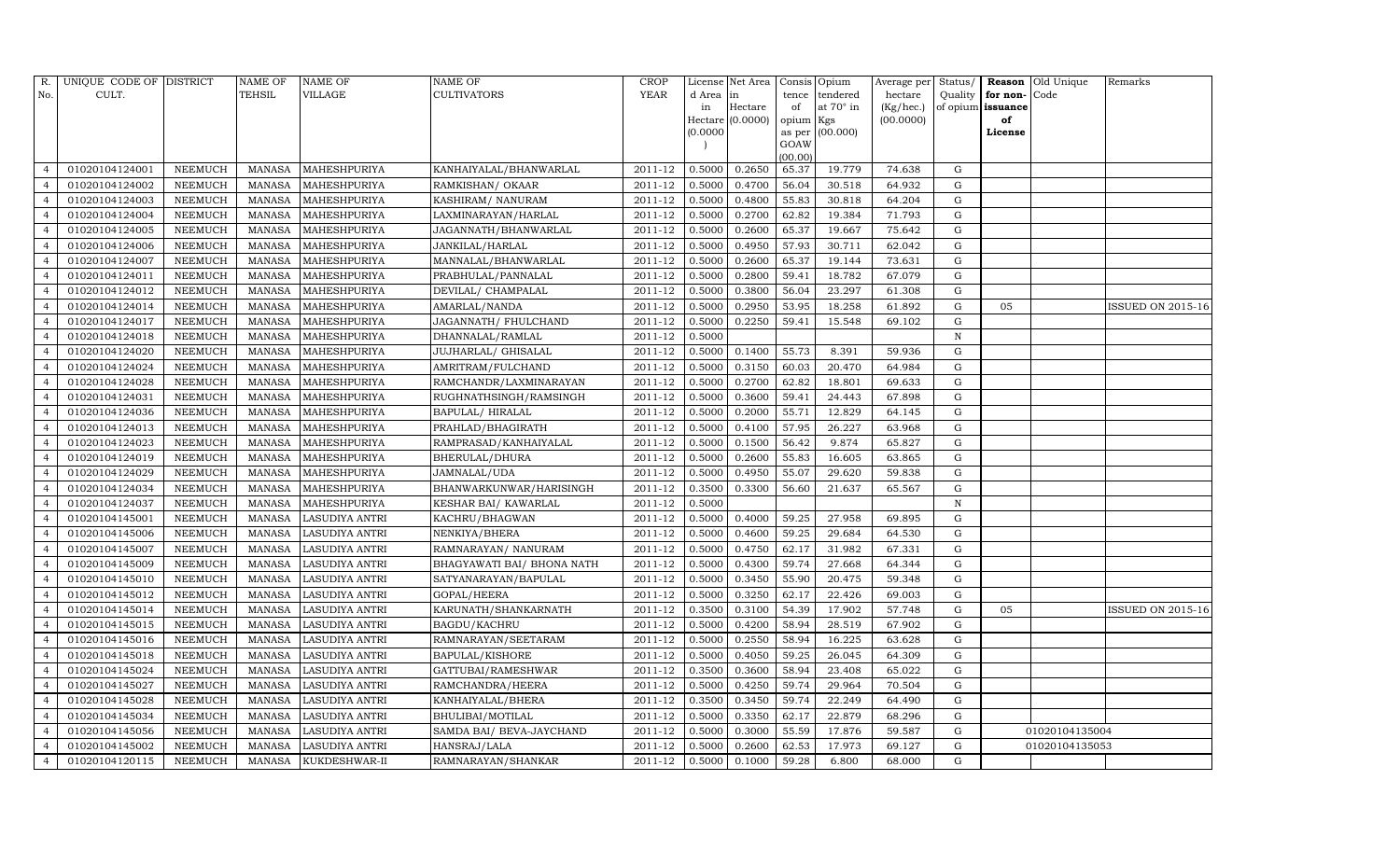| R.             | UNIQUE CODE OF DISTRICT |                | <b>NAME OF</b> | <b>NAME OF</b> | <b>NAME OF</b>            | <b>CROP</b> |          | License Net Area |           | Consis Opium    | Average per | Status/     |                          | <b>Reason</b> Old Unique | Remarks                  |
|----------------|-------------------------|----------------|----------------|----------------|---------------------------|-------------|----------|------------------|-----------|-----------------|-------------|-------------|--------------------------|--------------------------|--------------------------|
| No.            | CULT.                   |                | TEHSIL         | VILLAGE        | CULTIVATORS               | <b>YEAR</b> | d Area   | in               |           | tence tendered  | hectare     | Quality     | for non-Code             |                          |                          |
|                |                         |                |                |                |                           |             | in       | Hectare          | of        | at 70° in       | (Kg/hec.)   |             | of opium <b>issuance</b> |                          |                          |
|                |                         |                |                |                |                           |             |          | Hectare (0.0000) | opium Kgs |                 | (00.0000)   |             | of                       |                          |                          |
|                |                         |                |                |                |                           |             | (0.0000) |                  | GOAW      | as per (00.000) |             |             | License                  |                          |                          |
|                |                         |                |                |                |                           |             |          |                  | (00.00)   |                 |             |             |                          |                          |                          |
| $\overline{4}$ | 01020104120042          | <b>NEEMUCH</b> | MANASA         | KUKDESHWAR-II  | YASHWANT/BAPULAL          | 2011-12     | 0.5000   | 0.3450           | 57.82     | 22.550          | 65.362      | G           |                          |                          |                          |
| $\overline{4}$ | 01020104120160          | <b>NEEMUCH</b> | <b>MANASA</b>  | KUKDESHWAR-II  | PARWATIBAI/BANSHILAL      | 2011-12     | 0.5000   | 0.3600           | 54.97     | 22.200          | 61.667      | G           | 05                       |                          | <b>ISSUED ON 2015-16</b> |
| $\overline{4}$ | 01020104120066          | <b>NEEMUCH</b> | <b>MANASA</b>  | KUKDESHWAR-II  | SHANKAR/NANURAM           | 2011-12     | 0.5000   | 0.3050           | 59.54     | 22.829          | 74.849      | G           |                          |                          |                          |
| $\overline{4}$ | 01020104120151          | <b>NEEMUCH</b> | <b>MANASA</b>  | KUKDESHWAR-II  | BAPULAL/ RAMJI            | 2011-12     | 0.5000   | 0.2150           | 56.08     | 13.507          | 62.823      | G           |                          |                          |                          |
| $\overline{4}$ | 01020104120153          | <b>NEEMUCH</b> | <b>MANASA</b>  | KUKDESHWAR-II  | TULSIRAM/DALCHANDRA       | 2011-12     | 0.5000   | 0.5050           | 48.47     | 26.804          | 53.077      | G           | 05                       |                          | <b>ISSUED ON 2016-17</b> |
|                | 01020104120157          | <b>NEEMUCH</b> | <b>MANASA</b>  | KUKDESHWAR-II  | SHOBHARAM/CHAMPALAL       | 2011-12     | 0.3500   | 0.1250           | 55.08     | 7.798           | 62.384      | $\mathbf G$ |                          |                          |                          |
| $\overline{4}$ | 01020104120163          | <b>NEEMUCH</b> | <b>MANASA</b>  | KUKDESHWAR-II  | DEVILAL/DAMARSI           | 2011-12     | 0.5000   | 0.3000           | 57.10     | 22.024          | 73.413      | G           |                          |                          |                          |
| $\overline{4}$ | 01020104120196          | <b>NEEMUCH</b> | <b>MANASA</b>  | KUKDESHWAR-II  | BHANWARLAL/JHAMAKLAL      | 2011-12     | 0.5000   | 0.2700           | 59.28     | 21.324          | 78.978      | ${\rm G}$   |                          |                          |                          |
| $\overline{4}$ | 01020104120213          | NEEMUCH        | <b>MANASA</b>  | KUKDESHWAR-II  | CHHAGANLAL/CHANDANMAL     | 2011-12     | 0.5000   | 0.2900           | 52.32     | 16.421          | 56.624      | G           | 05                       |                          | ISSUED ON 2015-16        |
|                | 01020104120215          | NEEMUCH        | <b>MANASA</b>  | KUKDESHWAR-II  | GOPAL/KANHAIYALAL         | 2011-12     | 0.5000   | 0.2350           | 56.54     | 14.700          | 62.553      | G           |                          |                          |                          |
| $\overline{4}$ | 01020104120222          | <b>NEEMUCH</b> | <b>MANASA</b>  | KUKDESHWAR-II  | BAGDIBAI/SHANTILAL        | 2011-12     | 0.5000   | 0.3300           | 52.20     | 20.052          | 60.764      | G           | 05                       |                          | <b>ISSUED ON 2015-16</b> |
| $\overline{4}$ | 01020104120132          | <b>NEEMUCH</b> | <b>MANASA</b>  | KUKDESHWAR-II  | DEVILAL/RAMA              | 2011-12     | 0.5000   | 0.3050           | 56.01     | 19.571          | 64.167      | G           |                          |                          |                          |
| $\overline{4}$ | 01020104120284          | <b>NEEMUCH</b> | <b>MANASA</b>  | KUKDESHWAR-II  | MUNNALAL/HIRALAL          | 2011-12     | 0.5000   | 0.4950           | 55.01     | 31.159          | 62.948      | $\mathbf G$ |                          |                          |                          |
| $\overline{4}$ | 01020104120202          | <b>NEEMUCH</b> | <b>MANASA</b>  | KUKDESHWAR-II  | RAJENDRA/NARAYAN          | 2011-12     | 0.5000   |                  |           |                 |             | N           |                          |                          |                          |
| $\overline{4}$ | 01020104120223          | <b>NEEMUCH</b> | <b>MANASA</b>  | KUKDESHWAR-II  | <b>BANSHILAL/MODA</b>     | 2011-12     | 0.5000   | 0.2100           | 60.16     | 13.502          | 64.295      | G           |                          |                          |                          |
| $\overline{4}$ | 01020104120238          | <b>NEEMUCH</b> | <b>MANASA</b>  | KUKDESHWAR-II  | RAMKISHAN/MOTILAL         | 2011-12     | 0.5000   | 0.1550           | 52.46     | 10.245          | 66.097      | $\mathbf G$ | 05                       |                          | <b>ISSUED ON 2015-16</b> |
| $\overline{4}$ | 01020104120150          | <b>NEEMUCH</b> | <b>MANASA</b>  | KUKDESHWAR-II  | NIRMALA / SHIVPRASAD      | 2011-12     | 0.3500   |                  |           |                 |             | $\mathbf F$ |                          |                          |                          |
| $\overline{4}$ | 01020104120155          | <b>NEEMUCH</b> | <b>MANASA</b>  | KUKDESHWAR-II  | SATYANARAYAN/LAXMAN       | 2011-12     | 0.5000   | 0.4800           | 54.87     | 28.807          | 60.015      | G           | 05                       |                          | ISSUED ON 2015-16        |
| $\overline{4}$ | 01020104120243          | <b>NEEMUCH</b> | <b>MANASA</b>  | KUKDESHWAR-II  | KANHAIYALAL/ BHANWAR LAL  | 2011-12     | 0.3500   | 0.1350           | 61.25     | 8.925           | 66.111      | G           |                          |                          |                          |
| $\overline{4}$ | 01020104120275          | <b>NEEMUCH</b> | <b>MANASA</b>  | KUKDESHWAR-II  | RADHESHYAM/KHYALIRAM      | 2011-12     | 0.5000   | 0.1500           | 65.40     | 11.221          | 74.807      | G           |                          |                          |                          |
| $\overline{4}$ | 01020104120241          | <b>NEEMUCH</b> | <b>MANASA</b>  | KUKDESHWAR-II  | MOHAMMAD HUSSAIN/ABDUL JI | 2011-12     | 0.5000   | 0.2800           | 59.84     | 18.653          | 66.618      | G           |                          |                          |                          |
| $\overline{4}$ | 01020104120028          | <b>NEEMUCH</b> | <b>MANASA</b>  | KUKDESHWAR-II  | KANKU BAI/BOTLAL          | 2011-12     | 0.5000   | 0.3500           | 63.05     | 23.347          | 66.706      | G           |                          |                          |                          |
| $\overline{4}$ | 01020104120276          | <b>NEEMUCH</b> | <b>MANASA</b>  | KUKDESHWAR-II  | CHANDMAL/ SATYANARAYAN    | 2011-12     | 0.5000   | 0.2050           | 55.60     | 13.002          | 63.424      | G           |                          |                          |                          |
| $\overline{4}$ | 01020104120177          | <b>NEEMUCH</b> | <b>MANASA</b>  | KUKDESHWAR-II  | MOHANLAL/HEMRAJ           | 2011-12     | 0.5000   | 0.4350           | 56.11     | 29.746          | 68.382      | G           |                          |                          |                          |
|                | 01020104120285          | <b>NEEMUCH</b> | <b>MANASA</b>  | KUKDESHWAR-II  | SHAMBHUDAYAL/ UDAYRAM     | 2011-12     | 0.5000   | 0.4650           | 56.79     | 30.147          | 64.832      | G           |                          |                          |                          |
| $\overline{4}$ | 01020104120282          | <b>NEEMUCH</b> | <b>MANASA</b>  | KUKDESHWAR-II  | RAMNARAYAN/KANA           | 2011-12     | 0.5000   | 0.2150           | 56.74     | 13.537          | 62.963      | G           |                          |                          |                          |
| $\overline{4}$ | 01020104120068          | <b>NEEMUCH</b> | <b>MANASA</b>  | KUKDESHWAR-II  | RAMKANYABAI/BADRILAL      | 2011-12     | 0.5000   | 0.3050           | 57.51     | 18.264          | 59.881      | ${\rm G}$   |                          |                          |                          |
| $\overline{4}$ | 01020104120005          | <b>NEEMUCH</b> | <b>MANASA</b>  | KUKDESHWAR-I   | RAMCHANDRA/CHUNNILAL      | 2011-12     | 0.5000   | 0.3250           | 63.67     | 26.177          | 80.545      | $\mathbf G$ |                          |                          |                          |
| $\overline{4}$ | 01020104120008          | <b>NEEMUCH</b> | <b>MANASA</b>  | KUKDESHWAR-I   | KARULAL/BHAWARIBAI        | 2011-12     | 0.5000   | 0.2950           | 58.51     | 20.052          | 67.973      | ${\rm G}$   |                          |                          |                          |
| $\overline{4}$ | 01020104120009          | <b>NEEMUCH</b> | <b>MANASA</b>  | KUKDESHWAR-I   | LAXMINARAYAN/JAMNALAL     | 2011-12     | 0.5000   | 0.4600           | 50.49     | 24.271          | 52.763      | ${\rm G}$   | 04                       |                          |                          |
| $\overline{4}$ | 01020104120050          | <b>NEEMUCH</b> | <b>MANASA</b>  | KUKDESHWAR-I   | PRABHULAL/BAPULAL         | 2011-12     | 0.5000   | 0.3100           | 54.04     | 19.045          | 61.435      | G           | 05                       |                          | <b>ISSUED ON 2015-16</b> |
| $\overline{4}$ | 01020104120023          | <b>NEEMUCH</b> | <b>MANASA</b>  | KUKDESHWAR-I   | GIRJASHANKAR/BHAWANILAL   | 2011-12     | 0.5000   | 0.1300           | 59.38     | 9.034           | 69.492      | G           |                          |                          |                          |
|                | 01020104120026          | <b>NEEMUCH</b> | <b>MANASA</b>  | KUKDESHWAR-I   | GORDHAN/MAGNIRAM          | 2011-12     | 0.5000   | 0.2200           | 62.64     | 16.403          | 74.559      | ${\rm G}$   |                          |                          | NAME CHANGE              |
| $\overline{4}$ | 01020104120041          | <b>NEEMUCH</b> | <b>MANASA</b>  | KUKDESHWAR-I   | HARISHANKAR/BALCHANDRA    | 2011-12     | 0.3500   | 0.1750           | 58.48     | 11.629          | 66.451      | G           |                          | 01020104112031           |                          |
| $\overline{4}$ | 01020104120047          | <b>NEEMUCH</b> | MANASA         | KUKDESHWAR-I   | DEVILAL/SHANKARLAL        | 2011-12     | 0.5000   | 0.2500           | 61.67     | 17.162          | 68.648      | ${\rm G}$   |                          |                          |                          |
| $\overline{4}$ | 01020104120054          | <b>NEEMUCH</b> | <b>MANASA</b>  | KUKDESHWAR-I   | BHERULAL/HEERALAL         | 2011-12     | 0.5000   | 0.3900           | 58.89     | 26.820          | 68.769      | G           |                          |                          |                          |
| $\overline{4}$ | 01020104120075          | <b>NEEMUCH</b> | <b>MANASA</b>  | KUKDESHWAR-I   | GIRJASHANKAR/VARDICHANDRA | 2011-12     | 0.5000   | 0.2600           | 64.88     | 20.168          | 77.569      | G           |                          |                          |                          |
| $\overline{4}$ | 01020104120080          | NEEMUCH        | <b>MANASA</b>  | KUKDESHWAR-I   | BHONILAL/ JAMANALAL       | 2011-12     | 0.5000   | 0.3900           | 58.89     | 25.592          | 65.621      | G           |                          |                          |                          |
| $\overline{4}$ | 01020104120110          | NEEMUCH        | <b>MANASA</b>  | KUKDESHWAR-I   | RAJENDRA/UTTAMCHANDRA     | 2011-12     | 0.5000   | 0.1900           | 61.41     | 14.598          | 76.832      | G           |                          |                          |                          |
| $\overline{4}$ | 01020104120112          | <b>NEEMUCH</b> | MANASA         | KUKDESHWAR-I   | KANHAIYALAL/MOTILAL       | 2011-12     | 0.5000   | 0.4500           | 53.47     | 26.865          | 59.700      | G           | 05                       |                          | <b>ISSUED ON 2015-16</b> |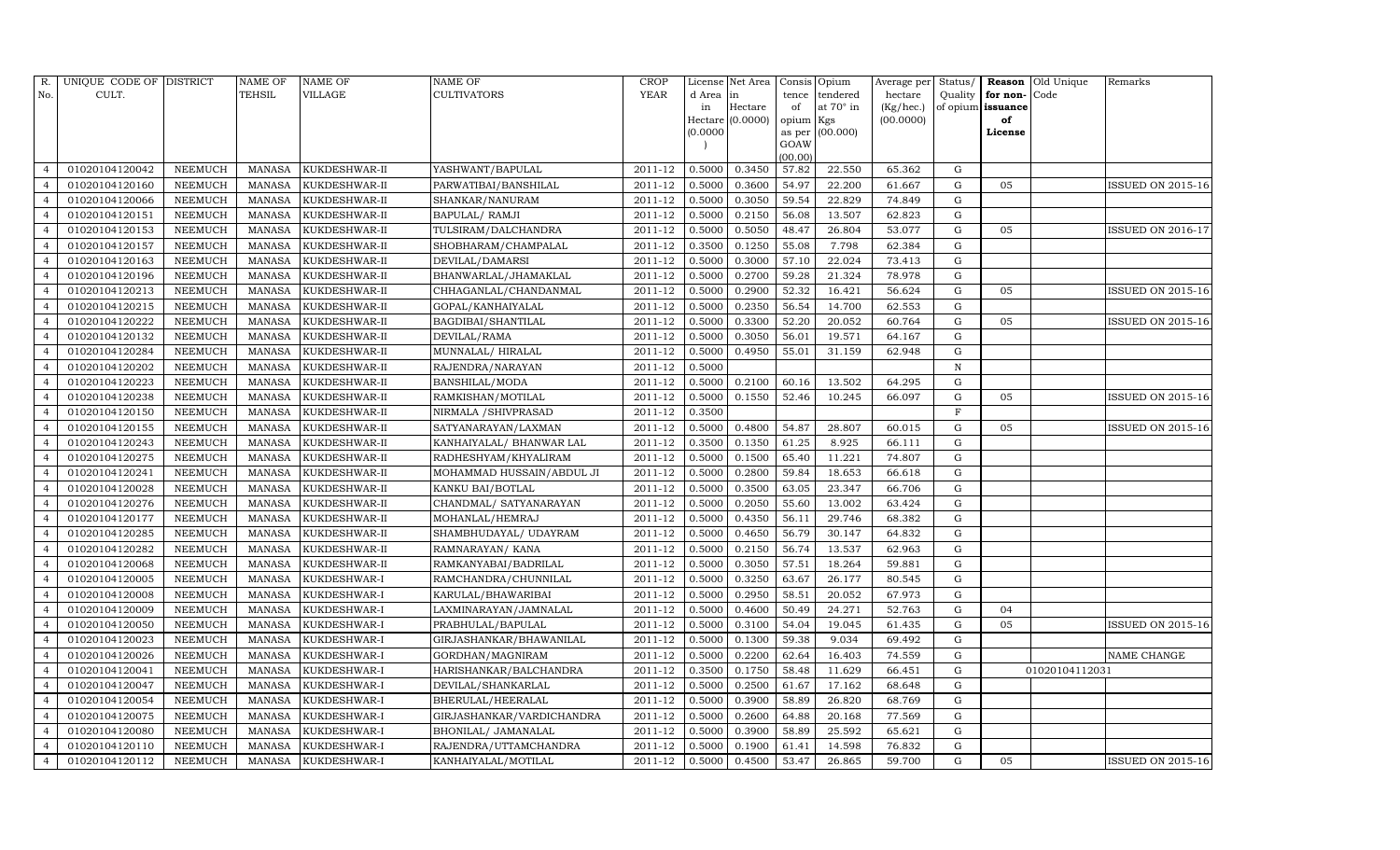| R.             | UNIQUE CODE OF DISTRICT |                | <b>NAME OF</b> | <b>NAME OF</b>          | NAME OF                        | CROP    |          | License Net Area   Consis   Opium |                     |           | Average per | Status/      |                   | Reason Old Unique | Remarks                        |  |
|----------------|-------------------------|----------------|----------------|-------------------------|--------------------------------|---------|----------|-----------------------------------|---------------------|-----------|-------------|--------------|-------------------|-------------------|--------------------------------|--|
| No.            | CULT.                   |                | TEHSIL         | VILLAGE                 | CULTIVATORS                    | YEAR    | d Area   | $\ln$                             | tence               | tendered  | hectare     | Quality      | for non-Code      |                   |                                |  |
|                |                         |                |                |                         |                                |         | in       | Hectare                           | of                  | at 70° in | (Kg/hec.)   |              | of opium issuance |                   |                                |  |
|                |                         |                |                |                         |                                |         | (0.0000) | Hectare (0.0000)                  | opium Kgs<br>as per | (00.000)  | (00.0000)   |              | of<br>License     |                   |                                |  |
|                |                         |                |                |                         |                                |         |          |                                   | GOAW                |           |             |              |                   |                   |                                |  |
|                |                         |                |                |                         |                                |         |          |                                   | (00.00)             |           |             |              |                   |                   |                                |  |
|                | 01020104120280          | NEEMUCH        | <b>MANASA</b>  | KUKDESHWAR-I            | SAMRATHLAL/ MANNALAL           | 2011-12 | 0.3500   |                                   |                     |           |             | $\mathbf N$  |                   | 01020104112017    |                                |  |
|                | 01020104120121          | NEEMUCH        | <b>MANASA</b>  | KUKDESHWAR-I            | BHANWARLAL/KANWARLAL           | 2011-12 | 0.5000   | 0.4950                            | 50.23               | 31.623    | 63.885      | G            | 05                |                   | <b>ISSUED ON 2015-16</b>       |  |
| $\overline{4}$ | 01020104120124          | NEEMUCH        | <b>MANASA</b>  | KUKDESHWAR-I            | RAMLAL/BAGDIRAM                | 2011-12 | 0.5000   | 0.2100                            | 58.48               | 12.999    | 61.900      | G            |                   |                   |                                |  |
| $\overline{4}$ | 01020104120126          | NEEMUCH        | <b>MANASA</b>  | KUKDESHWAR-I            | VISHNUPRASAD/PARSURAM          | 2011-12 | 0.3500   | 0.2000                            | 57.55               | 13.598    | 67.990      | G            |                   |                   |                                |  |
| $\overline{4}$ | 01020104120129          | <b>NEEMUCH</b> | <b>MANASA</b>  | KUKDESHWAR-I            | KAILASH/MOHANLAL               | 2011-12 | 0.5000   | 0.2400                            | 55.71               | 16.100    | 67.083      | $\mathbf{G}$ |                   |                   |                                |  |
| $\overline{4}$ | 01020104120131          | <b>NEEMUCH</b> | <b>MANASA</b>  | KUKDESHWAR-I            | RUGHNATH/VARDICHANDRA          | 2011-12 | 0.5000   | 0.3150                            | 52.61               | 19.706    | 62.559      | G            | 05                |                   | NAME CHANGE/ ISSUED ON 2015-16 |  |
| $\overline{4}$ | 01020104120227          | NEEMUCH        | <b>MANASA</b>  | KUKDESHWAR-I            | LAXMINARAYAN/BHAGWAN           | 2011-12 | 0.5000   | 0.3900                            | 66.33               | 29.972    | 76.851      | G            |                   |                   |                                |  |
| $\overline{4}$ | 01020104120045          | NEEMUCH        | MANASA         | KUKDESHWAR-I            | RAMCHANDR / NARAYAN BIJLOT     | 2011-12 | 0.5000   | 0.4200                            | 61.67               | 29.725    | 70.774      | G            |                   |                   |                                |  |
| $\overline{4}$ | 01020104120046          | <b>NEEMUCH</b> | <b>MANASA</b>  | KUKDESHWAR-I            | RAMNARAYAN/HEERALAL            | 2011-12 | 0.5000   | 0.3050                            | 54.90               | 20.588    | 67.502      | G            | 05                |                   | ISSUED ON 2015-16              |  |
| $\overline{4}$ | 01020104120106          | <b>NEEMUCH</b> | <b>MANASA</b>  | KUKDESHWAR-I            | MANGILAL/NARAYAN               | 2011-12 | 0.5000   | 0.3250                            | 57.94               | 19.807    | 60.945      | G            |                   |                   |                                |  |
| $\overline{4}$ | 01020104120142          | NEEMUCH        | <b>MANASA</b>  | KUKDESHWAR-I            | GURUCHARAN SINGH / INDAR SINGH | 2011-12 | 0.5000   | 0.3500                            | 57.71               | 21.295    | 60.843      | G            |                   |                   |                                |  |
| $\overline{4}$ | 01020104120273          | <b>NEEMUCH</b> | <b>MANASA</b>  | KUKDESHWAR-I            | HUKMICHANDRA/KISHANLAL         | 2011-12 | 0.5000   | 0.1050                            | 58.48               | 6.951     | 66.200      | G            |                   |                   |                                |  |
| $\overline{4}$ | 01020104120224          | NEEMUCH        | <b>MANASA</b>  | KUKDESHWAR-I            | PRABHULAL/LAXMAN               | 2011-12 | 0.5000   |                                   |                     |           |             | $\, {\rm N}$ |                   |                   |                                |  |
| $\overline{4}$ | 01020104120024          | NEEMUCH        | <b>MANASA</b>  | KUKDESHWAR-I            | TULSIRAM/BHANWARLAL            | 2011-12 | 0.5000   | 0.2100                            | 58.89               | 13.604    | 64.781      | G            |                   |                   |                                |  |
| $\overline{4}$ | 01020104120025          | NEEMUCH        | <b>MANASA</b>  | KUKDESHWAR-I            | KESHARBAI/GORDHAN              | 2011-12 | 0.5000   | 0.3050                            | 53.57               | 20.295    | 66.541      | G            | 05                |                   | NAME CHANGE/ISSUED ON 2015-16  |  |
| $\overline{4}$ | 01020104120038          | NEEMUCH        | <b>MANASA</b>  | KUKDESHWAR-I            | BHAWRI BAI/ LAXMINARAYAN       | 2011-12 | 0.5000   | 0.1050                            | 56.91               | 6.772     | 64.495      | G            |                   |                   |                                |  |
|                | 01020104120164          | NEEMUCH        | <b>MANASA</b>  | KUKDESHWAR-I            | LOKESH KUMAR/RUPCHAND          | 2011-12 | 0.5000   | 0.1000                            | 61.41               | 6.387     | 63.870      | G            |                   | 01020104112008    |                                |  |
| $\overline{4}$ | 01020104120108          | NEEMUCH        | <b>MANASA</b>  | KUKDESHWAR-I            | KOSHALYA BAI/RUPCHANDRA        | 2011-12 | 0.3500   |                                   |                     |           |             | $\mathbf N$  |                   | 01020104112028    |                                |  |
| $\overline{4}$ | 01020104120286          | NEEMUCH        | MANASA         | KUKDESHWAR-I            | NATHULAL/DEVA                  | 2011-12 | 0.5000   | 0.3000                            | 64.88               | 20.558    | 68.527      | G            |                   | 01020104115020    |                                |  |
| $\overline{4}$ | 01020104036003          | <b>NEEMUCH</b> | <b>MANASA</b>  | KHEDI CHANDRAWAT        | JEEVA/RAMA                     | 2011-12 | 0.5000   | 0.5000                            |                     | 34.484    | 68.968      | G            |                   |                   |                                |  |
| $\overline{4}$ | 01020104036005          | NEEMUCH        | <b>MANASA</b>  | KHEDI CHANDRAWAT        | SHOJI/GABBA                    | 2011-12 | 0.5000   | 0.4900                            |                     | 32.251    | 65.818      | G            |                   |                   |                                |  |
| $\overline{4}$ | 01020104036015          | NEEMUCH        | <b>MANASA</b>  | KHEDI CHANDRAWAT        | SHOLA/NAGGA                    | 2011-12 | 0.5000   | 0.4450                            |                     | 27.662    | 62.162      | G            |                   |                   |                                |  |
| $\overline{4}$ | 01020104036016          | NEEMUCH        | <b>MANASA</b>  | KHEDI CHANDRAWAT        | DALLA/RAMA                     | 2011-12 | 0.5000   | 0.4400                            |                     | 30.433    | 69.166      | G            |                   |                   |                                |  |
| $\overline{4}$ | 01020104036032          | <b>NEEMUCH</b> | <b>MANASA</b>  | KHEDI CHANDRAWAT        | DALLA/MANGILAL                 | 2011-12 | 0.5000   | 0.4850                            |                     | 31.515    | 64.979      | G            |                   |                   |                                |  |
| $\overline{4}$ | 01020104036038          | NEEMUCH        | <b>MANASA</b>  | KHEDI CHANDRAWAT        | DALSINGH/NATHU                 | 2011-12 | 0.5000   | 0.4000                            |                     | 27.144    | 67.860      | G            |                   |                   |                                |  |
| $\overline{4}$ | 01020104036039          | NEEMUCH        | <b>MANASA</b>  | KHEDI CHANDRAWAT        | GORA/BHERA                     | 2011-12 | 0.5000   | 0.4850                            |                     | 30.838    | 63.584      | G            |                   |                   |                                |  |
| $\overline{4}$ | 01020104036040          | NEEMUCH        | <b>MANASA</b>  | KHEDI CHANDRAWAT        | MANNA/SHOJI                    | 2011-12 | 0.5000   | 0.4950                            |                     | 32.141    | 64.931      | G            |                   |                   |                                |  |
|                | 01020104036030          | <b>NEEMUCH</b> | <b>MANASA</b>  | KHEDI CHANDRAWAT        | SWAROOPIBAI/MEGHA              | 2011-12 | 0.5000   | 0.5000                            |                     | 30.883    | 61.766      | G            |                   |                   |                                |  |
| $\overline{4}$ | 01020104036043          | NEEMUCH        | <b>MANASA</b>  | KHEDI CHANDRAWAT        | BALLA/RUPA                     | 2011-12 | 0.5000   | 0.4800                            |                     | 29.762    | 62.004      | G            |                   |                   |                                |  |
| $\overline{4}$ | 01020104036048          | NEEMUCH        | <b>MANASA</b>  | KHEDI CHANDRAWAT        | PRATAP/BHERULAL                | 2011-12 | 0.5000   | 0.5000                            |                     | 33.718    | 67.436      | G            |                   |                   |                                |  |
| $\overline{4}$ | 01020104036052          | NEEMUCH        | <b>MANASA</b>  | KHEDI CHANDRAWAT        | NANDUBAI/PIRU                  | 2011-12 | 0.5000   | 0.5000                            |                     | 33.316    | 66.632      | G            |                   |                   |                                |  |
|                | 01020104036053          | <b>NEEMUCH</b> | <b>MANASA</b>  | KHEDI CHANDRAWAT        | SADDA/TEJA                     | 2011-12 | 0.5000   | 0.5050                            |                     | 32.602    | 64.558      | G            |                   |                   |                                |  |
| $\overline{4}$ | 01020104036057          | NEEMUCH        | <b>MANASA</b>  | KHEDI CHANDRAWAT        | JANIBAI/BHAGGA                 | 2011-12 | 0.5000   | 0.4750                            |                     | 33.314    | 70.135      | G            |                   |                   |                                |  |
| $\overline{4}$ | 01020104036060          | NEEMUCH        | <b>MANASA</b>  | KHEDI CHANDRAWAT        | BHERU/DEVA                     | 2011-12 | 0.5000   | 0.4900                            |                     | 32.457    | 66.239      | G            |                   |                   |                                |  |
| $\overline{4}$ | 01020104036006          | NEEMUCH        | <b>MANASA</b>  | KHEDI CHANDRAWAT        | JAYSINGH/RAMSINGH              | 2011-12 | 0.5000   | 0.4600                            |                     | 30.783    | 66.920      | ${\rm G}$    |                   |                   |                                |  |
| $\overline{4}$ | 01020104036017          | <b>NEEMUCH</b> | <b>MANASA</b>  | KHEDI CHANDRAWAT        | CHATARU/BIHARI                 | 2011-12 | 0.5000   | 0.5050                            |                     | 31.982    | 63.331      | G            |                   |                   |                                |  |
| $\overline{4}$ | 01020104036045          | NEEMUCH        | <b>MANASA</b>  | KHEDI CHANDRAWAT        | GOMA/MEGHA                     | 2011-12 | 0.5000   | 0.3200                            |                     | 20.182    | 63.069      | G            |                   |                   |                                |  |
| $\overline{4}$ | 01020104036066          | NEEMUCH        | <b>MANASA</b>  | KHEDI CHANDRAWAT        | SHYAMLAL/BHAGGA                | 2011-12 | 0.5000   | 0.4100                            |                     | 25.830    | 63.000      | G            |                   |                   |                                |  |
| $\overline{4}$ | 01020104036067          | <b>NEEMUCH</b> | <b>MANASA</b>  | KHEDI CHANDRAWAT        | KISHANLAL/MANGILAL             | 2011-12 | 0.5000   | 0.4900                            |                     | 33.700    | 68.776      |              | 02                |                   |                                |  |
| $\overline{4}$ | 01020104036068          | NEEMUCH        |                | MANASA KHEDI CHANDRAWAT | SHIVLAL/TEJA BANJARA           | 2011-12 | 0.5000   | 0.5000                            |                     | 34.547    | 69.094      | G            |                   |                   |                                |  |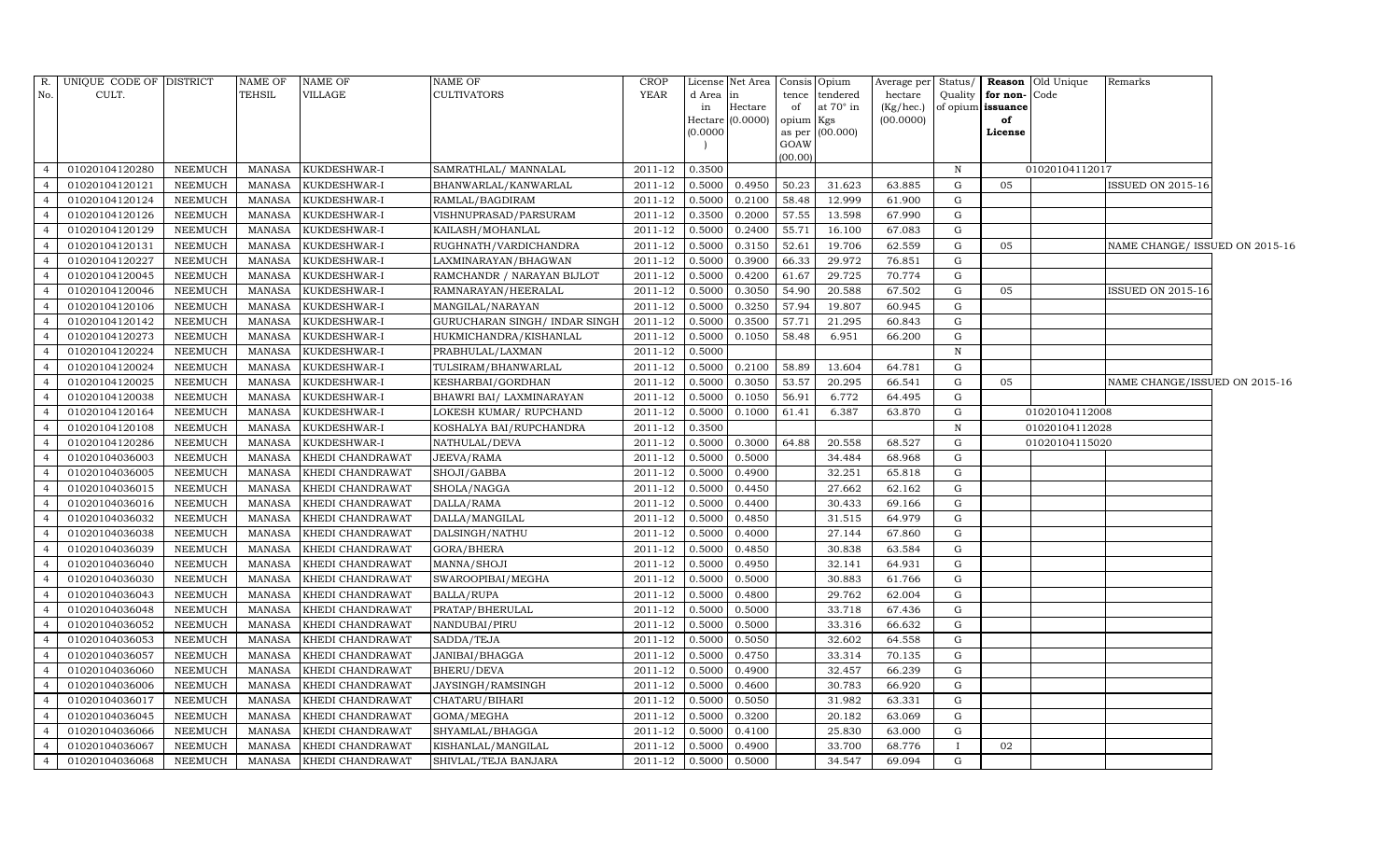| R.             | UNIQUE CODE OF DISTRICT |                | NAME OF       | <b>NAME OF</b>    | NAME OF                    | <b>CROP</b> |        | License Net Area | Consis         | Opium            | Average per | Status/ |                   | <b>Reason</b> Old Unique | Remarks                  |
|----------------|-------------------------|----------------|---------------|-------------------|----------------------------|-------------|--------|------------------|----------------|------------------|-------------|---------|-------------------|--------------------------|--------------------------|
| No.            | CULT.                   |                | TEHSIL        | VILLAGE           | CULTIVATORS                | <b>YEAR</b> | d Area | in               | tence          | tendered         | hectare     | Quality | for non-Code      |                          |                          |
|                |                         |                |               |                   |                            |             | in     | Hectare          | of             | at $70^\circ$ in | (Kg/hec.)   |         | of opium issuance |                          |                          |
|                |                         |                |               |                   |                            |             | 0.0000 | Hectare (0.0000) | opium Kgs      | (00.000)         | (00.0000)   |         | of<br>License     |                          |                          |
|                |                         |                |               |                   |                            |             |        |                  | as per<br>GOAW |                  |             |         |                   |                          |                          |
|                |                         |                |               |                   |                            |             |        |                  | (00.00)        |                  |             |         |                   |                          |                          |
| $\overline{4}$ | 01020104115007          | <b>NEEMUCH</b> | <b>MANASA</b> | <b>KHADAWDA</b>   | SAJJANSINGH/SARDARSINGH    | 2011-12     | 0.5000 | 0.4650           | 59.91          | 31.187           | 67.069      | G       |                   |                          |                          |
|                | 01020104115015          | <b>NEEMUCH</b> | <b>MANASA</b> | <b>KHADAWDA</b>   | PRABHULAL/AMRA             | 2011-12     | 0.5000 | 0.5150           | 61.18          | 33.754           | 65.542      | G       |                   |                          |                          |
| $\overline{4}$ | 01020104115022          | <b>NEEMUCH</b> | <b>MANASA</b> | <b>KHADAWDA</b>   | RAMESH/ONKAR               | 2011-12     | 0.5000 | 0.2000           | 59.93          | 13.219           | 66.095      | G       |                   |                          |                          |
| $\overline{4}$ | 01020104115033          | <b>NEEMUCH</b> | <b>MANASA</b> | <b>KHADAWDA</b>   | NARAYAN/CHUNNILAL          | 2011-12     | 0.5000 | 0.4850           | 59.91          | 30.905           | 63.722      | G       |                   |                          |                          |
| $\overline{4}$ | 01020104115056          | <b>NEEMUCH</b> | <b>MANASA</b> | <b>KHADAWDA</b>   | ONKAR/DHURA                | 2011-12     | 0.5000 | 0.1900           | 61.54          | 12.668           | 66.274      | G       |                   | 01020104116061           |                          |
| $\overline{4}$ | 01020104115059          | <b>NEEMUCH</b> | <b>MANASA</b> | <b>KHADAWDA</b>   | SURAJBAI/LALA              | 2011-12     | 0.5000 | 0.3500           | 59.91          | 23.647           | 67.563      | G       |                   |                          |                          |
| $\overline{4}$ | 01020104115013          | <b>NEEMUCH</b> | <b>MANASA</b> | <b>KHADAWDA</b>   | BHARAT SINGH/ SAJJAN SINGH | 2011-12     | 0.5000 | 0.3000           | 58.73          | 19.977           | 66.590      | G       |                   |                          |                          |
| $\overline{4}$ | 01020104115062          | <b>NEEMUCH</b> | <b>MANASA</b> | <b>KHADAWDA</b>   | PRAHLADKUNWAR/VIJAYSINGH   | 2011-12     | 0.5000 | 0.2150           | 57.61          | 13.415           | 62.395      | G       |                   |                          | TARNSFER/JAMLAVDA        |
| $\overline{4}$ | 01020104115070          | <b>NEEMUCH</b> | <b>MANASA</b> | <b>KHADAWDA</b>   | MANOHAR SINGH/LAL SINGH    | 2011-12     | 0.5000 | 0.4650           | 59.05          | 30.807           | 66.252      | G       |                   |                          |                          |
| $\overline{4}$ | 01020104115042          | <b>NEEMUCH</b> | <b>MANASA</b> | <b>KHADAWDA</b>   | KAMLA BAI/ MANNALAL        | 2011-12     | 0.5000 | 0.4150           | 62.38          | 28.205           | 67.964      | G       |                   |                          |                          |
| $\overline{4}$ | 01020104146001          | <b>NEEMUCH</b> | <b>MANASA</b> | <b>KADI KHURD</b> | KACHRU/KISHANLAL           | 2011-12     | 0.5000 | 0.5050           | 58.36          | 30.555           | 60.505      | G       |                   |                          |                          |
| $\overline{4}$ | 01020104146003          | <b>NEEMUCH</b> | <b>MANASA</b> | <b>KADI KHURD</b> | DEVILAL/UDAIRAM            | 2011-12     | 0.5000 | 0.1850           | 62.59          | 12.527           | 67.714      | G       |                   |                          |                          |
| $\overline{4}$ | 01020104146005          | <b>NEEMUCH</b> | <b>MANASA</b> | <b>KADI KHURD</b> | RAMLAL/HIRA                | 2011-12     | 0.5000 | 0.3550           | 59.25          | 22.913           | 64.544      | G       |                   |                          |                          |
| $\overline{4}$ | 01020104146007          | <b>NEEMUCH</b> | <b>MANASA</b> | <b>KADI KHURD</b> | SHAWRAM/HARIRAM            | 2011-12     | 0.3500 | 0.3000           | 55.55          | 19.855           | 66.183      | G       |                   |                          |                          |
| $\overline{4}$ | 01020104146008          | <b>NEEMUCH</b> | MANASA        | <b>KADI KHURD</b> | GANGARAM / PARTHA          | 2011-12     | 0.5000 | 0.4300           | 50.61          | 11.076           | 25.758      | G       | 04                |                          | <b>ISSUED ON 2016-17</b> |
| $\overline{4}$ | 01020104146010          | NEEMUCH        | <b>MANASA</b> | <b>KADI KHURD</b> | MEGHRAJ/UDAIRAM            | 2011-12     | 0.5000 | 0.4650           | 60.14          | 31.393           | 67.512      | G       |                   |                          |                          |
| $\overline{4}$ | 01020104146013          | <b>NEEMUCH</b> | <b>MANASA</b> | KADI KHURD        | KARULAL/BHAWARLAL          | 2011-12     | 0.3500 | 0.2850           | 59.25          | 18.300           | 64.211      | G       |                   |                          |                          |
| $\overline{4}$ | 01020104146014          | NEEMUCH        | <b>MANASA</b> | KADI KHURD        | BANSHILAL/SITARAM          | 2011-12     | 0.3500 | 0.2100           | 56.14          | 12.672           | 60.343      | G       |                   |                          |                          |
| $\overline{4}$ | 01020104146015          | NEEMUCH        | <b>MANASA</b> | <b>KADI KHURD</b> | GOPAL/RATANLAL             | 2011-12     | 0.3500 | 0.3350           | 59.06          | 21.489           | 64.146      | G       |                   |                          |                          |
| $\overline{4}$ | 01020104146016          | NEEMUCH        | <b>MANASA</b> | <b>KADI KHURD</b> | BHAGIRATH/BAGDU            | 2011-12     | 0.5000 | 0.3900           | 57.43          | 25.204           | 64.626      | G       |                   |                          |                          |
| $\overline{4}$ | 01020104146018          | NEEMUCH        | MANASA        | KADI KHURD        | PRABHULAL/KANIRAM          | 2011-12     | 0.5000 | 0.3300           | 58.55          | 21.580           | 65.394      | G       |                   |                          |                          |
| $\overline{4}$ | 01020104146019          | <b>NEEMUCH</b> | <b>MANASA</b> | KADI KHURD        | PRAKASHGIR/RAMGIR          | 2011-12     | 0.5000 | 0.4600           | 62.59          | 31.268           | 67.974      | G       |                   |                          |                          |
| $\overline{4}$ | 01020104146020          | NEEMUCH        | <b>MANASA</b> | <b>KADI KHURD</b> | BHAGWAN/RAMLAL             | 2011-12     | 0.5000 | 0.2850           | 59.25          | 18.478           | 64.835      | G       |                   |                          |                          |
| $\overline{4}$ | 01020104146021          | <b>NEEMUCH</b> | <b>MANASA</b> | KADI KHURD        | CHHAGANLAL/KANIRAM         | 2011-12     | 0.3500 | 0.1950           | 57.56          | 12.400           | 63.590      | G       |                   |                          |                          |
| $\overline{4}$ | 01020104146022          | <b>NEEMUCH</b> | <b>MANASA</b> | <b>KADI KHURD</b> | JAMNALAL/HANSRAJ           | 2011-12     | 0.3500 | 0.3350           | 57.12          | 21.175           | 63.209      | G       |                   |                          |                          |
| $\overline{4}$ | 01020104146025          | <b>NEEMUCH</b> | <b>MANASA</b> | <b>KADI KHURD</b> | MATHRIBAI/RATANLAL         | 2011-12     | 0.5000 | 0.4850           | 56.61          | 28.693           | 59.161      | G       |                   |                          |                          |
| $\overline{4}$ | 01020104146026          | NEEMUCH        | <b>MANASA</b> | <b>KADI KHURD</b> | BAGDIRAM/NANDA             | 2011-12     | 0.5000 | 0.2500           | 58.64          | 16.034           | 64.136      | G       |                   |                          |                          |
| $\overline{4}$ | 01020104146028          | <b>NEEMUCH</b> | <b>MANASA</b> | <b>KADI KHURD</b> | MOTILAL/MEGHRAJ            | 2011-12     | 0.5000 | 0.3000           | 54.34          | 17.761           | 59.203      | G       | 05                |                          | <b>ISSUED ON 2015-16</b> |
| $\overline{4}$ | 01020104146030          | <b>NEEMUCH</b> | <b>MANASA</b> | <b>KADI KHURD</b> | MOTIYABAI/BHAGATRAM        | 2011-12     | 0.5000 | 0.3900           | 57.34          | 24.058           | 61.687      | G       |                   |                          |                          |
| $\overline{4}$ | 01020104146031          | <b>NEEMUCH</b> | <b>MANASA</b> | KADI KHURD        | GHASIDAS/MANGUDAS          | 2011-12     | 0.5000 | 0.3100           | 53.12          | 17.340           | 55.936      | G       | 04                |                          | ISSUED ON 2016-17        |
| $\overline{4}$ | 01020104146038          | <b>NEEMUCH</b> | <b>MANASA</b> | <b>KADI KHURD</b> | DEVILAL/BANSHILAL          | 2011-12     | 0.5000 | 0.4100           | 59.38          | 27.493           | 67.056      | G       |                   |                          |                          |
| $\overline{4}$ | 01020104146074          | NEEMUCH        | <b>MANASA</b> | KADI KHURD        | PRABHU DAS/KALYAN DAS      | 2011-12     | 0.3500 | 0.2000           | 54.40          | 12.318           | 61.590      | G       | 05                |                          | <b>ISSUED ON 2015-16</b> |
| $\overline{4}$ | 01020104146006          | <b>NEEMUCH</b> | <b>MANASA</b> | <b>KADI KHURD</b> | MODIRAM/RAMA               | 2011-12     | 0.5000 | 0.3650           | 57.19          | 23.154           | 63.436      | G       |                   |                          |                          |
| $\overline{4}$ | 01020104146068          | <b>NEEMUCH</b> | <b>MANASA</b> | KADI KHURD        | MANNALAL/ SITARAM          | 2011-12     | 0.5000 | 0.4350           | 58.46          | 27.109           | 62.320      | G       |                   |                          |                          |
| $\overline{4}$ | 01020104146065          | <b>NEEMUCH</b> | MANASA        | KADI KHURD        | BHAWARLAL/BHUVANA          | 2011-12     | 0.5000 | 0.2800           | 56.84          | 17.783           | 63.511      | G       |                   |                          |                          |
| $\overline{4}$ | 01020104146058          | NEEMUCH        | <b>MANASA</b> | <b>KADI KHURD</b> | HAMERIBAI/RATANLAL         | 2011-12     | 0.5000 | 0.3650           | 59.06          | 23.624           | 64.723      | G       |                   |                          |                          |
| $\overline{4}$ | 01020104146059          | <b>NEEMUCH</b> | <b>MANASA</b> | <b>KADI KHURD</b> | BHAGIRATH/UDAIRAM          | 2011-12     | 0.5000 | 0.1400           | 57.12          | 9.090            | 64.929      | G       |                   |                          |                          |
| $\overline{4}$ | 01020104146060          | NEEMUCH        | <b>MANASA</b> | KADI KHURD        | TULSIBAI/BHUWANISINGH      | 2011-12     | 0.5000 | 0.2000           | 55.83          | 12.506           | 62.530      | G       |                   |                          |                          |
| $\overline{4}$ | 01020104146061          | NEEMUCH        | <b>MANASA</b> | <b>KADI KHURD</b> | NARAYANSINGH/BHUWANISINGH  | 2011-12     | 0.5000 | 0.2500           | 57.44          | 16.354           | 65.416      | G       |                   |                          |                          |
| $\overline{4}$ | 01020104146062          | <b>NEEMUCH</b> |               | MANASA KADI KHURD | NANDUBAI/BAPULAL           | 2011-12     | 0.5000 | 0.1750           | 55.50          | 10.854           | 62.023      | G       |                   |                          |                          |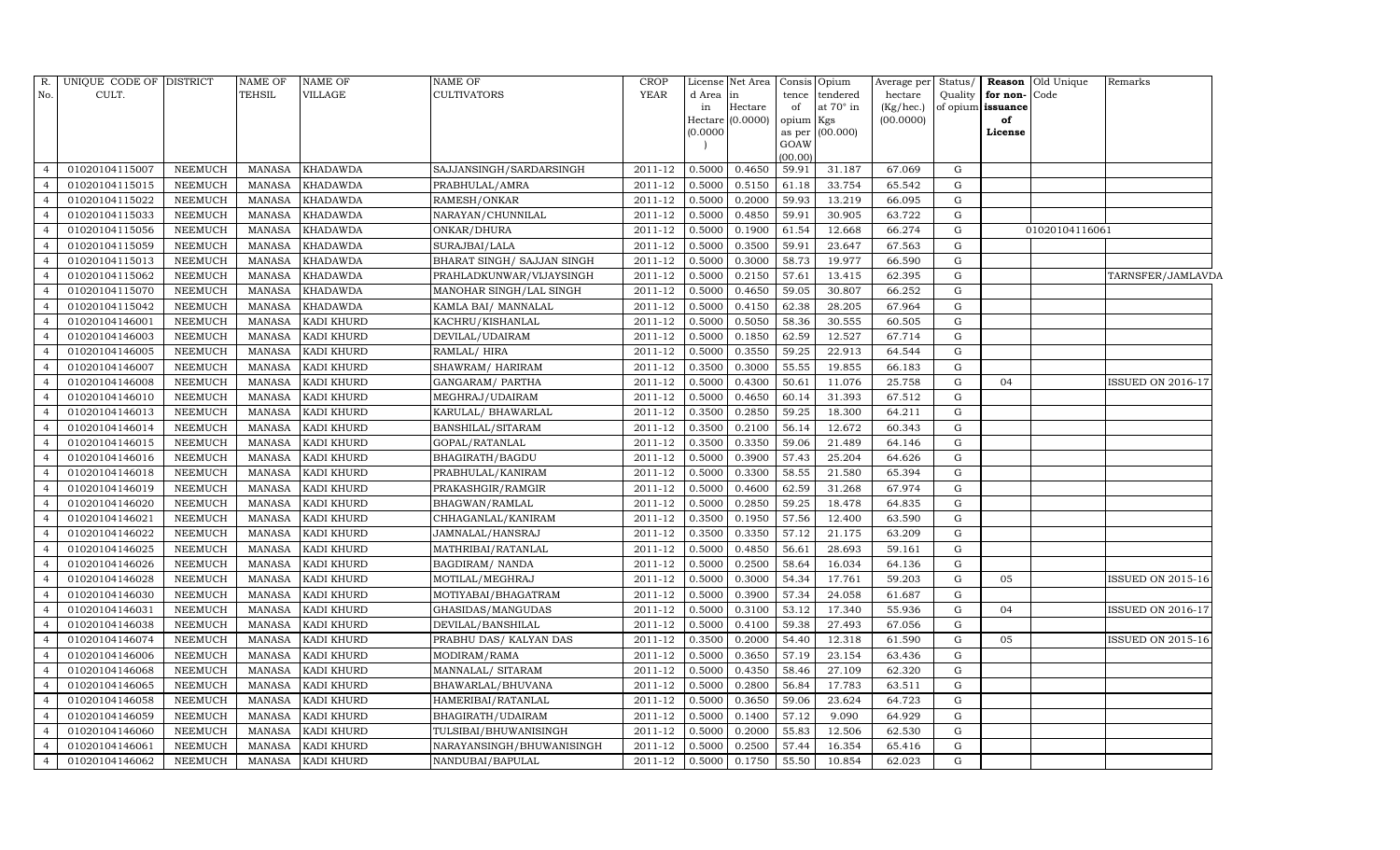| R.             | UNIQUE CODE OF DISTRICT |                | $\operatorname{NAME}$ OF | <b>NAME OF</b>     | <b>NAME OF</b>               | CROP    |           | License Net Area |                     | Consis Opium     | Average per | Status/     |                   | <b>Reason</b> Old Unique | Remarks                  |
|----------------|-------------------------|----------------|--------------------------|--------------------|------------------------------|---------|-----------|------------------|---------------------|------------------|-------------|-------------|-------------------|--------------------------|--------------------------|
| No.            | CULT.                   |                | <b>TEHSIL</b>            | VILLAGE            | <b>CULTIVATORS</b>           | YEAR    | d Area in |                  | tence               | tendered         | hectare     | Quality     | for non-          | Code                     |                          |
|                |                         |                |                          |                    |                              |         | in        | Hectare          | of                  | at $70^\circ$ in | (Kg/hec.)   |             | of opium issuance |                          |                          |
|                |                         |                |                          |                    |                              |         | (0.0000)  | Hectare (0.0000) | opium Kgs<br>as per | (00.000)         | (00.0000)   |             | of<br>License     |                          |                          |
|                |                         |                |                          |                    |                              |         |           |                  | GOAW                |                  |             |             |                   |                          |                          |
|                |                         |                |                          |                    |                              |         |           |                  | (00.00)             |                  |             |             |                   |                          |                          |
| $\overline{4}$ | 01020104146064          | NEEMUCH        | MANASA                   | <b>KADI KHURD</b>  | <b>BHERU/DUDHA</b>           | 2011-12 | 0.3500    | 0.1750           | 59.38               | 10.841           | 61.949      | G           |                   |                          |                          |
|                | 01020104146012          | NEEMUCH        | MANASA                   | <b>KADI KHURD</b>  | JET RAM/ GANGA RAM URF NATHU | 2011-12 | 0.5000    | 0.4400           | 58.48               | 28.112           | 63.891      | G           |                   |                          |                          |
| $\overline{4}$ | 01020104146070          | <b>NEEMUCH</b> | MANASA                   | <b>KADI KHURD</b>  | GATTUBAI/SHANKARLAL          | 2011-12 | 0.5000    | 0.2950           | 54.79               | 18.190           | 61.661      | G           | 05                |                          | ISSUED ON 2015-16        |
| $\overline{4}$ | 01020104146033          | NEEMUCH        | MANASA                   | <b>KADI KHURD</b>  | MANGILAL/ MEGHA              | 2011-12 | 0.3500    | 0.3250           | 58.83               | 20.313           | 62.502      | ${\rm G}$   |                   |                          |                          |
| $\overline{4}$ | 01020104146041          | NEEMUCH        | MANASA                   | KADI KHURD         | KANKU BAI/ SITARAM           | 2011-12 | 0.5000    | 0.4700           | 52.29               | 26.235           | 55.819      | G           | 04                |                          | <b>ISSUED ON 2016-17</b> |
| $\overline{4}$ | 01020104146071          | NEEMUCH        | MANASA                   | <b>KADI KHURD</b>  | GORA/ MEGHA                  | 2011-12 | 0.5000    | 0.2250           | 54.24               | 14.250           | 63.333      | G           | 05                |                          | ISSUED ON 2015-16        |
| $\overline{4}$ | 01020104146072          | NEEMUCH        | MANASA                   | <b>KADI KHURD</b>  | KAMLIBAI/SUKHLAL             | 2011-12 | 0.5000    | 0.4550           | 53.95               | 26.197           | 57.575      | G           | 05                |                          | ISSUED ON 2015-16        |
| $\overline{4}$ | 01020104146037          | NEEMUCH        | MANASA                   | <b>KADI KHURD</b>  | SHYAMLAL/ VARDICHAND         | 2011-12 | 0.5000    | 0.3900           | 56.84               | 23.645           | 60.628      | G           |                   |                          |                          |
| $\overline{4}$ | 01020104141011          | <b>NEEMUCH</b> | MANASA                   | <b>HANUMANTIYA</b> | RAJARAM/ MANGILAL            | 2011-12 | 0.5000    | 0.4800           | 59.14               | 32.011           | 66.692      | G           |                   |                          |                          |
| $\overline{4}$ | 01020104141012          | NEEMUCH        | MANASA                   | HANUMANTIYA        | RAMESHCHANDRA/KANWARLAL      | 2011-12 | 0.5000    | 0.4600           | 54.86               | 26.991           | 58.676      | G           | 05                |                          |                          |
| $\overline{4}$ | 01020104141013          | NEEMUCH        | MANASA                   | <b>HANUMANTIYA</b> | LAXMINARAYAN/ CHAMPA         | 2011-12 | 0.5000    | 0.5000           | 58.83               | 32.491           | 64.982      | G           |                   |                          |                          |
| $\overline{4}$ | 01020104141016          | NEEMUCH        | MANASA                   | HANUMANTIYA        | MATHURALAL/ NARAYAN          | 2011-12 | 0.5000    | 0.2300           | 59.07               | 15.417           | 67.030      | G           |                   |                          |                          |
|                | 01020104141019          | NEEMUCH        | MANASA                   | HANUMANTIYA        | DURGASHANKAR/ MOTILAL        | 2011-12 | 0.5000    | 0.5000           | 59.34               | 33.205           | 66.410      | G           |                   |                          |                          |
| $\overline{4}$ | 01020104141020          | <b>NEEMUCH</b> | MANASA                   | <b>HANUMANTIYA</b> | GANPAT/ DEVILAL              | 2011-12 | 0.5000    | 0.4600           | 56.99               | 31.328           | 68.104      | G           |                   |                          |                          |
| $\overline{4}$ | 01020104141023          | NEEMUCH        | MANASA                   | <b>HANUMANTIYA</b> | OMPRAKASH / BHAWARLAL        | 2011-12 | 0.5000    | 0.2050           | 62.72               | 14.228           | 69.405      | ${\rm G}$   |                   |                          |                          |
| $\overline{4}$ | 01020104141031          | NEEMUCH        | MANASA                   | HANUMANTIYA        | RAMESH / NATHU               | 2011-12 | 0.5000    | 0.3150           | 57.29               | 20.878           | 66.279      | G           |                   |                          |                          |
|                | 01020104141007          | NEEMUCH        | MANASA                   | <b>HANUMANTIYA</b> | NARAYAN/BHONA                | 2011-12 | 0.5000    | 0.2150           | 58.61               | 14.410           | 67.023      | ${\rm G}$   |                   |                          |                          |
| $\overline{4}$ | 01020104141047          | NEEMUCH        | MANASA                   | <b>HANUMANTIYA</b> | KANHAIYALAL/SHANKARLAL       | 2011-12 | 0.5000    | 0.4900           | 49.84               | 26.465           | 54.010      | G           | 04                |                          | <b>ISSUED ON 2016-17</b> |
| $\overline{4}$ | 01020104141049          | NEEMUCH        | MANASA                   | HANUMANTIYA        | NARMADABAI/BADRILAL          | 2011-12 | 0.3500    | 0.2850           | 56.53               | 18.833           | 66.081      | ${\rm G}$   |                   |                          |                          |
| $\overline{4}$ | 01020104034001          | <b>NEEMUCH</b> | MANASA                   | HADIPIPLIYA        | JANKILAL/RADHAKISHAN         | 2011-12 | 0.5000    | 0.4450           |                     | 28.952           | 65.061      | $\mathbf G$ |                   |                          |                          |
| $\overline{4}$ | 01020104034006          | <b>NEEMUCH</b> | MANASA                   | HADIPIPLIYA        | ANTARKUNWAR/JUJHARSINGH      | 2011-12 | 0.5000    | 0.4600           |                     | 34.100           | 74.130      | T           | 02                |                          |                          |
| $\overline{4}$ | 01020104034009          | NEEMUCH        | MANASA                   | HADIPIPLIYA        | KARULAL/BHUWAN               | 2011-12 | 0.5000    | 0.5000           |                     | 36.083           | 72.166      | G           |                   |                          |                          |
| $\overline{4}$ | 01020104034010          | NEEMUCH        | MANASA                   | <b>HADIPIPLIYA</b> | BHARATSINGH/SAJJANSINGH      | 2011-12 | 0.3500    | 0.3450           |                     | 20.846           | 60.423      | G           |                   |                          | NAME CHANGE              |
| $\overline{4}$ | 01020104034011          | NEEMUCH        | MANASA                   | <b>HADIPIPLIYA</b> | SAMANDBAI/JETRAM             | 2011-12 | 0.5000    | 0.3700           |                     | 25.830           | 69.811      | G           |                   |                          |                          |
| $\overline{4}$ | 01020104034012          | <b>NEEMUCH</b> | MANASA                   | HADIPIPLIYA        | RATANLAL/RADHAKISHAN         | 2011-12 | 0.5000    | 0.2550           |                     | 16.109           | 63.173      | G           |                   |                          |                          |
| $\overline{4}$ | 01020104034013          | <b>NEEMUCH</b> | MANASA                   | HADIPIPLIYA        | BHAGWAN/PRITHVIRAJ           | 2011-12 | 0.5000    | 0.4350           |                     | 26.906           | 61.853      | G           |                   |                          |                          |
| $\overline{4}$ | 01020104034017          | NEEMUCH        | MANASA                   | <b>HADIPIPLIYA</b> | RADHAKISHAN/DEVILAL          | 2011-12 | 0.5000    | 0.3500           |                     | 23.805           | 68.014      | G           |                   |                          |                          |
|                | 01020104034019          | <b>NEEMUCH</b> | MANASA                   | <b>HADIPIPLIYA</b> | KAMLABAI/MOHANLAL            | 2011-12 | 0.5000    | 0.2500           |                     | 15.896           | 63.584      | ${\rm G}$   |                   |                          |                          |
| $\overline{4}$ | 01020104034021          | <b>NEEMUCH</b> | MANASA                   | HADIPIPLIYA        | RAMSUKH/RADHAKISHAN          | 2011-12 | 0.5000    | 0.3000           |                     | 20.530           | 68.433      | G           |                   |                          |                          |
| $\overline{4}$ | 01020104034023          | <b>NEEMUCH</b> | MANASA                   | HADIPIPLIYA        | LAXMINARAYAN/RADHAKISHAN     | 2011-12 | 0.5000    | 0.4100           |                     | 25.043           | 61.081      | ${\rm G}$   |                   |                          |                          |
| $\overline{4}$ | 01020104034027          | NEEMUCH        | MANASA                   | <b>HADIPIPLIYA</b> | KACHRIBAI/UDAIRAM            | 2011-12 | 0.5000    | 0.2800           |                     | 17.840           | 63.714      | ${\rm G}$   |                   |                          |                          |
|                | 01020104034028          | NEEMUCH        | MANASA                   | HADIPIPLIYA        | <b>BAPULAL/DEVILAL</b>       | 2011-12 | 0.5000    | 0.3950           |                     | 26.594           | 67.327      | G           |                   |                          |                          |
| $\overline{4}$ | 01020104034029          | <b>NEEMUCH</b> | MANASA                   | HADIPIPLIYA        | PARWATSINGH/GOVERDHANSINGH   | 2011-12 | 0.5000    | 0.3800           |                     | 24.999           | 65.787      | G           |                   |                          |                          |
| $\overline{4}$ | 01020104034030          | NEEMUCH        | MANASA                   | HADIPIPLIYA        | GOBARLAL/HAJARILAL           | 2011-12 | 0.3500    | 0.3250           |                     | 20.496           | 63.065      | ${\rm G}$   |                   |                          |                          |
| $\overline{4}$ | 01020104034014          | <b>NEEMUCH</b> | MANASA                   | <b>HADIPIPLIYA</b> | SATYANARAYAN/PRITHVIRAJ      | 2011-12 | 0.5000    | 0.2700           |                     | 17.274           | 63.978      | G           |                   |                          |                          |
| $\overline{4}$ | 01020104034032          | <b>NEEMUCH</b> | MANASA                   | <b>HADIPIPLIYA</b> | RUPA/BALA                    | 2011-12 | 0.5000    | 0.4650           |                     | 28.933           | 62.222      | G           |                   |                          |                          |
| $\overline{4}$ | 01020104034035          | NEEMUCH        | MANASA                   | HADIPIPLIYA        | MATHURALAL/RATANLAL          | 2011-12 | 0.5000    | 0.1550           |                     | 10.544           | 68.026      | G           |                   |                          |                          |
| $\overline{4}$ | 01020104034036          | NEEMUCH        | MANASA                   | <b>HADIPIPLIYA</b> | MADANLAL/HEERALAL            | 2011-12 | 0.5000    | 0.2500           |                     | 17.835           | 71.340      | G           |                   |                          |                          |
| $\overline{4}$ | 01020104034037          | NEEMUCH        | MANASA                   | <b>HADIPIPLIYA</b> | BAPUSINGH/DEVISINGH          | 2011-12 | 0.5000    | 0.4450           |                     | 29.448           | 66.175      | $\mathbf G$ |                   |                          |                          |
| $\overline{4}$ | 01020104034042          | NEEMUCH        |                          | MANASA HADIPIPLIYA | KARIBAI/BHERULAL             | 2011-12 | 0.5000    | 0.4500           |                     | 27.500           | 61.111      | G           |                   |                          |                          |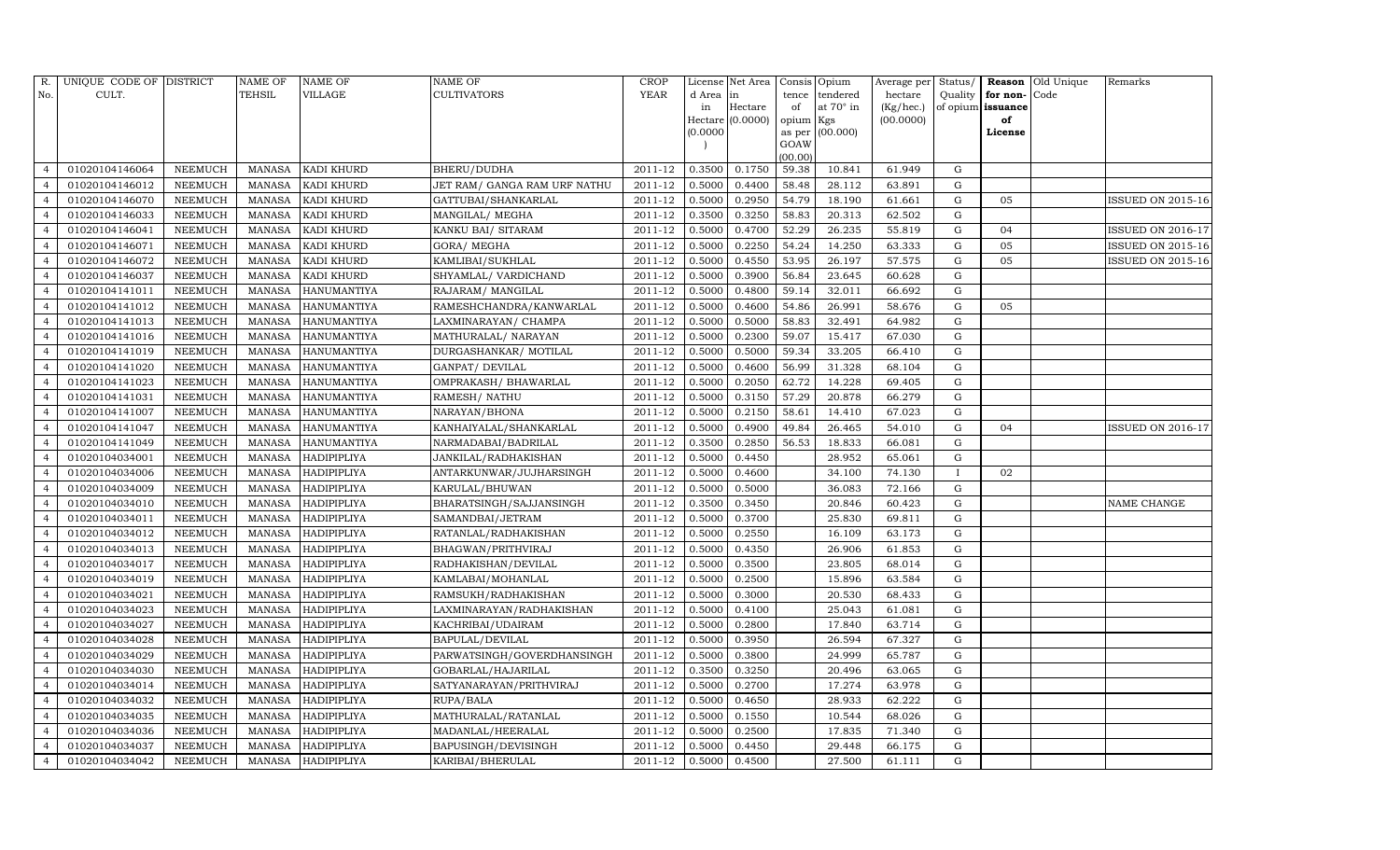| R.                       | UNIQUE CODE OF DISTRICT |                 | <b>NAME OF</b> | NAME OF            | NAME OF                       | CROP        |           | License Net Area |           | Consis Opium    | Average per | Status/ |                   | Reason Old Unique | Remarks            |
|--------------------------|-------------------------|-----------------|----------------|--------------------|-------------------------------|-------------|-----------|------------------|-----------|-----------------|-------------|---------|-------------------|-------------------|--------------------|
| No.                      | CULT.                   |                 | TEHSIL         | VILLAGE            | CULTIVATORS                   | <b>YEAR</b> | d Area in |                  |           | tence tendered  | hectare     | Quality | for non-Code      |                   |                    |
|                          |                         |                 |                |                    |                               |             | in        | Hectare          | of        | at 70° in       | (Kg/hec.)   |         | of opium issuance |                   |                    |
|                          |                         |                 |                |                    |                               |             | (0.0000)  | Hectare (0.0000) | opium Kgs | as per (00.000) | (00.0000)   |         | of<br>License     |                   |                    |
|                          |                         |                 |                |                    |                               |             |           |                  | GOAW      |                 |             |         |                   |                   |                    |
|                          |                         |                 |                |                    |                               |             |           |                  | (00.00)   |                 |             |         |                   |                   |                    |
| $\overline{4}$           | 01020104034044          | NEEMUCH         | MANASA         | HADIPIPLIYA        | KUSHALSINGH/GOVERDHANSINGH    | 2011-12     | 0.5000    | 0.4900           |           | 31.263          | 63.803      | G       |                   |                   |                    |
| $\overline{4}$           | 01020104034046          | NEEMUCH         | MANASA         | HADIPIPLIYA        | RADHESHYAM/ONKARLAL           | 2011-12     | 0.5000    | 0.2100           |           | 14.502          | 69.057      | G       |                   |                   |                    |
| $\overline{4}$           | 01020104034047          | <b>NEEMUCH</b>  | MANASA         | HADIPIPLIYA        | RAMCHANDRA/NARAYAN            | 2011-12     | 0.3500    | 0.2550           |           | 17.200          | 67.451      | G       |                   |                   |                    |
| $\overline{4}$           | 01020104034024          | NEEMUCH         | <b>MANASA</b>  | HADIPIPLIYA        | BAGDIRAM/BAPULAL              | 2011-12     | 0.5000    | 0.2600           |           | 17.744          | 68.246      | G       |                   |                   |                    |
| $\overline{4}$           | 01020104034049          | NEEMUCH         | <b>MANASA</b>  | HADIPIPLIYA        | BHERULAL/NARAYAN              | 2011-12     | 0.5000    | 0.4100           |           | 28.485          | 69.476      | G       |                   |                   |                    |
|                          | 01020104034051          | NEEMUCH         | MANASA         | HADIPIPLIYA        | DINESH/MEGHRAJ                | 2011-12     | 0.5000    | 0.4200           |           | 30.612          | 72.886      | G       |                   |                   |                    |
| $\overline{4}$           | 01020104034054          | NEEMUCH         | MANASA         | HADIPIPLIYA        | LALA/HARIRAM                  | $2011 - 12$ | 0.3500    | 0.3500           |           | 24.758          | 70.737      | G       |                   |                   | <b>NAME CHANGE</b> |
| $\overline{4}$           | 01020104034055          | NEEMUCH         | <b>MANASA</b>  | HADIPIPLIYA        | JAMANATIBAI/MANGU             | 2011-12     | 0.5000    | 0.4000           |           | 26.003          | 65.008      | G       |                   |                   |                    |
| $\overline{\mathcal{L}}$ | 01020104034056          | NEEMUCH         | MANASA         | HADIPIPLIYA        | BAPULAL/RUPAJI                | 2011-12     | 0.5000    | 0.1500           |           | 10.744          | 71.627      | G       |                   |                   |                    |
|                          | 01020104034057          | NEEMUCH         | MANASA         | HADIPIPLIYA        | SATYANARAYAN/LAXMINARAYAN     | 2011-12     | 0.5000    | 0.3650           |           | 24.128          | 66.104      | G       |                   |                   |                    |
| $\overline{4}$           | 01020104034073          | NEEMUCH         | <b>MANASA</b>  | <b>HADIPIPLIYA</b> | SITABAI/BHANWARLAL            | 2011-12     | 0.5000    | 0.1800           |           | 10.767          | 59.817      | G       |                   |                   |                    |
| $\overline{4}$           | 01020104034058          | NEEMUCH         | MANASA         | HADIPIPLIYA        | VARDIBAI/BHANWARLAL           | 2011-12     | 0.5000    | 0.1800           |           | 11.565          |             | G       |                   |                   |                    |
| $\overline{4}$           | 01020104034059          | NEEMUCH         | <b>MANASA</b>  | HADIPIPLIYA        | BHAGIRATH/HARIKISHAN          | 2011-12     | 0.5000    | 0.3150           |           | 21.784          | 69.156      | G       |                   |                   |                    |
| $\overline{4}$           | 01020104034060          | <b>NEEMUCH</b>  | MANASA         | HADIPIPLIYA        | SUKHLAL/HAMER                 | 2011-12     | 0.5000    | 0.2900           |           | 20.488          | 70.648      | G       |                   |                   |                    |
| $\overline{4}$           | 01020104034061          | NEEMUCH         | MANASA         | HADIPIPLIYA        | TEJSINGH/GOVERDHANSINGH       | $2011 - 12$ | 0.5000    | 0.4050           |           | 26.778          | 66.119      | G       |                   |                   |                    |
| $\overline{4}$           | 01020104034067          | <b>NEEMUCH</b>  | MANASA         | HADIPIPLIYA        | BAGDIRAM/DHURAJI              | 2011-12     | 0.5000    | 0.3700           |           | 24.414          | 65.984      | G       |                   |                   |                    |
|                          | 01020104034068          | <b>NEEMUCH</b>  | <b>MANASA</b>  | HADIPIPLIYA        | MOHANLAL/HEERALAL             | 2011-12     | 0.5000    | 0.1900           |           | 14.561          | 76.637      | G       |                   |                   |                    |
| $\overline{4}$           | 01020104034070          | NEEMUCH         | MANASA         | HADIPIPLIYA        | MANNALAL/GHASI                | 2011-12     | 0.3500    | 0.3050           |           | 21.926          | 71.889      | G       |                   |                   |                    |
| $\overline{4}$           | 01020104034071          | NEEMUCH         | <b>MANASA</b>  | HADIPIPLIYA        | AMARSINGH/NATHU               | $2011 - 12$ | 0.3500    | 0.3450           |           | 22.842          | 66.209      | G       |                   |                   | <b>NAME CHANGE</b> |
| $\overline{4}$           | 01020104034063          | NEEMUCH         | MANASA         | HADIPIPLIYA        | MAGANBAI/FAKIRCHANDRA MALI    | 2011-12     | 0.5000    | 0.4150           |           | 25.539          | 61.540      | G       |                   |                   |                    |
|                          | 01020104034074          | NEEMUCH         | <b>MANASA</b>  | HADIPIPLIYA        | KASHIBAI/DOLATRAM             | 2011-12     | 0.5000    | 0.2000           |           | 11.778          | 58.890      | G       |                   |                   |                    |
| $\overline{4}$           | 01020104034007          | <b>NEEMUCH</b>  | <b>MANASA</b>  | HADIPIPLIYA        | UMARAVSINGH/GOVERDHANSINGH    | 2011-12     | 0.5000    | 0.1500           |           | 9.938           | 66.253      | G       |                   |                   |                    |
| $\overline{4}$           | 01020104034015          | NEEMUCH         | <b>MANASA</b>  | HADIPIPLIYA        | GOPAL/ONKARLAL                | $2011 - 12$ | 0.5000    | 0.2300           |           | 15.413          | 67.013      | G       |                   |                   |                    |
| $\overline{4}$           | 01020104034077          | NEEMUCH         | <b>MANASA</b>  | HADIPIPLIYA        | PRAKASHCHANDRA/MADANLAL       | 2011-12     | 0.5000    | 0.3100           |           | 20.878          | 67.348      | G       |                   |                   |                    |
|                          | 01020104034078          | NEEMUCH         | MANASA         | HADIPIPLIYA        | RADHESHYAM/RATANLAL           | 2011-12     | 0.5000    | 0.4400           |           | 27.954          | 63.532      | G       |                   |                   |                    |
| $\overline{4}$           | 01020104034080          | <b>NEEMUCH</b>  | <b>MANASA</b>  | HADIPIPLIYA        | RAMKUNWARBAI/RAMLAL           | 2011-12     | 0.5000    | 0.4100           |           | 28.177          | 68.724      | G       |                   |                   |                    |
| $\overline{4}$           | 01020104034082          | NEEMUCH         | <b>MANASA</b>  | HADIPIPLIYA        | VINODKUMAR/CHOGA              | 2011-12     | 0.5000    | 0.4900           |           | 31.742          | 64.780      | G       |                   |                   |                    |
| $\overline{4}$           | 01020104034083          | NEEMUCH         | <b>MANASA</b>  | HADIPIPLIYA        | PRABHULAL/JETRAM              | 2011-12     | 0.3500    | 0.2200           |           | 15.551          | 70.686      | G       |                   |                   |                    |
| $\overline{4}$           | 01020104034084          | NEEMUCH         | MANASA         | HADIPIPLIYA        | RADHESHYAM/BHONA              | 2011-12     | 0.5000    | 0.4400           |           | 28.047          | 63.743      | G       |                   |                   |                    |
| $\overline{4}$           | 01020104034085          | NEEMUCH         | <b>MANASA</b>  | HADIPIPLIYA        | NANALAL/GOBARLAL              | 2011-12     | 0.5000    | 0.2450           |           | 17.495          | 71.408      | G       |                   |                   |                    |
| $\overline{4}$           | 01020104034086          | NEEMUCH         | MANASA         | HADIPIPLIYA        | BABULAL/PRABHULAL             | 2011-12     | 0.5000    | 0.4800           |           | 29.824          | 62.133      | G       |                   |                   |                    |
| $\overline{4}$           | 01020104034087          | NEEMUCH         | <b>MANASA</b>  | HADIPIPLIYA        | RATANLAL/KUKAJI               | 2011-12     | 0.5000    | 0.2600           |           | 18.455          | 70.981      | G       |                   |                   |                    |
| $\overline{4}$           | 01020104034020          | NEEMUCH         | <b>MANASA</b>  | HADIPIPLIYA        | BABULAL/FAKIRCHANDRA MATA MOI | 2011-12     | 0.5000    | 0.5000           |           | 31.705          | 63.410      | G       |                   |                   |                    |
| $\overline{4}$           | 01020104034033          | NEEMUCH         | <b>MANASA</b>  | HADIPIPLIYA        | BHANWARSINGH/DEVISINGH        | 2011-12     | 0.5000    | 0.3500           |           | 24.629          | 70.369      | G       |                   |                   |                    |
| $\overline{4}$           | 01020104034025          | <b>NEEMUCH</b>  | MANASA         | HADIPIPLIYA        | HULASIBAI/RODAJI              | 2011-12     | 0.3500    | 0.3200           |           | 21.939          | 68.559      | G       |                   |                   |                    |
|                          | 01020104034039          | <b>NEEMUCH</b>  | MANASA         | HADIPIPLIYA        | RAMKUNWARIBAI/MANGILAL        | 2011-12     | 0.5000    | 0.3900           |           | 29.298          | 75.123      | G       |                   |                   |                    |
| $\overline{4}$           | 01020104034092          | ${\tt NEEMUCH}$ | <b>MANASA</b>  | HADIPIPLIYA        | SAMRATH/RAMRATAN              | 2011-12     | 0.5000    | 0.2700           |           | 18.785          | 69.574      | G       |                   |                   | NAME CHANGE        |
| $\overline{4}$           | 01020104034094          | NEEMUCH         | MANASA         | HADIPIPLIYA        | SAMPATLAL/PRITHVIRAJ          | 2011-12     | 0.5000    | 0.3450           |           | 22.223          | 64.414      | G       |                   |                   |                    |
| $\overline{4}$           | 01020106100004          | <b>NEEMUCH</b>  | MANASA         | <b>GANESHPURA</b>  | JAGANNATH/BHONA               | 2011-12     | 0.5000    | 0.4100           | 62.60     | 27.195          | 66.329      | G       |                   |                   |                    |
| $\overline{4}$           | 01020106100024          | NEEMUCH         |                | MANASA GANESHPURA  | DAYARAM/RAMDAYAL              | 2011-12     | 0.5000    | 0.3900           | 67.52     | 26.651          | 68.336      | G       |                   |                   |                    |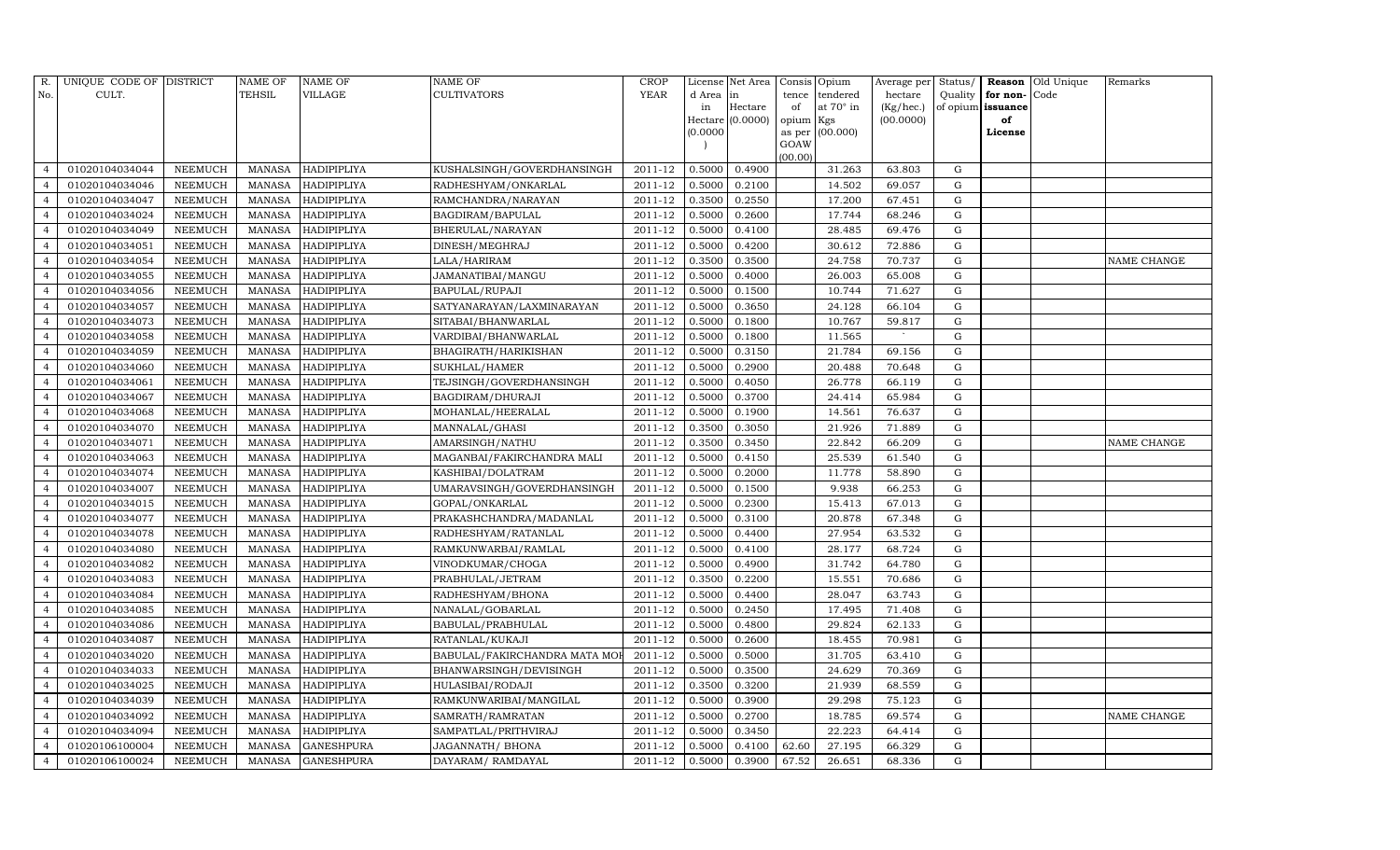|                | R. UNIQUE CODE OF DISTRICT |                 | NAME OF       | <b>NAME OF</b>            | NAME OF                    | CROP        |          | License Net Area   Consis   Opium |           |                  |           |              |                   | Average per Status/ Reason Old Unique | Remarks                     |  |
|----------------|----------------------------|-----------------|---------------|---------------------------|----------------------------|-------------|----------|-----------------------------------|-----------|------------------|-----------|--------------|-------------------|---------------------------------------|-----------------------------|--|
| No.            | CULT.                      |                 | <b>TEHSIL</b> | VILLAGE                   | CULTIVATORS                | <b>YEAR</b> | d Area   | $\sin$                            |           | tence tendered   | hectare   | Quality      | for non-Code      |                                       |                             |  |
|                |                            |                 |               |                           |                            |             | in       | Hectare                           | of        | at $70^\circ$ in | (Kg/hec.) |              | of opium issuance |                                       |                             |  |
|                |                            |                 |               |                           |                            |             | (0.0000) | Hectare $(0.0000)$                | opium Kgs | as per (00.000)  | (00.0000) |              | of<br>License     |                                       |                             |  |
|                |                            |                 |               |                           |                            |             |          |                                   | GOAW      |                  |           |              |                   |                                       |                             |  |
|                |                            |                 |               |                           |                            |             |          |                                   | (00.00)   |                  |           |              |                   |                                       |                             |  |
| $\overline{4}$ | 01020106100032             | <b>NEEMUCH</b>  | MANASA        | <b>GANESHPURA</b>         | RAMESHWAR/RATANLAL         | 2011-12     | 0.5000   | 0.4100                            | 54.97     | 25.373           | 61.885    | G            | 05                |                                       | ISSUED ON 2015-16           |  |
| $\overline{4}$ | 01020106100047             | NEEMUCH         | MANASA        | <b>GANESHPURA</b>         | GOPAL/JAGANNATH            | 2011-12     | 0.5000   | 0.2050                            | 57.61     | 12.073           | 58.893    | G            |                   |                                       |                             |  |
| $\overline{4}$ | 01020106100050             | NEEMUCH         | <b>MANASA</b> | <b>GANESHPURA</b>         | KANHAIYALAL/RAMAJI         | 2011-12     | 0.5000   | 0.2450                            | 64.53     | 17.220           | 70.286    | G            |                   |                                       |                             |  |
| $\overline{4}$ | 01020106100087             | <b>NEEMUCH</b>  | <b>MANASA</b> | <b>GANESHPURA</b>         | SUKHI BAI/ MOHANLAL        | 2011-12     | 0.5000   | 0.3200                            | 62.60     | 21.642           | 67.631    | G            |                   |                                       |                             |  |
| $\overline{4}$ | 01020106100078             | ${\tt NEEMUCH}$ | <b>MANASA</b> | <b>GANESHPURA</b>         | SAMANDRI BAI/BHURALAL      | 2011-12     | 0.3500   | 0.2900                            | 58.67     | 18.883           | 65.114    | G            |                   |                                       |                             |  |
| $\overline{4}$ | 01020106100090             | <b>NEEMUCH</b>  | <b>MANASA</b> | <b>GANESHPURA</b>         | MANGILAL/ BAPULAL          | 2011-12     | 0.5000   | 0.4400                            | 58.67     | 27.432           | 62.346    | G            |                   |                                       |                             |  |
| $\overline{4}$ | 01020104038048             | NEEMUCH         | MANASA        | <b>DANGADI</b>            | BAGDIRAM/CHATARBHUJ        | 2011-12     | 0.5000   | 0.3450                            | 59.91     | 23.262           | 67.426    | G            |                   |                                       |                             |  |
| $\overline{4}$ | 01020104038069             | NEEMUCH         | MANASA        | <b>DANGADI</b>            | BASANTILAL/DEVA            | 2011-12     | 0.5000   | 0.1800                            | 55.34     | 10.689           | 59.383    | G            |                   |                                       |                             |  |
| $\overline{4}$ | 01020104038072             | NEEMUCH         | <b>MANASA</b> | <b>DANGADI</b>            | BHANWARIBAI/BHUWANISHANKAR | 2011-12     | 0.5000   | 0.1400                            | 64.92     | 9.860            | 70.429    | $\mathbf{I}$ | 02                |                                       |                             |  |
| $\overline{4}$ | 01020104038026             | NEEMUCH         | <b>MANASA</b> | <b>DANGADI</b>            | BHERULAL/MAGNIRAM          | 2011-12     | 0.5000   | 0.2000                            | 64.98     | 14.899           | 74.495    | G            |                   |                                       |                             |  |
| $\overline{4}$ | 01020104038054             | <b>NEEMUCH</b>  | <b>MANASA</b> | <b>DANGADI</b>            | CHOTU/BHERA                | 2011-12     | 0.5000   | 0.2400                            | 62.31     | 15.927           | 66.363    | G            |                   |                                       |                             |  |
| $\overline{4}$ | 01020104038019             | <b>NEEMUCH</b>  | <b>MANASA</b> | <b>DANGADI</b>            | GHASILAL/PANNA             | 2011-12     | 0.5000   | 0.4200                            | 56.64     | 26.079           | 62.093    | G            |                   |                                       |                             |  |
| $\overline{4}$ | 01020104038062             | <b>NEEMUCH</b>  | <b>MANASA</b> | <b>DANGADI</b>            | KANHAIYALAL/NANDA          | 2011-12     | 0.5000   | 0.3400                            | 63.04     | 22.316           | 65.635    | G            |                   | 01020104039115                        |                             |  |
| $\overline{4}$ | 01020104038051             | <b>NEEMUCH</b>  | <b>MANASA</b> | <b>DANGADI</b>            | KESHIBAI/GIRDHARI          | 2011-12     | 0.5000   | 0.4850                            | 53.80     | 30.243           | 62.357    | G            | 05                |                                       | <b>ISSUED ON 2015-16</b>    |  |
| $\overline{4}$ | 01020104038071             | NEEMUCH         | MANASA        | <b>DANGADI</b>            | MANGILAL/CHATARBHUJ        | 2011-12     | 0.5000   | 0.0950                            | 70.70     | 6.999            | 73.674    | G            |                   |                                       |                             |  |
| $\overline{4}$ | 01020104038031             | NEEMUCH         | <b>MANASA</b> | <b>DANGADI</b>            | MOHANLAL/NANURAM           | 2011-12     | 0.5000   | 0.2800                            | 56.43     | 16.292           | 58.186    | G            |                   |                                       |                             |  |
| $\overline{4}$ | 01020104038002             | NEEMUCH         | <b>MANASA</b> | <b>DANGADI</b>            | KANHAIYALAL/NANDLAL        | 2011-12     | 0.5000   | 0.4750                            | 60.17     | 29.483           | 62.070    | G            |                   |                                       | NAME CHANGE                 |  |
| $\overline{4}$ | 01020104038023             | NEEMUCH         | <b>MANASA</b> | <b>DANGADI</b>            | NANDLAL/MANGILAL           | 2011-12     | 0.5000   | 0.2750                            | 59.91     | 16.852           | 61.280    | G            |                   |                                       |                             |  |
| $\overline{4}$ | 01020104038037             | <b>NEEMUCH</b>  | <b>MANASA</b> | <b>DANGADI</b>            | NANURAM/KASHIRAM           | 2011-12     | 0.5000   | 0.2100                            | 56.53     | 12.170           | 57.952    | $\mathbf I$  | 02                |                                       |                             |  |
| $\overline{4}$ | 01020104038074             | <b>NEEMUCH</b>  | MANASA        | <b>DANGADI</b>            | PRABHULAL/NANDA URF GULAB  | 2011-12     | 0.5000   |                                   |           |                  |           | F            |                   |                                       |                             |  |
| $\overline{4}$ | 01020104038009             | <b>NEEMUCH</b>  | <b>MANASA</b> | <b>DANGADI</b>            | PURALAL/TULSIRAM           | 2011-12     | 0.5000   | 0.4250                            | 55.00     | 24.711           | 58.144    | G            |                   |                                       |                             |  |
| $\overline{4}$ | 01020104038064             | NEEMUCH         | <b>MANASA</b> | <b>DANGADI</b>            | RANGLAL/HARIRAM            | 2011-12     | 0.5000   | 0.4850                            |           | 35.710           | 73.629    | $\mathbf{I}$ | 02                |                                       |                             |  |
| $\overline{4}$ | 01020104038044             | NEEMUCH         | MANASA        | <b>DANGADI</b>            | SHIVNARAYAN/HAJARILAL      | 2011-12     | 0.5000   | 0.2300                            | 57.32     | 13.945           | 60.630    | G            |                   |                                       |                             |  |
| $\overline{4}$ | 01020104037005             | <b>NEEMUCH</b>  | <b>MANASA</b> | <b>DANDHERI CHARBHUJA</b> | BHAGATRAM/RUGHNATH         | 2011-12     | 0.5000   | 0.1500                            |           | 10.274           | 68.493    | G            |                   |                                       | TRANSFER/ PIPLIYA GHOTA     |  |
| $\overline{4}$ | 01020104037006             | NEEMUCH         | <b>MANASA</b> | DANDHERI CHARBHUJA        | BHARATRAM/RAGHUNATH        | 2011-12     | 0.5000   | 0.2900                            |           | 18.613           | 64.183    | G            |                   |                                       | TRANSFER/ PIPLIYA GHOTA     |  |
| $\overline{4}$ | 01020104037018             | NEEMUCH         | <b>MANASA</b> | <b>DANDHERI CHARBHUJA</b> | SURAJMAL/KESHURAM          | 2011-12     | 0.5000   | 0.3500                            |           | 24.316           | 69.474    | G            |                   |                                       | TRANSFER/ ARNIYA CHANDRAWAT |  |
| $\overline{4}$ | 01020104037023             | <b>NEEMUCH</b>  | <b>MANASA</b> | DANDHERI CHARBHUJA        | KESHARBAI/BHANWARLAL       | 2011-12     | 0.5000   | 0.4000                            |           | 24.729           | 61.823    | G            |                   |                                       | TRANSFER/ HADI PIPLIYA      |  |
| $\overline{4}$ | 01020104037026             | <b>NEEMUCH</b>  | <b>MANASA</b> | DANDHERI CHARBHUJA        | LALCHAND/GULAB             | 2011-12     | 0.5000   | 0.4950                            |           | 27.540           | 55.636    | G            | 04                |                                       |                             |  |
| $\overline{4}$ | 01020104037030             | NEEMUCH         | <b>MANASA</b> | DANDHERI CHARBHUJA        | RAMBILAS/ RAMCHAND         | 2011-12     | 0.5000   | 0.2400                            |           | 15.627           | 64.888    | G            |                   |                                       | TRANSFER/ PIPLIYA GHOTA     |  |
| $\overline{4}$ | 01020106127001             | NEEMUCH         | <b>MANASA</b> | <b>BORKHEDI</b>           | KACHRU/BHURA               | 2011-12     | 0.5000   |                                   |           |                  |           | $_{\rm F}$   |                   |                                       |                             |  |
| $\overline{4}$ | 01020106127002             | NEEMUCH         | <b>MANASA</b> | <b>BORKHEDI</b>           | UDAILAL/BHAGIRATH          | 2011-12     | 0.5000   |                                   |           |                  |           | $\mathbf F$  |                   |                                       | TRANSFER/BANI               |  |
| $\overline{4}$ | 01020106127010             | <b>NEEMUCH</b>  | <b>MANASA</b> | <b>BORKHEDI</b>           | GITA BAI / DEVILAL         | 2011-12     | 0.5000   |                                   |           |                  |           | $\mathbf F$  |                   |                                       |                             |  |
| $\overline{4}$ | 01020106127019             | NEEMUCH         | <b>MANASA</b> | <b>BORKHEDI</b>           | RADHAKISAN/BAPULAL         | 2011-12     | 0.5000   | 0.3000                            | 60.43     | 18.664           | 62.213    | G            |                   |                                       |                             |  |
| $\overline{4}$ | 01020106127020             | NEEMUCH         | <b>MANASA</b> | <b>BORKHEDI</b>           | RAMPRAHLAD/KASHIRAM        | 2011-12     | 0.5000   | 0.3650                            | 62.57     | 22.051           | 60.414    | G            |                   |                                       |                             |  |
| $\overline{4}$ | 01020106127021             | <b>NEEMUCH</b>  | <b>MANASA</b> | <b>BORKHEDI</b>           | SHIVNARAYAN/RAMKISHAN      | 2011-12     | 0.5000   |                                   |           |                  |           | $_{\rm F}$   |                   |                                       |                             |  |
| $\overline{4}$ | 01020106127027             | NEEMUCH         | <b>MANASA</b> | <b>BORKHEDI</b>           | MULCHANDRA/PURALAL         | 2011-12     | 0.3500   |                                   |           |                  |           | $_{\rm F}$   |                   |                                       | TRANSFER/BANI               |  |
| $\overline{4}$ | 01020106127033             | NEEMUCH         | <b>MANASA</b> | <b>BORKHEDI</b>           | KANCHAN BAI/KISHANLAL      | 2011-12     | 0.5000   |                                   |           |                  |           | $\mathbf{F}$ |                   |                                       |                             |  |
| $\overline{4}$ | 01020104139007             | NEEMUCH         | <b>MANASA</b> | <b>BHATKHEDI KHURD</b>    | ANANDKUNWAR/RAJENDRASINGH  | 2011-12     | 0.5000   | 0.4350                            | 58.24     | 29.444           | 67.687    | $\mathbf G$  |                   |                                       |                             |  |
| $\overline{4}$ | 01020104139009             | NEEMUCH         | <b>MANASA</b> | <b>BHATKHEDI KHURD</b>    | NAGUSINGH/NARAYANSINGH     | 2011-12     | 0.5000   | 0.4850                            | 59.82     | 33.004           | 68.050    | G            |                   |                                       |                             |  |
| $\overline{4}$ | 01020104139010             | NEEMUCH         | MANASA        | <b>BHATKHEDI KHURD</b>    | DHANNALAL/KARULAL          | 2011-12     | 0.5000   | 0.3000                            | 58.24     | 19.302           | 64.340    | $\mathbf G$  |                   |                                       |                             |  |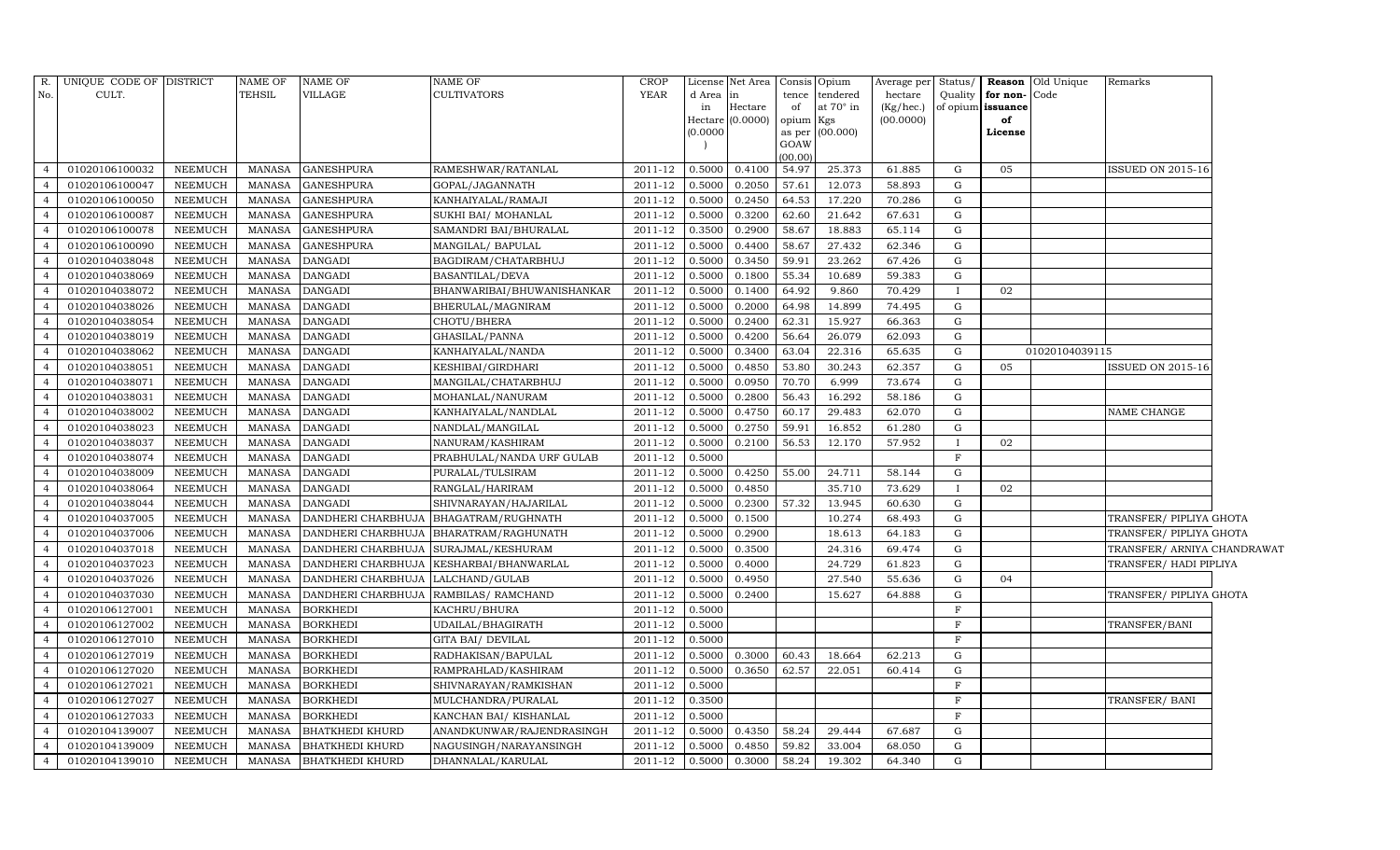| R.             | UNIQUE CODE OF DISTRICT |                | <b>NAME OF</b> | <b>NAME OF</b>         | <b>NAME OF</b>               | CROP        |           | License Net Area |                     | Consis Opium     | Average per | Status/     | Reason            | Old Unique     | Remarks                  |
|----------------|-------------------------|----------------|----------------|------------------------|------------------------------|-------------|-----------|------------------|---------------------|------------------|-------------|-------------|-------------------|----------------|--------------------------|
| No.            | CULT.                   |                | <b>TEHSIL</b>  | VILLAGE                | <b>CULTIVATORS</b>           | YEAR        | d Area in |                  | tence               | tendered         | hectare     | Quality     | for non-          | Code           |                          |
|                |                         |                |                |                        |                              |             | in        | Hectare          | of                  | at $70^\circ$ in | (Kg/hec.)   |             | of opium issuance |                |                          |
|                |                         |                |                |                        |                              |             | (0.0000)  | Hectare (0.0000) | opium Kgs<br>as per | (00.000)         | (00.0000)   |             | of<br>License     |                |                          |
|                |                         |                |                |                        |                              |             |           |                  | GOAW                |                  |             |             |                   |                |                          |
|                |                         |                |                |                        |                              |             |           |                  | (00.00)             |                  |             |             |                   |                |                          |
| $\overline{4}$ | 01020104139014          | NEEMUCH        | <b>MANASA</b>  | <b>BHATKHEDI KHURD</b> | RAJARAM/BHONA                | 2011-12     | 0.5000    | 0.5000           | 61.18               | 34.479           | 68.958      | G           |                   |                |                          |
|                | 01020104139015          | NEEMUCH        | <b>MANASA</b>  | <b>BHATKHEDI KHURD</b> | TIKAMSINGH/DUNGARSINGH       | 2011-12     | 0.5000    | 0.4000           | 57.67               | 26.116           | 65.290      | G           |                   |                |                          |
| $\overline{4}$ | 01020104139016          | <b>NEEMUCH</b> | <b>MANASA</b>  | <b>BHATKHEDI KHURD</b> | BANESINGH/JHUJARSINGH        | 2011-12     | 0.5000    | 0.4050           | 57.96               | 26.604           | 65.689      | G           |                   | 01020104110041 |                          |
| $\overline{4}$ | 01020104139019          | <b>NEEMUCH</b> | MANASA         | <b>BHATKHEDI KHURD</b> | BHARATSINGH/MANGUSINGH       | 2011-12     | 0.5000    | 0.4250           | 55.74               | 27.336           | 64.320      | $\mathbf G$ |                   |                |                          |
| $\overline{4}$ | 01020104139024          | <b>NEEMUCH</b> | <b>MANASA</b>  | <b>BHATKHEDI KHURD</b> | BHARAT SINGH / BAHADUR SINGH | 2011-12     | 0.5000    | 0.4900           | 48.72               | 26.170           | 53.408      | G           | 04                |                |                          |
|                | 01020104139002          | <b>NEEMUCH</b> | <b>MANASA</b>  | <b>BHATKHEDI KHURD</b> | RUKHMANIBAI/KASHIRAM         | 2011-12     | 0.5000    | 0.3750           | 60.75               | 26.079           | 69.544      | ${\rm G}$   |                   | 01020104082165 |                          |
| $\overline{4}$ | 01020104135001          | NEEMUCH        | MANASA         | <b>BHADWA</b>          | AMRITRAM/RATANLAL            | $2011 - 12$ | 0.5000    | 0.4300           | 58.50               | 27.788           | 64.623      | G           |                   |                |                          |
| $\overline{4}$ | 01020104135003          | <b>NEEMUCH</b> | <b>MANASA</b>  | <b>BHADWA</b>          | BHULIBAI/SEWARAM             | 2011-12     | 0.5000    | 0.3600           | 56.14               | 21.670           | 60.194      | ${\rm G}$   |                   |                |                          |
| $\Delta$       | 01020104135009          | <b>NEEMUCH</b> | <b>MANASA</b>  | <b>BHADWA</b>          | KANWARIBAI/MOTILAL           | 2011-12     | 0.5000    | 0.3000           | 52.40               | 16.746           | 55.820      | $\mathbf G$ | 04                |                |                          |
|                | 01020104135011          | NEEMUCH        | MANASA         | <b>BHADWA</b>          | GOPAL/NANDA                  | 2011-12     | 0.5000    | 0.3050           | 56.39               | 18.738           | 61.436      | ${\rm G}$   |                   |                |                          |
| $\overline{4}$ | 01020104135014          | <b>NEEMUCH</b> | MANASA         | <b>BHADWA</b>          | TULSIBAI/BHAGWAN             | 2011-12     | 0.5000    | 0.4800           | 55.63               | 30.517           | 63.577      | ${\rm G}$   |                   |                |                          |
| $\overline{4}$ | 01020104135017          | <b>NEEMUCH</b> | MANASA         | <b>BHADWA</b>          | MANGILAL/PRABHULAL           | 2011-12     | 0.5000    | 0.2100           | 61.12               | 14.477           | 68.938      | G           |                   |                |                          |
| $\overline{4}$ | 01020104135019          | <b>NEEMUCH</b> | <b>MANASA</b>  | <b>BHADWA</b>          | SATYANARAYAN/MANGILAL        | 2011-12     | 0.5000    | 0.3450           | 57.11               | 21.865           | 63.377      | ${\rm G}$   |                   |                |                          |
| $\overline{4}$ | 01020104135020          | <b>NEEMUCH</b> | <b>MANASA</b>  | <b>BHADWA</b>          | GOPAL/ PRATHVIRAJ            | 2011-12     | 0.5000    | 0.3950           | 57.43               | 26.480           | 67.038      | G           |                   |                |                          |
| $\overline{4}$ | 01020104135029          | NEEMUCH        | MANASA         | <b>BHADWA</b>          | BASANTILAL/BHANWARLAL        | 2011-12     | 0.5000    | 0.4650           | 56.45               | 28.870           | 62.086      | G           |                   |                |                          |
| $\overline{4}$ | 01020104135035          | <b>NEEMUCH</b> | <b>MANASA</b>  | <b>BHADWA</b>          | KAILASHNATH/SEVANATH         | 2011-12     | 0.5000    | 0.2800           | 53.90               | 16.193           | 57.832      | $\mathbf G$ | 05                |                | ISSUED ON 2015-16        |
|                | 01020104135037          | <b>NEEMUCH</b> | <b>MANASA</b>  | <b>BHADWA</b>          | NATHULAL/ JETRAM             | 2011-12     | 0.5000    | 0.4100           | 53.54               | 24.108           | 58.800      | $\mathbf G$ | 05                |                | <b>ISSUED ON 2015-16</b> |
| $\overline{4}$ | 01020104135018          | <b>NEEMUCH</b> | MANASA         | <b>BHADWA</b>          | RATANIBAI/KANIRAM            | 2011-12     | 0.5000    | 0.4650           | 58.43               | 30.434           | 65.450      | G           |                   |                |                          |
| $\overline{4}$ | 01020104135027          | NEEMUCH        | <b>MANASA</b>  | <b>BHADWA</b>          | BHARATSINGH/RAMSINGH         | 2011-12     | 0.5000    | 0.4800           | 58.10               | 30.503           | 63.548      | G           |                   |                |                          |
| $\overline{4}$ | 01020104136037          | <b>NEEMUCH</b> | MANASA         | <b>BATTISADI</b>       | PARVATI BAI/ BHERULAL        | 2011-12     | 0.3500    | 0.3450           | 55.65               | 20.988           | 60.835      | G           |                   |                |                          |
|                | 01020104136005          | NEEMUCH        | MANASA         | <b>BATTISADI</b>       | CHAMPA/KISHNA                | 2011-12     | 0.5000    | 0.3200           | 63.24               | 21.971           | 68.659      | G           |                   |                |                          |
| $\overline{4}$ | 01020104136006          | <b>NEEMUCH</b> | <b>MANASA</b>  | <b>BATTISADI</b>       | RATANLAL/HARIRAM             | 2011-12     | 0.5000    | 0.4450           | 51.61               | 24.810           | 55.753      | ${\rm G}$   | 05                |                | <b>ISSUED ON 2016-17</b> |
| $\overline{4}$ | 01020104136007          | NEEMUCH        | MANASA         | <b>BATTISADI</b>       | <b>BANSHILAL/RAMLAL</b>      | $2011 - 12$ | 0.5000    | 0.4800           | 61.97               | 33.579           | 69.956      | $\mathbf G$ |                   |                |                          |
| $\overline{4}$ | 01020104136009          | <b>NEEMUCH</b> | MANASA         | <b>BATTISADI</b>       | NANURAM/HEERALAL             | 2011-12     | 0.5000    | 0.4050           | 59.09               | 26.506           | 65.447      | ${\rm G}$   |                   |                |                          |
|                | 01020104136012          | NEEMUCH        | <b>MANASA</b>  | <b>BATTISADI</b>       | SURAJBAI/MOHANLAL            | 2011-12     | 0.3500    | 0.3350           | 56.98               | 19.503           | 58.218      | G           |                   |                |                          |
| $\overline{4}$ | 01020104136016          | <b>NEEMUCH</b> | <b>MANASA</b>  | <b>BATTISADI</b>       | HULASIBAI/MOHANLAL           | 2011-12     | 0.3500    | 0.3500           | 61.79               | 22.968           | 65.623      | G           |                   |                |                          |
| $\overline{4}$ | 01020104136020          | <b>NEEMUCH</b> | MANASA         | <b>BATTISADI</b>       | RADHESHYAM / GANGARAM        | 2011-12     | 0.5000    | 0.4700           | 54.20               | 26.875           | 57.181      | ${\rm G}$   | 05                |                | ISSUED ON 2015-16        |
| $\Delta$       | 01020104136001          | <b>NEEMUCH</b> | <b>MANASA</b>  | <b>BATTISADI</b>       | <b>KESHAR BAI/JENA</b>       | 2011-12     | 0.5000    | 0.4650           | 54.36               | 28.275           | 60.807      | $\mathbf G$ | 05                |                | <b>ISSUED ON 2015-16</b> |
| $\overline{4}$ | 01020104136026          | NEEMUCH        | MANASA         | <b>BATTISADI</b>       | MANGILAL/MADHU               | 2011-12     | 0.3500    | 0.3450           | 58.92               | 22.095           | 64.043      | G           |                   |                |                          |
| $\overline{4}$ | 01020104136036          | <b>NEEMUCH</b> | MANASA         | <b>BATTISADI</b>       | NARENDR SINGH/ SHAMBHU SINGH | 2011-12     | 0.5000    | 0.3400           | 61.79               | 23.004           | 67.659      | ${\rm G}$   |                   |                |                          |
| $\overline{4}$ | 01020104136032          | <b>NEEMUCH</b> | MANASA         | <b>BATTISADI</b>       | SHAMBHUSINGH/RAMSINGH        | 2011-12     | 0.5000    | 0.1700           | 61.79               | 12.173           | 71.606      | $\mathbf G$ |                   |                |                          |
| $\overline{4}$ | 01020104128002          | <b>NEEMUCH</b> | <b>MANASA</b>  | <b>BARKHEDI</b>        | BRAJ KUWAR/ BHIM SINGH       | 2011-12     | 0.5000    | 0.4850           | 58.72               | 31.054           | 64.029      | $\mathbf G$ |                   |                |                          |
|                | 01020104128003          | <b>NEEMUCH</b> | MANASA         | <b>BARKHEDI</b>        | <b>BAPULAL/BHUWANA</b>       | 2011-12     | 0.5000    | 0.2500           | 58.86               | 16.245           | 64.980      | ${\rm G}$   |                   |                |                          |
| $\overline{4}$ | 01020104128005          | <b>NEEMUCH</b> | MANASA         | <b>BARKHEDI</b>        | BAHADURSINGH/GOPALSINGH      | 2011-12     | 0.5000    | 0.4500           | 58.61               | 28.409           | 63.131      | G           |                   |                |                          |
| $\overline{4}$ | 01020104128008          | <b>NEEMUCH</b> | MANASA         | <b>BARKHEDI</b>        | LALSINGH/GOPALSINGH          | 2011-12     | 0.5000    | 0.3200           | 56.99               | 19.776           | 61.800      | ${\rm G}$   |                   |                |                          |
|                | 01020104128011          | <b>NEEMUCH</b> | <b>MANASA</b>  | <b>BARKHEDI</b>        | BHANWARLAL/NANDA             | 2011-12     | 0.5000    | 0.3850           | 57.50               | 25.604           | 66.504      | $\mathbf G$ |                   |                |                          |
| $\overline{4}$ | 01020104128012          | <b>NEEMUCH</b> | MANASA         | <b>BARKHEDI</b>        | JASWANTSINGH/BHERUSINGH      | 2011-12     | 0.5000    | 0.1450           | 60.40               | 10.009           | 69.028      | G           |                   |                |                          |
| $\overline{4}$ | 01020104128013          | NEEMUCH        | MANASA         | <b>BARKHEDI</b>        | LAXMANSINGH/PRATAPSINGH      | 2011-12     | 0.5000    |                  |                     |                  |             | F           |                   |                |                          |
| $\overline{4}$ | 01020104128014          | <b>NEEMUCH</b> | MANASA         | <b>BARKHEDI</b>        | SUJANSINGH/BHERUSINGH        | 2011-12     | 0.5000    | 0.1600           | 62.24               | 11.425           | 71.406      | G           |                   |                |                          |
| $\overline{4}$ | 01020104128015          | <b>NEEMUCH</b> |                | MANASA BARKHEDI        | BANESINGH/GUMANSINGH         | 2011-12     | 0.5000    | 0.4850           | 58.58               | 31.391           | 64.724      | G           |                   |                |                          |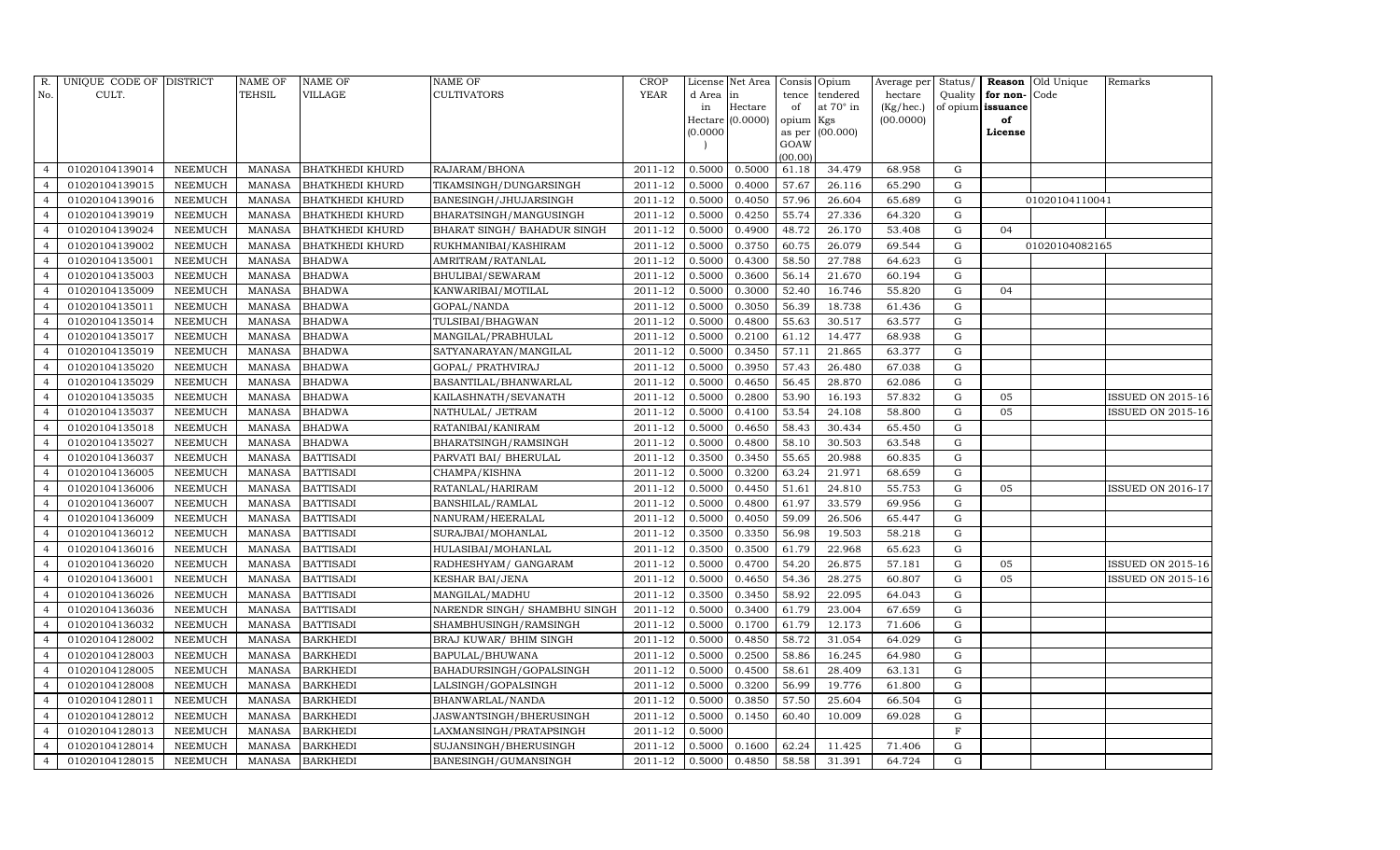| R.             | UNIQUE CODE OF DISTRICT |                | <b>NAME OF</b> | <b>NAME OF</b>           | <b>NAME OF</b>                | CROP           |           | License Net Area |                     | Consis Opium     | Average per | Status/     |                   | Reason Old Unique | Remarks                  |
|----------------|-------------------------|----------------|----------------|--------------------------|-------------------------------|----------------|-----------|------------------|---------------------|------------------|-------------|-------------|-------------------|-------------------|--------------------------|
| No.            | CULT.                   |                | <b>TEHSIL</b>  | VILLAGE                  | <b>CULTIVATORS</b>            | YEAR           | d Area in |                  | tence               | tendered         | hectare     | Quality     | for non-          | Code              |                          |
|                |                         |                |                |                          |                               |                | in        | Hectare          | of                  | at $70^\circ$ in | (Kg/hec.)   |             | of opium issuance |                   |                          |
|                |                         |                |                |                          |                               |                | (0.0000)  | Hectare (0.0000) | opium Kgs<br>as per | (00.000)         | (00.0000)   |             | of<br>License     |                   |                          |
|                |                         |                |                |                          |                               |                |           |                  | GOAW                |                  |             |             |                   |                   |                          |
|                |                         |                |                |                          |                               |                |           |                  | (00.00)             |                  |             |             |                   |                   |                          |
| $\overline{4}$ | 01020104128016          | NEEMUCH        | MANASA         | <b>BARKHEDI</b>          | MOTISINGH/GOPALSINGH          | 2011-12        | 0.5000    | 0.3750           | 55.59               | 22.419           | 59.784      | G           |                   |                   |                          |
|                | 01020104128018          | NEEMUCH        | MANASA         | <b>BARKHEDI</b>          | JUJHARSINGH/BHIMSINGH         | 2011-12        | 0.5000    | 0.2200           | 60.40               | 14.755           | 67.068      | $\mathbf G$ |                   |                   |                          |
| $\overline{4}$ | 01020104128021          | NEEMUCH        | MANASA         | <b>BARKHEDI</b>          | RAJENDRASINGH/MADANSINGH      | 2011-12        | 0.5000    | 0.4250           | 56.02               | 27.202           | 64.005      | G           |                   |                   |                          |
| $\overline{4}$ | 01020104128022          | <b>NEEMUCH</b> | MANASA         | <b>BARKHEDI</b>          | DOULATKUMAR/DASHRATH          | 2011-12        | 0.5000    |                  |                     |                  |             | $\mathbf F$ |                   |                   |                          |
| $\overline{4}$ | 01020104128026          | NEEMUCH        | MANASA         | <b>BARKHEDI</b>          | TEJSINGH/FATEH SINGH          | 2011-12        | 0.5000    | 0.4900           | 54.41               | 29.109           | 59.406      | G           | 05                |                   | <b>ISSUED ON 2015-16</b> |
| $\overline{4}$ | 01020104128029          | <b>NEEMUCH</b> | <b>MANASA</b>  | <b>BARKHEDI</b>          | <b>BHAWARLAL/ KISHOR</b>      | 2011-12        | 0.3500    |                  |                     |                  |             | N           |                   |                   |                          |
| $\overline{4}$ | 01020104131002          | <b>NEEMUCH</b> | MANASA         | <b>BARKHEDA</b>          | RAMIAL/BHAWARLAL              | 2011-12        | 0.5000    | 0.2600           | 55.86               | 15.617           | 60.065      | G           |                   |                   | NAME CHANGE              |
| $\overline{4}$ | 01020104131005          | <b>NEEMUCH</b> | MANASA         | <b>BARKHEDA</b>          | RAMI BAI/ NANDA               | 2011-12        | 0.5000    | 0.1900           | 59.69               | 11.895           | 62.605      | G           |                   |                   |                          |
|                | 01020104131006          | <b>NEEMUCH</b> | <b>MANASA</b>  | <b>BARKHEDA</b>          | SHANTIBAI/RAMESHWAR           | 2011-12        | 0.5000    | 0.4300           | 64.52               | 30.481           | 70.886      | G           |                   |                   |                          |
| $\overline{4}$ | 01020104131007          | <b>NEEMUCH</b> | <b>MANASA</b>  | <b>BARKHEDA</b>          | PARVAT SINGH/ BHAWAR SINGH    | 2011-12        | 0.3500    | 0.2600           | 57.62               | 15.656           | 60.215      | G           |                   |                   |                          |
| $\overline{4}$ | 01020104131009          | <b>NEEMUCH</b> | <b>MANASA</b>  | <b>BARKHEDA</b>          | SAMANDI BAI/PARTHA            | 2011-12        | 0.3500    | 0.3350           | 59.93               | 21.395           | 63.866      | ${\rm G}$   |                   |                   |                          |
| $\overline{4}$ | 01020104131012          | <b>NEEMUCH</b> | <b>MANASA</b>  | <b>BARKHEDA</b>          | MOHANLAL/ NANURAM             | 2011-12        | 0.5000    | 0.3150           | 59.69               | 21.207           | 67.324      | $\mathbf G$ |                   |                   |                          |
| $\overline{4}$ | 01020104131016          | NEEMUCH        | <b>MANASA</b>  | <b>BARKHEDA</b>          | RATANLAL/ LACHAMAN            | 2011-12        | 0.3500    | 0.1650           | 54.07               | 9.949            | 60.297      | G           | 05                |                   | ISSUED ON 2015-16        |
| $\overline{4}$ | 01020104131020          | NEEMUCH        | <b>MANASA</b>  | <b>BARKHEDA</b>          | PANNALAL/RAMLAL               | 2011-12        | 0.5000    | 0.4050           | 59.93               | 27.773           | 68.575      | G           |                   |                   |                          |
| $\overline{4}$ | 01020104131037          | NEEMUCH        | MANASA         | <b>BARKHEDA</b>          | RADHESHYAM / RAMESHWAR        | 2011-12        | 0.5000    | 0.2000           | 64.52               | 13.181           | 65.905      | $\mathbf G$ |                   |                   |                          |
| $\overline{4}$ | 01020104131038          | NEEMUCH        | <b>MANASA</b>  | <b>BARKHEDA</b>          | BHAWAR SINGH / UDAY SINGH     | 2011-12        | 0.3500    | 0.2400           | 59.69               | 14.940           | 62.250      | G           |                   |                   |                          |
| $\overline{4}$ | 01020104131045          | <b>NEEMUCH</b> | <b>MANASA</b>  | <b>BARKHEDA</b>          | OMPRAKASH/BANSHILAL           | 2011-12        | 0.5000    | 0.2900           | 64.52               | 18.803           | 64.838      | G           |                   |                   |                          |
| $\overline{4}$ | 01020104131001          | NEEMUCH        | MANASA         | <b>BARKHEDA</b>          | SITARAM/ NANURAM              | 2011-12        | 0.5000    | 0.3150           | 59.93               | 21.095           | 66.968      | G           |                   |                   |                          |
| $\overline{4}$ | 01020104131042          | <b>NEEMUCH</b> | MANASA         | <b>BARKHEDA</b>          | DEVKISHAN/PARTHA              | 2011-12        | 0.3500    | 0.2200           | 62.50               | 14.607           | 66.395      | ${\rm G}$   |                   |                   |                          |
| $\Delta$       | 01020104131049          | <b>NEEMUCH</b> | MANASA         | <b>BARKHEDA</b>          | RODILAL/RAMCHANDRA            | 2011-12        | 0.3500    | 0.2000           | 54.56               | 11.738           | 58.690      | ${\rm G}$   | 05                |                   | ISSUED ON 2015-16        |
| $\overline{4}$ | 01020104131023          | NEEMUCH        | <b>MANASA</b>  | <b>BARKHEDA</b>          | SABBAL SINGH/SHANKARDAN SINGH | 2011-12        | 0.3500    | 0.1250           | 57.07               | 7.574            | 60.592      | G           |                   |                   |                          |
| $\overline{4}$ | 01020104131003          | NEEMUCH        | MANASA         | <b>BARKHEDA</b>          | PYARSINGH/GOPAL SINGH         | 2011-12        | 0.5000    | 0.1650           | 51.49               | 10.452           | 63.345      | ${\rm G}$   | 05                |                   | ISSUED ON 2015-16        |
| $\overline{4}$ | 01020104035001          | NEEMUCH        | <b>MANASA</b>  | ARNIYA CHANDRAWAT        | GORA/DURGA                    | 2011-12        | 0.5000    | 0.4850           |                     | 34.537           | 71.210      | ${\rm G}$   |                   |                   |                          |
|                | 01020104035003          | NEEMUCH        | MANASA         | ARNIYA CHANDRAWAT        | NANDUBAI/GABBA                | 2011-12        | 0.5000    | 0.4650           |                     | 31.212           | 67.123      | G           |                   |                   |                          |
| $\overline{4}$ | 01020104035005          | NEEMUCH        | <b>MANASA</b>  | ARNIYA CHANDRAWAT        | MANGU/BRIJBHAN                | 2011-12        | 0.5000    | 0.4750           |                     | 32.530           | 68.484      | G           |                   |                   |                          |
| $\overline{4}$ | 01020104035007          | <b>NEEMUCH</b> | MANASA         | ARNIYA CHANDRAWAT        | DURGA/CHATRA                  | 2011-12        | 0.5000    | 0.4750           |                     | 31.809           | 66.966      | $\mathbf G$ |                   |                   |                          |
| $\overline{4}$ | 01020104035009          | NEEMUCH        | <b>MANASA</b>  | ARNIYA CHANDRAWAT        | NATHU/SHOJI                   | 2011-12        | 0.5000    | 0.4950           |                     | 30.057           | 60.721      | ${\rm G}$   |                   |                   |                          |
| $\overline{4}$ | 01020104035010          | <b>NEEMUCH</b> | <b>MANASA</b>  | ARNIYA CHANDRAWAT        | MANSINGH/RATANLAL             | 2011-12        | 0.3500    | 0.3500           |                     | 23.708           | 67.737      | $\mathbf G$ |                   |                   | NAME CHANGE              |
| $\overline{4}$ | 01020104035012          | NEEMUCH        | MANASA         | ARNIYA CHANDRAWAT        | MANGILAL/HEMA                 | 2011-12        | 0.5000    | 0.4800           |                     | 35.313           | 73.569      | ${\rm G}$   |                   |                   |                          |
| $\overline{4}$ | 01020104035013          | <b>NEEMUCH</b> | MANASA         | ARNIYA CHANDRAWAT        | VAJESINGH/BHAGGA              | 2011-12        | 0.3500    | 0.3550           |                     | 22.908           | 64.530      | $\mathbf G$ |                   |                   | NAME CHANGE              |
|                | 01020104035015          | <b>NEEMUCH</b> | <b>MANASA</b>  | ARNIYA CHANDRAWAT        | KANIRAM/LALA                  | 2011-12        | 0.5000    | 0.5050           |                     | 35.320           | 69.941      | $\mathbf G$ |                   |                   |                          |
| $\overline{4}$ | 01020104035017          | <b>NEEMUCH</b> | <b>MANASA</b>  | ARNIYA CHANDRAWAT        | MANNALAL/SHOJI                | 2011-12        | 0.5000    | 0.4500           |                     | 33.504           | 74.453      | G           |                   |                   |                          |
| $\overline{4}$ | 01020104035018          | <b>NEEMUCH</b> | <b>MANASA</b>  | ARNIYA CHANDRAWAT        | MATHRIBAI/GORA                | 2011-12        | 0.5000    | 0.4900           |                     | 30.415           | 62.071      | ${\rm G}$   |                   |                   |                          |
| $\overline{4}$ | 01020104035019          | <b>NEEMUCH</b> | <b>MANASA</b>  | ARNIYA CHANDRAWAT        | DURGA/PARTHA                  | 2011-12        | 0.3500    | 0.3550           |                     | 26.127           | 73.597      | $\mathbf G$ |                   |                   |                          |
| $\overline{4}$ | 01020104035020          | <b>NEEMUCH</b> | MANASA         | ARNIYA CHANDRAWAT        | AMARSINGH/MANGILAL            | 2011-12        | 0.5000    | 0.3500           |                     | 25.257           | 72.163      | G           |                   |                   |                          |
| $\overline{4}$ | 01020104035024          | <b>NEEMUCH</b> | <b>MANASA</b>  | ARNIYA CHANDRAWAT        | RAJMAL/RAMA                   | 2011-12        | 0.5000    | 0.4900           |                     | 33.208           | 67.771      | ${\rm G}$   |                   |                   |                          |
| $\overline{4}$ | 01020104035025          | NEEMUCH        | MANASA         | ARNIYA CHANDRAWAT        | JEEVA/BHERA                   | 2011-12        | 0.5000    | 0.4400           |                     | 32.591           | 74.071      | $\mathbf G$ |                   |                   |                          |
| $\overline{4}$ | 01020104035026          | NEEMUCH        | <b>MANASA</b>  | ARNIYA CHANDRAWAT        | GORILAL/RUPA                  | 2011-12        | 0.5000    | 0.4300           |                     | 32.780           | 76.233      | $\mathbf G$ |                   |                   |                          |
| $\overline{4}$ | 01020104035028          | <b>NEEMUCH</b> | MANASA         | ARNIYA CHANDRAWAT        | MANNALAL/NAGGA                | 2011-12        | 0.5000    | 0.4350           |                     | 33.591           | 77.221      | ${\rm G}$   |                   |                   |                          |
| $\overline{4}$ | 01020104035029          | NEEMUCH        | MANASA         | <b>ARNIYA CHANDRAWAT</b> | SURAJMAL/DURGA                | 2011-12 0.5000 |           | 0.5000           |                     | 35.946           | 71.890      | G           |                   |                   |                          |